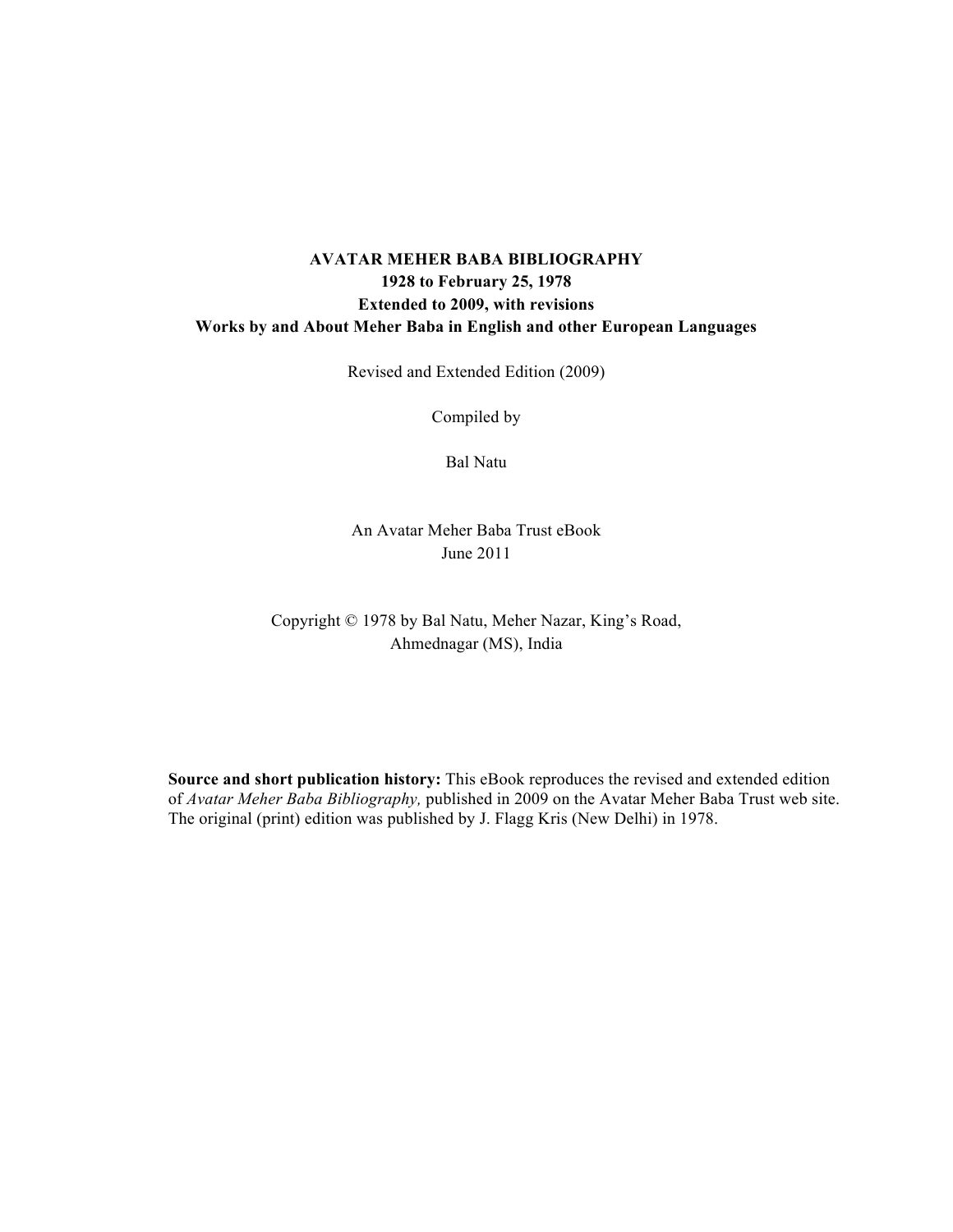#### eBooks at the Avatar Meher Baba Trust Web Site

The Avatar Meher Baba Trust's eBooks aspire to be textually exact though non-facsimile reproductions of published books, journals and articles. With the consent of the copyright holders, these online editions are being made available through the Avatar Meher Baba Trust's web site, for the research needs of Meher Baba's lovers and the general public around the world.

Again, the eBooks reproduce the text, though not the exact visual likeness, of the original publications. They have been created through a process of scanning the original pages, running these scans through optical character recognition (OCR) software, reflowing the new text, and proofreading it. Except in rare cases where we specify otherwise, the texts that you will find here correspond, page for page, with those of the original publications: in other words, page citations reliably correspond to those of the source books. But in other respects—such as lineation and font—the page designs differ. Our purpose is to provide digital texts that are more readily downloadable and searchable than photo facsimile images of the originals would have been. Moreover, they are often much more readable, especially in the case of older books, whose discoloration and deteriorated condition often makes them partly illegible. Since all this work of scanning and reflowing and proofreading has been accomplished by a team of volunteers, it is always possible that errors have crept into these online editions. If you find any of these, please let us know, by emailing us at frank@ambppct.org.

The aim of the Trust's online library is to reproduce the original texts faithfully. In certain cases, however—and this applies especially to some of the older books that were never republished in updated versions—we have corrected certain small errors of a typographic order. When this has been done, all of these corrections are listed in the "Register of Editorial Alterations" that appears at the end of the digital book. If you want the original text in its exact original form, warts and all, you can reconstruct this with the aid of the "register."

The Trust's Online Library remains very much a work in progress. With your help and input, it will increase in scope and improve in elegance and accuracy as the years go by. In the meantime, we hope it will serve the needs of those seeking to deepen and broaden their own familiarity with Avatar Meher Baba's life and message and to disseminate this good news throughout the world.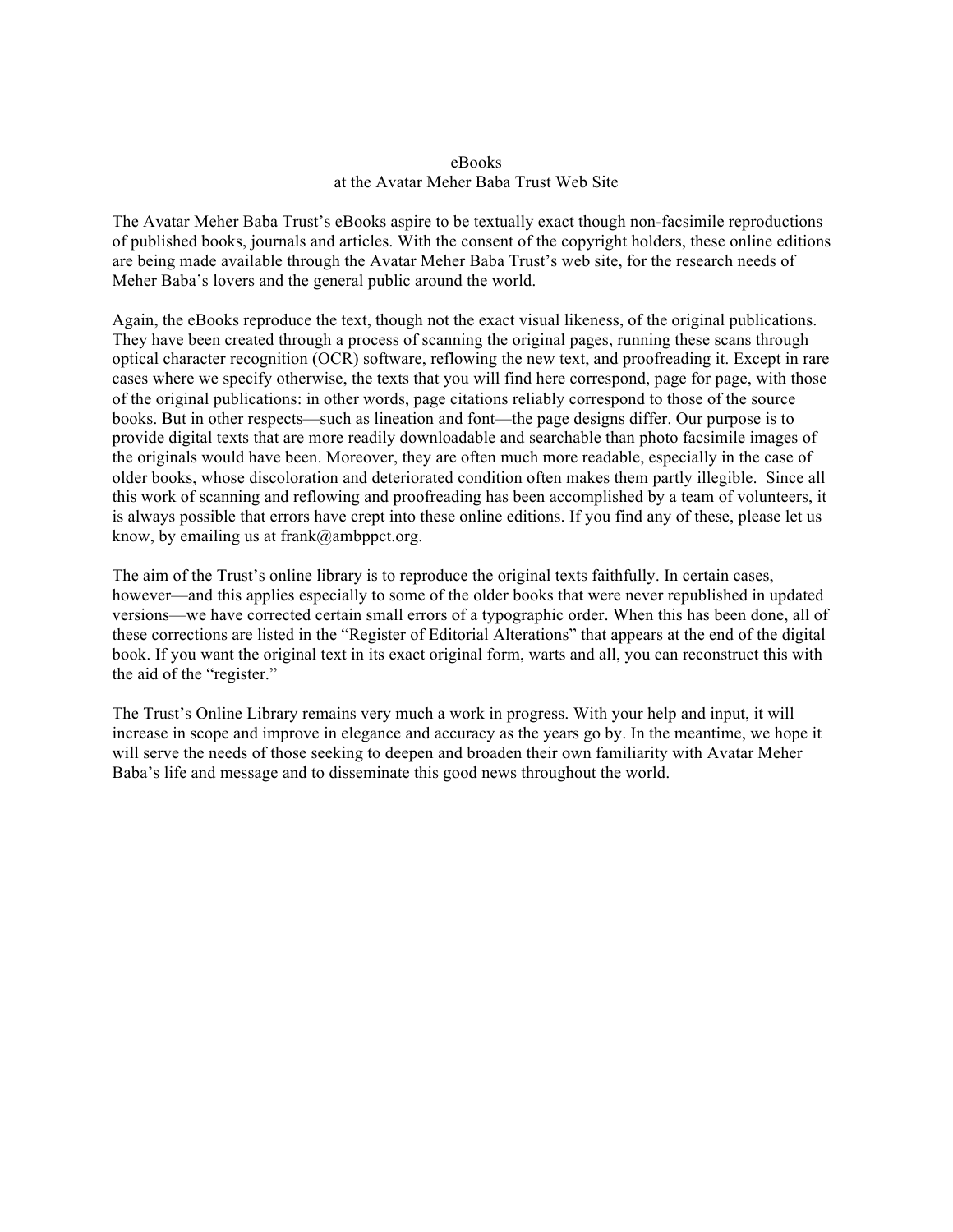# AVATAR MEHER BABA BIBLIOGRAPHY

1928 to February 25, 1978

Mastery In Servitude

Compiled by

Bal NATU

"The book that I shall make people read is the book of the heart that holds the key to the mystery of life..."

MEHER BABA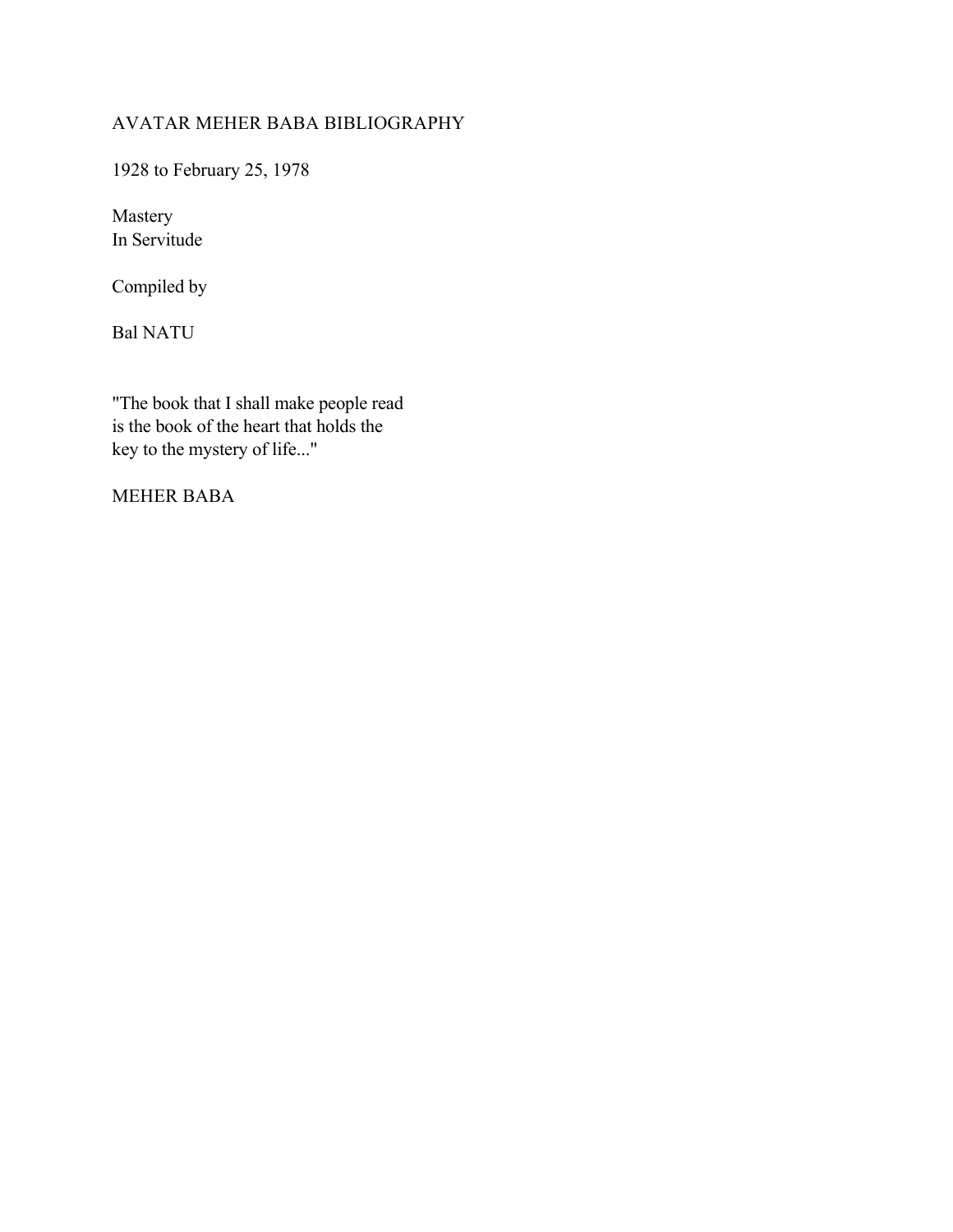# AVATAR MEHER BABA BIBLIOGRAPHY

1928 to February 25, 1978 Extended to 2009, with revisions

Works by and about Meher Baba in English and other European languages

Compiled by

Bal NATU

Updated by

Wm. GRAHAM

Edited & Prepared for Publication by

J. Flagg KRIS

NEW DELHI 1978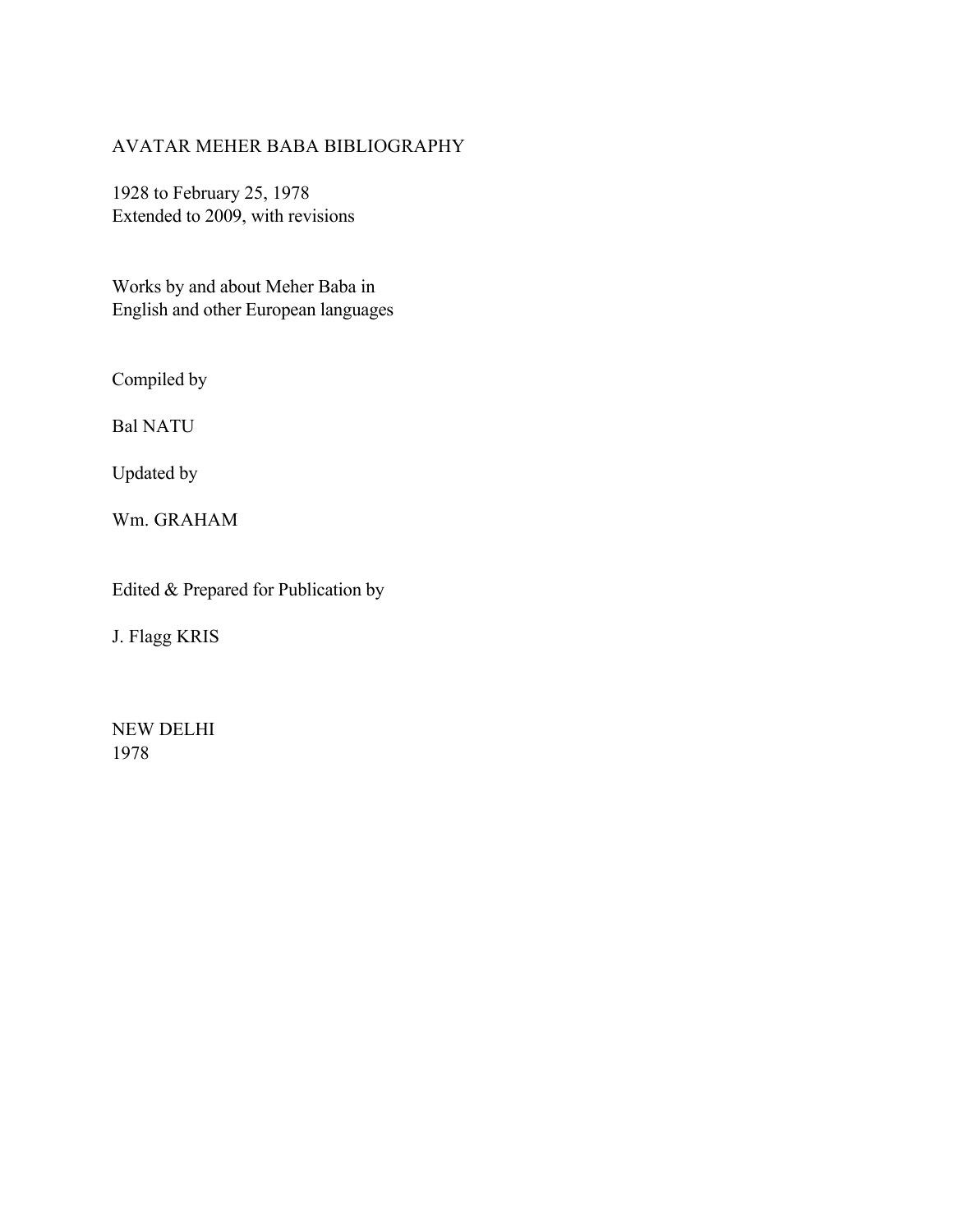First Edition 1978

300 copies

Revised and Extended Edition 2009

Copyright © 1978, Bal Natu, Meher Nazar, King's Road, Ahmednagar (MS), India

Published by J. Flagg Kris With the kind permission of Adi K. Irani, Ahmednagar (MS), India

Copies Available from : Adi K. Irani King's Road, Ahmadnagar 414001 Maharashtra, India

Printed by : Oxford Printcraft India Pvt. Ltd. 68, Scindia House, New Delhi 110001, India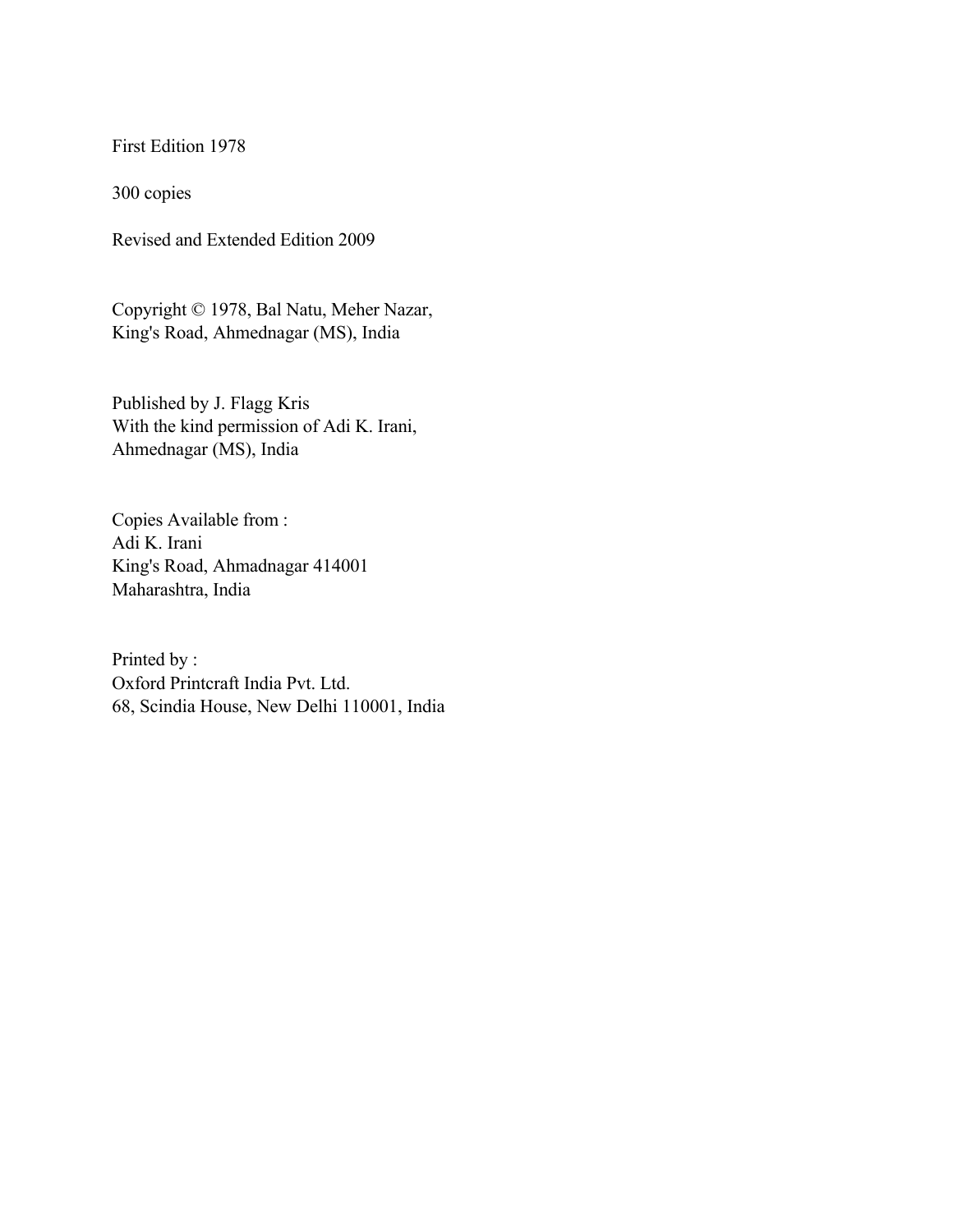# TABLE OF CONTENTS

| Avatar Meher Baba : a short biographical sketch by Adi K. Irani |  |
|-----------------------------------------------------------------|--|
|                                                                 |  |
|                                                                 |  |
|                                                                 |  |
|                                                                 |  |
|                                                                 |  |
|                                                                 |  |
|                                                                 |  |
|                                                                 |  |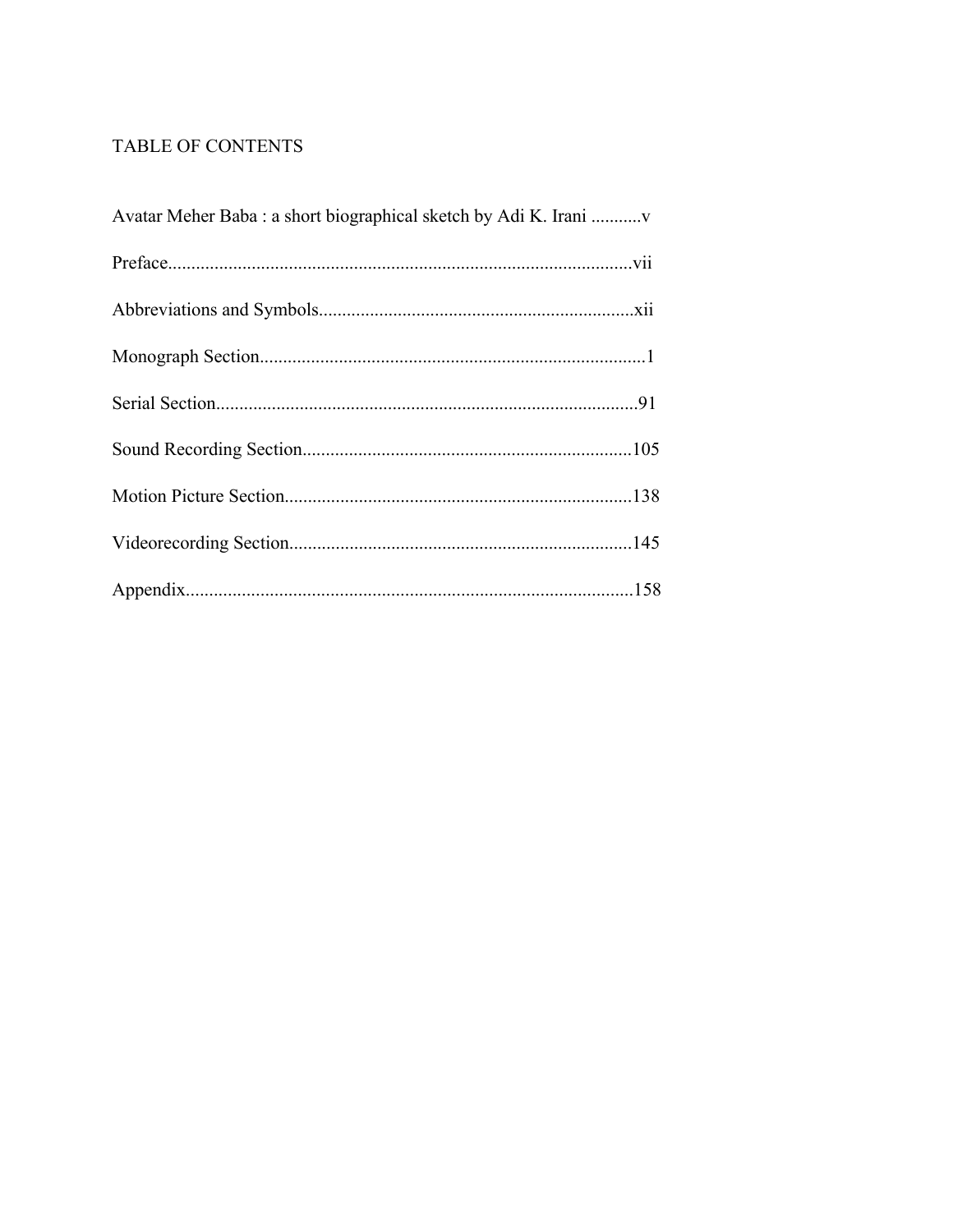AVATAR MEHER BABA A Short Biographical Sketch By ADI K. IRANI

 Born in Poona, India, on February 25, 1894, Merwan S. Irani, known as Meher Baba, received His education in the town of His birth. As a boy He is said to have been both active and gentle, mischievous and unselfish. His loving nature made Him popular among His friends and acquaintances. He excelled in sports and took a great interest in literature and poetry.

 While studying at the Deccan College, Poona, at the age of 19, He was touched and blessed by one of the Perfect Masters of the age, Hazrat Babajan of Poona. She transformed His life so completely that Meher Baba lost human consciousness and became merged in the Ocean of Divine Love.

 Another of the God-realized Masters, Upasni Maharaj of Sakori, brought Meher Baba down to the level of human consciousness, making Him fully equipped with the all pervading knowledge of Creation and preparing Him for His role as the Avatar of the Age. This Avataric mission started in 1921 with the gathering together of His first disciples, who gave Him the name "Meher Baba" or "Compassionate Father."

 Soon after, Meher Baba started a colony near Arangaon, about six miles from Ahmednagar, called Meherabad, where He had a tuition-free school admitting boys of all castes and creeds, and a boarding school called the Prem Ashram for those boys who were most intense in their love for the God-Man. In addition, He established a free dispensary and shelters for the poor.

 Meher Baba told His disciples that from July 10, 1925, He would observe silence. From that day He maintained this Silence, even till the relinquishing of His body on January 31, 1969. His many spiritual discourses and messages have been dictated by means of an alphabet board. On October 7, 1954, Meher Baba discontinued the use of the alphabet board and reduced all communication to unique hand gestures interpreted by His disciples.

 The history of man's search for his Self has produced few original works dealing with the technique for the Self's discovery. Meher Baba's Discourses are a major contribution to that small body of literature. In this work, given to His close disciples in the period 1938-1943, He describes the means for incorporating daily life into one's spiritual ongoing. In His classic work, God Speaks, Me her Baba describes in detail the theme and purpose of Creation. It is dedicated "To the Universe-the Illusion that sustains Reality." The following lines are quoted from the beginning of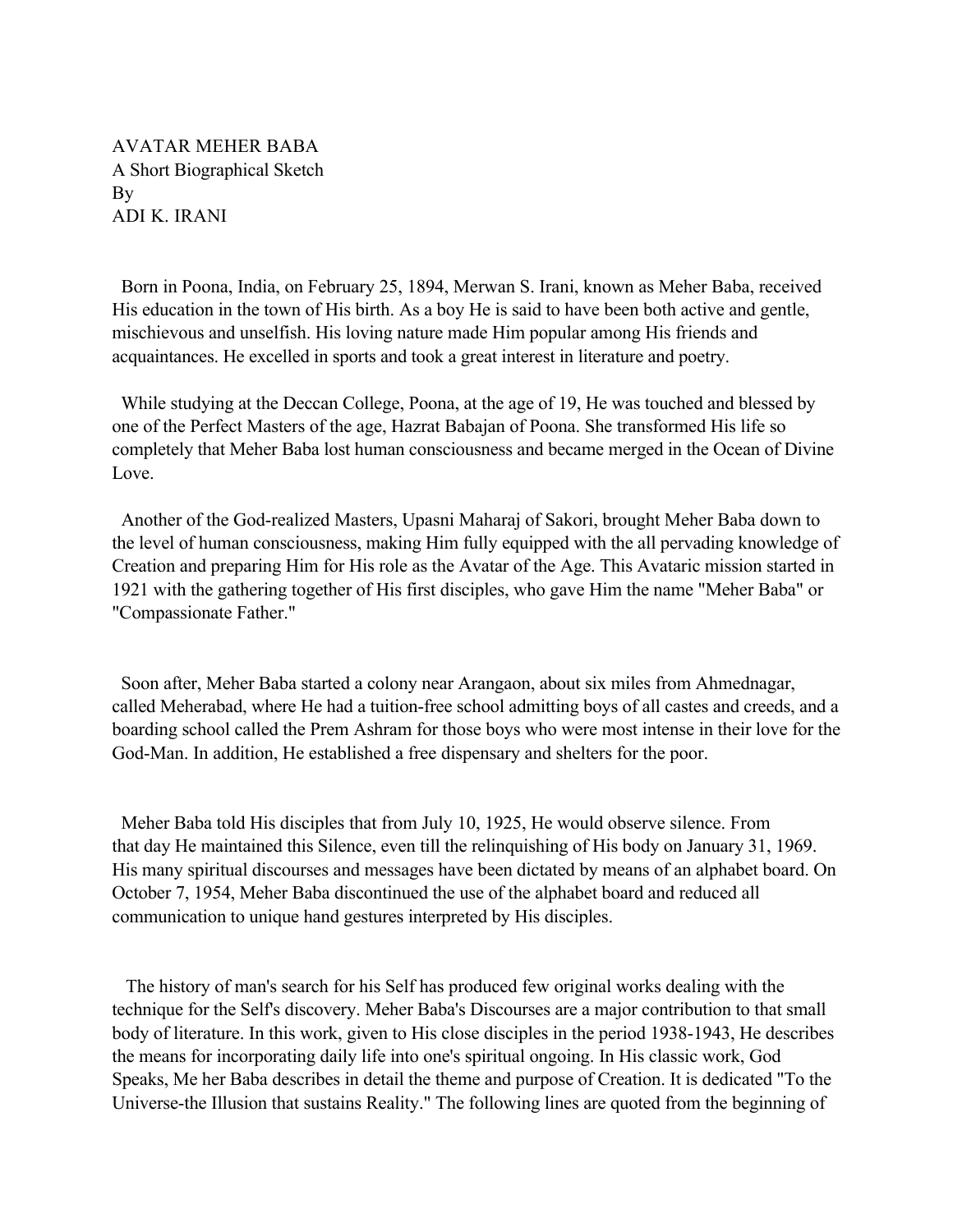## God Speaks

I am not come to establish any cult, society or organisation; nor even to establish a new religion. The religion that I shall give teaches the knowledge of the One behind the many. The book that I shall make people read is the book of the heart that holds the key to the mystery of life...

 A persistent theme of Meher Baba's ministration in India, especially in the 1940's, had been the contacting of God-intoxicated souls, known as masts (pronounced musts). These are advanced pilgrims on the spiritual path who have become spiritually intoxicated from direct awareness of God. In The Wayfarers, by Dr. William Donkin, these contacts and visits have been recorded, and Meher Baba also contributed messages revealing the states of God-intoxication and its spiritual significance. Other vital work had been the washing of the lepers, the washing the feet of thousands of poor, and the distribution of grain and cloth to the destitute.

Meher Baba travelled to the Western World many times and visited several countries. His first of six visits to the United States was in 1931. Meher Baba also journeyed extensively throughout India by train, car, bullock cart, and foot, giving His darshan and messages of Love and Truth to thousands of His followers.

Meher Baba devoted most of His time during the last years of His life to intense work in seclusion. He said that one of the main purposes of His last seclusion of a year and a half's duration, during 1967-1968, was to give His Love to the world. It was during this period that the fire of enthusiasm in Avatar Meher Baba's message of Love and Truth began to spread. Today more and more people are coming to recognize and to feel Avatar Meher Baba as the Personification of God and the Divine Spiritual Awakener of our era. In one of His messages, Meher Baba stated:

I was Rama. I was Krishna, 1 was this One, I was that One, and now I am Meher Baba. In this form of flesh and blood, I am that same Ancient One who alone is eternally worshipped and ignored, ever remembered and forgotten. I am that Ancient One whose past is worshipped and remembered, whose present is ignored and forgotten, and whose future (Advent) is anticipated with great fervour and longing.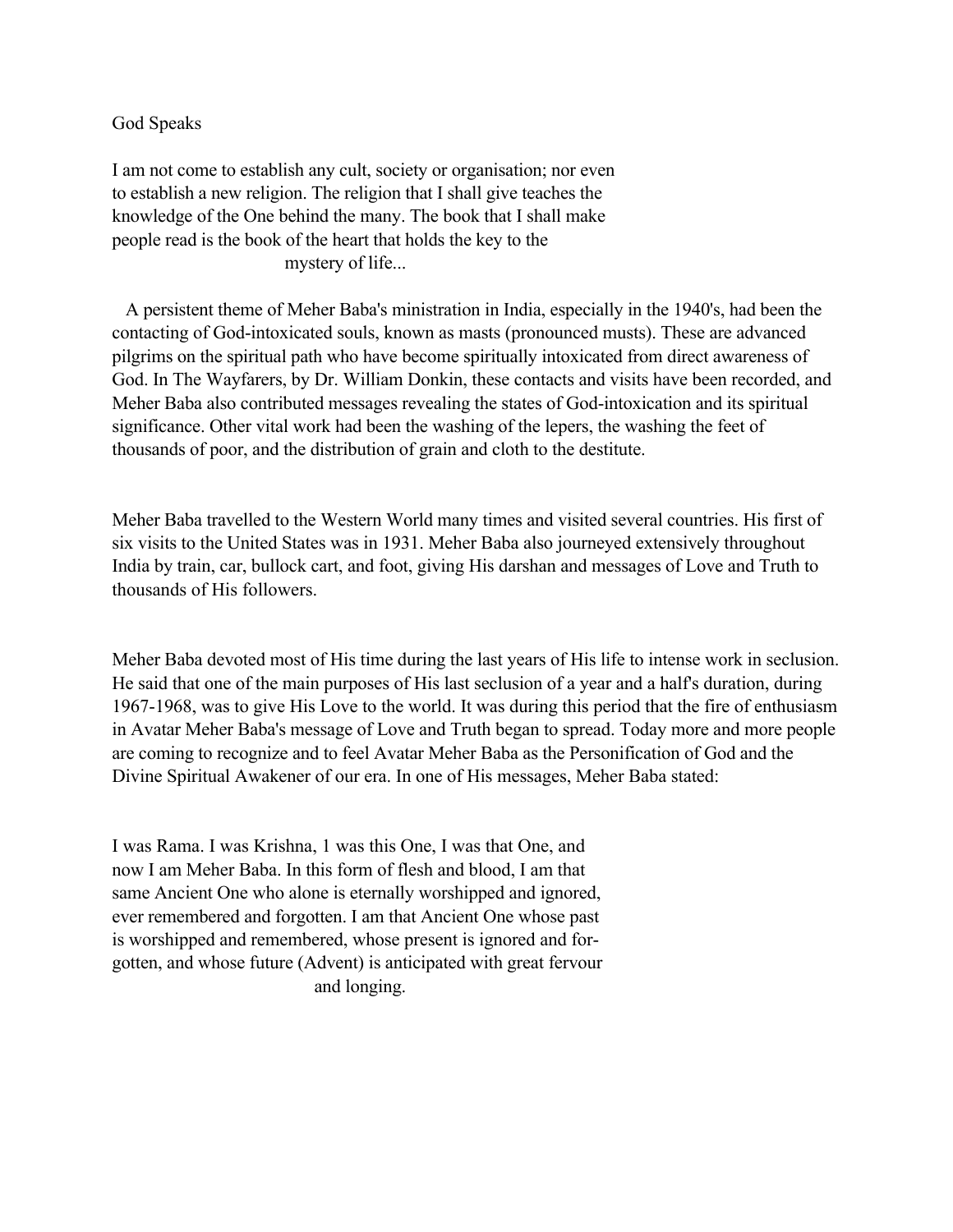# PREFACE

 Scope. As the title suggests, this is a bibliography of works by and about Meher Baba in English and other European languages, covering the years 1928 through February 25, 1978. A glance in the index will show numerous titles listed under Meher Baba as author, but it should be noted that Baba stopped writing on January 1, 1927. All of these titles are actually transcriptions, compilations, selections, and excerpts from Baba's discourses and messages given over the years by means of the alphabet board and later by gestures. The material is best described as having been "written under Baba's name."

 Most of the entries are in English, with a few in other European languages. However, several titles are actually bi- or multilingual and were included if one of the languages was English. The other European languages represented are Czech, French, German, Russian, and Spanish; the Indic languages included, from the multilingual material, are Gujarati, Hindi, Marathi, Tamil, and Telugu. To find listings for these languages, check the index under the name of the language.

 The date of coverage was extended, from the earliest publication in 1928, through Meher Baba's birthday, February 25, 1978, which allowed the inclusion of several works appearing in the first quarter of 1978.

 An attempt was made to see an actual copy of every title in the bibliography, but this proved impossible. Thus, entries are given with as much information as was available, and those items not actually seen are noted "unavailable for review." Undoubtedly some incorrect information has been presented in this way, but it was opted for error on the side of inclusion rather than omission.

 Intended omissions are non-European language material, very ephemeral items, such as brochures, broadsides, posters, and works dedicated to or inspired by Meher Baba but which contain no direct reference to Him. Periodical articles have also been omitted.

 Arrangement. The entry element for all items is under title. The arrangement of the titles, as well as index entries, is straight alphabetic, letter by letter, word by word. Titles beginning with numbers are filed before other entries in numerical sequence; numbers spelled out as words are filed alphabetically. Entries with exactly the same title are subarranged by subtitle, author, or place of publication, as appropriate.

 Format of Entry. The form of entry follows a slightly modified version of the International Standard Bibliographic Description, as adopted by the library world in general and by many national bibliographies. The unusual punctuation is part of the standard and should not cause any problems in reading the citations. The number in the upper right-hand corner of each entry is simply a control number for internal record keeping.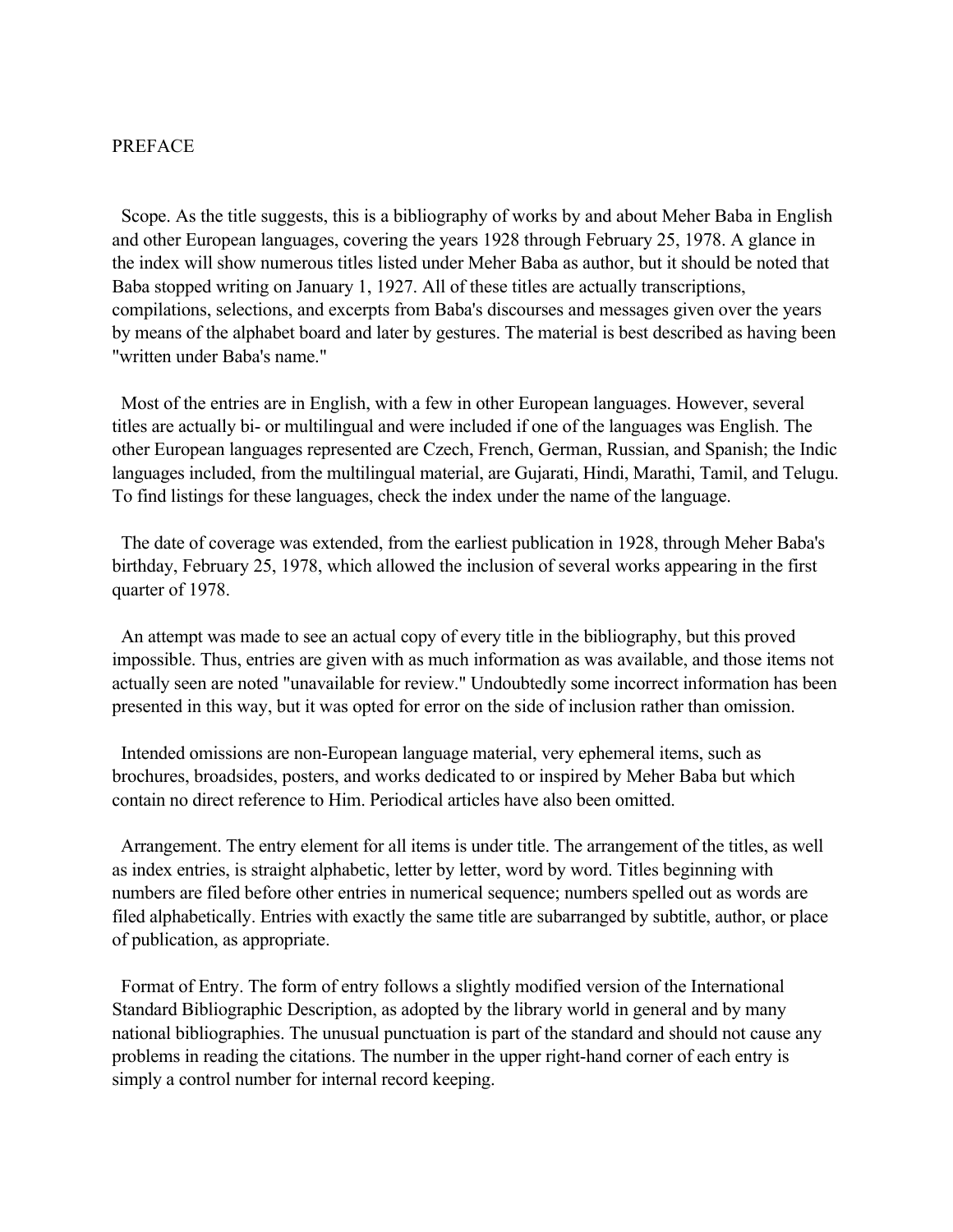The double asterisk (\*\*) before some control numbers is an indication that the item was commercially published or is otherwise available for purchase (and thought to be still in print). The symbol was added to this category of material to distinguish it from the bulk of entries which were issued for limited distribution among followers of Meher Baba or have gone out of print.

 Sections. The bibliography is divided into four sections by format: monographs, serials, sound recordings, and motion pictures. The monograph section (that is, material not published serially) contains 381 titles, including books, pamphlets, prayers, calendars, diaries, playbills and scripts, commemorative volumes, children's books, and analytics (chapters on Baba contained in books not about Baba). Twenty-three periodicals relating to Meher Baba are listed in the serials section, including newsletters of various Baba groups. The sound recording section contains 14 phonograph records, mostly songs and music inspired by Meher Baba. The 44 films included under motion pictures offer views of Meher Baba, His Mandali (close disciples and followers. Separate entries have not been given when a film was issued in more than one dimension, e.g. 16mm. and super 8mm., but notes are provided in such cases. Unfortunately, none of the films were available for reviewing while editing the entries, consequently the bibliographic information was taken from lists of films at Meherazad (Ahmednagar).

 Index. Since all entries in the main sections are under title, the index includes all other access points: authors, co-authors, editors, compilers, illustrators, publishers and producers (if obviously Meher Baba-oriented), series, variant and additional titles, languages, and selected subject headings. Note that the exact relationship of a title listed under a person or organization can only be ascertained by referring to the citation in the main sequence. Few subjects are given, since all the works relate to Meher Baba in some way, and listing everything under Baba as subject would not be very useful. Only when a work specifically covered an aspect of Baba's teachings or life, described itself as biographical, or dealt with a special happening, gathering, or location, were subjects assigned. Form headings were also given for special types of material, such as "calendars & diaries," "playbills & programs," "songs & artis," "poetry," "drama," etc. All subjects are given in capital letters. Cross references are given for variant names, titles, subjects, from cities where organizations are located, and for anything under which the user might search for a work.

 Acknowledgements. Special appreciation goes to the many followers of Meher Baba who volunteered to help Bal Natu to type and organize preliminary lists and citations. A vast amount of technical advice and help has come from the editor's friends and colleagues at the U. S. Library of Congress Office in New Delhi, who have been more than generous with their personal time, making it possible for this manuscript to get through the printing stage.

 Adi K. Irani, one of Baba's closest disciples, was most kind to write the introductory life-sketch of Meher Baba.

 To help put this bibliography into its true perspective, the following quotes of Meher Baba, conveyed through His graceful gestures, are offered to emphasize His concern for awakening our hearts rather than producing still more words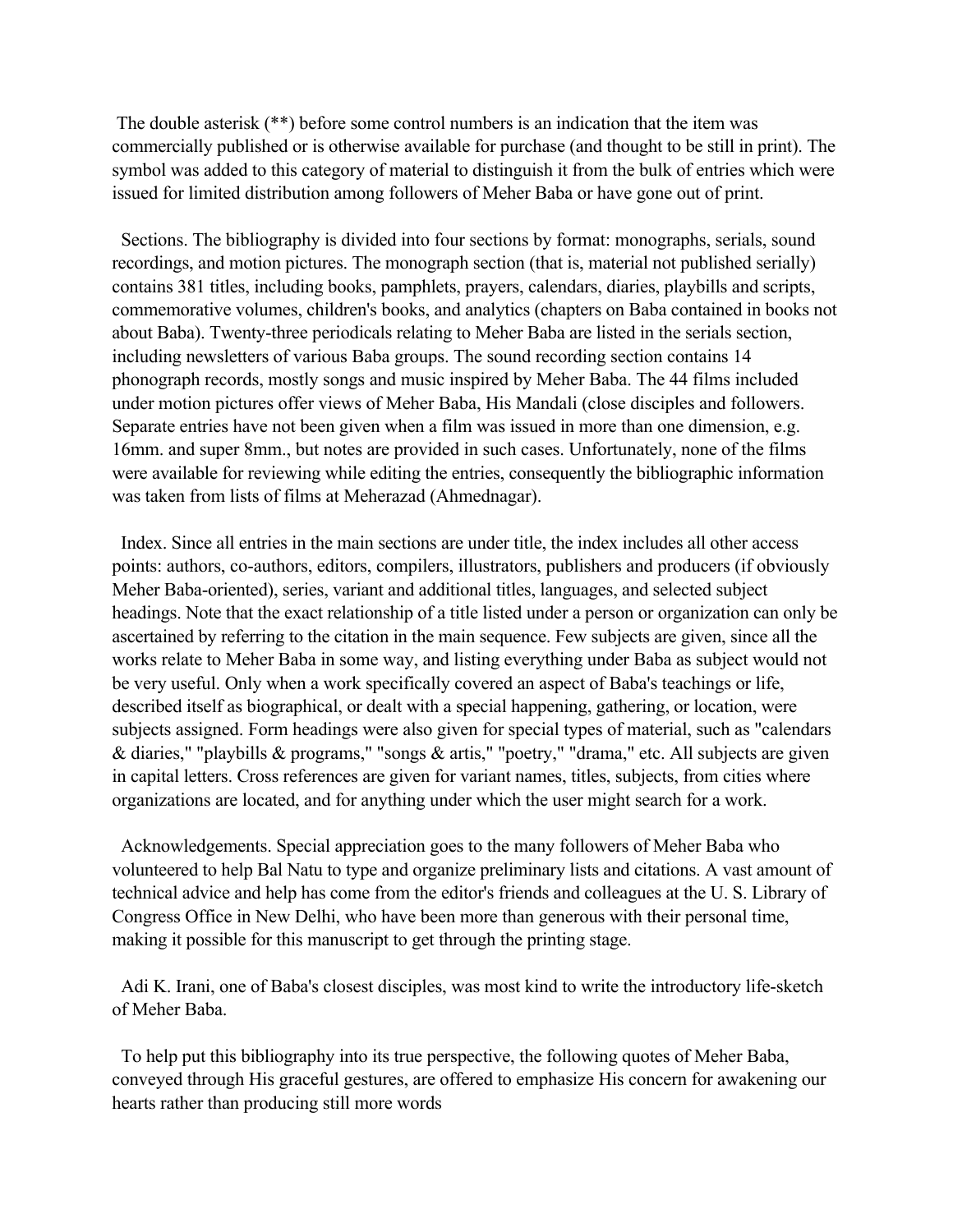"I have come not to teach but to awaken. If my Silence cannot be heard, of what avail words?"

# PREFACE TO REVISED & EXTENDED EDITION

# Revisions.

It is no easy task to revise another's bibliography due to uncertainty, since it isn't guaranteed that the same texts as reported are being located and examined. Thus we have dealt gingerly with the original text in respect to revisions. No entries have added or deleted from the original Avatar Meher Baba Bibliography, so any item with an index prior to February 1978 will be attributable to Bal Natu and J Flagg Kris, a very competent cataloger whom we can only hope to emulate. Every effort was made to review the texts and other materials to which they did not have access; notes have been added regarding reprintings and availability in other formats; series entries closed when title was no longer being published; and uniform titles added for translated works. However, subsequent or prior editions of any listed title published pre-1978 have not been added. Revisions are noted by "Rev." in the index and/or "Reviewed" in references.

# Scope.

Scope of the edited additions is strictly from the 1st quarter 1978 to present (2009). This update makes no claims to comprehensiveness, rather it is a selection of around 600 titles published since the previous edition, approximately doubling the bibliography in extent. Although the compilation might be weighted towards more recent works, as older items were difficult to find, each year of coverage in each format is represented. A limited number of books for children have been selected from a far larger set which might be deemed within the scope. Relevance is often difficult to determine and it is hoped that any titles omitted could someday be listed in a reader's advisory of some sort. Similar considerations apply as well to poetry, performances and song inspired by Baba's life and work. As previously: ephemera, encyclopedia entries and periodical articles are intentionally omitted.

The first edition of this bibliography was written at the time of vinyl LP albums and 35mm film reels. This update attempts to cover the migration of formats since then from records to cassette tapes to compact discs to mp3 computer files, etc.For sake of brevity changes in the format of a movie or a collection of songs is mentioned only in notes with dates or a date range given when readily obtainable.

In addition to a number of commercial films developed from this original set of footage in more modern formats, the filmed interview plays an important role which might be considered biographical in nature. Tape recorded talks, popular at one time, were superseded by the filmed interview and consequently the sound recording section is nearly all music in the most prevalent format: the compact disc. This film genre was so bountiful that it was considered expedient to omit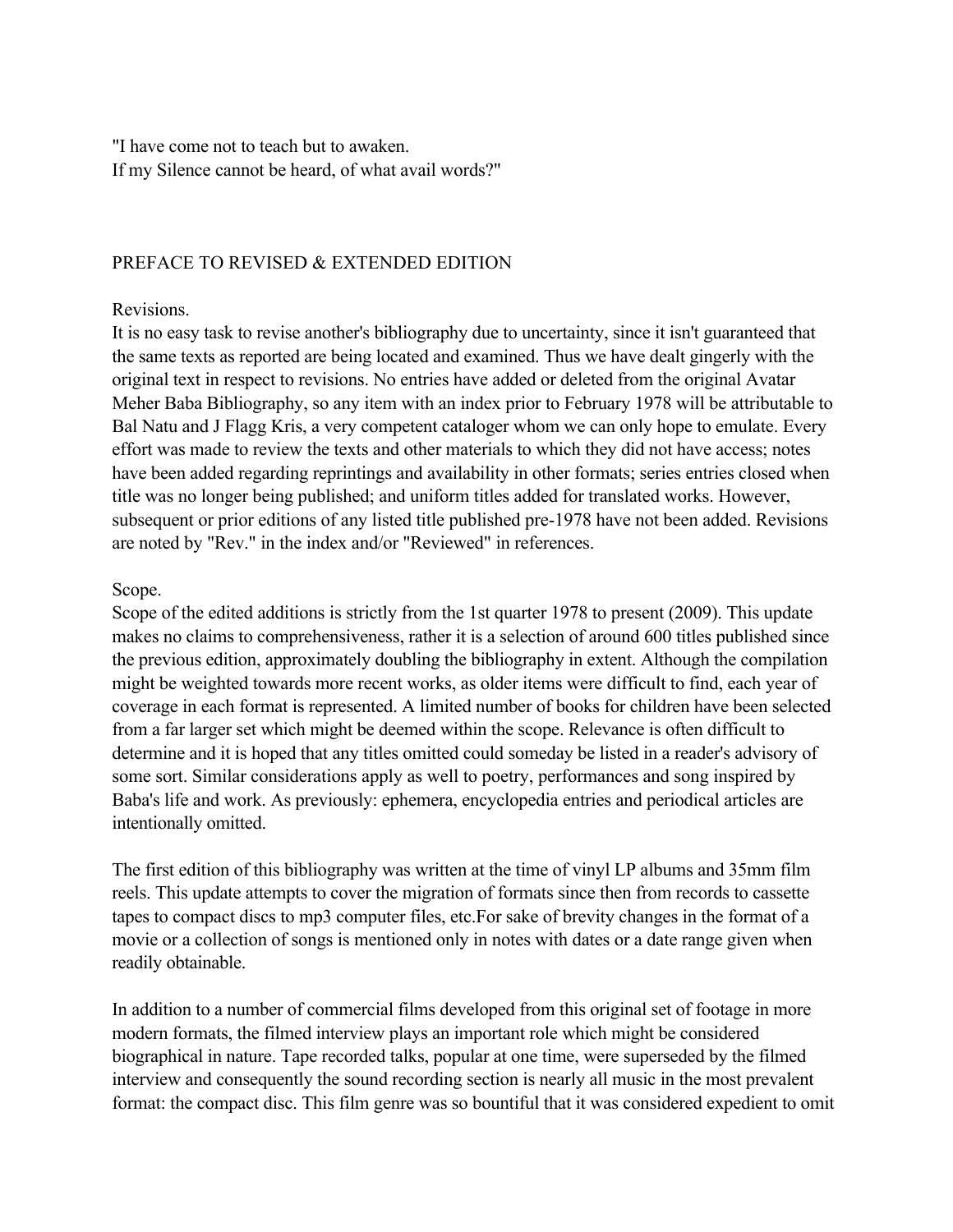citations when a commercial publisher could not be readily determined; instead providing a reference for the reader to various collections, online and elsewhere. Home movies have similarly been omitted.

Among trends noted was a shift within the subject area akin to the transition from the Gospels to the Acts of the Apostles in the New Testament. This shift is exemplified in the genre of the bibliography. Most of the material in this compilation are considered biographies, even when self authored, because they tend to revolve around a selective set of life events involving or related to Meher Baba. And Baba Himself said something to the effect, "My greatness will be seen in the lives of my lovers." In the event of an autobiography where Meher Baba is not the central figure, eg. Mercedes de' Acosta's "Here Lies the Heart" such have been treated as analytical entries citing chapter and verse of relevant passages. Excluded from this update are a number of tributes to Meher Baba's mandali and close associates since they are obviously biographies and a step further removed from personal narratives, even when they may detail that individual's relationship with Baba in an historical manner.

## Arrangement.

Minor changes have been made in arrangement : calendars which had been listed by title in the monograph section were moved to serial section and combined. Under this scheme there were fewer items cited as monographs; but an increased need to search in the serials section as well if an item could not be found. Diaries were retained in monograph section.

Sort order follows the conventions set out in the first edition, though not strictly a letter by letter sort. Titles beginning with numerals follow a logical mathematical progression, and this also extends to numeration when spelled out. The bibliographical elements / and : act as end of file markers, with the former given precedence. Items with exactly the same title are listed in an ascending sequence of the editions, 1st, 2nd, 3rd, etc. The ampersand reads as if spelled 'and'.

## Format

The modified ISBD format of the first edition is retained. Capitalization and punctuation vary slightly from the MARC formats. A number of prospective changes to international cataloging standards are set to occur this year with a greater emphasis on functionality within networked environments. It is hoped that this compilation reflects in a slight way some of the anticipated changes, and that the reader will become familiar and comfortable with it as the new code becomes more widely adopted.

# Sections

We sought to avoid adding separate categories for new electronic formats which have come into creation since the publication of the original bibliography. To an extent this was successful, but with two exceptions. The first is a Videorecording section discussed in the following paragraphs. The second, placed at the end of the document as an Appendix, was devised to credit and cite any prior reference resources: such as previous bibliographies, directories, shelflists, card catalogs, or indexes of any date. A few area specific Internet portals have been included in it and readers are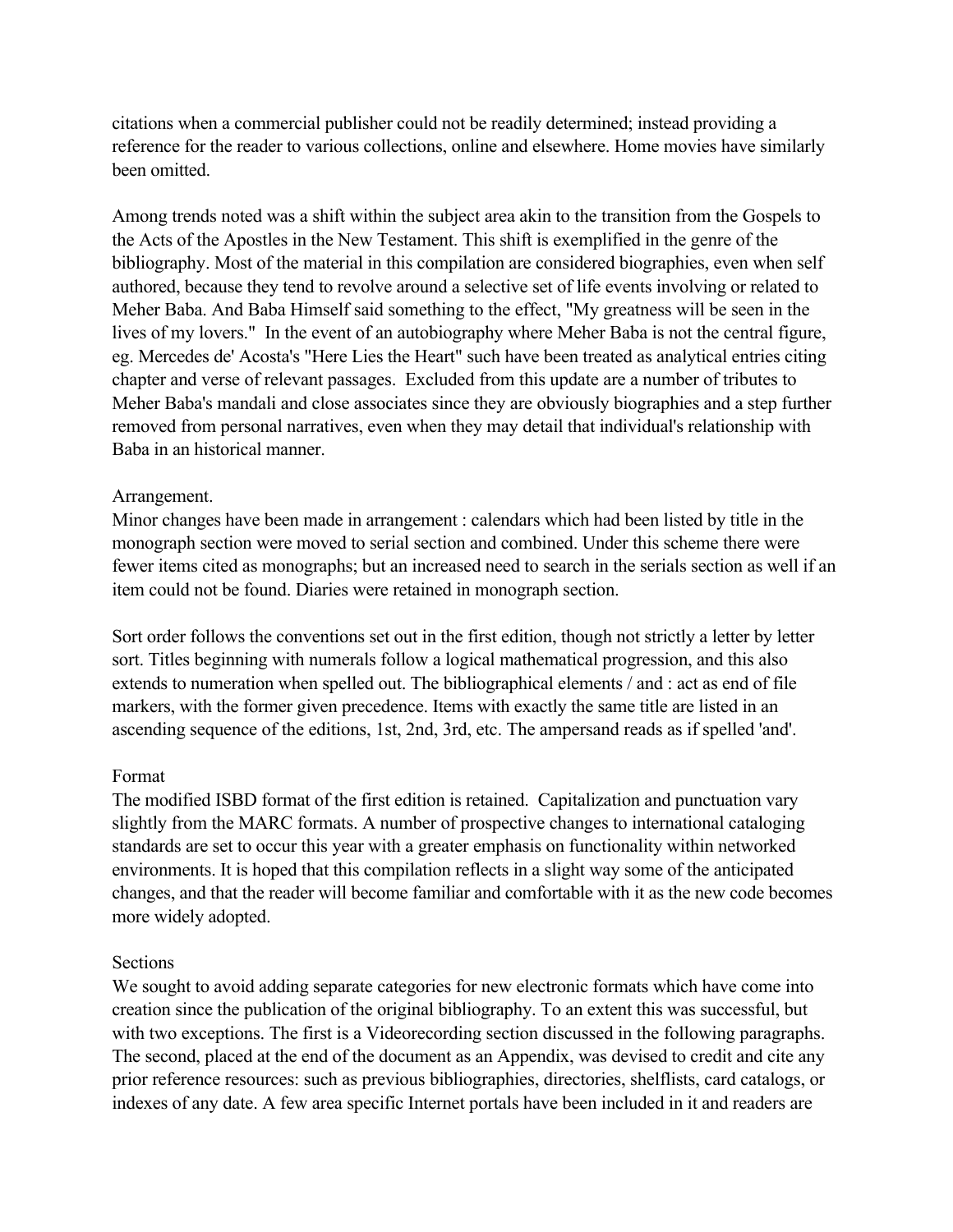referred there for further information and research. Thus there are now five sections : monographs, serials, sound recordings, motion pictures, and videorecordings, plus an Appendix of resources. An index for the new material has not been included at this time since the full text of this online resource may be searched. It is hoped that a cumulative index will be compiled in the future.

At the time of the writing of the first edition only a handful of the 44 films listed were published works. According the preface these film reels, mainly from the fifties and sixties, were not reviewed and served initially as film stock. Now they are being preserved as archives. At this point no attempt has been made to catalog the duplication and reformatting of this footage beyond what is noted in the first edition and an occasional 'see also' reference. For these reasons all of these unpublished films appear within a separate Motion Picture section, rather than interfiling their supplied titles with the later, so that the update can start from that point forward as a new Videorecording section.

Research was conducted mainly at home, at Indiana University's H. B. Wells library or at local public libraries. Xeroxes and other photoduplications were very infrequently used as surrogates for the materials in this update. Collection efforts were supported by online catalogs and vendors websites but later verified for accuracy. Search engines and email were relied on for permissible supplied information while documentation was also sought.

Chief resources consulted include OCLC and RLIN bibliographic utilities, catalogs of the Library of Congress and National Libraries of European and Commonwealth countries, UNESCO Index Translationum database, and U.S. Copyright Office Public Catalog. Reference works in print include Bowker's Books in Print, Publisher's International ISBN Directory / Gale, and Social Science and the Cults / J. Saliba. Trade journals reviewed include The Awakener magazine, Broken-down furniture news, The Glow International, and Love street lamp post.

Shelflists were kindly provided by the Copyright Office at the Trust (Ahmednager, MS India), The Avatar Meher Baba Heartland Center (Prague, OK), Jim Migdoll Archive (Bangalow, NSW Australia), Meher Baba Center of Northern California (El Cerrito), and Meher Baba Center of The Twin Cities (St. Paul, MN) which also holds the Earl Starcher collection. Keyword searches within the websites of book vendors including Abebooks, Alibris, Amazon, Love Street Bookstore, Sheriar Books, and Searchlight Books were also used.

# Acknowledgements.

The idea for an update initially came to life five years ago in conversation with Michael Ivey, at that time caretaker for the new Meher Baba Center in Prague, OK. and looking to start a library collection there. At about the same time Charlotte Allison gave away a nearly complete collection of LSLPs which she could no longer read due to failing eyesight, and so research began. Coincidentally some kind words of initial encouragement arrived in the form of a letter from Murshida Carol Weyland Conner.

We would like to thank Meher Baba for all the people who have helped in this endeavour,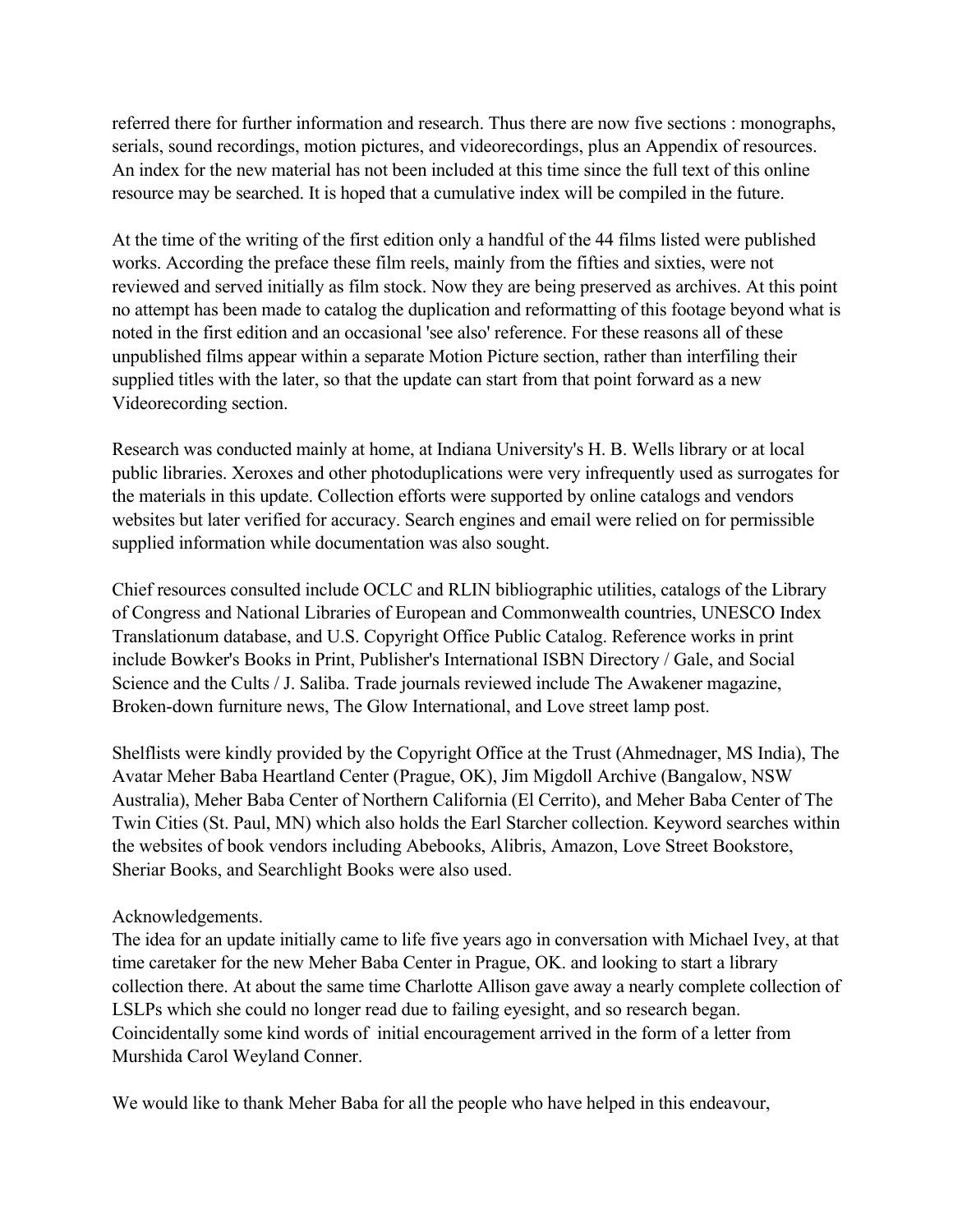particularly to Margaret Eucker, Michael Haldeman, Leah Johnston, Ellen Kimball, Ben Leet, Chris Malakapali, Jim Migdoll, and Miriam Rose who lent or sent materials and helped with citations; to friends Steve Bly, Marti Faist, Dorene Fatula, and Paula Saffire for opening their personal collections for perusal; to Mona Brodin and Eric Solibakke for assistance with translations and issues of style; and to many individual authors, artists, editors, poets, producers and musicians who voluntarily gave of their time to field questions via email. In passing this manuscript along I'd like to thank Meher Baba for Caroline Beebe who has volunteered to edit it, to Frank Bloise, the webmaster, for his patience, and to Ward Parks, who has provided us with this opportunity to publish.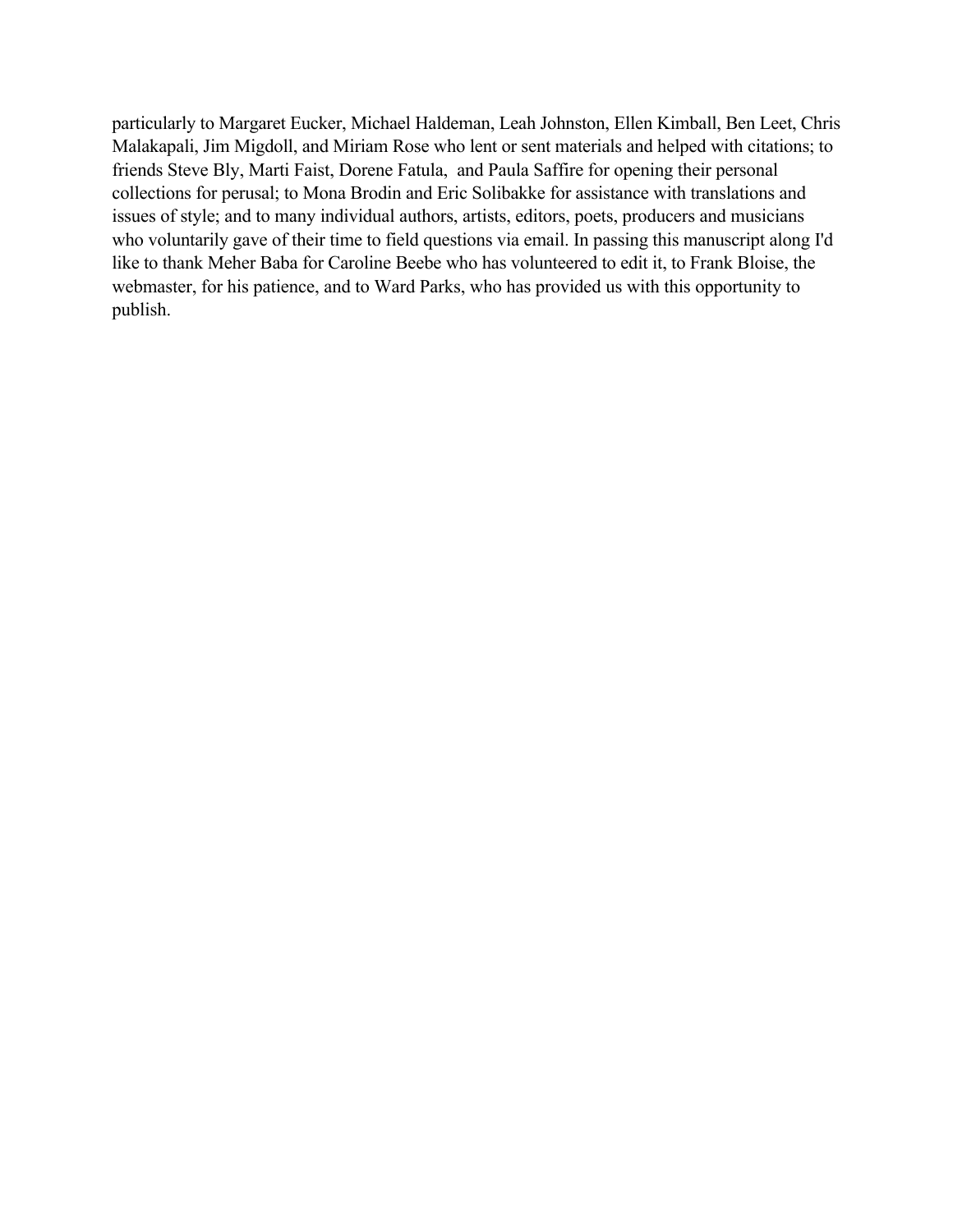# ABBREVIATIONS AND SYMBOLS

| A - analytic (i.e. a chapter or part of a larger work)           |
|------------------------------------------------------------------|
| b. & w. - black & white                                          |
| ca. - approximately                                              |
| COBISS.SR - Serbian Union catalog                                |
| <b>COBISS.SI - Slovenian Union catalog</b>                       |
| CD - calendars & diaries                                         |
| col. - color                                                     |
| CZE - Czech                                                      |
| DLC-B - Library of Congress call number                          |
| DUT - Dutch                                                      |
| DVD - Digital video disc                                         |
| ed. - edition(s)                                                 |
| <b>ENG</b> - English                                             |
| et al. - and others                                              |
| facsim. - facsimile                                              |
| FRE - French                                                     |
| GER - German                                                     |
| ill. - illustration(s)                                           |
| illus. - illustrator                                             |
| <b>ISBN</b> - International Standard Book Number                 |
| <b>ISSN</b> - International Standard Serial Number               |
| ITA - Italian                                                    |
| 1. - leaf, leaves (printed on one side only)                     |
| LC, LCCN - Library of Congress card number                       |
| $min. - minute(s)$                                               |
| mm. - millimeter(s)                                              |
| MP, (MP) - motion picture, Motion Picture Section                |
| NNRB - Recording for the Blind and Dyslexic (Princeton, NJ)      |
| $no. - number(s)$                                                |
| <b>NOR</b> - Norwegian                                           |
| (NTSC) - Broadcast video standard (USA, Japan)                   |
| <b>OCLC</b> - Online Co-operative Library Consortium             |
| $p. - page(s)$                                                   |
| PA, PAu - Copyright Office accession number for sound recordings |
| (PAL) - Broadcast video standard (Europe, S. Africa, Australia)  |
| $pl. - plate(s)$                                                 |
| pt. - $part(s)$                                                  |
| port. - portrait(s) (photos or drawings)                         |
| PP - playbills & programs                                        |
|                                                                  |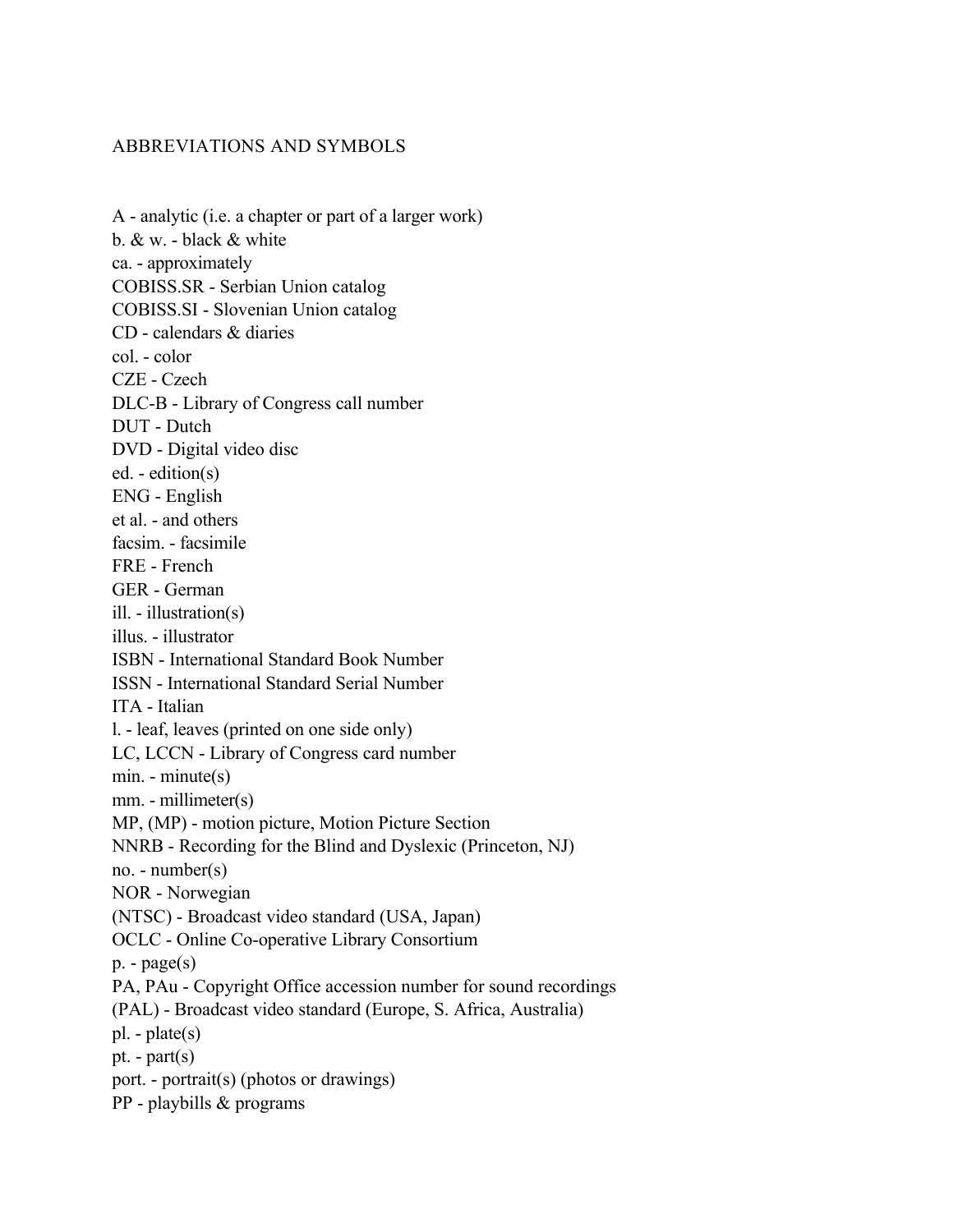RLIN - Research Libraries Information Network

RUS - Russian

S (S) - serial, Serial Section

sd. - sound

SD - sound disc (i.e. phonograph record)

si. - silent

s.l. - sine loco (without place of publication)

s.n. - sine nomine (without name of publisher)

SCR - Serbo-Croatian

SPA - Spanish

SR - Copyright Office accession number for sound recordings

(SR) - Sound Recording Section

TX, TXU - Copyright Office accession number for texts

V (V) - videorecording, Videorecording Section

v., vol. - volume(s)

VHS - Video home system format

\*\* - Indicates items commercially published or otherwise available, and thought to be still in print

= - Equals sign, used to separate parallel titles (e.g., titles in two languages)

/ - Slash used to separate the title of a work from the author or statement of responsibility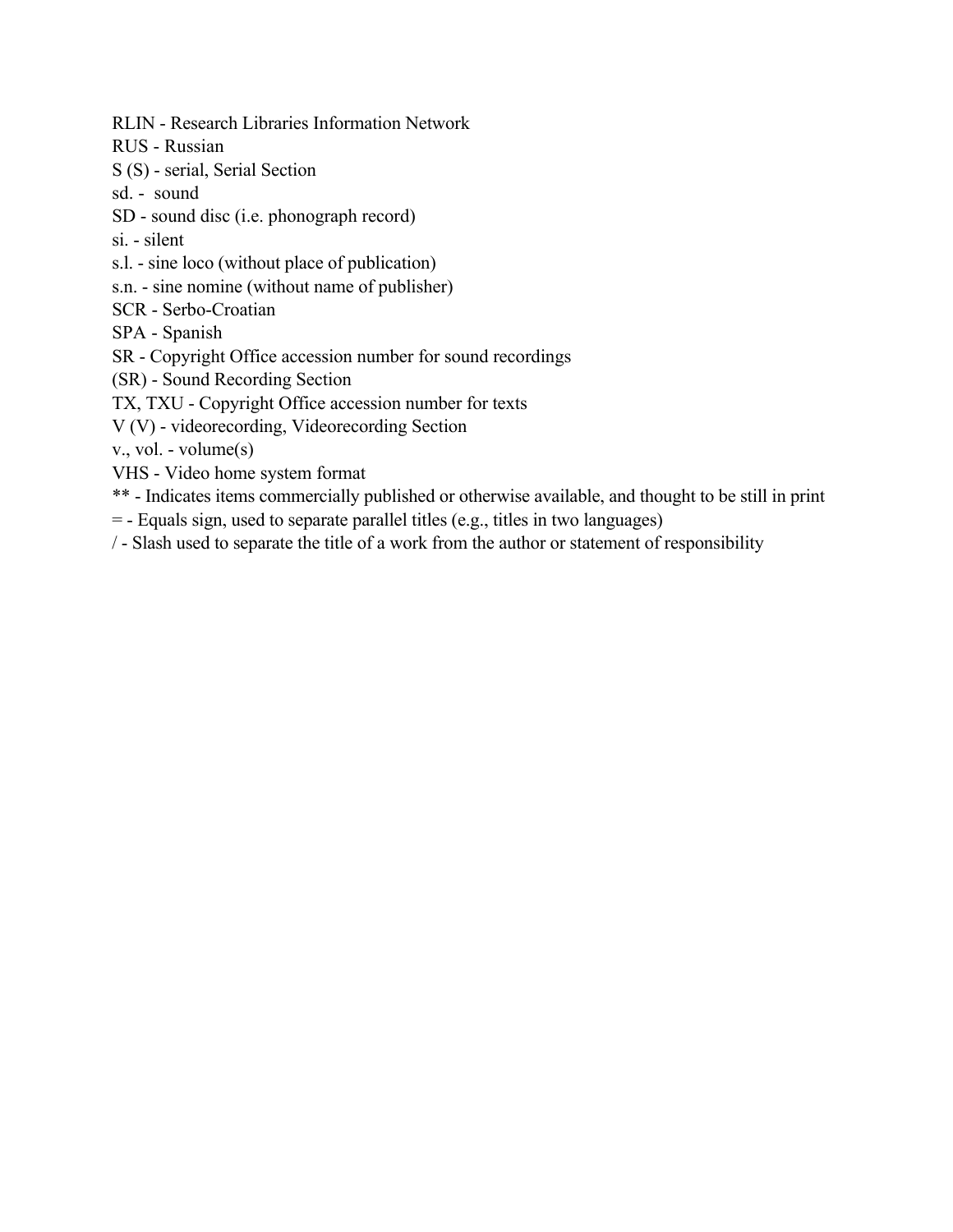## MONOGRAPH SECTION

## PP-ENG-1974/1

3 original comedies : [program / presented by the] Meher Players of Chicago.

— [Myrtle Beach, S.C. : Sheriar Press?, 1974].

 $[8]$  p. : port. (on cover).

 Presented April 11, 1974, in the South Carolina Public Service Authority Auditorium, Myrtle Beach.

 Contents: The chairs / written by Ellis Pines ; directed by Philip Lutgendorf — The queen / written and directed by Ellis Pines — The Secretary / written by Philip Lutgendorf ; directed by Ellis Pines.

## ENG-1955/7

6 messages of Avatar Meher Baba. — Ahmednagar Adi K. Irani, Meher Publications, 1955. 32 p. : port.

 Messages given between 1932-1954, "culled, compiled, and placed in six categorical headings by Ramjoo Abdulla and Kishan Singh, and edited by Malcolm Schloss and Charles Purdom."

# ENG-2005/1

7 : the spiritual number / Harry Ossian Stoddard. — Victoria, B.C. : Trafford, 2005. 107 p. : ill. (some color).

 Numerology as an aid to the understanding of evolution, involution, and world religions. ISBN 1412046394 (pbk.)

# ENG-1959/9

34th anniversary of the unique silence of Avatar Meher Baba, 10-7-59 : extracts from messages given from time to time in India, Europe and America by Meher Baba on His silence. — Bombay : Meher Baba Centre, [1959].

[4] p. : port. (on cover). Cover title.

# ENG-1960/6

35th anniversary of Avatar Meher Baba's unique silence, 10-7-1960. — Bombay : Avatar Meher Baba Bombay Centre, [1960]. 6 p. : port. (on cover).

Cover title.

# ENG-1960/7

35th anniversary of Avatar Meher Baba's unique silence, July 10, 1960. — Seattle : Printed for Mani Irani, Meher Publications, by Warren C. Healy, [1960?]. 7 p. : port.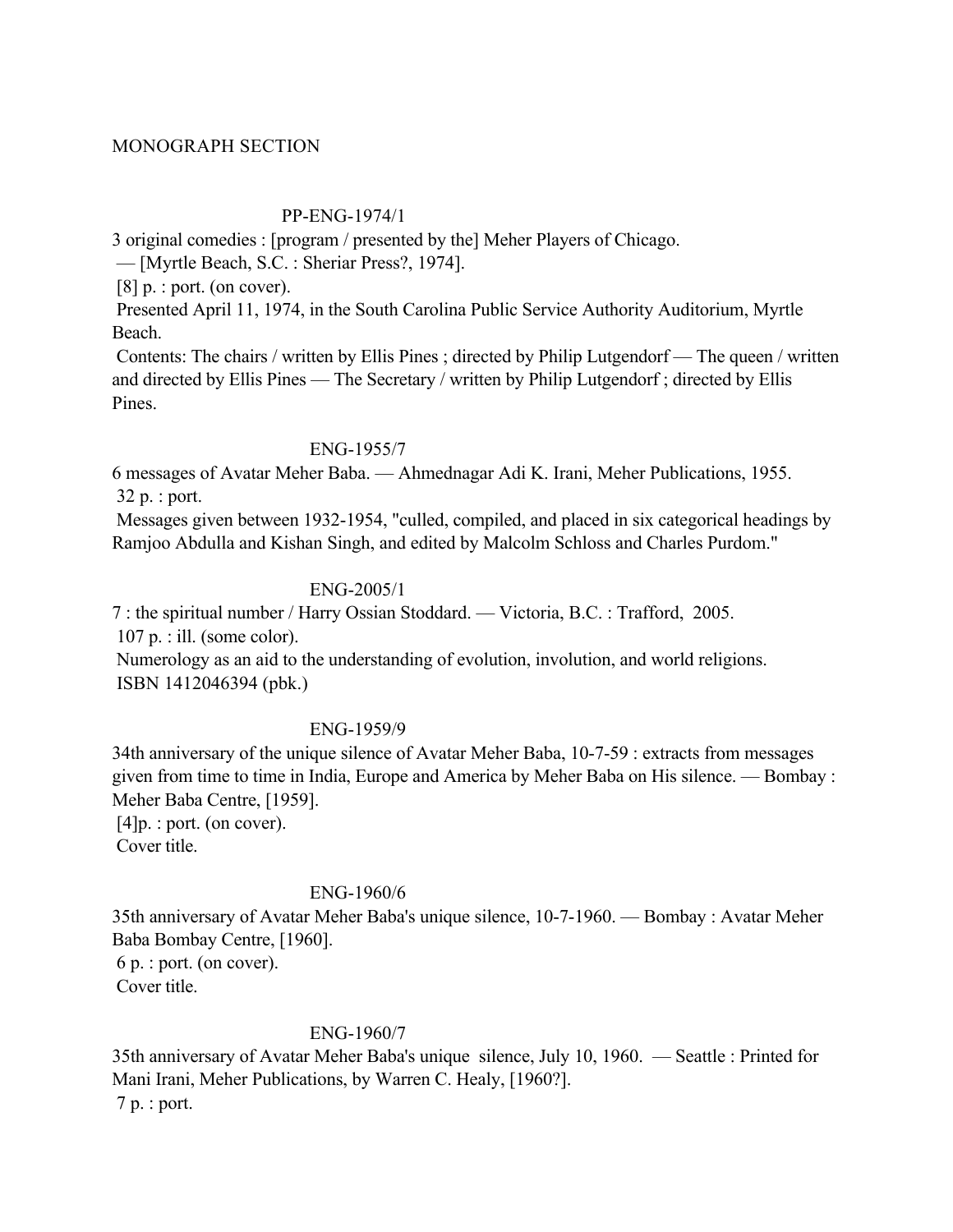Cover title. — "Reprint of brochure published by Avatar Meher Baba Bombay Centre."

### ENG-1961/11

36th anniversary of Avatar Meher Baba's unique silence, July 10, 1961. — Delhi : Meher Spiritual Centre, [1961].

[5] p. : port. (on cover).

Cover title. — Caption title : Meher Baba and His message.

#### ENG-1961/12

36th silence anniversary of Avatar Meher Baba, 10th July 1961. — Chittagong : Avatar Meher Baba Group, 1961.

35 p. : port.

#### ENG-1961

36th silence anniversary of Avatar Meher Baba, 10th July 1961. — [Phagwara, 1961]. (Unavailable for review).

#### ENG-1962/15

37th anniversary of Avatar Meher Baba's unique silence, 10th July 1962. — Bilaspur, M.P. : Avatar Meher Baba Bilaspur Centre, [1962]. 11 p. : port. (on cover). Cover title.

## ENG-1962

37th anniversary of Avatar Meher Baba's unique silence, l0th July 1962. — [Calcutta, 1962]. (Unavailable for review).

#### ENG-1962/14

37th anniversary of Avatar Meher Baba's unique silence, July 10, 1962. — Navsari : Cosmic Meher Centre, [1962].

8 p.

Cover title. — Caption title : Meher Baba's humility and humiliation.

#### ENG-1964/8

39th anniversary of Avatar Meher Baba's unique silence, 10th July 1964. — Bombay: Avatar Meher Baba Bombay Centre, [1964].

8] p. : port. (on cover).

Cover title. — In English or Gujarati.

#### ENG-1949/1

40 messages from Meher Baba / presented by Princess Norina Matchabelli. — New York : Circle Productions, [1949].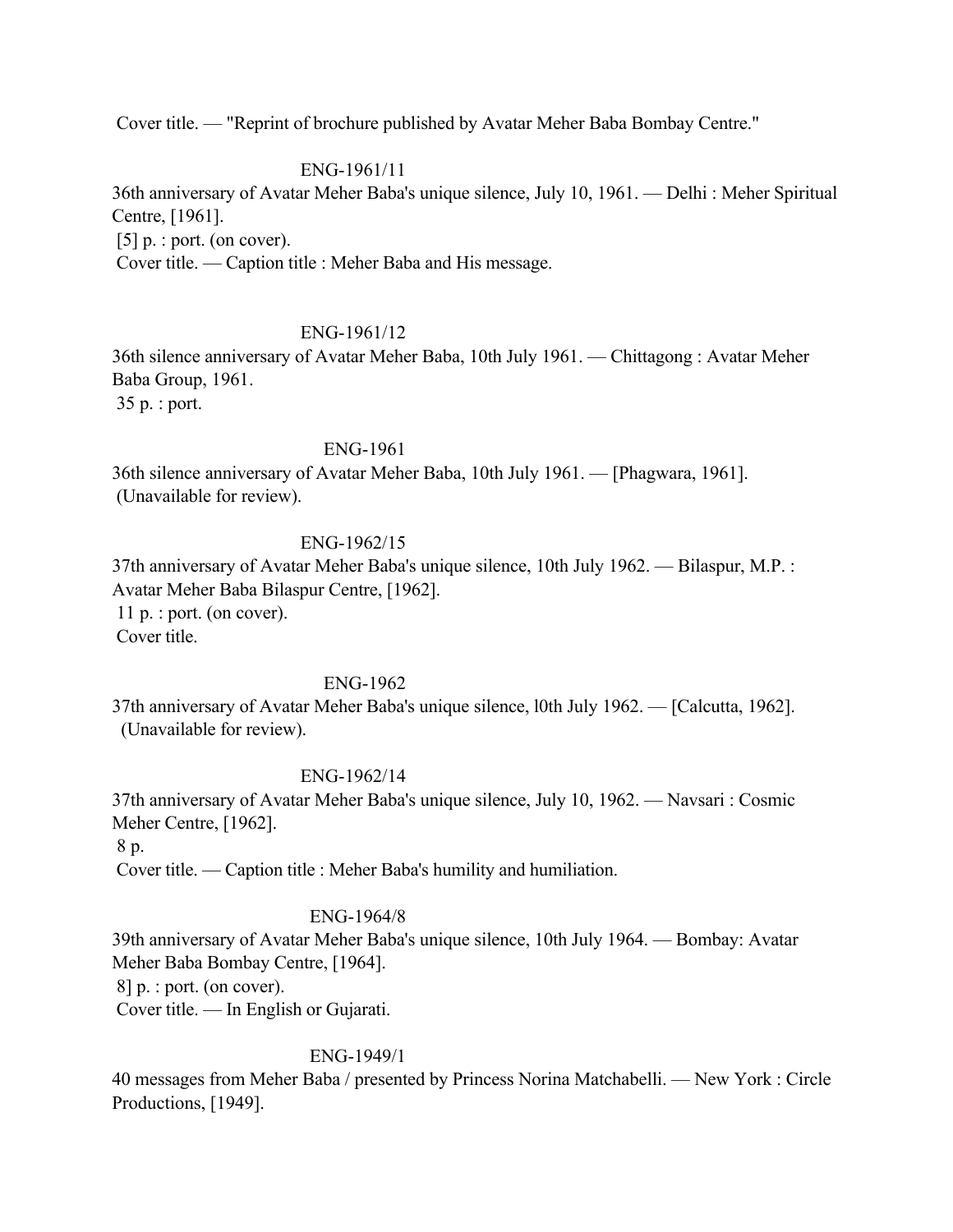69 p. : port.

 Messages received from Baba by the author through "vibratory thought, order of light, wave projections."

# ENG-1966

41st anniversary of Avatar Meher Baba's unique silence, 10th July 1966. — Bombay: Avatar Meher Baba Bombay Centre, [1966].

(Unavailable for review).

## ENG-1967/5

42nd anniversary of Avatar Meher Baba's unique silence, 10th July 1967. — Bombay : Avatar Meher Baba Bombay Centre, [1967]. 7 p. : port. (on cover). Cover title.

## ENG-1968/2

43rd silence anniversary of Avatar Meher Baba, l0th July 1968. — Bombay : Avatar Meher Baba Bombay Centre, [1968]. 16 p. : port. (on cover).

Cover title.

## ENG-1968

60 selected sayings / [Meher Baba]. — [U.S.A., 1968]. (Unavailable for review).

## ENG-1968/9

61 questions and answers on Meher Baba : with appendix / [compiled by A. C. S. Chari].

— Calcutta : Society in West Bengal for Meher Baba (A. C. S. Chari), [1968].

53 p.

 "Ist October 1968 (Dusserah Day)." — Second ed., 1969, has title: 84 questions and answers on Avatar Meher Baba.

 Appendices : 1. Messages from Meher Baba — 2. Some excerpts from Universal link, Borup, Denmark.

## ENG-1961/8

67th birthday celebration of Hazrat Meher Baba by Hazrat Meher Baba Group, Karachi (Pakistan), 25th February 1960 [i.e. 1961]. — Karachi : The Group, [1961]. 4 p

Cover title.

# ENG-1961/9

67th birthday of Avatar Meher Baba, 25-2-1961. — Bombay : Avatar Meher Baba Bombay Centre, [1961].

7 p. : port. (on cover).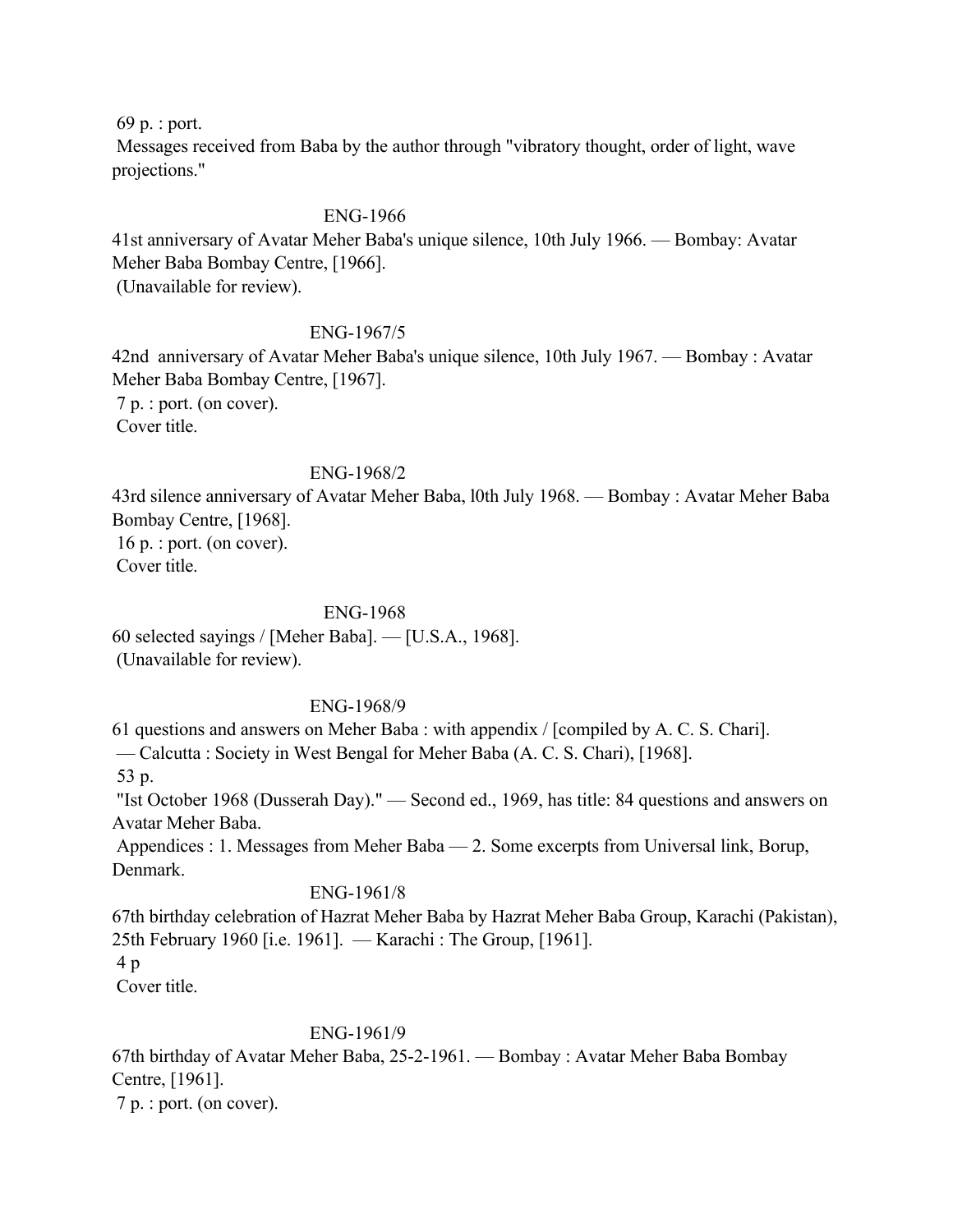Cover title.

### ENG-1962/13

68th birthday of Avatar Meher Baba and opening of the 'Meher Hall' of Avatar Meher Baba Bombay Centre, 25th February 1962. — Bombay : The Centre, [1962]. 10 p. : ports.

#### ENG-1965/9

7Ist birthday celebration of Avatar Meher Baba : welcome speech / M.R. Apparow. — Hyderabad, India : Printed at Yuva Press, 1965. [7] p. : port. (on cover). Cover title.

#### ENG-1967/13

73rd birthday of Avatar Meher Baba, 25th February 1967. — Bombay : Avatar Meher Baba Bombay Centre, [1967].

20 p. : port. (on cover).

 Cover title. — Caption title : Important dates & events in Avatar Meher Baba's life, 25-2-1894 to 25-2-1967.

#### ENG-1968/10

74th birthday celebrations of Avatar Meher Baba, 25th February 1968. — Bombay : Avatar Meher Baba Bombay Centre, [1968]. 28 p. : 2 ports. (1 on cover).

Messages and prayers by Baba in English, Hindi, Gujarati, or Marathi.

# ENG-1970

76th birthday celebrations of Avatar Meher Baba at New York, [February 25, 1970]. — New York Society for Avatar Meher Baba, 1970. (Unavailable for review).

#### ENG-1969/8

76th Meher jayanti. — Nagpur : Shriram Pophali, Avatar Meher Baba Centre, [1969].  $10, 21 p.$ Cover title. – Includes Meher Baba—God incarnate / by A. N. Deshpande, and an arti in Hindi.

82 family letters ... / written by Mani.

*See* :

Eighty-two family letters.

#### ENG-1969/3

84 questions and answers on Avatar Meher Baba / compiled and published by A.C.S. Chari. — 2d ed.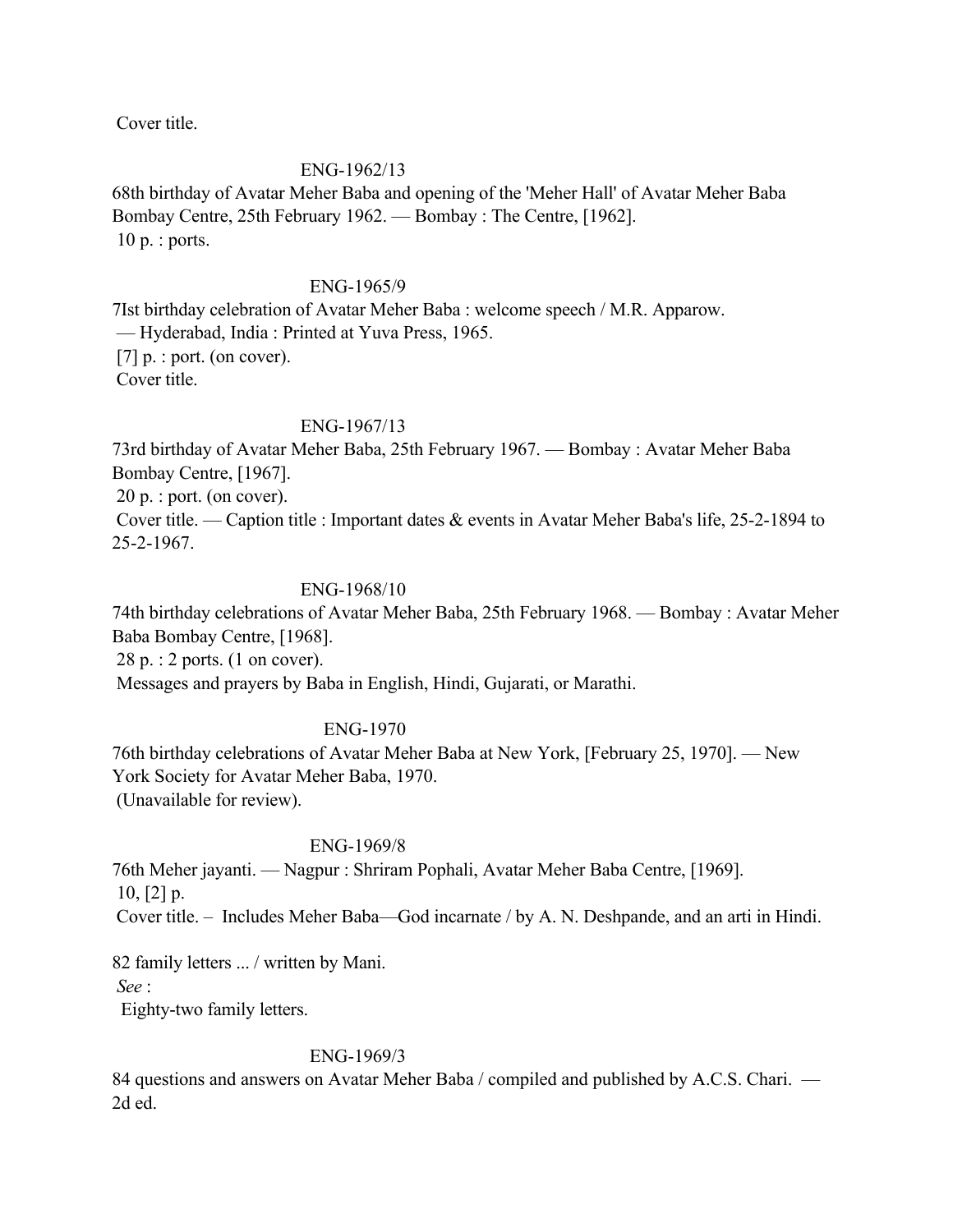— New Delhi : Chari for Avatar Meher Baba Centre, [1969].

54 p. : ports.

"25th February, 1969 (75th birthday of Avatar Meher Baba)."

First ed., 1968, has title: 61 questions and answers on Meher Baba.

# ENG-1966/13

101 names of God : in English, Jund (Gujarati), Marathi, & Hindi, with their meanings. — Bombay: Avatar Meher Baba Bombay Centre, [1966].

34 p.

Cover title. – "Avatar Meher Baba's 72nd birthday celebration."

# ENG-1962/12

The 1962 East-West gathering, 'Guruprasad,' Poona, India / [Meher Baba]. — Ahmednagar : Meher Publications, 1962.

8 p. : chart, port.

 Includes a chart of the Four Journeys, drawn by Rano Gayley under Baba's direction. Two messages given by Baba at the gathering.

# ENG-1969/1

The Advancing stream of life : its mystery, meaning & purpose / by Meher Baba.

— Poona : Meher Era Publications, 1969.

x, 164 p. : chart (on covers), port.

 "In commemoration of the 75th birth-day of Avatar Meher Baba, 25th February 1969." Includes a chart drawn by Rano Gayley under Baba's direction, depicting creation, evolution, reincarnation, involution, and realization.

# ENG-1970/1

The Advancing stream of life : its mystery, meaning and purpose / compiled from books by Meher Baba. — 2d ed.

— Poona : Meher Era Publications, 1970.

202 p. : ill., chart (on covers), port.

Includes a chart drawn by Rano Gayley (see note under 1st ed.)

# ENG-1974/1

The Advancing stream of life : its mystery, meaning and purpose / compiled from books by Meher Baba. — 3d ed.

— Poona : Meher Era Publications, 1974.

178 p. : ill., chart (on covers), port.

Includes a chart drawn by Rano Gayley (see note on 1st ed.)

# ENG-1994/2

The Advent of Avatar Meher Baba : poems / Michael Mathias. — La Jolla, CA : D. G. Wills Bookshop Press, 1994.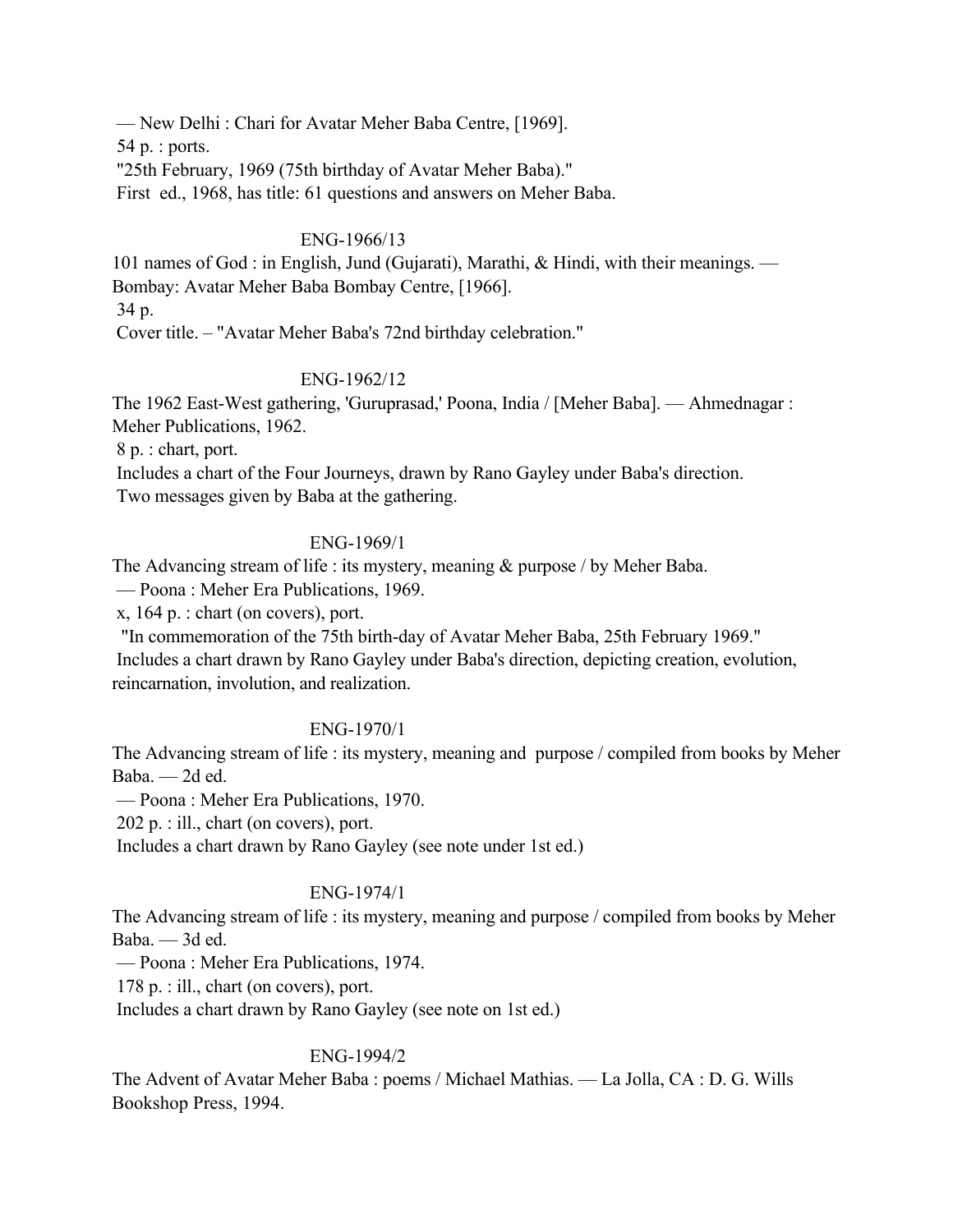61 p. — (Vision from the bridge of fire ; bk. 3). Continues poetry series (1994-) : I. Ierlandis, the journey of Aeneas: poems — II. What Beethovan heard in the last quartet. Pbk. bound by staple at the crease. LCCN 94198086. — (Complete set unavailable for review).

ENG-1977/1

AlI about Sufism Reoriented. — Walnut Creek, CA : Sufism Reoriented, c1977. 44 p.

American arti. *see under* : Australian arti.

#### \*\*ENG-1985/2

The Ancient One : a disciple's memoirs of Meher Baba / edited by Naosherwan Anzar.

— Englishtown, N.J. : Beloved Books, 1985.

xxix, 247 p.,  $[5]$  p. of plates : ports.

 "This work was made possible by [Eruch Jessawala, who shared his diaries, notes and letters, and narrated stories] recorded in Mandali Hall at Meherazad." —pref. ISBN 0961390797 (pbk.)

#### ENG-1967

The Ancient One calls again. — [Tirupathi, 1967]. (Unavailable for review).

# ENG-1973

The Angels : a play / written by Selma Hassen, with the help of Hank Mindlin. [1973?]. Unpublished? First presented by the White Horse Players as part of the Sufi Christmas program for Avatar Meher Baba in India, Meherabad, 1973. — Inspired by Baba's life and work. (Unavailable for review).

#### ENG-1972/1

The Answer: conversations with Meher Baba/ edited, designed, and produced by Naosherwan Anzar.

— Bombay : Anzar, 1972.

64 p. : 2 ports. (1 on cover).

 "A Glow publication." — Questions answered by Baba during interviews in India and Europe from 1931 to 1939.

#### ENG-1976

The Apartment of heart  $&$  intellect / written by Ellis Pines.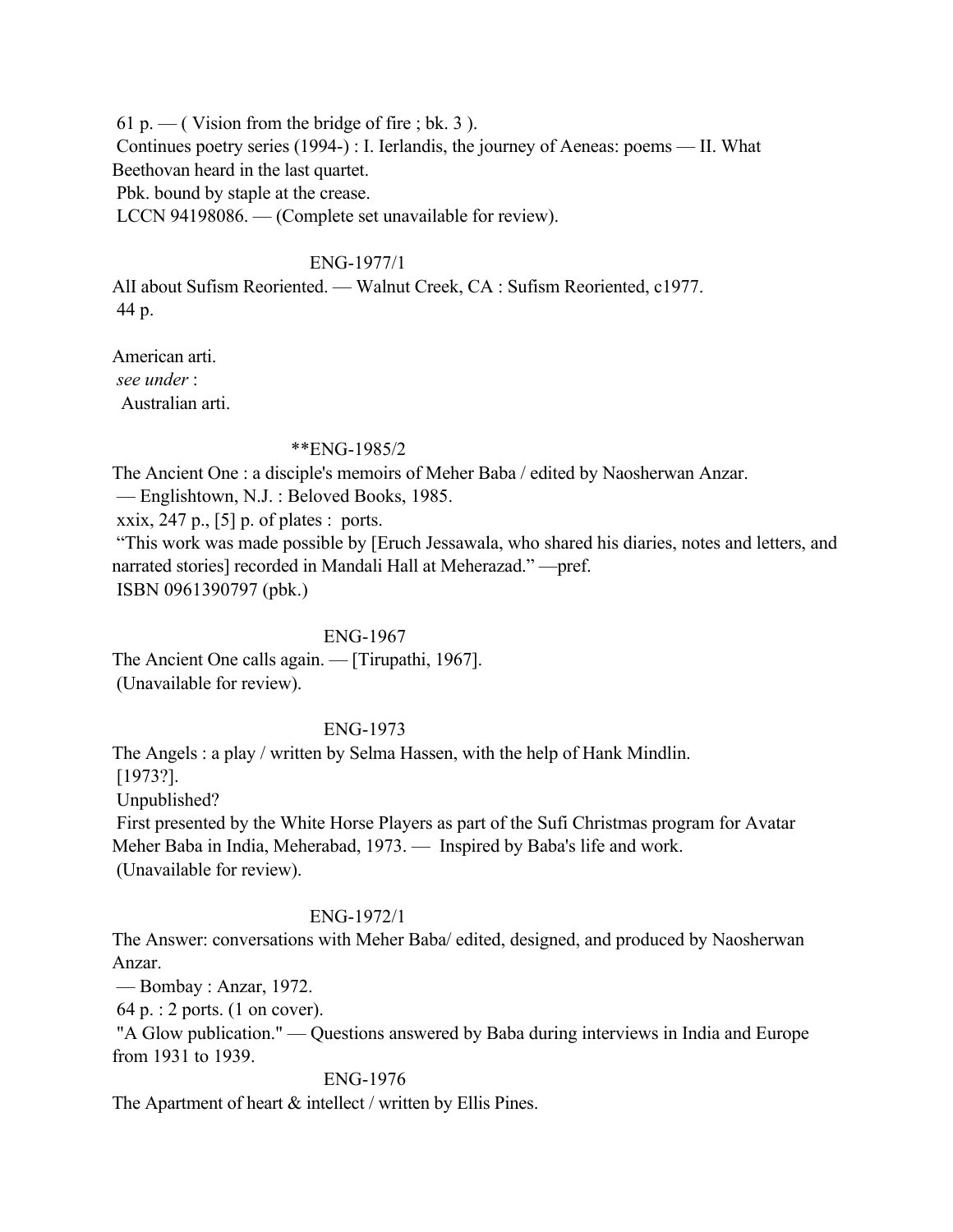[1976?]. A play (unpublished?) First presented in honor of Meher Baba's Silence Day, July 10, 1976, by the Meher Players of Chicago. Inspired by Baba's life and work. (Unavailable for review).

## \*\*ENG-2003/3

As only God can love : a lifetime of companionship with Meher Baba / Darwin C. Shaw. — North Myrtle Beach, SC : Sheriar Foundation, 2003. xxxiv, 594 p. : ill., facsim., map. Autobiographical. — Includes bibliographical references and index. ISBN 1880619296 ; 1880619288 (pbk.)

#### ENG-1932/1

At the feet of my Sadguru, His Holiness Shree Meher Baba / by C. V. Ramanuja. — Saidapet : A. A. M. Press, [1932?].

24 p.

Poems in praise of Meher Baba.

### ENG-1976/2

Australian arti / by Francis Brabazon. American arti / by Hank Mindlin. — [S.l. : s.n., 1976].  $[2]$  p.

Caption titles.

### \*\*A-ENG-1991/1

The avadhutas, masts, and bauls : India's countercultural heroes / [Georg Feuerstein]. *In* Holy madness : the shock tactics and radical teachings of crazy-wise adepts, holy fools, and rascal gurus.

— Ch. 2, p. 20-32.

— New York, NY : Paragon House, 1991.

 Brief passage on Meher Baba and the masts within this chapter. — Published also in rev. and pbk. editions.

ISBN 1557782504.

### ENG-1947/1 ( Rev.)

Avatar : the life story of the Perfect Master Meher Baba : a narrative of spiritual experience / by Jean Adriel.

— Santa Barbara: J. F. Rowny Press, 1947.

284 p. : port.

Also available in online version.

http://www.ambppct.org/meherbaba/Book\_Files/con1-avatar99-meher.pdf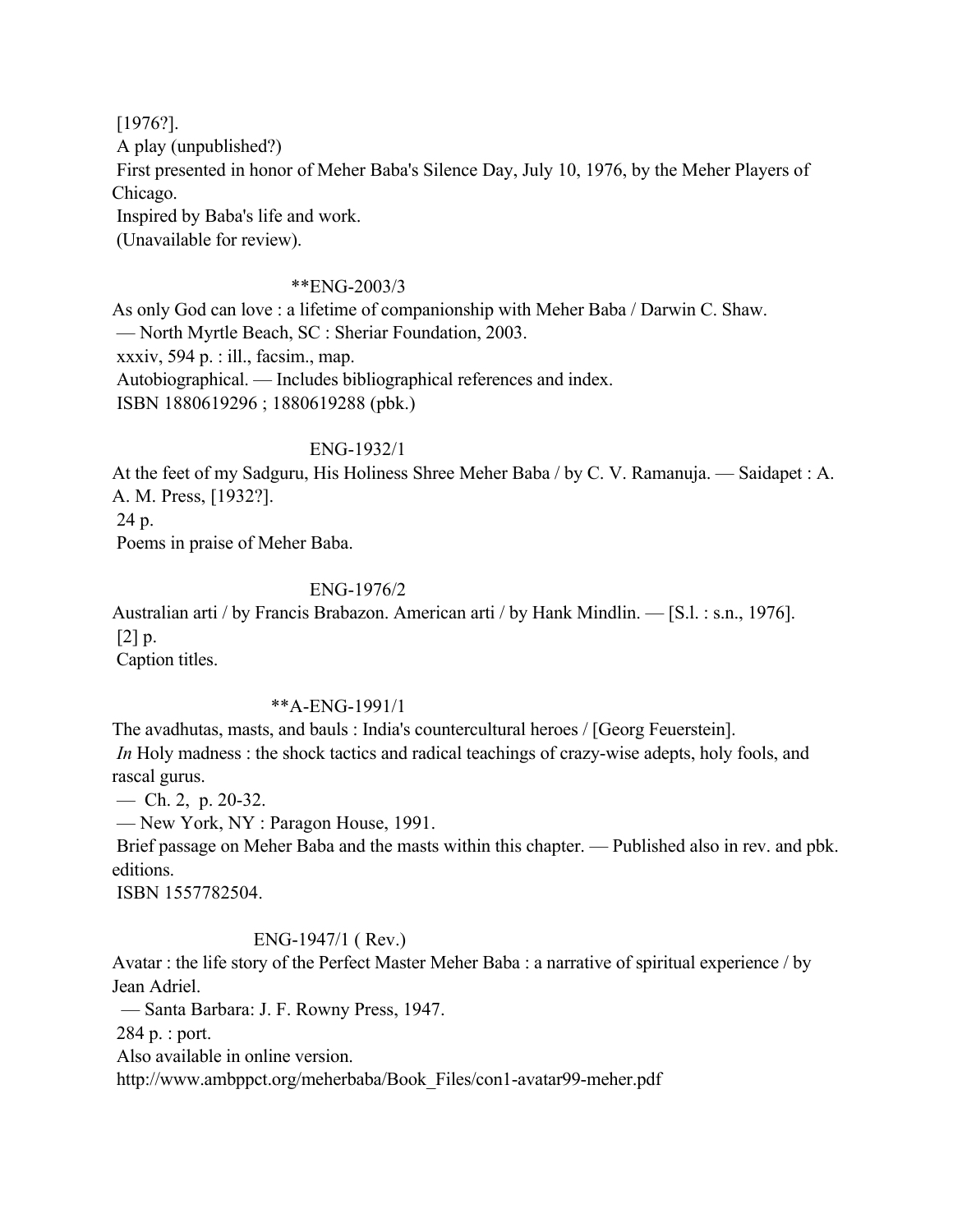#### ENG-1971/1

Avatar : the life story of Avatar Meher Baba / by Jean Adriel. — Berkeley, Calif. : John F. Kennedy University Press, 1971, c1947. 284 p. : port. First published in 1947 ; 3d printing (1st Kennedy University Pr. printing) 1971.

#### ENG-1971/2

Avatar : the life story of Avatar Meher Baba / by Jean Adriel. — Berkeley, Calif. : John F. Kennedy University Press, 1971, c1947. 284 p. : port. Paperback ed.

### ENG-1956/1

Avatar Meher Baba. — Beacon Hill, N. S. W., Australia : William Le Page, Meher House Publications, [1956?].  $[12]$  p. : port. (on cover). Cover title.

## ENG-1968/1

Avatar Meher Baba / compiled and published by E. L. Bhagiratha Rao. — Vizianagaram, A. P. : Bhagiratha Rao, 1968.

8 p. : port. (on cover).

 Cover title. — "On the 10th July 1968, to commemorate the 43rd anniversary of Meher Baba's divine silence."

#### ENG-2005/4

Avatar Meher Baba / compiled by Baba House. — Meher Mohalla, Pune : Baba House, 2005.  $16 \text{ p.}$ : ill. Cover title. — Brief biography in English and Hindi. Pbk. bound by staple at the crease.

#### ENG-1965/1

Avatar Meher Baba / [compiled from various discoures and messages of Avatar Meher Baba by Avatar Meher Baba Bilaspur Centre.] — Bilaspur, M. P. : The Centre, [1965]. 18 p. : port. (on cover). Cover title. — "To celebrate 71st birthday on 25th February 1965."

#### ENG-1962/1

Avatar Meher Baba. — Delhi : Avatar Meher Baba Delhi Centre, [1962].  $[8]$  p. : port. (on cover).

#### ENG-1960/1

Avatar Meher Baba. — Navsari : Meher Brahma Parivar Centre, [1960?].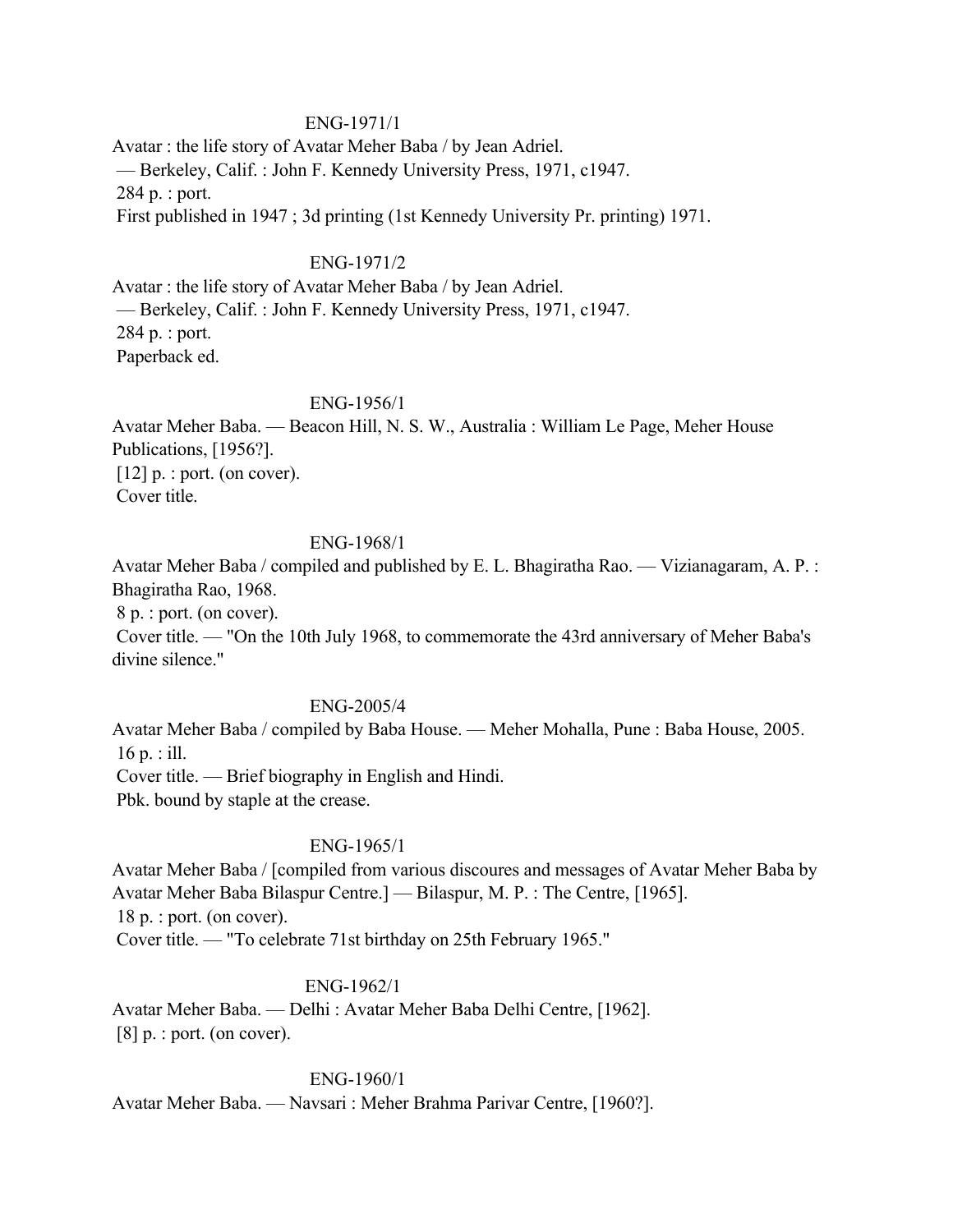20 p. : port. (on cover). Cover title. — Caption title : Thoughts gathered from the writings of Meher Baba.

#### ENG-1968

Avatar Meher Baba. — Vijayawada : [Avatar Meher Baba Vijayawada Centre?, 1968]. (Unavailable for review).

#### ENG-1997/6

Avatar Meher Baba : His life, His message and His followers / Ray Kerkhove. — Rev. ed. — Woombye, Qld. : Peter Milne, 1997. 89 p. : ill. Biographical. — Co-edited by Bill Le Page. — Includes bibliographical references. ISBN 0646285475 (pbk.)

#### ENG-2000/1

Avatar Meher Baba : His life, His message and His followers / Ray Kerkhove. — 3rd rev. ed. — Woombye, Qld. : Meher Baba Foundation Australia, 2000. 86 p. : ill., charts, maps. Biographical. — Includes bibliographical references. ISBN 0646285475 (pbk.)

## ENG-1968/11

Avatar Meher Baba : life sketch and messages. — Beacon Hill, N. S. W., Australia : Meher House Publications, [1968].

12 p.

(Unavailable for review).

#### ENG-2003/5

Avatar Meher Baba : life sketch, messages & sayings / compiler T. P. Gandhi.

— Hyderabad : Avatar Meher Baba Hyderabad (Koti) Centre, 2003.

91 p. ; port. (on cover) ; 17 cm.

 "In [commemoration] of opening of a stall "Avatar Meher Baba" in 63rd All India Industrial Exhibition held between 1st Jan to 15th Feb 2003." — "Re-published" —On cover. — Introduction by Adi K. Irani.

Pbk. ; staple bound.

#### ENG-1992/2

Avatar Meher Baba : the awakener of hearts / articles by Bal Natu, Eruch Jessawala, K. K. Ramakrishnan ; messages from Avatar Meher Baba ; compiled by V. Sita Ramayya. — Madras : Avatar Meher Baba Tamilnadu Centre, 1992. viii, 56 p. [2] p. of plates : col. ports. ; 17 cm. Bibliography :  $(p. 32-44)$ ISBN 8172480016 (pbk.)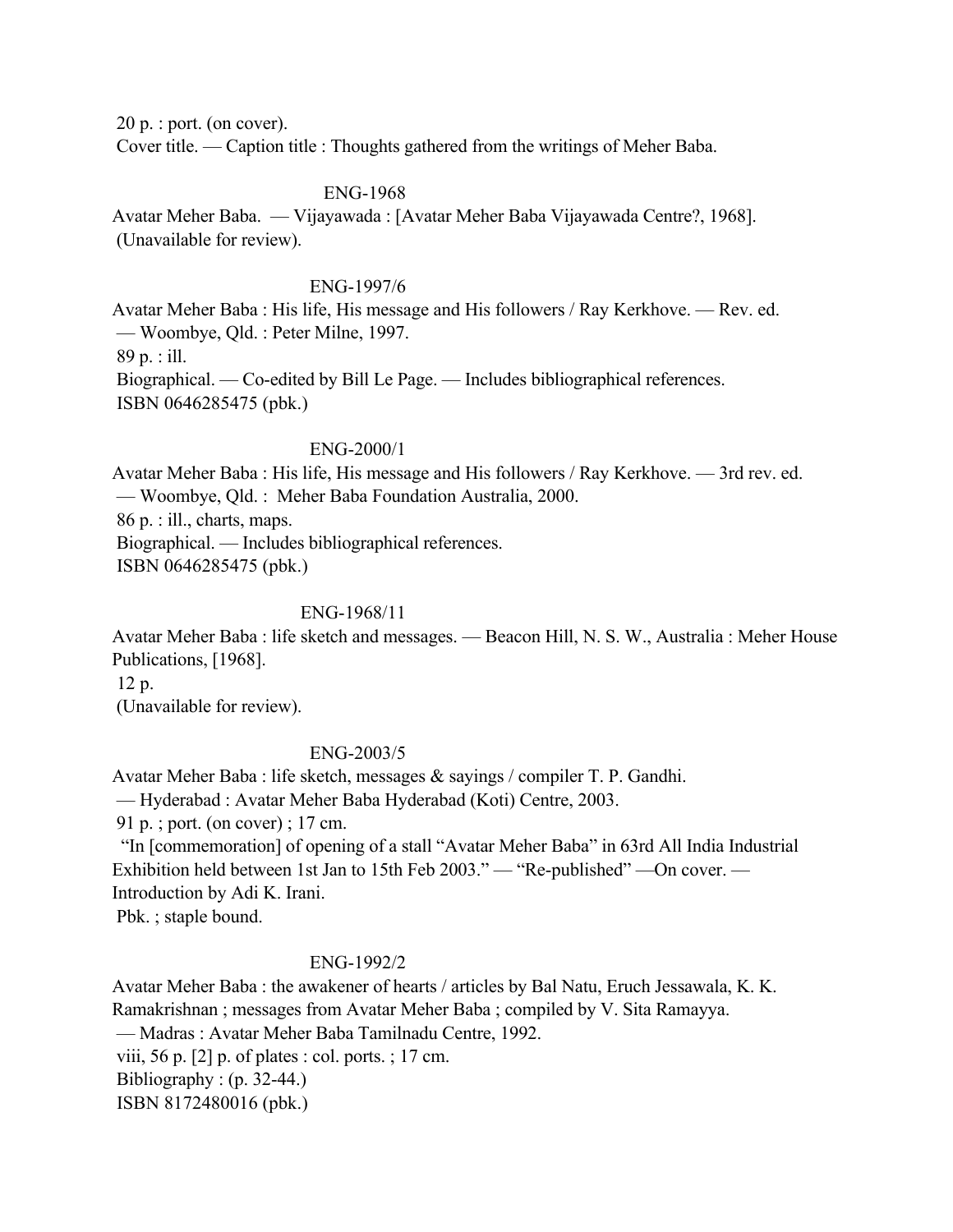## ENG-1961/1

Avatar Meher Baba & His priceless teachings / [T. Dhanapathy Rao]. — Kakinada : Meher Mandali, [1961?]. 13 p. : port. (on cover). Caption title. — Cover title : Avatar Meher Baba.

## ENG-1966/1

Avatar Meher Baba Andhra Centre, Kakinada : memorandum of association & rules & regulations. — Kakinada : The Centre, [1966]. 22 p. : port. (on cover). Cover title.

### CD-ENG-1966

Avatar Meher Baba diary, [1966]. — Hamirpur : [Avatar Meher Baba Hamirpur Centre?, 1966?]. (Unavailable for review).

### ENG-1962/2

Avatar Meher Baba, His 37th year of silence, July 10, 1962. — Dehra Dun : Avatar Meher Baba Dehra Dun Centre, [1962].

8 p. : port. (on cover).

Cover title. — "Foreword, life-sketch, sayings."

# ENG-1966/2

Avatar Meher Baba, seventy second birth day, 25th February 1966. — Tirupati : N. S. Murthi, [1966].

 12, [4] p. : 2 ports. (1 on cover). Cover title.

#### A-ENG-1990/3

Avatar Meher Baba souvenir 1990 / compiled by V. Sita Ramayya ; ed. by H. P. Barucha. — Madras : Avatar Meher Baba Tamilnadu Centre, [c1990]. iv, 37 p. : ports. Includes bibliography. *In* Meher Baba. Part 1 [ microform ] — New Delhi : Library of Congress Office ; Washington, D.C. : Library of Congress Photoduplication Service, 1998 — (South Asia ephemera collection.; India ; I-CLR-134.1 ). LCCN 97902847.

#### ENG-1966/2

Avatar Meher Baba, seventy second birth day, 25th February 1966. — Tirupati : N. S. Murthi, [1966].

12, [4] p. : 2 ports. (1 on cover).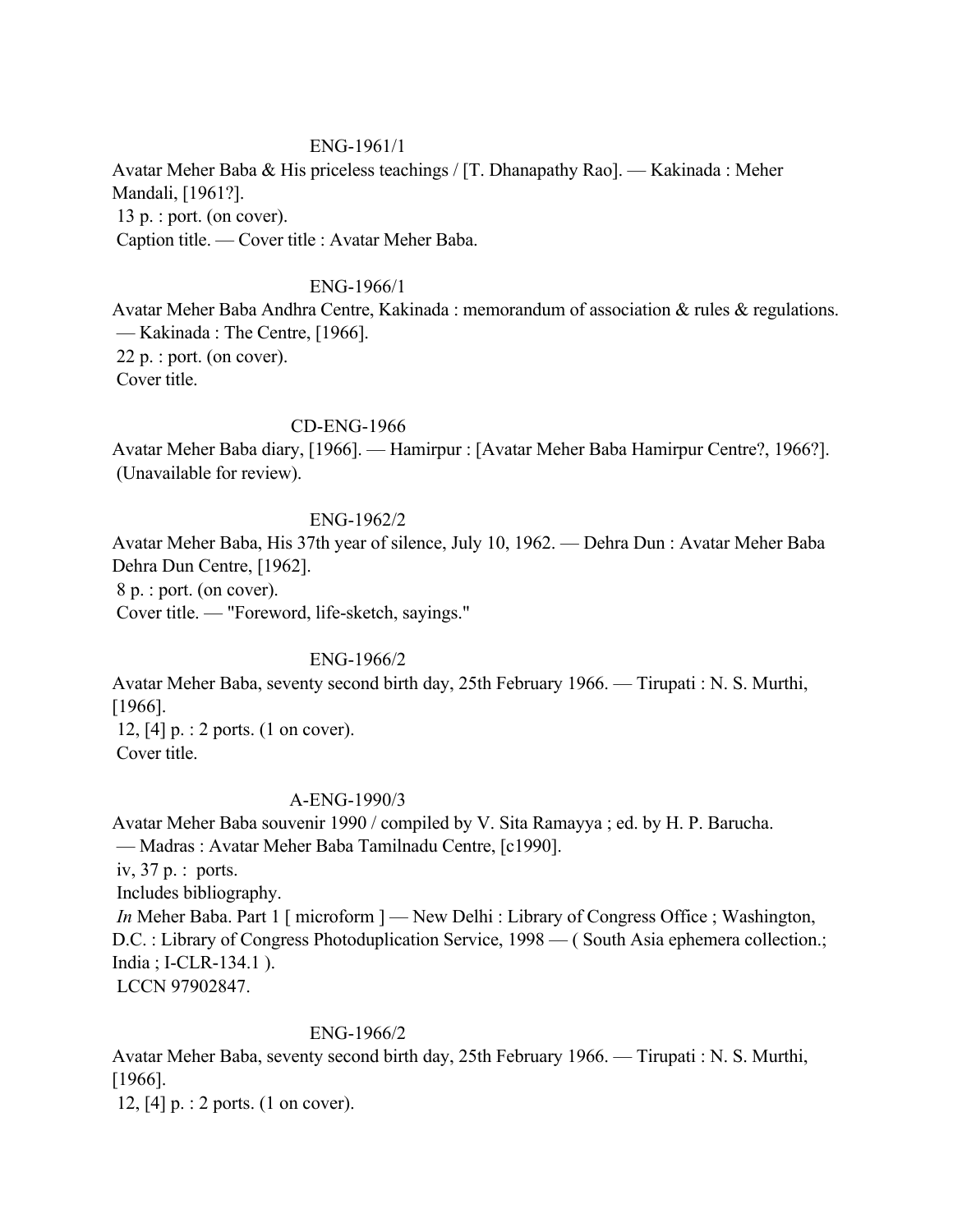Cover title.

### ENG-1960/2

Avatar Meher Baba's 66th birthday festival, Calcutta, 25th January [i.e. February] 1960. — Calcutta: Anil Kumer Sarker for Shree Meher Centre, [1960]. 23 p. : 2 ports. Cover title.

### ENG-1961/2

Avatar Meher Baba's 67th birthday celebrations, Calcutta, 25th February 1961. — Calcutta: Anil Kumar Sarker for Shree Meher Centre, [1961]. 24 p. : port. (on cover). Cover title.

ENG-1967

Avatar Meher Baba's 73rd birthday celebrations, [February 25,1967]. — [New York, 1967]. (Uavailable for review).

### ENG-l968

Avatar Meher Baba's 74th birthday celebrations, [February, 25, 1968]. — [New York, 1968]. (Unavailable for review).

#### ENG-196-/1

Avatar Meher Baba's arties : with translations / translated by Adi K. Irani.

— Bombay : Avatar Meher Baba Bombay Centre, [196-?].

[8] p. (folder) : port. (on cover).

 English and Hindi or Gujarati (both in roman script). — Cover title. — Caption title : Arties of Avatar Meher Baba.

 Contents : Hindi arti ("Jahe kalpana ...") / [by Madhusudan] — Gujarati arti ("Bujaawe ..."). ENG-1954/1

Avatar Meher Baba's Final declaration, Meherabad, Sept. 30th, 1954. — Ahmednagar : Adi K. Irani, Meher Publications, [1954].

6 p. : port. (on cover).

#### ENG-1955/1

Avatar Meher Baba's Final declaration, (30th Sept. 1954) ; Clarification (20 Nov. 1954) ; Confirmation (3 Feb. 1955) ; Decision (10 April 1955). — Ahmednagar : Adi K. Irani, Meher Publications,1955.

15 p. : port. (on cover).

 Cover title. — Clarification, Confirmation, and Decision first appeared as Life circulars no. 22, 23, 24, respectively.

### ENG-1972/2

Avatar Meher Baba's messages for the new humanity / edited by Peter Rowan.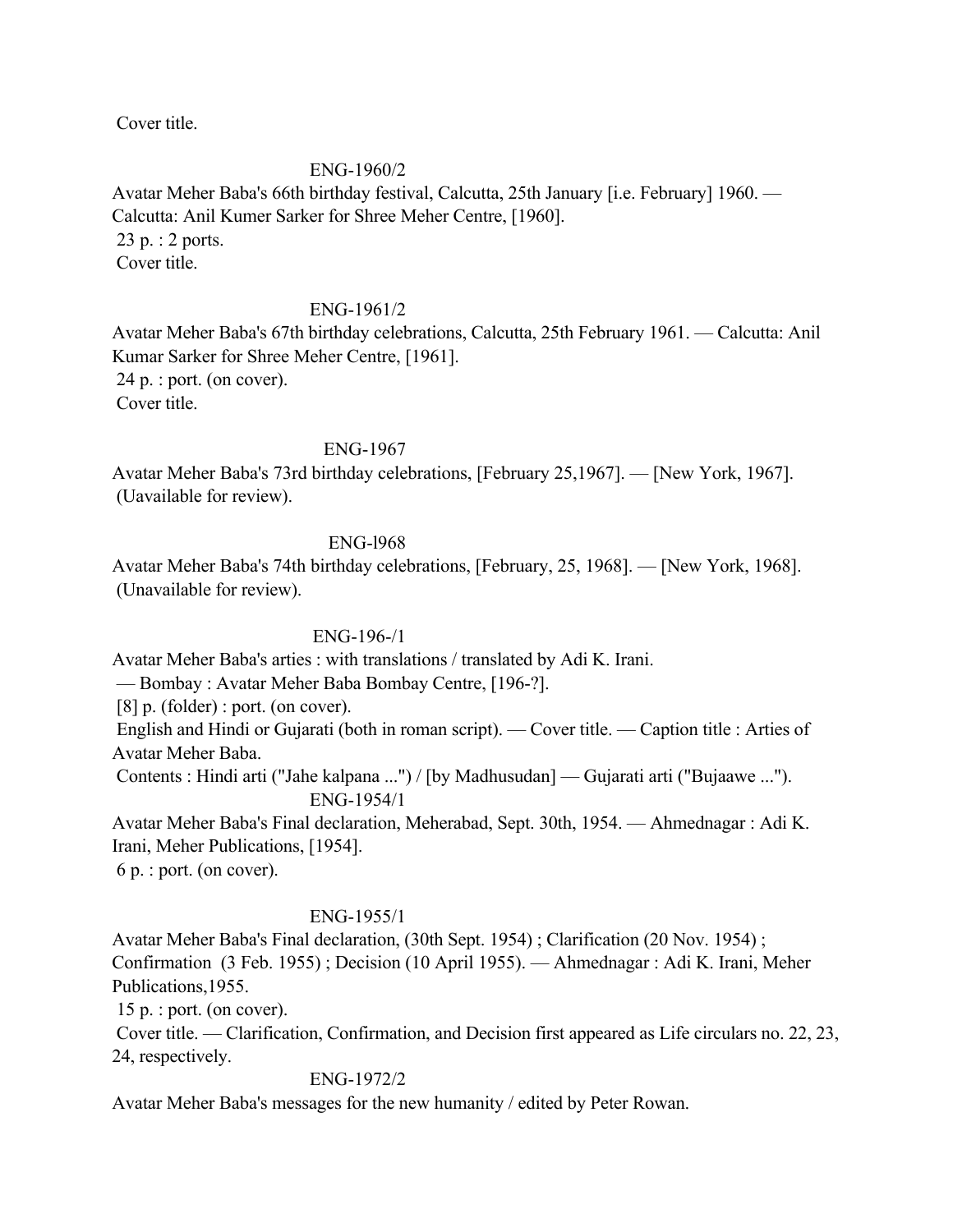— Eltham, Victoria, Australia : Avatar Publications, [1972].

36 p. : 10 ports.

 Cover title. — "Edited ... from Messages of Meher Baba, delivered in the East and West, compiled by Adi K. Irani."

### ENG-1965/2

Avatar Meher Baba's prayers and arties : with translations in English and Hindi. — Bombay : Avatar Meher Baba Bombay Centre, [1965].

 $12$ ] p. : port. (on cover).

On cover: Avatar Meher Baba's unique 40th silence anniversary, 10th July 1965.

In English and Hindi or Gujarati (both in roman script).

## ENG-1966/3

Avatar Meher Baba's seventy second birthday celebrations, on the 25th February 1966. — Delhi Avatar Meher Baba Centre, [1966].

16 p. : port. (on cover).

Cover title. — "Seventy two rays from the Sun & Truth."

## ENG-1985/5

Avatar of the age Meher Baba manifesting / Bhau Kalchuri. — North Myrtle Beach, S.C. :

Manifestation, 1985.

219 p. : ill., charts.

Introduction by Lawrence Reiter, ed. — Other titles: Meher Baba manifesting.

 Written as sequel to : Meher Prabhu : Lord Meher. — Includes : Meher Baba's Final Declation, Sept. 30, 1954.

OCLC 14579809.

## ENG-1952/1

Avatar Sri Meher Baba. — Eluru : Y. Ranga Rao, [1952]. 33 p. Biographical sketch up to 1952.

## ENG-1996/8

Avatar's abode : Australia. — [Annandale, N.S.W. : Friends of Avatar's Abode, 1996]. 1 v. : chiefly col. ill. ; 21 x 30 cm.

 Cover title. — Pbk. brochure with color photography of Avatar's Abode by Reg Love, 1993 ; distributed to donors.

#### \*\*ENG-2006/4

Avataric Advents : Meher Baba's perspective on the descent of God on Earth / James H. McGrew. — 1st ed.

— Berkeley, CA : Beguine Library, 2006.

x, 308 p. : ports.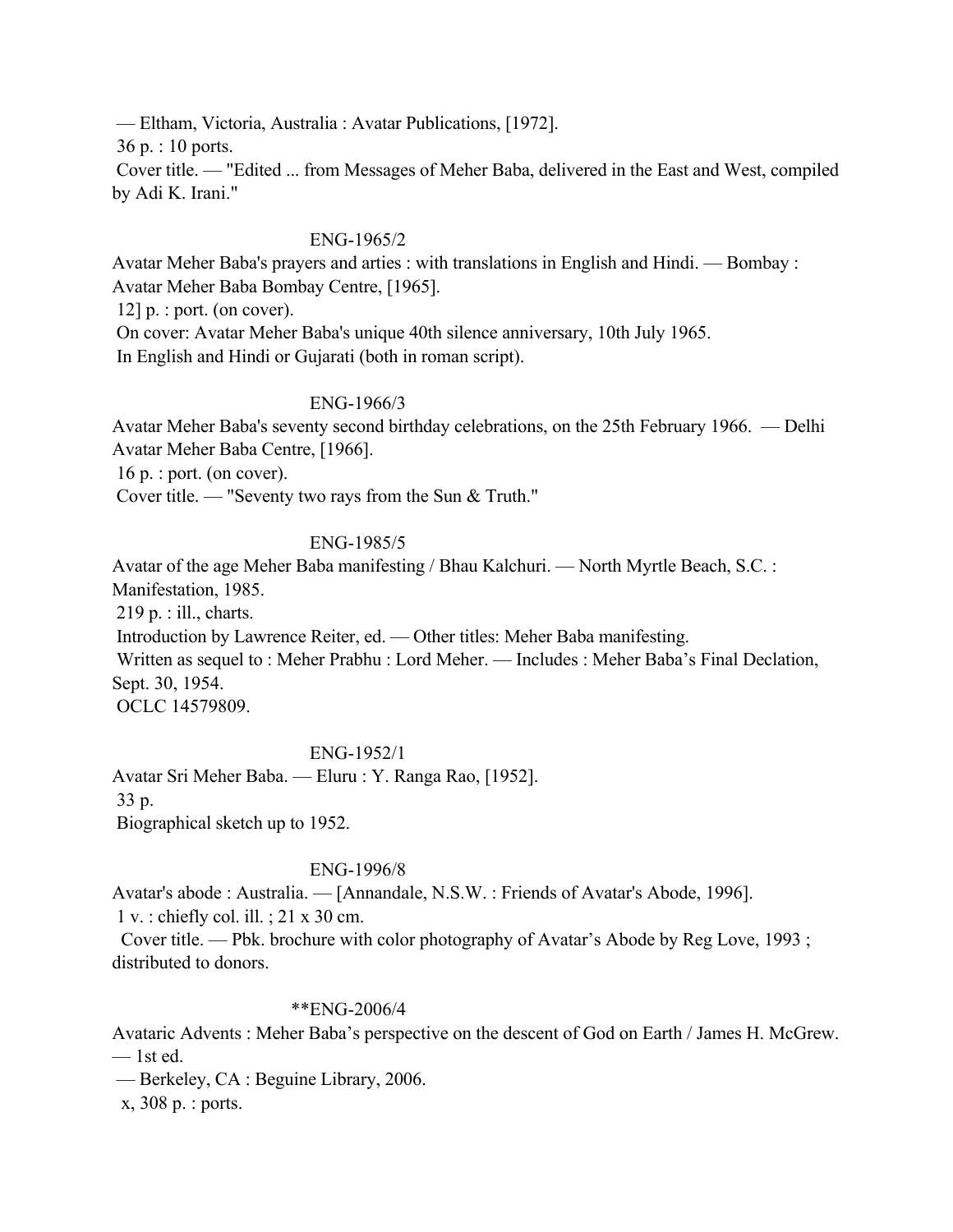Collection of Baba's statements on Zoroaster, Ram, Krishna, Buddha, Christ, and Mohammed presented in chapter-length biographies. — Includes bibliographical references. ISBN 0940700123 (pbk.)

# A-ENG-2000/1

The Awakener / [Gary E. Mullins].

*In* Dancing the beguine : a memoir of unwinding romance.

— p. 93 -109.

— [Philadelphia, PA] : XlibrisCorp., 2000.

 An account of the 1962 East-West Gathering at Guruprasad by the author, who attended with the Sufi delegation from San Francisco. — Also self-published: Smyrna GA , 2000. ISBN 0738816876 ; 0738816884 (pbk.)

ENG-1968

The Awakener's call. — [Hyderabad, India, 1968]. (Unavailable for review).

## ENG-1977/2

Awakening grace : poems at the feet of the Silent Master / by Jeanne Robert Foster. — North Myrtle Beach, S.C. : Sheriar Press, c1977. 37 p. : port.

## ENG-2000/4

Baba, Baba everywhere : an ode to Avatar Meher Baba / text and book design by Rob Narke ; Hindi translation by J. S. Rathore. — Marietta, Georgia : Rob and Jean Narke, 2000.  $32 p$ . : all color ill.  $+ 1$  printed sheet. Poems with illustrations "from children of all ages... from Baba lovers East and West..."

 In English and Hindi. — Accompanied by index of individual artists on inserted sheet. Pbk. ; spiral bound.

## CD-ENG-1965/1

Baba diary, 1965-1966 / [compiled and published by Mr. & Mrs. A.K. Arjani].

— Karachi : Arjani; (Karachi : Aghai Printing Press), [1965?].

1 v. (unpaged).

A daily diary covering the year Feb. 25, 1965 Feb. 24, 1966.

Introductory matter (40 p.) includes brief life sketch and sayings and messages of Meher Baba.

# CD-ENG-1976/2

Baba diary, 1976 / [compiled and published by Mr. & Mrs. A.K. Arjani ; preface by A. K. Brohi]. — Karachi : Arjani,1976.

1 v. (unpaged) : port.

Cover title. — Includes sayings and messages of Meher Baba.

ENG-1989/1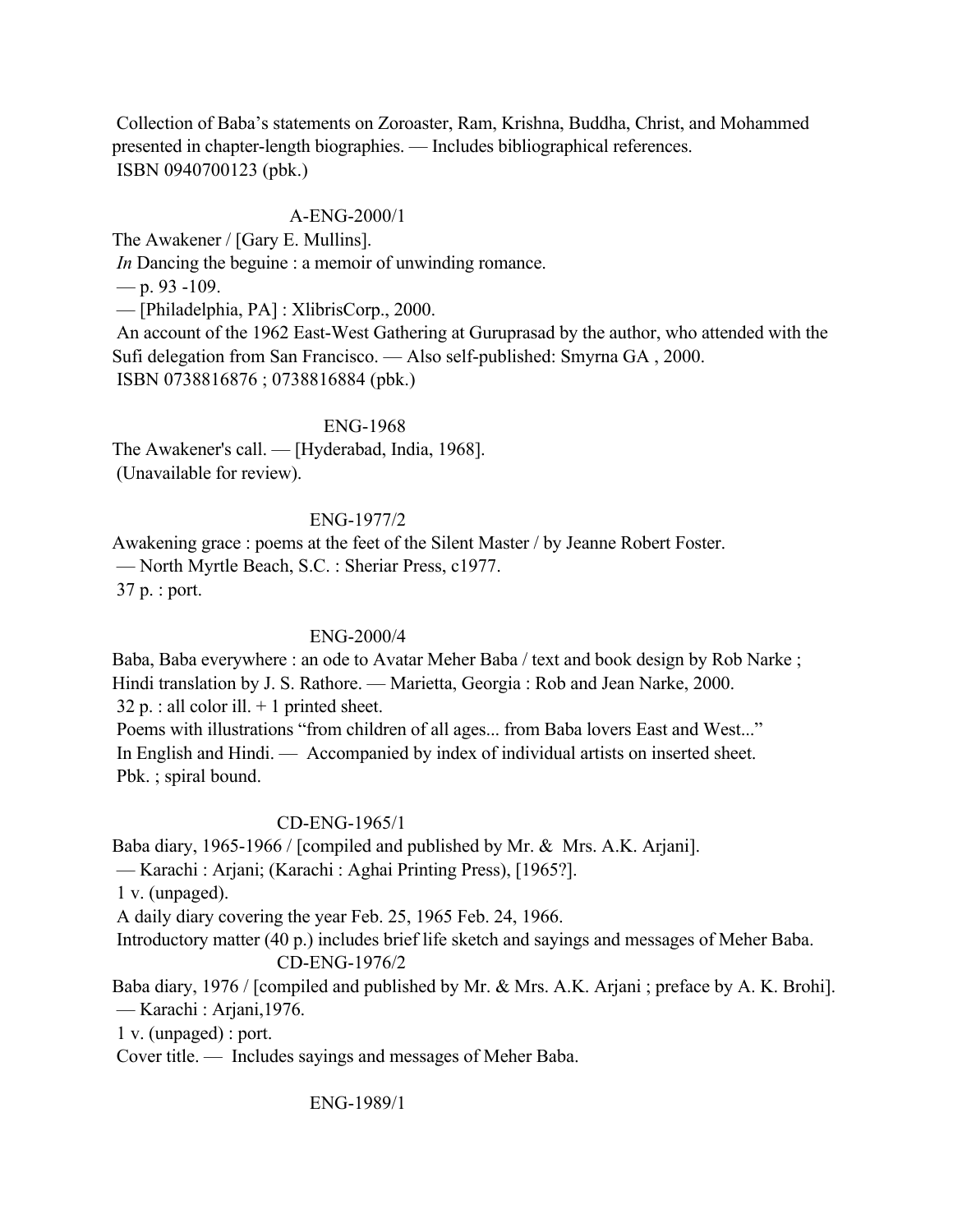Baba loved us too : stories of Meher Baba and His pets / by Mehera J. Irani. — Myrtle Beach, S.C. : Sheriar Press, 1989. xvi, 155 p. : ill. ISBN 0913078662 (pbk.)

#### \*\*ENG-2008/2

Baba's grace : my experiences and 1958 sahavas / by Waryam Singh Sahni. — Delhi : Waryam Singh Sahni, 2008. xv, 130 p., [16] p. of plates : ports. (some col.) ; 18 cm. Pbk.

### ENG-1964/1

Be free from the fear of death / by Meher Baba.

— Poona : K.K.Ramakrishnan, Avatar Meher Baba Poona Centre, [1964].

29 p. : port.

 Cover title. — "In commemoration of the 70th birthday of Avatar Meher Baba, 25th February 1964."

## ENG-1966/4

Be the master of your own destiny / by Avatar Meher Baba.

— Jabalpur : R.P. Pankhraj, Avatar Meher Baba Jabalpur Centre, [1966].

32 p. ; port.

 Cover title. — "In commemoration of the 41st silence anniversary, 10th July 1966." — On reincarnation and karma.

#### \*\*ENG-1958/1 ( Rev.)

Beams from Meher Baba on the spiritual panorama. — [S.l. : s.n.], 1958 (N.Y. : Peter Pauper Press).

88 p. : chart, port.

Introduction by Ivy 0. Duce.

Reprinted [San Francisco] : Sufism Reoriented, 1968 (S.l. : Connecticut Printers).

Reprinted San Francisco, CA : Sufism Reoriented : 1978, 1986 (ISBN 0915828057).

Reprinted Walnut Creek, CA : Sufism Reoriented : 1996 (ISBN 0915828030).

Also available in online versions.

Answers to questions that arose while God Speaks was being prepared for the printers.

LC 5859805. — http://www.ambppct.org/meherbaba/Book\_Files/Beams.pdf — (Reviewed).

#### ENG-1971

Beams from Meher Baba on the spiritual panorama. — 1st Perennial library ed.

— New York: Harper & Row, 1971, c1958.

v, 116 p. : chart, port. — ( Perennial library ; P233 ).

Introduction by Ivy 0. Duce. — Copyright: Sufism Reoriented, 1958.

Answers to questions which arose while God Speaks was being prepared for the printers.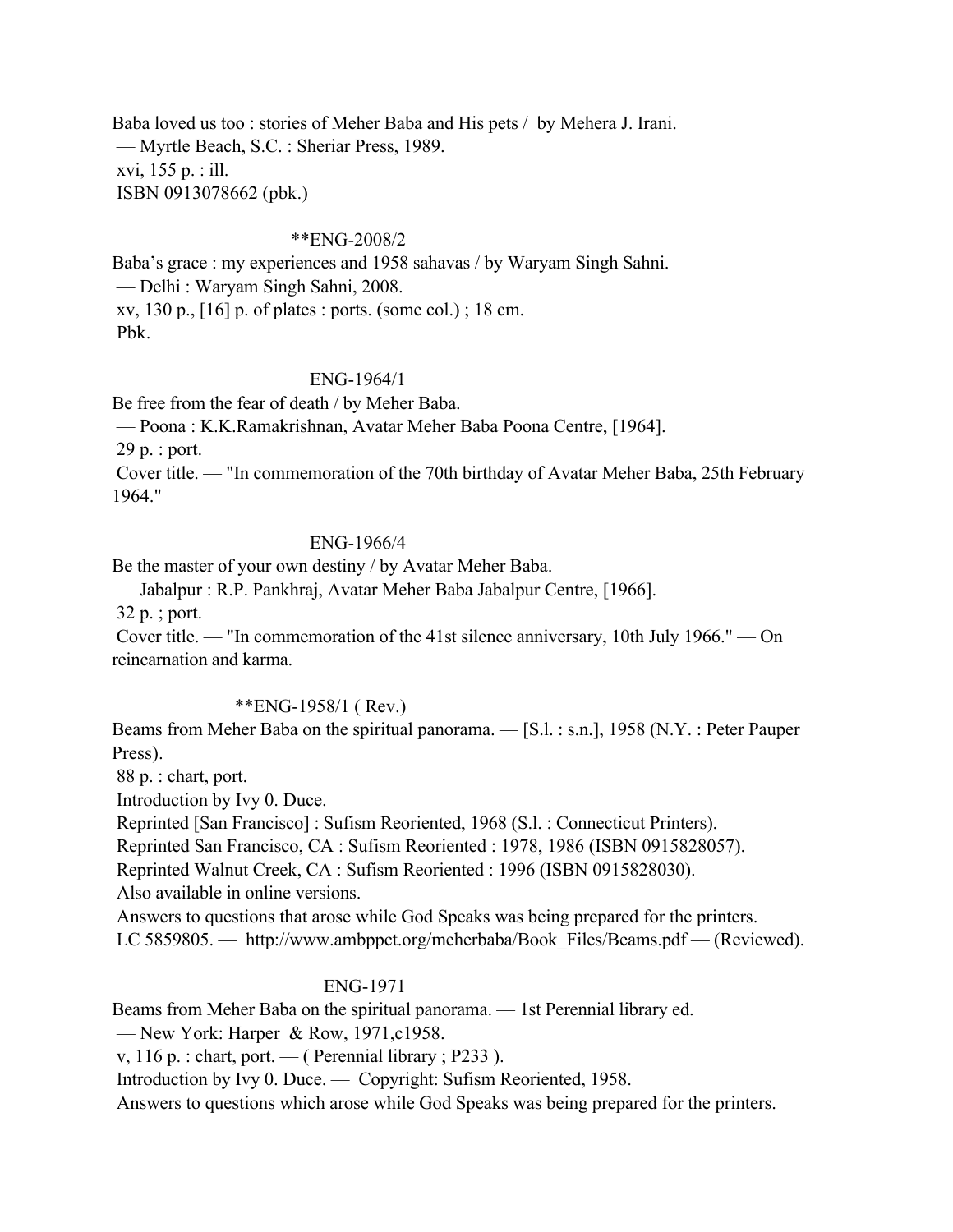#### ISBN 0060802332.

### NOR-2005/1

[ Beams from Meher Baba. Norwegian. Computer file. ]

Meher Babas lys over det åndelige panorama / Meher Baba ; Ivy O. Duce fra introduksjon; oversatt av Mona Brodin, Eric and Sigrid Solibakke. — Rev. ed.

 — Oslo : Meher Baba Kilden, 2005 (Mona Brodin, Tennisveien 2F, 0777 Oslo, Norge ; solibakk@online.no).

Mode of access : World Wide Web.

http://home.online.no/~solibakk/nor/lys01.html

#### SCR-1996/4

[ Beams from Meher Baba. Serbo-croatian. ]

Zraci Meher Babe na spiritualnu panoramu / prevod s engleskog Nada Matasić. — 1. izd.

— Beograd : Esotheria, 1996.

64 str. : ilustr. — ( Avatar : edicija dela Meher Babe ).

ISBN 868158586X. — (Unavailable for review).

### SCR-2007/4

[ Beams from Meher Baba. Serbo-croatian. ]

Zraci Meher Babe na spiritualnu panoramu / prevod s engleskog Nada Matasić. — Novo izd.

— Beograd : Avatar, 2007.

64 str. : vinjete.

COBISS.SR 141446412. — (Unavailable for review).

#### ENG-1983/5

Beautiful souls in ugly cages : the story of Meher Baba revealing Himself to His brother Jal in the lepers / compiled and edited by Lyn and Phyllis Ott. — Virginia Beach, VA : R. Grant Narelle, 1983.

39 p. : ill. ; 17 cm.

 Based on videotape by Irwin and Edward Luck (recorded in Poona, India : June 8 1971). Pbk. bound by staple at crease.

## \*\*ENG-1983/2

Because of love : my life and art with Meher Baba / by Rano Gayley ; edited by Ann Conlon. — North Myrtle Beach, S.C. : Sheriar Press, 1983.

ix, 117 p. : ill., (some color), maps, 1 col. chart, folded.

 Contents: Sect. I. Autobiographical account of Rano's stay in India — Sect. II. History of Ten circles chart — Sect. III. 27 reproductions of pencil and charcoal portraits of Meher Baba, most studies from photographs taken throughout His lifetime. ISBN 091307845X.

\*\*ENG-1974/2 ( Rev.)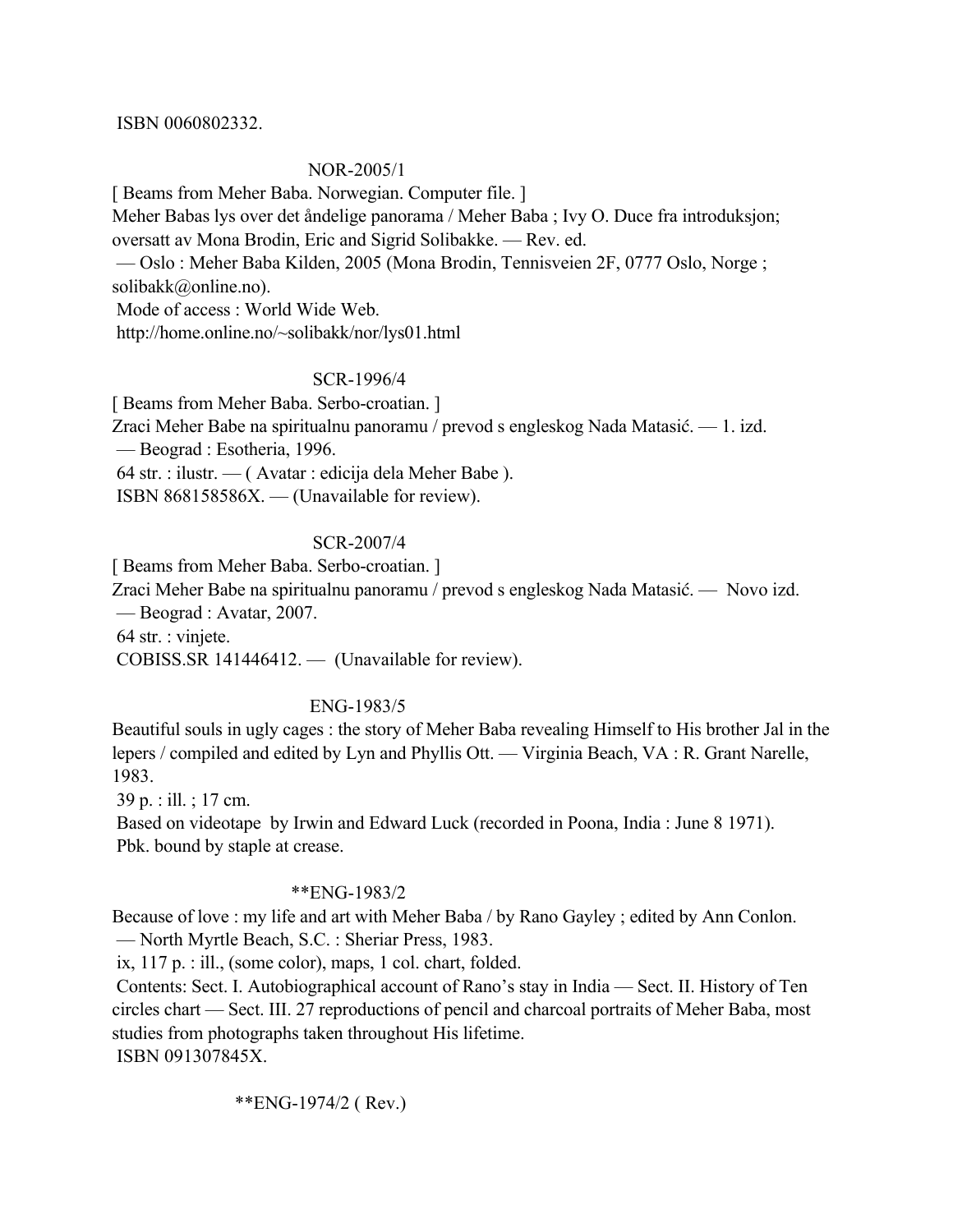The Beloved : the life and work of Meher Baba / by Naosherwan Anzar.

— North Myrtle Beach, S.C. : Sheriar Press, 1974.

xi, 146 p. : ill., ports.

Biography. — Cover painting by Julian Lamar. — Several printings.

 Sheriar Press: 1976, 1983 and 1988 (ISBN 0913078506 ; 0913078476 (pbk.) — 5th printing by Sheriar Foundation: 2003 (ISBN 1880619253 (pbk.)

 Includes a chart drawn by Rano Gayley, under Baba's direction, on evolution, reincarnation, involution, and realization. — Chiefly pictorial, on the life and work of Baba from childhood until 1969.

LC 75301349.

# ENG-1960/3

Beloved Baba / Bhagwandas Nandusingh. — Poona : Nandusingh, [1960?].

24 p. : port.

Poems in praise of Baba.

# ENG-1986/3

Beloved executioner : an account of training for seership / Kate Thomas. — Cambridge, England : Roseking, 1986.

vii, 233 p.

 Belle lettres of an English Sufi on events surrounding the establishment of a Baba group in Cambridge during the 1960s. — Meetings with Indersain Lal, Maud Kennedy, and others chronicled. — Cabled messages from Meher Baba in boldface. — Continues: Signals from Eternity. — Continued by: Destiny Challenge.

ISBN 0946402051.

# ENG-1988/7

The Beloved is all in all / by Francis Brabazon ; edited by Naosherwan Anzar. — East Windsor, NJ : Beloved Books, 1988. 112 p. : port. (on cover). Ghazals and poems —pub. posth. — Cover painting by Charlie Mills. Pbk.

# ENG-1966/5

Benediction of the Avatarhood of Meher Baba / T. Dhanapathy Rao. — Kakinada : Avatar Meher Baba Andhra Centre, [1966]. 12, iv p. : port. (on cover). On cover: Avatar Meher Baba.

## ENG-2007/2

Between what is and what is not : poems to Meher Baba / by Eric Teperman. — [New York] : Teperman, 2007. [38] p. : col. ill.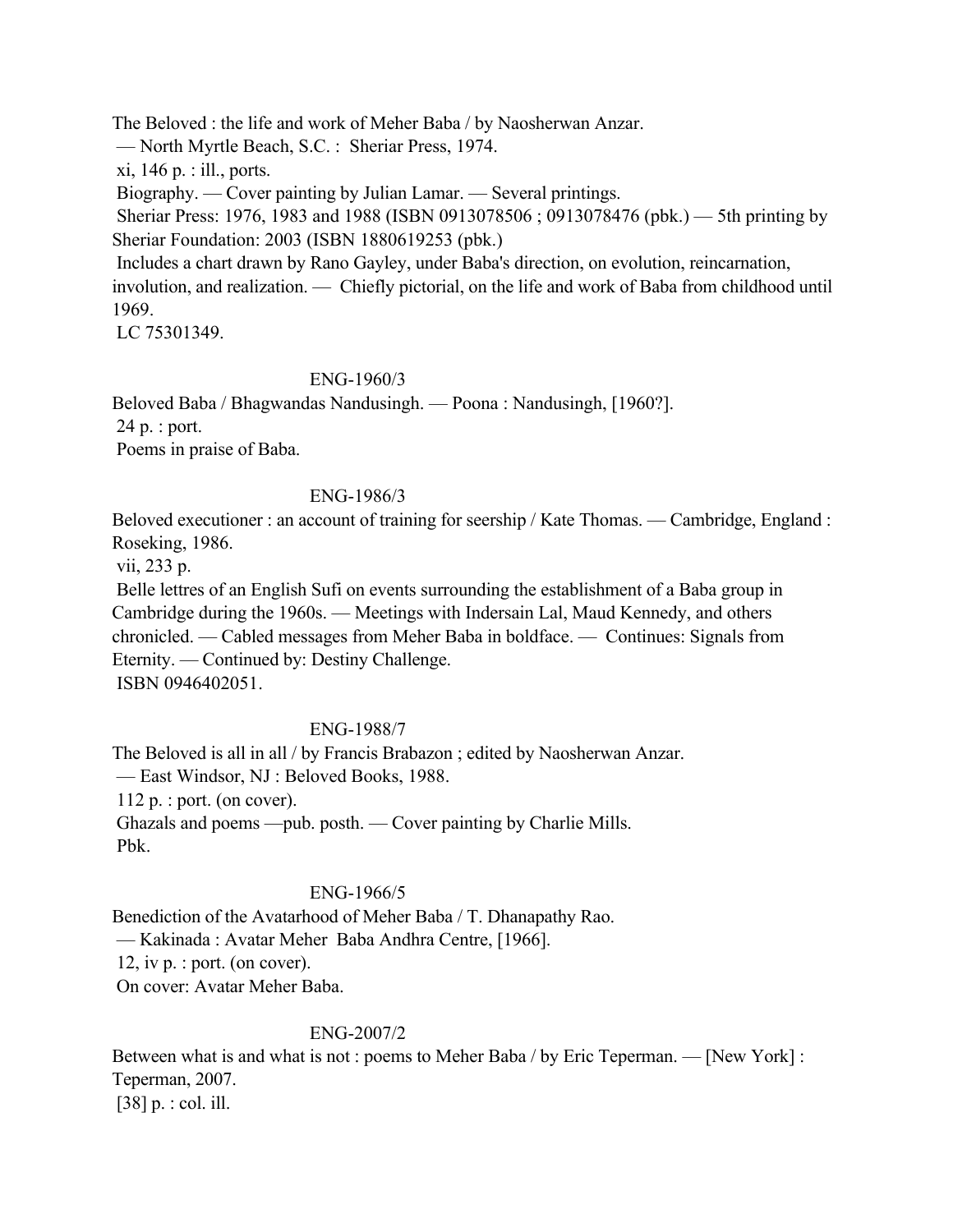Cover title. Pbk. ; comb bound.

#### \*\*ENG-2006/13

Bhauji's garden : the greatest love song / [Bhau Kalchuri ; translations] by Marcellus Martyr. — Brampton, ON, Canada : Endless Thought, 2006. vi, 69 p. Quatrain selections from Meher Sarod rendered in a poetic form for Westerners. Introduction by Jeff Wolverton. — Includes glossary. ISBN 0973687800 (pbk.)

### ENG-2007/4

Birds fly near to test their notes / short poetry by Shirla Edwards ; haiku and [illustration by] Will David.

 — [S.l. : s.n.], 2007 (Designed and printed by Fieldstone Press). 1 vol. (unpaged) ; 17 cm. Pbk.

## ENG-1956/2

The Birth of the nation, 1956 / Francis Brabazon.

— Beacon Hill, N. S.W., Australia : Beacon Hill Publishing Co., 1956.

[4] p.

On Baba's August 1956 visit to Australia.

#### ENG-1986/4

The Bridge of light / by Maxwell Reif. — [Walnut Creek, CA : New Humanity Publications], c1986.

77 p., [5] leaves of plates : ill.

Biographical. — Limited edition pbk.

## ENG-1960/4

A Brief life-sketch of Avatar Meher Baba / Adi K. Irani.

— Ahmednagar : Meher Publications, 1960 (Seattle : Printed by Warren Healy).

18 p. port. (on cover).

Cover title. — Caption title : Meher Baba.

## GER-1989/1

Das Buch des herzens / Meher Baba ; zusammengestellt und bearbeitet von Maruschi Magyarosy. — Ahlerstedt : Param, 1989. 95 S. : Ill. Anthologie. — Nachdrucken: 1996. ISBN 3887552245.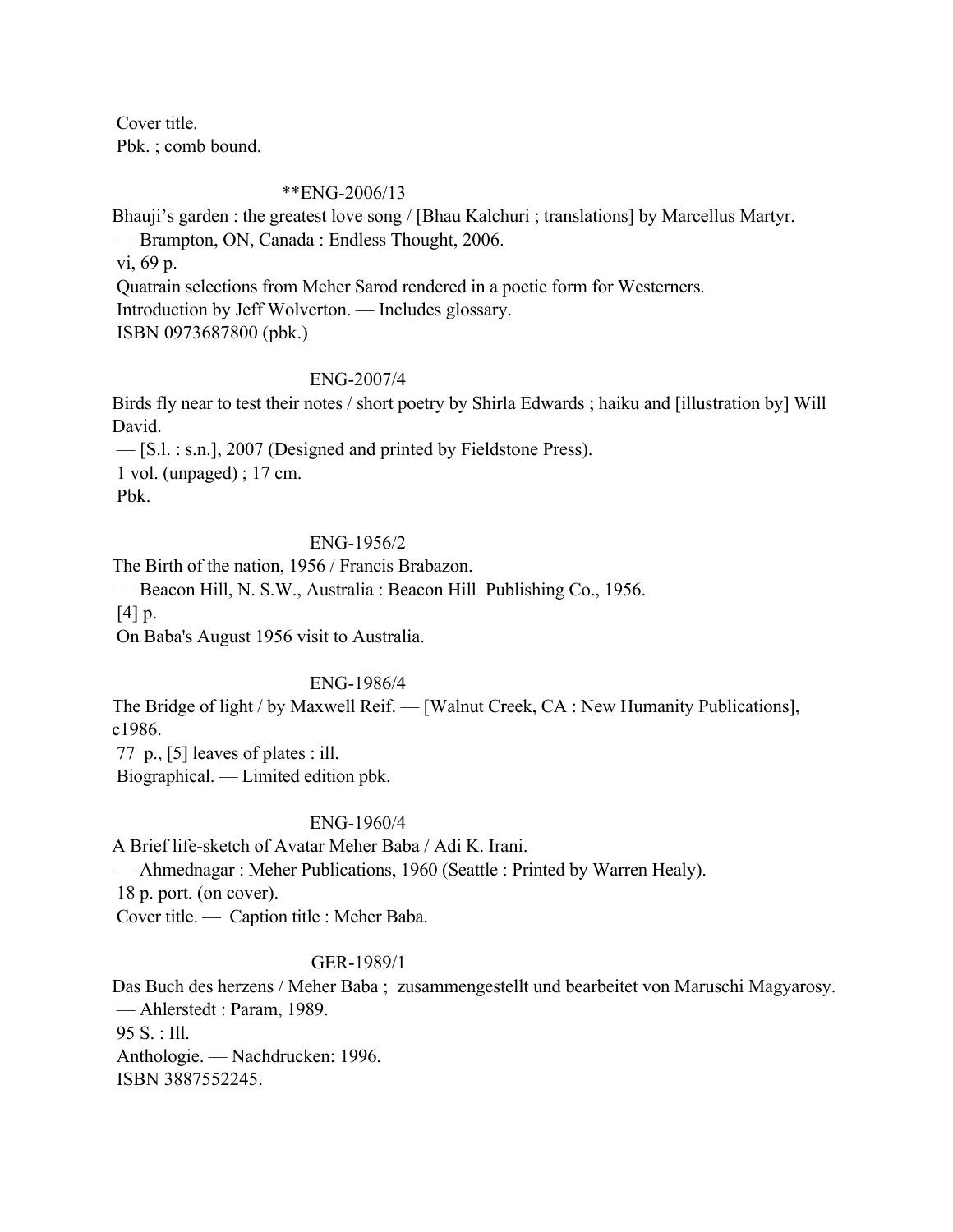### GER-1998/1

Das Buch des herzens / Meher Baba ; zusammengestellt und bearbeitet von Maruschi Magyarosy. — [München] : Heinrich Hugendubel GmbH & Co., 1998.

95 S.

"Sphinx" Gebundene Ausgabe.

ISBN 389631159X. — (Unavailable for review).

## ENG-1988/10

Burning illusion / poems by David Stewart. — 1st ed. — Melbourne : New Humanity Books, 1988. 88 p.

 Introduction by Paul Smith. — Cover painting by Karl Gallagher. ISBN 094919106X (pbk.)

## ENG-1967/20

The Call of hope / [Meher Baba]. — Poona : Meher Era Publications, [1967].

44 p.

Selected messages by Meher Baba.

(Unavailable for review).

# ENG-1985/1

Canticles for Meher / by Max Reif. — [S.l.] : New Humanity Publications, 1985.

1 vol. (unpaged) : ill.

 Subtitle from cover : Poems to the Divine Beloved. — Also available in online version. Pbk. bound by staple at the crease. — http://www.realnothings.com/canticlesformeher/ canticlescoverpage.htm

## SPA-199-/1

Cantos y suspiros / [Francis Brabazon... et al.] ; selección y traducción por Arsenio Rodríguez. — [Buenos Aires] : Editorial Hastinapura, [199-?].

147 p. : port.

Poesía — Antología

 Índice : Francis Brabazon — Steve Klein — Bhau Kalchuri — Iris Camps — Lolita Mercado — John Myjak — Arsenio Rogríguez — Rafael Villafañe — Leticia Echeverría. Incluye discursos de Meher Baba : 'El Emante y el Amado'. OCLC 58797342 (pbk.)

# ENG-1961/3

Celebrating Avatar Meher Baba's sixty-seventh birth day, 25th February 1961 : [selected messages of Avatar Meher Baba]. — Vijayawada : Meher Centre, [1961]. 35 p. : port. Cover title.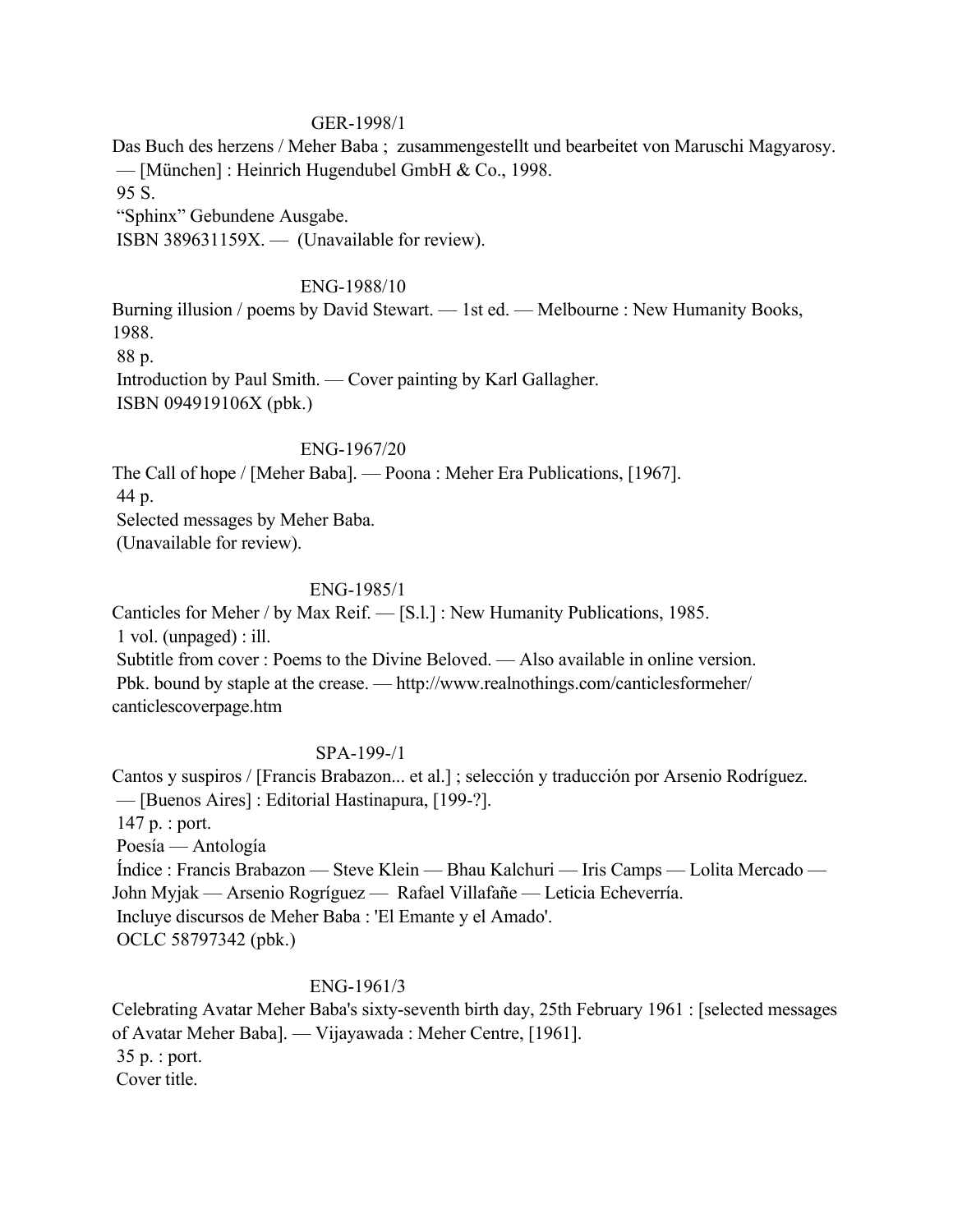## ENG-2008/1

Celebrating the 50th anniversary of the 1958 sahavas of Beloved Meher Baba : preparing ourselves for the eternal sahavas of the Beloved / the Managing Committee for the 50th Sahavas anniversary celebrations (February 1958 - 2008) appointed by A. M. B. P. P. C. T. — [Ahmednagar] : The Committee, [2008]. 48 p. : ill., facsim.

 Cover title. Pbk. bound by staple at the crease.

### ENG-1978/1

Chain of love / by Lee Rogers Minchey. — North Myrtle Beach, S.C : Sheriar Press, 1978. vii, 31 p. : port. Poems —pub. posth.

## ENG-1974

The Chairs : a comedy / written by Ellis Pines. [1974?].

A play (unpublished?).

First presented by the Meher Players of Chicago in Myrtle Beach, S.C., April 11, 1974.

Inspired by Baba's life and work.

(Unavailable for review).

Cindy Lowe songbook. *see title under series* : Cindy Lowe.

## ENG-1955/2

Civilization of chaos? : a study of the present world crisis in the light of Eastern metaphysics / I. H. Conybeare.

— London : Markham House Press, 1955.

252 p.

 The Appendix includes excerpts from the Discourses of Meher Baba. — Metaphysical treatise based on Baba's teachings, with reference to other Eastern and Western philosophies. LC 56017492.

## ENG-1959/1

Civilization or chaos? : a study of the present world crisis in the, light of Eastern metaphysics / Irene Conybeare. — 2d ed., rev. and enl.

— Bombay : Chetana, 1959.

247 p. : chart.

 Includes a chart depicting the Avatar's circles. — Metaphysical treatise based on Baba's teachings, with reference to other Eastern and Western philosophies. LC 61025002.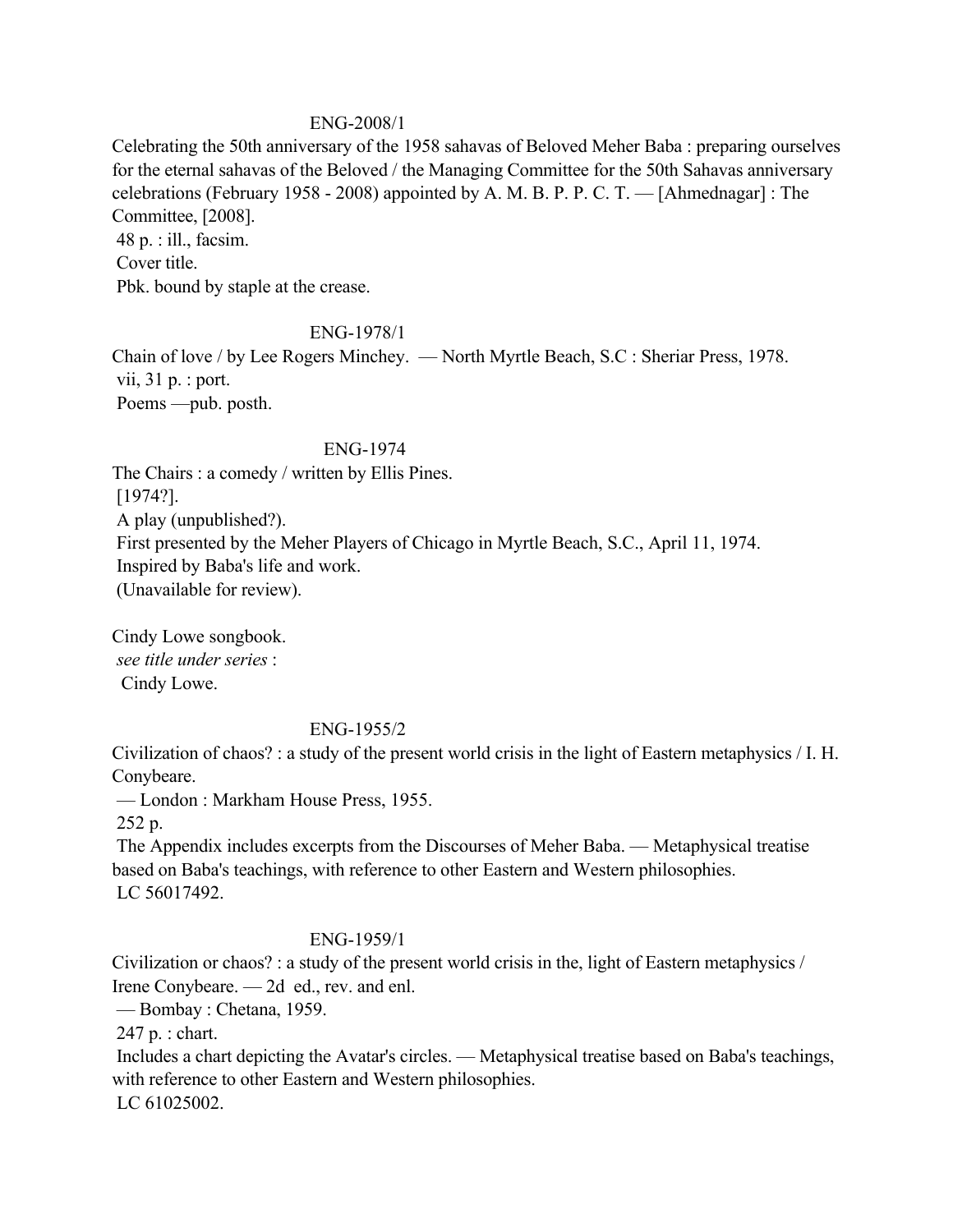### ENG-1959/2

Civilization or chaos? : a study of the present world crisis in the light of Eastern metaphysics / by Irene Conybeare. — 2d ed., rev. and enl.

— Bombay : Chetana, 1959.

247 p. : chart.

Paperback ed. — LC 61025002.

## ENG-1971/15

Compassionate Father, Meher Baba. — [Berkeley, Calif?] : Meher Baba Information ; [Nashville?] : Printed and distributed by Meher Prasad, c1971. [7]  $p.$ : port. (on cover). Cover title. — A brief life sketch and messages by Meher Baba.

### \*\*ENG-1991/1

Conversations with the Awakener / Bal Natu. — Myrtle Beach, S.C. : Sheriar Foundation, 1991. ix, 113 p.

ISBN 1880619008 (pbk.)

## \*\*ENG-1980/4

The Dance of love : my life with Meher Baba / Margaret Craske. — North Myrtle Beach, S.C. : Sheriar Press, 1980.

 xi, 193 p. : port. Short biographical essays from the early years; the Nasik period; and in America. — Front cover painting by Dot Lesnik. — Continued by : Still dancing with love. ISBN 0913078409 (pbk.)

## ENG-1971

Darshan hours / Meher Baba ; edited by Eruch Jessawala and Rick Chapman. — [Berkeley, Calif. : Meher Baba Information?, 1971]. Special limited ed. (Unavailable for review).

## ENG-1973/1

Darshan hours / Meher Baba ; edited by Eruch Jessawala and Rick Chapman. — 1st Beguine Library ed.

— Berkeley, Calif. : Beguine Library, 1973, c1971.

72 p. : port.

 Copyright: Meher Baba Information, 1971. — Conversations with Baba which took place at Guruprasad, Poona, in 1960.

## ENG-1973/2

Darshan hours / Meher Baba; edited by Eruch Jessawala and Rick Chapman. — 1st Beguine Library ed.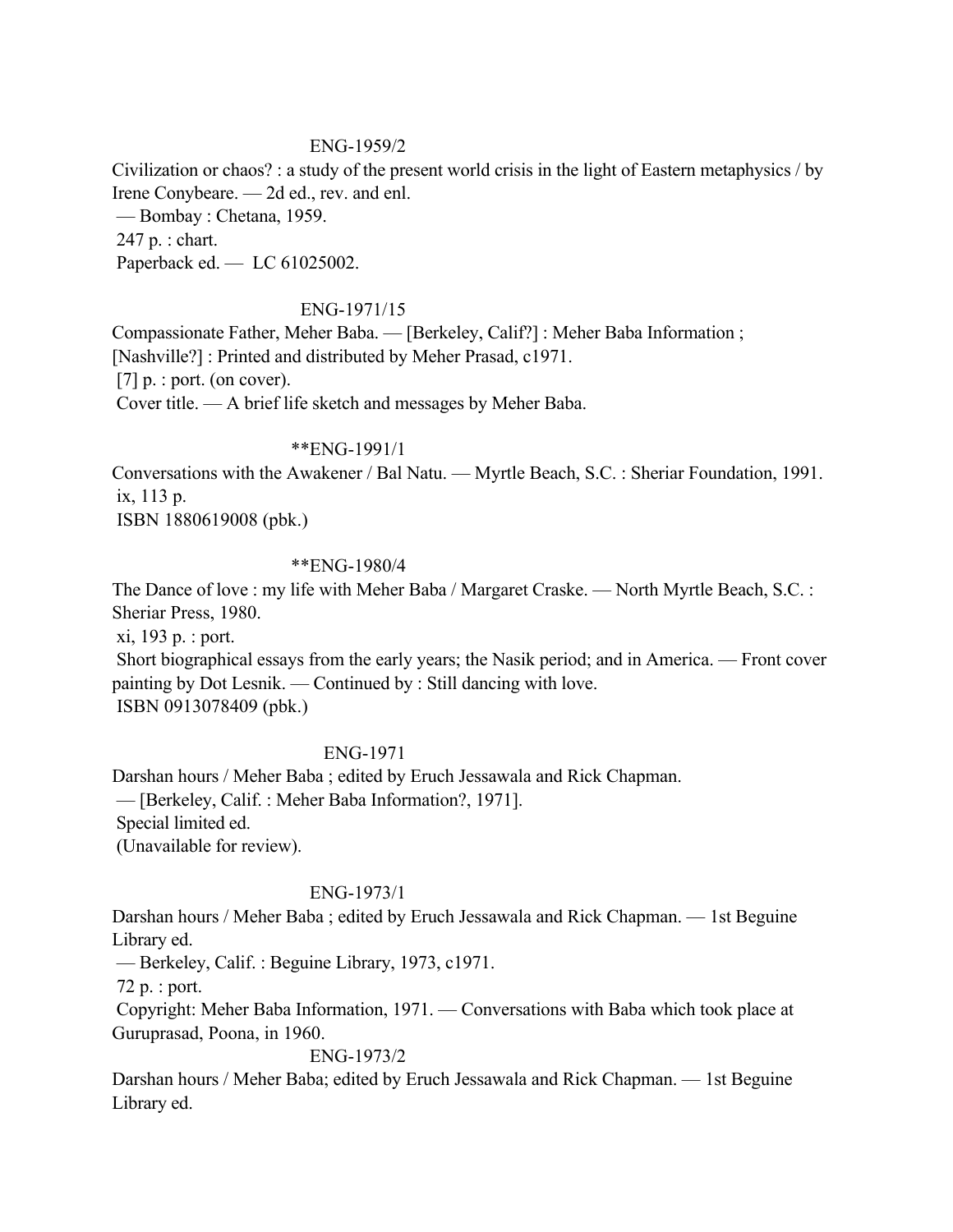— Berkeley, Calif. : Beguine Library, 1973, c197l. 72 p. Paperback ed.

## ENG-1946/1

The Dawn of the new era and the divine call of Meher Baba / C.D. Deshmukh. — Nagpur : Deshmukh, [1946].

(Unavailable for review).

## ENG-1962/3

Declarations of divinity / by Avatar Meher Baba. — Poona : Avatar Meher Baba Poona Centre, [1962?].

20 p. : port.

 "Compiled from various discourses and messages of Avatar Meher Baba to commemorate His 37th year of silence."

## ENG-1987/3

Determined to be His / edited by Steve Klein. — Ahmednagar : Meher Nazar Books, 1987. vi, 103 p.

 Subtitle from cover : stories shared by Eruch in Mandali Hall. — Reprinted by Sheriar Press in That's how it was : stories of life with Meher Baba: 1995. LCCN 88903404.

## SCR-1993/1

[ Determined to be His. Serbo-croatian. ]

Rešen da budem Njegov : Eručova kazivanja iz Mandali Hola Avtar Meher Baba / [prevod Ana Bešlić].

 — Beograd : "Karganović", 1993. 63 str. ilustr. Biografije.

ISBN 8681735039 (broš.) — (Unavailable for review).

## ENG-1950/1

Diary of the New Life of Meher Baba and His companions, from 16th October 1949 to 21st January 1950 / by Abdul Ghani Munsiff. — [1950?] Printed but never officially published for distribution or circulation. (Unavailable for review).

## ENG-1955/3

The Die is cast / a disciple of Meher Baba. — Ahmednagar : Adi K. Irani, 1955. 18 p.

Report of a meeting held at Satara on 24 April 1955.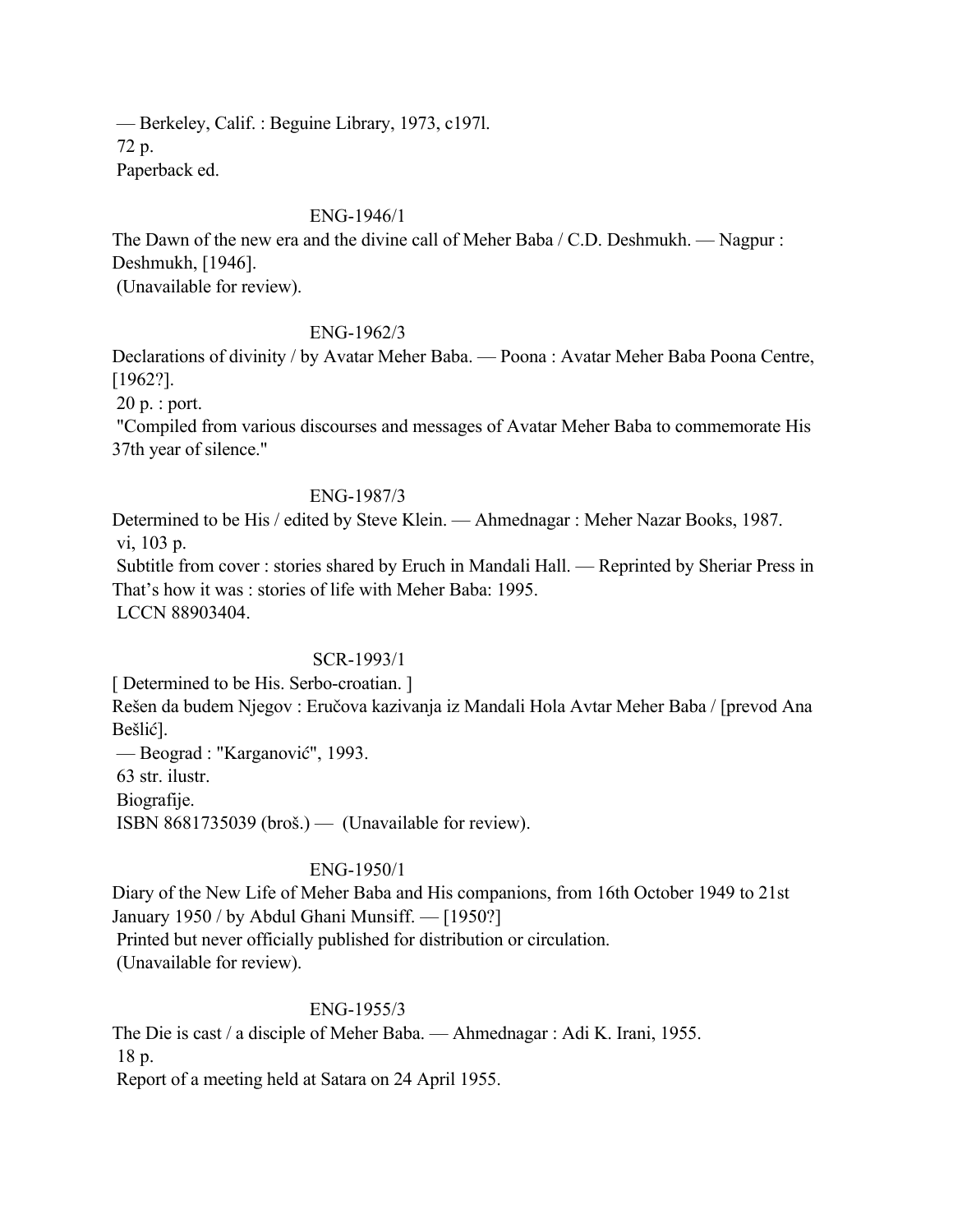### ENG-1955/4

A Digest of some of Meher Baba's messages. — Ahmednagar : Adi K. Irani, Meher Publications, 1955.

8 p.

Discourses / by Meher Baba.

 Historical note. The Discourses of Meher Baba were first printed in India in five volumes during the years 1939-1943. The discourses in the first four volumes were reprinted from Meher Baba journal. Four subsequent editions were printed up through 1954. These editions or printings were issued for limited distribution to followers of Baba. In 1967, Sufism Reoriented published a 6th revised edition in three volumes for public sale and distribution. Subsequently a 7th revised edition in one volume, edited by E. Jessawala, J. F. Kris and B. Natu, was published and widely distributed by Sheriar Press in 1987, serving as the basis for several translations as well. After a clamour for the return of the O.P. 6th ed.; including a private printing without copyright permissions, a four volume set was published as the revised 6th ed. by Sheriar Foundation in 2007.

 The following entries attempt to reconstruct the printing history of the Discourses from those volumes available for review.

### ENG-1939/1

Discourses / by Meher Baba. — Bangalore : Publication Committee, Meher Baba Universal Spiritual Centre, 1939-1943.

5 v. ; ports.

The discourses in v. 1-4 were reprinted from Meher Baba journal.

 Baba's discourses and messages, given between 1938 and 1943, on all phases of the spiritual path. LC 44044066. — (Complete set unavailable for review).

## ENG-1941/1

Discourses / by Meher Baba. — 2d ed.

 — Ahmednagar: Adi K. Irani for the Publication Committee, Meher Baba Universal Spiritual Centre, [1941?-194-].

5 v. : ports.

(See notes on 1st ed., 1939)

(Complete set unavailable for review).

## ENG-1943

Discourses / by Meher Baba. — 3d ed. — Ahmednagar : Adi K. Irani for the Publication Committee, Meher Baba Universal Spiritual Centre, [1943?-194-]. 5 v. : ports. (See notes on 1st ed., 1939)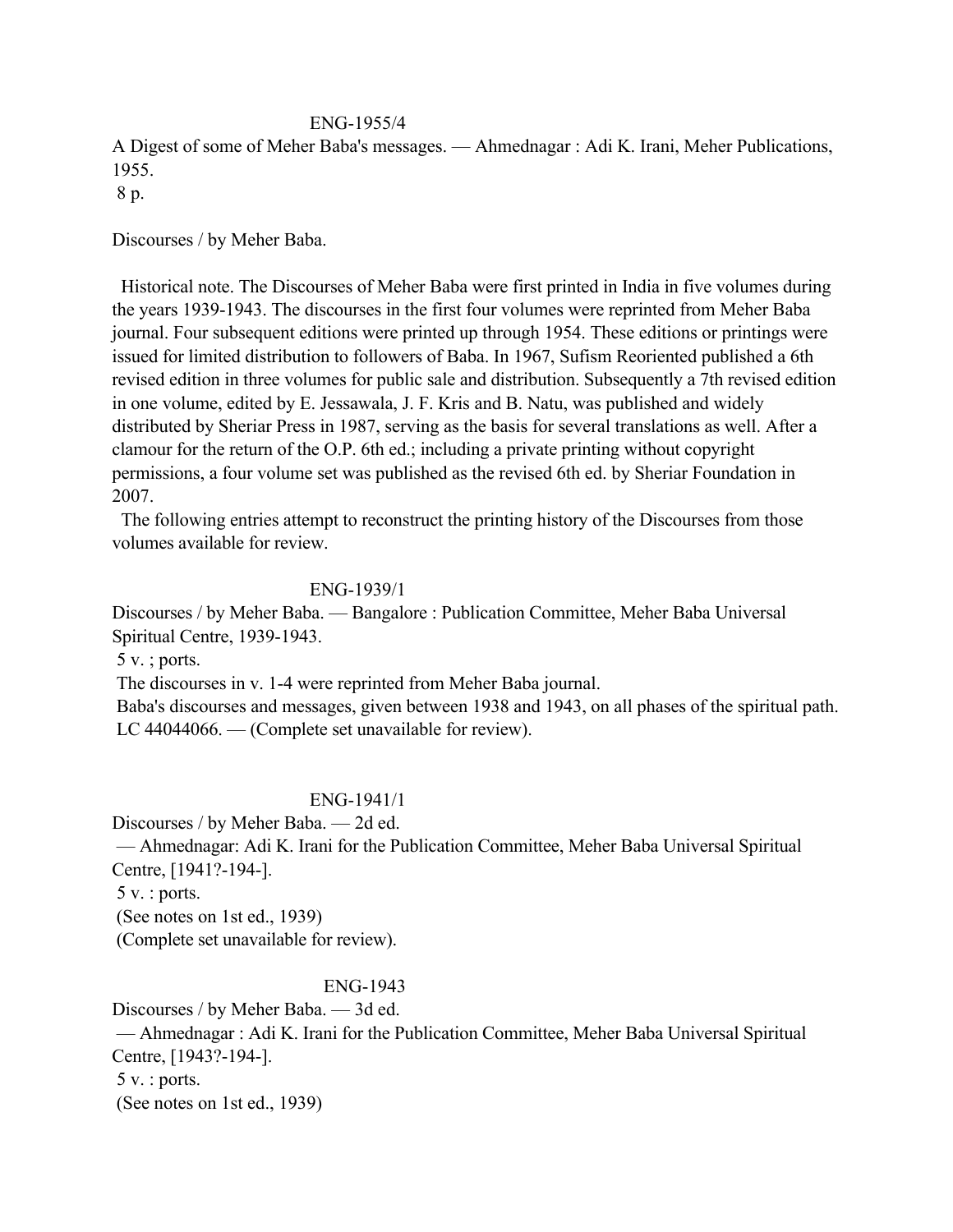(Unavailable for review).

## ENG-1947/2

Discourses / by Meher Baba. — 4th ed. — Ahmednagar : Adi K. Irani for the Publication Committee, Meher Baba Universal Spiritual Centre, 1947 - [194-?]. 5 v. : ports. (See notes under 1st ed., 1939) (Complete set unavailable for review).

## ENG-1953/1

Discourses / by Meher Baba. — 5th ed. — Ahmednagar : Adi K. Irani, Meher Publications, [1953?-1954?] 5 v. ports. (See notes on 1st ed., 1939) (Complete set unavailable for review).

## ENG-1967/1

Discourses / by Meher Baba ; [introduction by Ivy Oneita Duce, Don E. Stevens, editors]. — 6th ed.

— San Francisco : Sufism Reoriented, 1967.

3 v. : 3 ports.

Paperback ed.

 This 3-volume ed. of the original 5-volume work was published with the express permission of Meher Baba. Only the arrangement of chapters and editorial revision, where necessary, differentiate this edition from the earlier editions published from 1938[!] to 1954. Cf. Editors' note. LC 67021136 (pbk.)

(See also notes on 1st ed., 1939)

# ENG-1967/2 ( Rev.)

Discourses / by Meher Baba ; [introduction by Ivy Oneita Duce, Don E. Stevens, editors]. — 6th ed.

— San Francisco : Sufism Reoriented, 1967.

3 v. in 1 : 3 ports.

Issued bound, 3 volumes in one. — Also available in online versions; based on 3rd  $\&$  5th printings : 1970-1973.

 LC 67021136 — http://discoursesbymeherbaba.org/ ; http://www.ambppct.org/meherbaba/ Discourses.php

(See notes on paperback 6th ed, 1967 ; also on 1st ed., 1939)

# \*\*ENG-2007/6

Discourses / Meher Baba. — [Rev. 6th ed.]

— North Myrtle Beach, SC : Sheriar Foundation, 2007.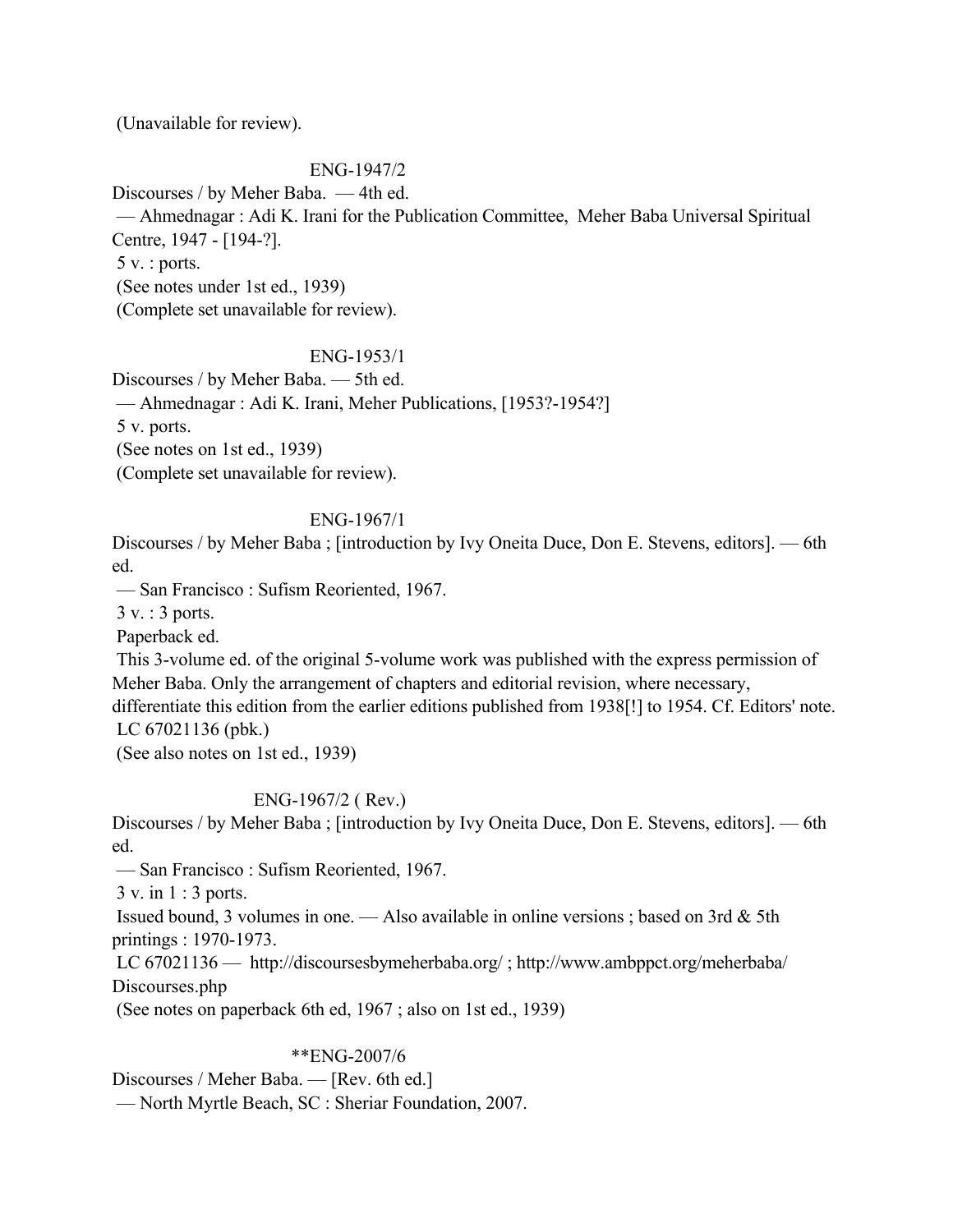4 v. (904 p.) ISBN 1880619342 (set ; pbk.) — (Complete set unavailable for review).

## \*\*ENG-1987/1

Discourses / Meher Baba. — 7th rev. ed. — Myrtle Beach, S.C., U.S.A. : Sheriar Press, 1987. xviii, 433 p. : ill., port. Reprinted by Sheriar Foundation: 1995, 2000 (ISBN 1880619083 ; 1880619091 (pbk.) Reprinted [i.e. distributed] in UK by Meher Baba Books: 1988 (ISBN 0948867051 (pbk.) Also available in online version — Includes bibliographical references (p. 421-423) and index. ISBN 0913078573 ; 0913078581 (pbk.) — http://www.ambppct.org/meherbaba/Discourses.php

# FRE-1988/1

[ Discourses. French. ] Discours / de Meher Baba ; traduit de l'anglais par Françoise Lemétais. — 7e éd. rév. — St. Helier, Jersey, Channel Islands : Companion Books, 1988. xvii, 420 p. : ill. (couv.) Sous-titre de couv.: L'éveil spirituel dans la vie quotidienne. ISBN 2950114954 (broché).

# GER-1991/1

[ Discourses. German. ]

Darlegungen über das leben in liebe und wahrheit : die unterweisungen eines universalen Weisheitslehrers / Meher Baba ; [übersetzung aus dem Englischen im auftrag des Avatar Meher Baba Perpetual Public Charitable Trust]. — 1. Aufl.

— [Bern] : O. W. Barth im Scherzen Verlag, 1991.

445 S.

Redaktion: Adrian Leser.

ISBN 3502654557. — (Unavailable for review).

# GER-1996/1

[ Discourses. German. ]

Darlegungen über das leben in liebe und wahrheit : die unterweisungen eines universalen Weisheitslehrers / Meher Baba ; aus dem Englisch im auftrag des Avatar Meher Baba Perpetual Public Charitable Trust.

— Frankfurt am Main : Fischer-Taschenbuch-Verlag, 1996.

444 S.

 Lizenz des Scherz-Verlag (Bern, München, Wien.) ISBN 3596132096 (bros.) — (Unavailable for review).

# ITA-200/1

[ Discourses. Italian. ]

Discorsi / Meher Baba ; traduzione Valeria Violati. — Prima ed. italiana.

— St. Helier : Companion Books ; Borgo Podresca 172, UD, Italia : Orizzonti Edizioni, 2000.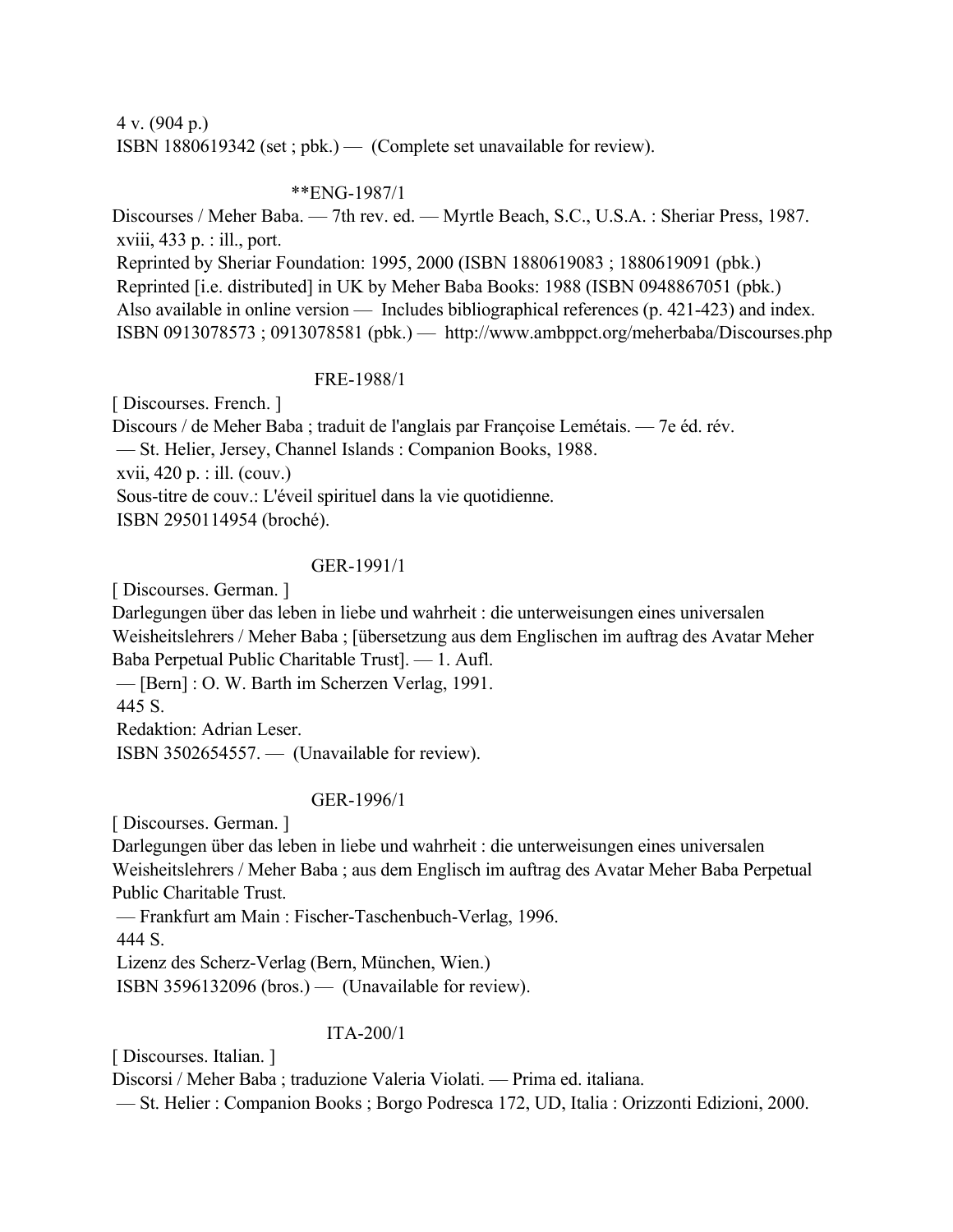575 p. : ill. Indice.

#### NOR-1999/1

[ Discourses. Norwegian. Computer file. ] Forelesninger / Meher Baba ; oversatt fra engelsk av Mona Brodin. — Oslo : Meher Baba Kilden, 1999 (Mona Brodin, Tennisveien 2F, 0777 Oslo). Inn fra skjermen: Innholdsfortegnelse og introduksjon til syvende utgave. — Originalens tittel : Discourses, [7th rev. ed.] Sheriar Press, 1987. Mode of access : World Wide Web. http://home.online.no/~solibakk/nor/foreles0.html

#### SCR-1994/1

[ Discourses. Serbo-croatian. ]

Besede / Meher Baba ; preveli s engleskog Ana Beslić i Dragan Paripović. — [1. izd.]

— Beograde, Srbija : IP Esotheria, 1994.

xxii, 442 str. : ilustr.

 Predgovor izdavača / Dušan Doblanović, Vladimir Madić : (str viii-xi.) — Bibliografija : (str. 427 -430.)

ISBN 8681585355.

#### SPA-1989/1

[ Discourses. Spanish. ]

Discursos / de Meher Baba ; traducido de inglés por Jaime Melgar ; asistido por Conchita Melgar. — St. Hélier : Companion Books, c1989.

xiv, 447 p. : il.

Bibliografia y indice. — Conde y Condesa de Melgar.

ISBN 2950114970 (rús.)

#### FRE-1985/2

[ Discourses. Selections. French. ]

Discours : Choisis / Meher Baba ; traduit de l'anglais par Françoise Lemétais ; assistée de Paul Comar et Daniel Lemétais.

— Atlanta : In company with Meher Baba, 1985.

41 p.

Cinq discours.

ISBN 2950115000 (broché).

#### GER-1985/1

[ Discourses. Selections. German. ]

Die Suche nach Gott, und andere abhandlungen / von Meher Baba ; aus dem Englischen übersetzt von Veronica Fabre.

— London : Companion Books, 1985.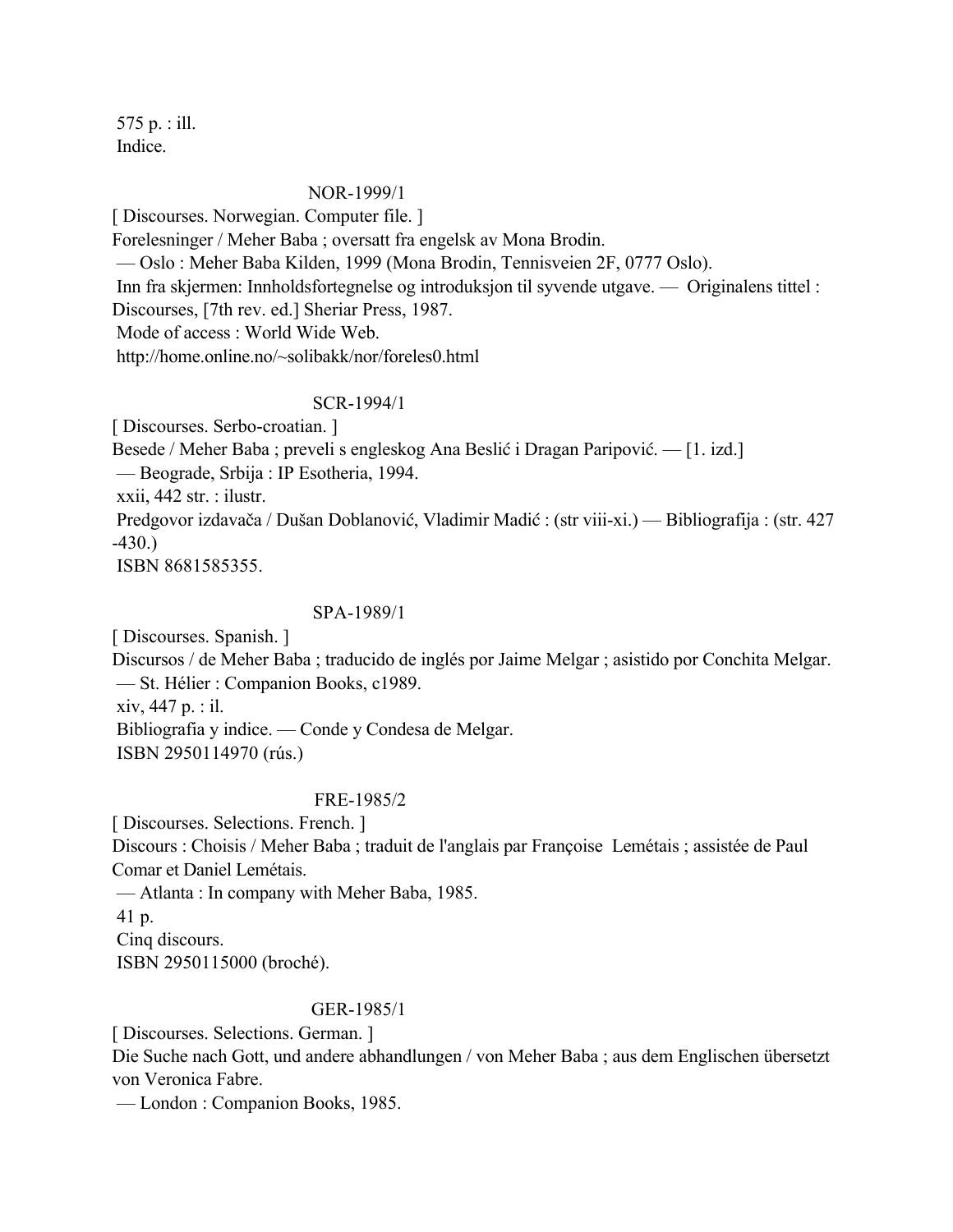42 S. : 1 Ill. Fünf darlegungen. — Bros.

## SPA-1985/1

[ Discourses. Selections. Spanish ]

Discursos : Elegidos / Meher Baba; traducidos del inglés por Jaime Melgar.

— Denver , Colorado : In Company with Meher Baba, 1985.

44 p. : port.

 Cinco discursos. — Título de la cubierta : Discursos : Escogidos. — Conde y Condesa de Melgar. Rús.

## ENG-2001/11

Disobedient slave : poems to Meher Baba / by Eric Teperman. — [New York] : Teperman, 2001. 1 vol. (unpaged) : col. ill.

Poems "written from 1990 -2001" —t.p. verso. — Cover title.

Pbk. ; spiral bound.

## ENG-1988/4

Divine child : 200 ghazals / by Jacquelyn Evans ; with foreword by Mehera J. Irani ; preface by Bhau Kalchuri ; introduction by Don E. Stevens. — 1st ed.

— North Myrtle Beach, S.C. : Windy Hill Pub., 1988.

219 p. : ill.

 Ghazals. — "Written on or near Meher Center on the Lakes, from 5 February 1985 through December 1987."

OCLC 26110000 (pbk. ; alk. paper).

# \*\*ENG-2002-/1

The Divine humanity of Meher Baba / Bill Le Page. — Woombye, Qld. : Meher Baba Foundation Australia, 2002-.

3 v. (160 p., viii, 187 p., iv, 163 p.) : ill.

 Cover paintings by Diana Le Page — Volume I lacks vol. number. — Vol. III published in Hyderabad by Meher Mownavani: 2008. — Narratives by Meherwan Jessawala — Sam and Roshan Kerawala — Talati family — Ramchandra Gadekar — Bhagirath Tigiri — Agnes Baron — Gokaran and Urmilla Shrivastava — Maruti and Tarabai Patel — Pleader — Sarosh and Viloo Irani, and others.

Pbk.

# ENG-1943/1

Divine theme (with charts) : evolution, reincarnation, realisation / by Meher Baba.

 — Meherabad, Ahmednagar : Published by Adi K. Irani for the Publication Committee, Meher Baba Universal Spiritual Centre, 1943.

16 p. : 2 fold. charts, port.

An introduction to and explanation of the divine theme and charts from God Speaks. The 2 charts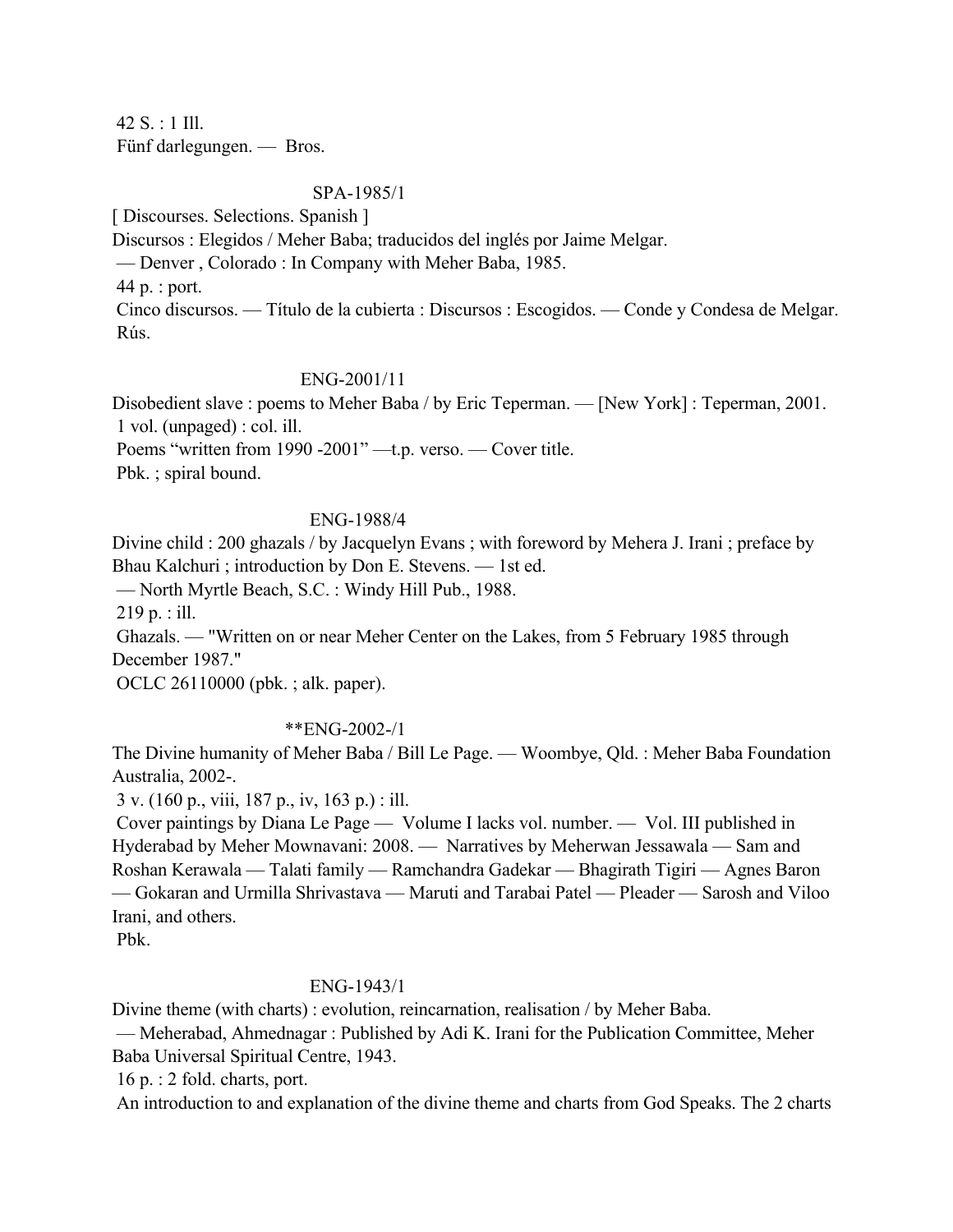included were drawn by Rano Gayley under Baba's direction. LC 45013107.

### ENG-1977

Dreaming : one act play / written by Heather Nadel, J. Alan Wagner, and poetry by Eric Nadel [Meherabad, 1977].

8 leaves.

 Typescript. — A play which strives to create the atmosphere of Meher Baba's visits to Europe in the 1930's. — First performed at Meherabad, Aug. 22, 1977. (Unavailable for review).

#### \*\*ENG-1998/1

Dreaming of the Beloved / Mani S. Irani ; illustrated by Wodin. — Myrtle Beach, S.C. : Sheriar Foundation, 1998.

ix, 69 p. : col. ill. ; 20 x 27 cm.

Juvenile literature. — Steve Jameson, illustrator.

ISBN 1880619180.

## ENG-1964/9

Dust unto dawn. — Navsari : Cosmic Meher Centre, [1964]. (Unavailable for review).

## ENG-1967/3

The Dynamics of spiritual advancement / dictated by Meher Baba. — Seattle : [Printed by] W.C. Healy Press, 1956, 1967 printing. 8 p. First published with title: The dynamics of spirituality.

Copyright : Universal Spiritual League in America, 1956.

## ENG-1956/3

The Dynamics of spirituality / dictated by Meher Baba. — New York : Circle Productions, c1956. 8 p.

Reprinted from The Awakener.

## ENG-1963/1

The East-West gathering / Francis Brabazon. — Beacon Hill, N.S.W., Australia : Meher House Publications, c1963.

49 p. : port.

Poems about the 1962 East-West gathering at Poona.

## ENG-1962

The East-West gathering : Baba lovers in Poona, India / Filis Frederick. — [1962]. (Unavailable for review).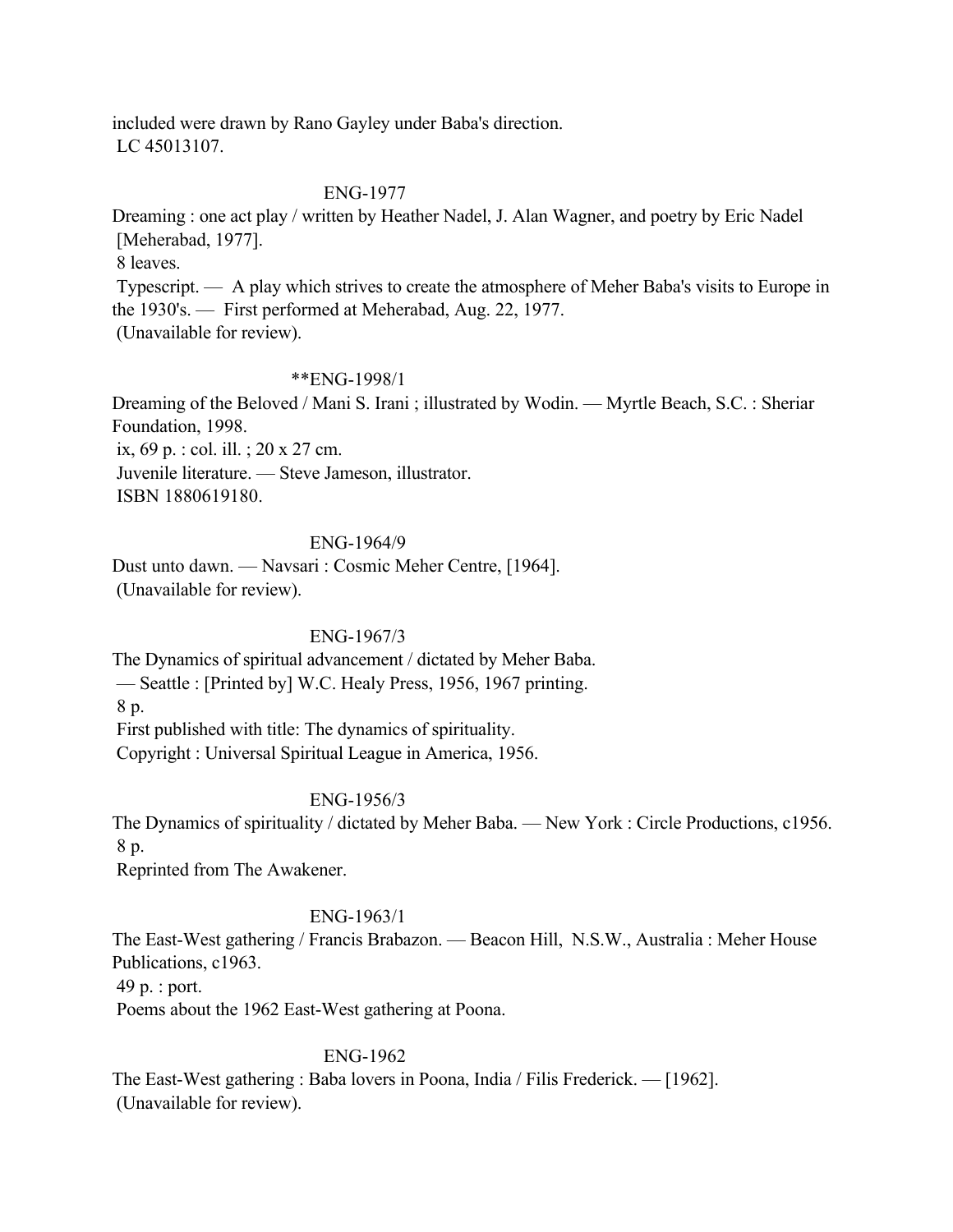## ENG-1976

The East-West gathering, November 1962 : a musical drama.

[1976?].

Unpublished?

First presented by the White Horse Players in Feb. 1976, in honor of Baba's birthday.

(Unavailable for review).

## PP-ENG-1976/1

The East-West gathering, November 1962 : a musical drama : [program / presented by] the White Horse Players.

— Walnut Creek, CA : Sufism Reoriented, 1976.

20 p.

Performed in Feb. 1976 "honoring the birthday of Avatar Meher Baba, Feb. 25, 1894."

(Unavailable for review).

## ENG-1969/2

Echoes : a Meher Baba reader.

 — Dehra Dun : Designed and produced by Freiny Nalavala for The Glow Publications, 1969. 77 p. : port.

Introduction by Rick Chapman. — "A Glow publication."

Includes a list of terms and concepts used in Baba's teachings.

# ENG-1969/4

Eighty-two family letters to the Western family of lovers and followers of Meher Baba / written by Mani (Manija Sheriar Irani) from December 1956 to August 1969.

— New York : Society for Avatar Meher Baba, 1969.

 $[366]$  p. : port.

Title on spine: Meher Baba family letters, 1956 to 1969.

New ed., published in 1976 by Sheriar Press, Myrtle Beach, has title: 82 family letters ...

 Includes a drawing of Baba by Rano Gayley, 1969. — Intimate happenings around Baba during the years 1956-1969.

LC 73107029.

## \*\*ENG-1976/1

82 family letters to the Western family of lovers and followers of Meher Baba / written by Mani (Manija Sheriar Irani) from December 1956 to August 1969. — New ed.

— North Myrtle Beach, S.C. : Sheriar Press, c1976.

vii, 366 p : 2 ports.

 First published in 1969 by the Society for Avatar Meher Baba, New York, with title : Eighty-two family letters ...

 Includes a drawing of Baba by Rano Gayley, 1969. — Intimate happenings around Baba during the years 1956-1969.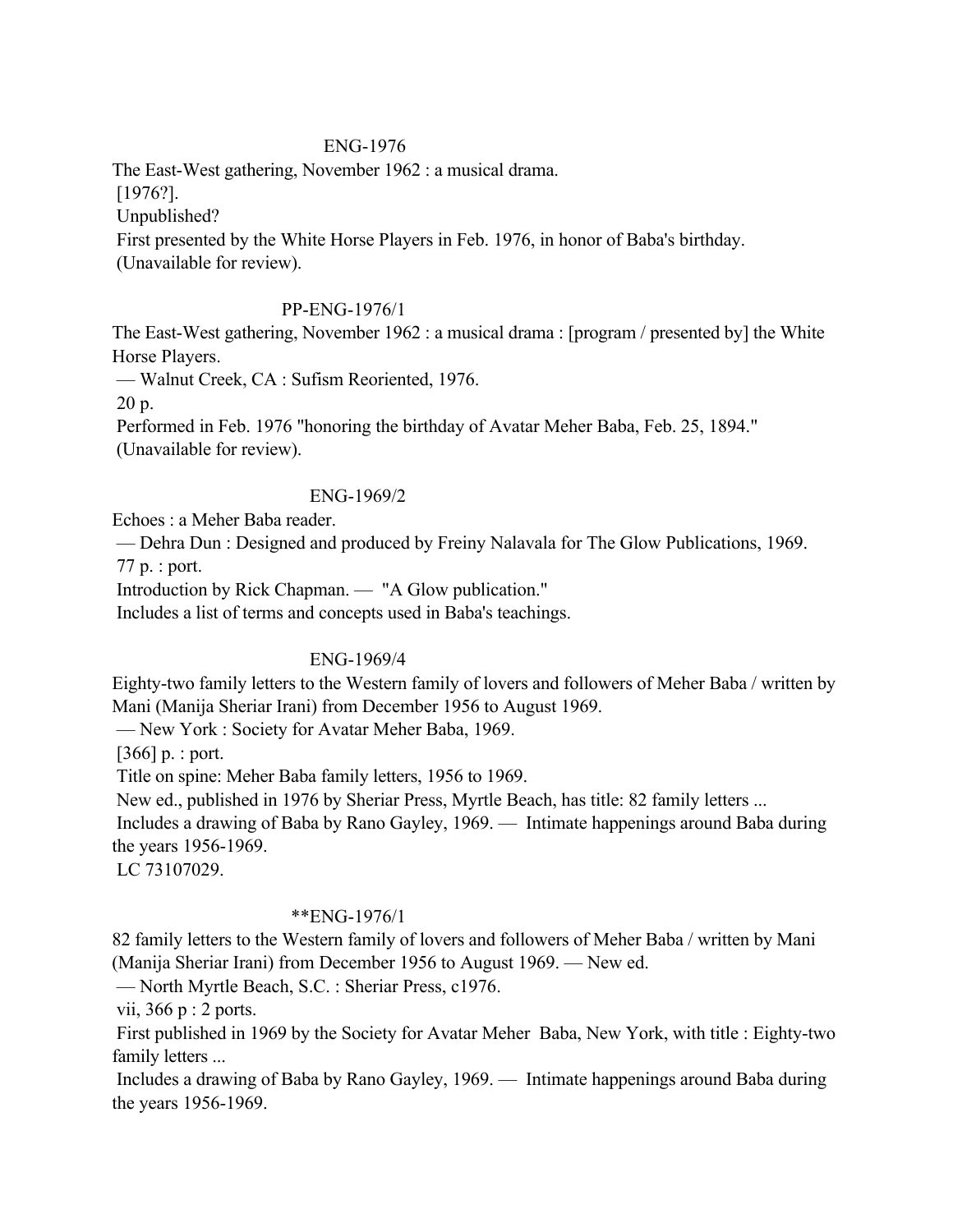ISBN 0913078265. — LC 76151466.

## ENG-1978/1

Eighty fourth Meher jayanti celebrations. — Pune : Avatar Meher Baba Poona Centre, [1978].  $[6]$  p. (folder) : port. (on cover).

 Poona Centre program of birthday celebrations for the week of l8th-25th Feb. 1978, and a brief biographical sketch of Baba.

## ENG-1967/4

The Eloquence of silence / by P.B. Mukharji. — Calcutta : Society in West Bengal for Avatar Meher Baba, [1967].

12 p.

Cover title. — "42nd anniversary of Avatar Meher Baba's unique silence, 10th July 1967."

### SPA-1999/1

Las Enseñanzas de Meher Baba / Don E. Stevens ; traducción Héctor Morel y Jaoquim Martínez Piles. — Primera ed.

— Barcelona : Editorial Kairós, 1999.

322 p. : fot.

Biografía. — Título original : Meher Baba : the Awakener of the age.

ISBN 847245455X (rús.)

## ENG-1998/7

Eternal Perfect Beloved [ computer file ] / Eric Solibakke. — agora html ed.

— Meher Baba Kilden, Oslo, 1998 (Eric Solibakke ; solibakk@online.no).

( Eternal Perfect Beloved ; v. ).

 Poetry series previously published as separate titles by Agora Press (Oslo, Norway) c1990-1994. Title from title screen (viewed Jan 26, 2009). — Other titles : Odys, poems 1966-1996. — Based on 2nd ed., Agora Press : 1998. — Mode of access : World Wide Web.

Contents : Bk. 1. the golden rain — Bk. 2. shoulder an oar — Bk. 3. winnowing the ocean — Bk. 4. salt from the beloved's table, welcome home — Bk. 5. no separation is possible, one another — Bk. 6. the pearl tree, sea rose — Bk. 7. how the rock awoke.

http://home.online.no/~solibakk/odys/etperbel.html

## ENG-1963/2

The Everything and the nothing / Meher Baba. — Beacon Hill, N.S.W., Australia : Meher House Publications, 1963. 70 p. : diagrs. Introduction by Francis Brabazon. — Discourses and messages given by Baba.

## ENG-1971/3

The Everything and the nothing / Meher Baba.

— Berkeley, Calif. : Beguine Library, Meher Baba Information 1971, c1963.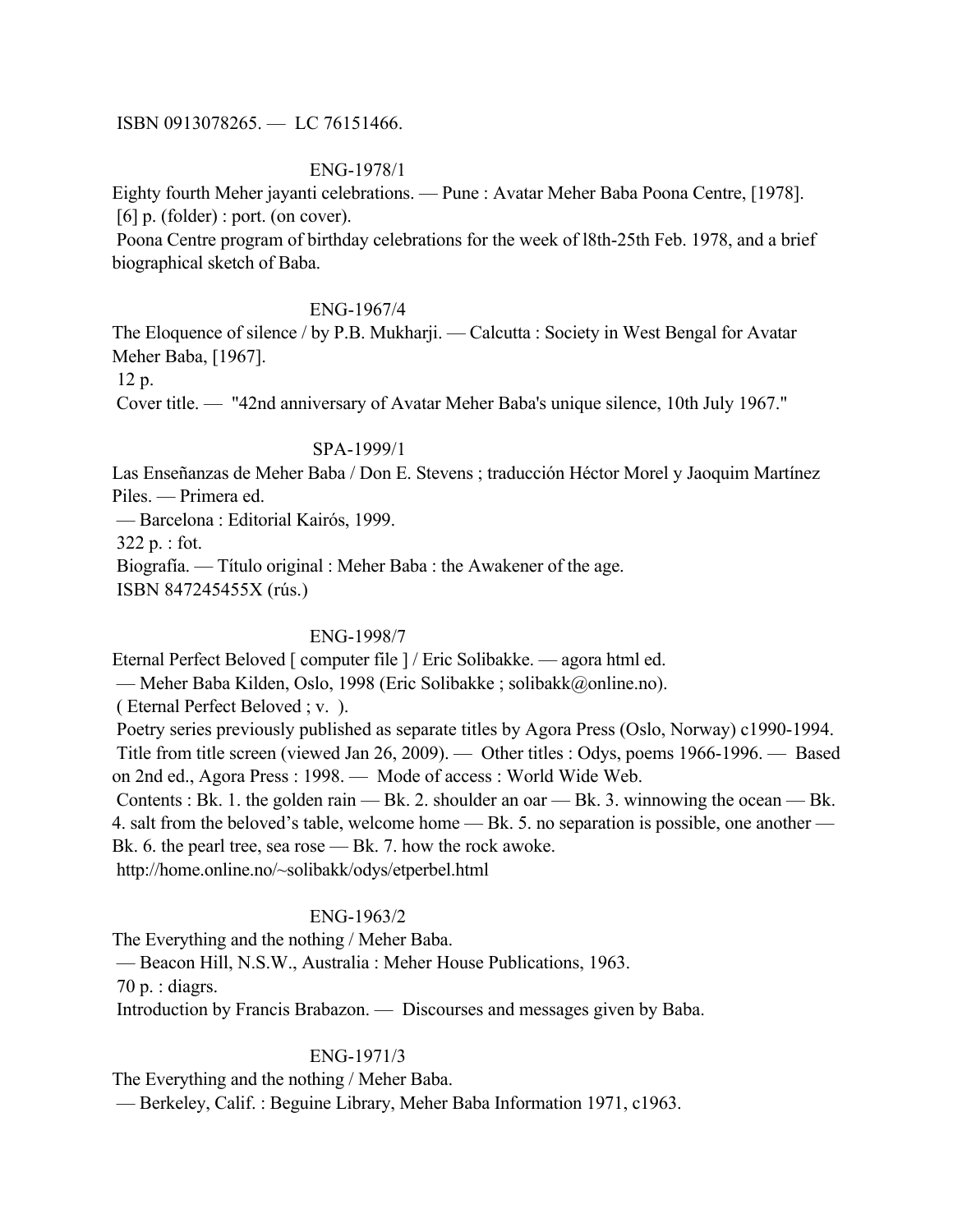x, 115 p. : diagrs., port.

 Introduction by Francis Brabazon. — "Fourth printing (1st Beguine Library printing) 1971" — Discources and messages given by Baba.

## ENG-1976/2

The Everything and the nothing / Meher Baba.

 — Bombay : F.J. Mistry of Meher House Publications (Bombay) for Meher House Publications, Australia, 1976, c1963.

70 p. : diagrs., port.

 Introduction by Francis Brabazon. — "Second[!] printing (1st in India) 1976." — Discourses and messages given by Baba.

### ENG-1976/3

The Everything and the nothing / Meher Baba.

 — Sydney : Meher House ; Bombay : F.J. Mistry of Meher House Publications (Bombay) for Meher House Publications, Australia, 1976, c1963.

115 p. : diagrs., port.

 Introduction by Francis Brabazon. — Paperback ed. — "Sixth printing (1st in India) 1976." — Discourses and messages given by Baba.

### ENG-1989/2

The Everything and the nothing / Meher Baba. — Myrtle Beach, S.C., U.S.A. : Sheriar Press, 1989.

xi, 115 p. : ill., port. (frontispiece) ; 18 cm.

 Introduction by Francis Brabazon. — Short discourses given 1950s-1960s, several in answer to questions put to Baba by Professor Niranjan Singh.

 Reprinted as "New ed." : 1995 (ISBN 0913078670 (pbk.) — Includes 'The Four Journeys' chart. ISBN 0913078670 (pbk.)

(See also notes under 1976 pbk. ed.)

#### \*\*ENG-2003/2

The Everything and the nothing / Meher Baba. — North Myrtle Beach, SC : Sheriar Foundation, 2003, c1989.

xi, 115 p. : ill., port.

 Reprint. — Also reprinted as "2nd reprint ed." by Sheriar Foundation : 1996. — See notes under 1989 printing.

ISBN 188061913X (pbk.)

## CZE-1995/1

[ The Everything and the nothing. Czech. ] Vsechno a nic / Meher Baba; [preklad z anglictiny Ales Adámek]. — 1. vyd. — Praha : ADA : Pragma, 1995. 107 s. : portráty. ISBN 8090165389 (brož.) — (Unavailable for review).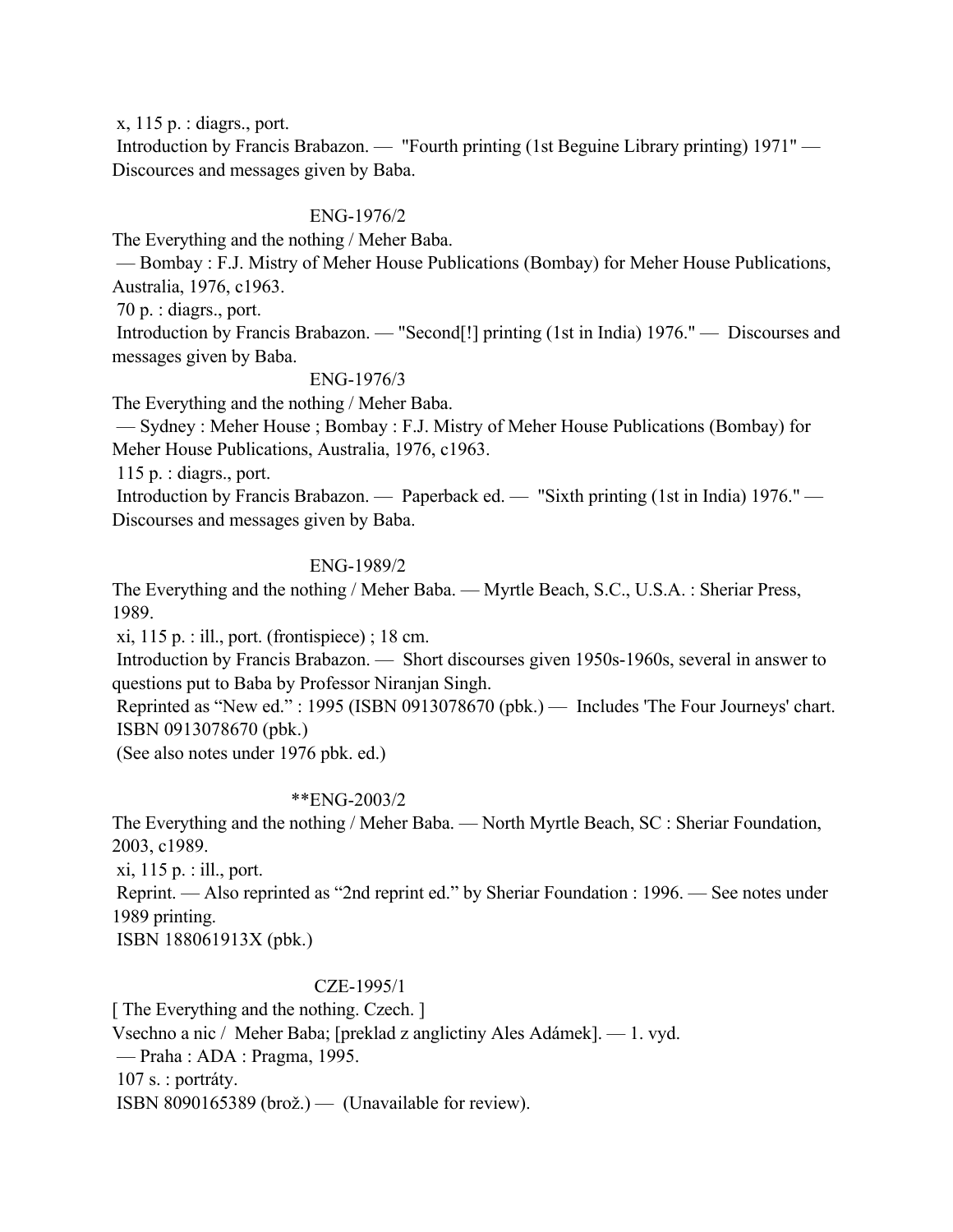## DUT-1989/1

[ The Everything and the nothing. Dutch. ]

Alles en niets / Meher Baba ; vert. [uit het Engels] door Nardy de Nijs-van Aggelen.

— Heemstede : Altamira, 1989.

136 p. : ill.

ISBN 9069630915. — (Unavailable for review).

### ITA-1996/1

[ The Everything and the nothing. Italian.] Il Tutto e il nulla / Meher Baba ; traduzione di Silvana Tiani Brunelli. — Faedis, [Udine, Italy] : Centro di Ricerca a Diade, 1996. 174 p. : ill. IT\ICCU\TSA\0043584. — (Unavailable for review).

### NOR-2005/2

[ The Everything and the nothing. Norwegian. Computer file. ] Allting og ingenting / Meher Baba ; oversatt fra engelsk av Mona Brodin. — Rev. ed. — Oslo : Meher Baba Kilden, 2005 (Trosterudveien 25, 0778 Oslo ; solibakk@online.no). Mode of access : World Wide Web. http://home.online.no/~solibakk/nor/alltingogingenting.html

## SCR-1994/5

[ The Everything and the nothing. Serbo-croatian. ]

Sve i ništa / Meher Baba ; prevod sa engleskog Ana Bešlić, Dragan Paripović. — 1 izd.

— Beograd : Babun, 1994.

101 str. ilustr.

Broš. — (Unavailable for review).

## SCR-2003/1

[ The Everything and the nothing. Serbo-croatian. ]

Sve i ništa / Meher Baba ; prevod sa engleskog Ana Bešlić, Dragan Paripović. — Novo izd. — Beograd : Odin, 2003.

101 str. ilustr. — ( Edicija Avatar ).

Broš. — (Unavailable for review).

## CD-ENG-2006/10

Everything passes but the Beloved's face : a chronicle of spiritual experiences of the noumenon of Avatar Meher Baba / by Peter Rowan. — Woombye, Qld. : Peter Rowan, 2006.

44 p. : ports.

 Cover title. — Diary entries from Feb. 1999, on visions of Meher Baba recorded after two months stay in Meherabad.

Includes author's account of attending last public Darshan programme, May 1965.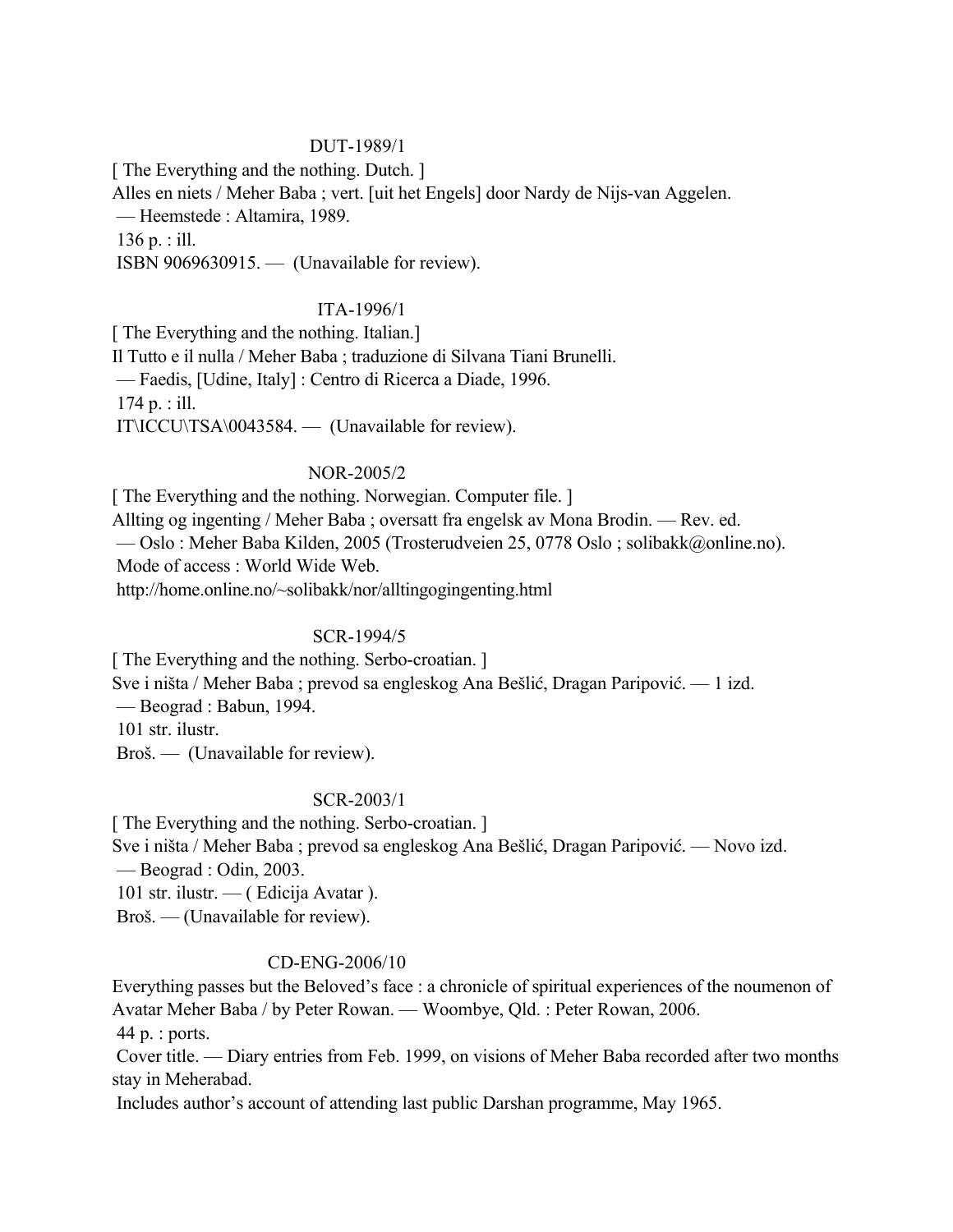## ISBN 0646466038 (pbk.)

## ENG-1959/3

Experiments with horoscopes. Vol. IV, Analytical study of the horoscope [of Meher Baba] based on scientific principles according to Eastern and Western systems / R. G. Sapre.

— Ahmednagar: Sapre ; Bangalore : Available from Raman Publications, 1959.

iv, 58 p. ill., port.  $-$  (Astrological series ; 9).

 Vol. 4 of a 4 volume set on experiments with horoscopes, of which only v. 4 deals with Meher Baba.

# ENG-1971/16 ( Rev.)

The Face of God : messages of Meher Baba, with eleven illustrations / illustrated by James Meyer. — Crescent Beach, S. C. : Sheriar Press, 1971.

[23] p. : chiefly ill. Cover title.

(Reviewed).

# ENG-1965/3 ( Rev.)

The Flower of contemplation / Adah Francis Shifrin. — North Myrtle Beach, S.C. : Sheriar Press, [1965].

68 p. : 2 ports.

Cover title. — "In reverence of Avatar Meher Baba's 40 years of silence, July 10, 1965."

 Reprinted by Sheriar Foundation, c1971. — Thoughts and aspirations of the author; includes sayings and messages of Meher Baba.

(2nd printing unavailable for review).

# \*\*ENG-2004/2

Flowing conversations with the Awakener / Bal Natu ; [edited by Erica Hodgin, Paul Liboiron, and Amber Mahler].

 — North Myrtle Beach, SC : Sheriar Foundation, 2004. xiv, 149 p. Published posthumously. ISBN 188061930X (pbk.)

# \*\*ENG-1997/1

Footprints in the sand / William M. Stephens. — Nashville : Oceanic Press, 1997. 142 p. : ill.

 Prose and poetry. — "Reflections, recollections, introspections, and other bits and pieces gleaned while trying to follow the beloved's scent on the trail." —t.p. — Drawings by Julia and Bill Stephens.

ISBN 0965888479 (pbk.)

ENG-1975/1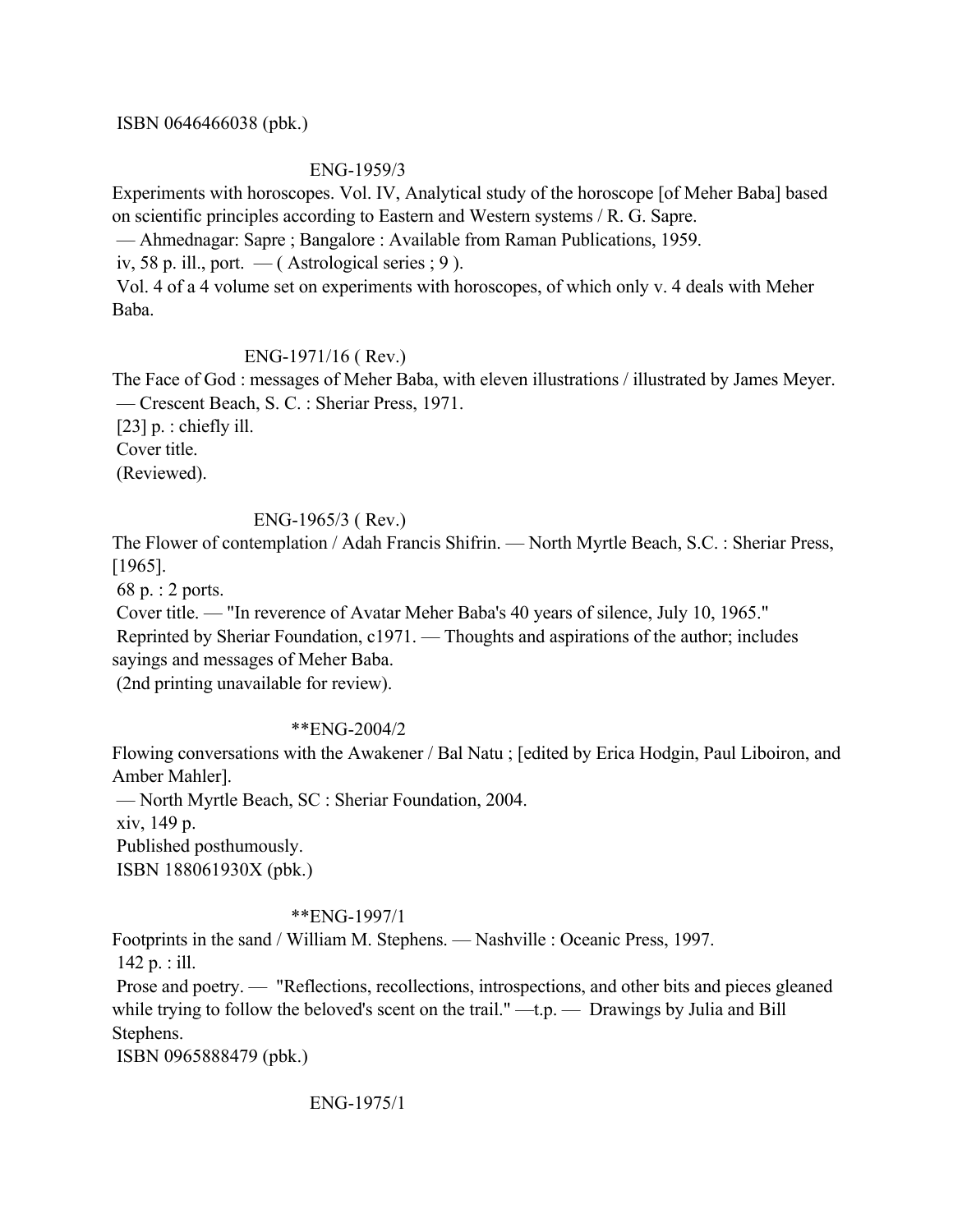Four and twenty blackbirds / by Francis Brabazon : designed by Sheila Krynski. — North Myrtle Beach, S.C. : Sheriar Press, c1975. [51] p. : col. ill. Adaptations of nursery rhymes, inspired by Meher Baba.

## ENG-1998/6

The four degrees of freedom : a psychology of consciousness based on Meher Baba / Deborah C. Loomis.

 — Eugene, OR : Loomis, 1998. 86 p. : ill., tables. Bibliography : (p. 85.) Pbk.

## ENG-1949/2

Fragments from a spiritual diary / by Princess Norina Matchabelli ; foreword by Adi K. Irani. — New York : Circle Productions, c1949.

65 p. : port.

Thoughts of the author inspired by Baba; includes a lengthy foreword by A.K. Irani.

## A-ENG-1988/1

From oppression to freedom : a study of the Kaivani Gnostics / Kevin Shepherd.

— Cambridge, England : Anthropographia Publications, 1988.

vii,  $185$  p. — (Intercultural research series of anthropography; no. 4).

Includes relevant contextual studies based on family member interviews.

 Part 1. recounts journeys of Sheriar M. Irani, father of Meher Baba — Part 2. provides some history on Azar Kaivan and circle.

ISBN 0950868043.

## ENG-1977/3

From the source : a Meher Baba songbook. — Nashville : Meher Prasad, 1977. x, 89 : ill., music, ports. — [ From the source : a Meher Baba songbook ; Vol. 1 ]. Includes 2 drawings of Baba by Rano Gayley. — Songbook with words, music, and guitar chords.

## \*\*ENG-2004/3

The Garden of surrender : poems to the Divine Beloved / Brian Darnell. — Athens, GA : Sweet Tea Publishers, 2004. 175 p. : ports. Ghazals. Pbk.

## ENG-1945 ( Rev.)

Gems from the discourses of Meher Baba. — New York : Circle Productions, Inc., c1945. 64 p.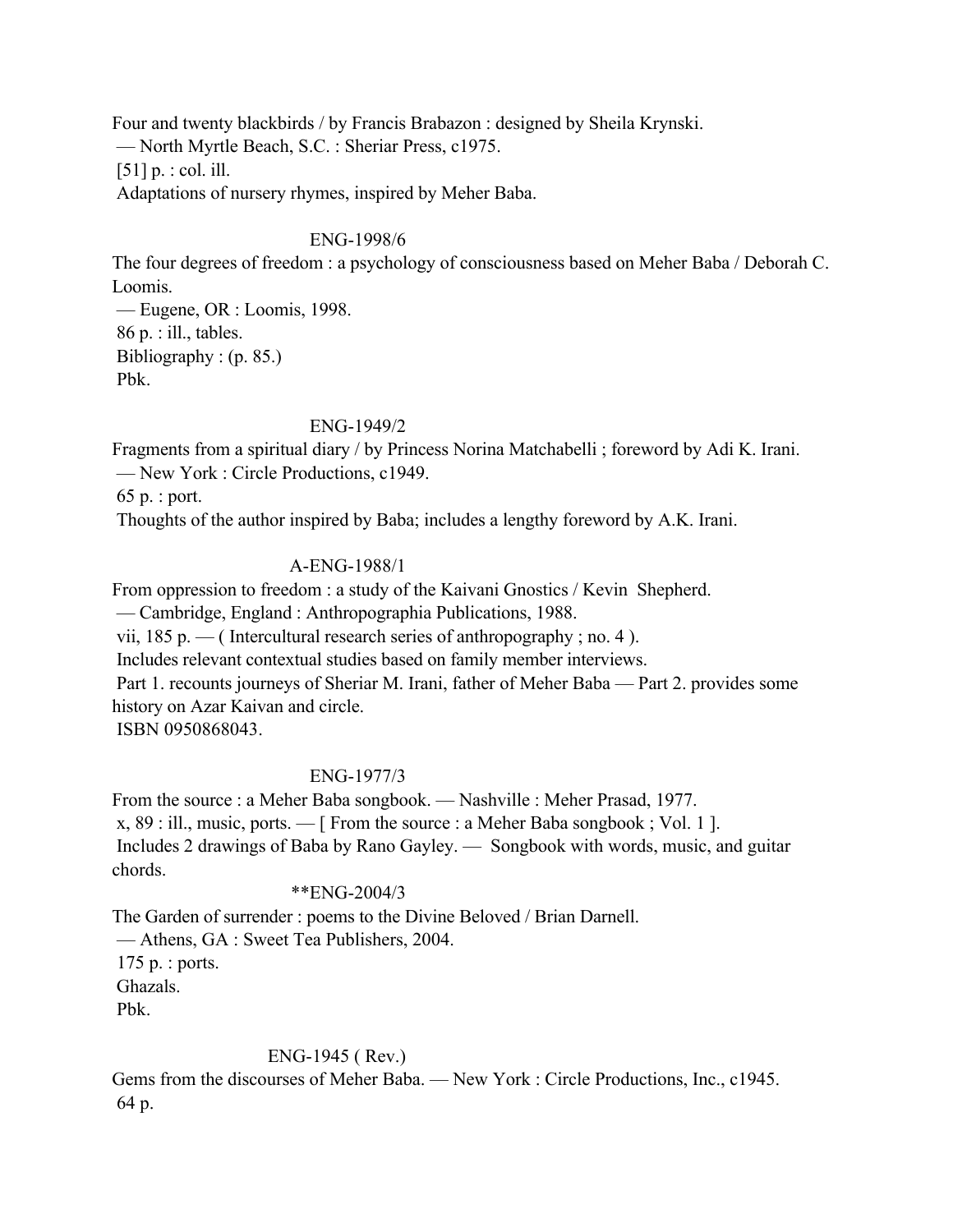"Contains selected passages from the discourses ... first published in ... Meher Baba journal." Also available in online version.

 LC 74172851. — http://www.ambppct.org/meherbaba/Book\_Files.Gems.pdf (Reviewed).

## ENG-1943/2

Gems from the teachings of Meher Baba. — Ahmednagar : Publications Committee, Meher Baba Universal Spiritual Centre, 1943.

48 p. : port.

 "Selected passages from the Discourses by Meher Baba," first published in Meher Baba journal. Includes tables on meditation.

LC 45013006.

## A-ENG-1974/1

Getting straight with Meher Baba : a study of mysticism, drug rehabilitation and post-adolescent role conflict / Dick Anthony, Thomas Robbins.

*In* Religion American style edited by Patrick H. McNamara.

— Reading 21, p. 369-384.

— New York : Harper & Row, c1974.

 Reprinted *In* In gods we trust : new patterns of religious pluralism in America / edited by Thomas Robbins and Dick Anthony. — New Brunswick, N.J. : Transaction Books, 1981 (ISBN 0878557466).

— ISBN 0060443774. — LC 73010686.

## \*\*ENG-1996/2

Gift of God / Arnavaz N. Dadachanji. — East Windsor, NJ : Beloved Books, 1996.

x, 242 p. : ill.

Autobiographical.

ISBN 0961390751 (pbk.)

## ENG-1994/4

Gift of love / sayings and messages of Avatar Meher Baba ; compiled by Perin Jasumani.

— [S.l. : s.n.], 1994 (Pune : K. Joshi & Co.)

iii, 100 p. : ill.

"The Eternal Beloved Avatar Meher Baba... on your 100th birthday."

Pbk. bound by staple at the crease.

# ENG-1971/4

The Glass pearl : the untold LSD story / [Allan Cohen ... et al.].

 — Dehra Dun : Designed and produced by Naosherwan Anzar for The Glow Publications, 1971. 48 p. : 12 ports.

"A Glow publication."

Interviews, articles, and essays on drugs and Meher Baba's warnings and teachings about them,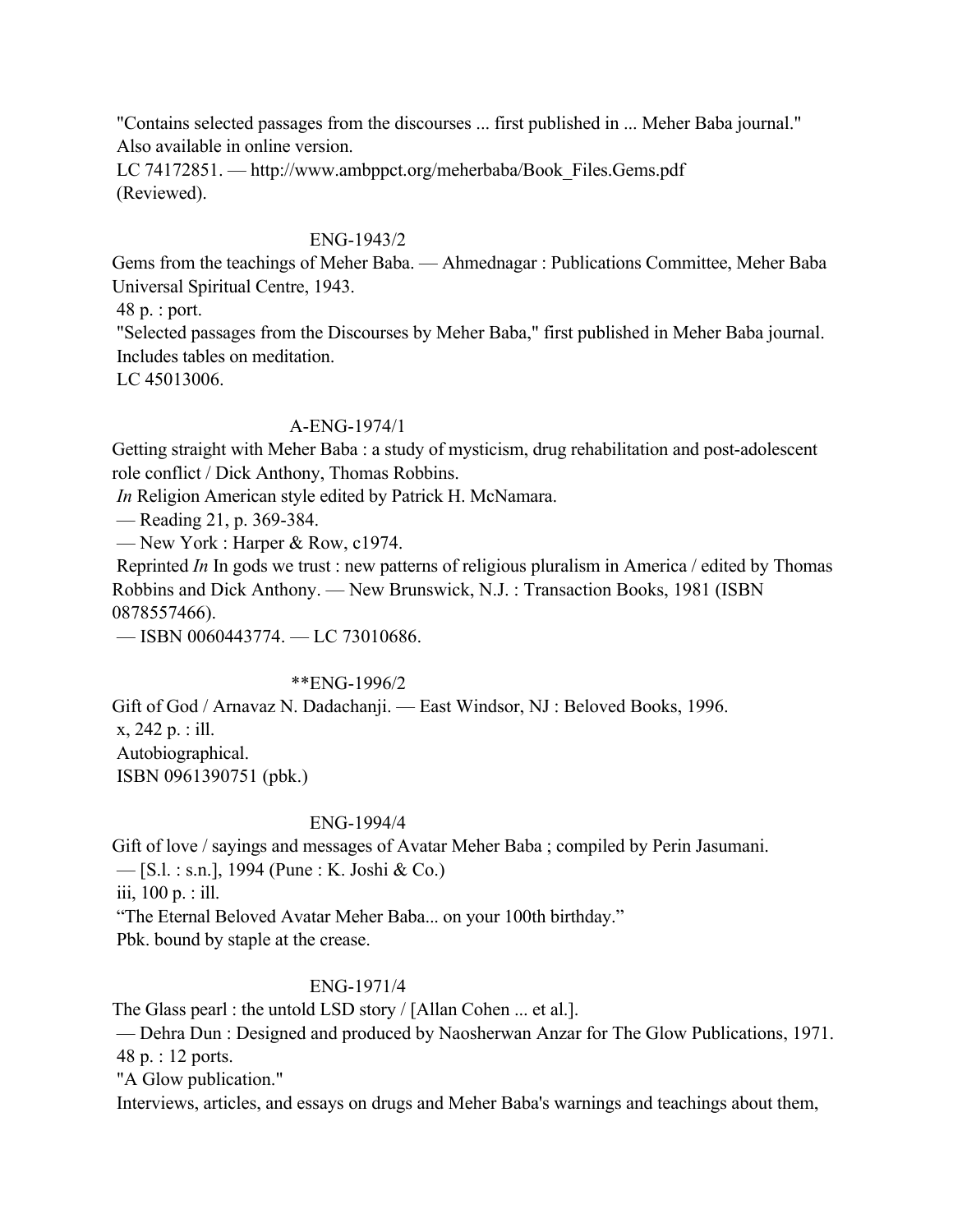by Allan Cohen, Pete Townshend, Naosherwan Anzar and others.

# ENG-1977/4 ( Rev.)

Glimpses of the God-Man, Meher Baba / Bal Natu. — Vol. I-Vol. VI. — Walnut Creek, CA : Sufism Reoriented, 1977-.

5 v. : ill. — [ Glimpses of the God-Man, Meher Baba ; v. ].

 An expansion of Bal Natu's diary, telling of his experiences after coming to Baba and glimpses of Baba's life and work, 1943-[1955]. — Vol. 1 reprinted by Sufism Reoriented: 1995.

 Publisher varies: Bombay : Meher House Publications (1979) ; Myrtle Beach, S.C. : Sheriar Press (1982 - 1987) ; Sheriar Foundation (1997).

Contents: Vol. 1 ( 1943 -1948 ) — Vol. 2 ( Jan. 1949 -Jan. 1952 ) — Vol. 3 ( Feb. 1952 -Feb. 1953 ) — Vol. 4 ( February -December 1953 ) — Vol. 5 ( January 1 -March 6, 1954 ) — Vol. 6 ( March 1954 -April 1955 ). — Includes bibliographical references. — Volume 2 lacks ISBN. ISBN 091582812X (pbk. : v. 1)

ISBN 0913078441 (Sheriar ; pbk. : vols. 3, 5)

ISBN 0913078522 (Sheriar ; pbk. : v. 4)

ISBN 1880619059 (Sheriar ; pbk. : v. 6)

LC 79913293.

## ENG-1997/8

The Glory of Meher Baba / D. V. Balakrishna Meher. — Byramangala, India : MBUSC Publications, 1997.

xiii, 167. ill., diagr., map.

 Excellent report on the history and renewal of Meher Baba Universal Spiritual Centre. ISBN 8190072102 (pbk.)

## ENG-1999/5

God, Allah — Thy name ! / compilation by T. K. Ramanujam. — Ltd. ed. — Chennai : Avatar Meher Baba Informations, 1999. 115 p., [1] leaf of plates, 89 p. : ports. ; 19 cm. Sayings and aarti of Meher Baba. — In English and Hindi. — T. K. Ramanujam 'Anuj'. Pbk.

## ENG-1966/6

God in a pill? : Meher Baba on LSD and high roads. — San Francisco: Sufism Reoriented, c1966. 11 p.

Cover title. — Warnings by Baba against the use of drugs.

## \*\*ENG-2001/4

God in human form / [compiled by] Lawrence Reiter. — [Asheville, NC] : Manifestation, 2001. ca. 250 p. : chiefly ill. ; 31 X 23 cm.

Duotone reproductions in chronological sequence with captions.

Previously published , in part, under title: Love personified, 1982.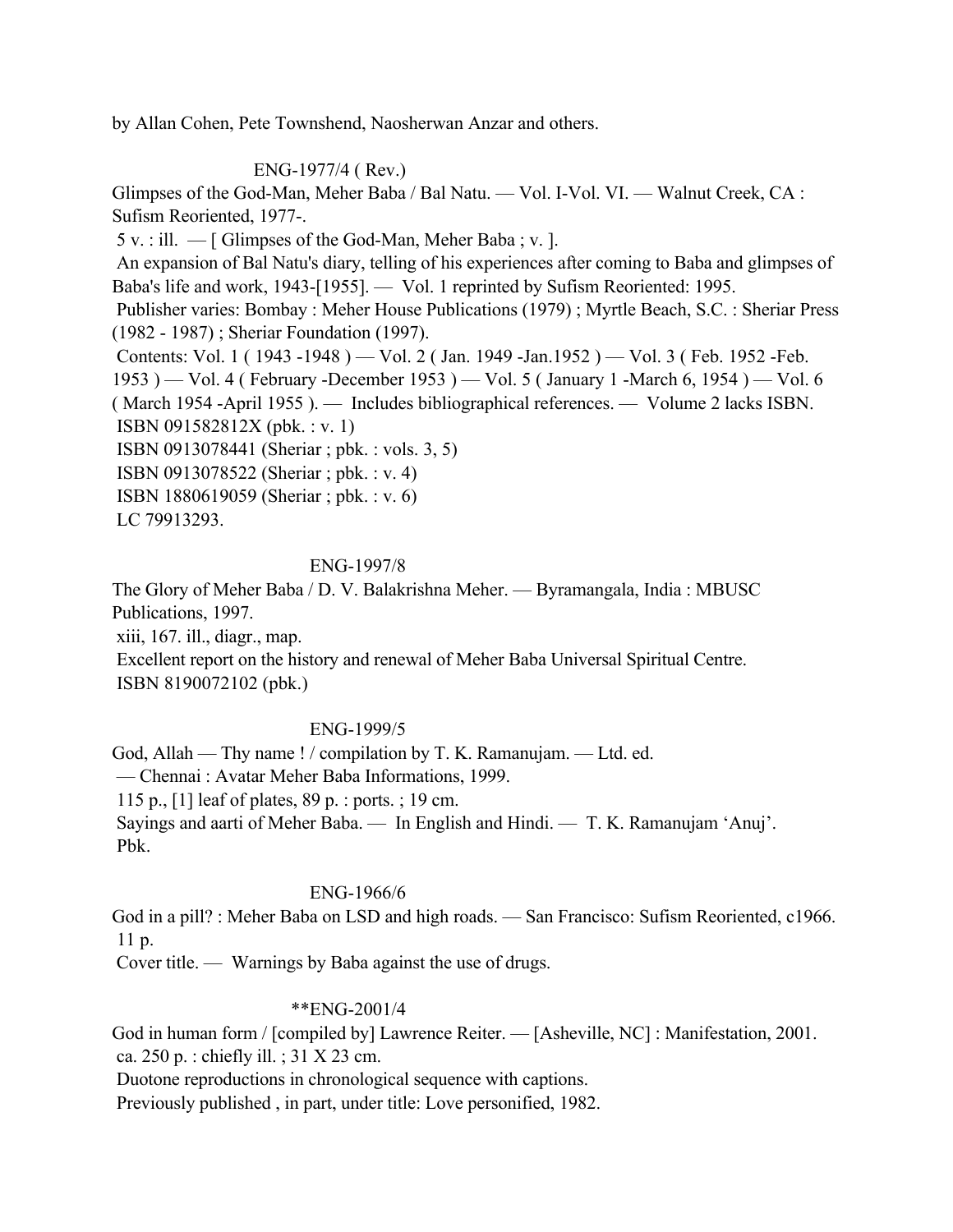Includes 4 prayers attributed to Meher Baba. — Lawrence Reiter (Hermes).

## \*\*ENG-1993/3

God-brother : stories from my childhood with Meher Baba / Mani S. Irani ; illustrated by Wodin.  $-$  [1st pbk. ed.]

— Myrtle Beach, S.C. : Sheriar Foundation, 1993.

ix, 146 p. : ill.

Biographical. — Steve Jameson, illustrator.

ISBN 0188069067 (pbk.)

## ENG-1964/2

The God-Man : the life, journeys and work of Meher Baba, with an interpretation of His silence and spiritual teaching / C. B. Purdom. — London: Allen and Unwin, 1964.

463 p. : ill., chart, ports.

 Includes a map of "The Meher Baba country," and a chart of the Four Journeys, drawn by Rano Gayley under Baba's direction.

LC 67-7804.

## ENG-1971/5

The God-man : the life, journeys and work of Meher Baba, with an interpretation of His silence and spiritual teaching / by C.B. Purdom. — Crescent Beach, S.C. : Sheriar Press, c1971. 463 p. : ill., chart, ports.

 First published: London : Allen and Unwin, 1964. — Includes a map of "The Meher Baba country," and a chart of the Four Journeys, drawn by Rano Gayley under Baba's direction. Includes: Epilogue / Delia De Leon (p. 464.) — Also available in online version. LC 72175960. — http://www.ambppct.org/meherbaba/Book\_Files.godMan.pdf

# ENG-1955/5 ( Rev.)

God speaks : the theme of creation and its purpose / Meher Baba. — New York : Dodd, Mead, 1955.

xxix,  $255$  p., [7] l. plates (some folded) : port.

 Editors : Ivy 0. Duce, Don E. Stevens. — Copyright: Sufism Reoriented. Includes charts drawn by Rano Gayley under Baba's direction. LC 55-9727.

# ENG-1968/3 ( Rev.)

God speaks : the theme of creation and its purpose Meher Baba. — New York : Dodd, Mead, 1968, c1955.

xxix, 255 p., [7] l. plates (some folded) : port.

2d printing, with corrections.

 Editors: Ivy 0. Duce, Don E. Stevens. — Copyright: Sufism Reoriented, 1955. — Reprinted : 1970.

Includes charts drawn by Rano Gayley under Baba's direction.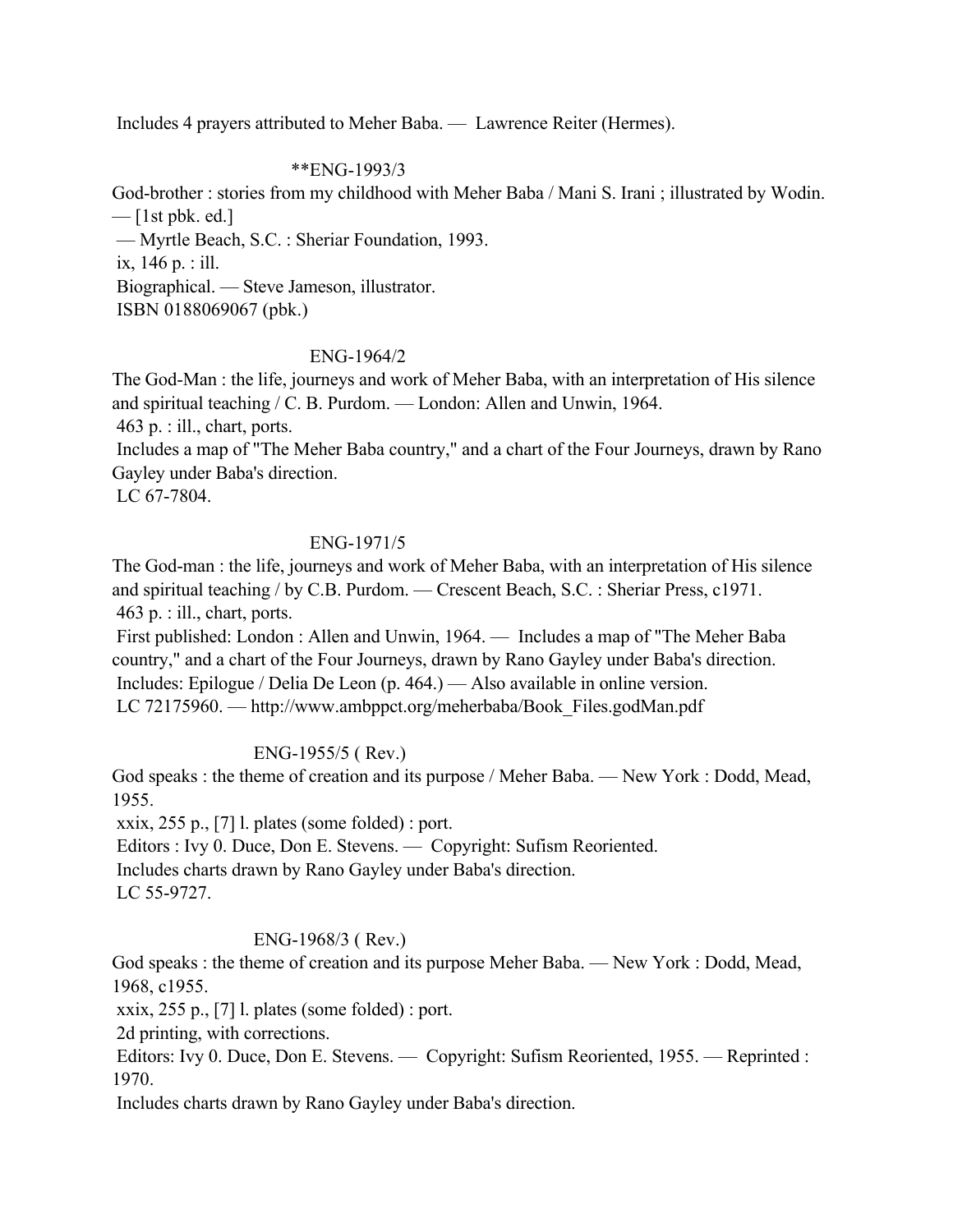LC 55-9727.

### ENG-1973/3 ( Rev.)

God speaks : the theme of creation and its purpose / Meher Baba. — 2d ed., rev. and enl. — New York: Dodd, Mead, 1973.

xxxv, 334 p., [xi] l. pl. (some folded) : ill. (some col.), charts, ports. + 1 folded insert.

 "Five more charts have been included... further footnotes... [and] additions to supplement" —pref. Editors: Ivy 0. Duce, Don E. Stevens. - Copyright: Sufism Reoriented, 1973. — Reprinted by Dodd, Mead : 1975.

 Includes charts drawn by Rano Gayley under Baba's direction. — Folded chart inserted : Mystic, Sufi and Vedantic Terms... / mapped by Lud Dimpfl. — Includes glossary (p. 299 -323) / Lud Dimpfl and index.

LC 72013984.

### \*\*ENG-1997/2

God speaks : the theme of creation and its purpose / by Meher Baba. — 2nd ed., rev. and enl., [3rd. printing].

— Walnut Creek, CA : Sufism Reoriented, 1997.

xxxv, 313 p., [xi] leaves of plates (some folded) : ill. (some col.) + 1 folded insert.

Second edition 1973, third printing 1997.

 Reissued by new publisher with divergent pagination from that of previous printings of 2nd edition. — "The substantive content ... remains unchanged. Design and layout have been modernized.... " —p. [vi].

Also available in online version. — Includes glossary and index.

ISBN 0915828022. — http://www.ambppct.org/meherbaba/BooksByMeherBaba.php

## \*\*ENG-2001/2

God speaks : the theme of creation and its purpose / by Meher Baba. — 1st Indian ed. — Hyderabad, AP, India : Meher Mownavani Publications, 2001. xxxv, 313 p., xi leaves of plates (some folded) ; ill. (some col.) Reprinted with permission. — Based on: rev. & enl 2nd ed., (1997 printing).

## FRE-1998/1

[ God speaks. French. ]

Dieu parle : le thème de la création et son but / Meher Baba ; traduit de l'anglais par José Chelkoff, avec la collaboration de Françoise et Daniel Lemétais ainsi que de Jean Gousseff.

— Paris : Guy Trédaniel, 1998.

367 p., X p. de pl. : ill. en coul., 1 f. dépl.

ISBN 2844450253 (broché). — (Unavailable for review).

## GER-2004/1

[ God speaks. German. ]

Der Göttliche plan der schöpfung : eine spirituelle kosmologie / Meher Baba ; aus dem Englischen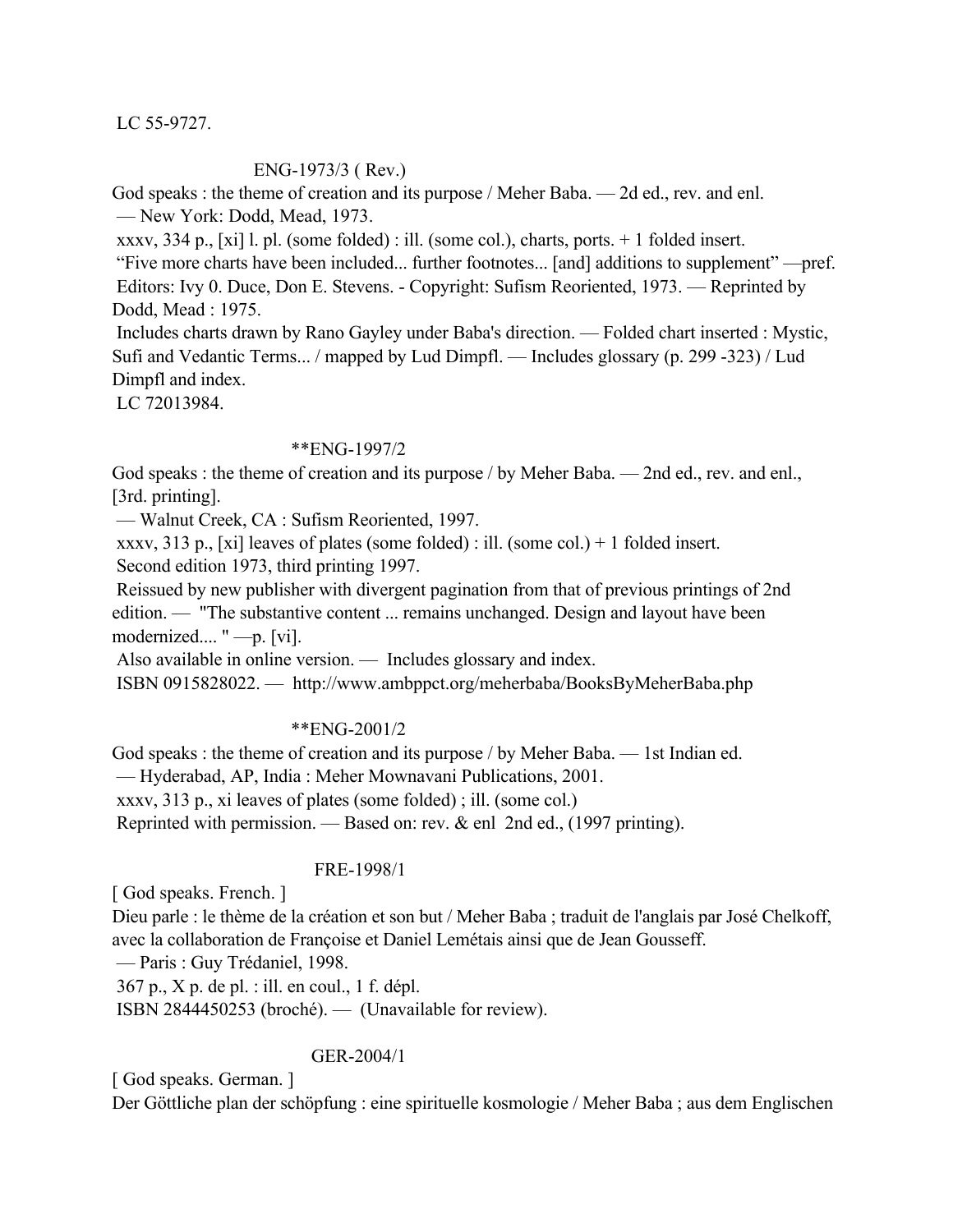von Stephan Schuhmacher. — 1. Aufl. — München : Lotos, 2004. 432, [20] S. : graph. Darst. + Beil. (1 Bl. : graph. Darst.) Register : (S. 428 - 432.) ISBN 3778781618 ; 3778781618 (Pp.)

## NOR-2002/1

[ God speaks. Norwegian. Computer file. ] Gud taler : over temaet skapelsen og dens hensikt / av Meher Baba ; oversatt til norsk av Mona Brodin, Eric og Sigrid Solibakke. — Oslo : Meher Baba Kilden, 2002 (Trosterudveien 25C, 0778 Oslo, Norge ; solibakk@online.no). Mode of access : World Wide Web. http://home.online.no/~solibakk/nor/gttitle.html

## SCR-1994/2

[ God speaks. Serbo-croatian. ] Bog govori : tema kreacije i njena svrha / Meher Baba ; prevod s engleskog Ružica Parabućski- $Similarly$  $Simić]$ .  $-$  [1. izd.] — Beograd : V. Madić, 1994. XXXV, 330 str. : ilustr. (Unavailable for review).

## SCR-1990/1

[ God speaks. Serbo-croatian. ]

Bog govori : tema kreacije i njena svrha / Meher Baba ; Ružica Parabućski-Simić. — 2. prošireno i dopunjeno izd.

— Ljubljana, [Slovenija] : D. Doblanovic´, c1990, [Ljubljana] : (tiskarna Gnosis, Mrkun).

XXXV, 332 str., XI zganjenih f. pril. : ilustr. + 1 zganjena shema.

Rečnik : (str. 297 -322.)

COBISS.SI 34081537. — (Unavailable for review).

# SCR-1996/1

[ God speaks. Serbo-croatian. ]

Bog govori : tema kreacije i njena svrha / Meher Baba ; prevela Ružica Parabućski-Simić. — 2. jugoslovensko izd.

— Beograd : Esotheria, 1996.

 XXVIII, 332 str., [5] presavijenih listova s tablama ilustr. — ( Avatar : edicija dela Meher Babe ). Drugo prošireno i dopunjeno izd. — Predgovor drugom jugoslovenskom izdanju / Vladimir Madić.

ISBN 8681585800. — (Unavailable for review).

SCR-2007/3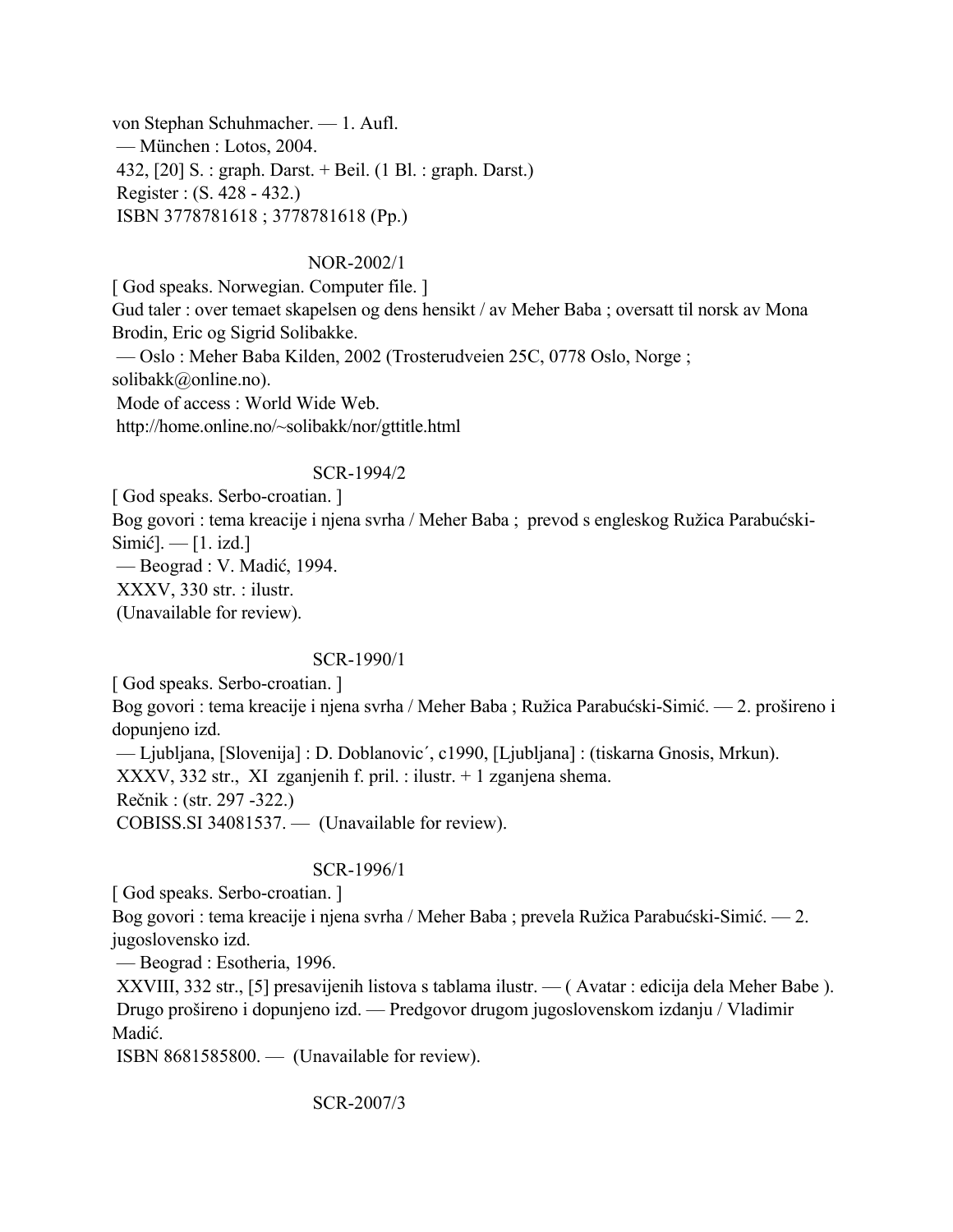[ God speaks. Serbo-croatian. ]

Bog govori : tema kreacije i njena svrha / Meher Baba ; prevela Ružica Parabućski-Simić. — 3. izd. — Beograd : Avatar, 2007.

 XXXV, 332 str., [12] listova s graf. prikazima (od toga 6 presavijenih) — ( Avatar : edicija dela Meher Babe ).

COBIS.SR 141451020. — (Unavailable for review).

## SPA-2001/1

[ God speaks. Spanish. ]

Dios Habla : la creación y su propósito / Meher Baba ; traducción del inglés de Héctor V. Morel.  $-1<sup>a</sup>$  ed.

— Barcelona : Editorial Kairós, 2001.

324 p.,  $[16]$  p. de lám. : il. + 1 h. pleg. — (Sabiduría perenne).

Índice.

ISBN 8472454975 (rús.)

## ENG-1955/6 ( Rev.)

God to man and man to God: the discourses of Meher Baba / edited by C.B. Purdom.

— London : Gollancz, 1955.

272 p.

Various discourses of Meher Baba, edited for the Western reader.

 Reprinted by Sheriar Press : 1984 (ISBN 0913078212 (pbk.) — Also available in online version. LC 55057968. — http://www.ambppct.org/meherbaba/Discourses.php

# ENG-1975/2 ( Rev.)

God to man and man to God: the discourses of Meher Baba / edited by C.B. Purdom. — 2d ed. — North Myrtle Beach, S.C. : Sheriar Press, c1975. xv, 287 p. Reprinted : 1986. — Includes an index and glossary. Various discourses of Meher Baba, edited for the Western reader.

ISBN 0913078271.

# ENG-1975/3

God to man and man to God : the discourses of Meher Baba / edited by C. B. Purdom. — 2d ed. — North Myrtle Beach, S.C. : Sheriar Press, c1975.

xv, 287 p. : port. (on cover).

Paperback ed. — Reprinted : 1986. — Includes an index and glossary.

ISBN 0913078273 (pbk.)

## ENG-1982/2

The Golden book of praise [ music ] / Francis Brabazon. — Hermosa Beach, Calif. : Awakener Press, 1982.

a-h, 112 p. of music : ill.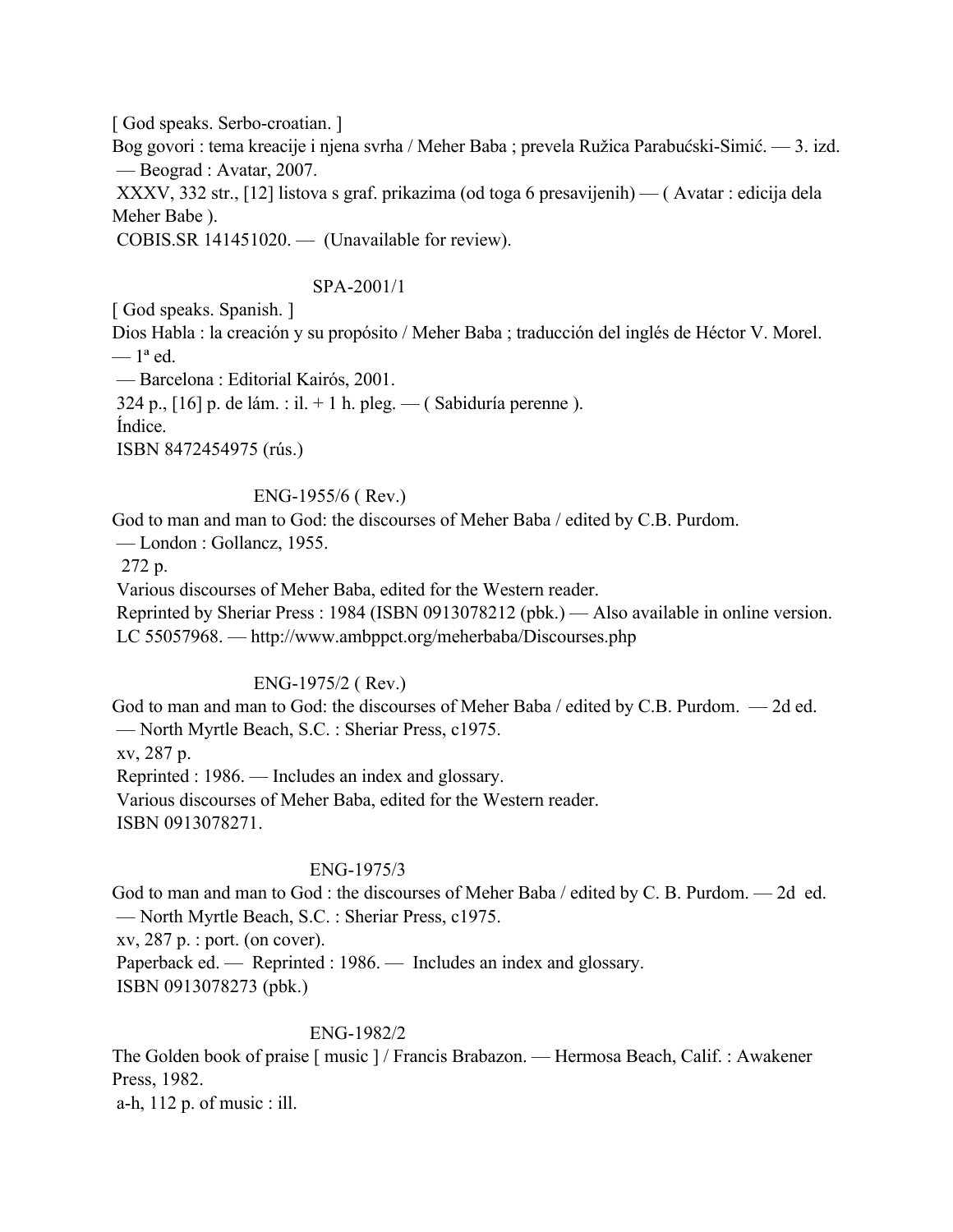Songs in praise of Meher Baba, with chord accompaniment. — Arrangements by Sam Saunders. Published also as: Volume 20, Number One of the Awakener Magazine. — Distributed by Meher Lahar, Inc. 5344 Italian Creek Road, Mariposa, CA 95338. OCLC 13952149 (pbk. ; spiral bound).

## \*\*ENG-2001/1

Golden thread : Meher Baba, Chapel Hill, 1967 / by Barbara Scott. — Hyderabad, India : Meher Mownavani Publications ; Dobson, NC : Distributed by Barbara Scott, 2001.

127 p. : port.

 Biographical. — Reception of Baba's warning on drugs leads to formation of early Baba group on an American campus.

ISBN 8188224049 (pbk.)

Gurus, swamis, & avatars / by Marvin Henry Harper.

*See* :

The Highest of the High, Meher Baba.

## ENG-1967

Hamirpur District tours of Meher Baba in 1952. — [Oxford, 1967]. Reprint of : Mass darshan, published in 1953. (Unavailable for review).

## ENG-2005/2

Has Meher Baba told us when He will break His silence? / Kenneth Lux.

— Rockland, ME : Kenneth Lux, 2005.

49 p. : ill.

 Author refers to the contemporary research of Harry Thomas and Richard Blum in an investigation into the mystery of Meher Baba's uttering of the One Word. — Includes bibliographical references.

Pbk.

(See also : Meher Baba and the Chinese horoscope [ videorecording ])

# ENG-1981/6

Hazrat Babajan : the emperor of spiritual realm of her time / Meher Baba, A. G. Munsif. — Poona : Meher Era Publications, 1981 (Printed by Lokasangraha Press).

72 p. ; 17 cm.

"In commemoration of the 87th Birth-day of Avatar Meher Baba—25th February 1981."

Taken mainly from the writings of Dr. A. G. Munsiff in Meher Baba journal.

Pbk. bound by staple at the crease. — OCLC 13295501.

# ENG-1981/7

Hazrat Babajan : the emperor of spiritual realm of her time / Meher Baba, A. G. Munsif.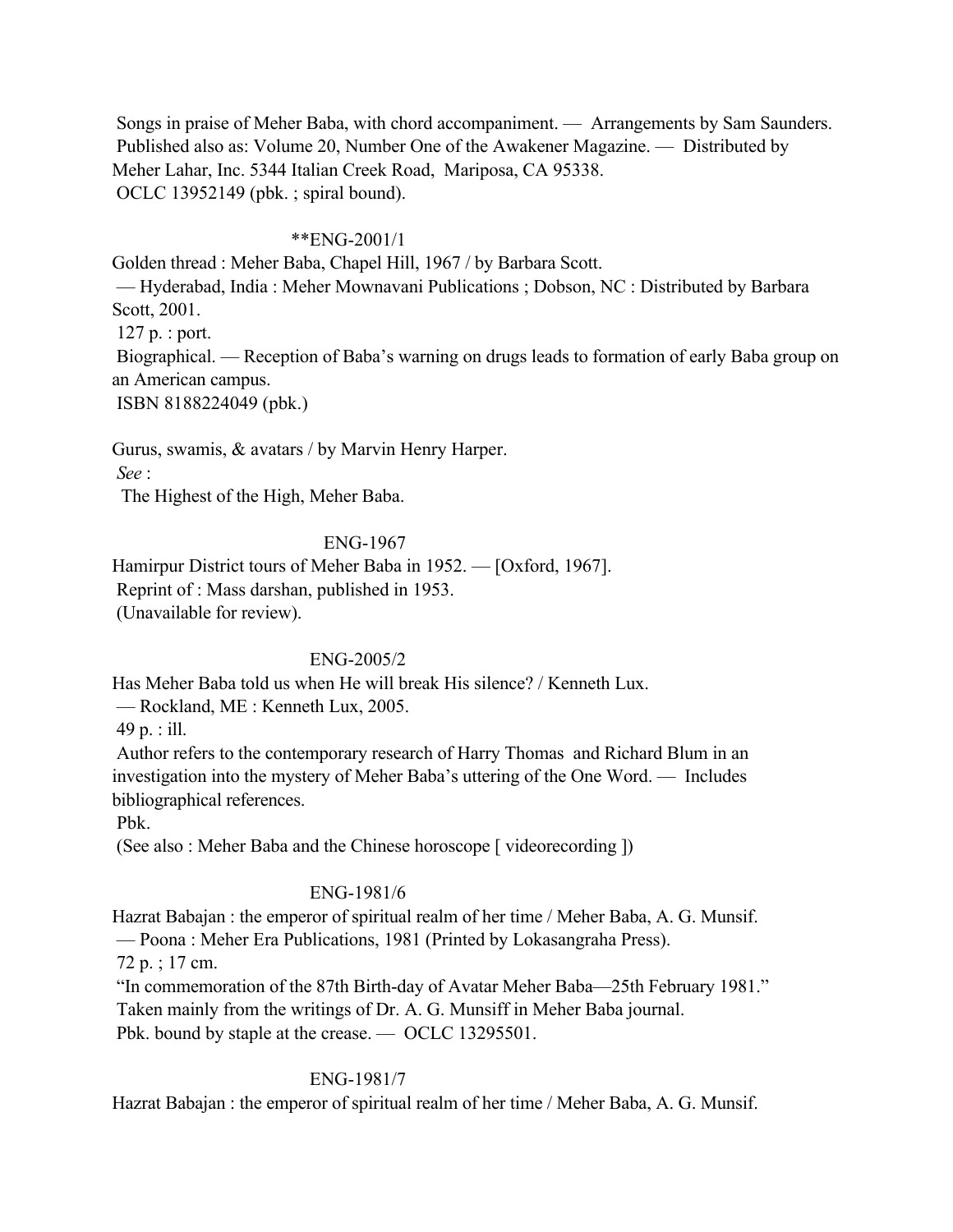— Poona : Meher Era Publications, 1981 (Printed by S. D. Joshi). 77 p. : port. (on cover) ; 18 cm.

(See notes under Lokasangraha Press ed.)

# ENG-1998/8

Hazrat Babajan : the emperor of spiritual realm of her time / Meher Baba ; A. G. Munsiff. — 4th rev. enl. ed.

 — Poona : Meher Era Publications, 1998. 120 p. : ports. (on endpapers). Pbk.

# \*\*ENG-2006/2

He gives the ocean : stories of the Savak Kotwal family's life with Meher Baba / by Najoo Savak Kotwal.

— North Myrtle Beach, SC : Sheriar Foundation, 2006.

xix, 396 p. : ill.

Biographical. — Forward by Bhau Kalchuri.

ISBN 1880619326 ; 1880619322 (pbk.)

# ENG-2000/5

The Heart chronicles : discovering divine love / AMB Listserv contributors ; compiled by Terri Zee.

— [Los Angeles, CA] : Love Street Press, 2000.

165 p. : ports.

Baba lovers — Personnal narratives. — Forward by Adele Wolkin.

Editors : Jamie Dillon, Louise Garnant, Kathy Hill, Caroline McDonald.

Terri Zagrodnick, compiler. — Appendix includes Meher Baba Internet sites.

ISBN 0966124111 (pbk.)

# ENG-1954/2

The Highest of the High / dictated by Meher Baba, Dehdra [sic] Dun, 7th September 1953. — [New York] : Circle Productions, c1954.

8 p.

"Reprinted from The Awakener."

Baba's 'Highest of the High' affirmation at Dehra Dun.

# ENG-1953/2

The Highest of the High, 7th Sept. 1953, [Dehra Dun] / by Meher Baba.

— Ahmednagar : Adi K. Irani, Meher Publications, 1953.

8 p. : port.

Baba's 'Highest of the High' affirmation at Dehra Dun.

A-ENG-1972/1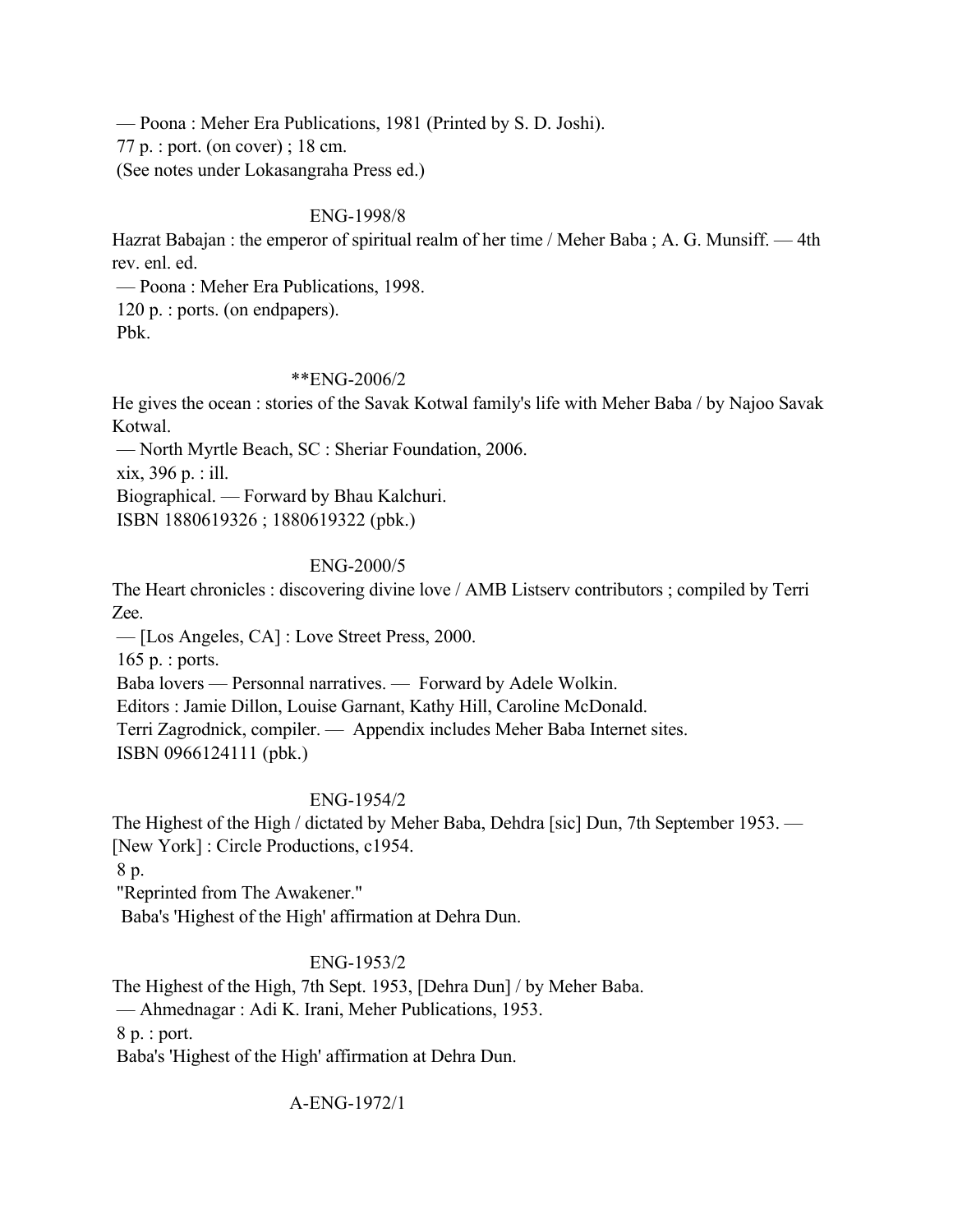The Highest of the High, Meher Baba / [Marvin Henry Harper].

*In* Gurus, swamis, & avatars: spiritual masters & their American disciples / by Marvin Henry Harper.

$$
-
$$
p. [54]-77.

— Philadelphia : Westminster Press, 1972.

— ISBN 0664209270. — LC 76175547.

## ENG-1928/2

His Divine Majesty Meher Baba and the Meherashram Institute / by Kaikhushru Jamshedji Dastur. — 3d ed., thoroughly rev. — Ahmednagar: R.K. Sarosh Irani, 1928. 34 p. : 2 ports.

First-2d ed. have title : His Holiness Meherbaba and Meherashram.

A very early description of Baba and the happenings at Meher Ashram.

# ENG-1928

His Holiness Meherbaba and Meherashram / by Kaikbushru Jamshedji Dastur. — [Meherabad, Ahmednagar?, 1928?]

(Unavailable for review).

## ENG-1928/1

His Holiness Meherbaba and Meherashram / by Kaikhushru Jamshedji Dastur. — 2d ed., thoroughly rev.

— Meherabad, Ahmednagar : R. K. Irani, 1928.

32 p. : 2 ports.

A very early description of Baba and the happenings at Meher Ashram.

# \*\*ENG-1975/4

How a master works / Ivy Oneita Duce.

 — Walnut Creek, CA : Sufism Reoriented ; New York : Distributed by Dodd, Mead, 1975. xxiii, 768 p., [8] leaves of plates : ill., ports.

 On the working methods and teachings of Meher Baba, as told by an intimate disciple and practicing teacher.

ISBN 0915828014. — LC 75017037.

How to choose a guru / Rick Chapman. *See* :

Meher Baba / Rick Chapman.

# ENG-1973

I never come-I never go : a musical drama based on the work and teachings of Avatar Meher Baba on His visit to the U. S. A. in 1952. [1973?]. Unpublished?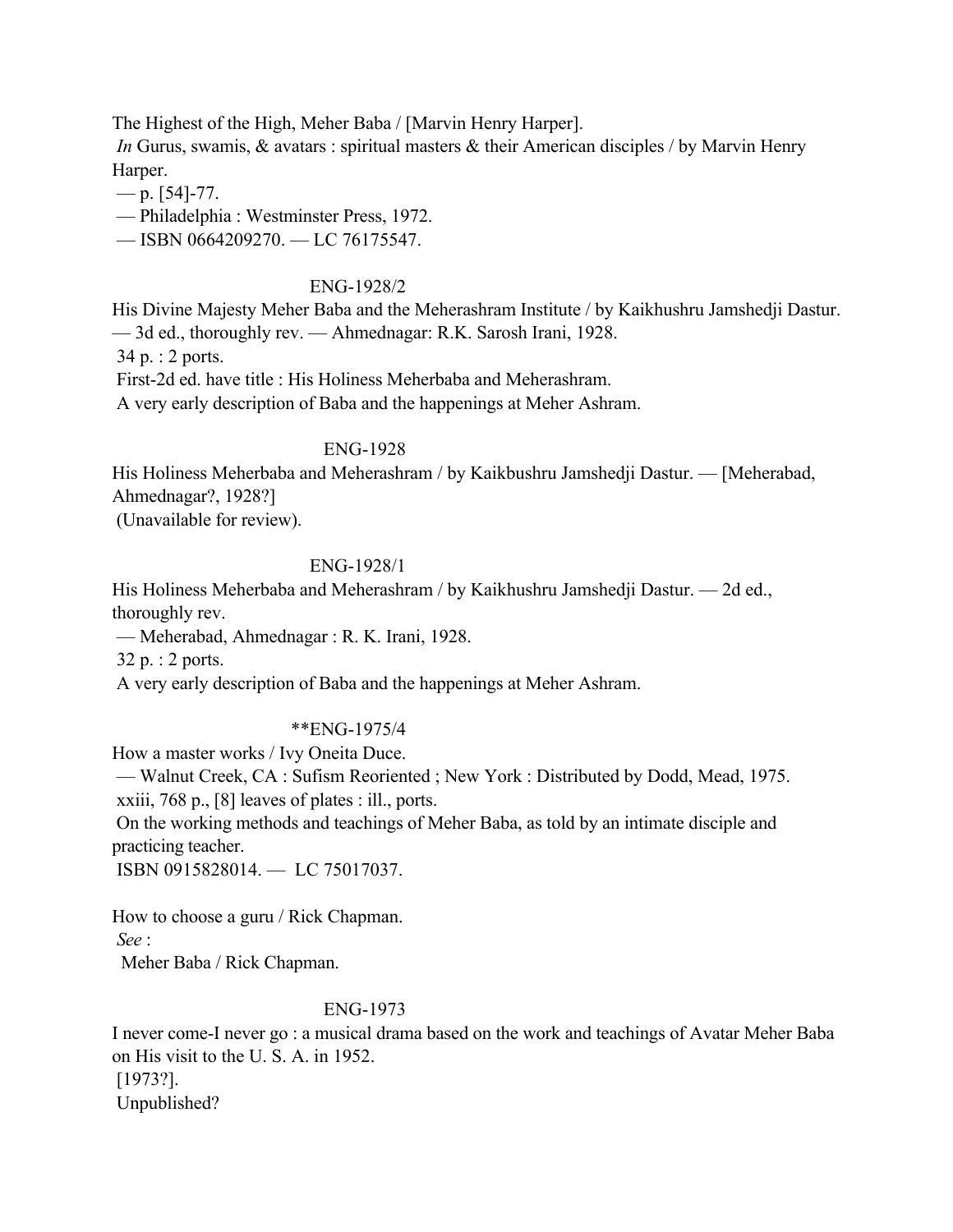First presented by the White Horse Players in San Francisco, Feb. 1973, in honor of Baba's birthday.

(Unavailable for review).

## PP-ENG-1973/1

I never come-I never go : a musical drama based on the work and teachings of Avatar Meher Baba on

His visit to the U.S. A. in 1952 : [program / presented by] the White Horse Players. — San Francisco : Sufism Reoriented, 1973.

12 p.

Produced by Robert L. Emrich ; directed by Zuheir AlFaqih.

 Performed in Feb. 1973 in honor of Baba's birthday, Feb. 25, 1894, at Herbert Hoover Jr. High School Auditorium, San Francisco.

## ENG-1962/4

If Avatar Meher Baba does not speak, then what? — Delhi : Avatar Meher Baba Sarojini Nagar (Delhi) Centre, [1962].

10 p. : 2 ports.

Cover title. — "Published on His 37th silence anniversary ... 10th July, 1962."

# ENG-1967/6

Important dates & events in Avatar Meher Baba's life, from 25-2-1894 to 25-2-1967. — Bombay : Avatar Meher Baba Bombay Centre, [1967].

20 p. : port. (on cover).

 Cover title. — Also issued with title: 73rd birthday of Avatar Meher Baba, 25th February 1967. ENG-1974/3

In dust I sing / Francis Brabazon. — Berkeley, Calif. : Beguine Library, c1974.

iv, 150 p.

Ghazals (a poetic form) inspired and read by Meher Baba.

LC 75308411.

## \*\*ENG-1974/4

In Dust I sing / Francis Brabazon. — Berkeley, Calif. : Beguine Library, c1974. iv, 150 p. Paperback ed. — Ghazals (a poetic form) inspired and read by Meber Baba. LC 75308411.

## \*\*ENG-2000/6

In God's Hand / Meher Baba. — 1st ed. — East Windsor, NJ : Naosherwan Anzar, Beloved Archives, Inc., 2000.

x, 109 p. : ill., facsm. ; 29 cm.

 "Explanations of spirituality in Meher Baba's own hand probably written in 1925" —p. 1. Supplement includes passages in Gujarati and Hindi with translation.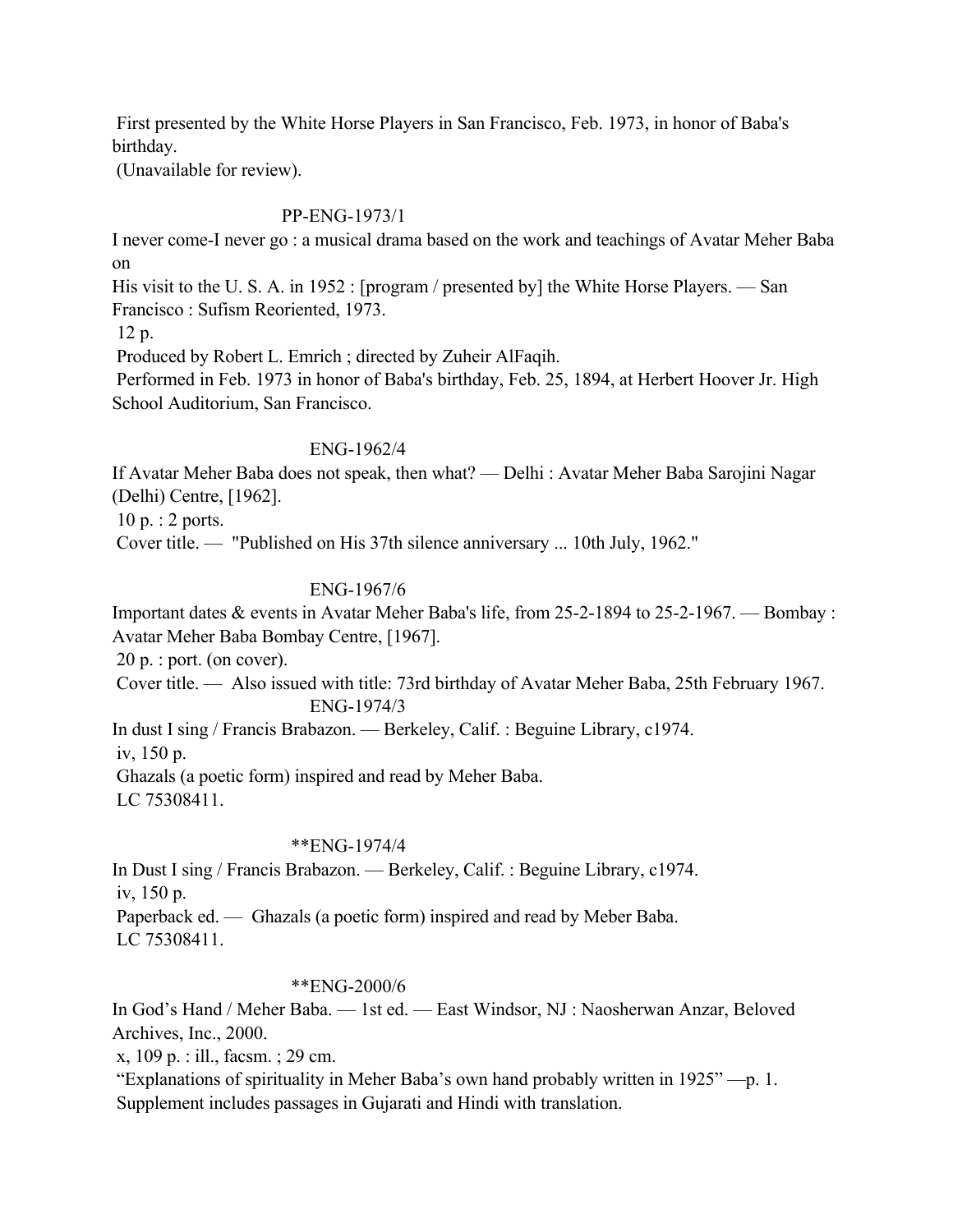Editors: Meherwan B. Jessawala, Ward Parks, Eric Nadel, Heather Nadel. Published simultaneously in India by Meher Mownavani Publications, Hyderabad. ISBN 0970239602.

### ENG-1996/6

In His trust / Craig Ruff.  $-$  [S.l. : s.n.], 1996 (Pune : Picatype). 36 p. : ill. Cover title. — Continued by booklet series: Oneness in the World. — Also available in online version.

 Pbk. bound by staple at the crease. — http://www.avatarmeherbaba.org/iht.html (See also : Oneness in the World. [ serial ])

### ENG-1966/7

In lap of love : a statement in divinity / Naosherwan K.Nalavala [i.e. Anzar]. — Dehra Dun : Designed and produced by Chandna Printing Works, 1966. 93 p. : port.

Messages by Meher Baba and poems by the author; includes a foreword by Adi K. Irani.

## ENG-1954/3

In praise of Meher Baba. — Nidadavole : I. C. Mallikarjuna Rao, Meher Publications Limited (Andhra), 1954.

7 p.

## ENG-1980/1

In quest of the face of God : a picture book of paintings of Meher Baba / by Lyn Ott. — North Myrtle Beach, S.C. : Sheriar Press ; Distributed by Meher Prasad, 1980. 105 p. : facsim., col. ports. 18 color reproductions and essays. — "Published as a cooperative venture": —t.p. verso. LCCN 81117080.

# ENG-1962/5

In quest of truth : or, How I came to Meher Baba an : autobiography / Irene Conybeare. — Kakinada : Swami Satya Prakash Udaseen. 1962.

311 p.

LC SA63-2708.

## ENG-1983/7

In three worlds and you / Judith Schoeck Corcoran. — East Patchogue, NY : Evergrow Pub. Co., 1983.

1 vol. (unpaged).

Poems.

Pbk. bound by staple at the crease.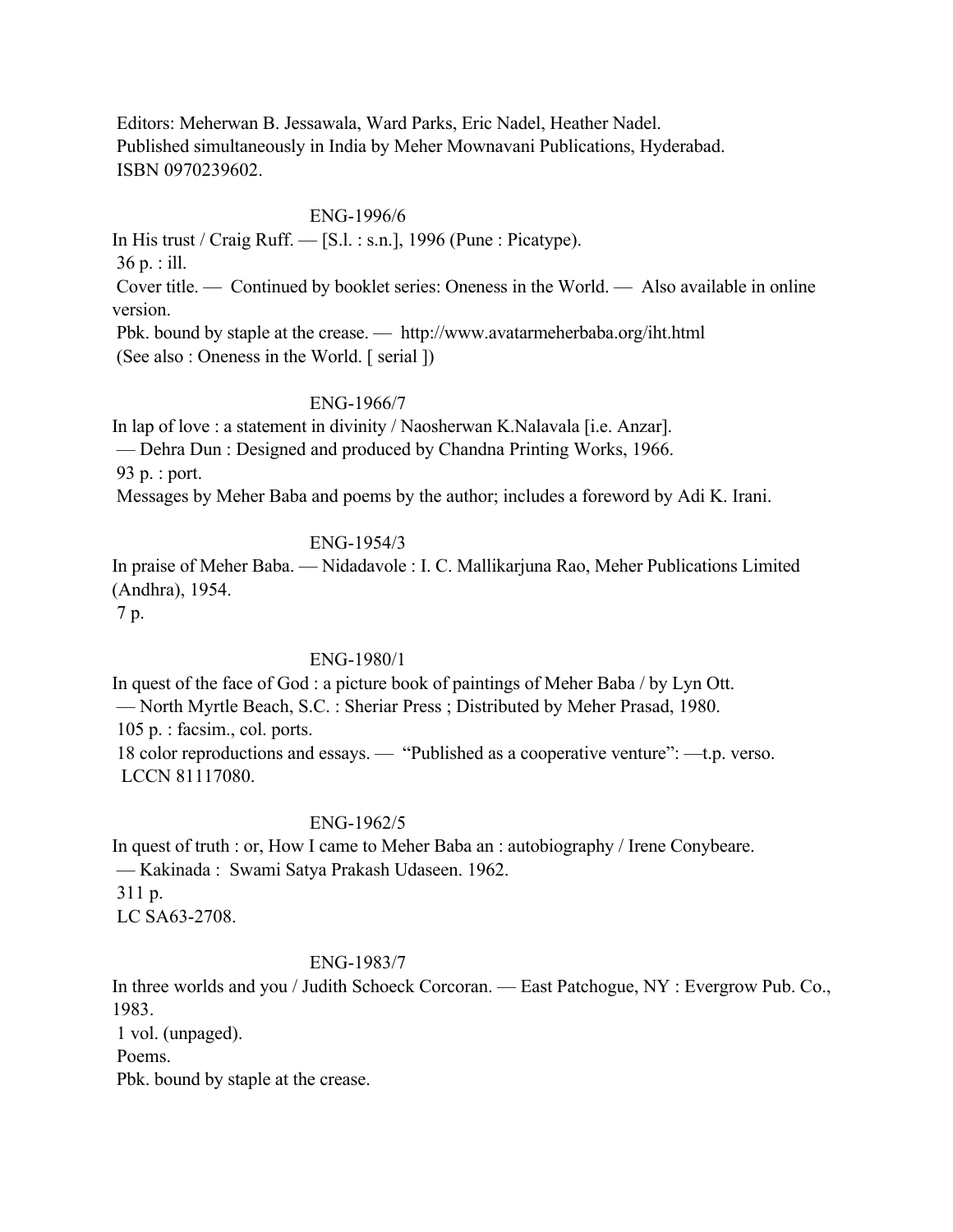### \*\*ENG-2005/1

Infinite intelligence / Meher Baba ; edited for publication under the auspices of the Avatar Meher Baba Perpetual Public Charitable Trust, Ahmednagar, India.

— North Myrtle Beach, S.C. : Sheriar Foundation, 2005.

xxviii, 746 p. : ill. (some col.), col. charts (1 folded).

 Supplement includes passages in Gujarati with English translation. — Includes bibliographical references (p. 719-721) and index.

ISBN 1880619318.

## ENG-1989/4

The inner path in the New Life / by Don E. Stevens. — St. Helier : Companion Books, 1989. xii, 103 p.

 Predicts some roles and bases of intuition in the New Humanity as a Companion, within an 'elder brother' hierarchy, attempting truing honesty, reflection, and killing the ego.

Contributors: Maxine Summers — Renata Moritz — Carol and John Pullen — Rustom

Mehrabanpour — David Lee.

ISBN 2950114989 (pbk.)

### \*\*ENG-1998/4

Intimate conversations with the Awakener / Bal Natu. — Myrtle Beach, SC : Sheriar Foundation, 1998.

 xii, 88 p. ISBN 1880619229 (pbk.)

# ENG-1962/6

Intimations of song for Meher Baba / by Oswald Hall. — [Eltham, Australia? : s.n., 1962?]. [7] p. : port. Poems.

## ENG-1962/7

An Introductory sketch on the life and work of Avatar Meher Baba and His expositions / [A. C. S. Chari].

— Calcutta : Chari, 1962.

56 p. : port.

 "Avatar Meher Baba's 68th birthday celebrations at Calcutta, 25th February 1962." — Includes selected discourses, messages, and prayers by Baba.

LC SA63-604.

## ENG-1962/8

An Introductory sketch on the life and work of Avatar Meher Baba and His expositions / [A. C. S. Chari]. — 2d rev. ed.

— Calcutta : Chari, 1962.

72 p. : port.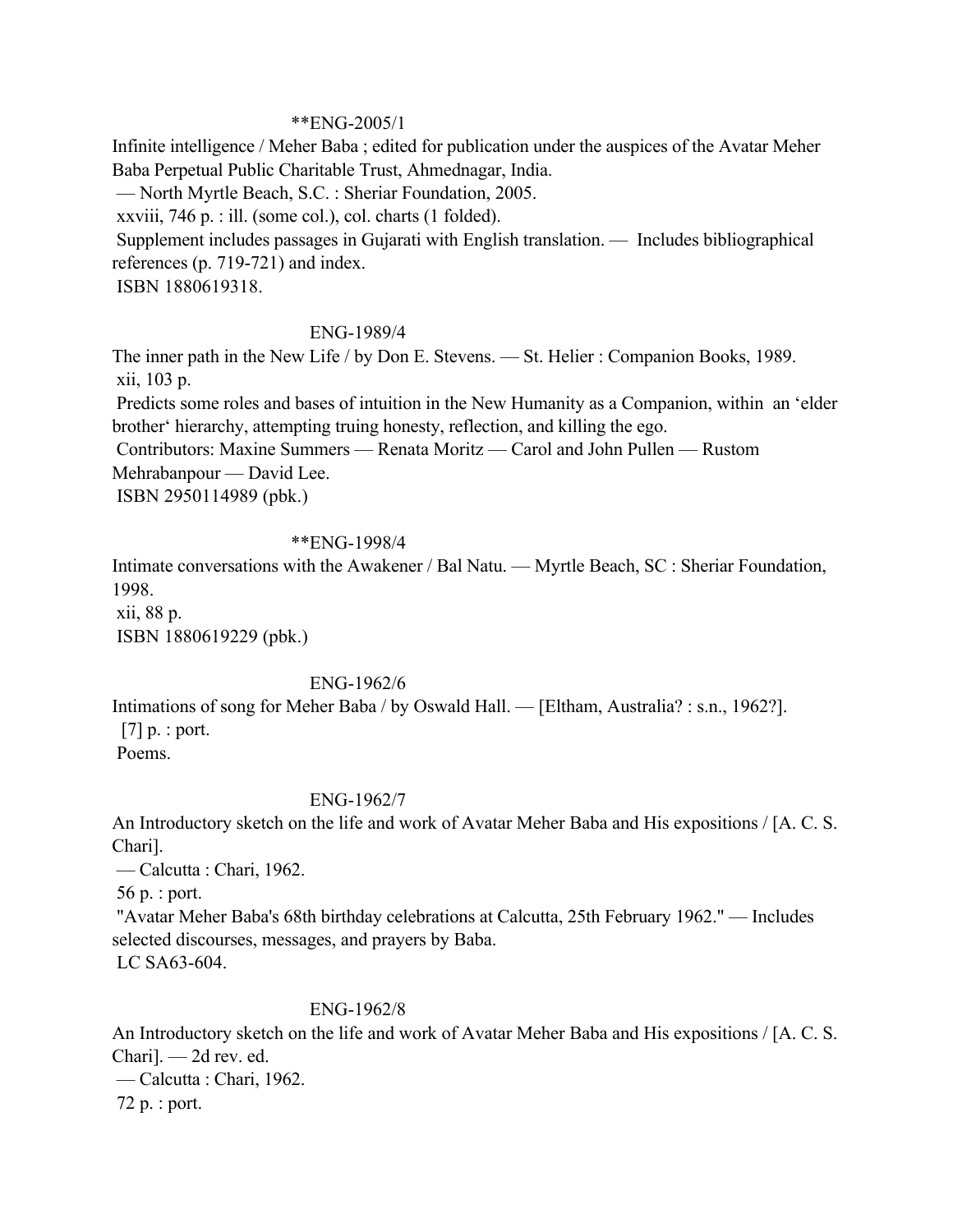"In commemoration of unique gathering of East-West lovers of Avatar Meher Baba at Poona (India), 1st-4th November 1962." — Includes selected discourses, messages, and, prayers by Baba.

## ENG-1966/8

An Introductory sketch on the life and work of Avatar Meher Baba / by A. C. S. Chari. — 3d (rev.) ed.

— Calcutta : Chari, 1966.

24 p. : port.

The Ist and 2nd editions included selected "expositions" by Meher Baba.

### ENG-1985/6

Is that so? / compiled by Bill Le Page. — Ahmednagar : Meher Nazar Books, 1985.

v, 112 p.

 Mandali — Personal narratives. — Introduction by Steve Klein. — Cover drawing by William G. Reading.

 Reprinted by Sheriar Press in That's how it was : stories of life with Meher Baba: 1995. OCLC 39864196 (pbk.)

## \*\*ENG-1978/2 ( Rev.)

It so happened — : stories from days with Meher Baba / compiled and edited by William Le Page. — Bombay : R. J. Mistry for Meher House Publications (Bombay) [for] Meher Baba Foundation, Australia, 1978.

[8], 153 p., [1] leaf of plates ; 17 cm.

 Copyright: Meher Baba Foundation, Balmain, Australia. — Stories by and about Baba as told by members of the Mandali (Baba's close disciples).

LCCN 78906446 (pbk.) — (Reviewed).

## RUS-1962/1

lzbrannoe iz sochineniì Mekber-Baby. — N'iu-Iork : [s.n.]1962.

23 p. : port.

Cover title. — In Russian (romanized).

Translations, by Olga A. Kolen, of selected messages of Meher Baba.

## ENG-2007/3

The Journey : a cycle of poems celebrating Avatar Meher Baba's love / by Max Reif. — [S.l.] : Max Reif, 2007.

 $22 p$ . : ill., (some color).

 Poems and prose. — Cover title. — Also available in online version : The Journeys with the Divine Beloved, c2004.

 Pbk. bound by staple at the crease. — http://www.realnothings.com/oldwebsite/ sixjourneyspoems.htm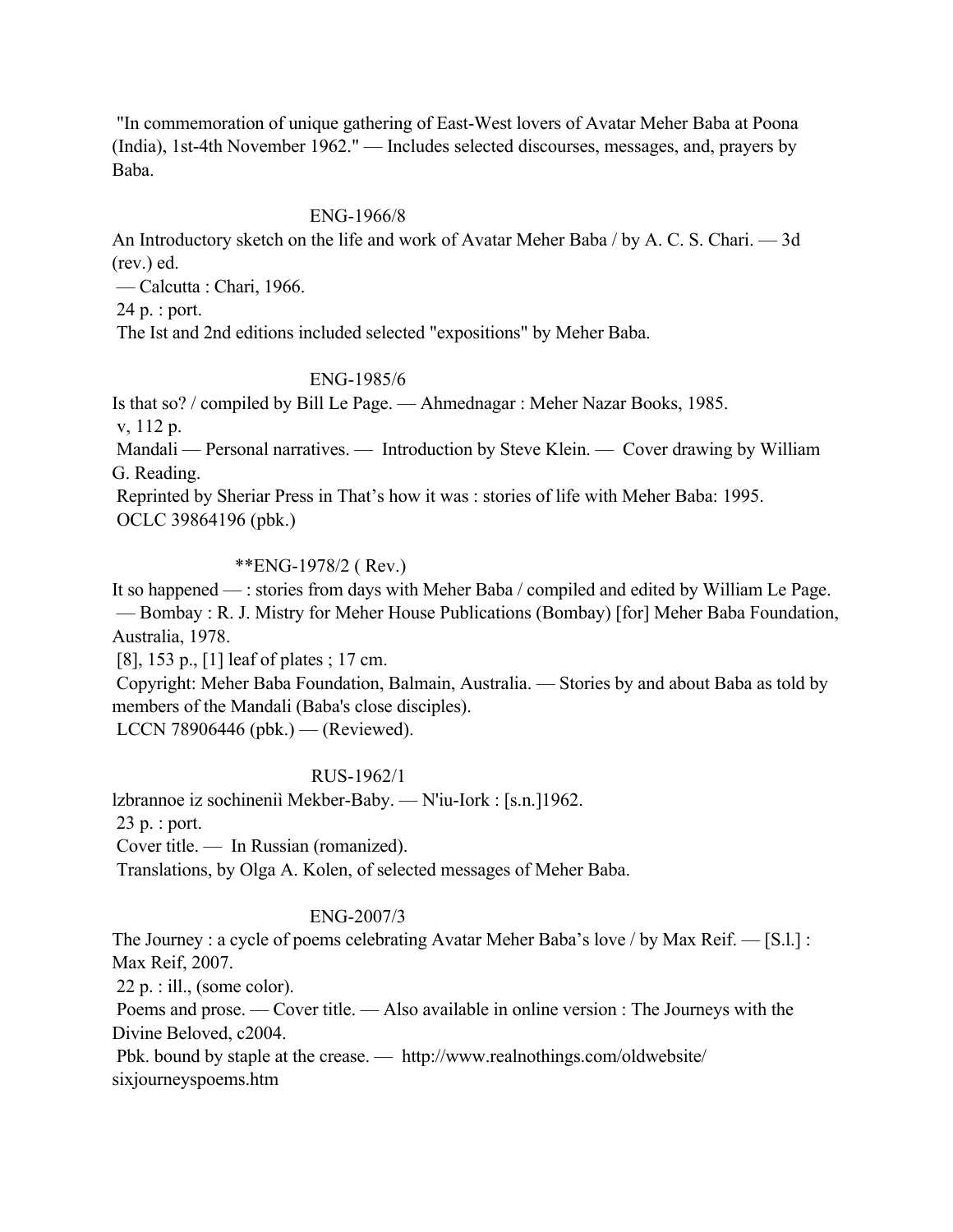### ENG-2006/7

Journey to God : true story of Smt. Girjadevi P. Khilnani / N. A. Nagpal. — Mumbai : A. Nagpul, Tea House of the August Moon P. C. Trust, 2006. 83 p. : ill. Biographical.

#### ENG-1954/4

Journey with God / Francis Brabazon. — Beacon Hill, N.S,W., Australia : Beacon Hill Publishing Co., 1954.

35 p.

 Contents : Journey with God — Notes on 'The God-Man' — Messages of Meher Baba. A journey with Baba to Andhra in 1954.

#### ENG-1971/6

Journey with God / Francis Brabazon. — Crescent Beach. S. C. : Sheriar Press, c1971.

35 p.

 Added title on cover: Messages of Meher Baba. — First published : Beacon Hill : Beacon Hill Pub. Co., 1954.

 Contents : Journey with God — Notes on 'The God-Man' — Messages of Meher Baba. A journey with Baba to Andhra in 1954.

#### ENG-1988/9

Just for you, Beloved : poems and tales to Avatar Meher Baba / by Max Reif. — North Myrtle Beach, S.C. : New Humanity Publications, 1988. [50] leaves. Poems and prose. Pbk.

#### \*\*ENG-1985/3

Just to love Him : talks & essays about Meher Baba / Adi K. Irani. — Myrtle Beach, S.C. : Sheriar Press, 1985.

x, 140 p.

 Introduction: Jack Small, Stephen Berry. — Reprinted by Sheriar Foundation: 2007 (ISBN 1880619339 (pbk.)

ISBN 0913078565 (pbk.)

#### SCR-1998/2

[ Just to love Him. Serbo-croatian. ]

Samo voleti Ga : izvodi iz govora i razgovora o Meher Babi / Adi K. Irani ; prevod s engleskog Rada Bosančić.

— Beograd : Esotheria, 1998.

136 str. — ( Avatar : edicija dela Meher Babe ).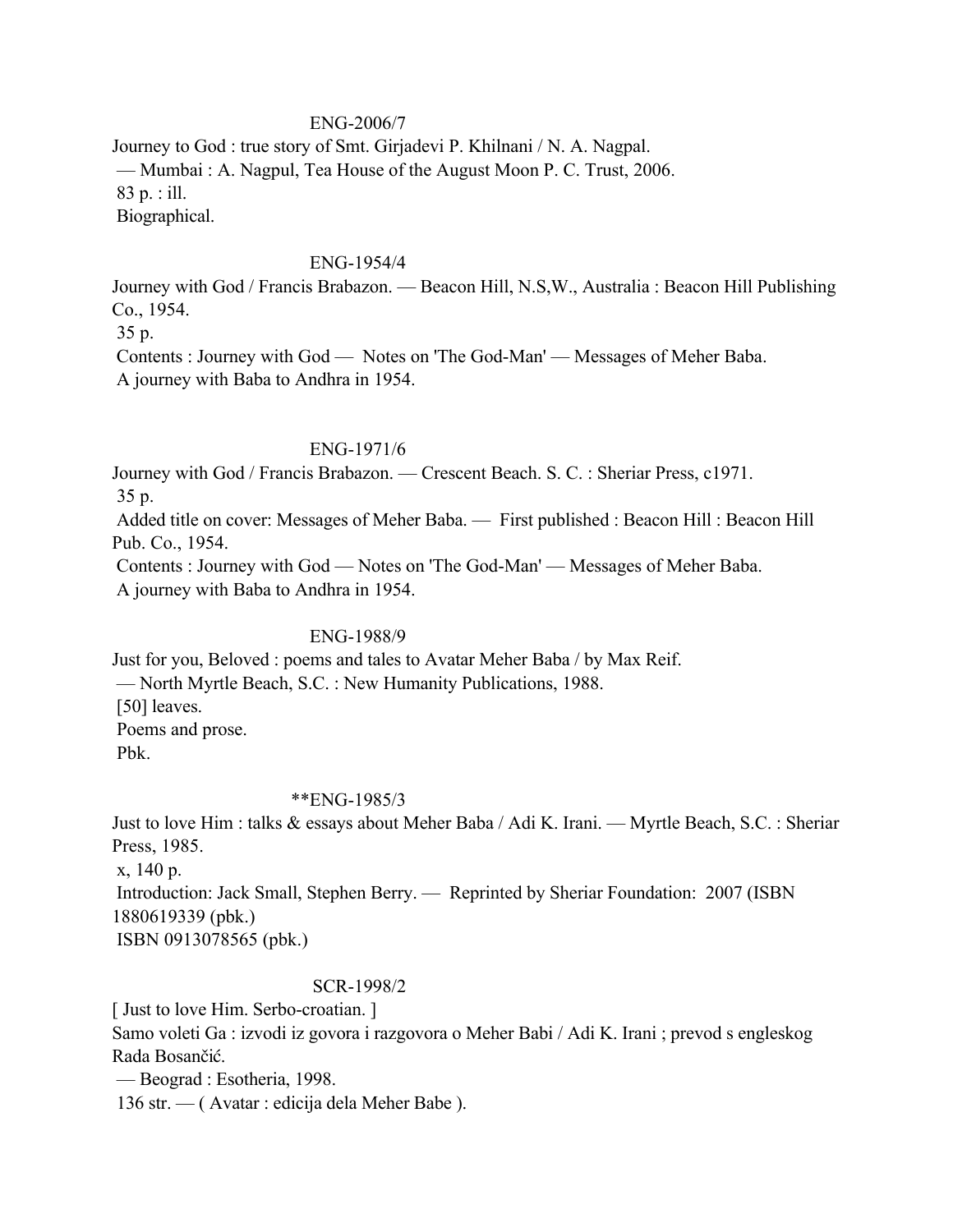Pogovor jugoslovenskom izdanju / Vladimir Madić. ISBN 8673480140. — (Unavailable for review).

### A-GER-1984/1

Leben und werke : aufenthalt in India / [von Elizabeth Grossman]. *In* Helen Dahm : monographie / Helen Dahm... [et. al.] — S. 27 -29; ill. — Zürich : ABC Verlag, 1984. ISBN 3855040842.

#### ENG-1962/9

Let us, the people, sing / by Francis Brabazon. — Poona : Meherjee A. Karkaria, 1962. 51 p.

"Songs ... for children ... [but] widened in scope to a general entertainment."

### ENG-1985/4

Let's go to Meherabad! / Bhau Kalchuri. — Berkeley, Calif. : Beguine Library, 1985. xii, 147 p. : ill., 1 map. ISBN 0940700115 (pbk.)

#### \*\*ENG-1981-/1

Letters from the mandali of Avatar Meher Baba / compiled by Jim Mistry.

— North Myrtle Beach, S.C. : Sheriar Press, 1981 -1983.

2 v. ( x, 140 p., vi, 176 p.)

Part 1. lacks vol. number.

 Contains selections of correspondence to undisclosed recipients written by Mani — Eruch — Adi — Padri — Francis — Bal — Bhau — Aloba — Donkin — Kitty — Meher Baba's letter to a child, and others, from the late 30's to the early 80's detailing Baba's instructions, activities, or example. — Includes bibliographical references.

ISBN 0913078425 (pbk. : v. 1) ; ISBN 0913078468 (pbk. : v. 2).

### \*\*ENG-1997/7

Letters of love for Meher Baba, the Ancient One / compiled and edited by Jane Barry Haynes. — 1st ed.

— North Myrtle Beach, S.C. : EliNor Publications, 1997.

xxiii, 632 p. : ill.

Includes bibliographical references and index.

ISBN 096555340X.

#### GER-1959/1

Liebe und Weisheit Sprüche und Abhandlungen / von Meher Baba [autorisierte Übersetzung von Hilde Halpern].

— Büdingen : Lebensweiser-Verlag, [1959].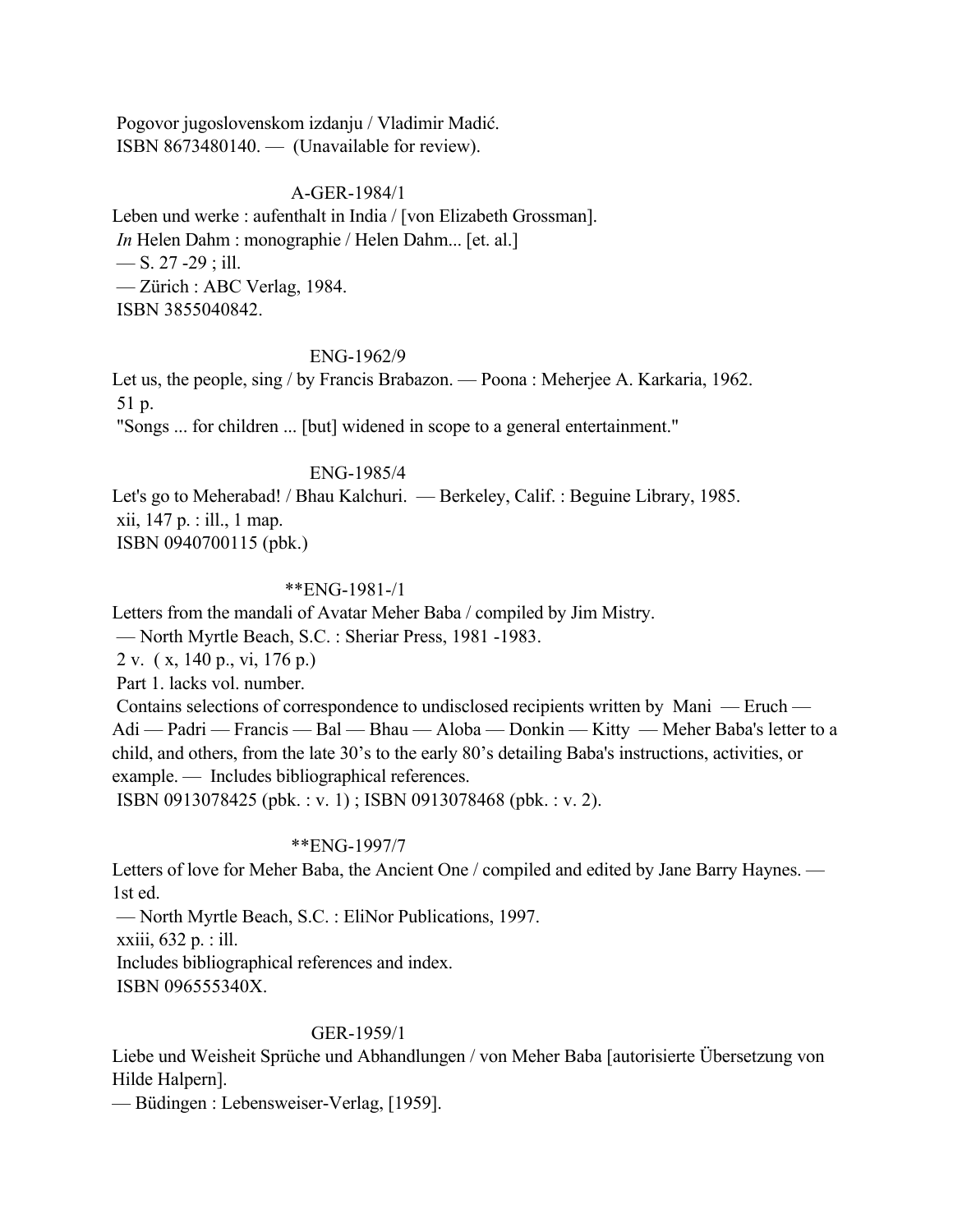92 p. : ports. German translations of selected messages of Meher Baba. LC 74241738.

### GER-1986/1

Liebe und weisheit : sprüche und abhandlungen / von Meher Baba ; aus dem Englischen überstzt von Hilde Halpern.

 — Jersey, Channel Islands : Companion Books, 1986, c1959. 89 S. : 1 Ill. Nachdrucken : Lebensweiser auflage. ISBN 295011492X (bros.) (Ver- AMB Bib GER-1959/1)

### ENG-1968

Life and light of the universe. — [Delhi, 1968]. (Unavailable for review).

### \*\*ENG-1957/1

Life at its best / Meher Baba ; edited by Ivy 0. Duce. — [Mt. Vernon, N. Y. : Printed at the Peter Pauper Press, 1957].

73 p. : port.

 Copyright: Sufism. Reoriented. — Also reprinted in 1964 and 1969. A record of Baba's thoughts as He traveled across the U. S. during the summer of 1956. LC 57014432.

## ENG-1972 ( Rev.)

Life at its best / by Meher Baba; edited by Ivy 0. Duce. — New York: Harper & Row, 1972, c1957.

xviii,  $106 \text{ p.}$ : port. — (Perennial library ; P232).

Copyright: Sufism Reoriented, 1957.

 A record of Baba's thoughts as He traveled across the U. S. during the summer of 1956. ISBN 0060802324 (pbk.) — (Reviewed).

## NOR-2003/1

[Life at its best. Norwegian. Computer file.]

Livet på sitt beste / Meher Baba ; redigert av Ivy O. Duce ; oversatt av Mona Brodin.

— Oslo : Meher Baba Kilden, 2003 (Trosterudveien 25C, 0778 Oslo, Norge ;

solibakk@online.no).

Mode of access : World Wide Web.

http://home.online.no/~solibakk/nor/lpsb01.html

SCR-1997/1

[Life at its best. Serbo-croatian.]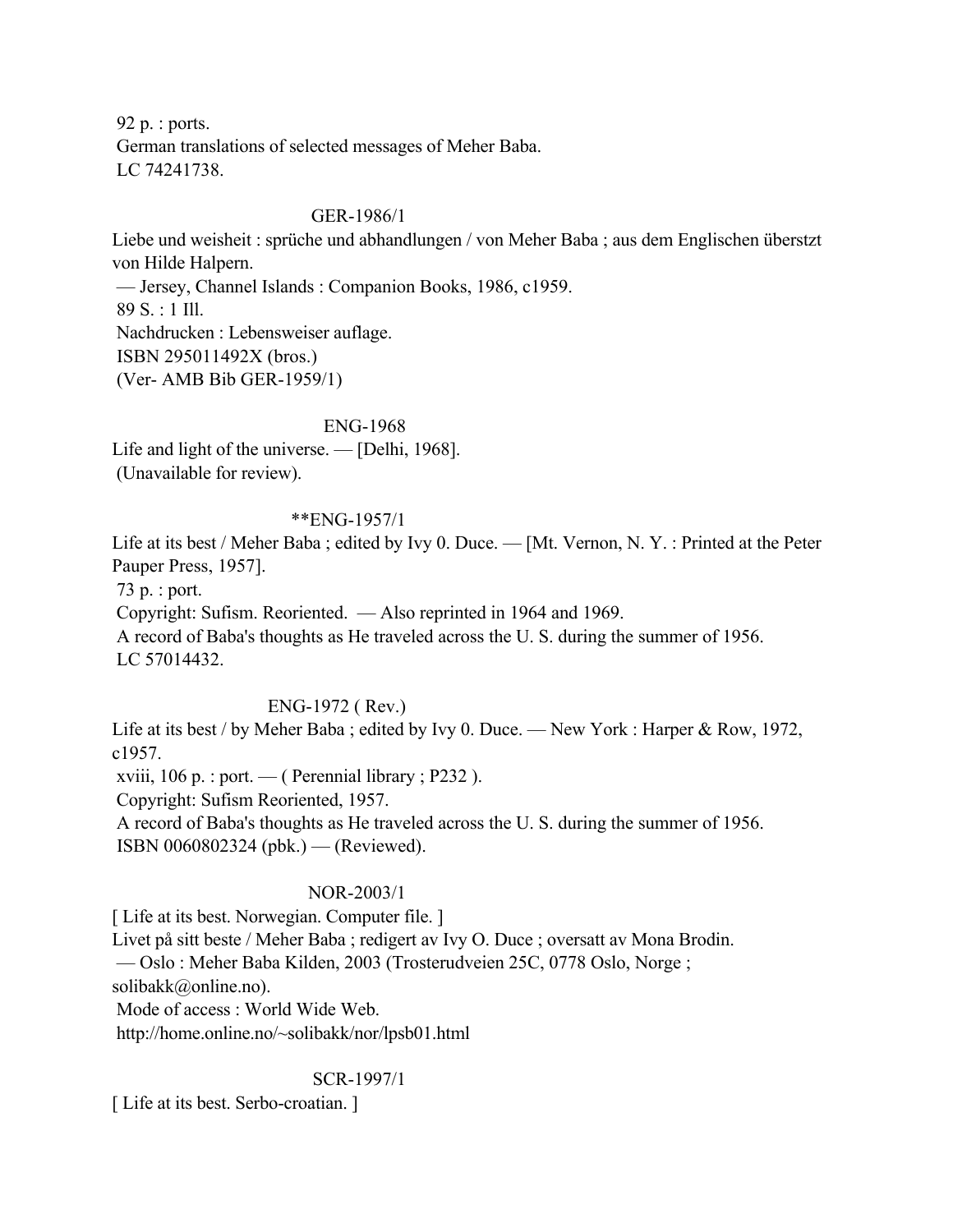Ono najbolje od života / Meher Baba ; priredila Ajvi O. Djus ; prevod s engleskog Nada Matasić.  $-1$ . izd.

— Beograd : Esotheria, 1996.

61 str. — ( Avatar : edicija dela Meher Babe ).

ISBN 8681585878. — (Unavailable for review).

### SCR-2007/2

[Life at its best. Serbo-croatian.]

Ono najbolje od života / Meher Baba ; priredila Ajvi O. Djus ; prevod s engleskog Nada Matasić. — 3. izd.

— Beograd : Avatar, 2007.

61 str. — ( Avatar : edicija dela Meher Babe ).

ISBN 8687007017. — (Unavailable for review).

## ENG-1968/3

The Life circulars of Avatar Meher Baba : a compilation of the 67 Life circulars / editor, Swami Satya Prakash Udaseen ; assistant editor, L. Venkayya.

— Hyderabad, (India) : Meher Vihar Trust, 1968.

ii, ii, 139 p. : port. — ( Meher Vihar English publications series ; 2).

Life circulars originally issued from Feb. 6,1952 to Feb. 1, 1968.

Sequel to: The New Life of Avatar Meher Baba and His companions.

## ENG-1988/5

The Life circulars of Avatar Meher Baba : a compilation of 71 circulars. — Khammam : Avatar Meher Baba Khammam Centre, 1988, c1968.

158 p. : ill.

 "In commemoration of the Silver Jublee Celebrations of Avatar Meher Baba, Khammam Centre, 1st May, 1988."

 Reprint of The Life circulars of Avatar Meher Baba : a compilation of 67 Life circulars, pub. by Meher Vihar Trust: 1968. — Includes unpublished Life circulars 69 -71. — Bibliography : (p. 157 -158.)

Ltd. ed. pbk.

## ENG-2005/5

Life eternal [ computer file ] : teachings of Meher Baba / [attributed to] Patra Chosnyid Skybamedpa. — [S.l.] : Meher Baba Dnyana, c2005 (Markar1@aol.com).

Meher Baba — Quotations — Anthologies. — Markar a.k.a. Mark Muray, compiler.

 "a collection of spiritual teachings of Meher Baba, arranged by subject, in the order in which he gave them."

Title from title screen (viewed Jan 26, 2009). — Mode of access : World Wide Web.

Partial contents : Introduction — Book One — Book Two — Incarnations of the Avatar. — Includes bibliographical references.

http://www.meherbabadnyana.net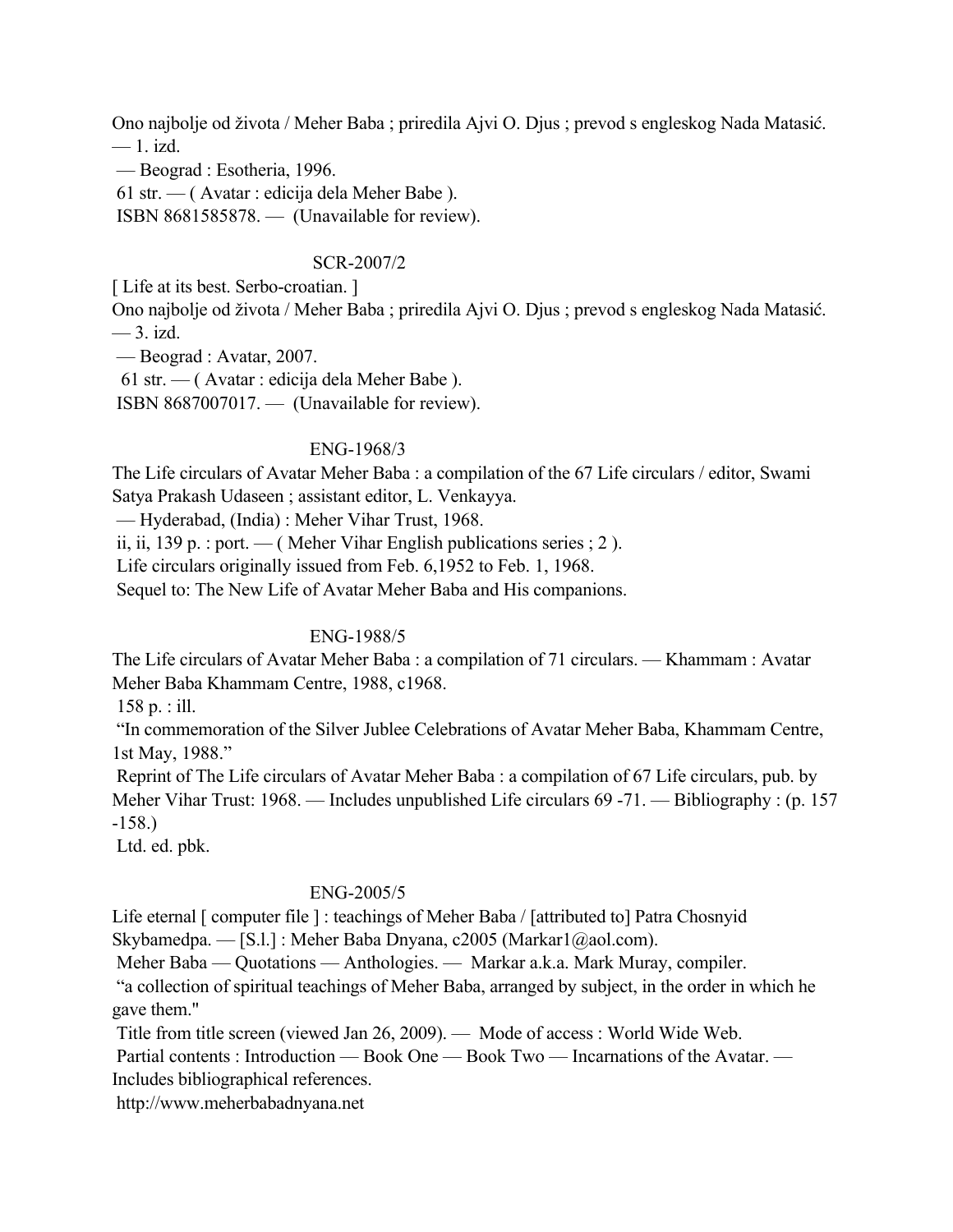### ENG-1969

Life is a jest / [Meher Baba]. — Jabalpur : Avatar Meher Baba Jabalpur Centre, 1969. 89 p. : port. Selections, mostly humorous, from Baba's discourses and messages. (Unavailable for review).

#### ENG-1974/5

Life is a jest / [Meher Baba]. — Jabalpur : R. P. Pankhraj, Avatar Meher Baba Jabalpur Centre, 1974 printing. ii ii, 89 p. : port. "In commemoration of the 49th silence anniversary of Avatar Meher Baba, [10th July 1974]." Introduction signed : A.K. Hazra. — First published in 1969.

Selections, mostly humorous, from Baba's discourses and messages.

#### ENG-1958/2

Life of Meher Baba / C. L. Sripada Rao. — 1st ed.

— Nidadavole, A. P. : Meher Publications (Andhra) Private Ltd., 1958.

86, 20 p. : port.

A short history of Baba's life up to Feb. 1957; includes selected messages by Baba.

#### ENG-1967/7

The Life of the spirit / dictated by Meher Baba. — New York : Printed by Meher Baba Press, [1967?].

7 p. : port. (on cover).

Reprinted from vol. I of the Discourses by Meher Baba, 1967 ed.

#### \*\*ENG-1996/5

Light on running water / a collection of poems by Filis Frederick ; compiled, edited and designed by Mary Lloyd Dugan.

— [North Myrtle Beach, S.C.] : Dancing Pony Productions, 1996.

ix, 134 p. : ill.

 Poems —pub. posth. Pbk.

#### ENG-1957/2 ( Rev.)

Listen, humanity / Meher Baba ; narrated and edited by D. E. Stevens. — New York : Dodd, Mead, 1957.

xvi,  $262$  p. : map, ports.

 Copyright: Sufism Reoriented. — Includes a map of Ahmednagar area: Meherabad and Meherazad.

Contents: pt. 1, The sahavas programs, [Nov. 1955] — pt. 2, Life and the path — pt. 3, Avatarhood — Appendix 1, Directions given by Meher Baba — Appendix 2, Reminiscences.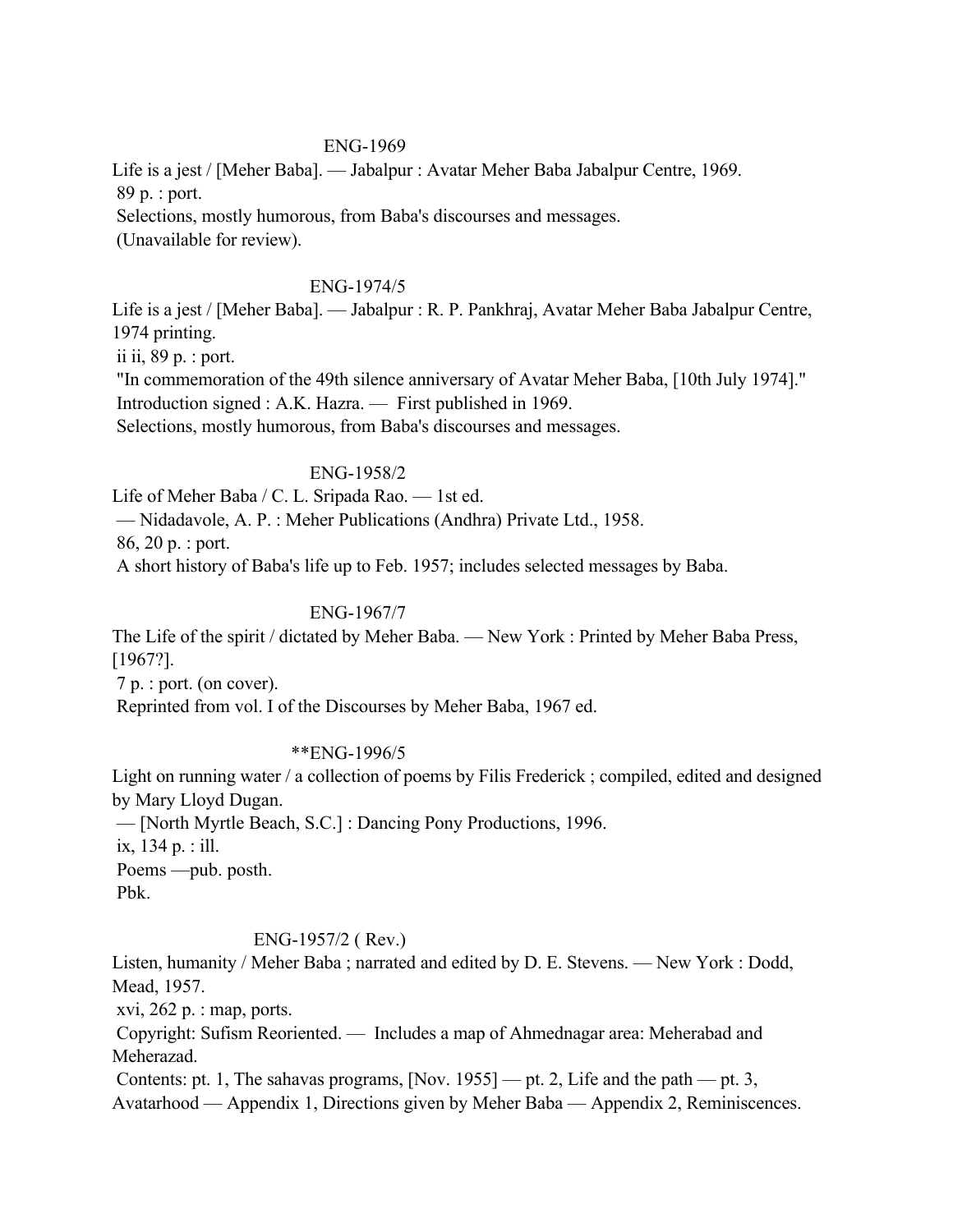Also reprinted in 1967 by Dodd, Mead and in 2002 by Meher Mownavani, Hyderabad (ISBN 8188224065 (pbk.) LC 57011388.

### ENG-1971/7 ( Rev.)

Listen, humanity / Meher Baba ; narrated and edtited by D. E. Stevens. — [2nd ed.] — New York : Harper & Row, 1971, c1957.  $xx, 262 p.$ : map, port. — ( Harper colophon books ; CN 229 ). Copyright: Sufism Reoriented, 1957. ISBN 0060902299 (pbk.) (See notes under 1957 ed.)

#### ENG-1971

Listen, humanity / Meher Baba ; narrated and edited by D.E. Stevens. — Toronto : Fitzhenry & Whiteside, 1971, c1957. 262 p. (See notes under 1957 ed.) (Unavailable for review).

#### ENG-1985/12

Listen, humanity / by Meher Baba ; narrated and edited by D. E. Stevens. — 3rd ed.

— Denver, Colo. : In Company with Meher Baba, 1985, c1982.

xvi, 262 p. : 1 map, 1 port.

 Reprint of Harper Colophon 2nd ed. — Reprinted in UK by In Company with Meher Baba (Denver, Colo.) ; Meher Baba Books (Somerset, G.B.): 1988 (ISBN 0948867159 (pbk.) Copyright : Avatar Meher Baba P. P. C. Trust, 1982. — Also available in online version. OCLC 16082759 (pbk.) — http://www.ambppct.org/meherbaba/Book\_Files/LISTEN, %20HUMANITY.pdf

#### ENG-1989/8

Listen, humanity / by Meher Baba ; narrated and edited by D. E. Stevens. — 4th ed. — St. Helier : Companion Books, 1989. xx, 261 p. : 1 map. ISBN:  $2950114962$  (pbk.) — (Unavailable for review).

#### \*\*ENG-1998/2

Listen, humanity / by Meher Baba ; narrated and edited by D. E. Stevens. — 5th ed. — New York : Crossroad Pub., 1998. xxiv, 262 p. : map. Includes bibliographical references. ISBN 0824517318 ; 0824517326 (pbk.)

FRE-1987/1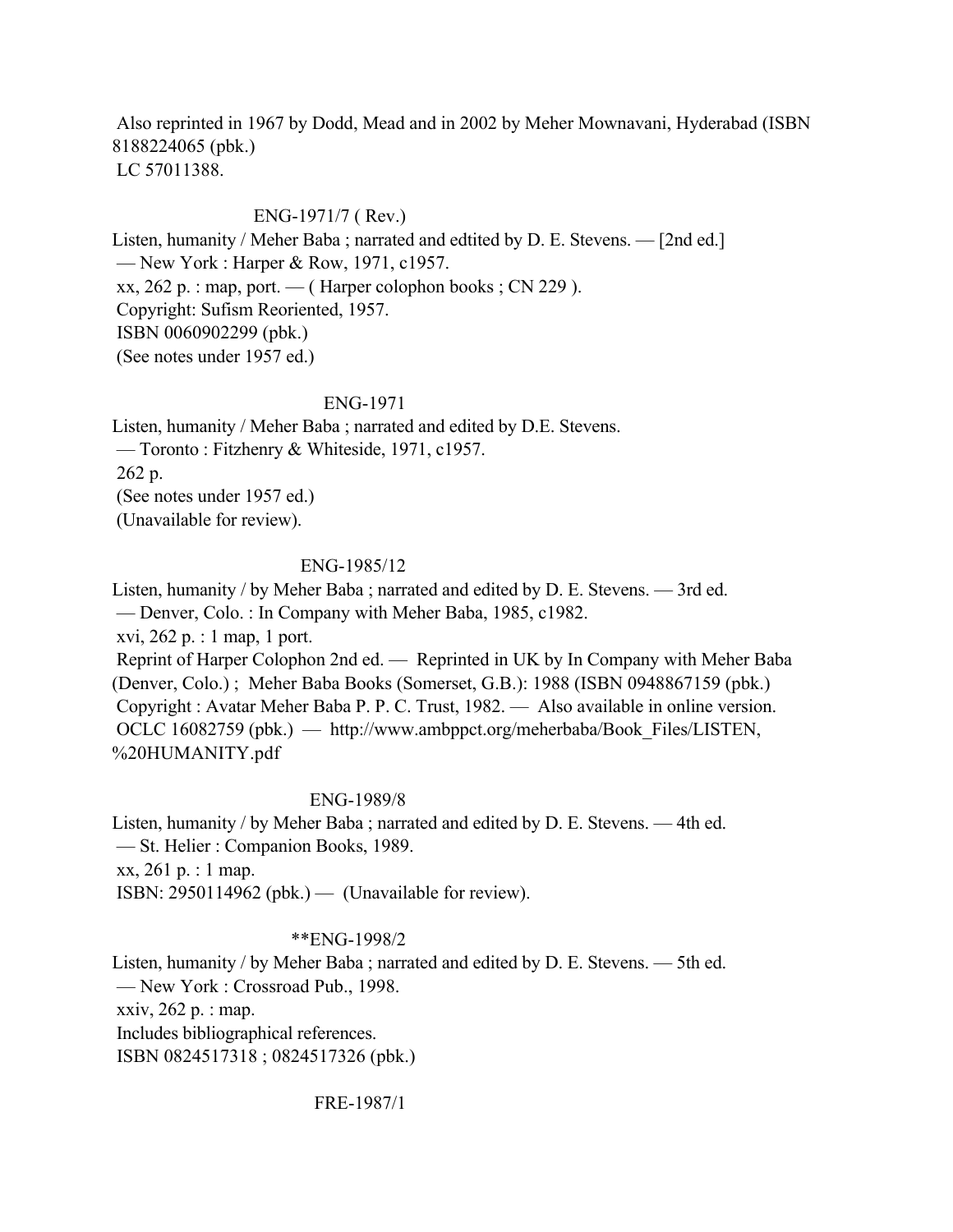[Listen, humanity. French.] Écoute, ô humanité / par Meher Baba ; raconté par Don E. Stevens ; traduit de l'Anglais par M. Jacques Weiss, Anne Moreigne et Alexandre Castellane de Viana. — St Hélier : Companion Books, 1987. xxi, 341 p. : front., couv. ill. ISBN 2950114911 (broché).

#### SCR-1991/1

[ Listen, humanity. Serbo-croatian. ]

Čovječanstvo, čuj / Meher Baba ; pripovjedač i urednik Don E. Stevens ; [prijevod Maja in Goran Kojić.]

— Ljubljana : D. Doblanović, 1991.

XXX, 265 str.

svn 9500884. — (Unavailable for review).

### ENG-1985/8

Listen!- The new humanity / Don E Stevens. — Monte Carlo, Monaco: Companion Books, 1985. 117 p. : port.

 Essays on intuition and its' role in daily life for the New Humanity. Modern problems of egotism, habit patterns, sex, drugs, and the effects of fear and worry explored in light of Meher Baba's teachings. — Includes bibliographical references. Pbk.

## FRE-1985/1

[Listen!- The new humanity. French.]

Écoute!- La nouvelle humanité arrive / par Don E. Stevens ; traduit de l'Anglais par Françoise Lemétais.

— St. Helier, Jersey, Channel Islands: Companion Books, 1985.

131 p. : front.

Dessin de couverture par Hervé Mercier.

ISBN 2950114903 (broché).

## ENG-1998/3

Lives of love : the women mandali of Avatar Meher Baba : stories of their lives and recollections of times spent with them / Judith Garbett.

— Woombye, Qld. : Meher Baba Foundation Australia, 1998.

ca. 177 p.

 Mandali — Personal narratives. — Cyclostyled. — Cover title. — Includes indexes. OCLC 39444969 (pbk. ; spiral bound).

Lord Meher / Bhau Kalchuri.  *see under* : Meher Prabhu : Lord Meher.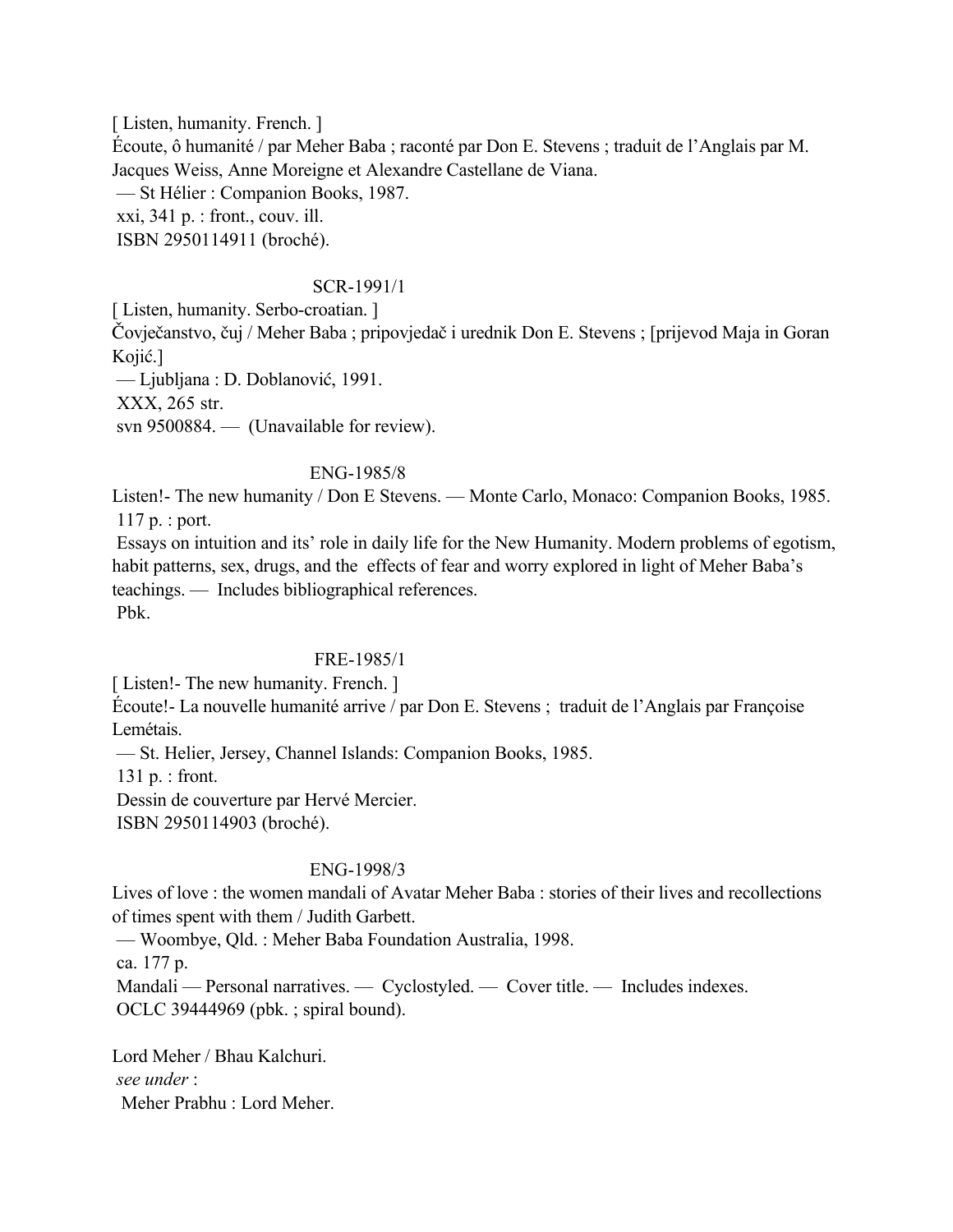### SCR-1994/3

[ Lord Meher. Selections. Serbo-croatian. ]

Savršeni učitelji / Bau Kalčuri ; prevod s engleskog Branka Zdravković.

— Beograd Esotheria, 1994.

146 str. ilustr. — ( Latice Hiljadu Lotosa : edicija spiritualnosti Istoka ).

Prevod dela: Vol. 1, 1894-1922.

ISBN 8681585290. — (Unavailable for review).

## ENG-1959/4

The Lord our brother: speech / by Francis Brabazon. — Bombay : [s.n.], 1959. 4 p.

"Avatar Meher Baba birthday celebration, Bombay, 25th February 1959."

## ENG-1981/5

Love alone prevails : a story of life with Meher Baba / Kitty Davy. — North Myrtle Beach, S.C. : Sheriar Press, 1981. xiii, 727 p. : ill., maps. Biographical. — Katherine Laura Davy. — Part 1. Events to August, 1952 — Part 2. Correspondence 1952-1968. — Includes bibliography and index. ISBN 0913078433.

# \*\*ENG-2001/14

Love alone prevails : a story of life with Meher Baba / Kitty Davy. — 2nd ed. — North Myrtle Beach, SC : Sheriar Fondation, 2001. xvi, 728 p. : ill., maps. Reprint ; see notes under 1st ed. ISBN:1880619105 (pbk.)

## ENG-1967/8

Love and God / by Meher Baba. — Dacca : Mr. & Mrs. A.K. Arjani, [1967?]. 14 p. : port.

## ENG-1957

Love and God-love. / [Meher Baba]. — [Calcutta, 1957]. Selections from Baba's messages. (Unavailable for review).

## ENG-2006/3

Love bade me welcome : the life of Phyllis Ott / by Phyllis Silverman Ott-Toltz and Barbara Bamberger Scott. — Lake Forest, Calif. : Behler Publications, 2006. xiii, 253 p. : ill., ports.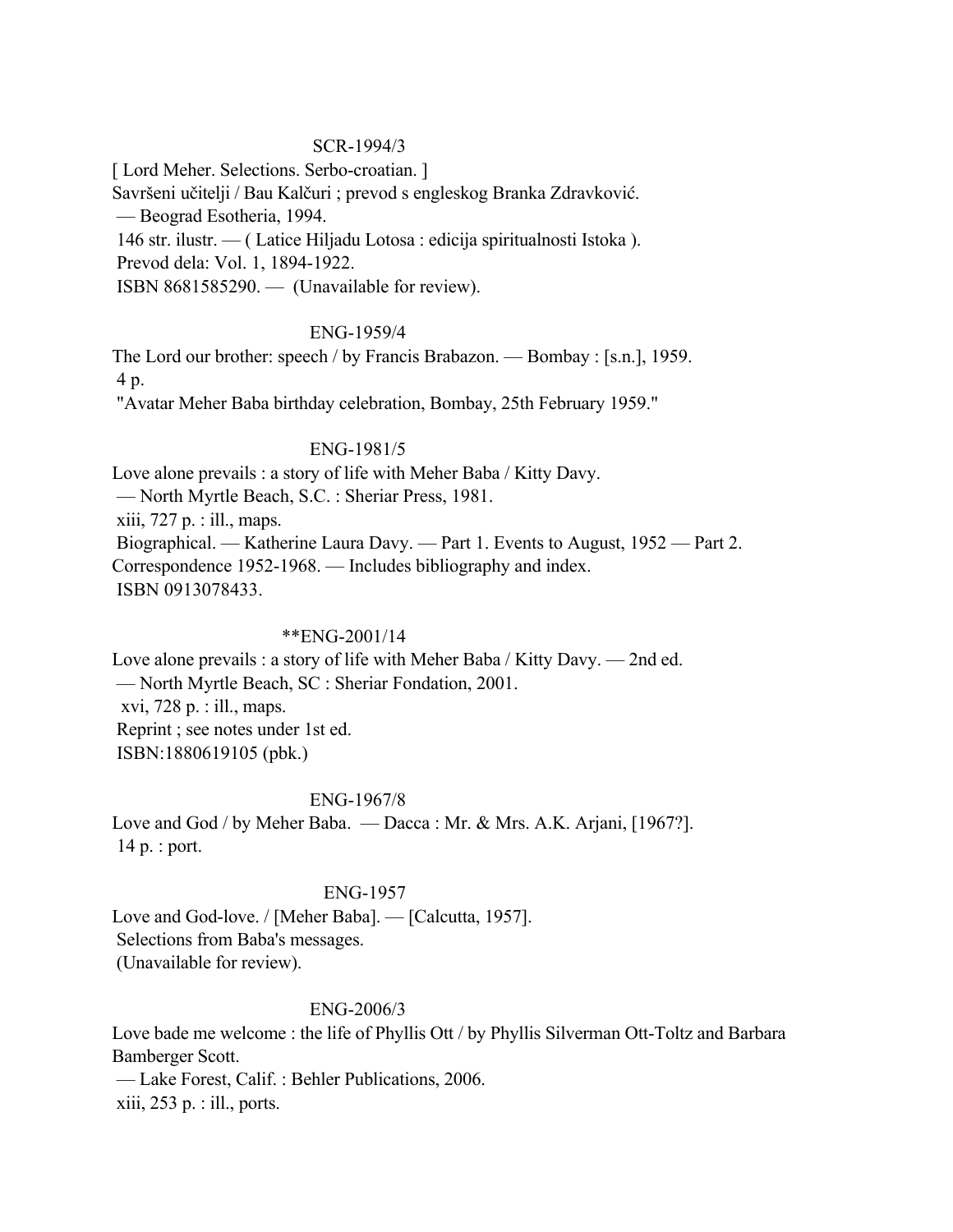Biographical. ISBN 1933016396 (pbk.)

## ENG-1982/4

Love personified : photographs of Avatar Meher Baba / [photographed by Beheram S. Irani... [et al.] ; compiled by Lawrence Reiter]. — North Myrtle Beach, S.C. : Manifestation, 1982. 160 p. : all ill. ; 33 X 26 cm. Duotone reproductions. — Lawrence Reiter (Hermes). — Includes index. LCCN 83127537.

## \*\*ENG-1984/3

A Love so amazing : memories of Meher Baba / by Bili Eaton. — Myrtle Beach, S.C. : Sheriar Press, 1984.

vii, 133 p., [1] p. of plates : ill.

Introduction by Ann Conlon. — Cover illustration by Richard Locklear.

 Contents : Part 1. Biographical — Part 2. Correspondence from India precedent to Family Letters (Oct.1952 -Dec. 1956.) — Meghan Blakemore Eaton.

ISBN 0913078557 (pbk.)

Love song to Meher Baba / Keshav Narayan Nigam.

*See* :

Mehera cālīsā = Love song to Meher Baba.

## ENG-1984/4

Love's labour / by Lorraine Margaret Brown. — Brisbane : Lorraine M. Brown, c1984.

63 p.

Poems. — Ltd. ed. — Includes index.

## A-ENG-1988/2

The Lovers of Meher Baba / [Robert S. Ellwood].

*In* Religious and spiritual groups in modern America / Robert S. Ellwood; Harry B. Partin. — 2nd. ed.

 $-$  p. 216 -220.

— Englewood Cliffs, N.J. : Prentice-Hall, 1988.

 Reading includes the message 'I Am Infinite Consciousness' from The everything and the nothing. — Originally published in 1973.

ISBN 0137730454.

## ENG-1952/2

Măn-o-nāsh = Annihilation of the mind/ Meher Baba. — New York : Circle Productions, 1952. 7 p.

"Dictated ... at Pimpalgoan, 6th February 1952."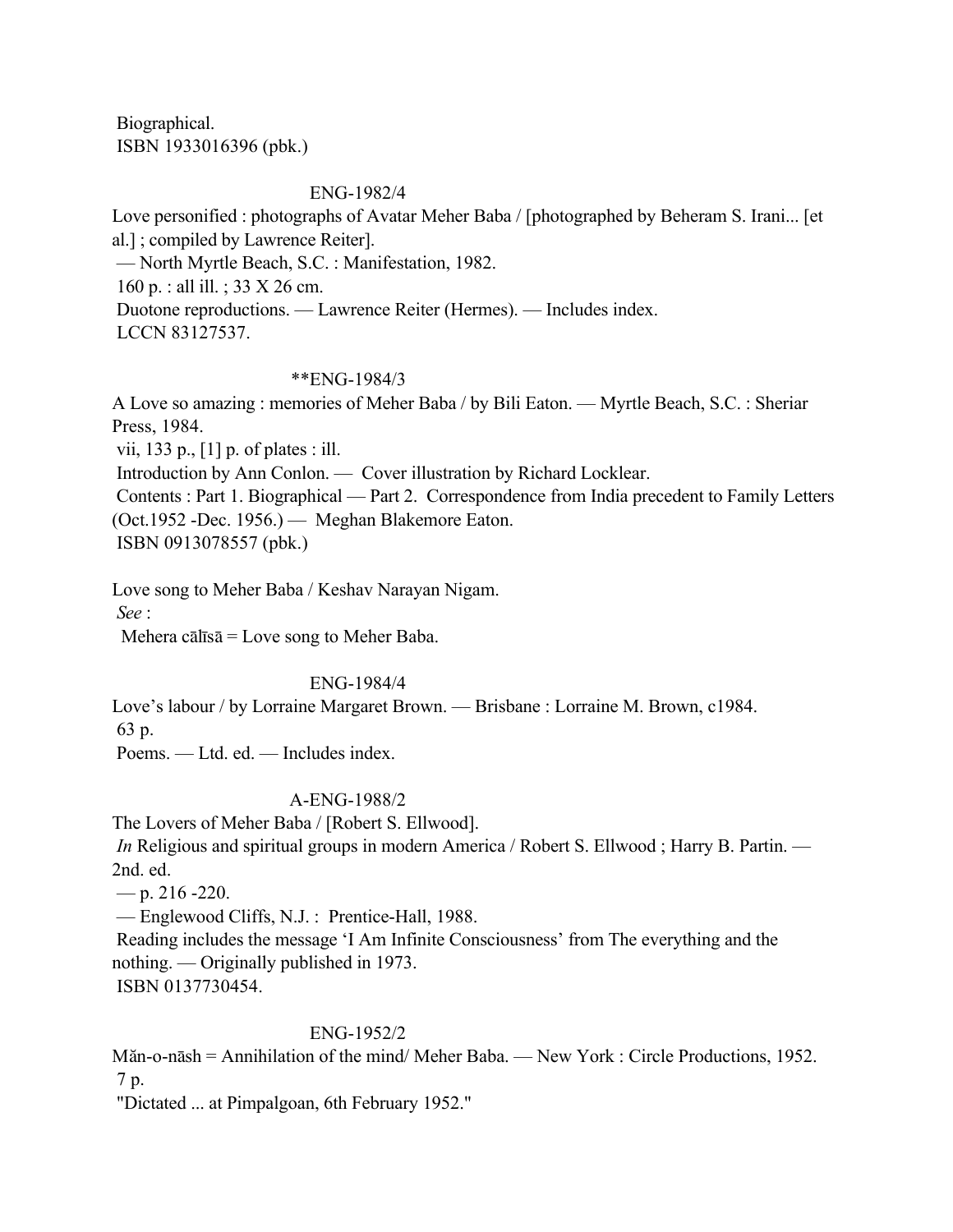## ENG-1980/2

Man's search for certainty / Don E. Stevens. — New York : Dodd, Mead, 1980. xiii, 173 p. : ports.

 Forward by John Horder. — Part 1. Explores thesis that 'Western' materialism's value set not harmonized with major characteristics of the enduring, infinite self, and introduces Meher Baba as source of certain values. — Part 2. Covers love, conservation of energy, focus, egolessness, and morality.

ISBN: 0396078605.

# ENG-1959/5

Marriage: two discourses / by Meher Baba. — Sydney: Beacon Hill Press, 1959. 22 p.

 Discourses reprinted from Meher Baba on the problem of sex and the sanctity of married life. (Unavailable for review).

## ENG-1953/3

Mass darshan of Meher Baba : 35 days, November-December 1952 / by a disciple. — Ahmednagar : Adi K. Irani, Meher Publications, 1953. 17 p.

# ENG-1971

The Mast tours : a musical drama based on the work of Avatar Meher Baba with God-intoxicated souls.

[1971?].

Unpublished?

 First presented by the White Horse Players in Feb. 1971, in honor of Baba's 77th birthday. (Unavailable for review).

## PP-ENG-1971/1

The Mast tours : a musical drama based on the work of Avatar Meher Baba with God-intoxicated souls : [program / presented by] the White Horse Players.

— San Francisco :.Sufism Reoriented, 1971.

12 p.

Performed in Feb. 1971, "in honor of Baba's 77th birthday."

# ENG-1953/4

The Master's prayer / dictated by Meher Baba. — Seattle : Printed by W. C. Healy Press, [1953?]. [4] p.

 Dictated by Baba in 1953. — Also published with title: The universal prayer. — Reprinted from The Awakener.

ENG-1968/4

The Master's prayer / by Meher Baba.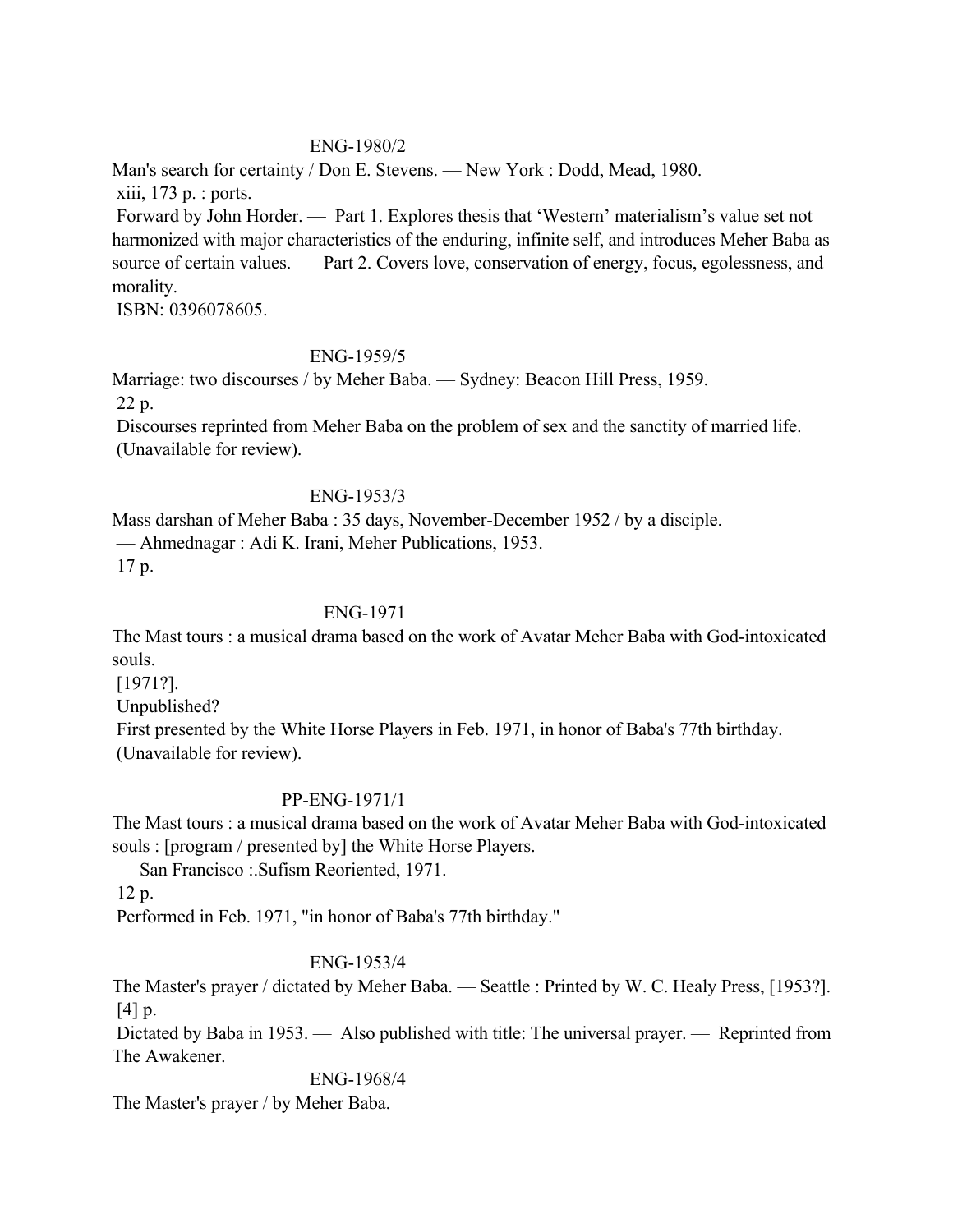— Ahmednagar: Adi K. Irani, Meher Publications, 1968 (Seattle : Printed by Warren Healy).  $[6]$  p. : port. (on cover).

 Cover title. — Dictated by Baba in 1953. — Also published with title: The universal prayer. ENG-196-/2

The Master's prayer ; The prayer of repentance ; A prayer for Baba-lovers / Meher Baba. — [S.l. : s.n., 196-].

[6] p. : port. (on cover).

Prayers dictated by Baba in 1953, 1952, and 1959, respectively.

### ENG-1995/1

Mastery in servitude / by Bhau Kalchuri ; edited by Ward Parks.

— Mariposa, CA (5311 Italian Creek Road, Mariposa) : Meherana, 1995.

xiv, 95 p. : ill.

 Pts. I & II. Concern a spiritual training programme to put into practice Meher Baba's motto. Part III. Includes a discourse on Narayan Seva written around the time of Baba's Birth Centenary. LCCN 95195468.

### ENG-1977/5

The Mastery of consciousness : an introduction and guide to practical mysticism and methods of spiritual development / as given by Meher Baba ; compiled and edited by Allan Y. Cohen. — 1st ed.

— New York : Harper & Row, 1977.

 $xx, 202$  p. : port. — (Harper colophon books; CN 371).

Annotated bibliography : p. [175]-183.

ISBN 0060903716 (pbk.) — LC 76055500.

## ENG-1977

The Mastery of consciousness : an introduction and guide to practical mysticism and methods of spiritual development / as given by Meher Baba ; compiled and edited by Allan Y. Cohen. — Toronto : Fitzhenry & Whiteside, 1977. 202 p.

(Unavailable for review).

## ENG-1977/6

The Mastery of consciousness : an introduction and guide to practical mysticism and methods of spiritual development / as given by Meher Baba ; compiled and edited by Allan Y. Cohen. — Twickenham, Middlesex : Eel Pie Publishing, 1977. 202 p. : 2 ports. Annotated bibliography : p. [175]-183.

ISBN 0906008003 (pbk.)

### SCR-1994/4

[ The Mastery of consciousness. Serbo-croatian. ]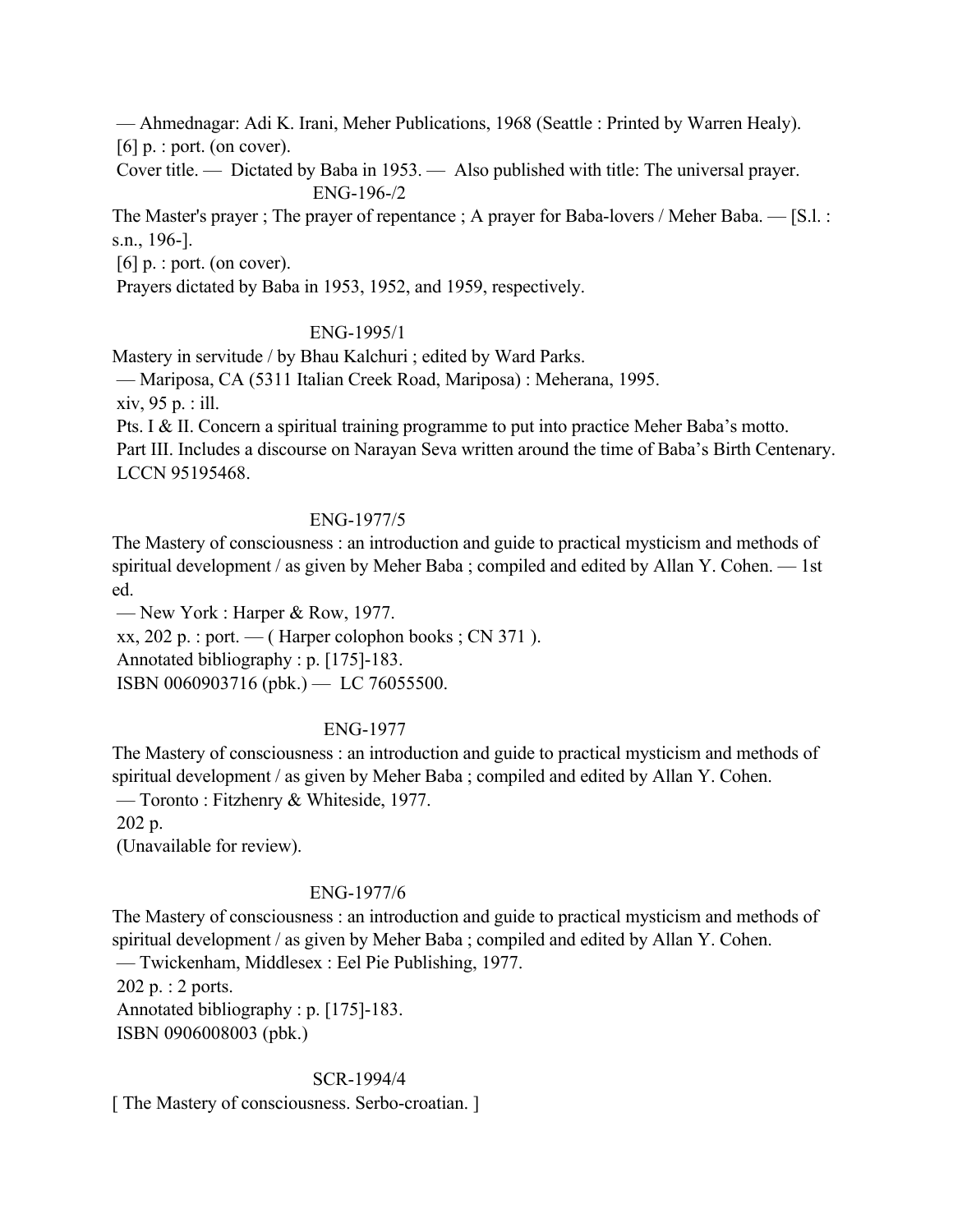Savršenstvo svesti uvod i vodić za praktični misticizam i metode spiritualnog razvoja / sakupio i priredio Alan Koen iz radova Meher Babe ; prevod s engleskog Dragan Paripović.

— Beograd Esotheria, 1994.

237 str. : slika autora. — ( Avatar : edicija dela Maher Babe ).

Bibliografija : (str. 210 -219.)

ISBN 8681585398. — (Unavailable for review).

## ENG-2000/7

Meditations in color : renderings of Meher Baba's Meherabad and Meherazad / Sharon Harmon Muir.

 — Historic Bath, NC : Muir studio ; Hyderabad : Printed by Meher Mownavani Pub., 2000. [30] leaves of plates : facsim., color ill. ; 35 X 25 cm.

 30 watercolor reproductions printed on handmade paper and poduced in collaboration with the Art Museum of Andhra Pradesh. — Cover title.

## A-ENG/1987/2

Meher Baba / an interview with Dick Anthony.

*In Spiritual choices*: the problems of recognizing authentic paths to inner transformation / edited by Dick Anthony, Bruce Ecker, and Ken Wilber.

— p. 153-185, commentary : p. 186-191.

— New York : Paragon House, 1987.

 Baba lovers — Personnal narratives. — Reprint of "The Outer Master as the Inner Guide" — Journal of Transpersonal Psychology., Vol. XIV (2), 1982. p. 1-36. — Readings from the larger work cited by R. Kerkhove as source of criteria assessing the authenticity of spiritual figures used in his dissertation on the Advent of Meher Baba.

ISBN 0913729140 ; 09137291191 (pbk.)

## A-ENG-1997/1

Meher Baba / [Andrew Rawlinson].

*In* The Book of enlightened masters : western teachers in eastern traditions.

 $-$  p. 439-40.

— Chicago : Open Court, 1997.

 Citation in a comprehensive biographical encyclopedia, covering figures in Western hemisphere, though not Australia, over past two centuries : both those going to the East in search of, and, those coming to the West with teachings on enlightenment. — Includes entries on other Sufis. — Includes bibliographical references.

ISBN 0812693108 (pbk. ; alk. paper).

## ENG-1939/2

Meher Baba / by His Eastern & Western disciples. — Bangalore : Publication Committee, Meher Baba Universal Spiritual Centre, 1939.

62 p. : port.

Three articles by C. B. Purdom (reprinted from Everyman, 1931-32); and four articles by C. D.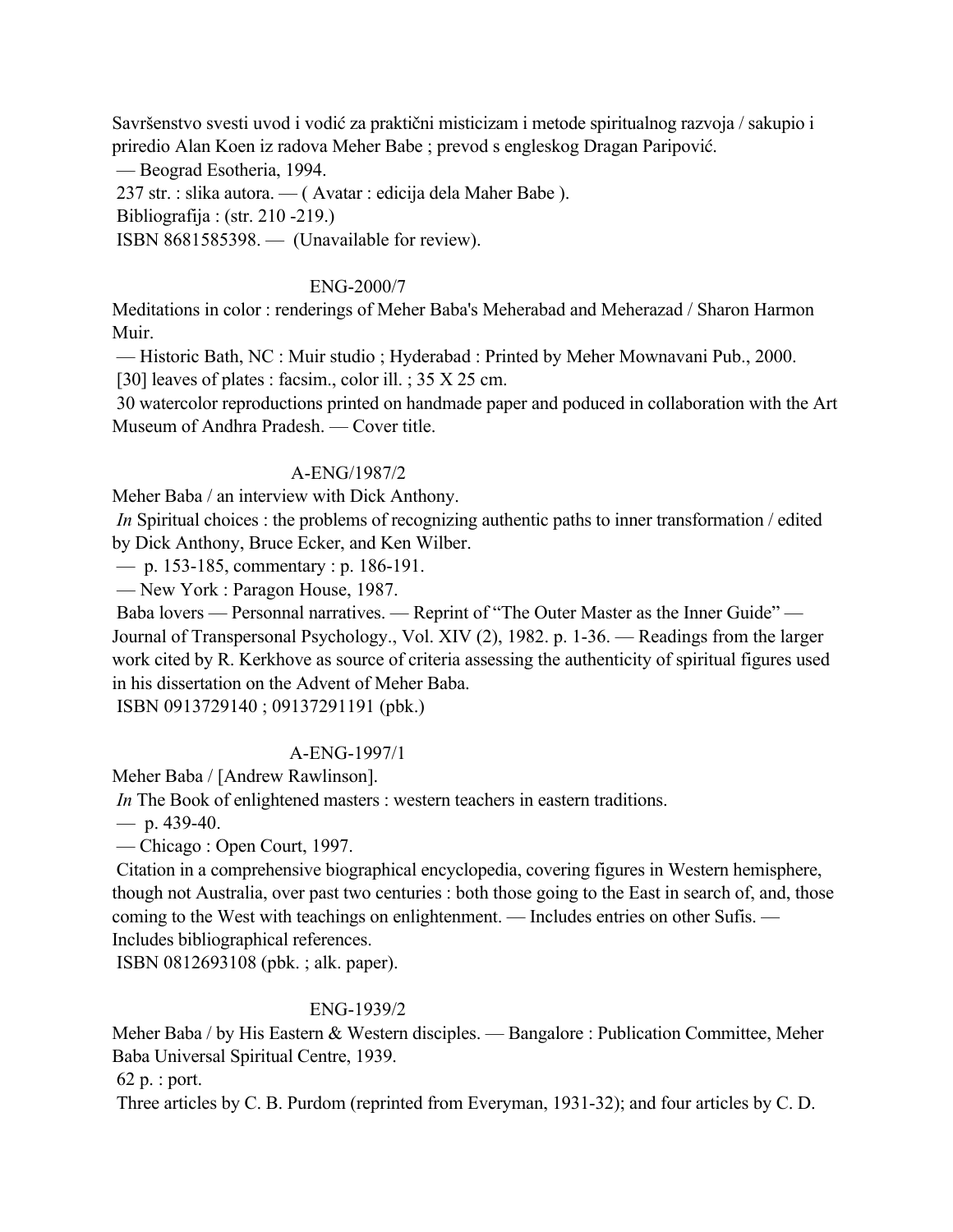Deshmukh, A. G. Munsiff, and Will Beckett (reprinted from Meher Baba journal, 1939) explaining Baba's teachings from Vedantic, Sufi, Christian, and Buddhist viewpoints.

#### A-ENG-1977/1

Meher Baba ... / Encyclopaedia Britannica. *In* The New Encyclopaedia Britannica. — [15th ed.] — Vol. 6, p. 757. — Chicago : Encyclopaedia Britannica, c1977. — Micropaedia : ready reference and index. A brief but excellent reference citation. ISBN 0052293151. — LC 75039088.

#### A-ENG-1970/1

Meher Baba / [Jacob Needleman]. *In* The new religions / Jacob Needleman. — 1st ed.  $-$  p. [76]-104. — New York : Doubleday, 1970. A chapter on Baba from a work which examines new American spiritual movements. LC 71121951.

### A-ENG-2002/1

Meher Baba / [Minocher K. Spencer].

*In* Religion in life.

 $-$  p. [161] -179.

— Dehli : Indian Publishers Distributors, 2002.

 Chapter in a work on comparative religions outlines Meher Baba's life and teachings to 1948. — Reprint.

ISBN 8173412405.

#### A-ENG-1992/1

Meher Baba ... / [Norm Hammond].

*In* The Dunites.

— p.  $64 - 65$ . : ill., maps.

— Arroyo Grande, Calif. : South County Historical Society, 1992.

 Provides description of the setting and context of Meher Baba's 1934 visit to Moy Mell commune near Oceana, California.

OCLC 28051437 (pbk.)

#### A-ENG-1971/1

Meher Baba / [Peter Rowley].

*In* New gods in America : an informal investigation into the new religions of American youth today / by Peter Rowley.

— Chap. 14, p. 120-134.

— New York : David Mckay, c1971.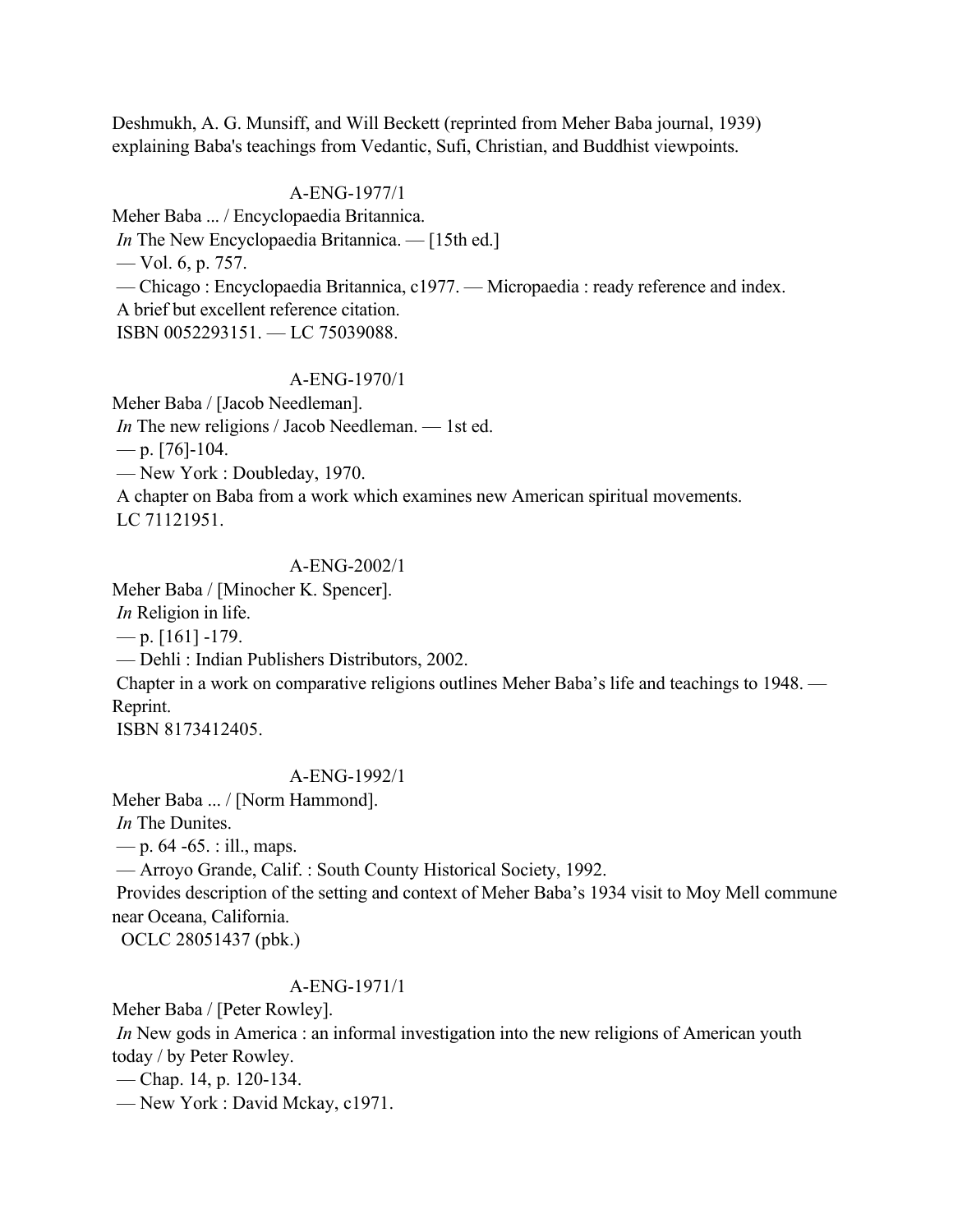#### LC 72165087.

#### A-ENG-1993/1

Meher Baba / [Richard G. Kyle].

*In* The Religious fringe : a history of alternative religions in America.

 $-$  p. 245 -250; references : (p. 424 -25.)

— Downers Grove, IL : InterVarsity Press, 1993.

 Review and synthesis of earlier research. — One of the few scholarly researches of Meher Baba groups as a new religious movement; viewed within the Islam-related traditions. ISBN 0830817662 (alk. paper).

#### A-ENG-1973/1

Meher Baba / [Rick Chapman]. *In* How to choose a guru / Rick Chapman.  $-$  p. 77-79. — New York : Harper & Row,  $c1973$ . — (Perennial library ; P285). ISBN 006082855. — LC 72013950.

### A-ENG-2002/2

Meher Baba ... / [Ross Keating].

*In* Francis Brabazon : poet of the silent world — a modern Hafiz.

— Beacon Hill. NSW : World Axis Press, 2002.

vii, 331 p. : ill.

Biographical. — Includes bibliographical references.

ISBN 0646399322 (pbk.)

### A-ENG-1991/2

Meher Baba / [Swami Sivananda Radha].

*In* In the company of the wise : remembering my teachers, reflecting the light.

— p. 93 -98.

— Palo Alto, CA : Timeless Books, 1991.

 Divine Life Society sanyasin, Ursula Sylvia Hellman, recounts taking Meher Baba's darshan in Bombay [probably at Ashiana] ca. 1956. — Originally pub. in Gods who walk the rainbow : 1981 (ISBN 0931454077.) — An abbreviated version also published in Time to be holy : 1996 (ISBN 0931454840 ; 0931454846 (pbk.)

ISBN 0931454239 ; 0931454247 (pbk.) — (See also : ENG-1997/9 Meher Prabhu ; p. 4900)

### A-ENG-1966/1

Meher Baba / [Tess Van Sommers].

*In* Religions in Australia : the PIX series extended to 41 beliefs / Tess Van Sommers.

— p. 124-128.

— Adelaide : Rigby, 1966.

LC 65019137.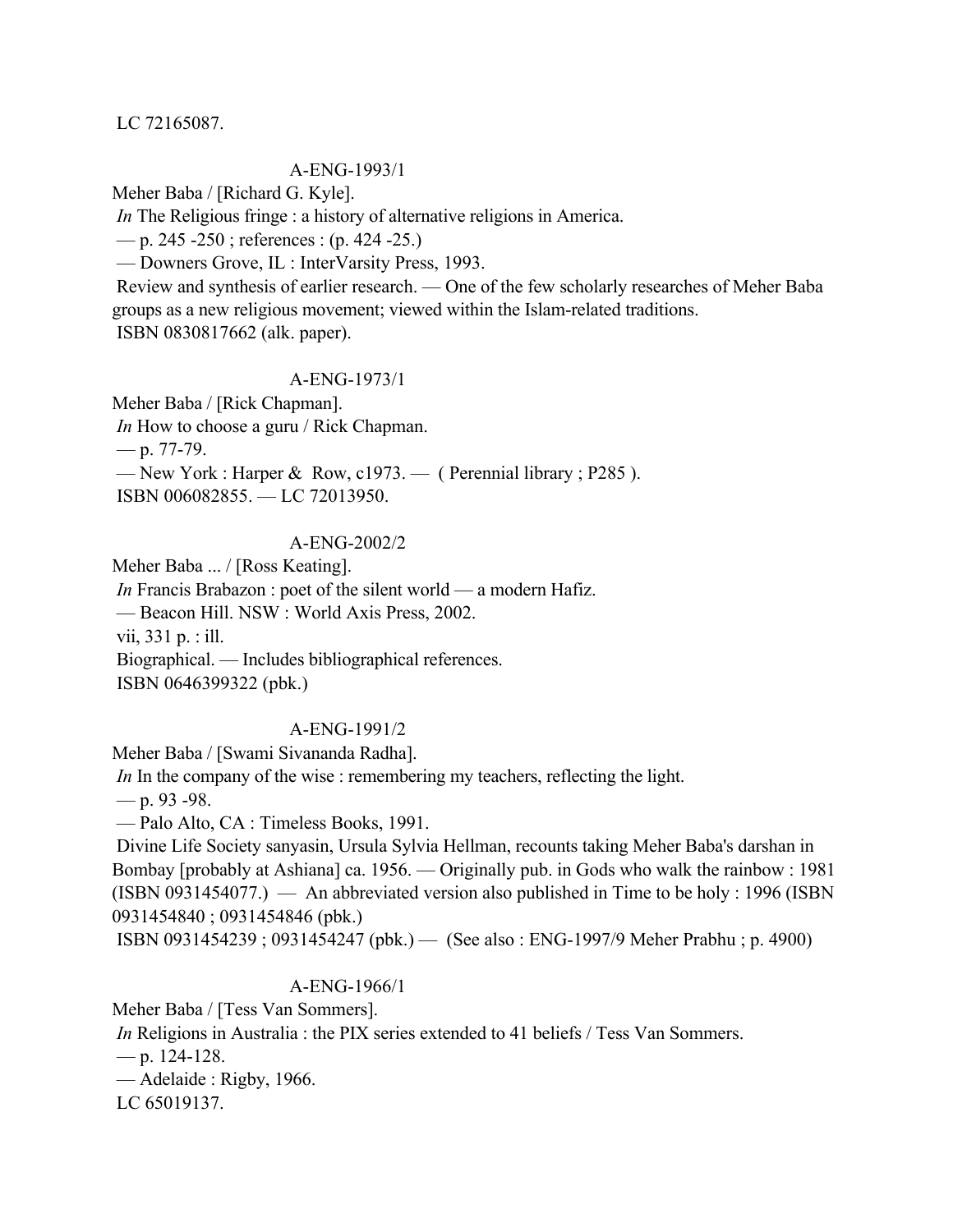### \*\*A-ENG-2006/1

Meher Baba. Quotes. / [compiled by Sam Kerawala].

*In* Words of Kabir & other stories.

— Meherabad : Roshan Kerawala, 2006.

 Free translation by Sam Kerawala of selected Kabiri sakhis with commentary and comparable quotations attributed to Meher Baba. — In English and Hindi. — Includes illustrative stories narrated by Sam Kerawala.

Pbk.

## \*\*ENG-2001/3

Meher Baba : Avatar of the tortoise / Kenneth Lux. — Spruce Head, Me. : Seven Coin Press, 2001.

xiv, 193 p. : ill.

 Autobiographical. — Published originally by Seven Coin Press under title: Avatar of the tortoise / Ken Lux : 2000.

Includes bibliographical references (p. 188-190) and index.

ISBN 0970097409 (pbk.)

### ENG-197-

[Meher Baba : charcoal drawings ] / by Lyn Ott. — Limited ed. — [Nashville : Available from Meher Prasad, 197-].

[12] leaves of plates : ports.

 Supplied title. — Charcoal drawings of Meher Baba, reproduced on 17x14 manila parchment, issued unbound in paper or vinyl portfolio.

(Unavailable for review).

## ENG-1945/1

Meher Baba : life and message. — [1945]. 4 p.

(Unavailable for review).

## ENG-1942

Meher Baba : life sketch and a message on the new humanity. — [1942?]. (Unavailable for review).

## \*\*ENG-1999/2

Meher Baba : the Awakener of the age / Don E. Stevens. — St. Helier : Companion Books, 1999. xviii,  $314 \text{ p}$ . : ill., ports.

 Biography. — "Printed in the United States of America by Sheriar Press." —t.p. verso. Published in Spanish as : Las enseñanzas de Meher Baba. Includes chronology of key dates in the lifetime of Meher Baba : p. (xv -xvii.)

ISBN 0952509709 (pbk.)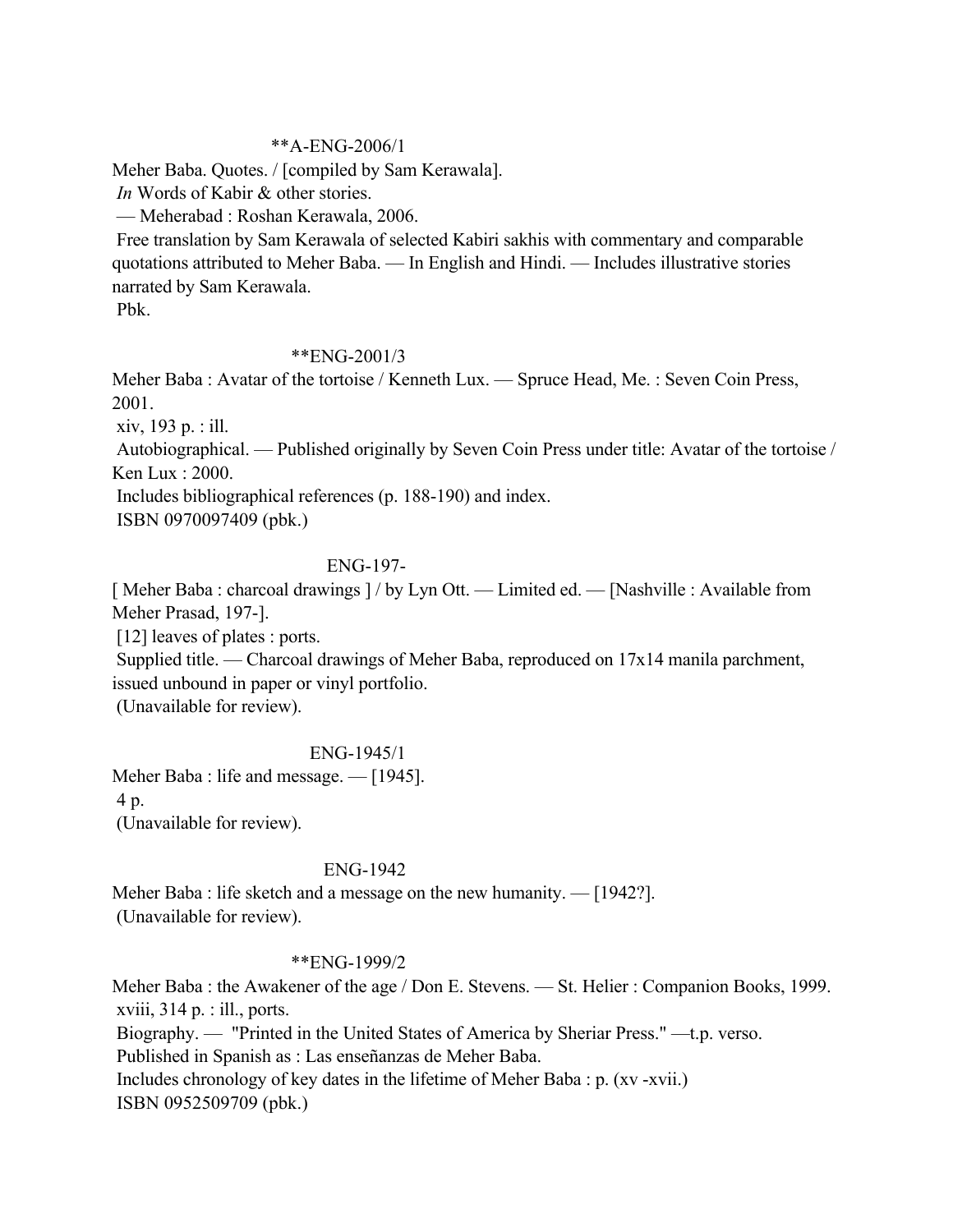### \*\*A-ENG-1998/1

Meher Baba (1894 - 1969) / [William M. Stephens].

*In* Souls on fire.

— p. 171 -201.

— Nashville, Tenn. : Oceanic Press, 1998.

 Includes the biography of Meher Baba in an anthology of historical spiritual figures. Introduction "The high road to God" is a moving, well-written statement.

ISBN 0965888487 (pbk.)

### A-ENG1987/1

Meher Baba (1894-1969) - the silent Avatar / [Daniel E. Bassuk].

*In* Incarnation in Hinduism and Christianity : the myth of the God-Man.

— p. 81 -86; 100; 181-2.

— Atlantic Highlands, NJ : Humanities Press Intl., 1987.

 Brief biography with an examination of Meher Baba's statements on the Avatar; His circles, Advents, and His suffering compared to Jesus' crucifixion. — Published also in UK by Macmillan, 1987.

ISBN 0391034529.

### ENG-1988/3

Meher Baba, an Iranian liberal / Kevin Shepherd. — Cambridge : Anthropographia Publications, 1988, c1986.

303 p. — (Intercultural research series of anthropography; no. 5). Includes bibliography (p. 248-297) and index.

ISBN 0950868051.

## ENG-1982/1

Meher Baba and his mandali / by Naosherwan Anzar. — [Dehra Dun, U.P., India : Glow International, 1982.], c1979. 91 p. : ill., ports. Biographical.

Pbk.

### \*\*ENG-2006/12

Meher Baba and me : poems, anecdotes and essays / Jim Migdoll. — 2nd ed. — Goonellabah, N.S.W. : Dragonwick Publishing, 2006. 172 p. : ill. Poems and short essays, mostly humorous. — Cover painting by Tricia Migdoll. With minor revisons to 1st ed. — Also available in online version. ISBN 0977522415 (pbk.) — http://www.meherbabaandme.com

## ENG-1972/3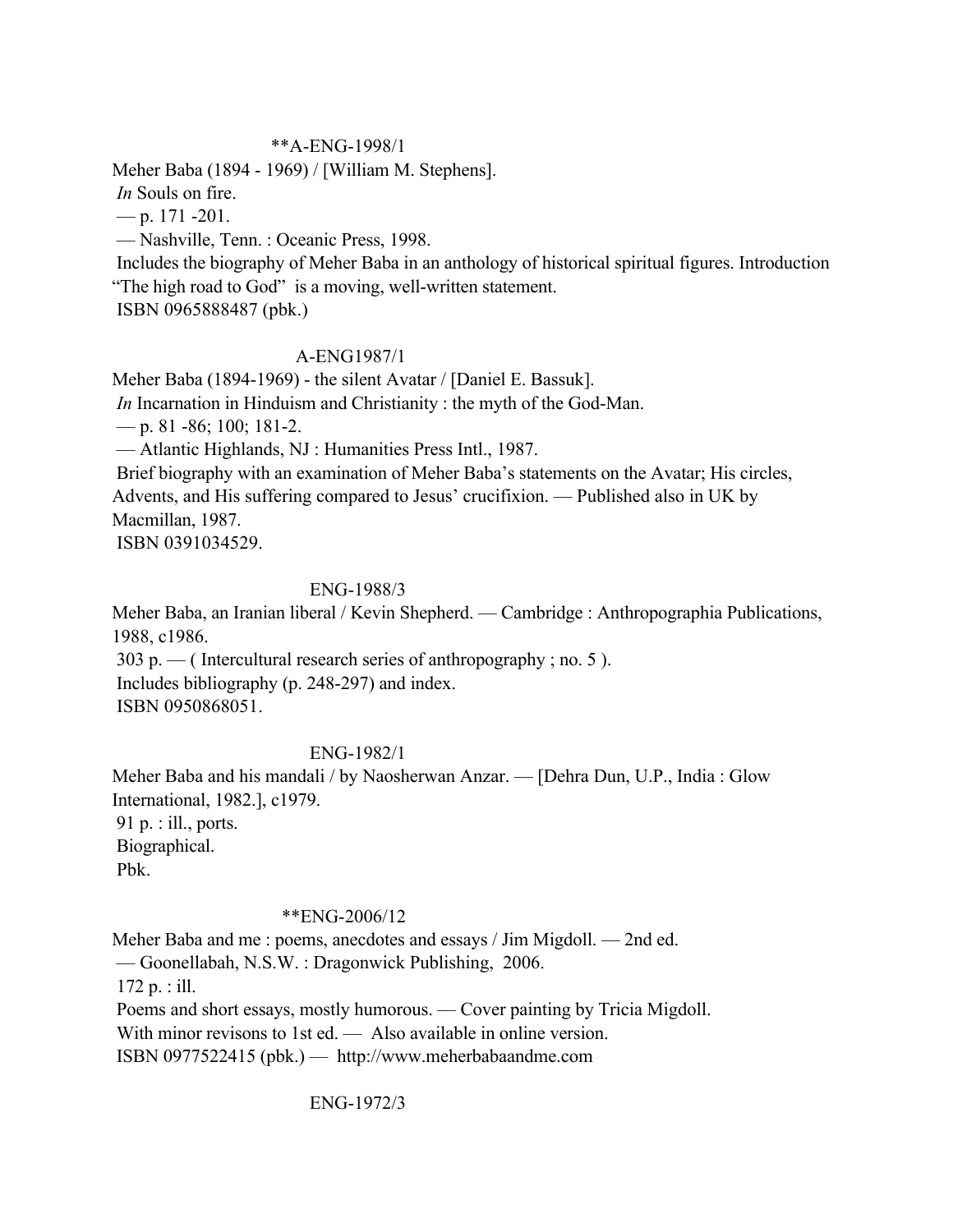Meher Baba and Sufism : a personal view / Richard W. Watson. — San Francisco : Sufism Reoriented, 1972.

26 p.

"Originally given as a talk ... at Meher Spiritual Center, Myrtle Beach ... 1970."

### \*\*ENG-2006/8

Meher Baba & the five Perfect Masters / story by Ed Legum ; artwork by Anthony Williams. — [Roswell, GA] : Telescope Comics, 2006. 1 vol. (unpaged) : all. col. ill. Comic strips.

### ENG-1951/1

Meher Baba & the God-determined step / Ramjoo Abdulla. — Ahmednagar : Adi K. Irani for Meher Publications, 1951. 56 p. : port. Cover title. — Meher Baba in the New Life.

### ENG-1981/2

Meher Baba and the nothingness / John Horder. — London : Menard, 1981, c1980. 56 p. Poems and light verse written with "the aim... to encourage hugging". Description based on reprint of 1980 clothbound ed. ISBN 0903400588 (pbk.)

### ENG-1968/5

Meher Baba and the Sufis. — San Francisco : Sufism Reoriented, 1968. 30 p. : 5 ports. Articles reprinted from The Awakener and The New cosmic star. Contents: The return of the God-Man / by A. Y. Cohen — Sufism / by I. 0. Duce — Interview : Murshida Ivy Oneita Duce / The New cosmic star — Meher Baba and the Sufis / by D. E. Stevens.

## ENG-1961/4

Meher Baba, Avatar of the 20th century. — Navsari : Cosmic Meher Centre, [1961?]. 21 p : port. (on cover).

Cover title. — Brief sketch of Baba's life and work.

### ENG-1964/3

Meher Baba calling / compiled and published by Burjor N. Mehta.

— Bombay : Avatar Meher Baba Bombay Centre, [1964].

xvi, 70 p. : port. (on cover).

"Published in celebration of the 70th birthday of Avatar Meher Baba."

Selections from Baba's messages and discourses.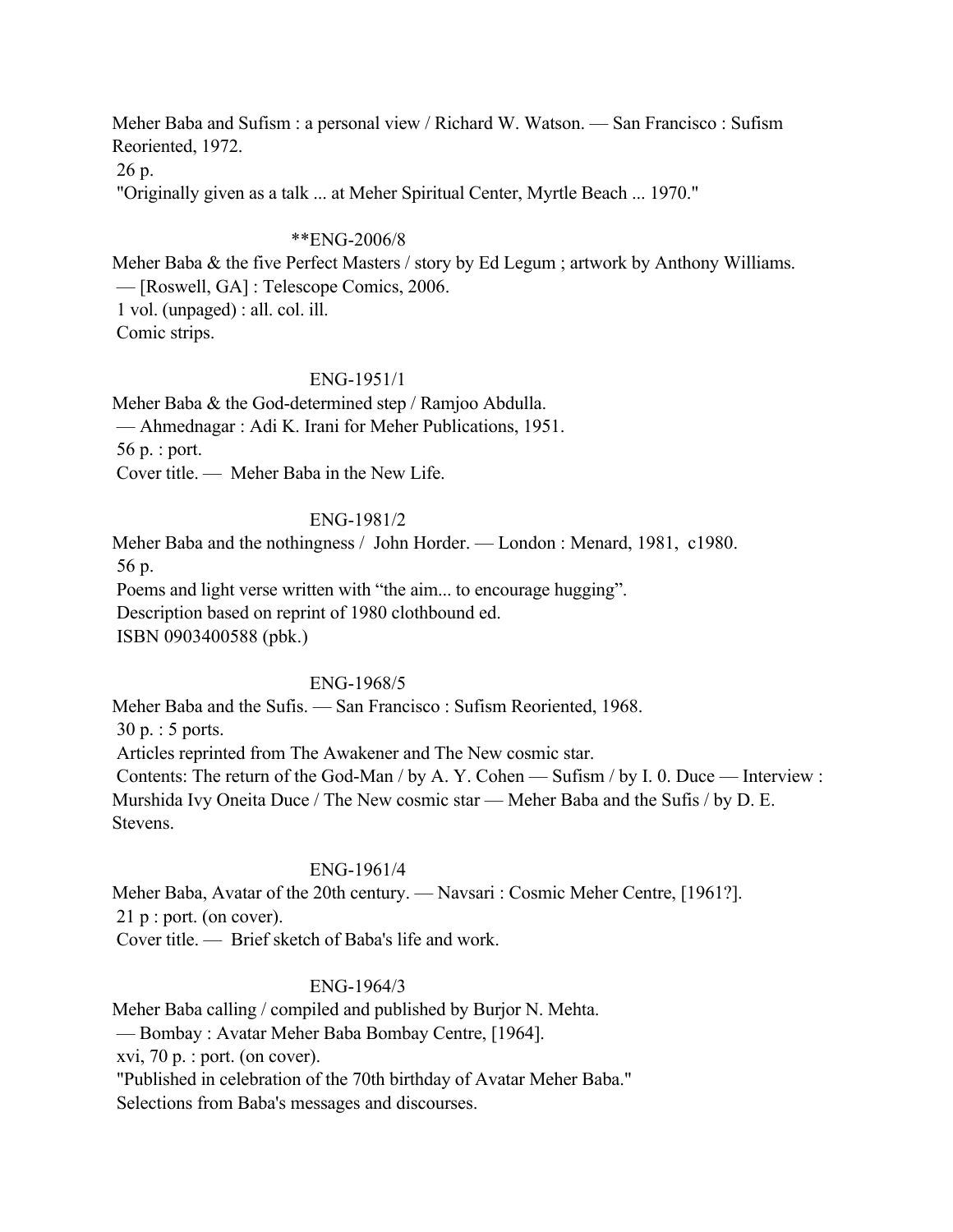### ENG-1964/4 ( Rev.)

Meher Baba calling / [compiled and published by Avatar Meher Baba Bombay Centre]. — [2d ed.] — Bombay : The Centre, [1966?]

84 p. : port.

 Cover title. — Includes an introduction by Adi K. Irani. — Selections from Baba's messages and discourses.

### ENG-1978/3 ( Rev.)

Meher Baba calling. — [3d ed.] — Bombay : R. J. Mistry for Meher House Publications (Bombay), 1978, c1966.

[1] l. pl., 84 p. : port (on cover) ; 13 cm.

Cover title. — Reprint. — Selections from Baba's messages and discourses.

Pbk. — (Reviewed).

### ENG-1982/6

Meher Baba calling : including selections from the birthday messages of Avatar Meher Baba / edited by Jamshed B. Mistry and J. Flagg Kris. — 4th ed., rev. & enl.

— Woombye : Meher Baba Foundation Australia, 1982.

81, [16] p. : port. (on cover).

Pbk. bound by staple at the crease. — (Unavailable for review).

## ENG-1988/8

Meher Baba calling : including selections from the birthday messages of Avatar Meher Baba / edited by Jamshed B. Mistry  $\&$  J. Flagg Kris. — 5th ed., rev.  $\&$  enl.

— Ahmednagar : Meher Nazar Books, 1988.

81, [16] p. : port. (on cover) ; 13 cm.

Reprint of 4th ed., rev, & enl.

Pbk. bound by staple at the crease.

## \*\*ENG-1992/1

Meher Baba calling : including selections from the birthday messages of Avatar Meher Baba / edited by Jamshed B. Mistry  $\&$  J. Flagg Kris. — 6th ed., rev.  $\&$  enl. — Ahmednagar : Meher Nazar Books, 1992.

 82, [15] p. : port. (on cover) ; 13 cm. Reprint of 4th ed., rev, & enl. Pbk.

### ENG-1975/5

Meher Baba coloring book / drawings by Leroy Parker. — Walnut Creek, CA : Sufism Reoriented, c1975.  $[45]$  p. : all ill.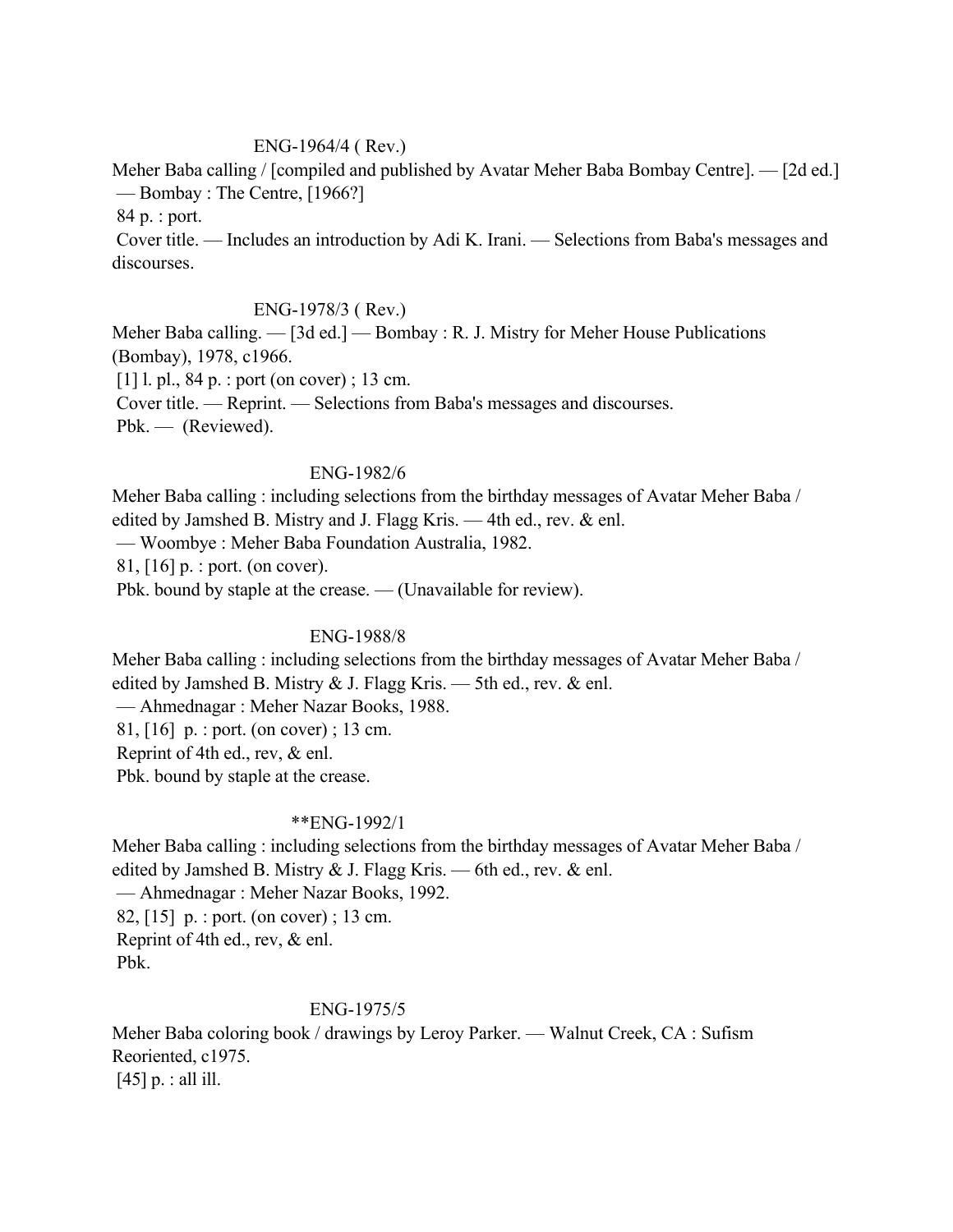### CD-ENG-1970/1

Meher Baba diary, 1970 / [compiled & published by Sarang Enterprises]. — New Delhi : Sarang Enterprises, [1970?] (New Dehli : Printed by Chauhan Art Press).

I v. (various pagings) : 2 ports.

 Includes a biographical sketch (p.1-9); "A garland of seventysix flowers" (p.10-44); and selected sayings of Meher Baba.

#### ENG-1949/3

Meher Baba in the Great Seclusion, 1949 / by Ramjoo Abdulla & C. D. Deshmukh.

— Ahmednagar : Adi K. Irani for Meher Publications, 1949.

29 p. : port.

 Cover title. — Baba's seclusion at Meherazad in the Blue Bus, June-July, 1949, after which He declared His intention to enter the New Life.

### ENG-1961/5

Meher Baba is Love : [messages for children, 4 to 100] : Meher Baba's sayings, Sahavas 58, Myrtle Beach, South Carolina, U. S. A. / ideas, Adah Francis Shifrin ; drawings, Patricia Sargent. — Seattle : Printed by W. C. Healy, c1961.

56 p. : ill., ports.

Baba's sayings, poems and ideas by A. F. Shifrin, and 32 color illustrations by P. Sargent.

## A-ENG-1974/2

The Meher Baba movement : its affect on post-adolescent social alienation / Dick Anthony  $\&$ Thomas Robbins.

*In* Religious movements in contemporary America / edited by Irving I. Zaretsky and Mark P. Leone.

 $-$  p. 479-511.

— Princeton, N. J. : Princeton University Press, c1974.

## ENG-1974/6

Meher Baba, my Companion and true Friend / [compiled from the writings in the name of Meher Baba].

— Poona : K. K. Ramakrishnan, Meher Era Publications, 1974.

19 p. : port. (on cover). — ( Meher era ; 6 ).

Cover title.

## ENG-1954/5

Meher Baba on be true to your duty, and five other messages : delivered to His lovers in Andhra and Sakori during 1953-54. — Ahmednagar : Adi K. Irani, Meher Publications, [1954]. 8 p. : port. (on cover). Cover title.

ENG-1965/4

Meher Baba on bhakti (worship). — [Karachi] : Baba Group, [1965] ([Karachi] : Union Press).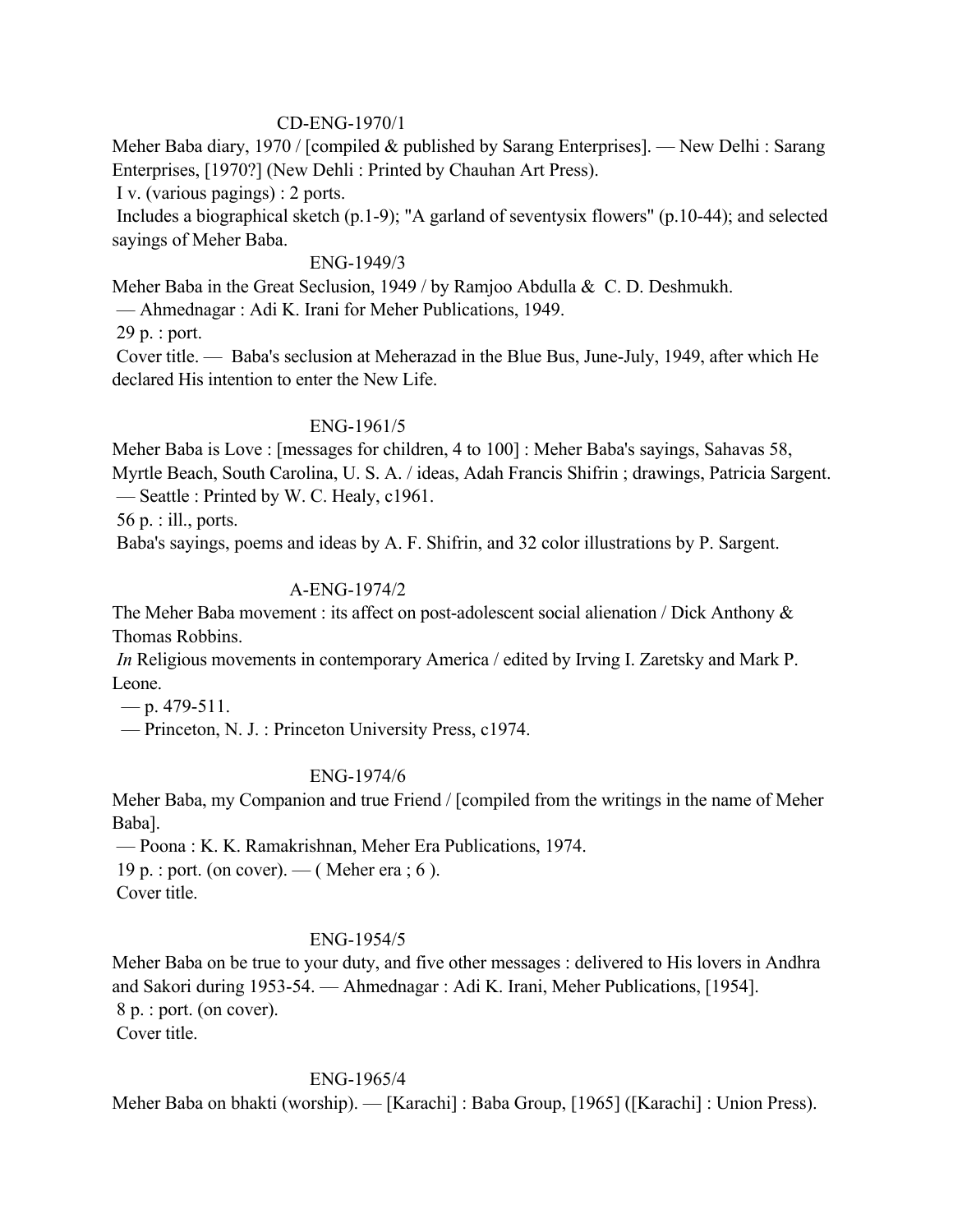7 p. : port. (on cover).

#### ENG-1976/4

Meher Baba on God-realization : the practical side of self-realization. — Poona : Meher Era Publications, 1976.

82 p. : port. — ( Meher era ; no. 9 ).

"In commemoration of the seventh Amartithi of Avatar Meher Baba, 31st January, 1976."

#### ENG-1965/5

Meher Baba on heaven and hell. — Poona : K. K. Ramakrishnan, [1965].

9 p. : port. (on cover).

 Cover title. — "In commemoration of the 40th silence anniversary of Avatar Meher Baba, 10th July 1965."

### ENG-1977/7

Meher Baba on inner life : the mystical side of self-realization. — Poona : Meher Era Publications, 1977.

70 p. : ill., port. — ( Meher era ; no. 10 ).

 "In commemoration of the twelfth anniversary of the opening of the Avatar Meher Baba Poona Centre Hall by Avatar Meher Baba, 1st May 1976."

### ENG-1966/9

Meher Baba on love. — Poona : Meher Era Publications, [1966].

22 p. : 2 ports. (1 on cover).

 Cover title. — "In commemoration of Avatar Meher Baba's 72nd birthday, 25th February 1966." ENG-1968/6

Meher Baba on love. — 2d rev. ed. — Poona : Meher Era Publication[s], [1968].

69 p. : ports.

 "In commemoration of the 43rd anniversary of Avatar Meher Baba's silence, l0h July 1968." ENG-1970/2

Meher Baba on love. — 3d rev. ed. — Poona : Meher Era Publications, 1970. 88 p. : 4 ports.

### ENG-1972/4

Meher Baba on love. — 4th rev. ed. — Poona: Meher Era Publications , 1972.

87 p.

 "In commemoration of the 3rd anniversary of Avatar Meher Baba's passing away on 31st January 1972."

## ENG-1978 ( Rev.)

Meher Baba on love. — 5th ed., rev. and enl. — Pune : Meher Era Publication, c1978. 19, 231 p. : port.

"In commemoration of the Fourteenth Anniversary of the opening of the Avatar Meher Baba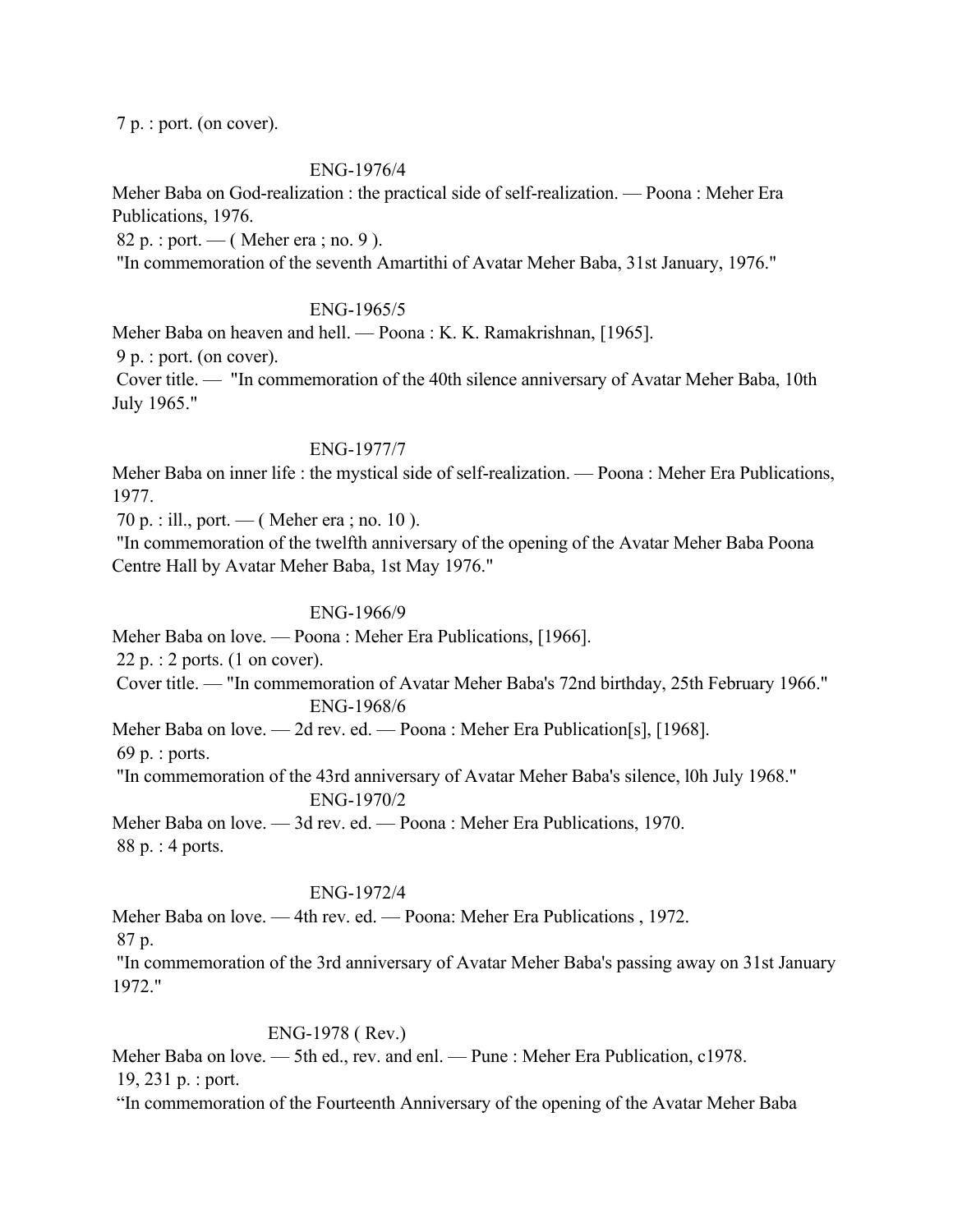Poona Centre Hall by Avatar Meher Baba 1 May 1978." LCCN 78905111 (pbk.) — (Reviewed).

\*\*ENG-1995/7

Meher Baba on love. — 7th ed. — Pune : Meher Era Publication, 1995. 72 p. : ports. ; 18 cm. Pbk.

### ENG-1963/3

Meher Baba on new world culture & other messages. — Poona : K. K. Ramakrishnan, Avatar Meher Baba Poona Centre, [1963].

12 p.

 Cover title. — "In commemoration of the 69th birthday of Avatar Meher Baba, 25th February 1963."

#### ENG-1965/6

Meher Baba on non-violence. — Poona : K. K. Ramakrishnan, Avatar Meher Baba Poona Centre, [1965].

14 p. : port.

"In commemoration of the 71st birthday of Avatar Meher Baba, 25th February 1965."

### ENG-1952/3

Meher Baba on the fiery free life, and seven other messages. — Ahmednagar : Adi K. Irani for Meher Publications, 1952. 20 p. : port. (on cover).

Cover title.

### ENG-1952/4

Meher Baba on the fiery free life, and seven other messages. — Seattle : Printed by W. C. Healy Press, [1952].

20 p.

 Reprint of the edition published in Ahmednagar, 1952. (Reviewed).

### ENG-1971/8

Meher Baba on the problem of sex  $\&$  the sanctity of married life : with a warning on the means of birth control. — 2d enl. ed. — Poona : Meher Era Publications, 1971.

78 p. : 2 ports.

"In commemoration of the 77th birthday of Avatar Meher Baba, 25th February 1971."

First ed., 1964, published with title: Sex and the sanctity of marriage.

### ENG-1987/6

Meher Baba on the problem of sex  $\&$  the sanctity of married life : with a warning on the means of birth control. — 3rd enl. ed. — Poona : Meher Era Publications, 1987.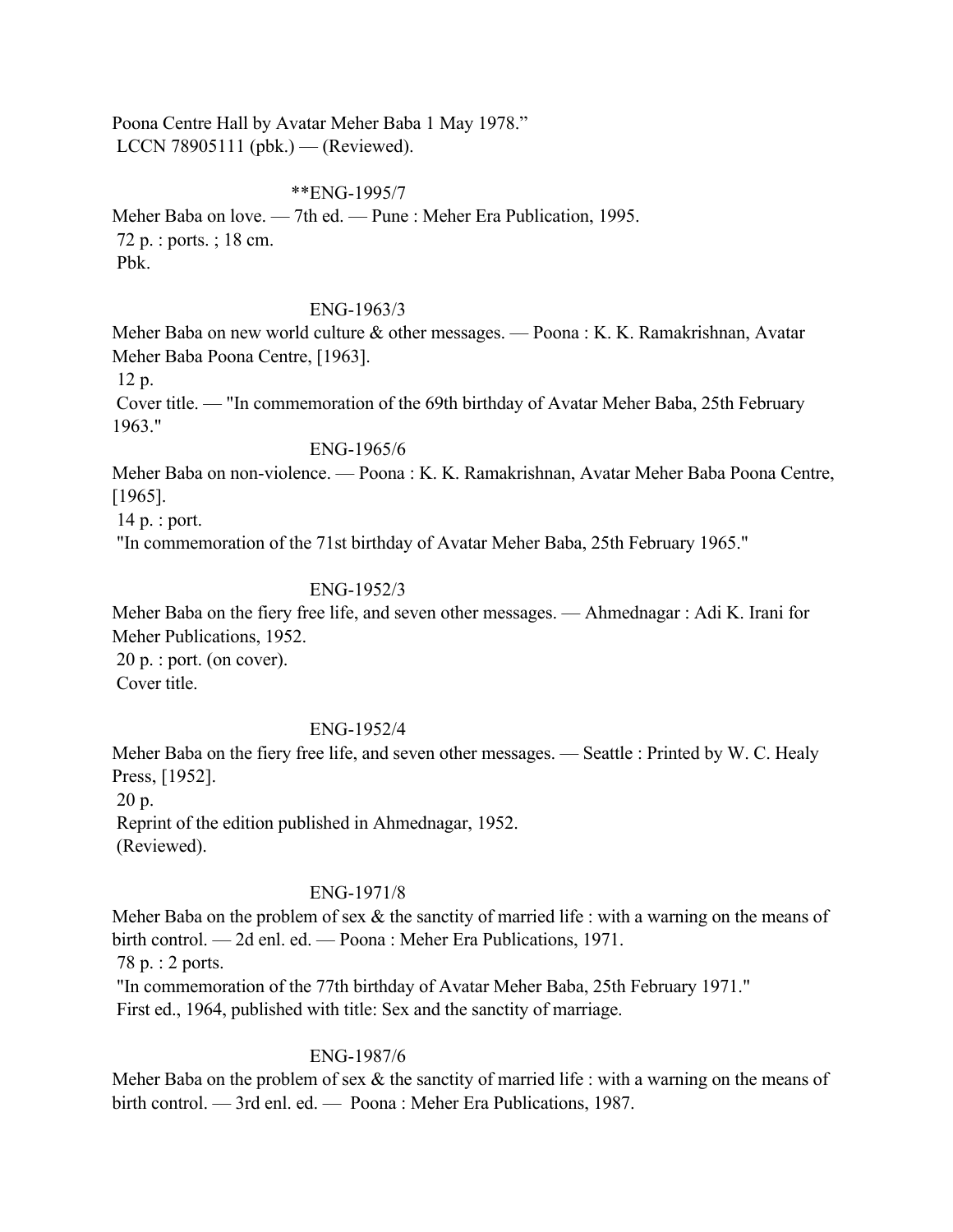72 p., [1] leaf of plates : port.

 "In commemoration of the 34th anniversary of the first public proclamation of his Avatarhood ... 7 September 1987."

RLIN: CASXAKX8912-B. — (Unavailable for review).

## ENG-1958/3

Meher Baba on the spiritual potential of the film world. — Bombay : S. R. Siganporia, Shri Meher Baba Centre, [1958?].

4 p. : port. (on cover).

Caption title. — Cover title : Avatar Shri Meher Baba.

## \*\*A-ENG-2007/1

Meher Baba on the Ten States of God / [Thomas James Hickey].

*In* Who do you say I am? : reframing Jesus in light of perennial wisdom and the Gospel of Thomas.

— Appendix Two : p. 680 -689.

 — Iowa City, IA : The Circle ; (212 Bloomington Street Iowa City, IA 52245) : Available from Thomas James Hickey, (core\_spirit-108@yahoo.com), 2007.

 An elucidation of Meher Baba's writings from God Speaks in context of a reinterpretation of the early Christian text known as The Gospel of Thomas, with constant reference in lengthy quotations and passages to Meher Baba and His teachings. — Also available in online version. http://www.corespirituality.com/tomhickey.html

## ENG-1963/4

Meher Baba on war. — Poona : K. K. Ramakrishnan, Avatar Meher Baba Poona Centre, [1963]. 24 p. : port.

"In commemoration of the 69th birthday of Avatar Meher Baba, 25th February 1963."

## ENG-1966/10

Meher Baba on war. — 2d ed. — Poona : Meher Era Publications, [1966].

26 p. : port.

"In commemoration of the 41st silence anniversary of Avatar Meher Baba, 10th July 1966."

### ENG-1972/5

Meher Baba on war, and other relevant messages. — 2d enl. ed. [i.e. 3d ed]. — Poona : Meher Era Publications, 1972.

162 p. : 3 ports.

"In commemoration of the 78th birthday of Avatar Meher Baba, 25th February 1972."

## ENG-1975/6

Meher Baba, the Ancient One. — Bombay : Avatar Meher Baba Bombay Centre, 1975.  $[20]$  p. : 3 ports.

 Cover title. — "To commemorate the 50th anniversary, 10th July 1925-10th July 1975, of Avatar Meher Baba's unique silence; souvenir." — Sayings and messages of Meher Baba, with a brief life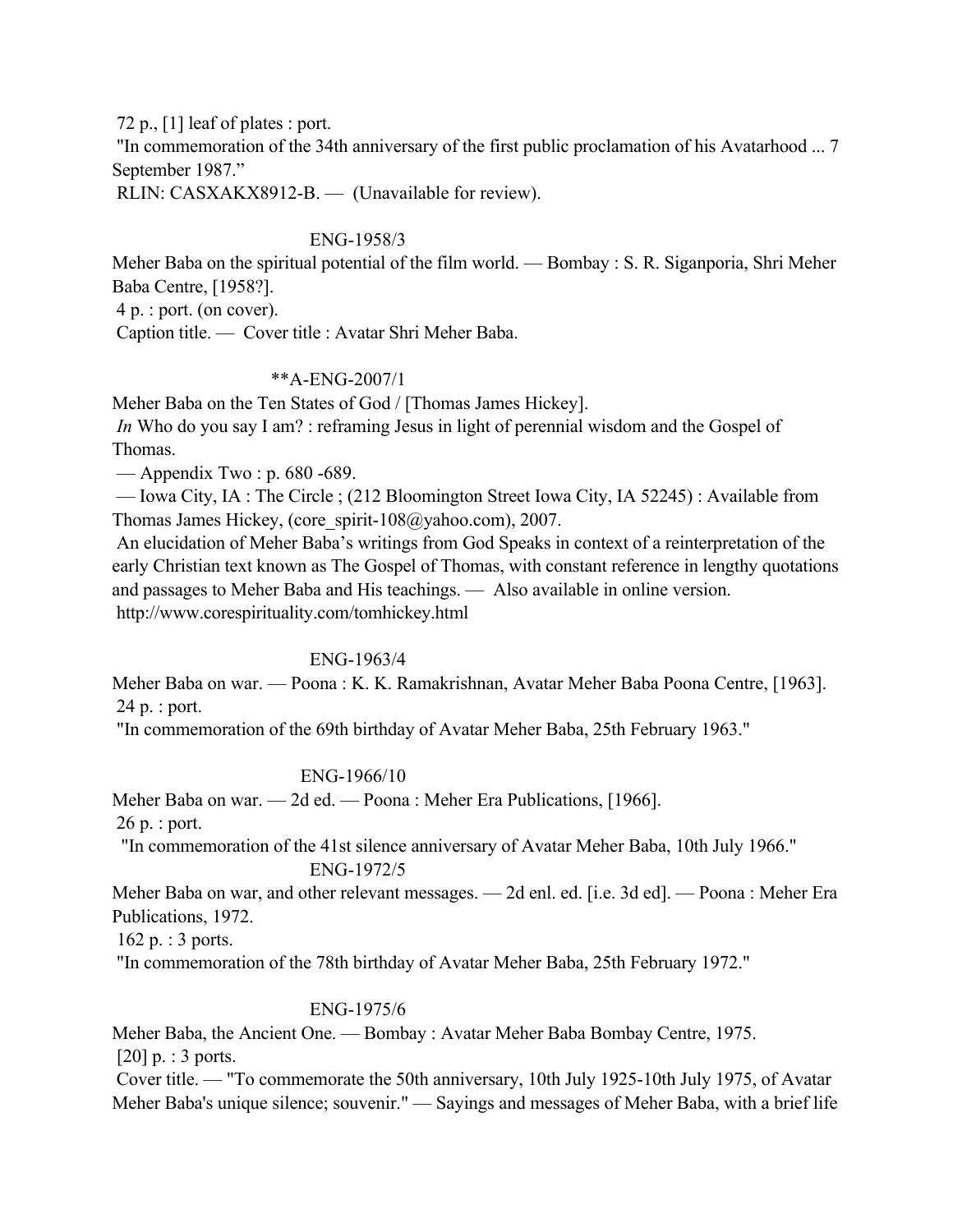sketch.

### ENG-1965/1

Meher Baba, the Avatar of the age / compiled & published N. Dharma Rao. — Bangalore: Dharma Rao, [1965].

48 p. : 2 ports.

 "In commemoration of Avatar Meher Baba's 71st birthday festival at Bangalore, 25th February 1965."

Prayers, birthday messages, and selected sayings and messages given by Baba.

## ENG-1961/6

Meher Baba, the Avatar of the age in silence / Freiny K. Naravala [i.e. Nalavala]. — Dehra Dun: Dehra Dun Centre, 1961.

8 p.

Issued on the 36th anniversary of Baba's silence, July 10, 1961.

### ENG-1942/1

Meher Baba, the Awakener / by C. D. Deshmukh ; foreword by Princess Norina Matchabelli. — Bangalore : Publication Committee, Meher Baba Universal Spiritual Centre, [1942]. 105 p. : port.

 "Contains in Part I and Part III the reprint of the original text of Dr. Deshmukh's 'My Master and His teachings,' and in Part II a collection of articles from the 'Meher Baba journal,' 1938-39." LC 45044697.

### ENG-1989/5

Meher Baba, the Awakener / Charles Haynes. — [1st ed.] — N. Myrtle Beach, S.C. : Avatar Foundation, 1989.

132 p. : ill.

 Biography. — A revision of author's doctoral dissertation at Emory University. — Includes bibliographical references : (p. 128 -131.) ISBN 0685293610 (pbk.)

# \*\*ENG-1993/5

Meher Baba, the Awakener / Charles Haynes. — 2nd ed. — N. Myrtle Beach, S.C. : Avatar Foundation, 1993.

132 p. : ill.

 Reprint of 1st ed. with minor corrections on better quality stock. — Also available in online version. — See also notes under 1st edition.

ISBN 0962447218 (pbk.) — http://www.ambppct.org/meherbaba/Book\_Files/Awakener.pdf

### ENG-1965/8

Meher Baba, the Compassionate Father / compiled by H. P. Bharucha. — Navsari : Cosmic Meher Centre, [c1965].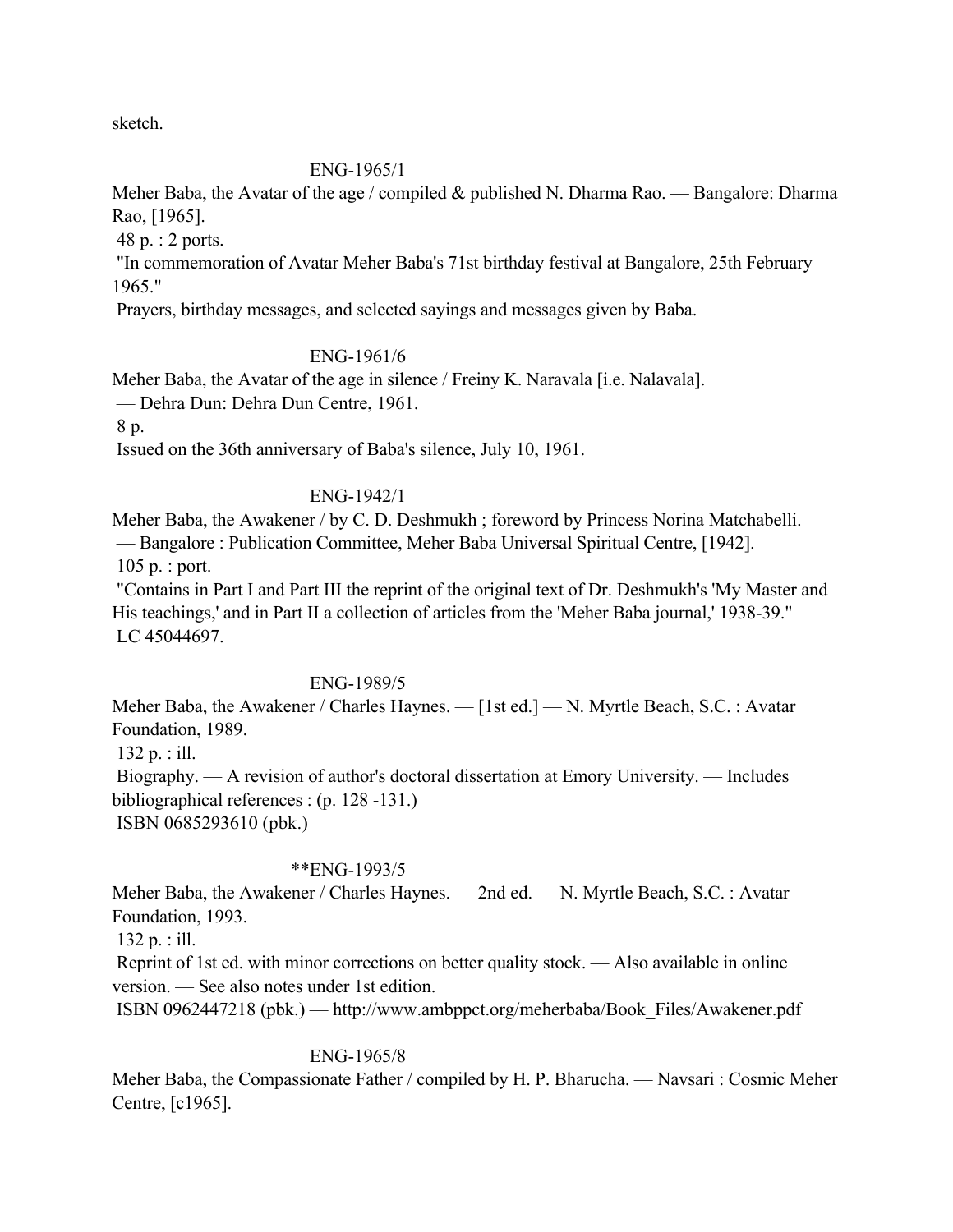50 p. : port. Some experiences of Baba lovers.

#### ENG-1972

Meher Baba, the Compassionate Father / compiled by H. P. Bharucha. — 2d ed. — Navsari : Bharucha, 1972. 111 p. : port.

Some experiences of Baba lovers.

(Unavailable for review).

### ENG-1975/7

Meher Baba, the Compassionate Father / compiled by H. P. Bharucha. — 2d ed. — Navsari : Bharucha, 1975 printing (Surat : Printed by Suresh P. Press). 111 p. : port. "Some experiences of Baba lovers".

#### ENG-1987/2

Meher Baba, the compassionate one / Rick M. Chapman. — Berkeley, Calif. : White Horse Pub. Co., 1987.

116 p. : ports.

 Contents: Part 1. Biography — Part 2. Selected messages and discourses of Avatar Meher Baba. ISBN 0938914014 (pbk.)

### ENG-1966/11

Meher Baba, the Hope of humanity. — Guntur, A. P. : Avatar Meher Baba Guntur Centre, [1966]. 20 p. : port.

"Fourth offering by Avatar Meher Baba Guntur Centre."

### ENG-1961/7

Meher Baba, the Silent Saviour of humanity : sixty-seven selected sayings of Avatar Meher Baba / [complied & published by Avatar Meher Baba Poona Centre]. — Poona : The Centre, [1961]. 48 p. : 3 ports. (1 on cover).

Cover title: The Silent Saviour of humanity, Avatar Meher Baba.

"To commemorate the 67th birthday of Avatar Meher Baba, 25th Feb. 1961."

## ENG-1996/7

Meher Baba Universal Spiritual Centre : a profile / prepared by D. V. Balakrishna Meher ; assisted by K. Subramanyam.

— Byramangala : Trust of MBUSC, 1996.

24 p. : ill. ; 17 cm.

Cover title.

Pbk. bound by staple at the crease.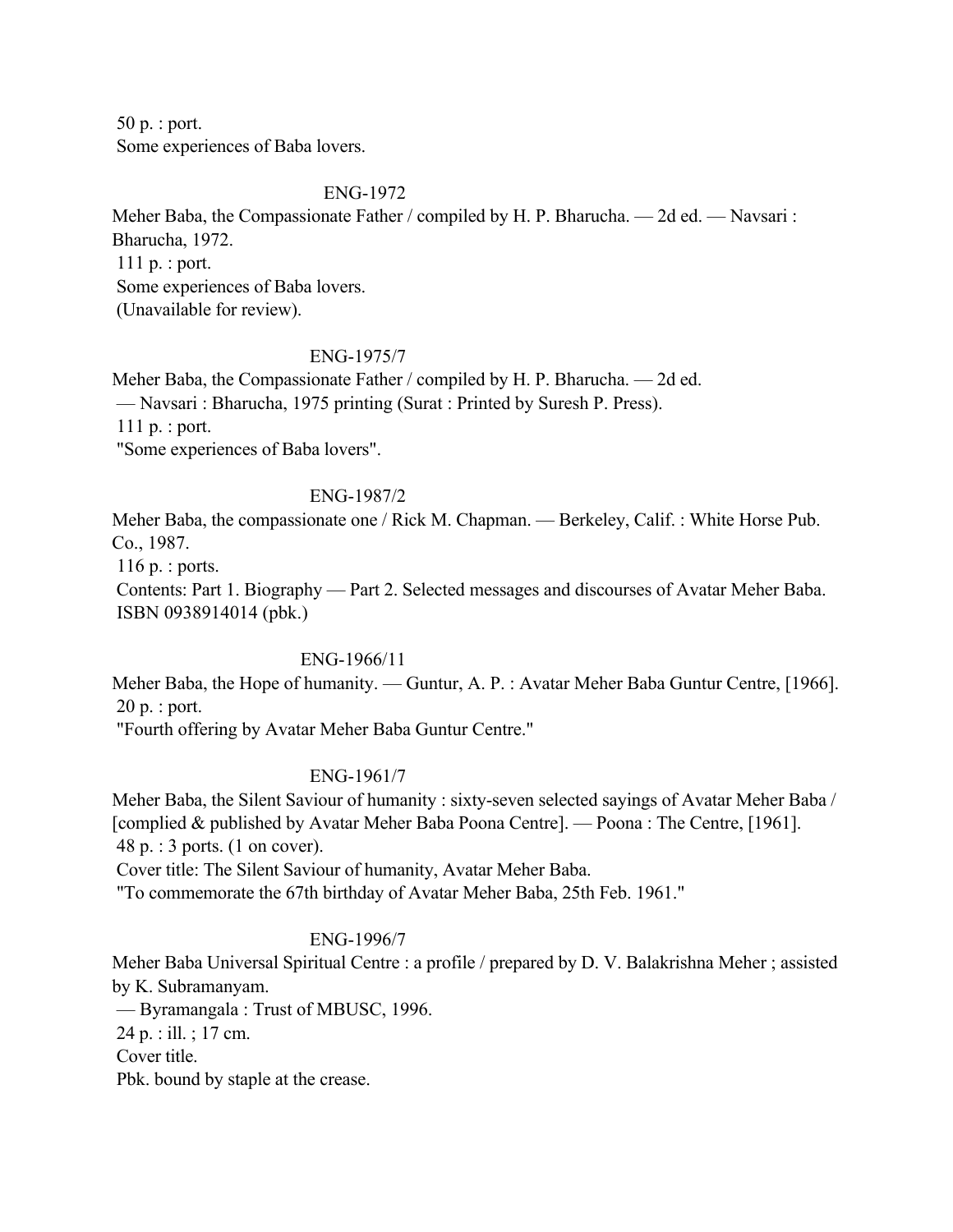#### ENG-1968/7

Meher Baba vignettes / designed and produced by Naosherwan K. Nalavala [i.e. Anzar].

— Dehra Dun : Issued by The Glow, 1968.

20 p. : 27 ports.

 "A Glow publication." — Includes the main events in Baba's life, selected messages and prayers, and many illustrations.

### GER-196-/1

Meher Babas Botschaft an die Welt / freie Übersetzung von Gisela Häfliger.

— Myrtle Beach, S. C. : Meher Spiritual Center, [196-].

 $[6]$  p. (folder) : port.

German translation of Baba's Universal message; includes a brief life sketch and other messages.

#### ENG-1954/6

Meher Baba's call / by Meher Baba. — Ahmednagar : Adi K. Irani, Meher Publications, 1954. 7 p.

 Message given on the occasion of the mass darshan program, Ahmednagar, 12th Sept. 1954. ENG-1954/7

Meher Baba's call : given on occasion of mass darshan programme, at Ahmednagar on 12th September 1954 ; Existence is substance and life is shadow : delivered at Rajahmundry on 1st March 1954 / by Meher Baba.

— (Seattle : Printed by W. C. Healy Press), [1954].

8 p.

### \*\*ENG-2006/1

Meher Baba's gift of intuition : 15 essays / Don E. Stevens & Companions. — London : Companion books, 2006.

197 p.

 Preface by Don Stevens, Neale Lundgren and Laurent Weichberger. — Part One covers the nature, scope, sources, and potential problems of intuition. — Part Two relates individual experiences. — Includes quotations from Meher Baba on intuition. — Includes bibliographical references.

ISBN 0952509768 (pbk.)

### ENG-1972/6

Meher Baba's house / Govinda ; illustrated by Dot Lesnik. — North Myrtle Beach, S. C. : Sheriar Press, 1972.

39 p. : ill., port.

A children's book with numerous illustrations.

### \*\*ENG-1969/5

Meher Baba's last sahavas / H. P. Bharucha. — Navsari : H. P. Bharucha, c1969. 48 p. : port.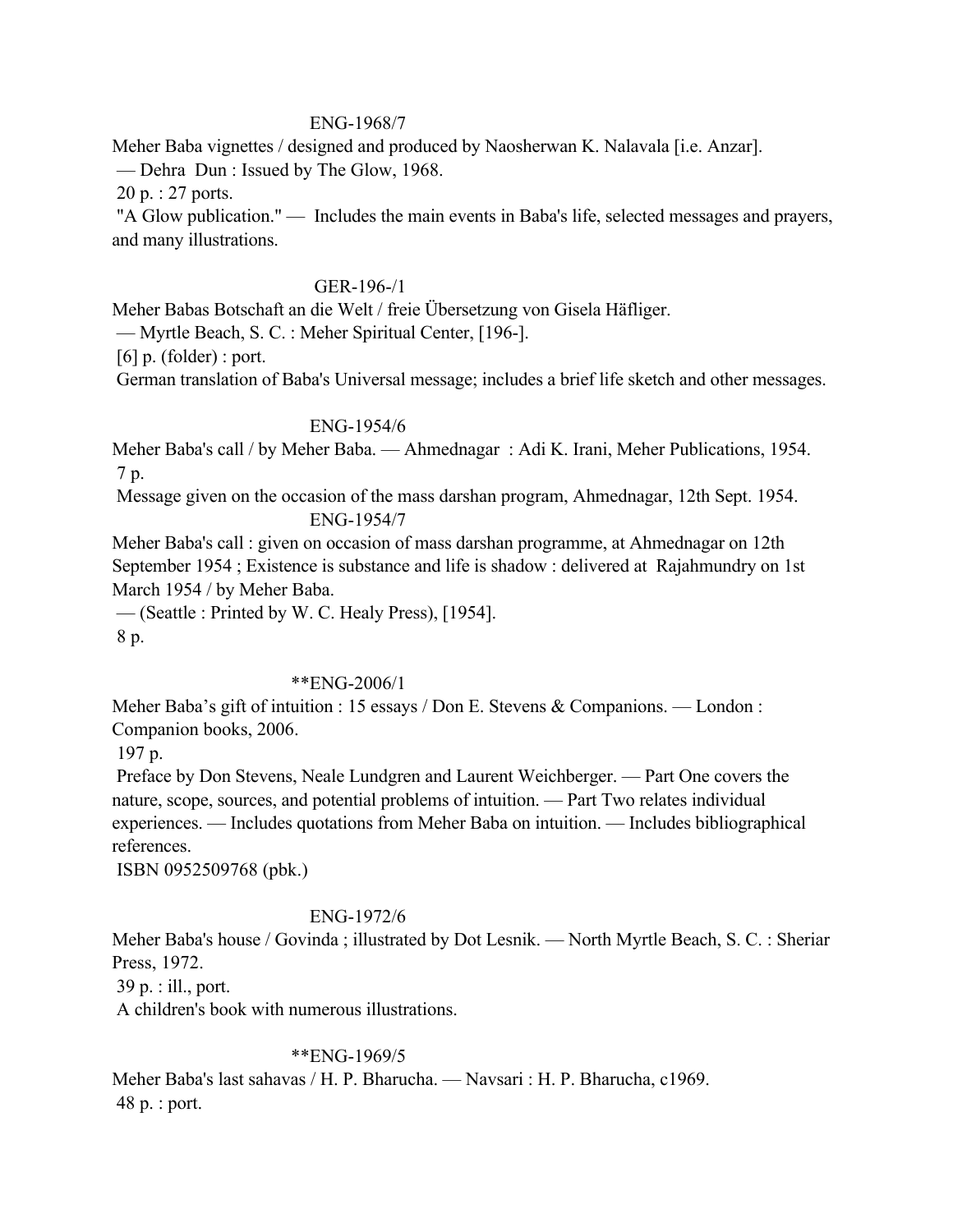Baba's last days at Meherazad, His dropping of the body on Jan. 31, 1969, and the seven-day sahavas at His Tomb, Meherabad Hill, the first week of February.

### NOR-1997/1

[ Meher Baba's last sahavas. Norwegian. Computer file. ] Meher Babas siste sahavas / H. P. Bharucha ; oversat av Mona Brodin. — Meher Baba Kilden, 1997 (Mona Brodin, Tennisveien 2F, 0777 Oslo, Norge ; solibakk@online.no). Mode of access: World Wide Web. http://home.online.no/~solibakk/nor/babasdod.html

### ENG-1942/2

Meher Baba's message for the future. — Bangalore Publication Committee, Meher Baba Universal Spiritual Centre, [1942?].

4, [2] p.

Cover title. — Reprint from the July 1940 issue of Meher Baba journal.

### ENG-1942/3

Meher Baba's message on the spiritual significance of the present war. — Bangalore: Publication Committee, Meher Baba Universal Spiritual Centre, [1942?].

8 p. : port. (on cover).

 Caption title. — Cover title: Meher Baba, His message on the spiritual significance of the present war. — On World War II.

#### \*\*ENG-2008/3

Meher Baba's New Life / Bhau Kalchuri. — [S.l.] : Ed Flanagan ; Pune : printed by K. Joshi & Co., 2008.

x, 726 p. : ill., maps.

Biographical. — Contributing publishers : Witowski, Ladinsky, Beckett, Craig, and Dennison.

### \*\*ENG-2000/2

Meher Baba's next wave : ordinary people's encounters with God / compiled and edited by Carolyn M. Ball. — 1st ed.

— Asheville, NC : Arti Books ; Distributed by Sheriar Press, 2000.

248 p.

Baba lovers — Personal narratives. — Includes bibliographical references.

ISBN 0962540471 (pbk.)

## ENG-1932/2

Meher Baba's raj of truth / by His Eastern & Western disciples.

— Bangalore : A. G. Munsiff, [1932?] (Bangalore : Bangalore Press).

12 p.

Cover title. — On the opposition to Baba in Bangalore.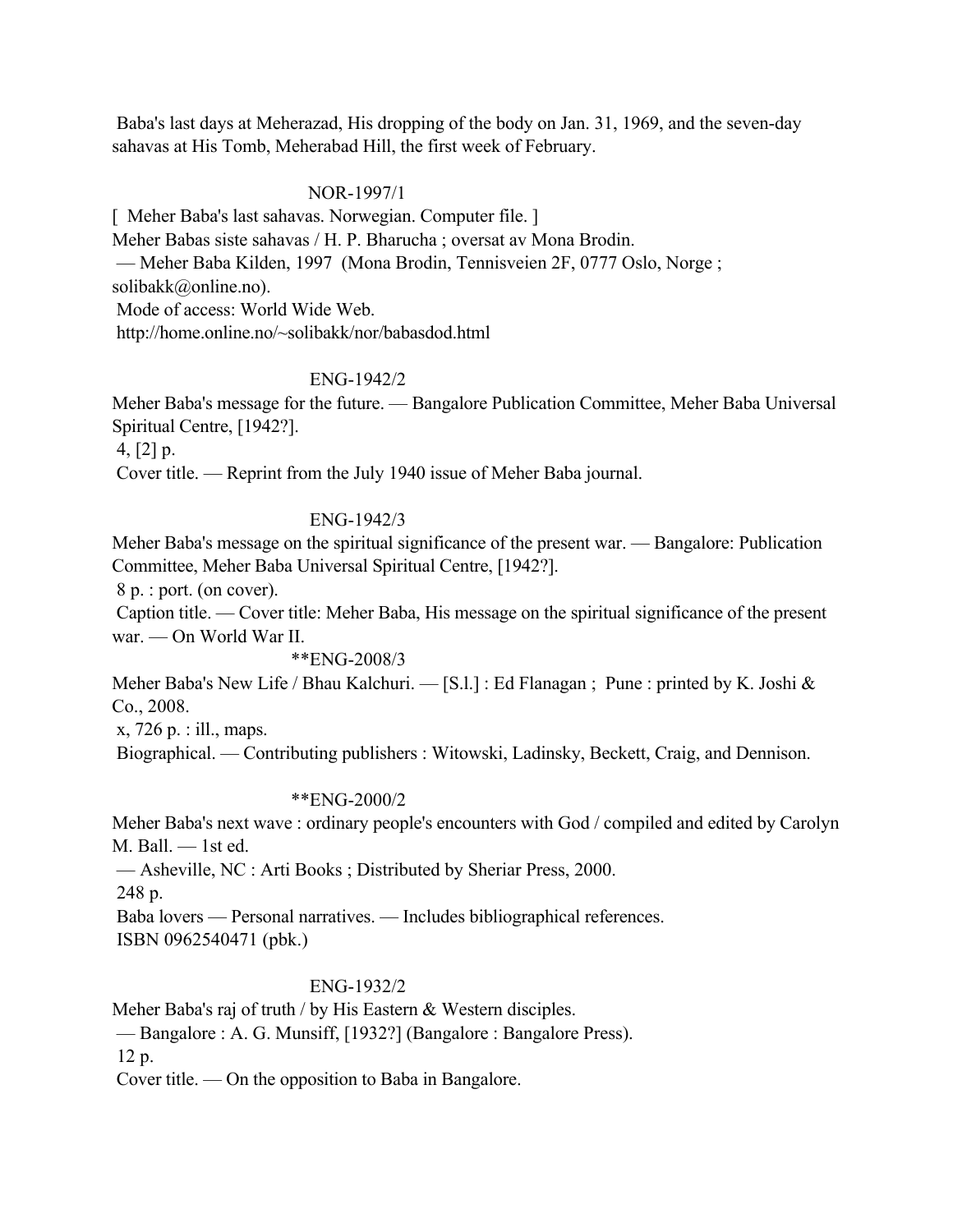### ENG-1967/9

Meher Baba's spiritual parables. — Dehra Dun : Naosherwan Nalavala [i.e. Anzar, 1967]. 16 p.

 "A Glow publication." — "Issued by The Glow in commemoration of the 73rd birth anniversary of Meher Baba, 25th February 1967."

### ENG-196-/3

Meher Baba's universal message. — Bombay : Avatar Meher Baba Bombay Centre, [196-].  $[6]$  p. (folder) : port.

Includes a brief life sketch and other messages.

#### ENG-196-/4

Meher Baba's universal message. — Myrtle Beach, S.C. : Meher Spiritual Center, [196-].  $[6]$  p. (folder) : port. Includes a brief life sketch and other messages.

#### ENG-1968

Meher Baba's universal message. — [Hyderabad, India, 1968]. (Unavailable for review).

### ENG-197-/2

Meher Baba's universal message. — [Ahmednagar : Adi K. Irani?, 197-?]. [6] p. (folder) : 4 ports. Includes a brief life sketch and other messages.

### \*\*ENG-2001/7

Meher Baba's visits to England, 1931 - 1956 / compiled by Margaret Hickman ; edited by Ralf Lewis and Tonya Moller.

— [Hammersmith Grove, London] : Meher Baba Association, 2001.

56 p. : ill., ports. ; 20 cm.

 "Published by the Meher Baba Association to mark the 70th anniversary of Meher Baba's first visit in September 1931." —t.p.

Pbk. bound by staple at crease.

### \*\*ENG-2003/7

Meher Baba's word and His three bridges / Don E. Stevens ; with Norah Moore & Laurent Weichberger. — London : Companion Books, 2003.

234 p. : port. (on cover).

 Based on the transcript of a live seminar presented by Don Stevens at the Meher Baba Association, London, England, May 3-4, 2003 —p. [15]. — Notes three levels of access via Meher Baba, His mandali and writings in His name.

ISBN 0952509741 (pbk.)

\*\*ENG-1993/6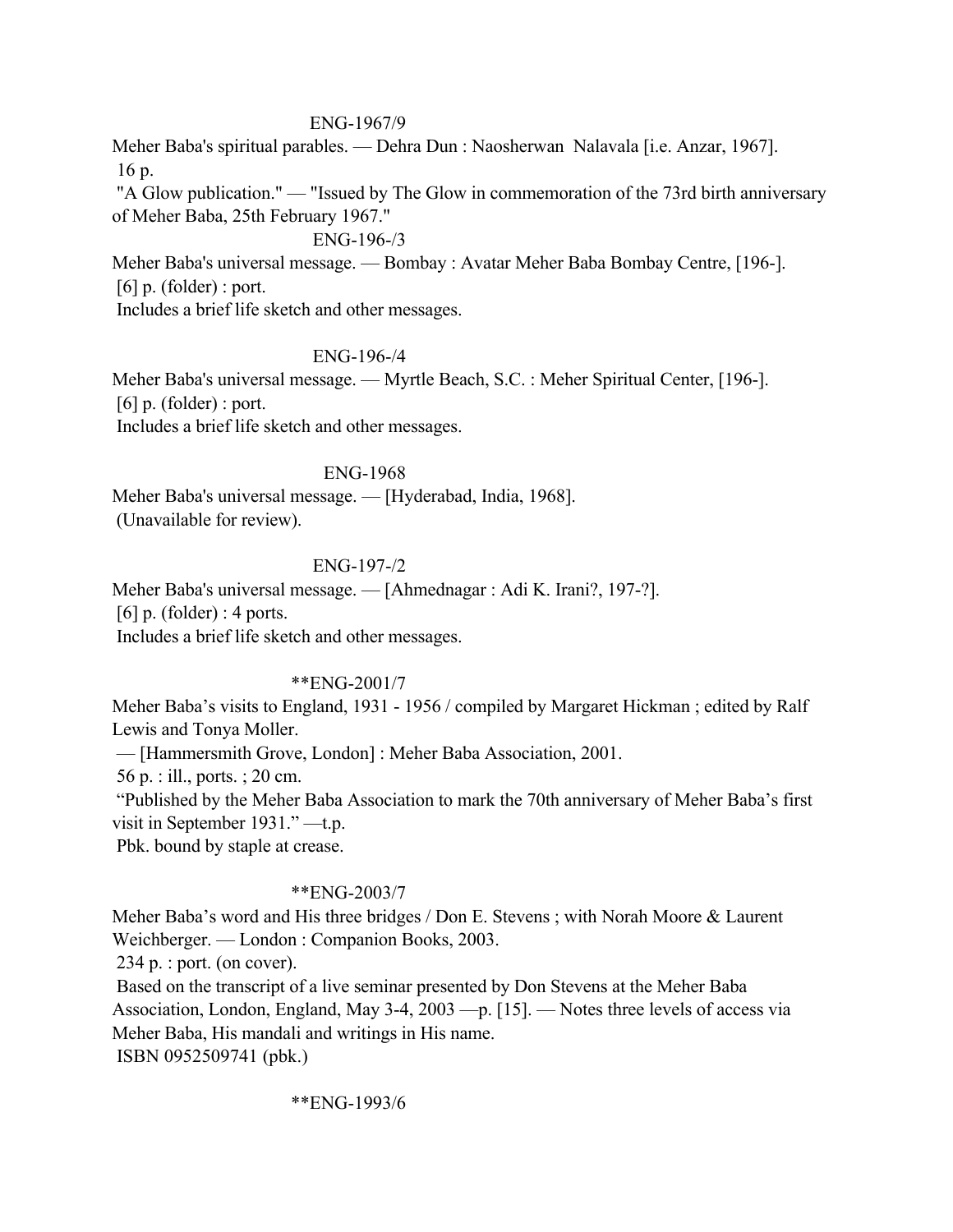Meher darshan in tears of joy / Sulloo Das. — Enl. English ed. — Jabalpur, M.P. : Avatar Meher Baba Centre, 1993.

[10], 106 p., [1] l. of plates : ports. ; 17 cm.

Poems and prose.

 "To commemorate the birth Centenary of Avatar Meher Baba 25th Feb. 1893 to 25th Feb. 1994"  $-t.p.$ 

 Cover title : Unique manifestation of the Supreme Self & Meher darshan in tears of joy songs / poet writer Sulloo Das alias Garib Das. — Previously published, in part, under title : Unique Manifestation of Avtar Meher Baba, printed 1988. Pbk.

## ENG-1975/8

Meher era year 81, 25-2-1975 : love greetings. — Kakinada : Avatar Meher Baba Andhra Centre, [1975].

40 p. : port. (on cover).

Cover title. — At head of title: Jai Meher Baba.

 "In commemoration of Avatar Meher Baba's 81st birthday celebration on 25th February 1975." Selected sayings and messages by Baba.

## ENG-1986/5

Meher geetika = Meher love songs / by Bhau Kalchuri.

— St. Helier, Jersey, Channel Islands : Companion Books, 1986.

vii, 169 p. : port. (frontispiece).

Ghazals.

ISBN 2950114946 (pbk.)

## ENG-1962

Meher githa. — [1962]. (Unavailable for review).

## ENG-1962/11

Meher kirtan : life sketch in English songs / [compiled by C. D. Deshmukh]. — [Nagpur : Nana Kher, Publisher, Avatar Meher Baba Centre, 1962]. 70 p. : 5 ports. Cover title. — Without musical notation.

## ENG-1993/7

Meher memuirs / Andrew Muir. — Myrtle Beach, SC : Whatever Press, 1993. 105 p. : ill. Poems and prose. — Dale Draeger, illustrator. Pbk.

### ENG-1986/6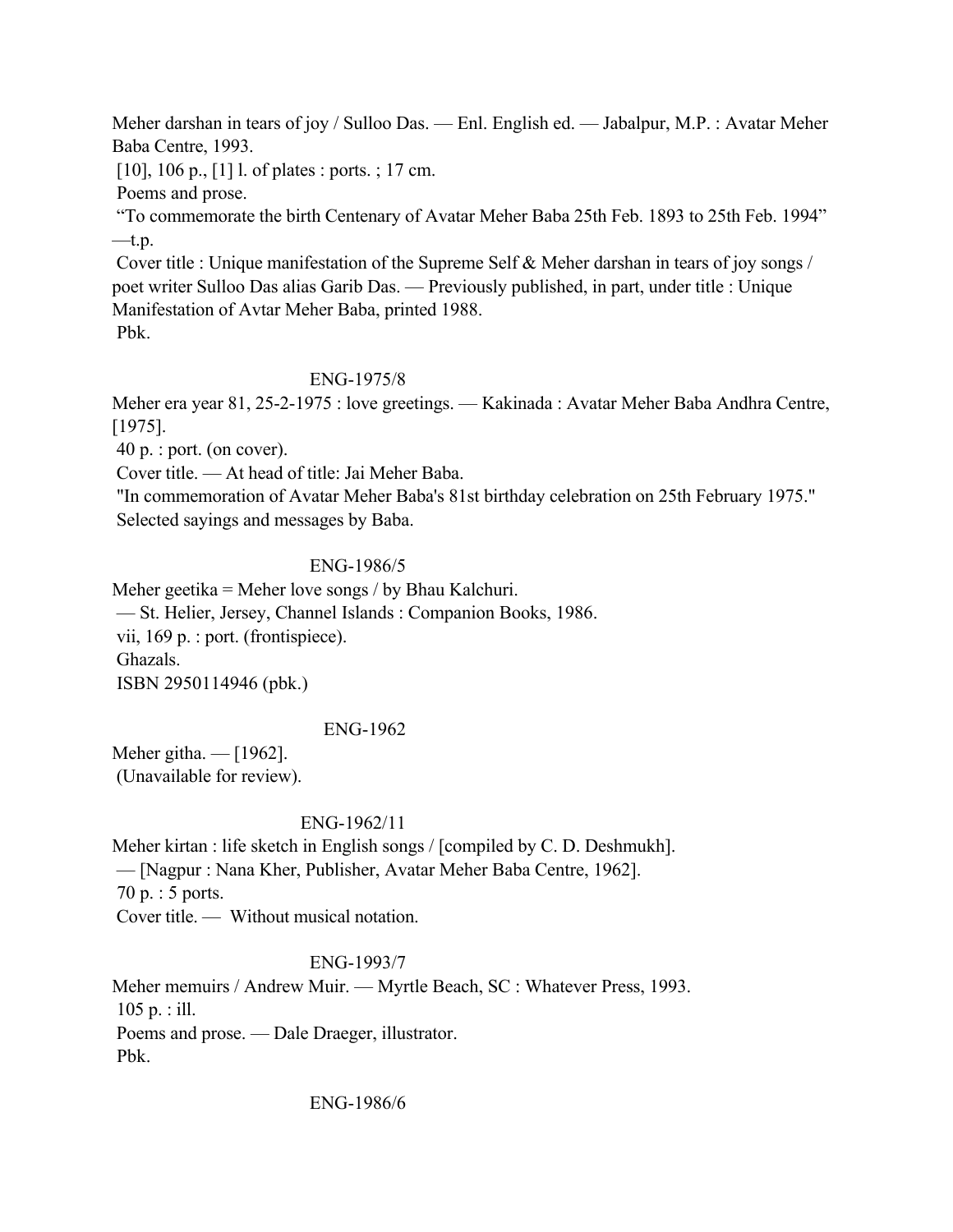Meher Prabhu : the biography of Avatar Meher Baba / Bhau Kalchuri ; compiled by David Fenster ; edited by Lawrence Reiter. — [1st ed.] — North Myrtle Beach, S.C. : Manifestation, 1986-2001. 20 v. in 13 : ill. Translated from Hindi by Bhau Kalchuri, assited by Feram Workingboxwala. Other titles: Meher Prabhu : Lord Meher. Bound together in 8 volumes: v. 6--7 pt. 1. ; v.7 pt. 2--8. ; v. 9--10. ; v. 11--12. ; v. 13--14. ; v. 15--16. ; v. 17--18. ; v.19--20. Includes bibliographical references. LCCN 86229440.

### \*\*ENG-1997/9

Meher Prabhu : Lord Meher / Bhau Kalchuri ; compiled by David Fenster ; edited by Lawrence Reiter. — 2nd ed. — Myrtle Beach, S.C. : Manifestation, 1997-2001. 20 v in 12 : ill. Bound together in 9 volumes: v. 1--2. ; v. 6--7 pt. 1. ; v.7 pt. 2--8. ; v. 9--10. ; v. 11--12. ; v. 13--14. ; v. 15--16. ; v. 17--18. ; v.19--20. Also available in online version. LCCN 97147019. — http://www.lordmeher.org (See notes under 1st ed.)

### ENG-1984/5

Meher roshani = The Light of Meher / Bhau Kalchuri. — North Myrtle Beach, S.C. : Manifestation, 1984. 159 p. : ill. Ghazals. — Includes commentary on ghazals / Bhau Kalchuri. TXU 163-472 (pbk.)

### ENG-1984/1

Meher Sarod / Bhau Kalchuri = Mehera Saroda / Bhau Kalcuri. — North Myrtle Beach, S.C. : Manifestation, 1984. 208 p., [2] p. of plates : ill. Poems. LCCN 84200569 (pbk.)

### \*\*ENG-1991/3

Meher Spiritual Center : a place of pilgrimage for all time / friends of the Center ; photography Marge Sucoff... [et al.]

— [Myrtle Beach, SC : The Center ; Printed by] Sheriar Press, 1991.

1 vol. (unpaged) : chiefly col. ill. ; 28 X 27 cm.

Brochure with quotes by Meher Baba and photographs taken at Meher Spiritual Center.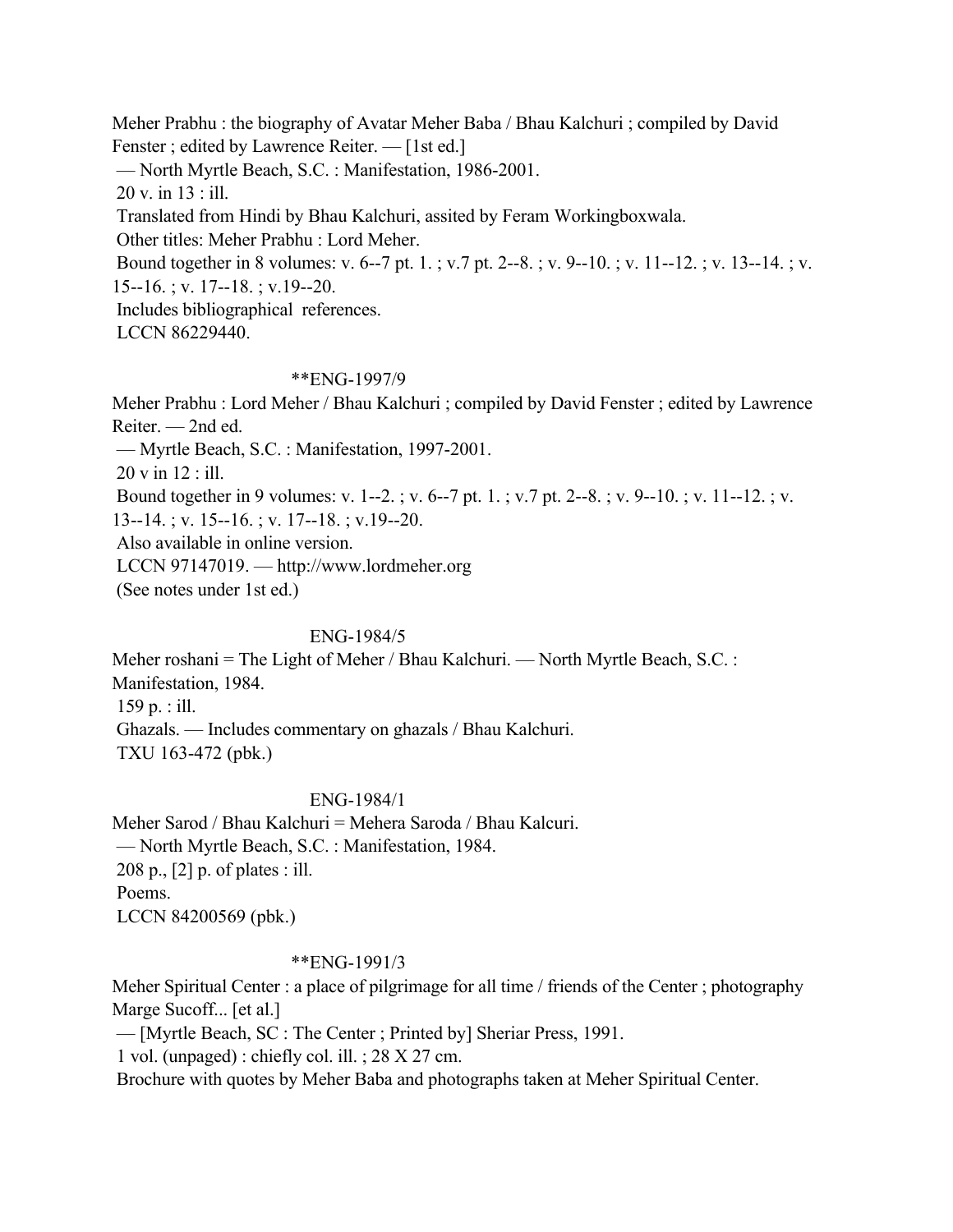#### ENG-1963/5

Meher vani. — Vijayawada : Avatar Meher Baba Vijayawada Center, 1963.

103 p.

In English. — "Baba's sayings culled from His writings."

"Published on the occasion of the 69th birthday of Avatar Meher Baba, [25th February 1963]."

#### ENG-1966/12

Meher year seventy two. — Jabalpur Avatar Meher Baba Jabalpur Centre, [1966].

6, [2] p. : port.

 Cover title. — "Released on the occasion of Avatar Meher Baba's 72nd birthday celebration, Jabalpur ... 1966."

### ENG-1962/10

[ Mehera cālīsā. ]

Mehera cālīsā = Love song to Meher Baba : forty verses in praise of Meher, in Hindi with their translation into English / Keshav Narayan Nigam.

— Hamirpur, U. P. : Nigam, Avatar Meher Baba Hamirpur Centre, 1962.

99 p. : 40 ports.

 Added title on cover: Meher chalisa. — In Hindi and English; introductory matter in English. — Each verse has a corresponding portrait of Baba.

### \*\*ENG-2000/11

[ Mehera cālīsā. ]

Mehera cālīsā = Love song to Meher Baba : forty verses in praise of Meher in Hindi with their translation into English / by Keshav Narayan Nigam ; translation in English by Mani S. Irani ; Eruch B. Jessawala. — 2nd. ed.

— Lucknow, U.P., India : Meher Jyoti Kulshreshtha, 2000.

101 p. : ports. ; 18 cm.

Poems in English and Hindi.

Pbk. — (See also notes under 1st ed.)

### \*\*ENG-1989/3

Mehera / compiled [from talks and original tape recordings of Mehera J. Irani] ; and edited by Janet Judson ; with the assistance of Shelley Marrich.

— East Windsor, N.J., U.S.A. : Beloved Books, 1989.

313 p. : ill. (some color).

 Biographical. — "She is My very breath without which I cannot live... Meher Baba" —t.p. ISBN 0961390719.

### \*\*ENG-2003/3

Mehera-Meher : a divine romance / by David Fenster.

— Ahmednagar, M.S., India ; Roswell, Ga. : Meher Nazar Publications, 2003.

3 v. (xvi, 533, 603, 649 p.) : ill. (some col.), facsim., geneal.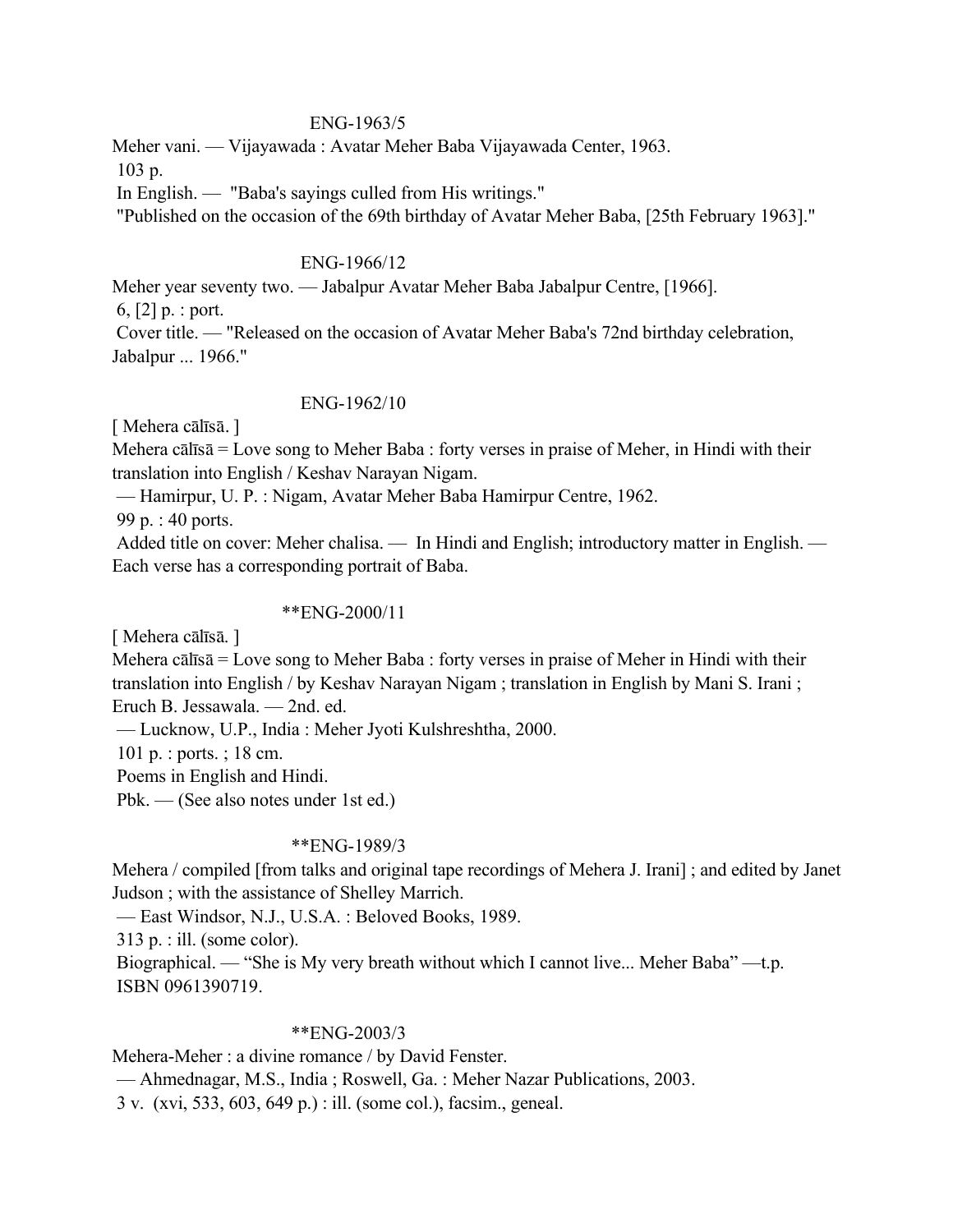Mehera J. Irani — Biography.

 Printed in India by Meher Mownavani Publications. — Includes indexes. ISBN 8188224073.

#### ENG-1958/4

Meherabad gathering, 10th July 1958 : [messages / Meher Baba]. — Ahmednagar : Adi K. Irani, [1958].

6 p. : port. (on cover).

Cover title. — Contents : Universal message — Share with Me in My final work — God alone Is.

### ENG-1993/8

Meherabad the hill of celestial light : being the treasure chest of memories of good old days spent with Hazrat Meher Baba and His dear ones. — Bombay : A. R. Abdulla, 1993.

1 vol. (unpaged) : ill.

 "On the eve of Birthday Centennary of Avatar Meher Baba." — Also available in online version. Pbk. bound by staple at the crease.

http://www.trustmeher.com/files/lit/abdulla/abdulla00.htm

#### ENG-1963/6

Mehersthan memoir : tells you how the Andhras adore the Avatar / by Kavi Yogi Maharshi Shuddhananda Bharathi. — Ist ed. — Madras : Shuddhananda Library, 1963.

136 p. : ill., ports.

 "Published in memory of the installation of the Statue of Meher Baba at Mehersthan (Kovvur), A. P. "

### ENG-1987/7

The Memoirs of a zetetic / by A. K. Hazra. — Navsari, Gujarat : Avatar Meher Baba Navsari Center, 1987.

vii, 212 p. : port. (frontispiece).

 Biographical. — "Avatar Meher Baba 18th Amartithi" —t.p. — Errata slip inserted. Pbk.

### \*\*ENG-2001/8

Memoirs of a zetetic : my life with Meher Baba / by Amiya Kumar Hazra. — 2nd ed., rev. and expanded.

— Navsari, Gujarat, India : Avatar Meher Baba Navsari Centre, 2001.

xxiv, 371 p. : ill.

Biographical. — Cover painting by Nadia Wolinska.

Pbk.

### SPA-196-/1

El Mensaje universal de Meher Baba. — Myrtle Beach, S. C. : Meher Spiritual Center, [196-].  $[6]$  p. (folder): port.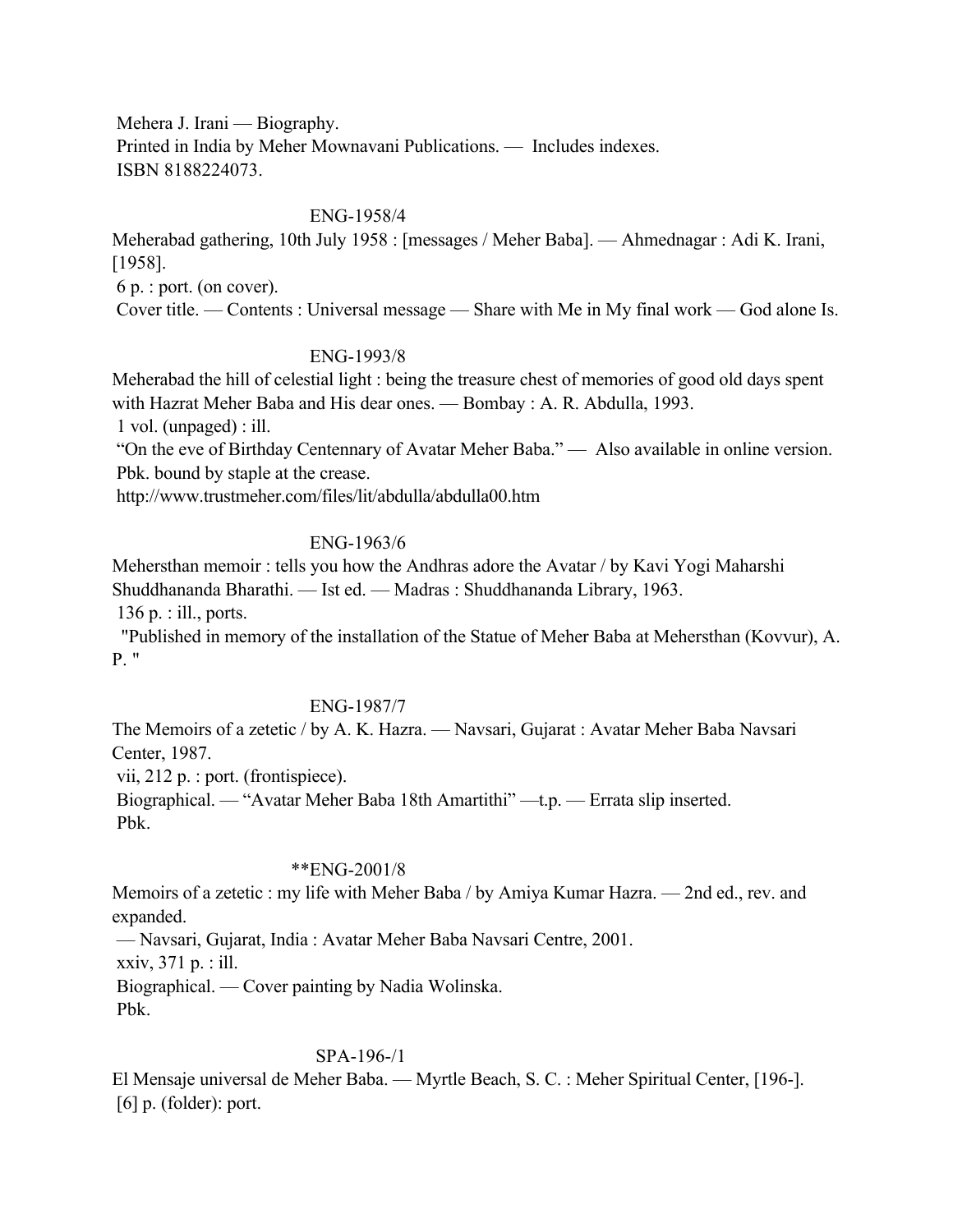Spanish translation of Meher Baba's Universal message; includes a brief life sketch and other messages.

## ENG-1977

Merwan : an original musical drama.

[1977?].

Unpublished?

"Early years before observing silence."

 First presented by the White Horse Players on Feb. 26 and 27,1977, in honor of Baba's birthday. (Unavailable for review).

## PP-ENG-1977/1

Merwan : an original musical drama : [program / presented by] the White Horse Players. — Walnut Creek, CA : Sufism Reoriented, 1977.

16 p.

"Early years before observing silence."

 Performed Feb. 26 and 27, 1977, "honoring the birthday of Avatar Meher Baba, February 25, 1894."

(Unavailable for review).

## FRE-196-/1

Le Message universal de Meher Baba. — Myrtle Beach, S. C. : Meher Spiritual Center, [196-].  $[6]$  p. (folder) : port.

 French translation of Meher Baba's Universal message; includes a brief life sketch and other message.

## FRE-197-/1

Le Message universal de Meher Baba. — Ahmednagar Adi K. Irani, [197-].

 $[6]$  p. (folder) : 4 port.

 French translation of Meher Baba's Universal message; includes a brief life sketch and other messages.

## ENG-1954/8

Messages delivered during Andhra tour, February & March 1954 / Meher Baba.

— Nidadavole : I. C. Mallikarjuna Rao, Meher Publications (Andhra), 1954.

 $[19] p.$ 

Cover title. — Thirteen messages.

## ENG-1945/2

Messages of Meher Baba, delivered in the East and West / compiled by Adi K. Irani.

 — Ahmednagar : Adi K. Irani for the Publication Committee, Meher Baba Universal Spiritual Centre, 1945.

2, 2, 101 p. : port.

Messages delivered in the East, 1932-44, and in the West, 1932.

LC 74189272.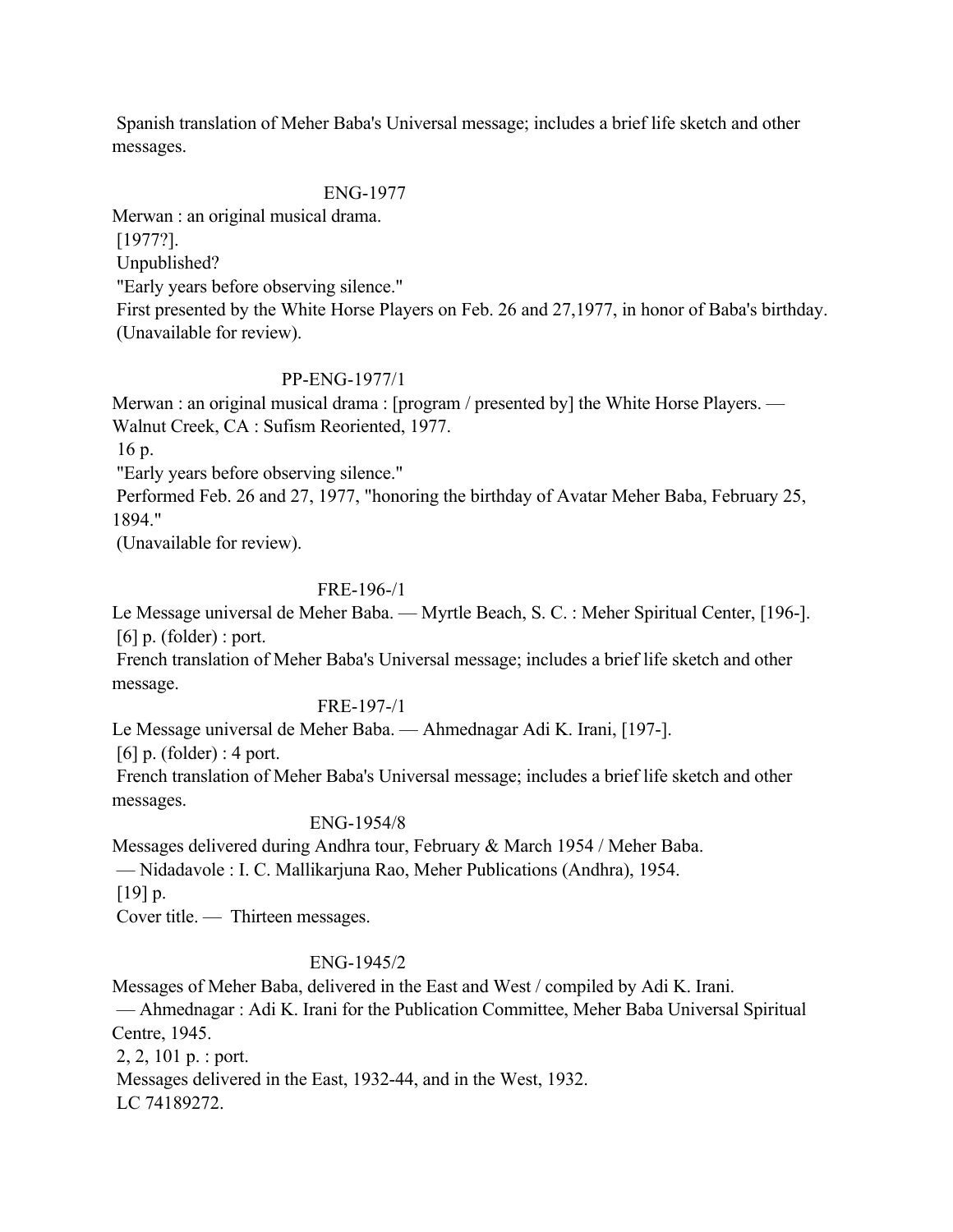#### \*\*ENG-200-?/1

Michael Dacosta's Meher Baba song book. [music ] — [S.l. : s.n., 200-?]. 91 p. of music. Forty-nine scores arr. for voice with chords and lyrics. — Cover title. — Composer : M. Dacosta —On running title. Pbk. ; spiral bound.

### \*\*ENG-2006/9

Mind cracker : everything + nothing = love / poems, paintings [by] Pete Caswell. — [Braunton, N. Devon, UK] : Caswell : Printed in USA by Lulu.com, 2006. 1 vol. (unpaged) : color ill., facsim. Poems and color art reproductions. — Cover title. Pbk.

#### \*\*ENG-2003/1

A Mirage will never quench your thirst : a source of wisdom about drugs / compiled & edited by Laurent Weichberger with Laura Smith. — North Myrtle Beach, S.C. : Sheriar Foundation, 2003. xxvii, 141 p. ; 14 cm. Meher Baba — Quotations. — Includes bibliographical references : (p. 112-16.) ISBN 188061927X (pbk.)

The mischievous chicken. *see under* : The Nothing and the everything. Selections.

#### \*\*ENG-1993/1

More conversations with the Awakener / Bal Natu. — Myrtle Beach, S.C., U.S.A. : Sheriar Foundation, 1993. viii, 100 p. ISBN 1880619075 (pbk.)

### ENG-1963/7

The Moving finger writes / [Meher Baba ; compiled & published by Amy A. and Adi K. Arjani]. — Karachi . Arjani, [pref. 1963-1967]. 2 v. (36, 94 p.) : ports. Cover title. — Part 2 published in Dacca.

Part 1 lacks vol. number. — "Unedited material" dictated by Baba; selected messages.

#### \*\*ENG-1994/3

Much Love : divine sport of the Avatar, the Rasool, the Christ of the age - Meher Baba on this planet earth between 1894 - 1969 / [T. K. Ramanujam]. — 1st ed.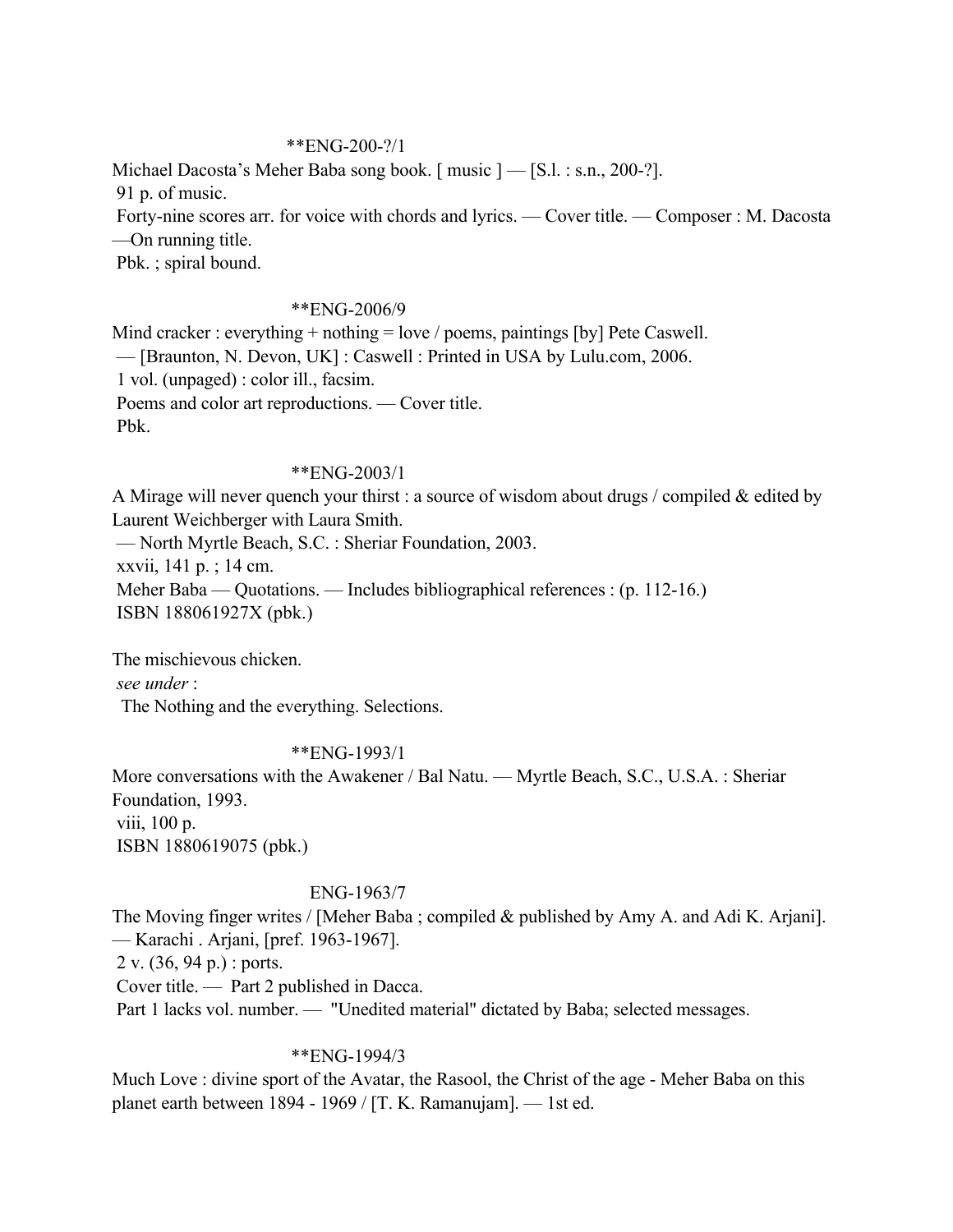— Madras : Avatar Meher Baba Informations, 1994. xxvi, 604 p., [3] leaves of plates : ports. (some color). Forward by G. S. N. Moorty. — Part I. A chronology of Avatar Meher Baba's life: (p. 1 -272.) Includes 'The Four Journeys' chart. — Includes bibliographical references. — T. K. Ramanujam 'Anuj'.

#### ENG-1974/7

Much silence: Meher Baba, His life and work / Tom and Dorothy Hopkinson. — London : Gollancz, 1974. 191 p. : 2 ports. Excellent introductory biography of Baba. ISBN 0575014105.

#### ENG-1975/9

Much silence : Meher Baba, His life and work / Tom and Dorothy Hopkinson. — New York : Dodd, Mead, 1975, c1974. 191 p. : 2 port. Excellent introductory biography of Baba. ISBN 0396071414. — LC 74026821.

#### ENG-1975/10

Much silence : Meher Baba, His life and work / by Tom and Dorothy Hopkinson. — 1st Indian ed.

— New Delhi : B. I. Publications, 1975, c1974.

191 p. : port.

Excellent introductory biography of Baba.

#### ENG-1981/4

Much silence : Meher Baba : His life and work / by Tom and Dorothy Hopkinson. — 2nd rev. Indian ed.

— Bombay : Meher House Publications, 1981.

232 p.

 Biography. — Cover design by Elaine Cox. — Contents : Part 1. His life — Part 2. His Teaching. OCLC 8074013 (pbk.)

#### ENG-1982/5

Much silence : Meher Baba : His life and work / by Tom and Dorothy Hopkinson. — 3rd Indian ed.

 — Woombye, Qld. : Meher Baba Foundation for Meher Baba Publications (Bombay), 1982, c1981.

 232 p. Reprint. OCLC 20053447 (pbk.)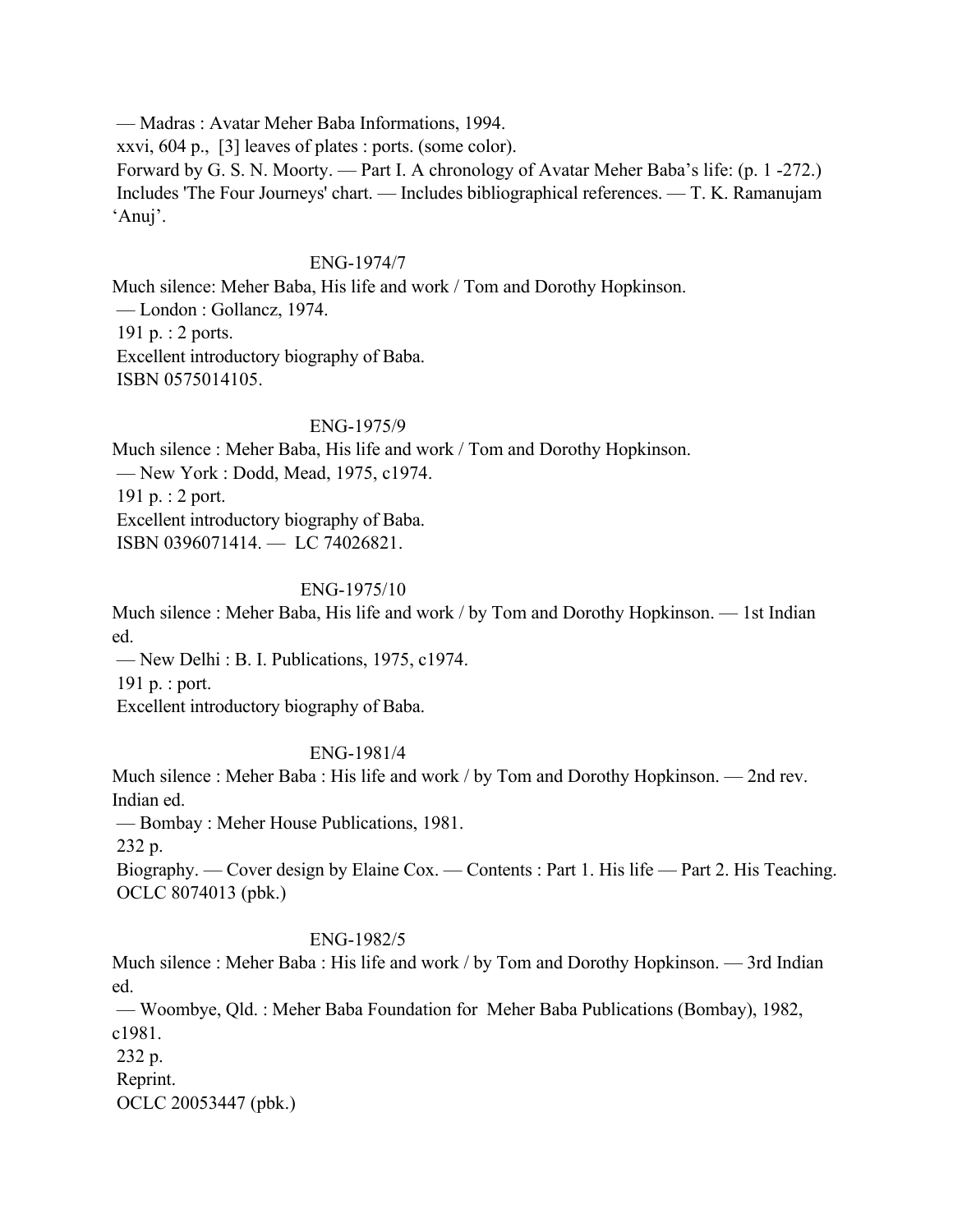#### GER-1981/1

[ Much silence. German. ]

Viel schweigen : Meher Baba : sein leben und wirken / von Tom und Dorothy Hopkinson ; [aus dem Englisch übersetzen von Gisela Häfliger].

— Berlin : Sadhana-Verlag, 1981.

198 S. : Ill.

ISBN 392261003X (bros.) — (Unavailable for review).

### SCR-1996/5

[ Much silence. Serbo-croatian. ]

Više tišine : život i delo Meher Babe / Tom an Doroti Hopkinson ; prevod s engleskog Aleksandra Čabraja. — 1. izd.

— Beograd : Esotheria, 1996.

200 str. — ( Avatar : edicija dela Meher Babe ).

Bibliografija : (str. 198-200.)

ISBN 868158538X. — (Unavailable for review).

#### ENG-2002/2

Music of the heart : a personal collection of poems, prose, short stories and reflections / by Kate Brown.

— North Myrtle Beach, SC : Business Resources Pool, 2002.

75 p.

Copyright : L & L Productions.

Pbk. ; spiral bound.

### \*\*ENG-2006/5

My life story with Avatar Meher Baba / Keshava Narayan Nigam. — Lucknow, U.P., India : Meher Jyoti Kulshreshtha, [2006]. xiv, 114 p. : ill. Autobiographical —pub. posth. — Forward by Bhau Kalchuri. Supplement includes: Meher Chalisa ( Mehera Cālīsā ) and index of terms. Rs. 60 (pbk.)

#### ENG-1969/6

My life with Avatar Meher Baba / C. D. Deshmukh. — [1969]. (Unavailable for review).

### ENG-1994/5

My life with Meher Baba / W. D. Kain. — [Haryana, Delhi] : W. D. Kain, 1994. xii, 142 p., 20 p. of plates, 112 p. Autobiographical. — "Birth Centenary Feb 25, 1894-1994" —On cover (clothbound ed.) Issued in hbk. and pbk. bindings.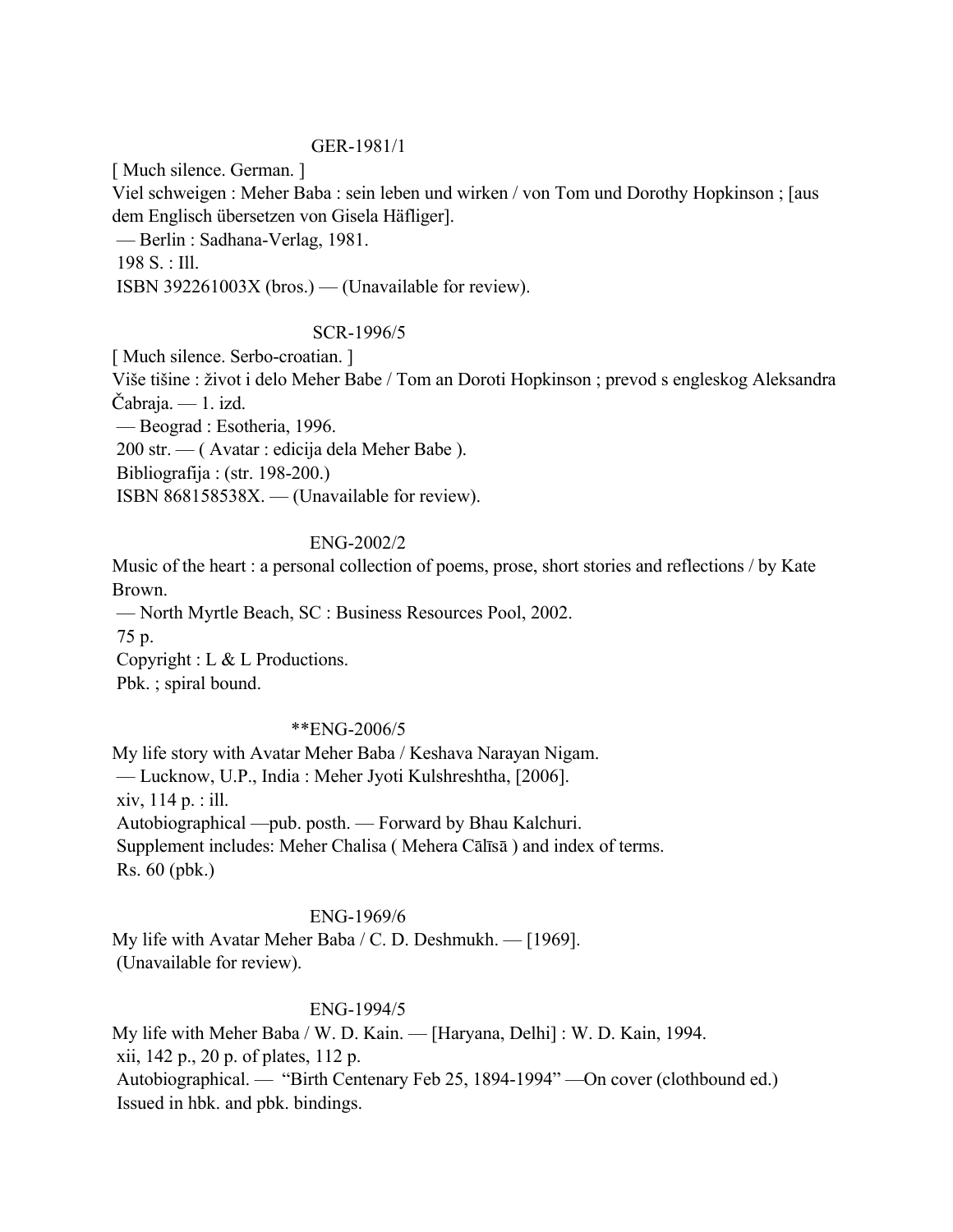#### ENG-1936/1

My Master and His teachings / by C. D. Deshmukh ; with a foreword by Princess Norina Matchabelli.

— Meherabad, Ahmednagar : Framroze Hormusji Dadachanji, 1936.

 $58 p. - 3$  ports.

 Contents : pt. 1. Aspects of the path and life with Meher Baba through personal experience — pt. 2. Poems.

#### ENG-1979/1

The narrow lane / Meher Baba ; compiled and edited by William Le Page.

 — Balmain, N.S.W., Australia : Meher Baba Foundation ; Bombay : Published by R.J. Mistry for Meher House Publications, 1979.

 151 p., [1] leaf of plates : port. ; 17 cm. OCLC 63579216 (pbk.)

#### SCR-1996/3

Naś stalni saputnik / sakupio i priredio Bal Natu ; prevod s engleskog Aleksandra Čabraja. — 1. izd.

— Beograd Esotheria, 1996.

3 v. u 1 (272 str.) — ( Avatar : edicija dela Meher Babe ).

Predgovor jugoslovenskom izdanju / Vladimir Madić.

Sadržina : 1. Naś stalni saputnik — 2. Izlivanja Milosti — 3. Kada on Zavkada.

ISBN 8681585886. — (Unavailable for review).

### ENG-1975

The Net of love / written by Ellis Pines and Bill Haviland.

[1975?].

A play [unpublished?)

 First presented by the Meher Players of Chicago at the 'Meher Mela 1975' (Aug.), Athens, Me. Inspired by Baba's life and work.

(Unavailable for review).

New gods in America / Peter Rowley. *See* :

Meher Baba / Peter Rowley.

### ENG-1962

The New humanity / [Meher Baba]. — Seattle : Healy Press, 1962. 11 p. (Unavailable for review).

### ENG-1964/5

The New humanity / [Meher Baba] — Seattle : Healy Press, 1964, c1962.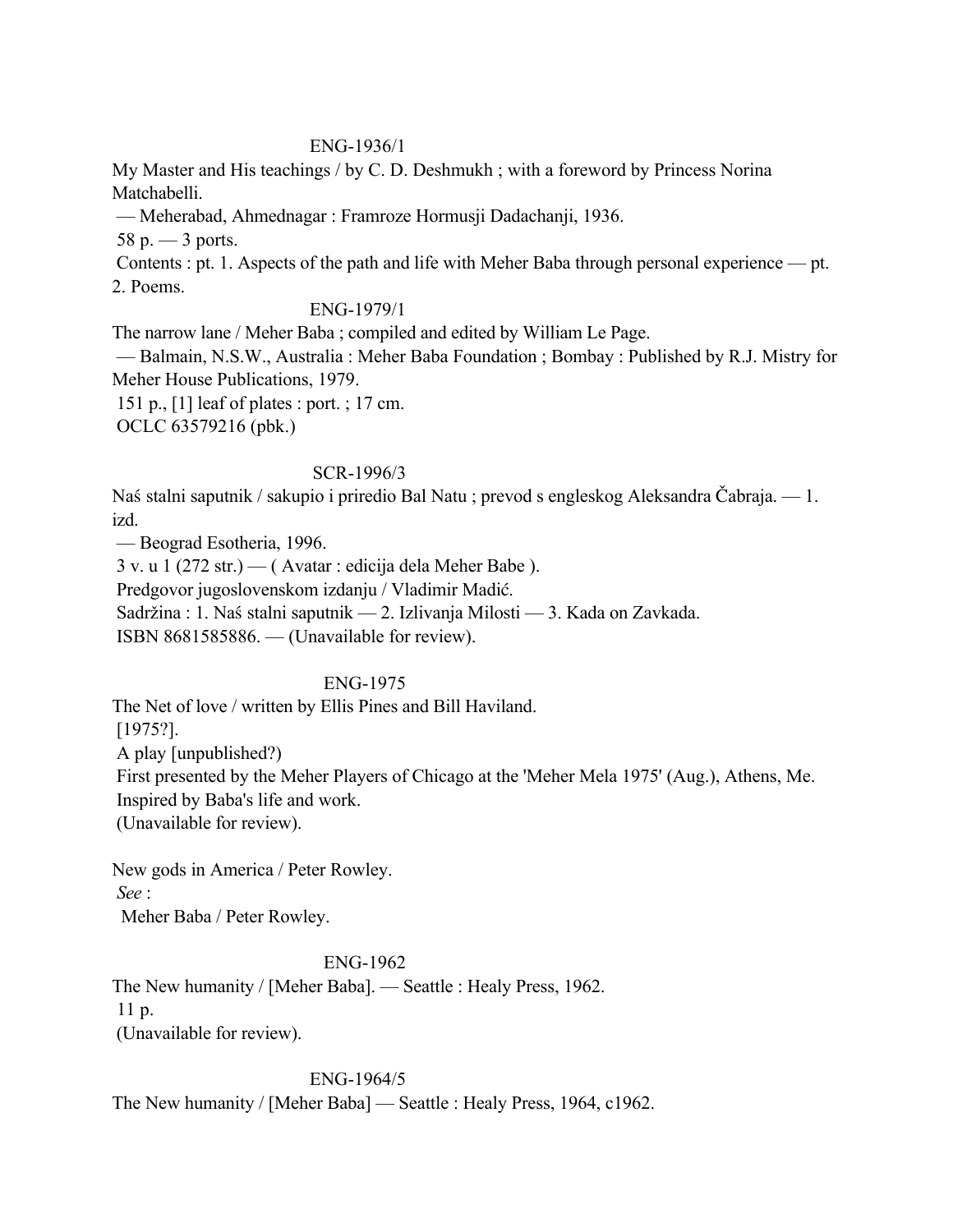11 p.

At head of title: Avatar Meher Baba's message.

### ENG-1967/10

The New humanity ; The Avatar / by Meher Baba. — Berkeley : Meher Baba Information, [1967?] 16 p. : 2 ports. (1 on cover).

Reprinted from the Discourses by Meher Baba, v. I and 3, 1967 ed.

## ENG-1972

The New Life : a musical drama based on the work & teachings of Avatar Meher Baba.

 [1972?]. Unpublished?

 First presented by the White Horse Players in Pittsburg, Calif., Feb. 1972, in honor of Baba's 78th birthday.

(Unavailable for review).

### PP-ENG-1972/1

The New life : a musical drama based on the work & teachings of Avatar Meher Baba : [program / presented by] the White Horse Players. — San Francisco : Sufism Reoriented, 1972. 16 p.

 Presented in honor of Baba's 78th birthday, Feb. 25,1972, at the Pittsburg Fine Arts Theater, Pittsburg, Calif.

## ENG-1967/11

The New Life of Avatar Meher Baba and His companions : a compilation of all the 34 New Life circulars / editor, Swami Satya Prakash Udaseen assistant editor, L. Venkayya.

— Hyderabad, India : Meher Vihar Trust, 1967.

ii, ii, 285, xxix p. port. — ( Meher Vihar English publications series ; 1).

New Life circulars (Circular NL 1-34) originally issued from Oct. 28, 1949 to Feb. 1, 1952.

 Sequel : The life circulars of Avatar Meher Baba. — Appendix : The new phase of Meher Baba's life / by Ramjoo Abdulla (first published in 1949).

### ENG-1949/4

The New phase of Meher Baba's life / by Ramjoo Abdulla. — Ahmednagar : Adi K. Irani, 1949. 32 p.

Comments about the New Life which began in Oct. 16, 1949.

The New religions / Jacob Needleman.

*See* :

Meher Baba / Jacob Needleman.

## ENG-196-/5

New views on psychedelics : consciousness expanding drugs, catalysts or corrosives? / by Paula Gordon.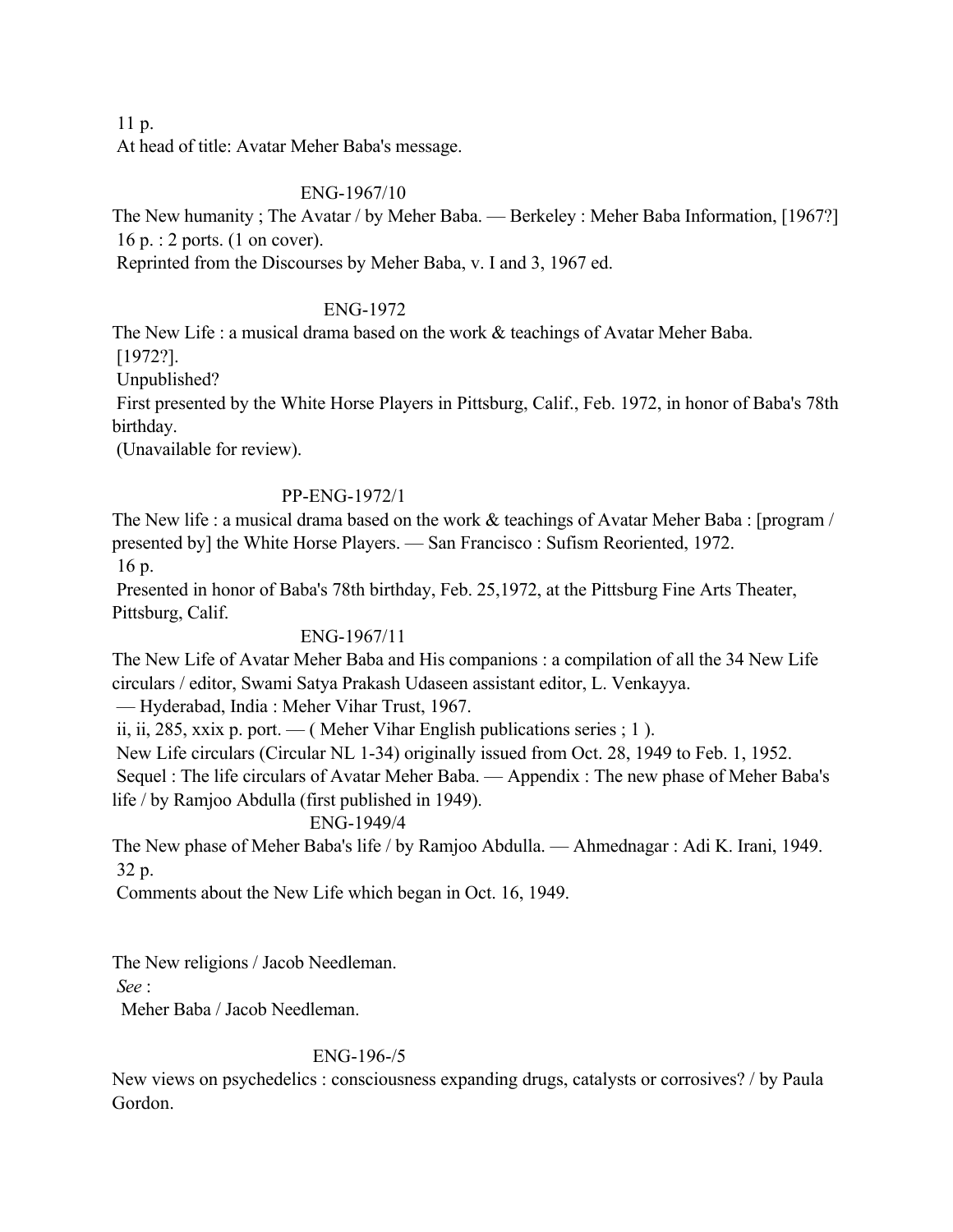— San Francisco : Sufism Reoriented, [196-].

5 p.

Includes a discussion of Baba's God Speaks and other teachings dealing with drugs.

### ENG-1985/9

Night watch : verse to the First / by John Mijac. — Myrtle Beach, S.C. : Silent Word, 1985. 42 p. : port. (frontispiece). Poems. — Cover design by Charles Mills. — Includes index. Pbk.

### \*\*ENG-1997/4

Norina's Gift / messages from Meher Baba received through Princess Norina Matchabelli ; with an introduction by Christopher Wilson and Charles Haynes. — 1st Elinor ed.

— North Myrtle Beach, S.C. : EliNor Publications, 1997.

viii, 166 p. : ill.

 Published originally in two separate volumes : Fragments from a spiritual diary — 40 messages from Meher Baba. — Includes bibliographical references.

ISBN 0965553418.

## ENG-1977/8

Not we but one : Meher Baba on life, living, love / [compiled by William Le Page]. — Bombay: R.J. Mistry of Meher House Publication[s] (Bombay) for Meher Baba Foundation, Balmain, Australia, c1977.

151 p. : port.

 Material taken from messages of Baba as published in various books, and from written and spoken matter of His disciples, mainly Eruch JessawaIa.

LC 78901406.

## ENG-1967/12

The Nothing / by Avatar Meher Baba.

— Jabalpur : R. P. Pankhraj, Avatar Meher Baba Jabalpur Centre, 1967.

24 p. : port.

 "In commemoration of the 73rd birthday Avatar Meher Baba, 25th February 1967." — Four discourses on maya.

### ENG-1981/3

The Nothing and the everything / Bhau Kalchuri ; Meher Baba. — North Myrtle Beach, S.C. : Manifestation, 1981.

xxi, 340 p.,  $[2]$  p. of plates : ill. (some color).

"Meher Baba is the source of the points contained in this book" —pref.

Subtitle : points representing ten percent of Avatar Baba's missing book —Series t.p.

Edited by Lawrence Reiter. — Description based on clothbound ed.

LCCN 82195336 (hbk.) ; ISBN 0932947026 (pbk.)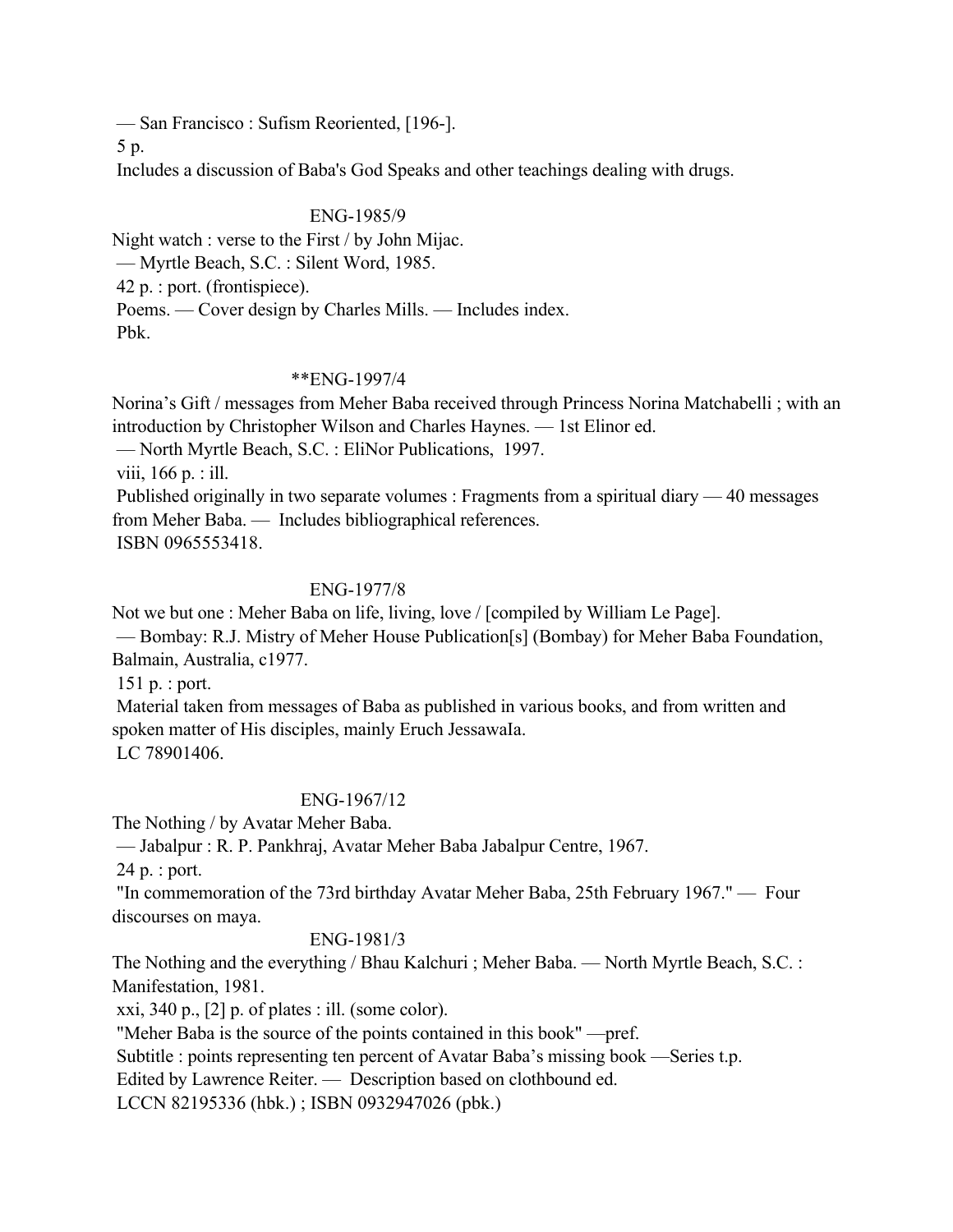#### GER-1999/1

[ The Nothing and the everything. German. ]

Das Nichts & das alles / Meher Baba ; aufgezeichnet von Bhau Kalchuri ; [übersetzung aus dem Englischen von Carola Holenia]. — 1. Aufl.

— München : Tabula Smaragdina Weise, 1999.

xxiv, 343 S. : Ill., graph. Darst.

Glossar : (S. 334-343) / Carola Holenia.

ISBN 3980247198 (bros.) — (Unavailable for review).

### ENG-1982/3

[ The Nothing and the everything. Selections.] The mischievous chicken = Saitan murgi ka baccha / [Bhau Kalchuri]. — North Myrtle Beach, S.C. : Manifestation, [1982.] xix, 150 p.,  $[2]$  p. of plates : ill. (some color). Contents: Mischievous chicken — Two kings. LCCN 84200575.

### ENG-1999/3

Nowhere to now here : vicissitudes of a would-be spiritual aspirant / by Michael Da Costa. — 1st ed.

 — [Norwich, UK : King of Hearts Pub.] ; Norwich : Printed by Page Brothers, 1999. xi, 175 p. : ports.

 Poems and prose. — Forward by Aude Gotto. — Includes acrostic: A to Z. ISBN 0951865730 (pbk.)

### ENG-1977/9

Nursery rhymes in Meher's time / written by Meheru Irani ; illustrated by Susan White. — No. Myrtle Beach, S. C. : Sheriar Press, 1977. [24] p. : col. ill., port. Nursery rhymes inspired by Baba, with 20 color illustrations.

## ENG-1983/6

O Beloved / by Steve Klein. — Bombay : R. J. Mistry for Meher House Publications, c1983. 86 p.

 Poems. — Introduction by Charles Haynes. — Description based on pbk. ed. ; issued also in hbk. binding.

### \*\*ENG-1991/2

The Ocean of love : my life with Meher Baba / by Delia DeLeon. — Myrtle Beach, S.C. : Sheriar Press, 1991.

xv, 223 p., [16] p. of plates : ill.

Biographical. — Bibliography : (p. 221 -222.)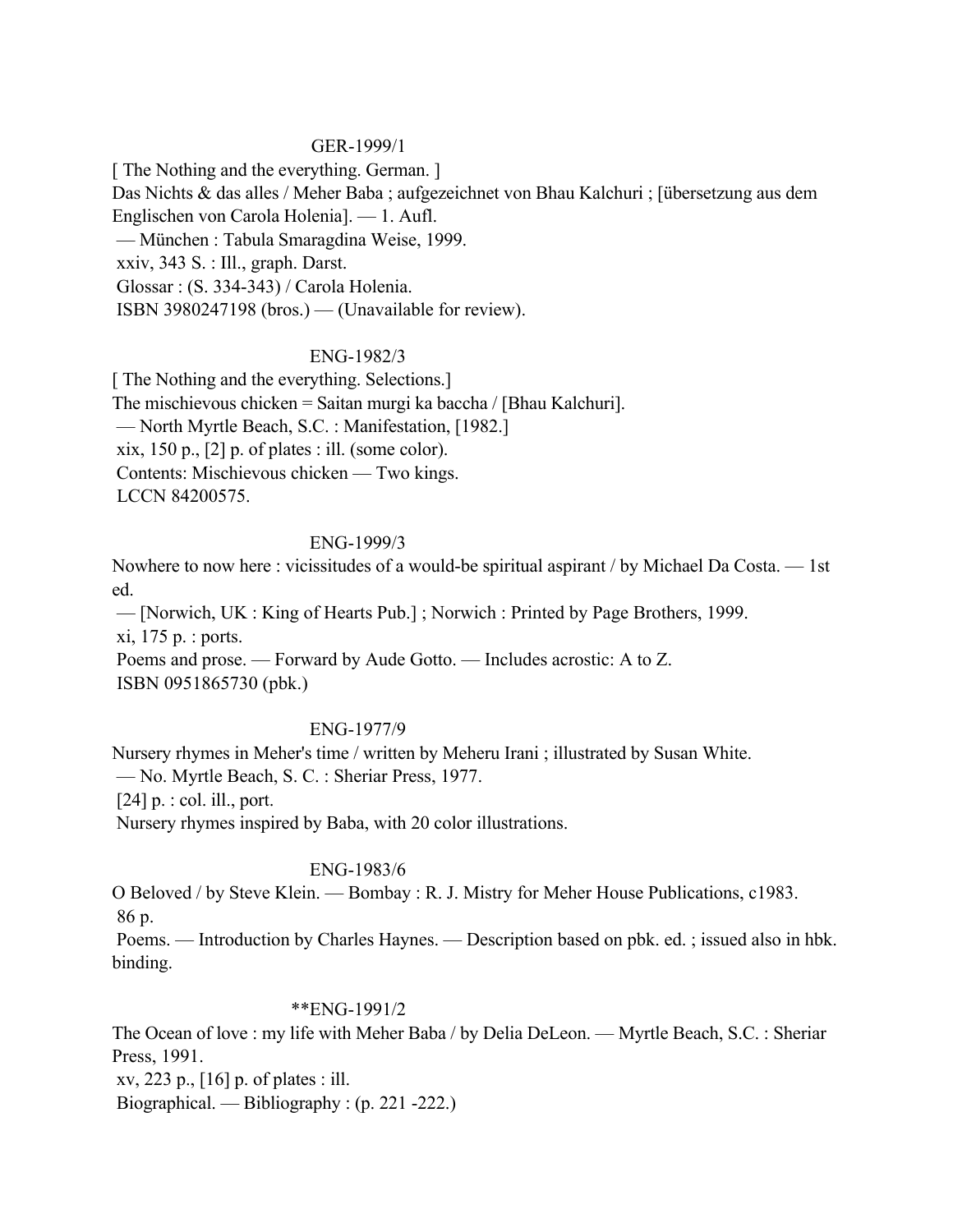#### ISBN 0913078689 (pbk.)

#### ENG-1987/5

Ocean waves / [ by ] Bhau Kalchuri ; edited by Lyn Ott and John Dennison. — North Myrtle Beach, S.C. : Avatar Foundation, 1987-1988. 2 v. ( 180, [167] p.) Ghazals. — Cover design by Jim Meyer. — Volume 1 lacks vol. number. Pbk.

#### ENG-1998/5

Odes to the king of hearts / by Namo ; with a forward by Brian Thorne. — 1st ed. — Norwich : King of Hearts Pub., 1998. xii, 60 p. : ill., port. Poems — Aude Gotto. — Maggie Bevan, illustrator. — Includes bibliographical references and index.

ISBN 0951865722 (pbk.)

#### \*\*ENG-2000/12

Of men and Meher Baba / Amiya Kumar Hazra ; Keith Gunn. — [S.l.] : A. K. Hazra and Keith Gunn ; Hyderabad : Printed by Meher Mownavani, 2000. ix, 156 p. : ports. Fictional —pvt. pub. — Cover painting by Diana Le Page. Pbk.

#### ENG-1965

An Offering. — Guntur, A. P. : [Avatar Meher Baba Guntur Centre?, 1965]. In English or Telugu. (Unavailable for review).

#### ENG-2003/8

Only you : poems to Meher Baba / by Eric Teperman. — [New York] : Teperman, 2003. 27 p. : 1 col. port. Poems. — Cover title. Pbk. ; comb bound.

#### ENG-1983/1

Our constant companion, Avatar Meher Baba / compiled by Bal Natu. — Ahmednagar : Meher Nazar Books, 1983. xiv, 96 p. Baba lovers — Personal narratives. — Bibliography : (p. 104.) LCCN 84900457 (pbk.)

ENG-1996/4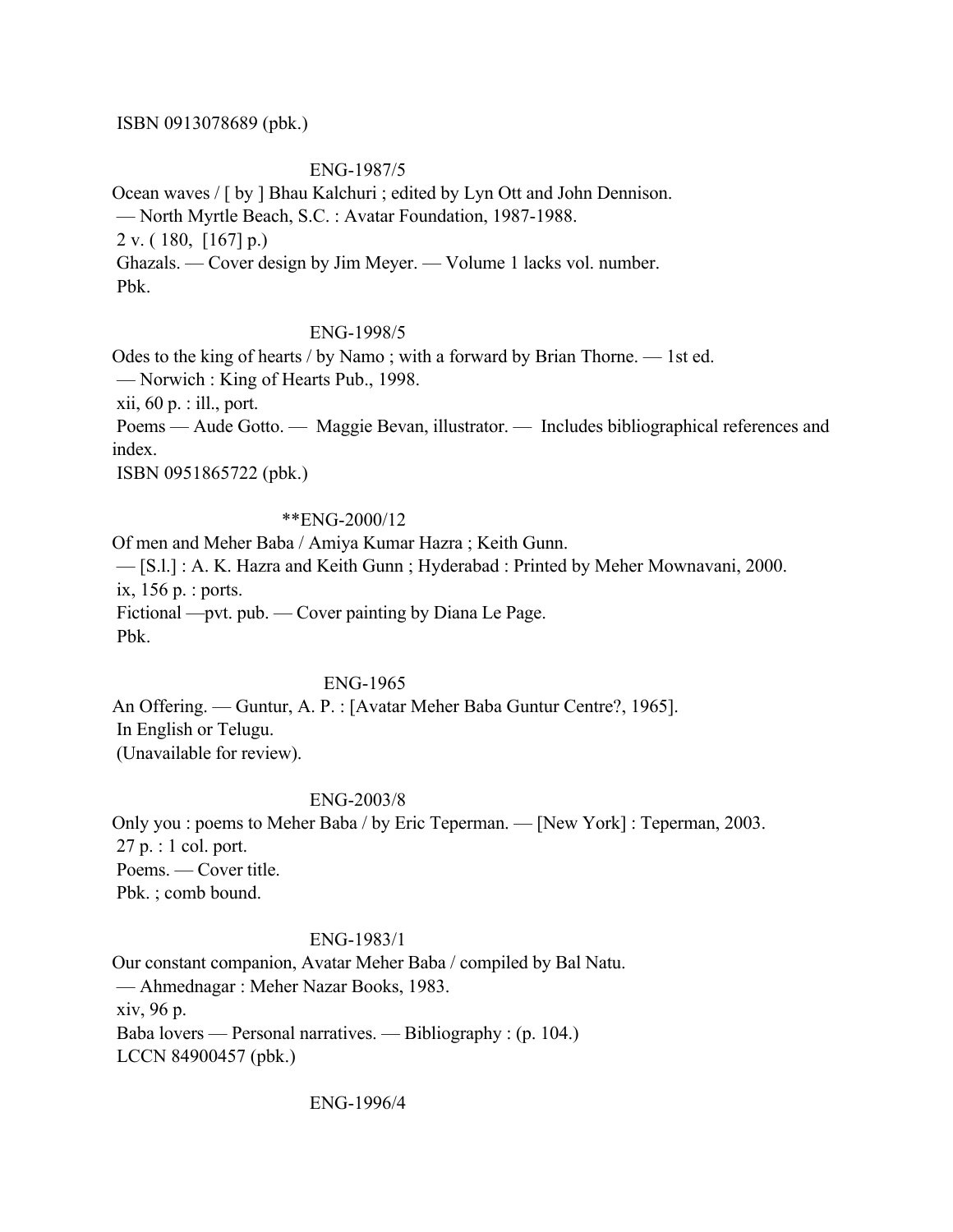Our constant companion, Avatar Meher Baba / compiled by Bal Natu. — 2nd Reprint ed. — Hyderabad : Avatar Meher Baba Andhra Centre Jubilee Hills, 1996, c1983.  $xi$ , 97 p. : port. (on cover). Baba lovers — Personal narratives. — Front cover painting by Naresh Kanigiri. — Bibliography : (p. 95-97.) Pbk.

[ Our constant companion. Serbo-croatian. ] *see under* :

Naś stalni saputnik.

### \*\*ENG-1999/4

Over the years with Meher Baba / Bill Le Page. — Woombye, Qld. : Meher Baba Foundation Australia, 1999.

129 p.

Cover painting by Diana Le Page. — Includes selections from : Not we but one, 1977.

Pbk.

(See also notes under Not we but one)

#### ENG-2000/8

Panj pyare: the five favourite Sikh lovers of Meher Baba / D. V. Balakrishna Meher.

— Pune: K. K. Ramakrishnan, Avatar Meher Baba Poona Centre, 2000.

125 p : ports.

 Brief biographies of Pritam, Vir Inder, Niranjan, Joginder, and Daulat Singh. — Cover painting by Charlie Mills.

Rs. 30 (pbk.)

### FRE-1971/1

Paroles de Meher Baba : traduction de I'anglais. — [S.l. : s.n., 1971]. 85 leaves.

Selections from the Discourses by Meher Baba 1967 ed., translated into French.

## FRE-1971/2

Paroles de Meher Baba. Complément : Réincarnation et karma, maya : traduction de l'anglais. — [S.l : s.n., 1971].

38 leaves.

Selections from the Discourses of Meher Baba, 1967 ed., translated into French.

### ENG-1997/5

Participation in Sufism Reoriented / James S. B. MacKie ; editors Henry Mindlin ; Victor Seckler.

— [Walnut Creek, CA : Sufism Reoriented] ; [distributed by] Searchlight Seminars, 1997.

53 leaves, [16] plates : color ill. ; 29 cm.

An overview of Sufism Reoriented including its history, guidelines, centers, activities, and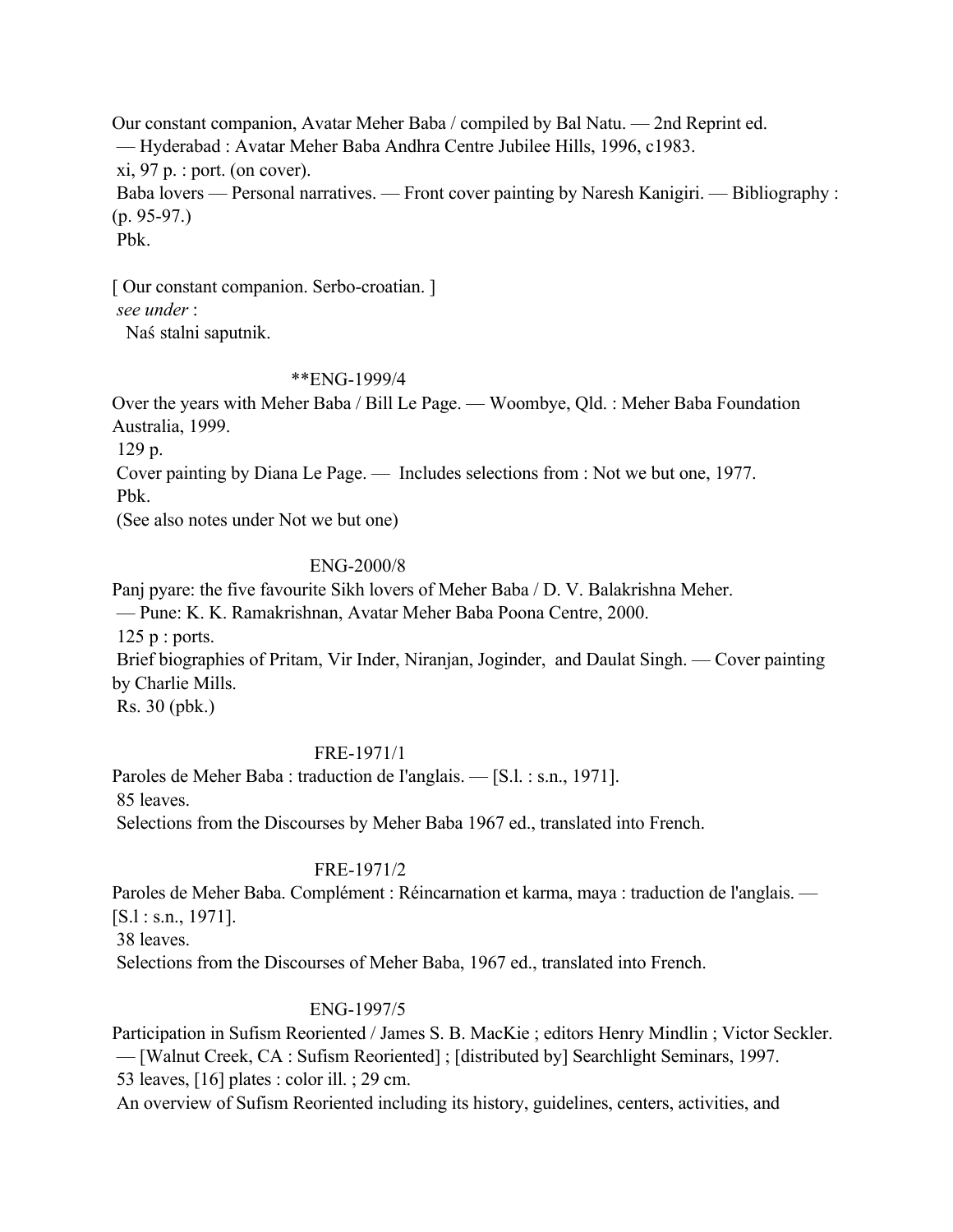mission.

Cover title. — Cover illustration by Diane Cobb.

Alternative leaves of print and illustrated plates of poetry. — Includes bibliographical references.

#### ENG-1976/5

The Path of love / Meher Baba ; [edited by Filis Frederick]. — New York : Samuel Weiser, 1976. 102 p. : 2 ports. (1 on cover).

Discources and messages compiled mostly from The Awakener.

ISBN 0877283095. — LC 76015540.

#### ENG-1986/1

The Path of love / Meher Baba ; [edited by Filis Frederick]. — Hermosa Beach, Calif. : Awakener Press, 1986, c1976. 129 p. : ill. ports. Reprinted by arr. Samuel Weiser Inc.

### \*\*ENG-2000/3

The Path of love / Meher Baba ; [edited by Filis Frederick].

— North Myrtle Beach, SC : Sheriar Foundation, 2000.

x, 129 p. : ill.

Third printing. — Also reprinted courtesy Sheriar Press in Malakpet, India by Meher

Mownavani : [2004?] (ISBN 8188224022 (pbk.) —On label.

Also available in online version.

ISBN 18806197237 (pbk.) — http://www.ambppct.org/meherbaba/Book\_Files/POL.pdf

### ENG-1973/4

Patil joins Beloved, Avatar Meher Baba / [prepared by K.K. Ramakrishnan]. — Poona : Meher Era Publications, 1973.

38 p. : port.

 "In ... memory of S. G. S. P. [Sadashev Govind Shelke Patil, 1889-1973] ... called Kaka, one of the earliest disciples of Avatar Meher Baba, and chairman of the Avatar Meher Baba Poona Centre."

Deals with Kaka's connection and experiences with Baba.

### ENG-1987/8

Pegu / text by Malinda Mayer; illustrations by Jill Vowles. — E. Falmouth, MA : Maji Books, 1987.

30 p. : ill.

 Cover title. — Meher Baba — Pets — Juvenile literature. ISBN 0961516310 (pbk.)

### ENG-1937/1

The Perfect Master : the life of Shri Meher Baba / by C. B. Purdom. — London : Williams and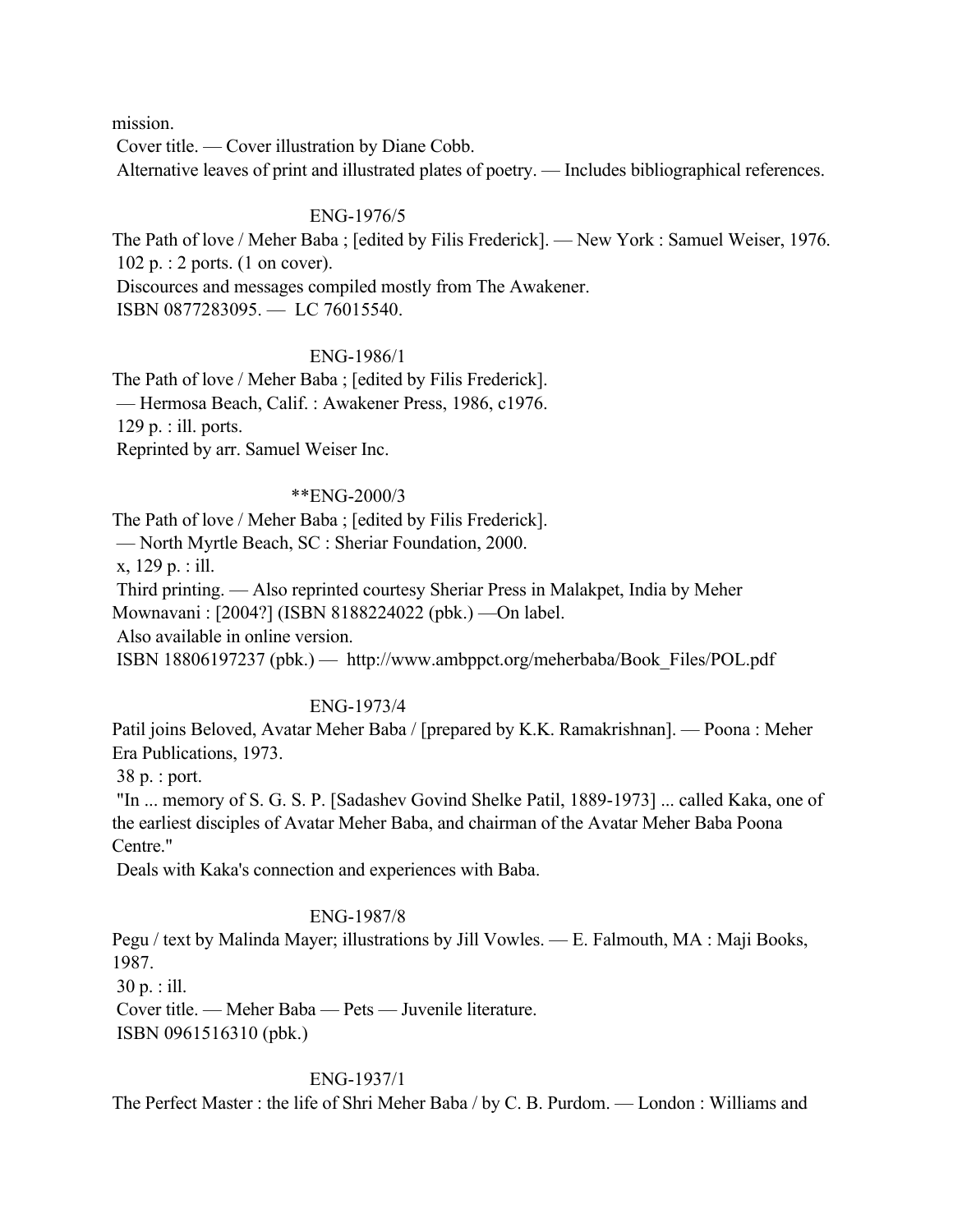Norgate, 1937.

330 p. : chart, 11 ports.

 The life and teachings of Baba up to 1936; includes a chart on the evolution of consciousness. LC 38-6308.

### ENG-1976/6

The Perfect Master : the early life of Meher Baba / by C. B. Purdom. ; [new introduction by Kitty Davy].

— North Myrtle Beach, S. C. : Sheriar Press, c1976.

330 p. : chart, 11 ports.

The early life and teaching of Baba up to 1936; includes a chart on the evolution of consciousness.

### ENG-1959/6

Perfect Masters / by P. S. V. Aiyer. — Calcutta : Sri Sai Samaj, [pref. 1959]. 33 p. : ports. Biographical sketches of Meher Baba and the five Perfect Masters (Sai Baba of Shirdi, Babajan, Upasni Maharaj, Tajuddin Baba, Narayan Maharaj).

## ENG-1973/5

Perfect Masters / P. S. V. Aiyer. — 2d ed., rev. & ed. — Calcutta : Aiyer, 1973. 35 p. : ports. (See note on 1959 ed.)

### \*\*ENG-2006/6

Photos of India / by Pete Caswell. — [Braunton, N. Devon, UK] : Caswell : Printed in USA by Lulu.com, 2006.

1 vol. (unpaged) : color ill., facsim.

 Cover title. — "Meher -- A -- Bad -- Zad -- Baba" —On cover. — With 9 color reproductions under the tittle : Just Painting! / Pete Caswell. 2006. Pbk.

## ENG-197-/1

Pilgrimage to Meher Baba / [text by Naosherwan Nalavala "Anzar" and Eruch Jessawala]. — Bombay : Printed and published by Air-India Press, [197-].

 $[12]$  p. : map ; ports. (on cover).

 Cover title. — A pilgrimage guide to Pune (formerly Poona) and the Ahmednager area, with useful travel information, addresses, and map.

## ENG-1990/5

Poems of no standing / written by Michael Rohan ; illustrations by Robert Rouse.

— West End, Qld : M. Rohan, c1990.

56 p. : ill.

Poems and prose —pvt. print. — Cover title.

OCLC 221709452. — (Unavailable for review).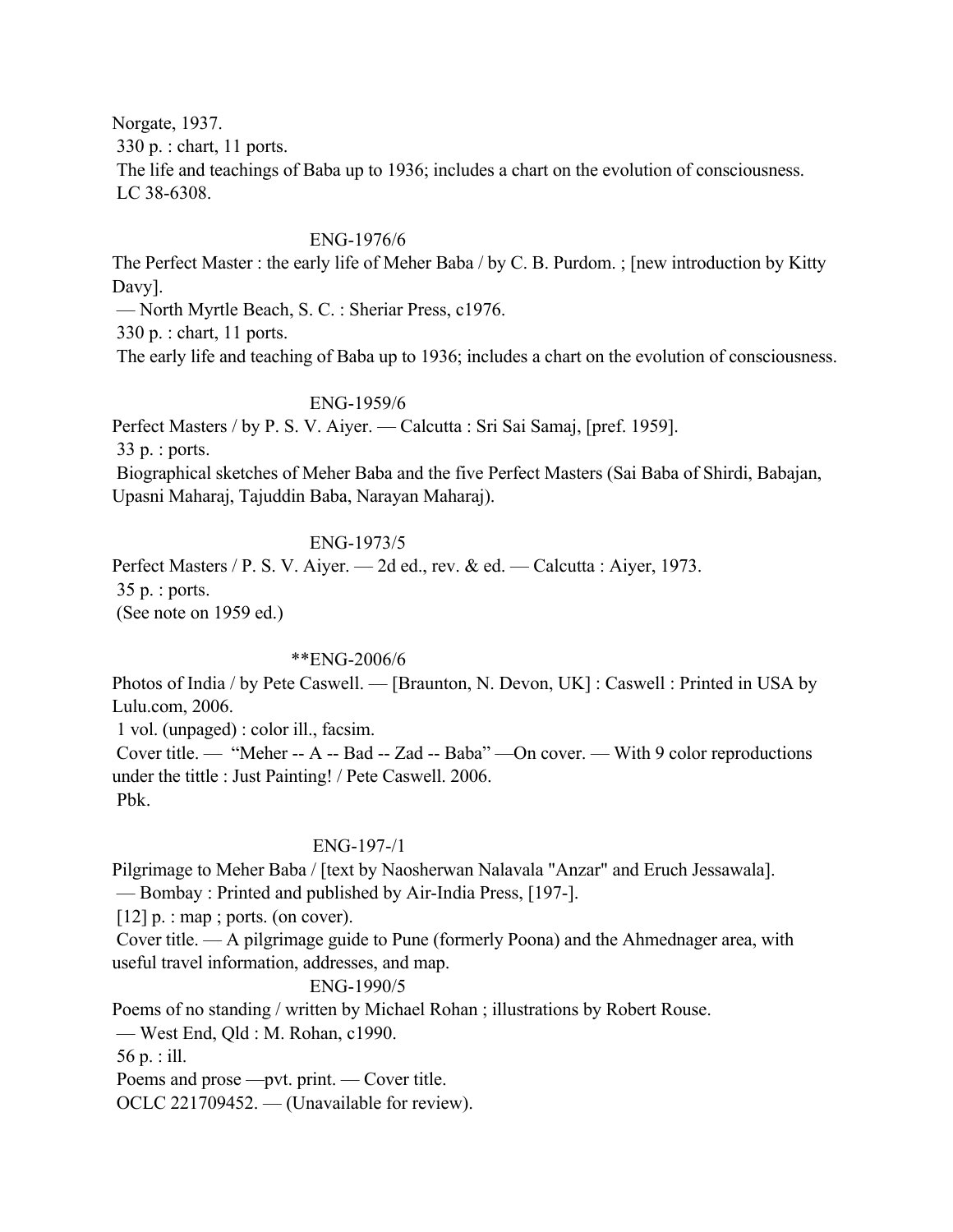### ENG-1985/10

Poems to Avatar Meher Baba / [compiled and edited by Ben Leet ; Steve Klein]. — North Myrtle Beach, S.C. : Manifestation, 1985. 101 p. : ports. Poetry — Anthologies. — Cover drawing by Lisa Greenstein. Pbk.

### ENG-1986/2

Practical spirituality with Meher Baba / by John A. Grant. — Sydney : Merwan Publications, 1986.

 $xi$ , 240 p. : ill., maps, ports.

Includes bibliographical references (p. 230-236) and index.

ISBN 0959020209. — (Unavailable for review).

### \*\*ENG-1985/7

Practical spirituality with Meher Baba / by John A. Grant. — [Pbk. ed.] — Sydney : Merwan Publications, c1985 (1987 printing).  $xi$ , 240 p. : ill., maps, ports. Includes bibliographical references (p. 230-236) and index. ISBN 0959020217 (pbk.)

## ENG-1960/5

The Prayer of repentance / Meher Baba. — Ahmednagar : Adi K. Irani, Meher Publications, 1960 (Seattle : Printed by Warren Healy). [4] p. (folder). Cover title. — Dictated by Baba in 1952.

### ENG-1992/3

Presence / Naosherwan Anzar. — East Windsor, NJ : Zeno, 1992. 88 p. Biographical account of Baba's childhood written in first person singular. ISBN 0961390727 (pbk.)

### ENG-1974

The Queen : a tragicomedy / written by Ellis Pines. [1974?]. A play (unpublished?). First presented by the Meher Players of Chicago in Myrtle Beach, S.C., April 11, 1974. Inspired by Baba's life and work. (Unavailable for review).

ENG-1958/5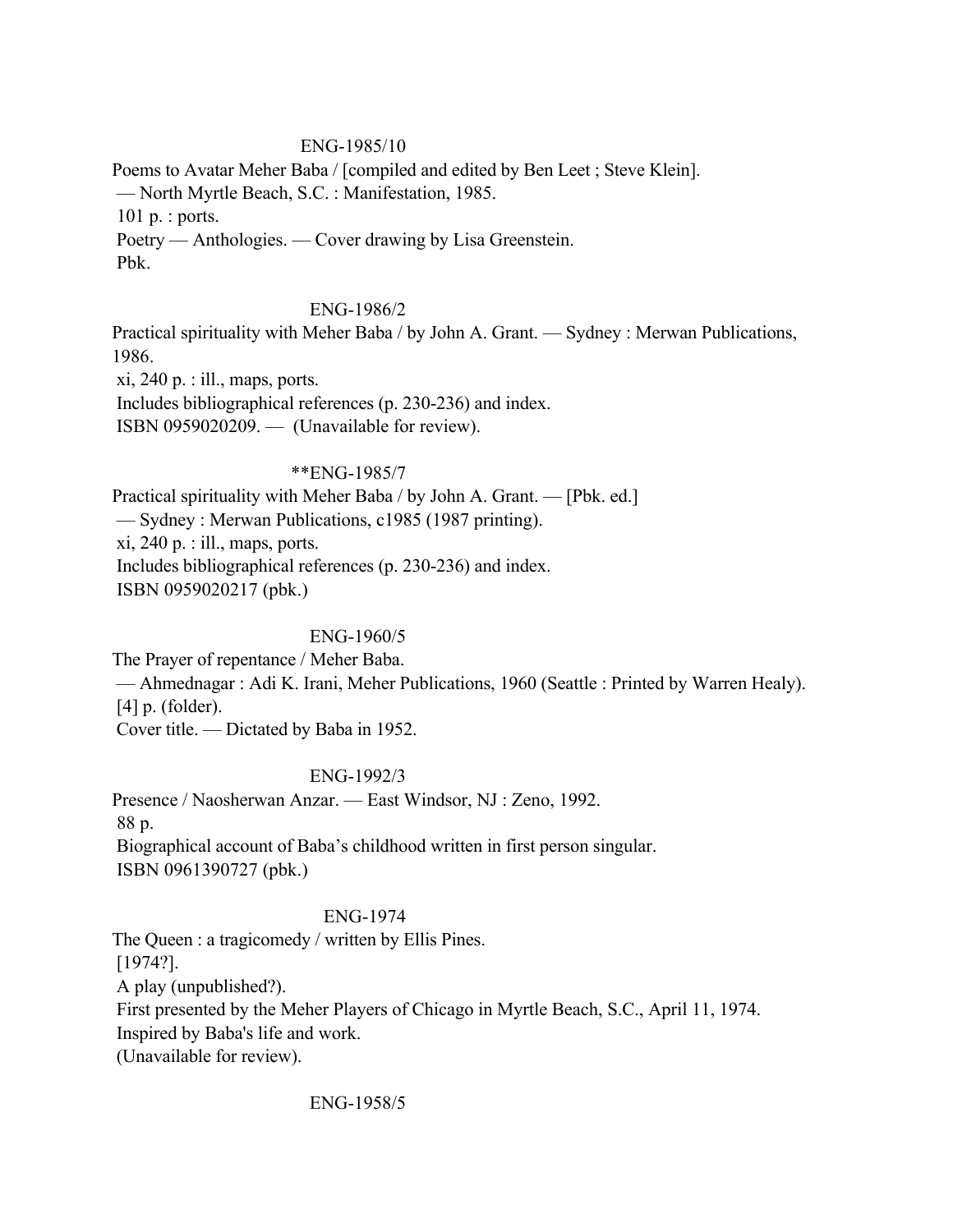The Quest / Francis Brabazon. — Sydney : Beacon Hill Press, 1958. 31 p. A play inspired by Meher Baba.

#### ENG-1967

Questions and answers about Meher Baba. — [Ahmednagar, 1967]. Cyclostyled. (Unavailable for review).

#### ENG-1975/11

Questions Meher Baba answered. Part 1. — Poona : K. K. Ramakrishnan, Meher Era Publications, [1975]. xii, 94 p. "In commemoration of the 81st birthday of Avatar Meher Baba, 25th February 1975." No more published?

#### \*\*ENG-2003/6

Questions Meher Baba answered. — 2nd ed. — K. K. Ramakrishnan, Pune: Meher Era Publication, 2003. x, 73 p. ; 18 cm.

"In commemoration of Silence Day anniversary"

Rs. 25 (pbk.)

#### SPA-1977/1

Quién es Meher Baba? — Hato Rey, P. R. : Gusi González García, Estudios Silencio 44, 1977. 49 p.

Spanish translation of selected messages of Meher Baba.

#### ENG-1977

Rabia of Arabia / written by Heather Nadel & J. Alan Wagner ; poetry by Eric Nadel.

[Meherabad, 1977].

10 leaves.

 A play. — Typescript. — First performed on Dec. 22, 1977, at Mehera's birthday celebrations, Meherabad Hill.

 The play portrays scenes from the life of the Muslim saint Rabia, who became the Perfect Master Babajan in her next life.

#### A-ENG-1996/1

Ragged heart : loving Meher Baba / [Geoffrey Giuliano].

*In* Behind blue eyes : the life of Pete Townshend.

 $-$  [109] -144, [1] pl. : port.

— New York : Dutton, 1996.

 Brief biography of Meher Baba and His impact on members of rock group The Who. — Published also in pbk. by Plume: 1997 (ISBN 0452275628) ; Copper Square Press: 2002 (ISBN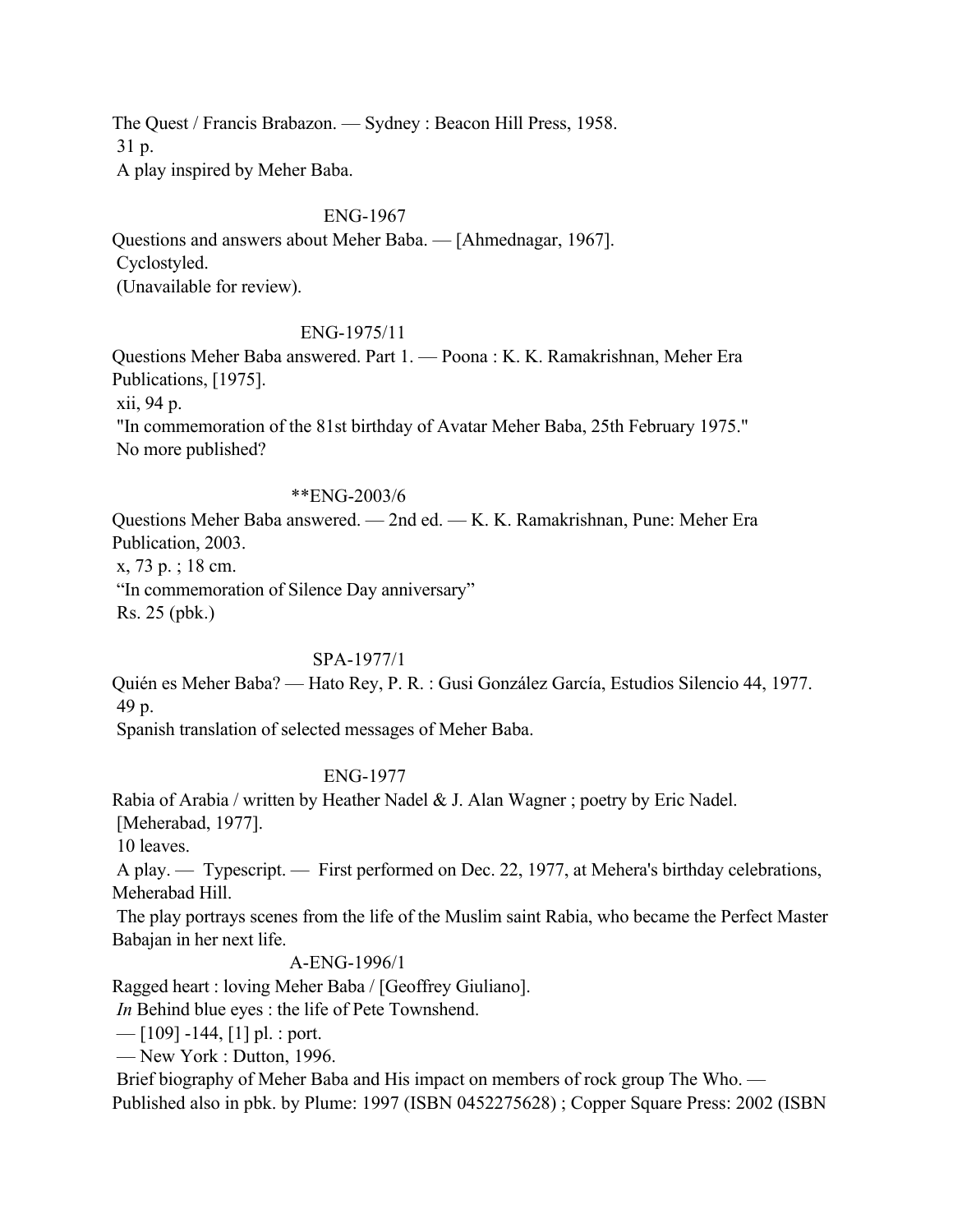0815410700). — Includes : "The Sterility of Drug Use" / Pete Townshend, reprinted from Sunday Telegraph (Mar. 3, 1970.) — Includes bibliography, index and discography. ISBN 0525940529 ; alk. paper.

#### \*\*ENG-1979/3

Ramjoo's diaries, 1922-1929 : a personal account of Meher Baba's early work / by Ramjoo Abdulla ; edited by Ira G. Deitrick. — Walnut Creek, CA : Sufism Reoriented, 1979. 584, [1] p. : ports. Contents : Manzil-e-Meem, 1922-1923 — Arangaon & tours,1923-1925 — Sobs and throbs, 1927-1929 — Prem Ashram boys, Supplement. — Includes bibliographical references. ISBN 0915828146.

#### \*\*ENG-2007/1

Recipes for gratitude / poems by Dick Holmes. — Charlotte, N.C. : Pure Heart Press, 2007. 343 p.

ISBN 1599480700 (pbk.)

Religion American style / edited by Patrick H. McNamara.

*See* :

Getting straight with Meher Baba.

### ENG-1942/4

Religion of life : message / by Meher Baba. — Poona : Israelite Press, [1942?]. 7 p.

Caption title. — Cover title: Message by Meher Baba : the religion of life.

ENG-1948/1

The Religion of life : message / by Meher Baba, the Perfect Master. — Seattle : Mildred Kyle, c1948.

 $10, 2]$  p.

First published in Poona, 1942.

#### ENG-1968

The Religion of life : [message] / by Meher Baba. — Seattle : W. C. Healy Press, 1968. (Unavailable for review).

Religions in Australia / Tess Van Sommers. *See* :

Meher Baba / Tess Van Sommers.

Religious movements in contemporary America / edited by Irving I. Zaretsky and Mark P. Leone. *See* :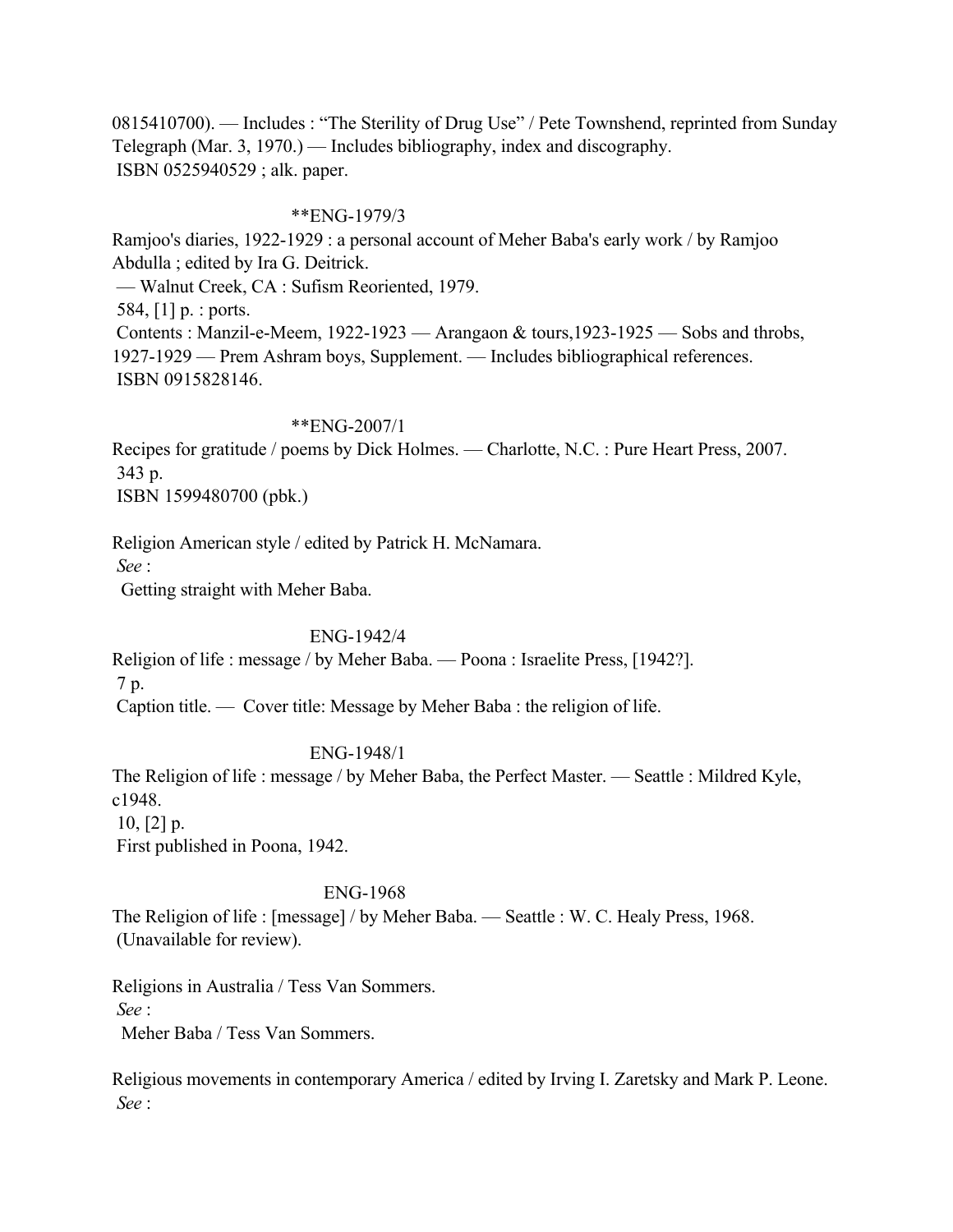The Meher Baba movement.

## ENG-1990/4

Revelation of Divinity / Meher Baba ; edited by M. R. Kantak. — Pune : Meher Era Publication, 1990.

64 p. : port. (on cover).

 "In commemoration of Silver Jubilee Celebrations of Meher - Darshan : 1st May, 1965 at Avatar Meher Baba Poona Centre."

Pbk.

(See also : Declarations of divinity / by Avatar Meher Baba)

## ENG-1977

Rose and the nightingale / written by Ellis Pines.

[1977?].

A play (unpublished?)

 First presented by the Meher Players of Chicago at the Meher Baba Information Center on the occasion of Adi K. Irani's visit to Chicago, Aug. 1977. — Inspired by Baba's life and work. (Unavailable for review).

## ENG-1993/2

Rose of consciousness / Lois P. Seeley. — Myrtle Beach, SC : Seeley ; Myrtle Beach, SC : Sheriar Press, 1993. vii, 89 p. : ill. Poems. ISBN 0964338505.

## ENG-1989/6

Roses : a book of verse / by Philip Creager. — North Myrtle Beach, S.C. : Rosemary Publications, 1989.

xiii, 74 p. : port. (frontispiece).

 "A bouquet of poems manifested by His grace for His lovers" — Includes bibliographical references and notes.

LCCN 59062594 (pbk.)

## ENG-1977/10

Sahavas in the company of God / Meher Baba. — Pune : Meher Era Publications, 1977. xi,  $65$  p. : port. (on cover). — ( Meher era ; no. 13). Baba's messages given during the sahavas programs, Nov. 1955, at Meherabad, India.

## \*\*ENG-2001/5

Sahavas : in the company of God / [Meher Baba] ; edited by Subhash Pokale. — 2nd rev. ed. — Pune : Meher Era Publication, 2001. xv, 120 p. : ports. ; 17 cm.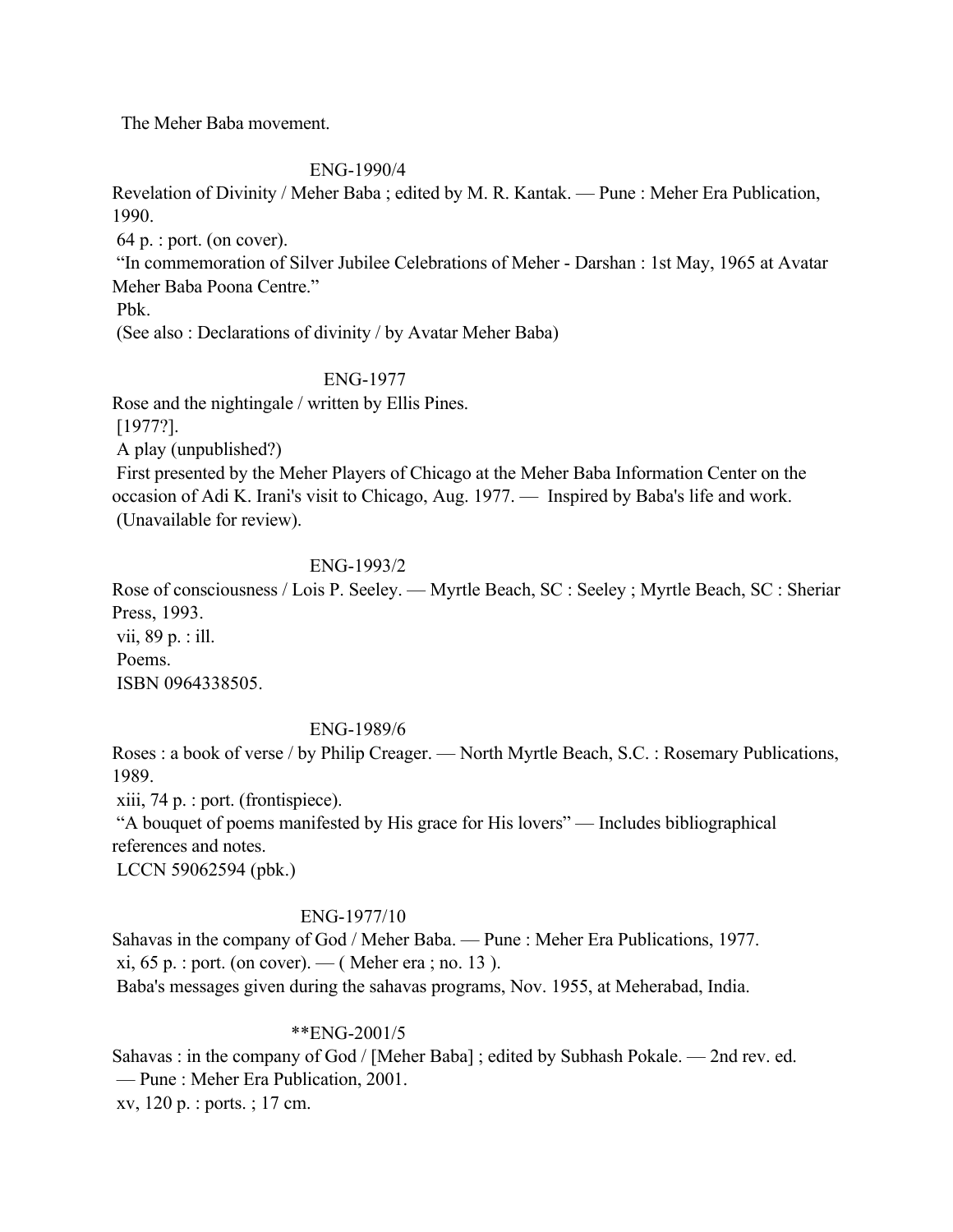First ed. published in 1997 under title: Sahavas in the company of God / Meher Baba. Pbk.

## ENG-1988/11

Sahavas waves / by Bhau Kalchuri. — Rolling Hills Estates, Calif. : Meher Lahar, 1988. 43 p.

Ghazals. — Cover painting by Rano Gayley.

Pbk. bound by staple at the crease.

Saitan murgi ka baccha. *see under* : The Nothing and the everything. Selections.

### \*\*ENG-1997/3

Samadhi : star of infinity : the tomb-shrine of Avatar Meher Baba / Bal Natu.

— Myrtle Beach, SC : Sheriar Foundation, 1997.

xii, 129 p. : col. ill.

 "Reflections on the samadhi, the significance of the Avatar's form and name, [ and a selection of ] messages and sayings of Meher Baba." —pref. Includes bibliographical references.

ISBN 1880619199 (pbk.)

## ENG-1963

Sankrant greetings. — Poona : Avatar Meher Baba Poona Centre, [1963]. (Unavailable for review).

# ENG-1933/1

The Sayings of Shri Meher Baba. — London : Circle Editorial Committee, 1933. 48 p. LC 34010059.

### ENG-1939/3

The Scheme of Meher Baba Universal Spiritual Centre at Byramangala, near Bangalore, Mysore State. — Bangalore : Publication Committee, The Centre, [1939?].

8 p.

On the functions and running of the Centre.

## ENG-1968/8

The Secret of sleep : the mystery of man's relation with God / by Meher Baba.

— Poona : Meher Era Publications, [1968].

64 p. : port.

"In commemoration of the 74th birth-day of Avatar Meher Baba, 25th February 1968."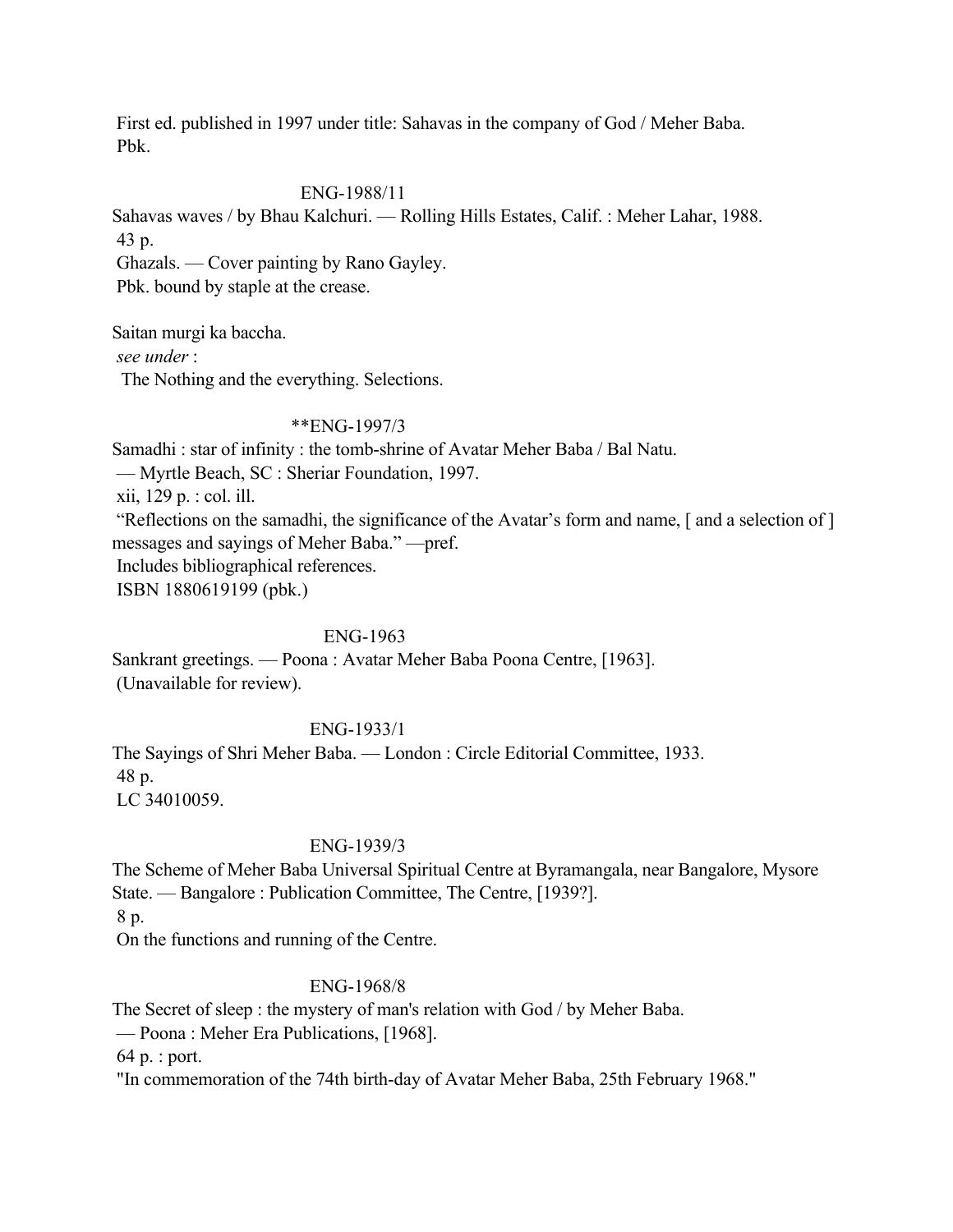### ENG-1969/7

The Secret of sleep : the mystery of man's relation with God / by Meher Baba. — 2d ed. — Poona : Meher Era Publications, 1969. 69 p. : 2 ports.

#### ENG-1983/4

The Secret of sleep : the mystery of man's relation with God / by Meher Baba. — 3rd ed. — Poona : Meher Era Publications, 1983. 69 p., [1] leaf of plates : port. ; 18 cm. "In commemoration of the 14th Amartithi of Avatar Meher Baba, 31-1-1983." Pbk. bound by staple at the crease.

#### \*\*ENG-1995/4

The Secret of sleep : the mystery of man's relation with God / by Meher Baba. — 4th ed. — Poona : Meher Era Publications, 1995. 62 p., [1] leaf of plates : port. ; 18 cm. Pbk.

### ENG-1974

The Secretary : a comedy of discipleship / written by Philip Lutgendorf. [1974?]. A play ( unpublished? ) First presented by the Meher Players of Chicago in Myrtle Beach, S. C., April 11, 1974. Inspired by Baba's life and work. (Unavailable for review).

## ENG-2008/4

Seekers of love / by Amiya Kumar Hazra and Keith Gunn. — Hyderabad, A.P. : Meher Mowna [v]ani, 2008. viii,  $218 \text{ p.}$ : ports. Baba lovers — Mandali — Personal narratives. — Cover painting by Anthony Davis. ISBN 818822412X (pbk.)

### ENG-1964/6

Seventy flowers : offered at the sacred feet of Avatar Meher Baba on the occasion of His 70th birthday. — Delhi : Avatar Meher Baba Delhi Center, [1964]. 11 p. port. (on cover). Brief life sketch and 70 sayings of Baba.

#### ENG-1982/7

Seventy messages from Avatar Meher Baba : as received by Princess Norina Matchabelli through thought-order wave transmission and delivered by her / [compiled by] Ira Lions Shader. — 1st Silence Day ed. — Sea Cliff, NY : Glorification & Co., 1982.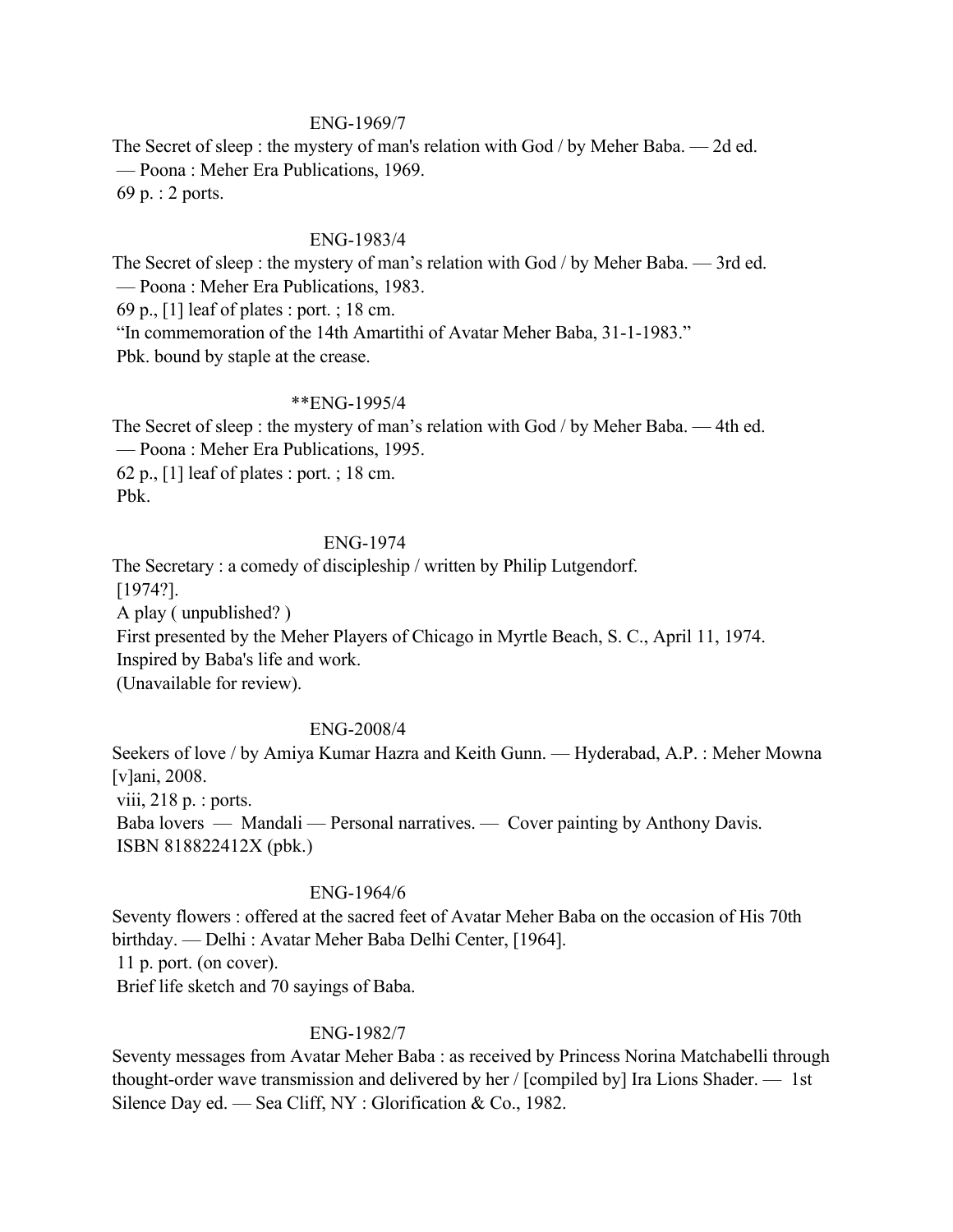85 p. : col. ill. Printed in Gothic typeface. Pbk.

(See also : 40 messages from Meher Baba ; Norina's Gift)

## ENG-1964/7

Sex and the sanctity of marriage / Meher Baba.

— Poona : K. K. Ramakrishnan, Avatar Meher Baba Poona Centre. [1964].

13 p. : port.

 Cover title. — "In commemoration of the 39th silence anniversary of Avatar Meher Baba, 10th July 1964."

### \*\*ENG-2007/6

Sexuality on the spiritual path / Don E. Stevens... [et al.] — 1st ed. — London : Companion Books, 2007.

206 p. : port. (frontispiece).

 Collection of essays on single, homo- and hetero- relationships, in light of Baba's teachings. — Contributors : Don Stevens, Charles Haynes, Marlena Applebaum, Laurent Weichberger, David Carter, Ed Flanagan & Elias Petrides. — Includes bibliographical references. ISBN 0952509776 (pbk.)

### ENG-1985/13

Sheeba / text by Malinda Mayer ; illustrations by Jill Vowles. — E. Falmouth, MA : Maji Books, 1985.

30 p. : ill.

 Cover title. — Meher Baba — Pets — Juvenile literature. ISBN 0961516305 (pbk.)

### ENG-1984/2

Showers of grace / compiled by Bal Natu. — Ahmednagar, India : Meher Nazar Books, 1984. viii, 94 p. : port. Cover painting by Diana Le Page. LCCN 85902695 (pbk.)

#### ENG-1996/10

Showers of grace / compiled by Bal Natu. — 2nd Reprint ed. — Hyderabad : Avatar Meher Baba Andhra Centre Jubilee Hills, 1997, c1984. viii, 94 p. (Unavailable for review).

[ Showers of grace. Serbo-croatian. ] Izlivanja Milosti / Bal Natu. *see under* :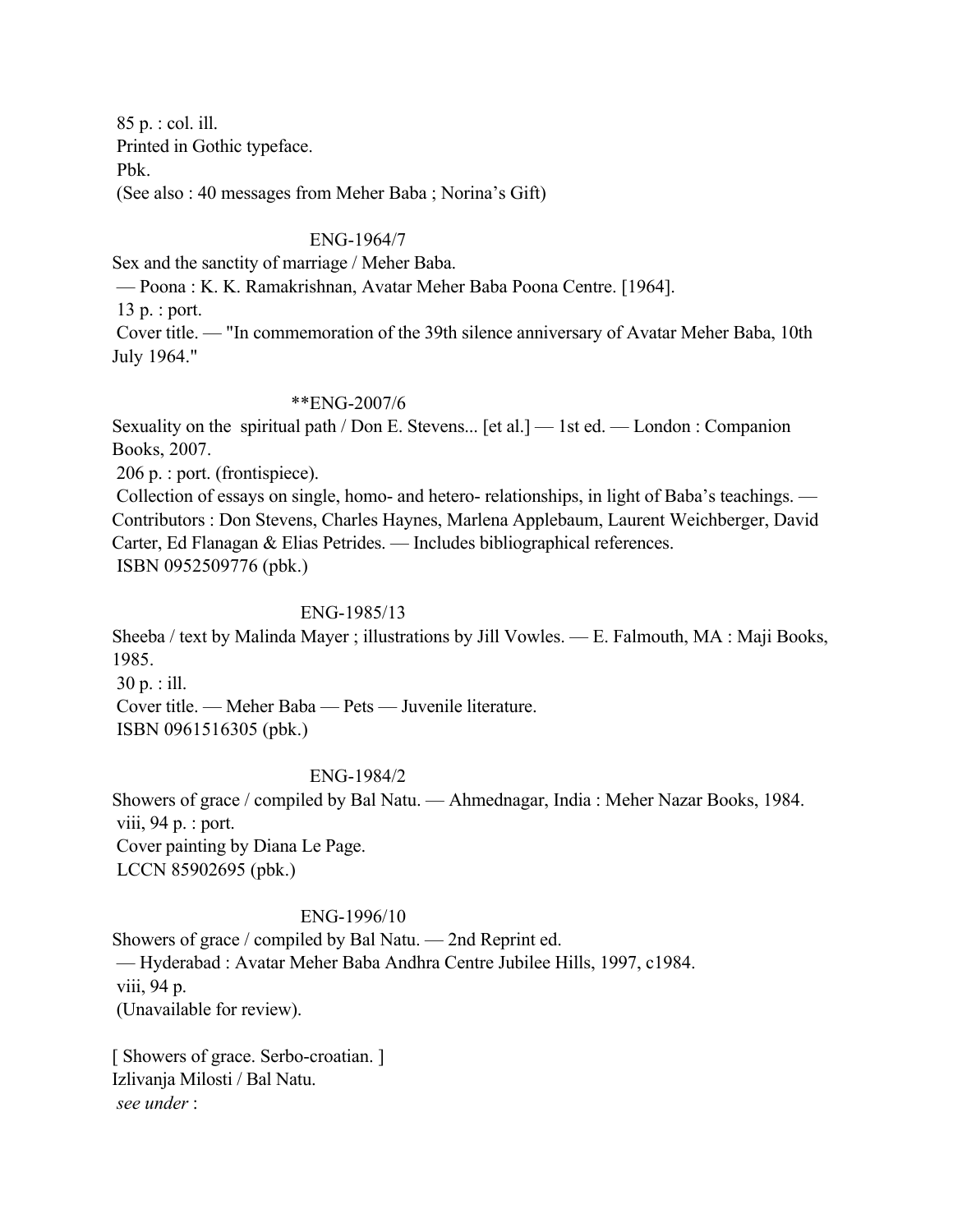Naś stalni saputnik.

## ENG-1978/4

Showers of nectar : do's and dont's [sic] : excerpts culled from the messages and discourses of Avatar Meher Baba / [compiled by Avatar Meher Baba Andhra Centre]. — Kakinada : The Centre, [1978].

38 p. : port. ( on cover ).

 Cover title: Meher Baba, the Avatar of the age : showers of nectar. — "In commemoration of Avatar Meher Baba's 84th birthday festival, 25-2-78."

## ENG-1932/3

Shri Meher Baba / C. B. Purdom.

 — Meherabad, Ahmednagar : F. H. Dadachanji for the Meher Editorial Committee, [1932]. 17 p.

 Cover title. — Reprint of three articles published in Everyman during Baba's first two visits to the West, 1931-32.

## GER-1934/1 ( Rev.)

Shri Meher Baba, der Vollkommene Meister : Ausspruche. — Erlenbach, [Switzerland] : Rotapfel-Verlag, [1934].

44 S.

 German translation of Baba's sayings. — Neudrucken: 1942 ( OCLC 72258225.) OCLC 84348942. — (Unavailable for review).

## ENG-1933/2

Shri Meher Baba, His philosophy and teachings / compiled from His own dictations by A. K. Abdulla (Ramjoo).

— Nasik : Rustom K. Sarosh Irani, 1933.

112 p. : diagrs., port.

 Nearly all of the messages were dictated by Baba to Ramjoo Abdulla from about 1927 to 1933. FRE-1934/1

Shri Meher Baba, le Maître Parfait : questions et réponses. — [Paris] : Editions de la Revue Mondiale, 1934.

58 p.

French translation of: Shri Meher Baba, the Perfect Master : question and answers.

## ENG-1941/2

Shri Meher Baba on meditation ; with, The divine theme : the journey of the soul to the over-soul / [Meher Baba].

 — Meherabad, Ahmednagar : F. H. Dadachanji for Circle Productions, [New York, 1941]. 4, 4 p. (folder).

 Caption title of 2d part: The divine theme for meditation : journey of the soul to the over-soul, through creation.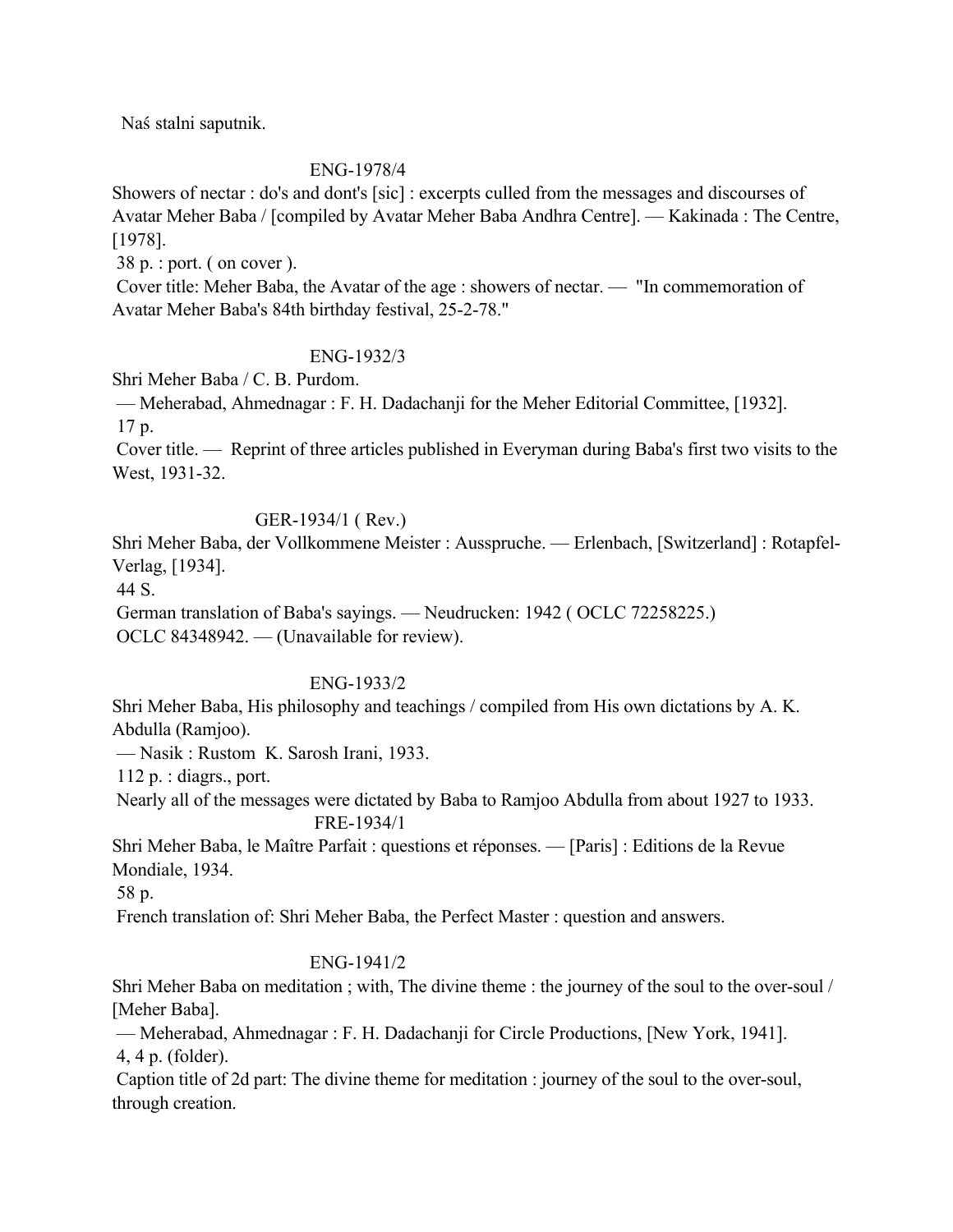### ENG-1933/3

Shri Meher Baba, the Perfect Master : questions and answers / [compiled and edited by the Circle Editorial Committee]. — London : The Committee, 1933. 59 p.

### GER-1934/2 ( Rev.)

[ Shri Meher Baba, the Perfect Master : questions and answers. German. ] Shri Meher Baba, der Vollkommene Meister : Fragen und Antworten. — Erlenbach, [Switzerland] : Rotapfel-Verlag, [1934]. 76 S.

OCLC 72258219. — (Unavailable for review).

#### ENG-1969/9

The Signal / Naosherwan Nalavala [i.e. Anzar].

— [Dehra Dun: The Glow, pref. 1969] ([ Dehra Dun?] : Printed at Vanguard Press).

16 p. : 14 ports.

Cover title. — "A Glow publication."

 A brief life sketch of Baba and poems by the author; includes numerous small photos of Baba, His family, and the Perfect Masters.

### ENG-1977/11

The Significance of silence Meher Baba observed / [Meher Baba ; prepared by K.K.

Ramakrishnan for Avatar Meher Baba Poona Centre]. — Poona : Meher Era Publications, 1977. 16 p. : port. — ( Meher era ; no. 11 ).

 "In commemoration of fifty-second anniversary of Avatar Meher Baba's silence, 10 July 1977." ENG-1959/7

The Silent Awakener : speech / by Yogi Shuddananda Bharati. — Bombay : Mekda Corp., [1959]. 14 p. : port. (of author).

Cover title. — "Avatar Meher Baba birthday celebration, Bombay, 25th February 1959."

## A-ENG-2000/2

The Silent Master and mystic Sri Meher Baba / [M. Gnanendra Prakash].

*In* How God came into my life.

 $-$  p. [20] -35.

— Mysore : M. S. N. Prakash for Shree Shaila Publications, 2000.

Includes bibliography [p. 142-143] and index.

ISBN 8190146009.

### \*\*ENG-1987/4

The Silent Master Meher Baba / [compiled by Irwin Luck].

— North Myrtle Beach, SC : Meher Baba Archives, 1987, c1967.

48 p. : ill. ; 28 cm.

Sayings and messages of Meher Baba. — Original unpublished ms. was produced for Meher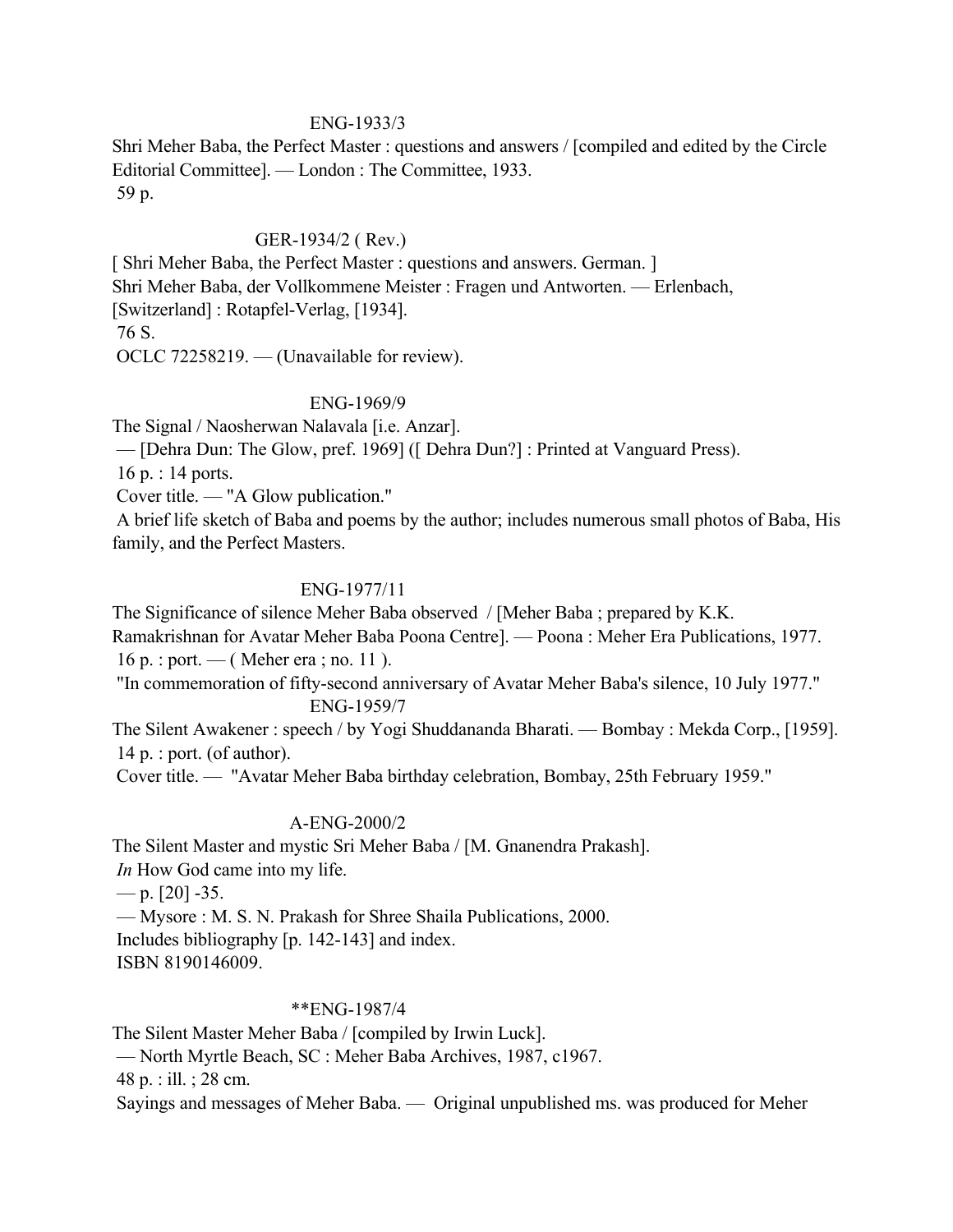Baba in 1967.

 Title from spine. — Publisher information taken from affixed label —p. [51]. Published also in pbk. by The Archives (var. localities) : c1987 (ISBN 0970947607 (pbk.) Reprinted in the UK by Meher Baba Books : 1993 (ISBN 0948867302 ; 0948867256 (pbk.)

### ENG-1944/1

Silent revelations of Meher Baba : excerpts from the silent discourses of Meher Baba / compiled and edited by Alexander Markey. — Hollywood, Calif. : New Life Foundation, c1944. 120 p. : port.

### ENG-1944/2

Silent revelations of Meher Baba : excerpts from the silent discourses of Meher Baba / compiled and edited by Alexander Markey. — Hollywoood, Calif. : New Life Foundation, c1944. 120 p. : port. Paperback ed.

#### ENG-2001/12

Silent song : poems to Meher Baba / by Eric Teperman. — [New York] : Teperman, 2001. [33] p. : 1 col. port. Cover title. Pbk. ; spiral bound.

### ENG-1963/8

The Silent splendour / by Yogi Shuddhananda Bharati. — Madras : Shuddhananda Library, 1963. 62 p. : ports.

 "An intuitive vision of Avatar Meher Baba and His mission, as experienced by [ the author ]" "In commemoration of the auspicious opening of Mehersthan at Kavvur (Gadavary Bank) ... 28th of February 1963."

### \*\*ENG-2001/9

Silent teachings of Meher Baba : discourses and conversations / compiled and edited by Naosherwan Anzar. — [Rev. ed.] — East Windsor, N.J. : Beloved Archives, Inc., 2001. 1 vol. ( 156 p.) : ports.

 "The book is a revised edition of two short works..." —pref. — Contents : Discourses (rev. ed. of Silent relevations of Meher Baba, (1944) — Conversations (rev. ed. of The answer, (1972.) ISBN 0970239610 (pbk.)

#### ENG-1978/5

The Silent word : being some chapters of the life and time of Avatar Meher Baba / by Francis Brabazon.

 — Bombay : R. J. Mistry for Meher House Publications (Bombay) [for] Meher Baba Foundation, Australia, 1978.

xii, 424 p.

Detailed account of Baba's life and work up to 1928.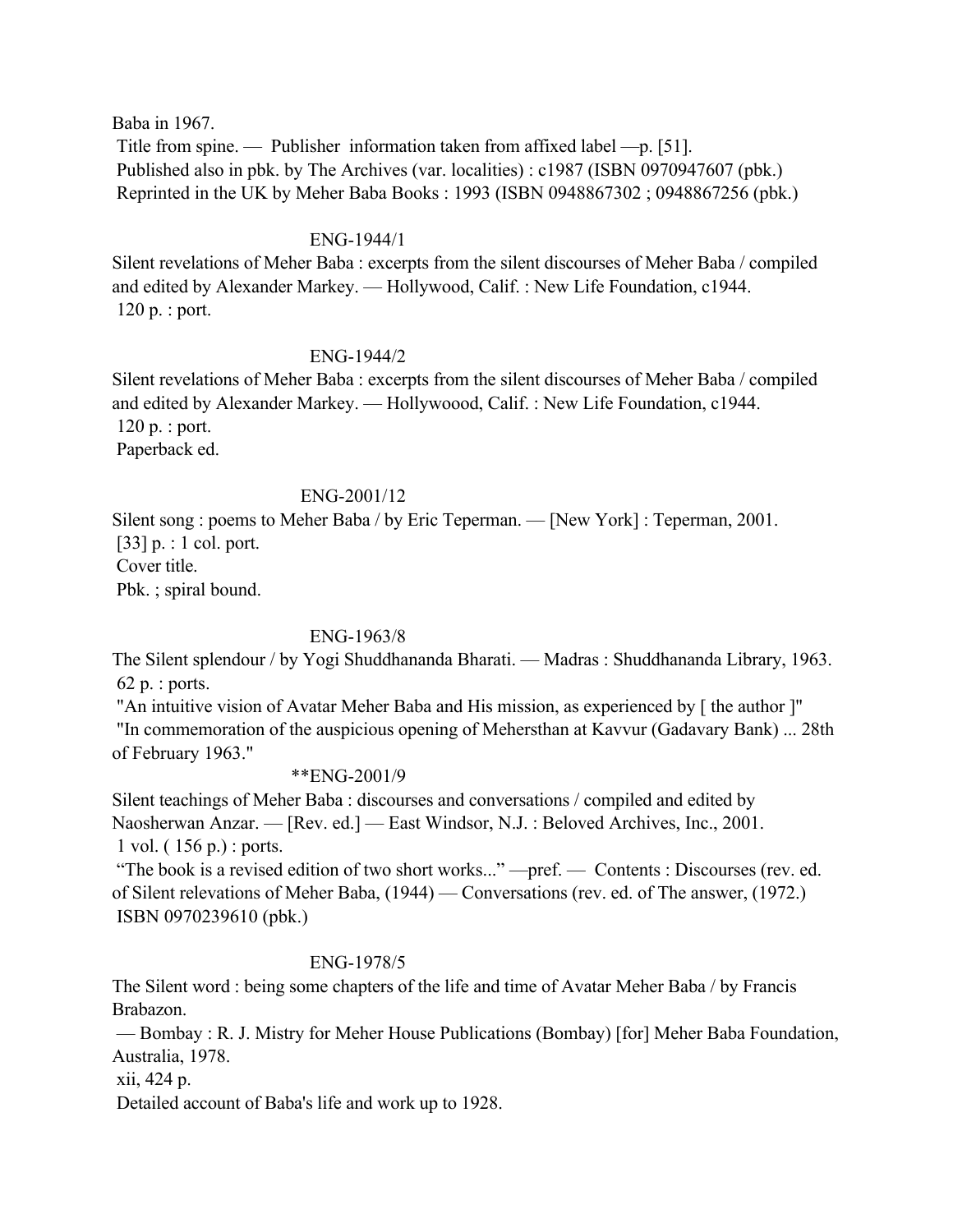### ENG-1978/6

The Silent word : being some chapters of the life and time of Avatar Meher Baba / by Francis Brabazon.

 — Bombay : R. J. Mistry for Meher House Publications (Bombay) [for] Meher Baba Foundation, Australia, 1978.

xii, 424 p. : port. (on cover).

Detailed account of Baba's life and work up to 1928. — Paperback ed.

### ENG-1958/6

Singing threshold / Francis Brabazon. — Sydney : Beacon Hill Press, 1958. 103 p.

 Plays inspired by Meher Baba. — Contents : Happy monody — Singing threshold — The bridge The stranger — The madmen — The moon — The quest.

### ENG-1970/3

A Singing to Meher Baba, the Eternal Beloved / by Francis Brabazon ; notation and lettering by Felix Schmid ; typing and run-off by Judith Garbett and Lorna Rouse ; cover and photograph by Roy Hayes and Stephen Campbell. — [S.l. : s.n., 1970].

20 leaves : music, port.

 "Presented to Meher Baba on His seventy-fourth birthday." — Songs, with musical notation. ENG-196-/6

Sixty selected sayings from Avatar Meher Baba / selected and illustrated by James Meyer. — Myrtle Beach, S. C. : Meyer, [196-].

[24] p. : ill., ports.

## ENG-1929/1

Sobs and throbs: or, Some spiritual sidelights : [a real romance about the Meher-Ashram Institute, and the living miracles of Hazarat Qibla Meher Baba] / by Abdul Kareem Abdullah (Ramjoo) ; with a foreword by Maulana Mazharul Haque.

 — Meherabad, Ahmednagar : N.N. Satha, 1929 (Ahmednagar : Mohan Printing Press). 169 p. : 3 ports.

Tales from Prem Ashram and Meher Ashram, in Meherabad, India.

## ENG-1965/10

Sobs and throbs : or, Some spiritual sidelights : a real romance about the Meher-Ashram Institute, and the living miracles of Hazarat Qibla Meher Baba / by Abdul Kareem. Abdullah ( Ramjoo ) ; with a foreword by Maulana Mazharul Haque. — Phoenix : Avatar Meher Baba Phoenix Center, [1965], c1964.

88 p.

 Cover title. — "Typed and stencilled from the original [ 1929 ed.], with the kind permission of Adi K. Irani, Meher Publications."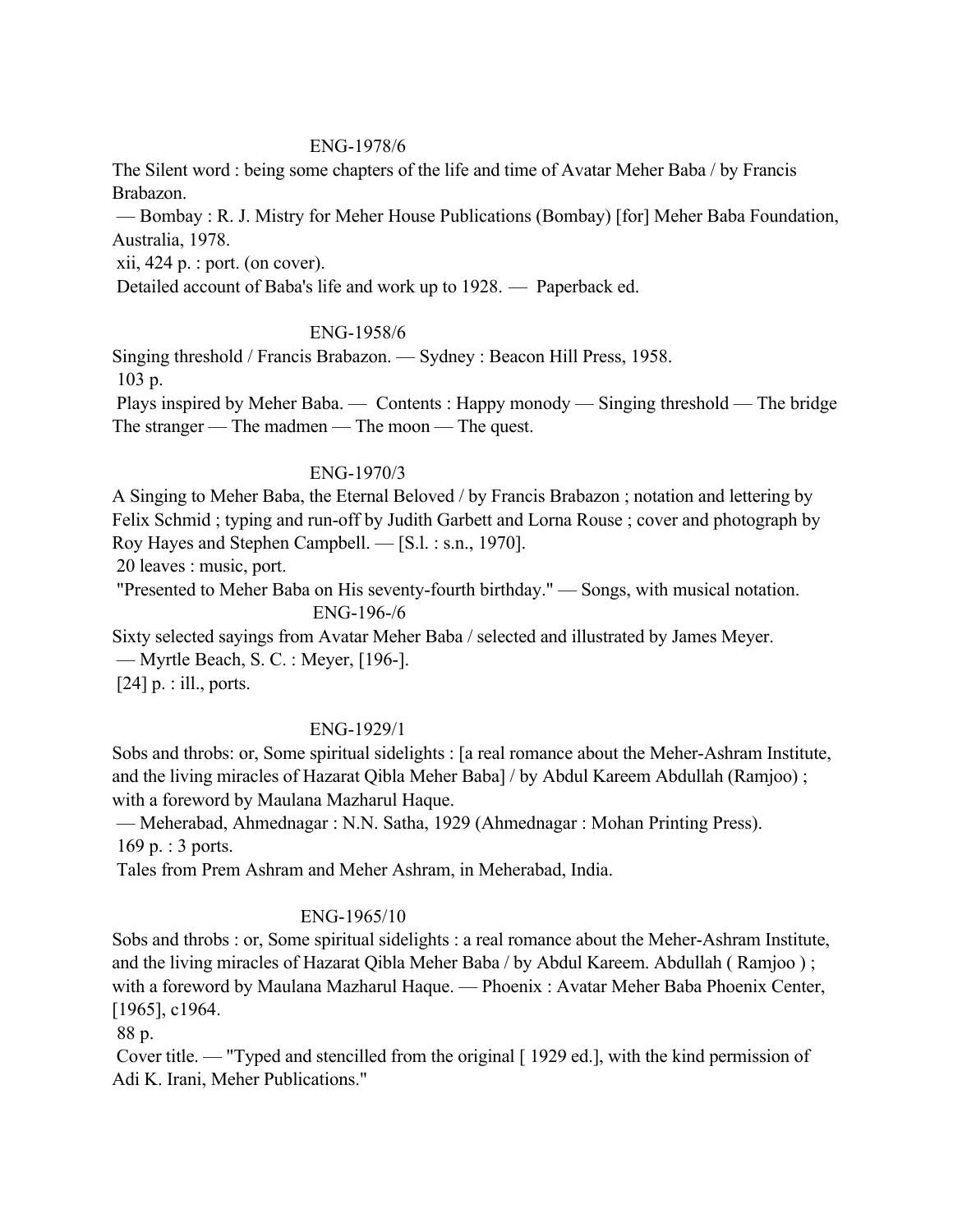### ENG-1995/3

Some results / Don E. Stevens. — St. Helier : Companion Books, 1995. xiv, 113 p. ISBN 0952509717 (pbk.)

#### ENG-1969

Sometime, somewhere, somehow. — [Andhra Pradesh, 1969]. Cyclostyled. (Unavailable for review).

### PP-ENG-2001/1

Song of silence : a song-novel of the life of Meher Baba : [program / presented by] Accidental Qawwali.

— [Denver, CO] : Avatar Meher Baba Denver Center, 2001.

[49] l., music.

 An extended narrative music work written by Michael Davis Haldeman ; arranged by Accidental Qawwali.

 First full-length presentation at Rocky Mountain Sahavas ; Feb. 17, 2001 ; Black Forest, CO. Contents : Baba Baba (prelude) — In a dream — Merwan — The road — My school chum (Ghani's song) — Sister of God (Mani's song) — Anything you say (Song of the Mandali) — The message (Don't worry, be happy) — Stunned (Mast song) — Baba Baba (interlude) — (New Life dyad:) Who cares? — Companion — The accident — It's a gift (Eruch's song) — I'll try to smile — Mehera's song / Beth McKee — Baba Baba (postlude.)

### \*\*ENG-2005/3

Song of the New Life : based on points given by Meher Baba on the conditions of the New Life / written by Abdul Ghani ; illustrated by Will David.

— Hyderabad, A.P. : Meher Mownavani Publications, 2005.

vii, 63 p. : chiefly col. ill. ; 15 cm + 1 sound disc (15 min.)

Forward by Rick Chapman.

ISBN 8188224103 (pbk. ; spiral bound).

### ENG-1994/1

Songs grown from sand and stones / Mirek. — St. Helier, Jersey, Channel Islands, G.B. : Companion Books, c1994. ix, 149 p. Poems. — Mirek Popowicz. ISBN 2950114997.

#### ENG-1965/11

Songs of a modern disciple / by Josephine Esther Ross. — 1st ed. — New York : Vantage Press, 1965.

106 p. : port.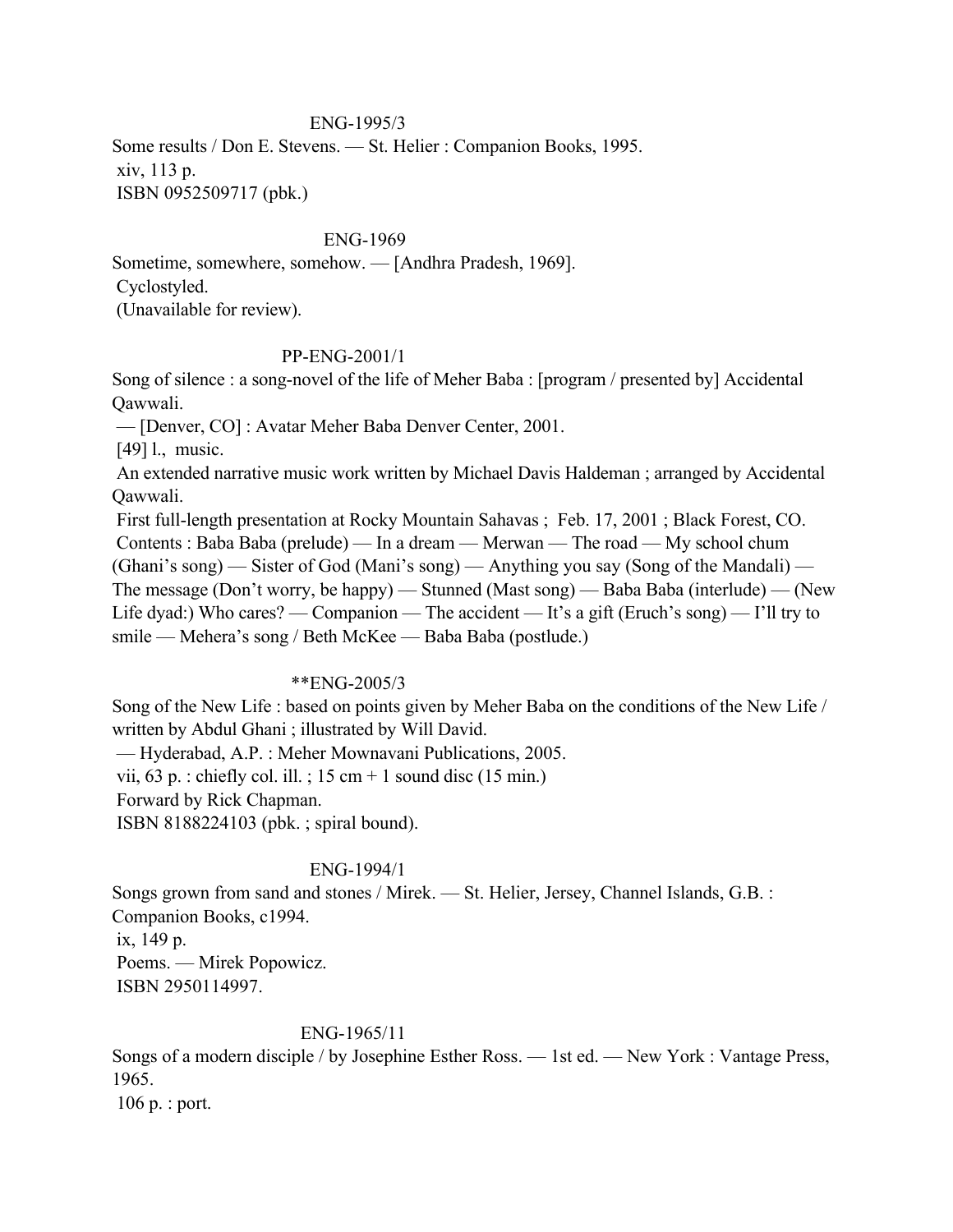Poems inspired by Meher Baba, some of which first appeared in Meher Baba journal.

## ENG-1989/7

Songs of a modern disciple / by Josephine Esther Ross. — 2nd. ed. — North Myrtle Beach, S.C. : Manifestation, 1989.

106, [6] p. : port. (frontispiece).

 Reissue of 1st ed., includes five additional poems by the author —pub. posth. — Forward by Darwin Shaw.

Pbk.

## ENG-1996/1

Sounds of silence : a true experience / Nan Umrigar. — Bombay : Huma Enterprises, 1996. xi, 246 p. : ill.

 Paranormal experiences leading author to Meher Baba and contacts with Mandali at Meherazad. — Includes bibliographic references.

Rs. 275 (pbk.)

## ENG-2006/11

Sounds of silence : a bridge across two worlds / Nan Umrigar. — Rev. ed. — Mumbai : Yogi Impressions, 2006.

xv, 239 p. : ill.

See notes under '1st ed.' — With : "Messages from Karl" (p. 216 -28 ; autonomic writing.) ISBN 8188479209 (pbk.)

## ENG-1962

Sparks from Meher Baba / [selected by Delia de Leon and Kitty Davy]. — Carshalton, Surrey, Eng. : Friends of Meher Baba ; Myrtle Beach, S. C. Meher Centre, [1962?] 23 p. : port. Short sayings of Baba. (Unavailable for review).

## ENG-1967/14 (Rev.)

Sparks from Meher Baba / [selected by Delia de Leon and Kitty Davy]. — Carshalton, Surrey, Eng. : Friends of Meher Baba ; Myrtle Beach, S. C. : Meher Centre, 1967 printing. 23 p. : port.

(2d printing Crescent Beach, S.C. : Sheriar Press) — Short sayings of Baba.

 Reprinted by Sheriar Press (var. localities) : 1971, 1977, 1986. — Also available in online version.

 OCLC 9770019 (pbk.) — http://www.ambppct.org/meherbaba/Book\_Files/Sparks From Meher baba.pdf.

### SCR-1996/2

[ Sparks from Meher Baba. Serbo-croatian. ]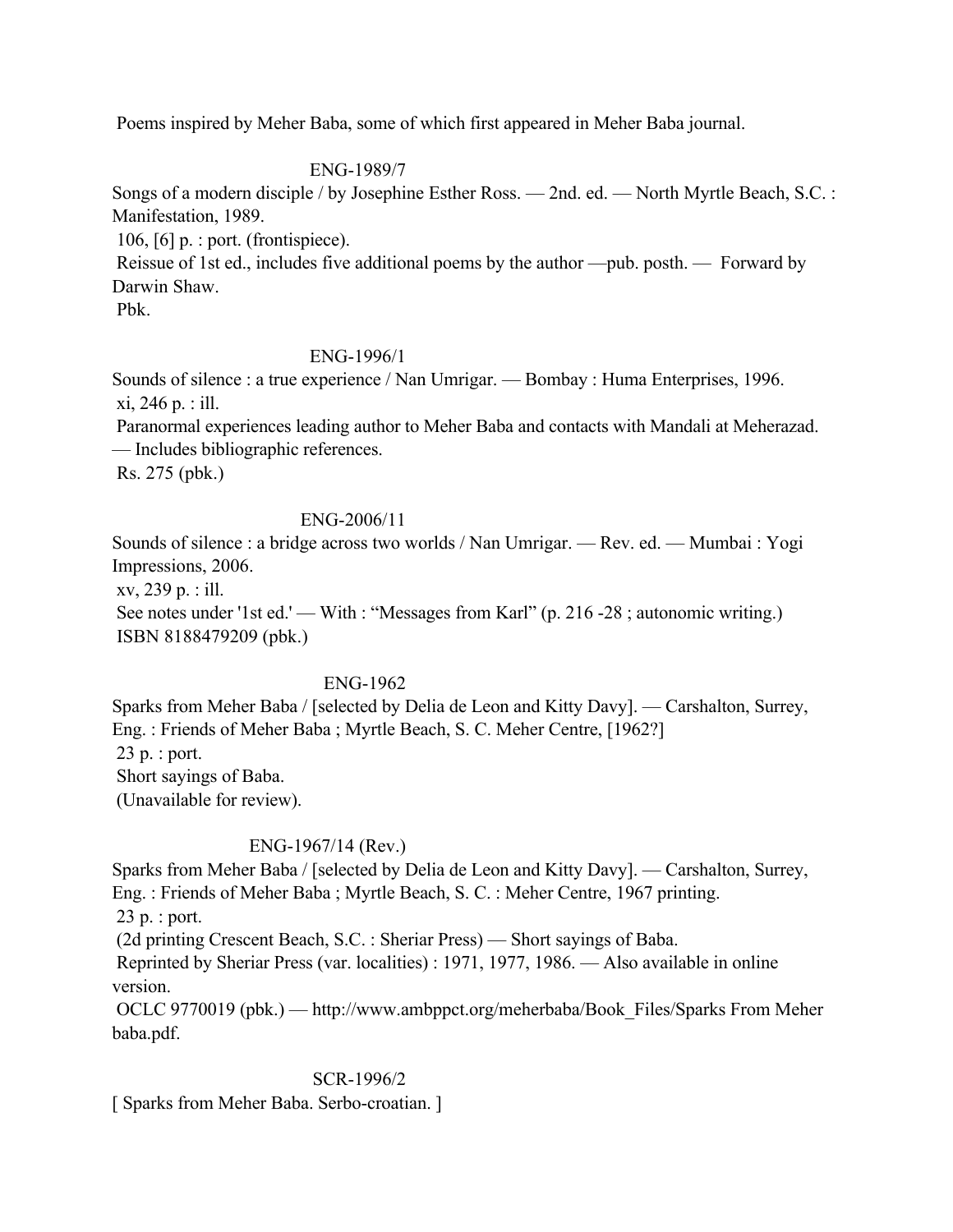Iskre Meher Babe / prevod s engleskog Nada Matasić. — 1. izd. — Beograd : Esotheria, 1996. 29 str. — ( Avatar : edicija dela Meher Babe ). COBIS.SR 58332172. — (Unavailable for review).

### SCR-2007/1

[ Sparks from Meher Baba. Serbo-croatian. ] Iskre Meher Babe / prevod s engleskog Nada Matasić. — 3. izd. — Beograd : Avatar, 2007. 29 str. — ( Avatar : edicija dela Meher Babe ). ISBN 8687007031. — (Unavailable for review).

### ENG-1967/15

Sparks of the truth from the dissertations of Meher Baba / a version by Chakradhar D. Deshmukh. — Jabalpur : R.P. Pankhraj, Avatar Meher Baba Jabalpur Centre, 1967.

116 p.

Messages taken mainly from the early "Meherabad diaries."

### ENG-1967/16

Sparks of the truth from dissertations of Meher Baba / version by Chakradhar D. Deshmukh.

— Nizamabad : Pandit Rao Deshpande, Avatar Meher Baba Centre, 1967.

100 p. : ports.

Messages taken mainly from the early "Meherabad diaries."

#### \*\*ENG-1971/9 ( Rev.)

Sparks of the truth from dissertations of Meher Baba / a version by Chakradhar D. Deshmukh. — [2nd ed.]

— [Myrtle Beach, S.C.] : Sheriar Press, 1971.

96 p. : 2 ports.

 "Reprinted from The Awakener magazine." — Reprinted 1973, 1974, 1988 by arr. with The Awakener Magazine, (Manhattan Beach, CA : Universal Spiritual League of America).

 Also available in online version — Messages taken mainly from the early "Meherabad diaries." ISBN 0913078026 (pbk.) — http://www.ambppct.org/meherbaba/Book\_Files/Sparks\_Truth.pdf

#### ENG-1940/1

The spiritual hoax of Lt.-Col. M. S. Irani / [by A. G. Munsiff]. — [Bangalore?] : Munsiff, [1940?] (Bangalore : Bangalore Press). 24 p. Cover title.

#### \*\*ENG-2004/1

Spread my love / Charmian Knowles. — Walnut Creek, CA. : Sufism Reoriented, 2004. 318 p., [8] p. plates : ports.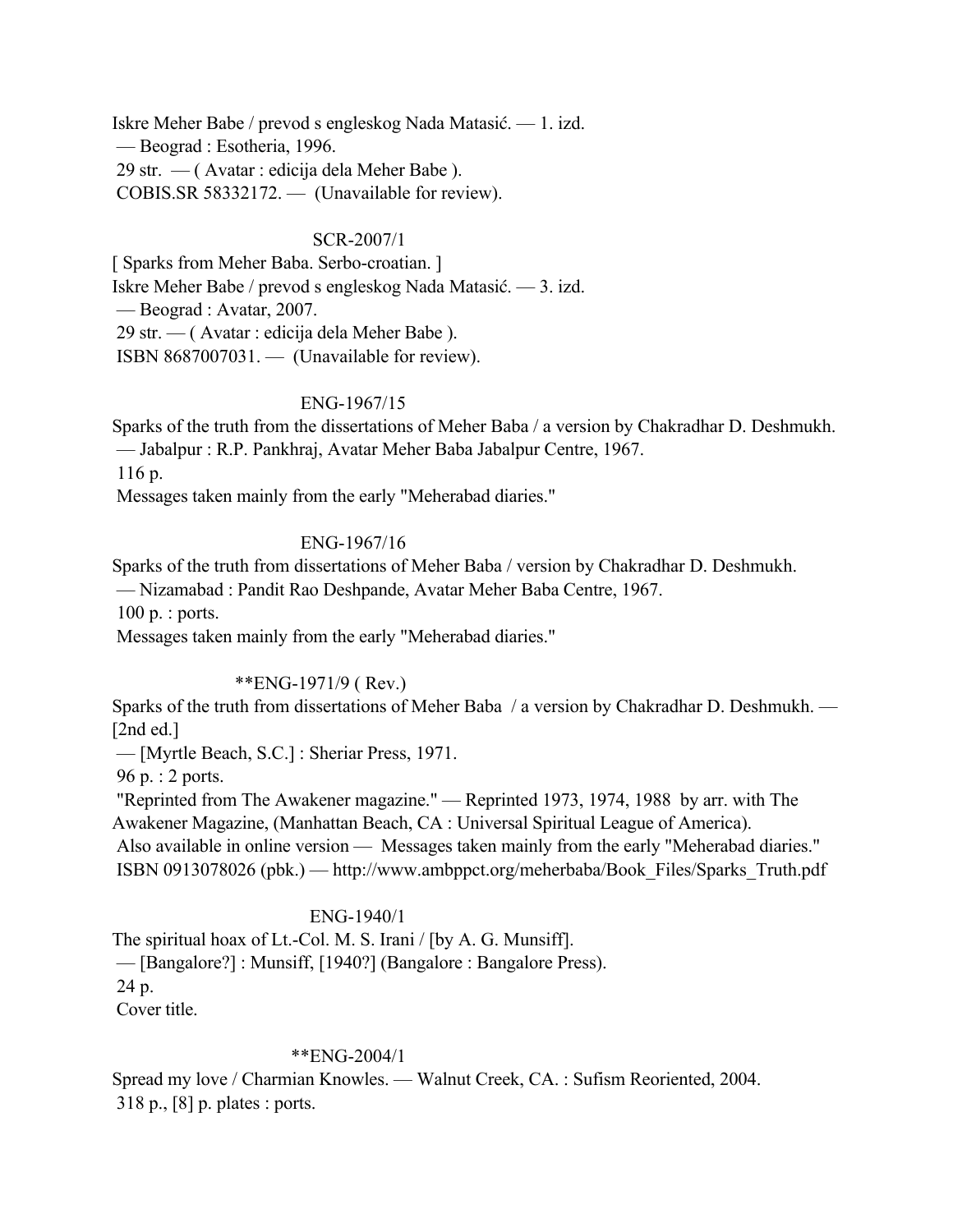Autobiographical —pub. posth. — Judith Nielsen Crocker, ed. ISBN 0915828170 (pbk.)

ENG-1969 ( Rev.)

Sri Meher Githa / by Chaganty Subba Rao. — [S.l. : s.n.], 1969 (Vijayawada : Triveni Art Printers).

 36 p. : ports. ; 13 cm. Pbk. — (Reviewed).

### ENG-1959/8

Stay with God : a statement in illusion on reality / Francis Brabazon.

— Sydney : Published by Edwards & Shaw for Garuda Books, Woombye, 1959.

167 p.

Metaphysical poems inspired by Baba.

 Contents: 1, Meher Baba : the occurrence of reality in illusion — 2, The love song of John Kerry : illusion singing to reality  $-3$ , God's speaking : the question which reality asked itself, and the beginning of illusion and its end  $-4$ , The steps to His feet : abandoning illusion for reality  $-5$ , The God-Man as world axis and living perfection of art : the divine Sun of reality shining through the mists of illusion.

LC 60-4989.

### ENG-1977/12

Stay with God : a statement in illusion on reality Francis Brabazon.

 — Bombay : Published by R.J. Mistry for Meher House Publications (Bombay) for Meher Baba Foundation, Balmain, Australia, 1977.

166 p. : port.

(See notes under 1959 ed.)

#### \*\*ENG-1990/1

Stay with God : a statement in illusion on reality / Francis Brabazon ; illustrated by John Parry. — 3rd ed.

— Melbourne : New Humanity Books, 1990.

166 p. : ill.

 Poems originally written at Baba's request following the 1955 Sahavas programs in Meherabad, including three discourses incorporated into parts 3 and 4. — Description based on clothbound ltd. ed. published for Avatar Foundation, 1990.

ISBN 0949191078 (pbk.)

(See notes under 1959 ed.)

#### \*\*ENG-1990/2

Still dancing with love : more stories of life with Meher Baba / Margaret Craske.

— Myrtle Beach, S.C. : Sheriar Press, 1990.

xi, 104 p. : port.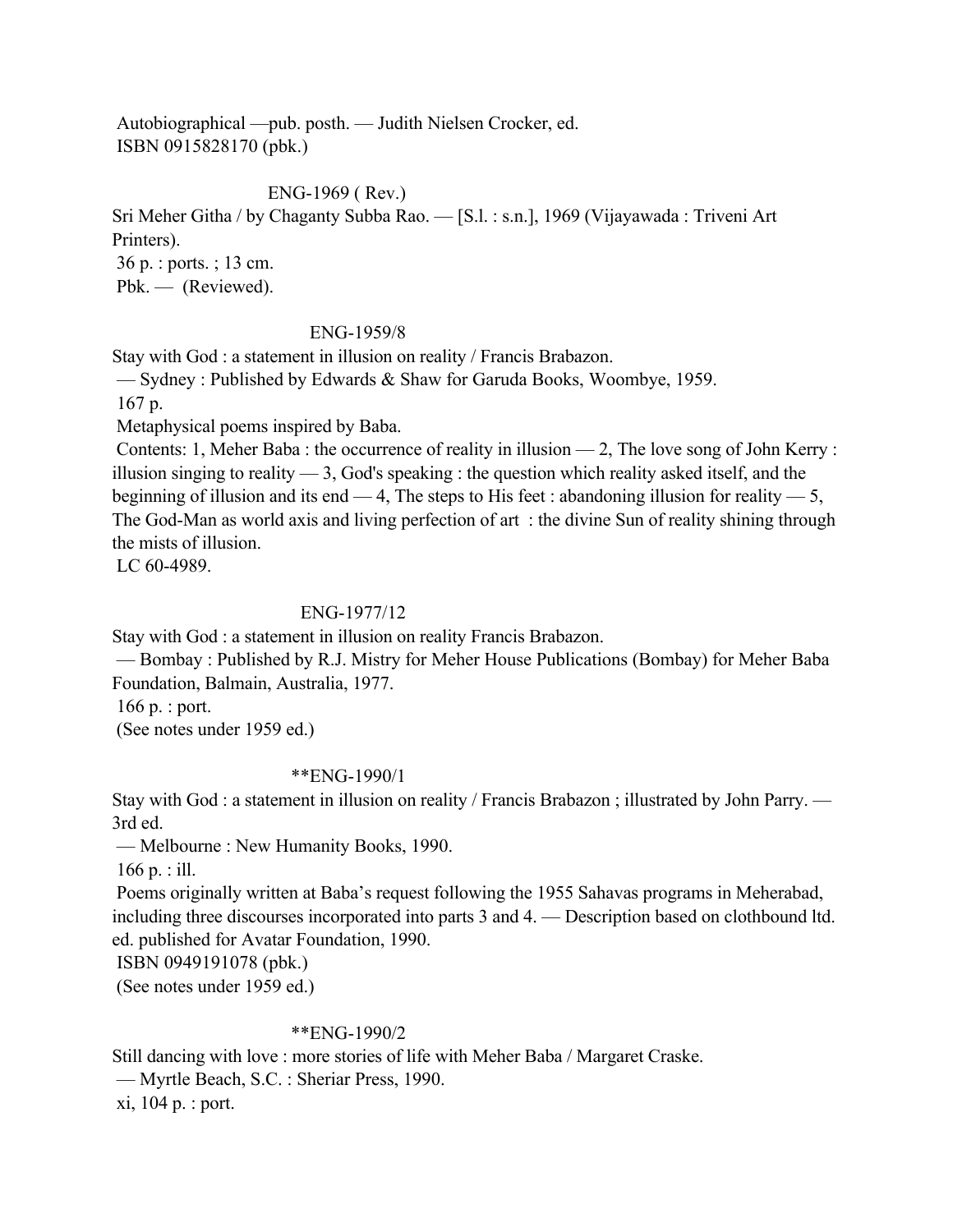Sequel to: The Dance of love. ISBN 0913078646 (pbk.)

### ENG-1983/3

Substance and shadow : 40 poems to the Divine Beloved Meher Baba / by John Mijac. — Meherabad, Ahmednagar, M.S., India : J. Mijac, 1983. 40 p. Poems "dedicated to the lovers of God". — Includes index. LCCN 84904539.

### ENG-1971/10

Sufism. — San Francisco : Sufism Reoriented, 1971.

58 p. : port.

 Contents: A short history of Sufism / Selma Al-Faqih Hassen — Meher Baba and Sufism Reoriented / Allan Y. Cohen — Meher Baba (from the Introduction of His Discourses) / by Ivy Oneita Duce and Don E. Stevens — Tarikat, the Spiritual path / Murshida Duce.

### ENG-1961/10

Sufism / by Ivy Oneita Duce. — San Francisco : Sufism Reoriented, [1961?]. 7 p.

Cover title. — Reprinted from The Awakener.

### ENG-1981/1

Sufism speaks out : Sufism Reoriented replies to attacks from India. / [by students of Murshida Duce].

— Walnut Creek, CA : Sufism Reoriented, 1981.

89 p. : ports.

 Essays and correspondence regarding Baba's intructions for the Sufi Order, particularly on education and the succession of Murshids.

OCLC 83909880 (pbk.)

#### ENG-2000/9

Sun rays / by Bhau Kalchuri ; [edited by] Scott & Ann O'Neil. — 1st ed.

— Asheville, NC : Scott & Ann O'Neil, 2000.

138 p.

 "A new collection of one hundred and thirty eight ghazals" —On cover. — Cover painting by Lyn Ott.

LCCN 00105158 (pbk.)

### \*\*ENG-2004/4

Surrendering to Him : my life with Meher Baba / Rhoda Adi Dubash.

— Hyderabad : Meher Mownavani Pub., [2004], c2002.

121 p. : ports.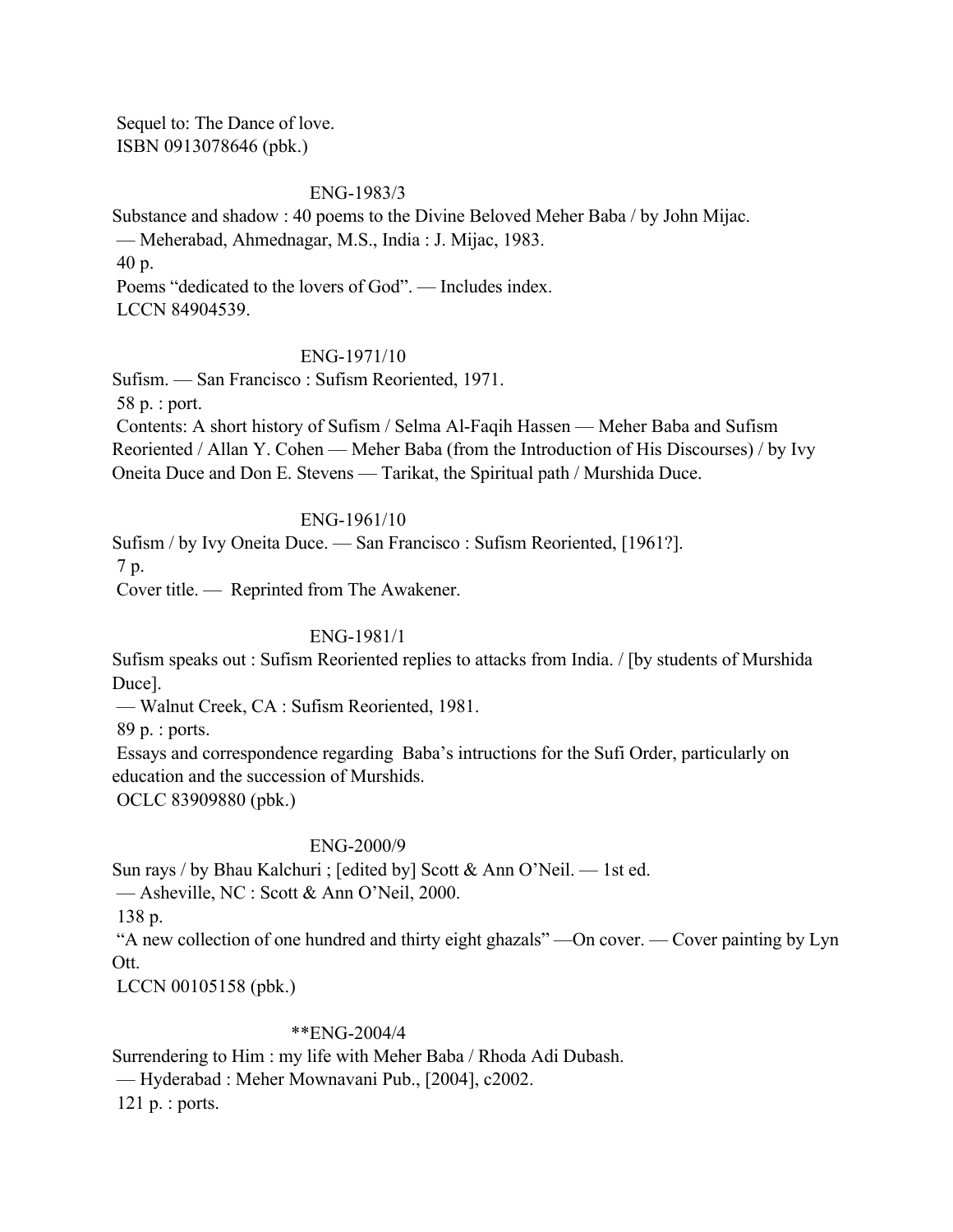Autobiographical —pub. posth. — Cover painting by Charles Mills. ISBN 8188224081 (pbk.)

### ENG-1971/11

The Sword of one / [Jenny & Peter]. — San Francisco : Sufism Reoriented, c1971. 12, [1] p. : chiefly ill.

A story/coloring book; includes "Historical hints," p. [13].

### ENG-1976/7

Tales from the New Life with Meher Baba / narrated by Eruch, Mehera, Mani, and Meheru ; edited by D. E. Stevens, Rick M. Chapman, James M. Hastings, Gary and Patty Freeman.

— Berkeley : Beguine Library, 1976.

x, 191 p. : port. (on cover).

Paperback ed.

LC 77354140.

### ENG-1976/6

Tales from the New Life with Meher Baba / narrated by Eruch, Mehera, Mani, and Meheru ; edited by D. E. Stevens, Rick M. Chapman, James M. Hastings, Gary and Patty Freeman.

— Berkeley : Beguine Library, 1977.

x, 191 p. : port.

 Copyright: Avatar Meher Baba Perpetual Public Charitable Trust. — Recollections of the Mandali (Baba's close disciples) who accompanied Baba on the New Life. LC 77354140.

#### SCR-1998/1

[ Tales from the New Life with Meher Baba. Serbo-croatian. ]

Priče iz Novog Života sa Meher Babom / pripovedali Eruč, Mehera, Mani i Meheru ; prevod s engleskog Violeta Azmanoska. — 1. izd.

— Beograd : Esotheria, 1998.

218 str. — ( Avatar : edicija dela Meher Babe ).

Noviživot za večnost / Vladimir Madić.

ISBN 8673480159. — (Unavailable for review).

### ENG-2001/13

Tales of Meher Baba's love / compiled by Bal Natu. — Ahmednagar : Madhav Natu for Friends of Bal Natu, 2001.

xvii, 187 p. : ill. (some color).

"In commemoration of the Meher Millennium, 2001." — Baba lovers — Personal narratives.

#### ENG-1942/5

The Task of the spiritual workers : a message from Meher Baba. — Ahmednagar: Adi K. Irani, [1942].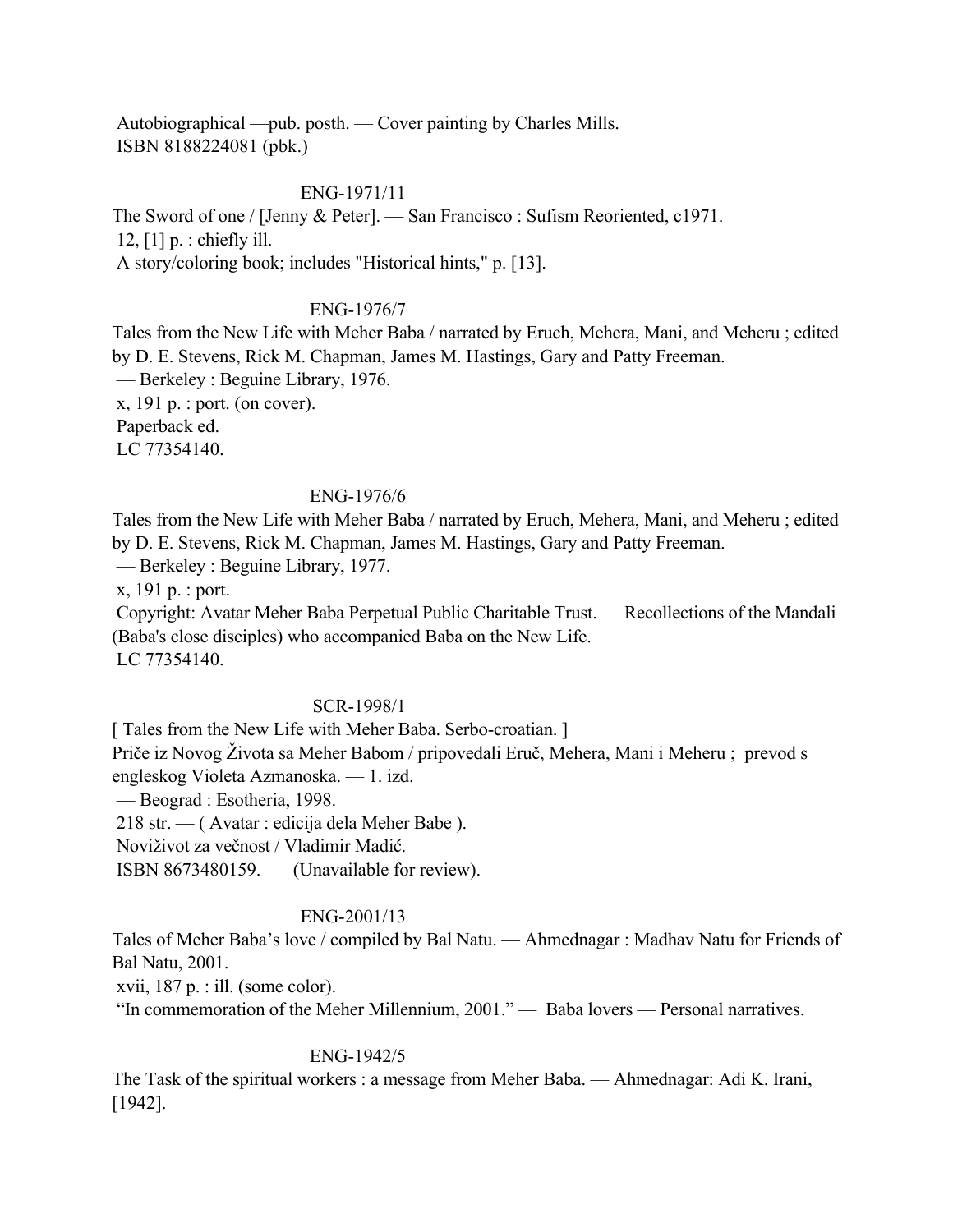7 p. (Unavailable for review).

## \*\*ENG-1995/2

That's how it was : stories of life with Meher Baba / Eruch Jessawala ; [edited by Steve Klein]. — Myrtle Beach, S.C. : Sheriar Foundation, 1995.

x, 414 p. : ill.

 Biographical. — Other titles: Stories of life with Meher Baba. — Contents : Part 1. That's how it was — Part II. Determined to be His — Part III. Is that so? / compiled by Bill Le Page. ISBN 1880619172 ; 1880619148 (pbk.)

## ENG-1985/11

This is not the time for flowers / David J. Worthen. — Richmond, CA : David Worthen, 1985. 103 p.

 Cover title. — Selection of metaphysical essays and poems written during travels in India between February and June, 1985.

Pbk.

## ENG-1962/16

Thoughts on Shri Meher Baba / by Adi K. Irani. — Karachi : Shri Meher Baba Group, [1962]. [4] p. port.

 On cover : 68th birthday anniversary of Shri Meher Baba by Shri Meher Baba Group, Karachi (Pakistan), 25th February 1962.

## ENG-1979/2

Three incredible weeks with Meher Baba, September 11th to September 30th, 1954 / by Charles Purdom... [et. al.]

— North Myrtle Beach, S.C. : Sheriar Press, 1979.

xiii, 165 p. : ill., ports.

Other titles: Facets of the diamond.

 Originally published in two issues of The Awakener : Vol. 2, nos. 3 and 4 (Special Issue, 1955, and, Spring, 1955).

 Contents : The Diary / Charles Purdom and Malcolm Schloss — Facets of the Diamond / by Baba's Western devotees (Fred Marks ; Dana Field ; Philippe Dupris ; Darwin Shaw ; Fred Frey, Jr. ; Joseph H. Harb ; F. S. Hendricks ; Bill Le Page ; Will Backett.) LCCN 80109592 (pbk.)

## ENG-1969/10

Three talks / by Francis Brabazon. — Sydney : Meher House Publications, 1969. 25 p.

Talks on Baba given between 1956 and 1969.

(Unavailable for review).

ENG-1971/12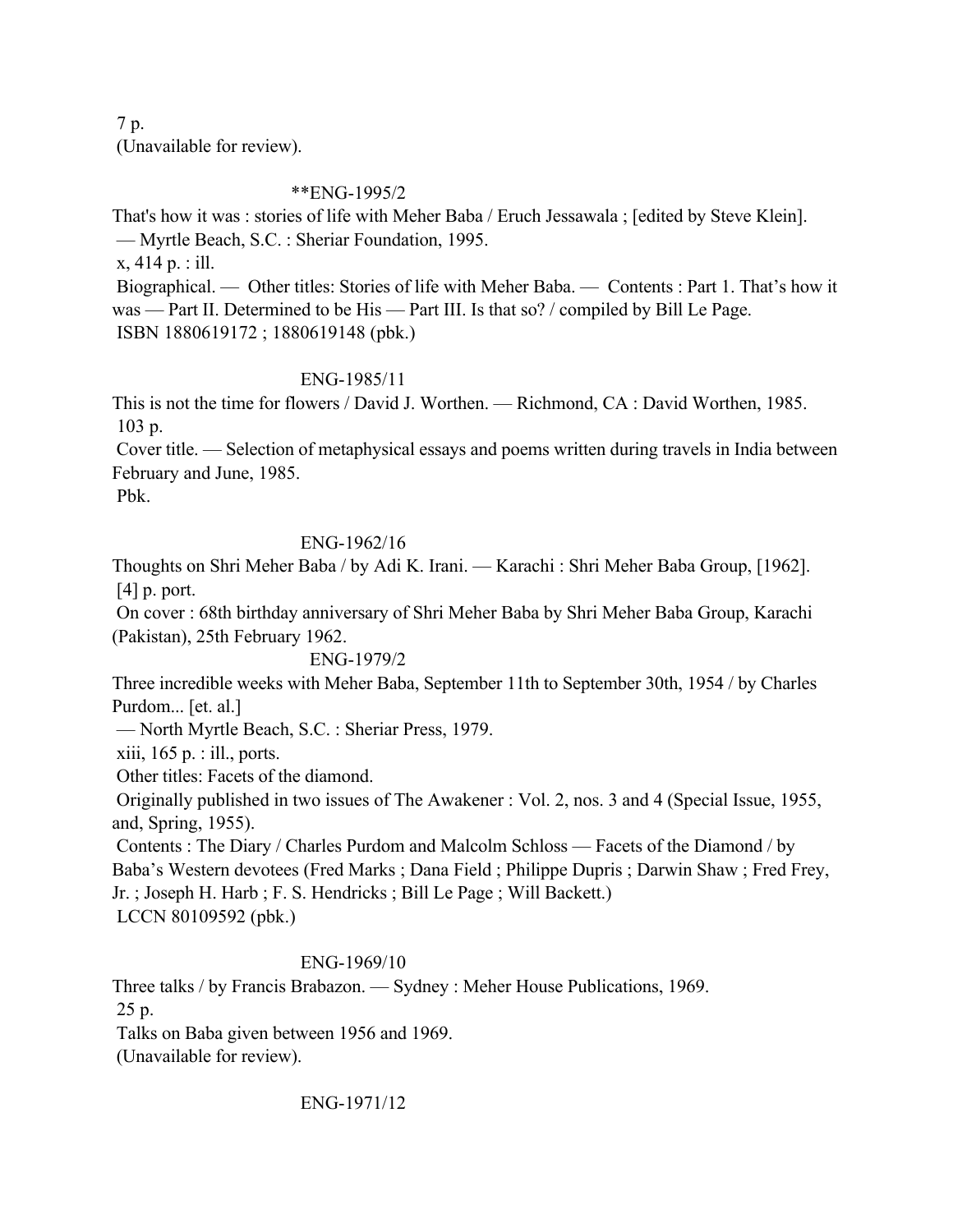Three talks on Meher Baba / by Francis Brabazon. — Poona : K. K. Ramakrishnan, Meher Era Publications, [1971].

25 p.

 First published in Sydney, 1969, with title : Three talks. — "In commemoration of the 2nd anniversary of the passing away ( Amarthithi[sic] ) of Avatar Meher Baba, on 31st January 1971." — Reprinted by permission Meher House Publications, Australia : 1971. — Talks on Baba given between 1956 and 1969.

Pbk.

# ENG-1992/4

Travelling music / poems by Craig Ian Ruff. — North Myrtle Beach, SC: Roundtree Printing Co., 1992.

xiii, 131 p.

 Pref. by Bhau Kalchuri, Eruch Jessawala and Dana Ferry. — Cover art by Sally Haviland. Pbk.

## \*\*ENG-1980/3

Treasures from the Meher Baba journals, 1938-1942 / compiled and edited by Jane Barry Haynes. — North Myrtle Beach, S.C. : Sheriar Press, 1980.

xvi, 246 p. : ill.

 "... includes informal discourses, sayings, statements and directives by Meher Baba that have not appeared before... and exerpts of articles by disciples... because they contain words of Meher Baba." —p. xi-xii.

ISBN 0913078379 (pbk.)

## ENG-1975

The Trees / written by Ellis Pines.

[1975?].

A play ( unpublished?)

 First presented by the Meher Players of Chicago at the 'Meher Mela 1975' (Aug.), Athens, Me. Inspired by Baba's life and work.

(Unavailable for review).

# ENG-2001/10

A Trip with Bhauji / by Jerry Edwards. — Myrtle Beach, SC : A. Gerald Edwards, c2001. 20 p. : col. ill.

 India travelogue of trip to Baba Groups near Meherabad : 24 October to 7 November, 2000. Cover title. — Jerry (A. G.) Edwards.

Pbk. bound by staple at the crease.

## ENG-1965/12

Truth in religion : based on Meherbaba's teachings. — Tirupati : N. S. Murthy, [1965?] 6 p. : 2 ports. (on covers).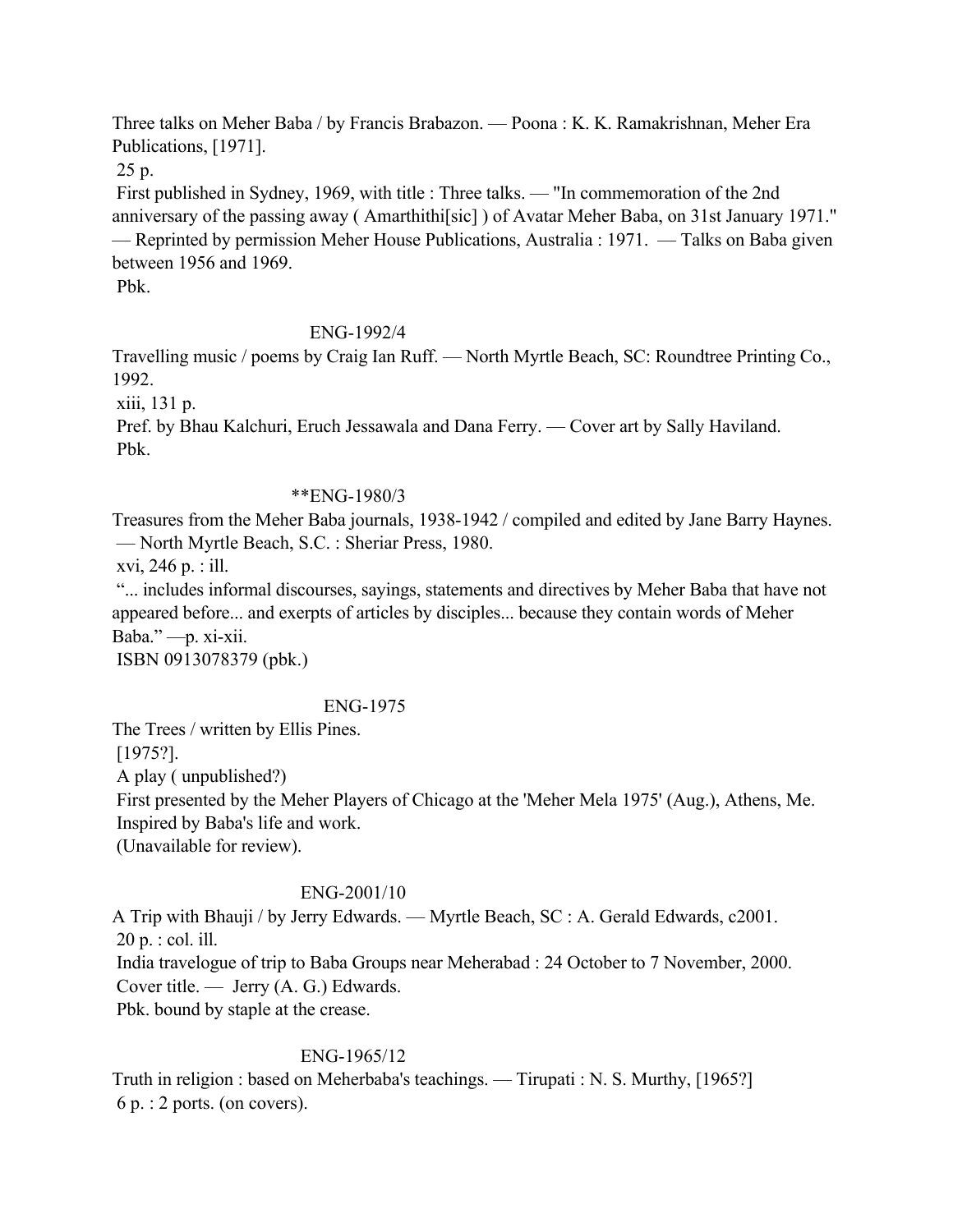## ENG-1954/9

The Truth of religion : based on Meher Baba's teachings / by Baba's disciples. — Ahmednagar : Adi K. Irani, Meher Publications, 1954. 7 p.

## ENG-1965/13

The Truth of religion : speech / delivered by Sardar Ainar Singh Saigal, at the 3rd World Religions Conference, held in New Delhi on 26, 27 & 28th February 1965.

— Delhi : Victoria Cross Press, [1965].

6 p. : port.

Cover title.

## \*\*ENG-1993/4

The Turning of the key : Meher Baba in Australia / Bill Le Page. — Myrtle Beach, S.C. : Sheriar Press, 1993.

viii, 428 p., [12] p. of plates : ill.

Includes bibliographical references and index.

ISBN 0913078700 (pbk.)

## ENG-1973/6

The Turtle's darshan for all the animals / by Bob Brown ; illustrated by Patti Eslinger. — North Myrtle Beach, S. C. : Sheriar Press, c1973.

[32] p. : col. ill.

A children's story set at the Meher Spiritual Center, Myrtle Beach, S. C.

# ENG-1975/12

Twenty years with Meher Baba / [A.G. Munsif]. — Poona : K. K. Ramakrishnan, Meher Era Publications, [1975].

xii, 114 p. : port.

 "In commemoration of the 25th anniversary of Avatar Meher Baba's sermon on the mount of Mahabaleshwar, 16 October 1975." — This material first appeared in Meher Baba journal. — Happenings around Baba between 1920 and 1940. LC 77905879.

## ENG-1959/10

Twentyone fragments / by Avatar Meher Baba ; [introduction by Francis Brabazon]. — Bombay Meher Baba Centre, 1959.

20 p. : port.

 "Published to commemorate the 65th birthday of Avatar Meher Baba, [ 25th February 1959 ]." Twenty messages and one poem given by Baba.

\*\*ENG-1999/1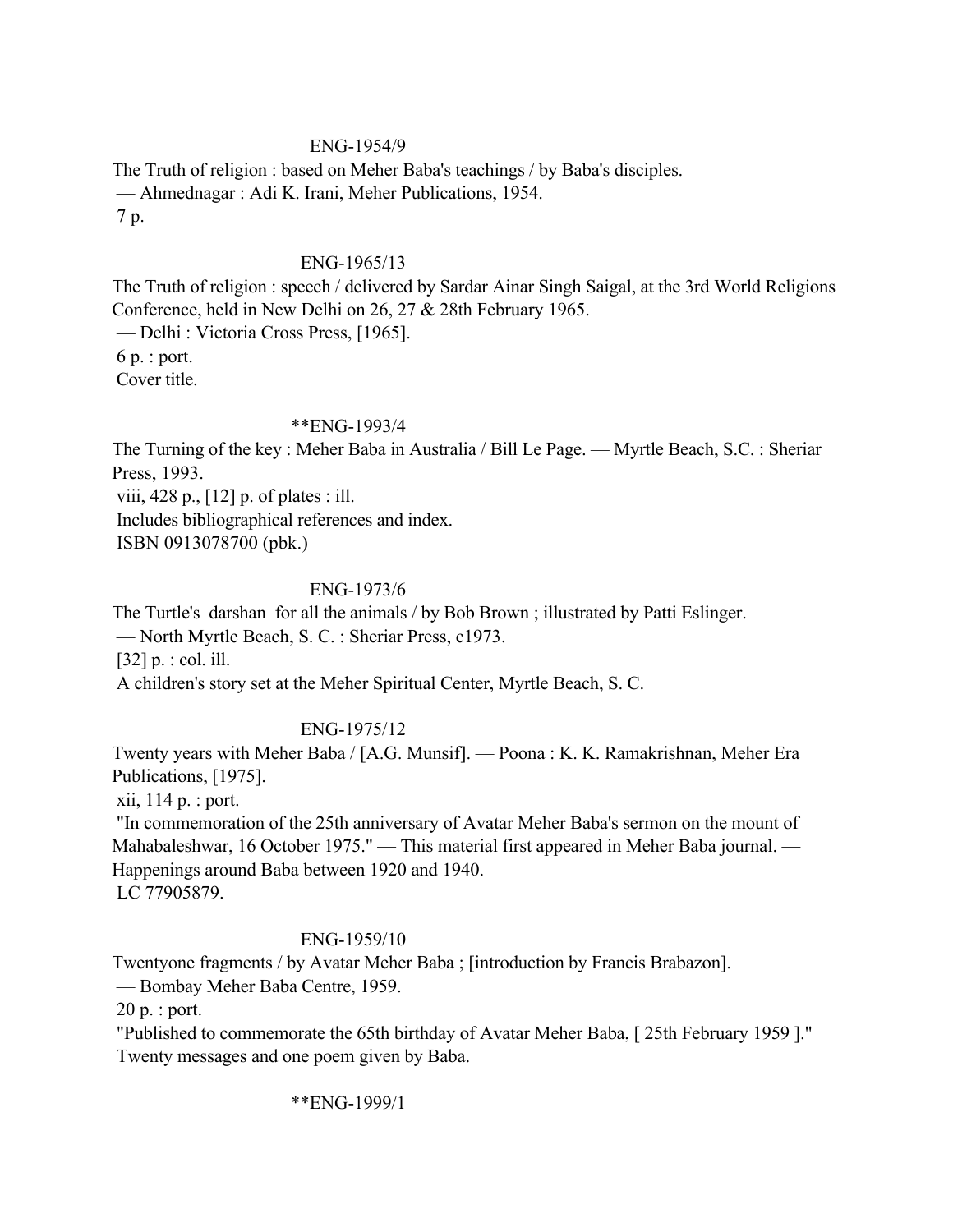Universal prayer / by Meher Baba ; illustrated by Will David. — Myrtle Beach, S.C. : Sheriar Press, 1999. vii, 80 p. : chiefly col. ill. ; 16 x 21 cm. ISBN 0913078719 (pbk.)

### ENG-196-/7

The Universal prayer / dictated by Avatar Meher Baba. — Poona : Avatar Meher Baba Poona Centre, [196-].

7 p. : port. (on cover).

Cover title. — Dictated by Baba in 1953. — Also published with title : The Master's prayer.

### CZE-197-/1

[ Universal prayer. Czech. ]

Universální poselstvi Mehera Baby. — Myrtle Beach, S. C . : Meher Spiritual Center, [197-].  $[6]$  p. (folder) : port.

 Czech translation of Meher Baba's Universal message; includes a brief life sketch and other messages.

## RUS-196-/1

[ Universal prayer. Russian. ]

Vsemirnoe poslanie Mekher Baba. — Myrtle Bay [i.e. Beach], S. C. : Meher Spiritual Center, [ 196-].

 $[6]$  p. (folder) : port.

Cover title. — In Russian (romanized).

Translation of Meher Baba's Universal message; includes a brief life sketch and other messages.

## ENG-1966/14

The Unstruck music of Meher Baba : God's voice / compiled by Maud Kennedy.

— Heyford, Oxford, Eng. : Kennedy, c1966-1970.

2 v. (115, 99 p.)

 Part 2 lacks subtitle and was published by: Heyford, Oxford : Friends of Meher Baba England. Each vol. contains 356 messages and sayings by Baba, one for each day of the year.

### ENG-1966/15

The Uttering of the one word / by P. B. Mukharji. — Calcutta : A. C. S. Chari, [1966]. 12 p.

 Cover title. — "Avatar Meher Baba's 72nd birthday celebration, Calcutta, [25th February 1966]." ENG-1962/17

Voice of Meher Baba, the Hope of humanity / compiled & published by Avatar Meher Baba Poona Centre and Avatar Meher Baba Nagpur Centre. — Poona: The Poona Centre, [1962]. 27 p. : port. (on cover).

 "To commemorate the 68th birth day of Avatar Meher Baba, 25th Feb. 1962." — Messages of Meher Baba.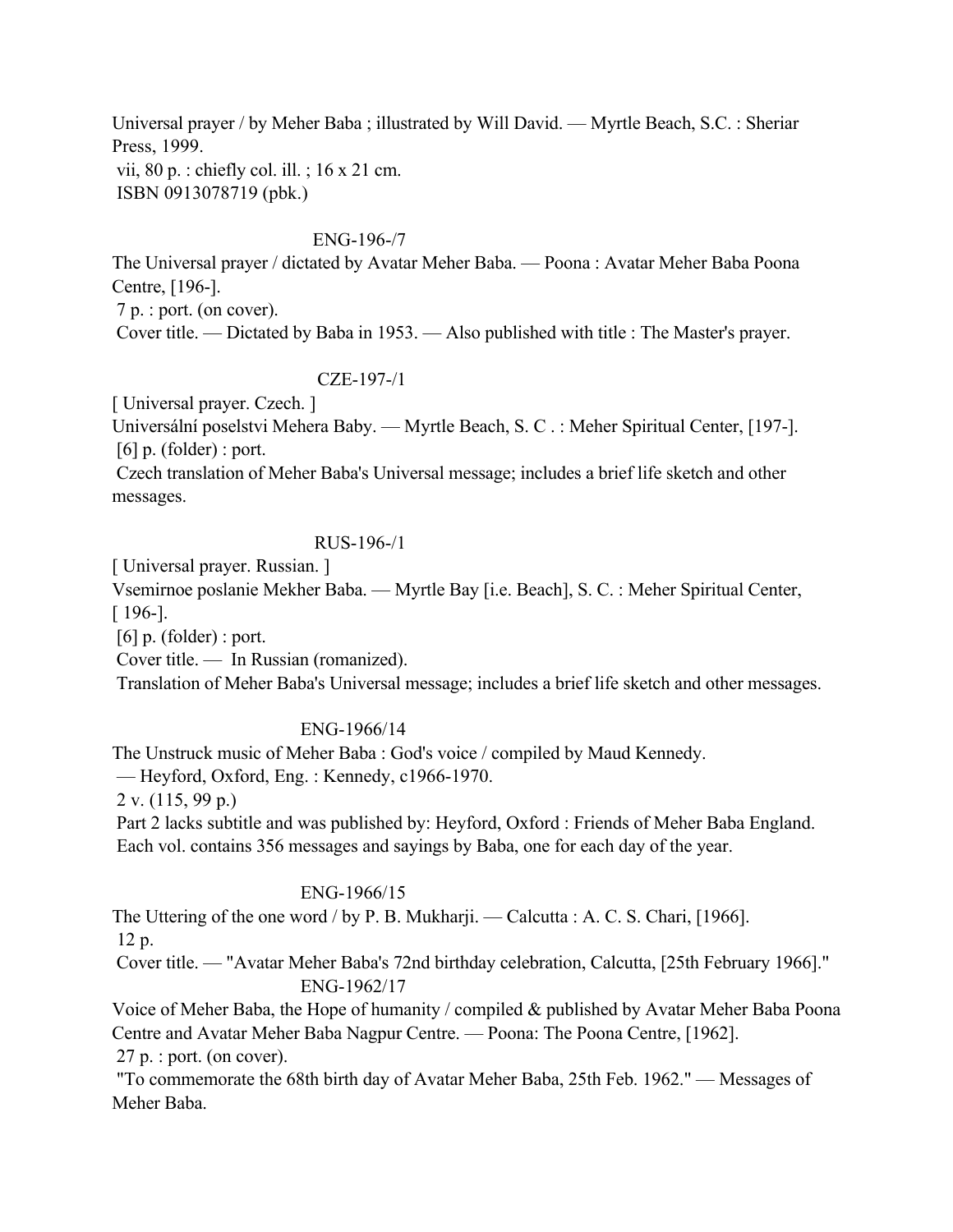### ENG-1963/9

The Voice of silence / [Meher Baba]. — Dehra Dun : Avatar Meher Baba Dehra Dun Centre, 1963.

8 p. : port.

Cover title. — Selected messages and prayers of Meher Baba.

### ENG-1957/3

Warning from Baba to His lovers / [Meher Baba]. — Ahmednagar ; Adi K. Irani, 1957.

16 p.

Cover title. — A warning to hold fast to Baba's daaman and not to look for other masters.

## A-ENG-1998/2

The Water carrier : a mosaic of the poet, Francis Brabazon / Robert Rouse. — Woombye, Qld : Deesh Books, 1998.

88 p. : ill.

 Includes first hand account of Meher Baba's visits to Australia, the writing of Stay with God, and an analysis of Francis' life and work in relation to Meher Baba.

ISBN 0646354981 (pbk.)

## \*\*ENG-2000/10

The Way and the goal : Avatar Meher Baba, 'The Highest of the High', the Christ, the Imam Mehdi, the Maitreyee, the Kalki, whose manifestation the whole creation awaits / T. K. Ramanujam.

— Chennai : Avatar Meher Baba Informations, 2000.

48 p. : ports. ; 17 cm.

 "In commemoration of the 75th anniversary of Avatar Meher Baba's Avataric Silence" —t.p. — Bibliography :  $(p. 47.) - T. K. Ramanujam 'Anuj'.$ 

Pbk. bound by staple at the crease.

## ENG-1948/2

The Wayfarers : an account of the work of Meher Baba with the God-intoxicated, and also with advanced souls, sadhus, and the poor / William Donkin ; with a foreword by Meher Baba.

— Ahmednagar : Adi K. Irani for Meher Publications, 1948.

ix, 405 p. ill., maps, ports.

Includes 8 maps (1 fold. in pocket) of mast tours. — Covers the period from 1938 to 1947.

## ENG-1948/3

The Wayfarers : an account of the work of Meher Baba with the God-intoxicated, and also with advanced souls, sadhus, and the poor / William Donkin ; with a foreword by Meher Baba.

— Ahmednagar : Adi K. Irani for Meher Publications, 1948.

ix, 405 p. ill, maps, ports.

 Includes 8 maps (1 fold. in pocket) of mast tours. — Covers the period from 1938 to 1947. Supplement inserted: The work of Meher Baba with advanced souls and sadhus, 15th March to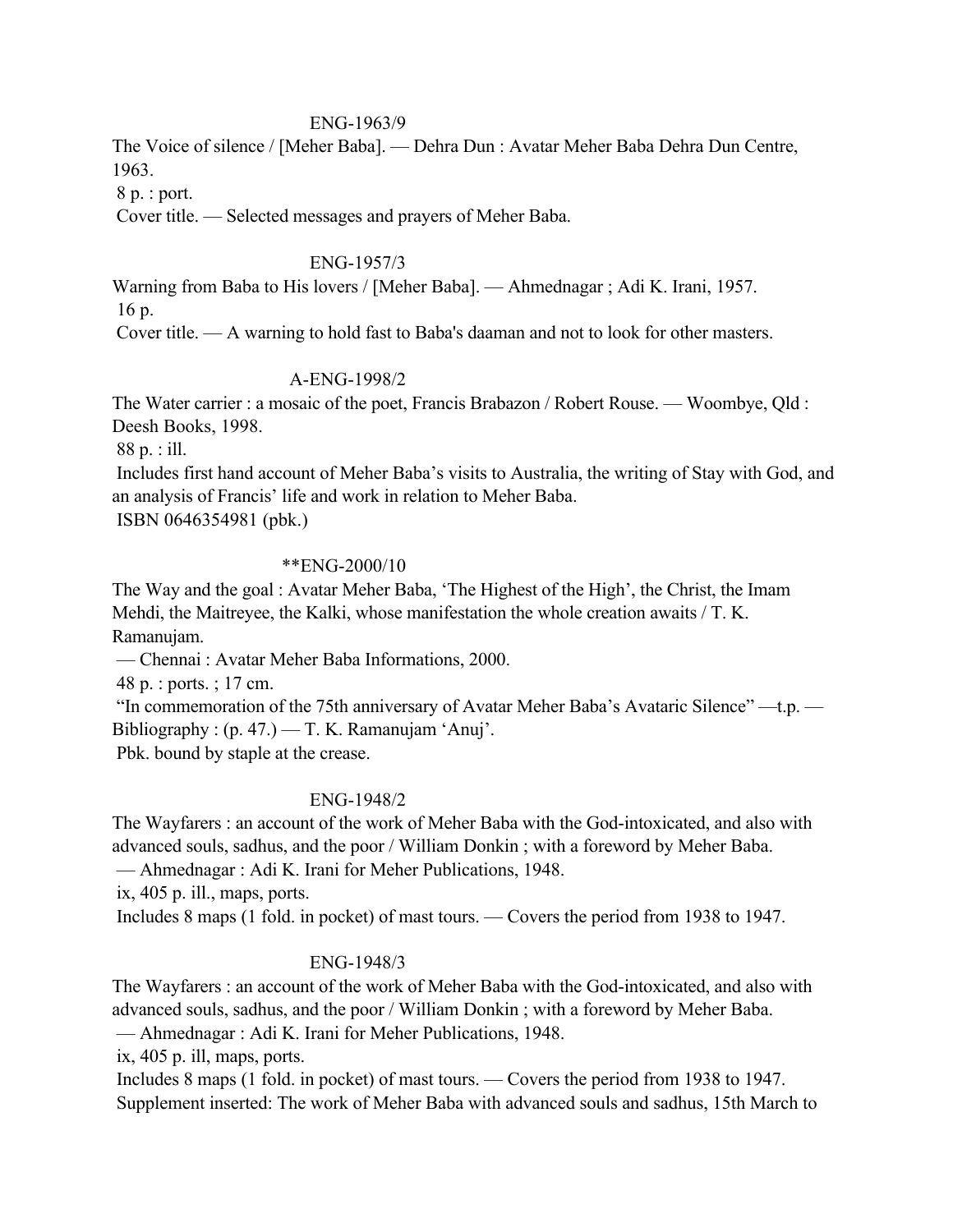14th May 1948 / [William Donkin]. — Ahmednagar : Adi K. Irani for Meher Publications, [1948].  $-15$  p. : map, port. LC SA63-602.

### ENG-1969/11

The Wayfarers : an account of the work of Meher Baba with the God-intoxicated, and also with advanced souls, sadhus, and the poor / William Donkin ; with a foreword by Meher Baba. — San Francisco : Sufism Reoriented, 1969, c1948.

ix,  $405$  p. : ill., maps, ports.

 Includes 8 maps (1 fold. in pocket) of mast tours. — Covers the period from 1938 to 1947. Bound with supplements: The work of Meher Baba with advanced souls and sadhus, 15th March to 14th May 1948 / [William Donkin]. — Ahmednagar : Adi K. Irani for Meher Publications, [1948]. — 15 p. : map, port. ; and, The work of Meher Baba with advanced souls and sadhus, the mad and the poor, 8th June 1948 to 1st August 1949 / William Donkin. — Ahmednagar : Adi K. Irani for Meher Publications, [1949]. — 57 p. : map, ports. LC 74084830.

#### \*\*ENG-1988/2

The Wayfarers : an account of the work of Meher Baba with the God-intoxicated, and also with advanced souls, sadhus, and the poor : fully illustrated with many photographs and maps / by William Donkin ; with a foreword by Meher Baba.

 — [Ahmednagar, Maharashtra, India : Avatar Meher Baba Perpetual Public Charitable Trust] ; Printed in the U.S.A. by Sheriar Press, 1988.

ix, 405, 15, 60 p., [50] p. of plates : ill., maps.

 "...the most unusual book we have ever received" —attributed to the Library of Congress Cataloging Div.

 Reprinted by Sheriar Foundation : 2000 (ISBN 1880619245). — Reprinted in Hyderabad, India by Meher Mownavani : 2002 (ISBN 8188224014).

 Bound with supplements. — Includes 2 folded maps in pocket. — Also available in online version.

 ISBN 0913078654. — http://www.ambppct.org/meherbaba/Books\_About\_Meher\_Baba.php (See notes for 1969 ed.)

# ENG-1952/5

Ways to attain the supreme reality / Meher Baba ; with interpretation in verse by Malcolm Schloss. — Hollywood, Calif. : Schloss, 1952.

75 p.

 "A distillation of the fundamental teachings of Meher Baba and their translation into verse." LC 53017040.

### ENG-1963/10

We smile, He suffers. — Navsari : Cosmic Meher Centre, [1963]. 8 p.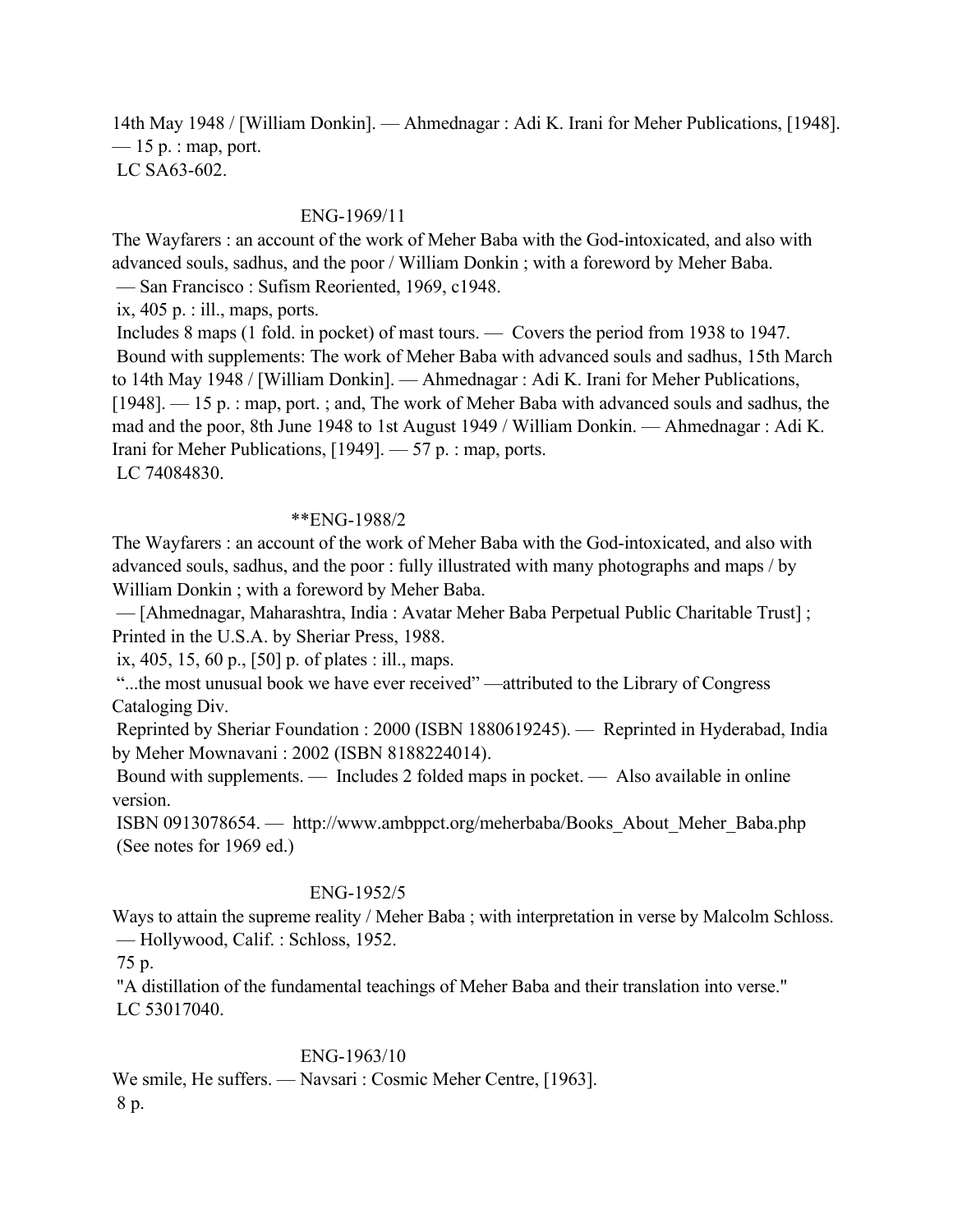In commemoration of the 38th anniversary ofAvatar Meher Baba's silence, 10th July 1963. (Unavailable for review).

#### ENG-1966/16

What am I doing here ? / Ivy 0. Duce. — San Francisco : Sufism Reoriented, 1966. vii, 59 p.

"Written for earnest seekers, drawing heavily on the teachings of Meher Baba."

### ENG-1954/10

What Baba means by real work : as explained by Meher Baba at Rajahmundry on the 1st and 2nd March 1954, during His tour in Andhra State. — Ahmednagar : Adi K. Irani, Meher Publications, 1954. 15 p.

Cover title.

### ENG-1966/17

What does "speaking the word" mean? : seventy-nine excerpts from the 'sayings' of Meher Baba on "the word of words" & "breaking silence." — Calcutta : Printed & published by A. C. S. Chari from the Technical & General Press, [1966].

43 p. : port.

### ENG-1957/4

What I understand Baba's teaching to be : paper read at a series of meetings, March-June, 1957 / by Delia de Leon, Margaret Treadwell, Fred Marks, Ken Lawton, Millicent Deakes, Joy Bird, Doris Leveson, & C. B. Purdon. — London : Issued by the Friends of Meher Baba, [1957]. 24 p.

#### ENG-1960/8

What Meher Baba says / compiled by G. S. N. Moorty. — Calcutta : Shree Meher Centre, [1960?]. 64 p. : 2 ports. (on cover).

## ENG-1942/6

What the world needs! / by Meher Baba.

 — Meherabad, Ahmednagar : Publication Committee, Meher Baba Universal Spiritual Centre, 1942 (Bangalore City : Printed at the Bangalore Press).

6,  $[2]$  p. Cover title.

LC 45013788.

#### ENG-1988/6

When He takes over / compiled by Bal Natu. — Ahmednagar : Meher Nazar Books, 1988. vii, 104 p. Baba lovers — Personal narratives. — Cover design by Patti Stalker. — Bibliography : (p. 104.)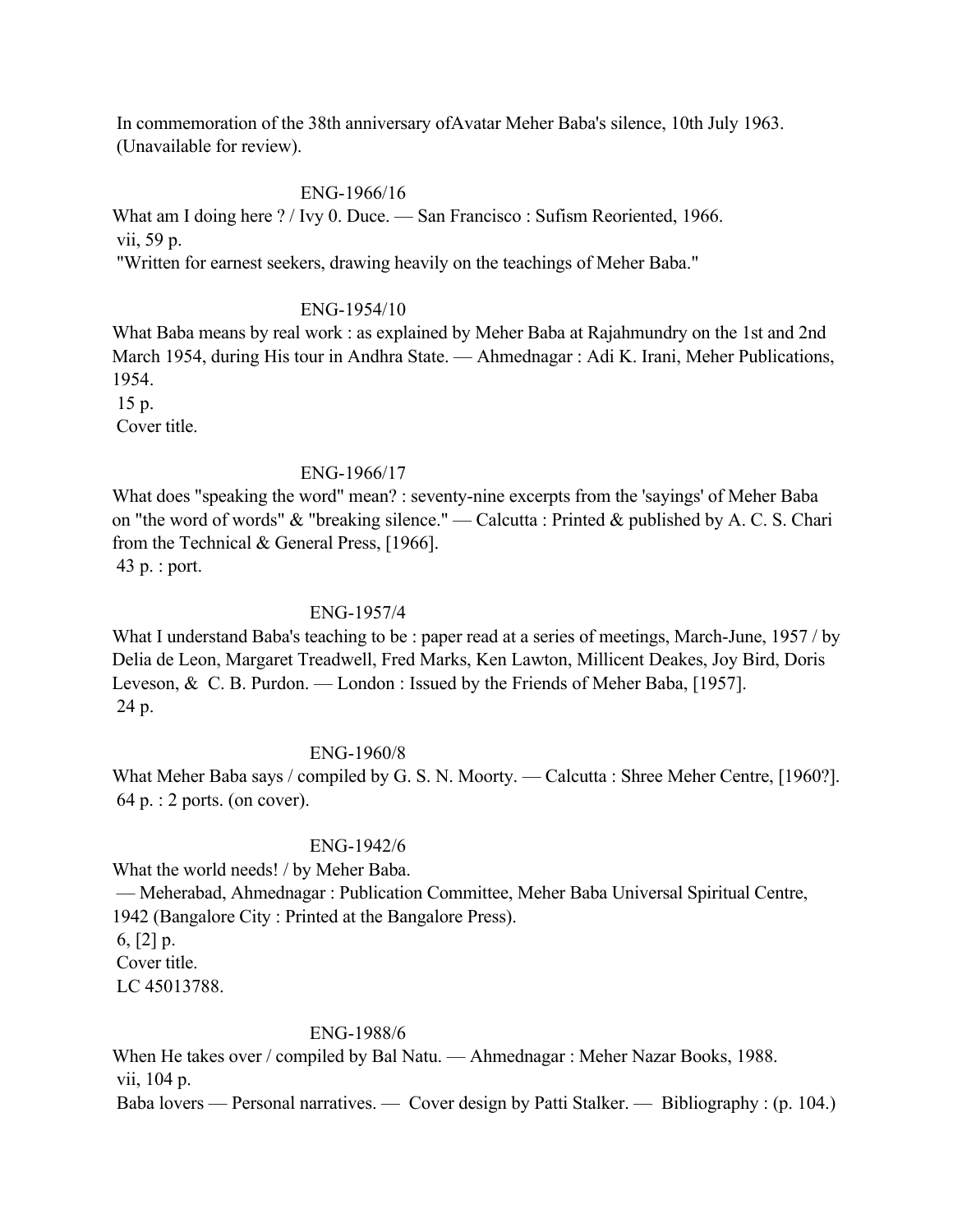### ENG-1996/3

When He takes over / compiled by Bal Natu. — 2nd Reprint ed. — Hyderabad : Avatar Meher Baba Andhra Centre Jubilee Hills, 1996, c1988. viii, 105 p. : port. (on cover). "In commemoration of 10th Anniversary of Avatar Meher Baba Andhra Centre, Jubilee Hills, Hyderabad 14-11-1996." — Cover design by S. Ananeyulu. — Bibliography : (p. 104-105.) Pbk.

[ When He takes over. Serbo-croatian. ] Kada on Zavkada / Bal Natu. *see under* : Naś stalni saputnik.

### ENG-1984/6

While the world slept : stories from Bhau Kalchuri's life with Avatar Meher Baba / Bhau Kalchuri. — North Myrtle Beach, S.C. : Manifestation, 1984. 73 p., [2] p. of plates : ill. LCCN 84200549.

### \*\*ENG-2007/5

While the world slept / Bhau Kalchuri. — [2nd ed.] — New York, NY : iUniverse, 2007. 120 p. Prose and poem, "You alone exist". — Introduction by Lyn Ott. ISBN 0595474325 (pbk.)

### ENG-196-/8

Who is Meher Baba? — Bombay: Avatar Meher Baba Bombay Centre, [196-]. 40 p. : port. Cover title.

#### ENG-1962

Who is Meher Baba? — Jabalpur: Avatar Meher Baba Jabalpur Centre, [1962]. (Unavailable for review).

#### ENG-1995/5

Who is Meher Baba / [compiled from writings in the name of Meher Baba]. — 2nd rev. ed. — Poona : Meher Era Publication, 1995. 128 p. : ill. ; 17 cm. Pbk.

#### ENG-1982/8

Who is Meher Baba? : questions and answers on Avatar Meher Baba. — Woombye, Qld. : Meher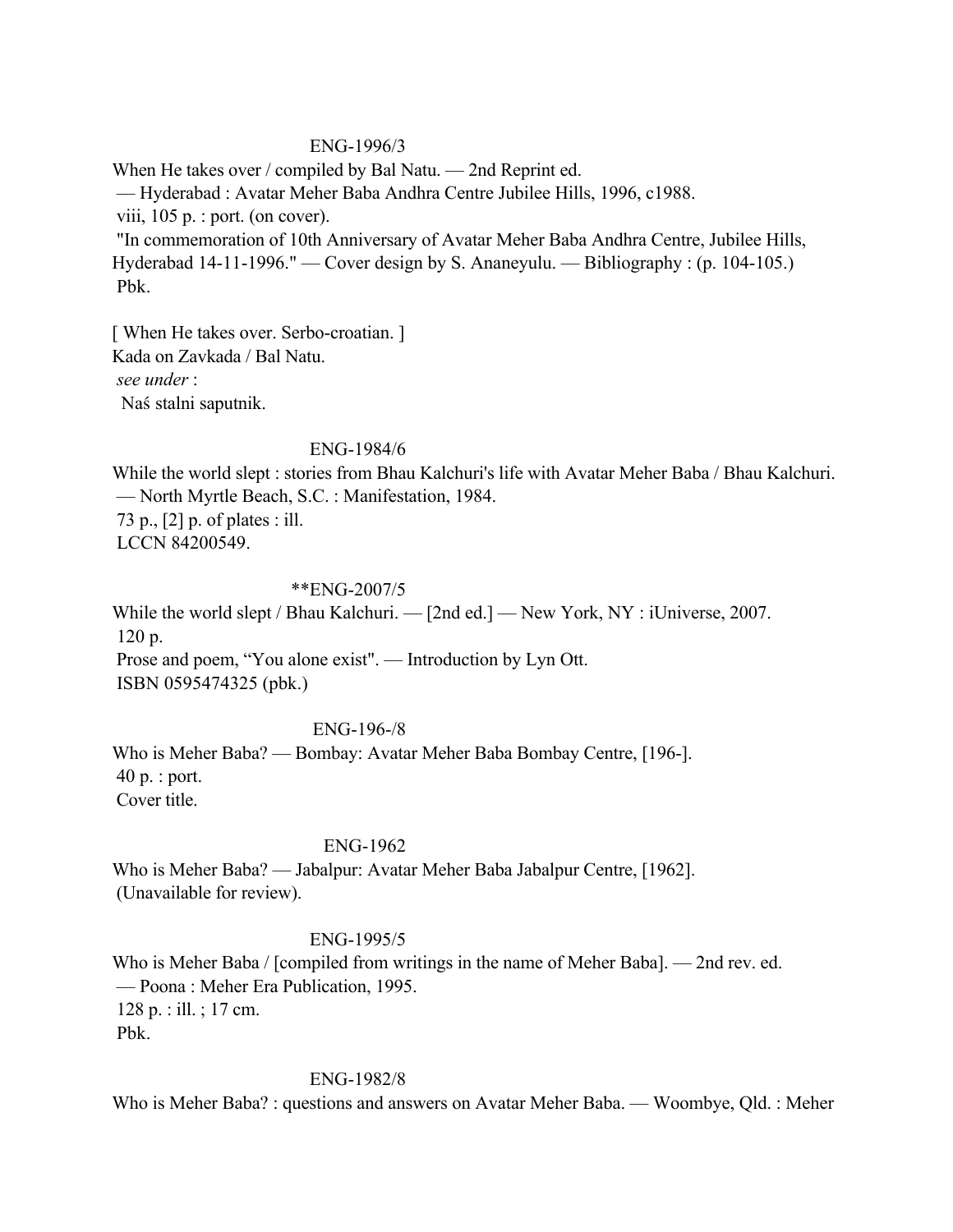Baba Foundation Australia, [1982?]. 50 p. : port. ( on cover ) ; 18 cm. Bibliography : (p. 48-49.) Pbk. bound by staple at crease.

### ENG-1973/7

Who is Meher Baba? / [compiled mostly from writings in and on His name]. — Poona Meher Era Publications, 1973.

119 p. : port. — ( Meher era ; no. 2 ).

 "In commemoration of the 9th anniversary of the opening of the Avatar Meher Baba Hall by Meher Baba, 1-5-1973." — A description of Baba and His place in the spiritual hierarchy.

#### ENG-1967

Who is Meher Baba? : questions and answers on Meher Baba. — Ahmednagar : Adi K. Irani, Meher Publications, 1967.

8 p.

 "Published by the Avatar Meher Baba Bombay Centre for the Meher Baba—the Awakener Stall at the International Tourist Fair in Bombay, inaugurated on 30th October 1967."

 First issued in 1967 (cyclostyled) with title: Questions and answers about Avatar Meher Baba. (Unavailable for review).

#### ENG-1967/17

Who is Meher Baba? : questions and answers on Meher Baba. — Ahmednagar : Adi K. Irani, Meher Publications, 1967 (Seattle : Printed by Warren Healy).

8 p. : port. (on cover).

 "Published by the Avatar Meher Baba Bombay Centre for the Meher Baba—the Awakener Stall at the International Tourist Fair in Bombay, inaugurated on 30th October 1967." "A reprint."

ENG-1981/8

Why Meher Baba? / E. Lakshminatha Rao. — Vijayawada : Lakshminatha Rao, 1981. 70 p., [1] leaf of plates : col. port. On the spiritual teachings of Meher Baba. — Bibliography : (p. 63-68.) LCCN 82904045.

### ENG-1973/8

Why Meher Baba is called the Avatar of the age. — Poona : Meher Era Publications, 1973.  $28 p.$  — (Meher era; no. 4).

 Cover title. — "In commemoration of the 23rd anniversary of Avatar Meher Baba's sermon on the mount of Mahabaleshwar, 16 October 1973."

#### ENG-1961/13

Why Meher Baba is silent / [compiled & published by Avatar Meher Baba Poona Centre].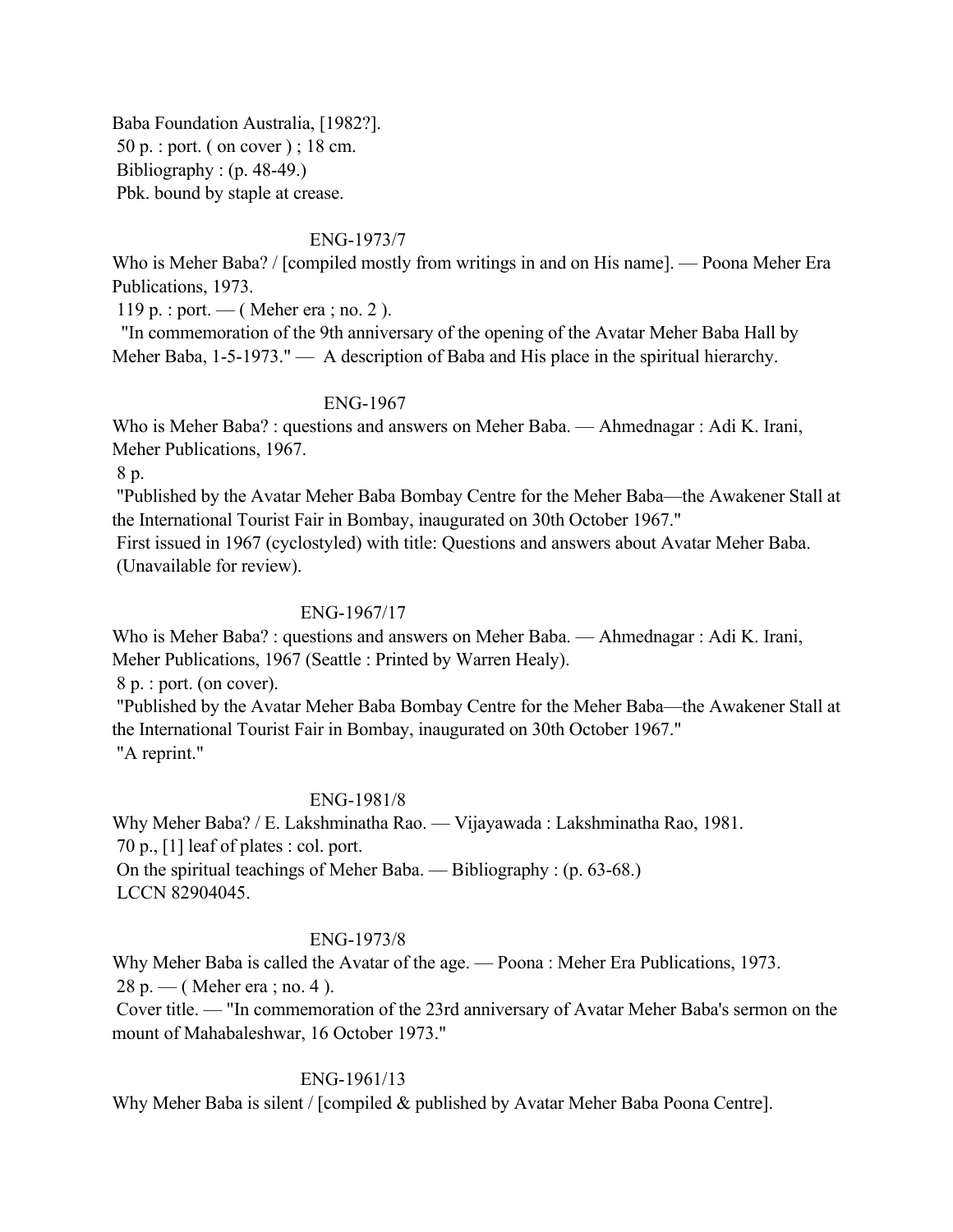— Poona : The Centre, [1961].

27 p. : 5 ports.

"To commemorate the 36th anniversary of Avatar Meher Baba's silence, 10th July 1961."

## ENG-1962

Why Meher Baba is silent. — 2d ed. — Poona : Avatar Meher Baba Poona Centre, [1962?]. (Unavailable for review).

### ENG-1963/11

Why Meher Baba is silent / compiled by K. K. Ramakrishnan. — 3d ed.; with new introduction by Francis Brabazon. — Poona : Avatar Meher Baba Poona Centre, 1963. 20 p. : port. "In commemoration of the 38th silence anniversary of Avatar Meher Baba, 10th July 1963."

## ENG-1976/8

The Wind of the word / by Francis Brabazon. — Sydney : Garuda Publications, c1976. 18 p. : ill., port.

Prose poem of the author's coming to his Beloved; inspired by Meher Baba.

## ENG-1957/5

The Wisdom of Meher Baba : with interpretive verse / by Ruth White.

— Mrytle Beach, S. C. : Meher Center-on-the-Lakes, 1957.

68 p. : port.

Messages by Baba, with interpretive verse.

LC 58016289.

## ENG-1963 ( Rev.)

The Wisdom of Meher Baba : with interpretive verse / by Ruth White. — 2d ed.

 — [Myrtle Beach, S.C.] : Ruth White ; Charleston S.C. : Printed by Walker, Evans & Cogswell Co., 1963.

68 p. : port. (frontispiece).

Poems. — Illustration by E. Sacalis.

OCLC 20350812. — (Reviewed).

## ENG-1976

Wisemen : a circus of the self with songs : a musical play / written by Rob Tomaro.

[1976?].

Unpublished?

 First presented by the Meher Players of Chicago at Hyde Park United Methodist Church, Chicago Feb. 22 and 23, 1976. — The songs are also recorded on the album: Wisemen. — Inspired by Meher Baba's life and work.

(Unavailable for review).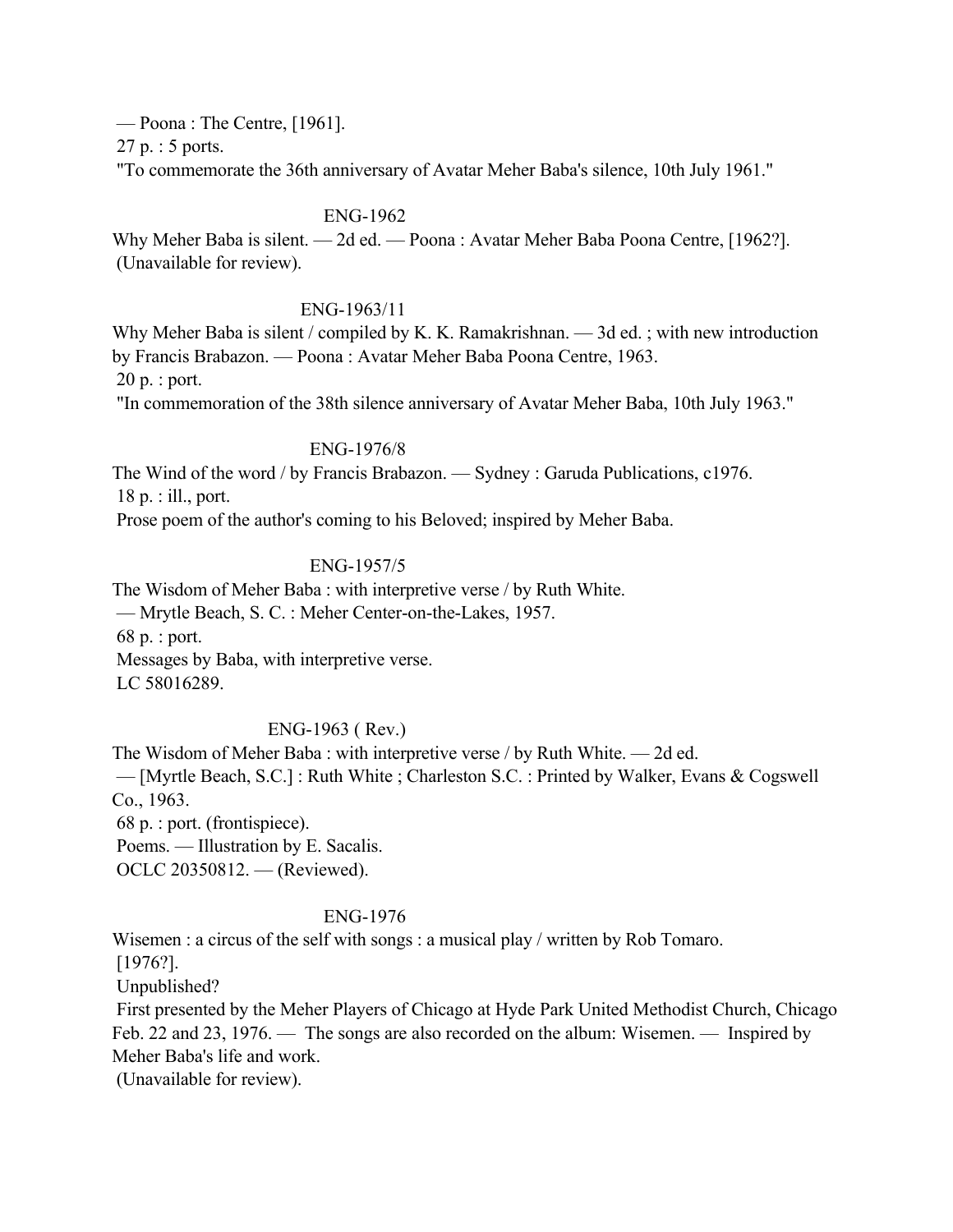### PP-ENG-1976/2

Wisemen : a circus of the self with songs : a new musical play [program / written and directed] by Rob Tomaro ; [presented by the] Meher Players of Chicago.

— Chicago : Meher Baba Information Center, [1976?].

[8] p. : port. (on cover).

 Cover title. — Presented Feb. 22 and 23, [1976], at the Hyde Park United Methodist Church, Chicago.

## \*\*ENG-1995/6

The Wonders of silence / G. S. N. Moorty. — 2nd ed. — Hyderabad : Meher Mownavani, [2005]. xiv, 215 p. : ill., facsim., ports. (some color). Biographical. ISBN 8188224030 (pbk.)

## ENG-1971/13

The Word at world's end / by Francis Brabazon. — Berkeley: John F. Kennedy University Press, 1971.

76 p.

 Five poems, including "Hymn to God the Man." LC 72031368.

## \*\*ENG-1971/14

The Word at world's end / Francis Brabazon. — Berkeley : John F. Kennedy University Press, 1971.

78 p.

Paperback ed. — Five poems, including "Hymn to God the Man."

LC 72031368.

## ENG-1967/18

The Word when I speak! / Meher Baba. — Poona Meher Era Publications, [1967]. 4 p. : port.

 "In commemoration of the 42nd silence anniversary of Avatar Meher Baba, 10th July 1967." ENG-1974/8

Words : a collection of poetry written by Baba lovers / edited by Michael Milburn & Rosemary Harris ; with a foreword by Don Stevens. — Lanreath, Cornwall, Eng. : Milburn, 1974. 40 p.

"Layout and production by Kitty Turner." — "First impression 500 copies."

## ENG-1942/7

Work for the spiritual freedom of humanity : a call to My intimate disciples / [Meher Baba]. — Meherabad, Ahmednagar : [s.n.], 1942. 4 p.

Caption title.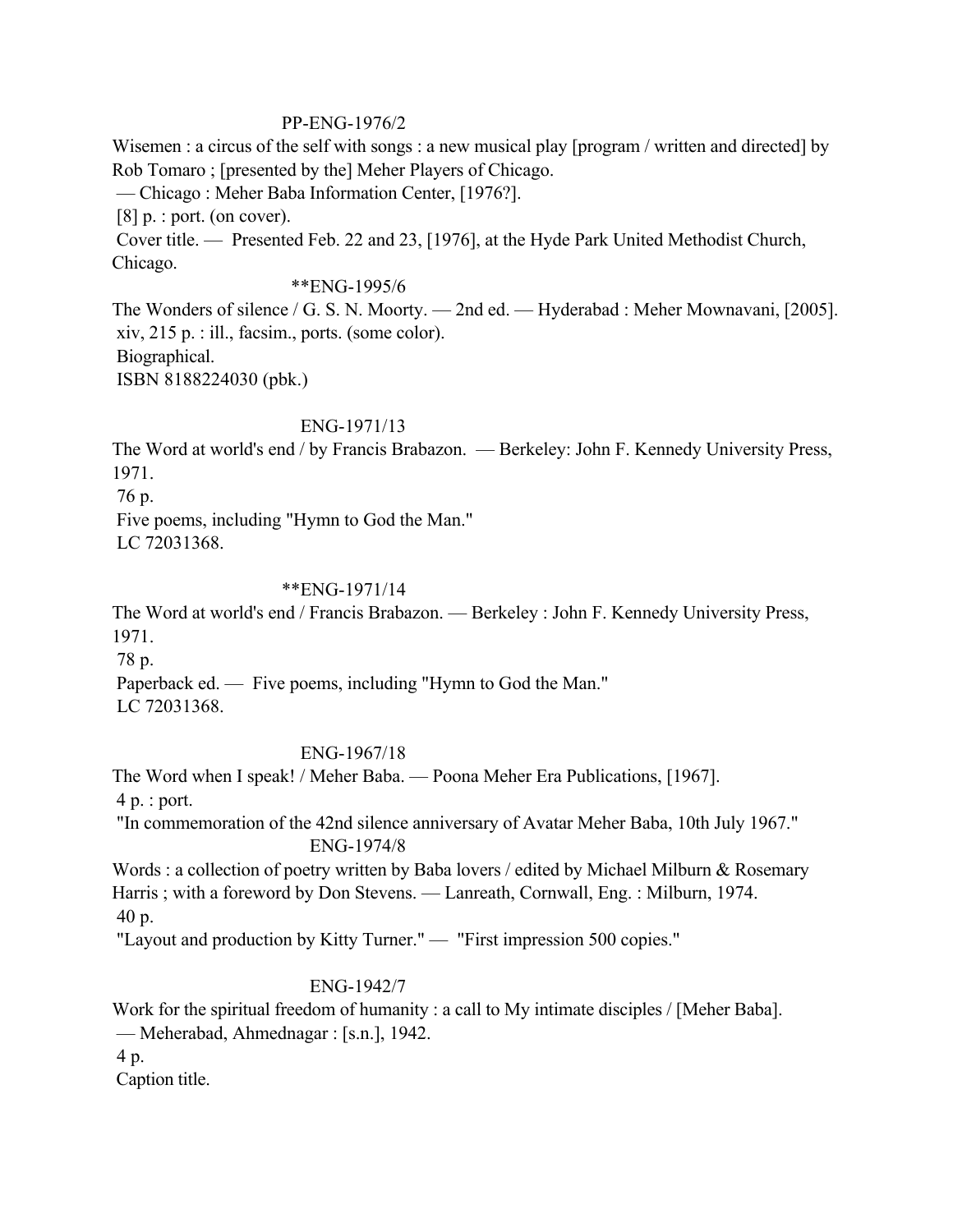#### ENG-1948/4

The Work of Meher Baba with advanced souls and sadhus, 15th March to 14th May 1948 / [William Donkin].

— Ahmednagar : Adi K. Irani for Meher Publications, [1948].

15 p. : map, port.

Cover title. — First supplement to the author's The wayfarers.

#### ENG-1949/5

The Work of Meher Baba with advanced souls and sadhus, the mad and the poor, 8th June 1948 to 1st August 1949 / William Donkin.

— Ahmednagar : Adi K. Irani for Meher Publications, [1949].

57 p. : map, ports.

Second supplement to the author's The wayfarers.

#### ENG-1996/9

Worry not ; be happy : revelation of mechanics of life given by the Avatar, the Rasool, the Christ of the age - Meher Baba while He walked on this planet earth during 1894 - 1969 / [T. K. Ramanujam].

— Madras : Avatar Meher Baba Informations, 1996.

344 p.

 Introduction by K. K. Ramakrishnan. — Contents : Part I. Personnal narratives — Part II -V. Compiled from the Discourses, messages and statements of Avatar Meher Baba. — T. K.

Ramanujam 'Anuj'.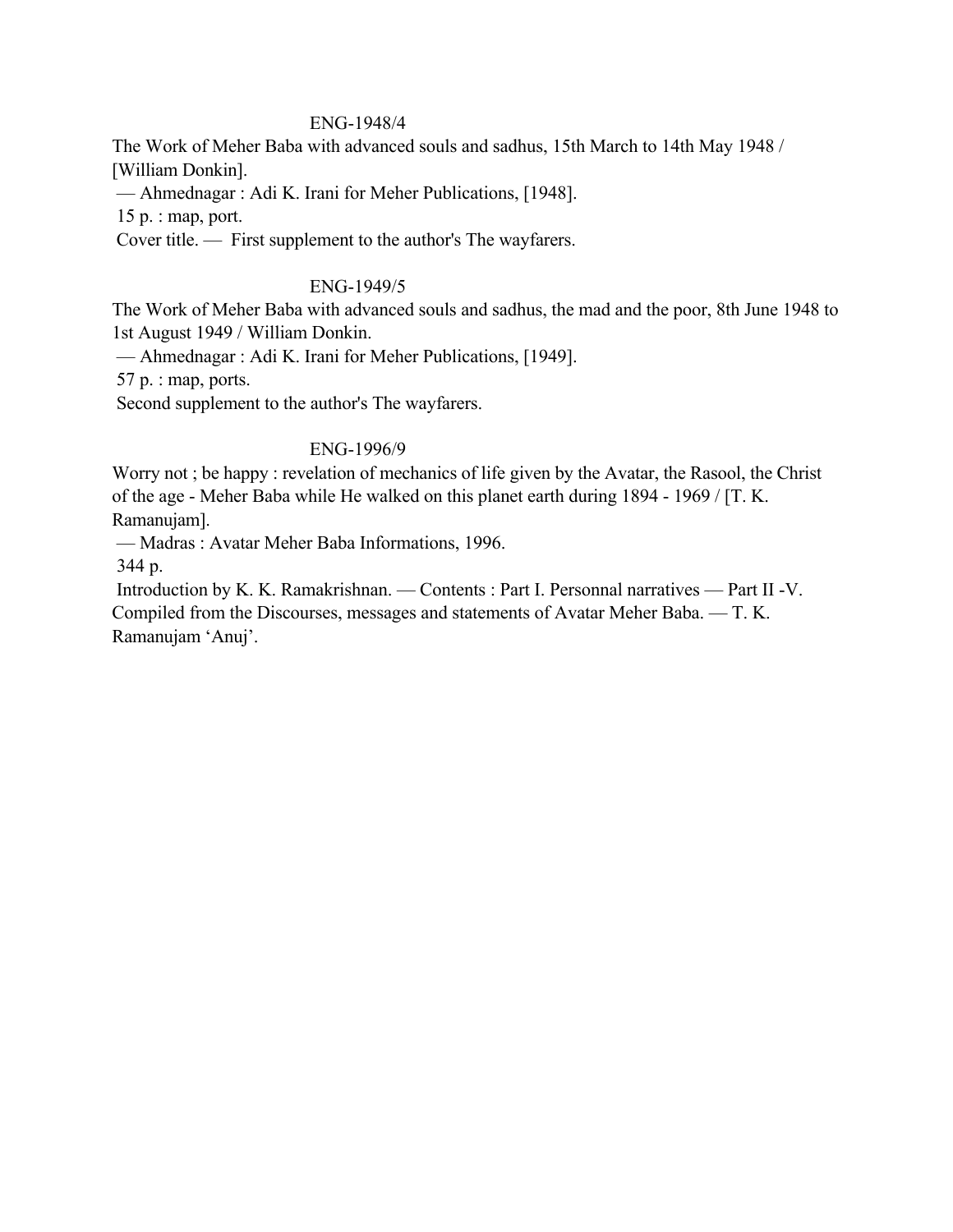### SERIAL SECTION

### CD-ENG-1962/1

37th anniversary of Avatar Meher Baba's unique silence, July 10, 1962 : [ calendar ].

— Chittagong : Mr. & Mrs. A.K. Arjani, [1962].

[16] leaves : 12 ports.

Cover title. — Wall calendar covering the year July 10, 1962 - July 9, 1963.

Includes sayings and messages of Meher Baba.

### CD-ENG-1988/1

Avatar Meher Baba calendar. — 1988-1999. — St. Petersburg, Florida : Whim Publications, 1988-1999.

12 v. : ill.

Annual.

Cover title (varies) ; Meher Jai Baba 1990 Calendar, etc.

Editor: Christina Arasmo.

Continued by : Meher Baba calendar. — 2000-2003.

Description based on: 1998 Avatar Meher Baba calendar.

## \*\*CD-ENG-2004/1

Avatar Meher Baba calendar. — 2004-

— St. Petersburg, Florida : Whim Publications, 2004-

v. (unpaged) : ill.

Annual.

Illustrated with quotes and important dates.

Editor: Christina Arasmo.

New series : Avatar Meher Baba calendar.

 Also published annually in Mumbai, India by Alok Nagpal, trustee Tea House of the August Moon P. C. Trust.

Description based on 2008 calendar.

### S-ENG-199-/1

Avatar Meher Baba Chapel Hill, Durham, Raleigh Group newsletter. — [Vol. 1]- — (330 Eastwood Rd Chapel Hill, NC 27514) : The Group, [199-?] v. Quarterly (varies). Frequency varies : bimonthly (to 1999?), quarterly (2000-). Coverage includes Pittsboro (NC Group). Description based on July -Sept. 1996 issue.

S-ENG-1978/1

The Avatar. [ periodical ] — Vol. 1, no. 1 (25-2-78) -Vol. 17, no. 4 (20 Dec. 1997).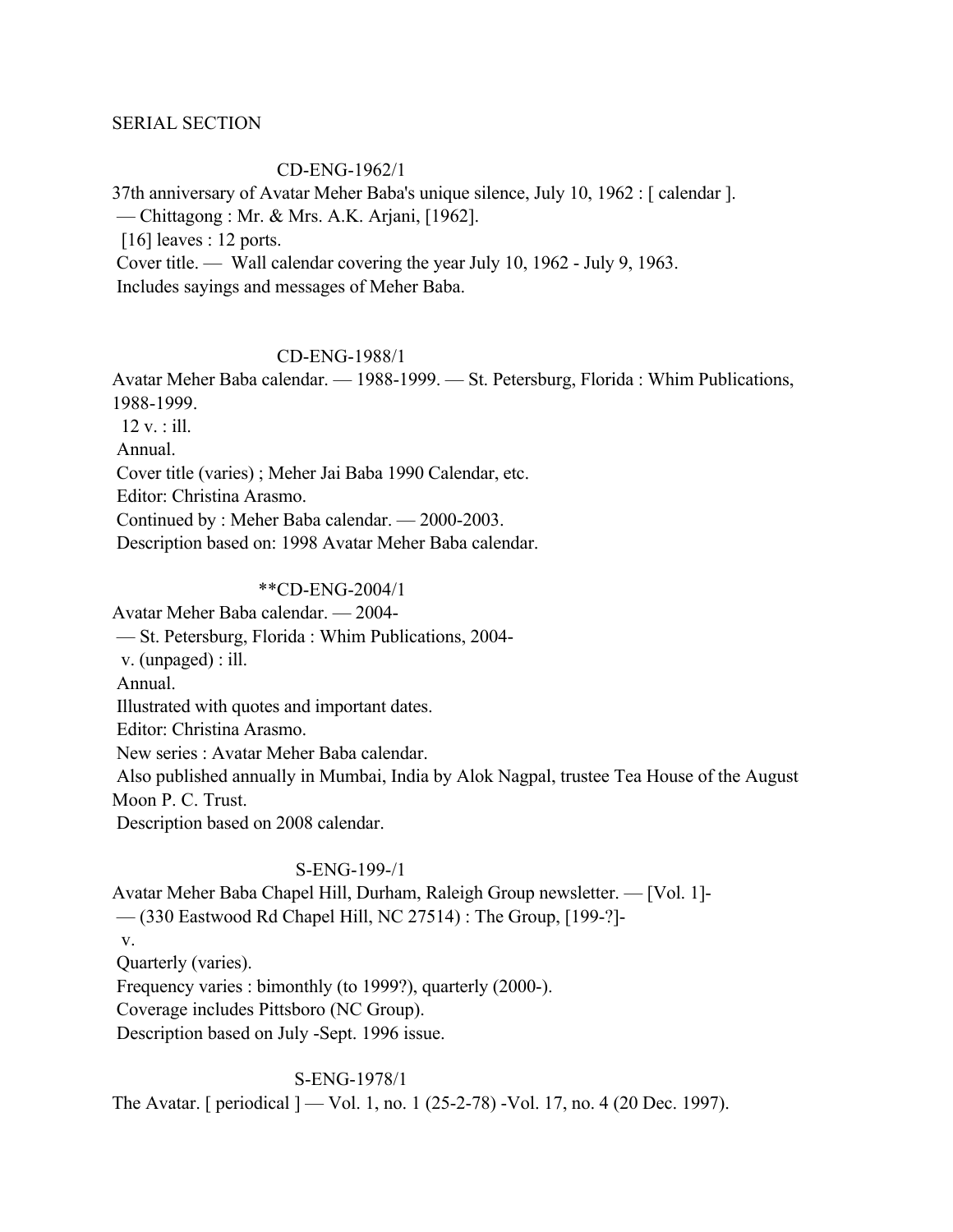— (Mandapeta, A.P. - 533340) Meher Chaitanya Niketan Trust, 1978-1997? 17 v. Monthly. Continues : The Glorification (Semi-monthly ; July - Dec. 1977). Ceased publication? (Unavailable for review).

## CD-ENG-1976/1

Avatar Meher Baba portrait calender, 1976.

— Auburndale, Mass. : [Available from] Richard Deane, [1976?].

[28] p. : 14 col. ports.

 Cover title. — Wall calendar with an excellent collection of color photos of Baba; includes sayings of Meher Baba.

#### S-ENG-1953/1 ( Rev.)

The Awakener : a journal devoted to Meher Baba. — Vol. 1, no. 1 (July, 1953) - Vol 22, no. 1 (1986).

— Hermosa Beach, Calif. : [s.n.], 1953-

 $22$  v. : ill., ports.

Quarterly (1953-1974), biannual (1975-).

Also called The Awakener magazine.

Editor: Filis Frederick.

Place of publication varies.

Publisher varies (1953-1966) : Warren C. Healy Press, Seattle, [etc.].

Copyright : Universal Spiritual League in America.

Numerous supplements. — Ceased publication. — Also available in online version.

ISSN 0005-2388. — http://www.theawakenermagazine.org

### S-ENG-1996/1

Baba contact New Zealand. [ newsletter ] — Jan 1996-Dec 2002.

— (116 Fendalton, Christchurch, NZ) : Meher Baba Information (NZ),1996-2002.

7 v. : ill.

Quarterly.

Editors : Kelvin and Jill Hobbs.

Place of publication varies: 19 Brassey Rd. Wanganui, NZ (Oct 1996-).

Description based on Oct-Dec 2002 issue.

Ceased publication.

### S-ENG-1994/1

Beloved Baba. [ periodical ] — Vol. 1 no. 1 (April 1994)-

 — (8-3-21 Red Cross Rd., Secunderabad 500003) : Avatar Meher Baba's Message of Love and Charitable Foundations,1994-

v.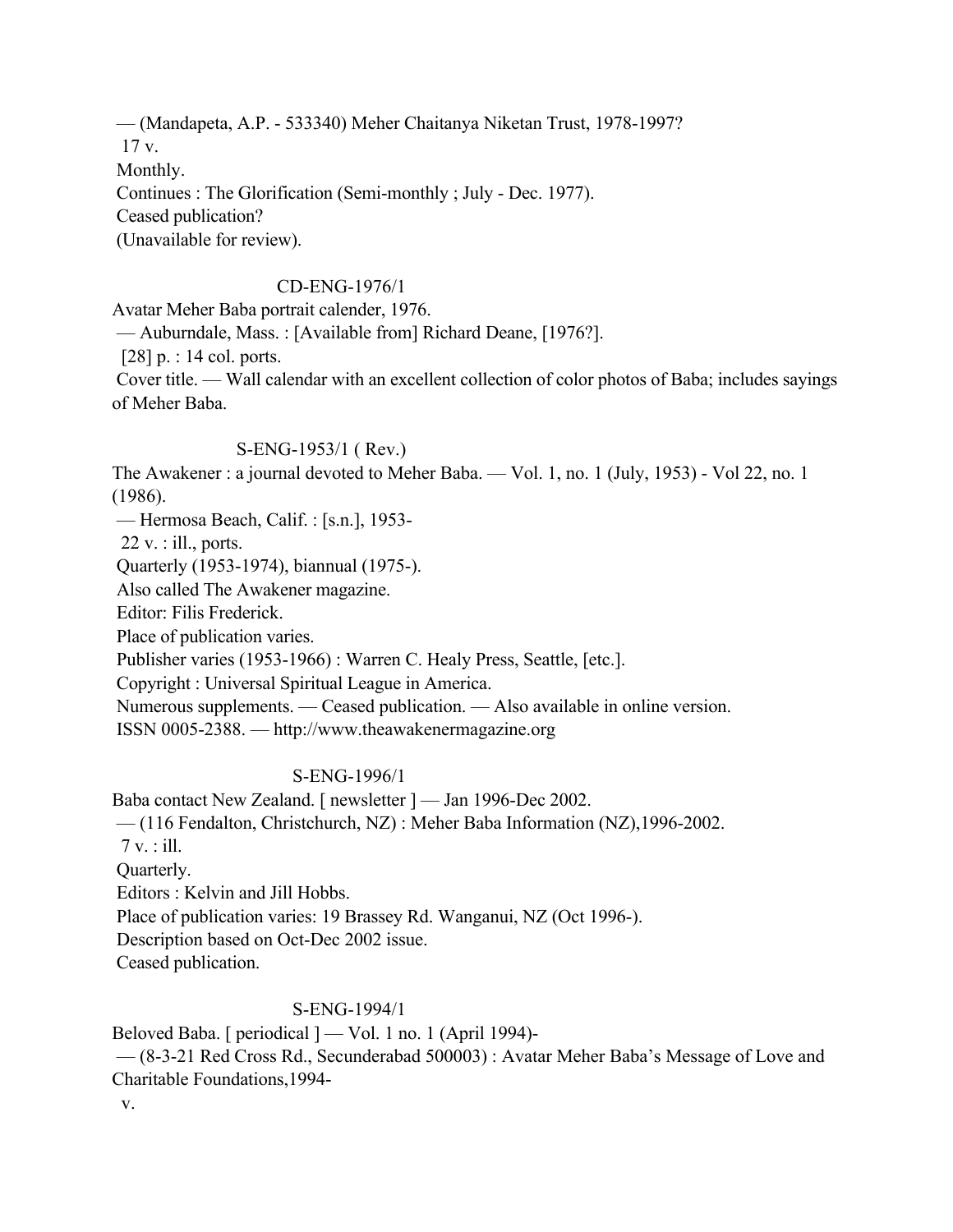Monthly (varies).

 " A magazine dedicated to the service of Avatar Meher Baba to dessiminate His message of Love & Truth."

Frequency varies : monthly (1994), bi-monthly (1995 -1996), quarterly (1997-1998).

Editor : M. Ramamkrishna Sarma.

Numbering irregular.

Ceased publication?

(Issues unavailable for review).

## S-ENG-1984/1

The Best of The Glow : a fifteen-year retrospective / edited by Naosherwan Anzar. — [No. 1]- — Myrtle Beach, S.C. : Sheriar Press, 1984-

v. : ill., ports.

Issue.

Anthology of articles selected and edited from The Glow between the years 1966-1980.

Supplement to : The Glow International.

ISBN 0913078549 (pbk. : no. 1).

## S-ENG-1981/1

Broken-down furniture news. [ newsletter  $]-$  No. 1 (Nov-Dec, 1981) -No. 78 (Nov-Dec, 1994). — Denver, CO : Avatar Meher Baba Denver Center, 1981-1994.

78 nos. : ill.

Bimonthly.

"Serving the Avatar Meher Baba community of North America"

The : at head of title (to 1991).

Editor : Alice Rybak.

Art editor : Phil Norman.

Index published separately : BDFN Index, 1981-1991 / Michael Haldeman.

Description based on No. 66 (Nov-Dec, 1992).

Ceased publication.

## S-ENG-1991/1

Cindy Lowe songbook. [ music ] — [1st ed.?] — Oakland, CA : Lowelife Productions, [1991]. v.

Lyrics and chords available in online version.

http://www.cindylowe.com/lyrics.php

(Unavailable for review).

## S-ENG-1993/1

Cindy Lowe songbook. [ music ] — Updated ed. — Oakland, CA : Lowelife Productions, 1993. v. (loose-leaf, upaged).

 "A collection of songs for Avatar Meher Baba and His Beloved Mehera" —On cover. Cover title.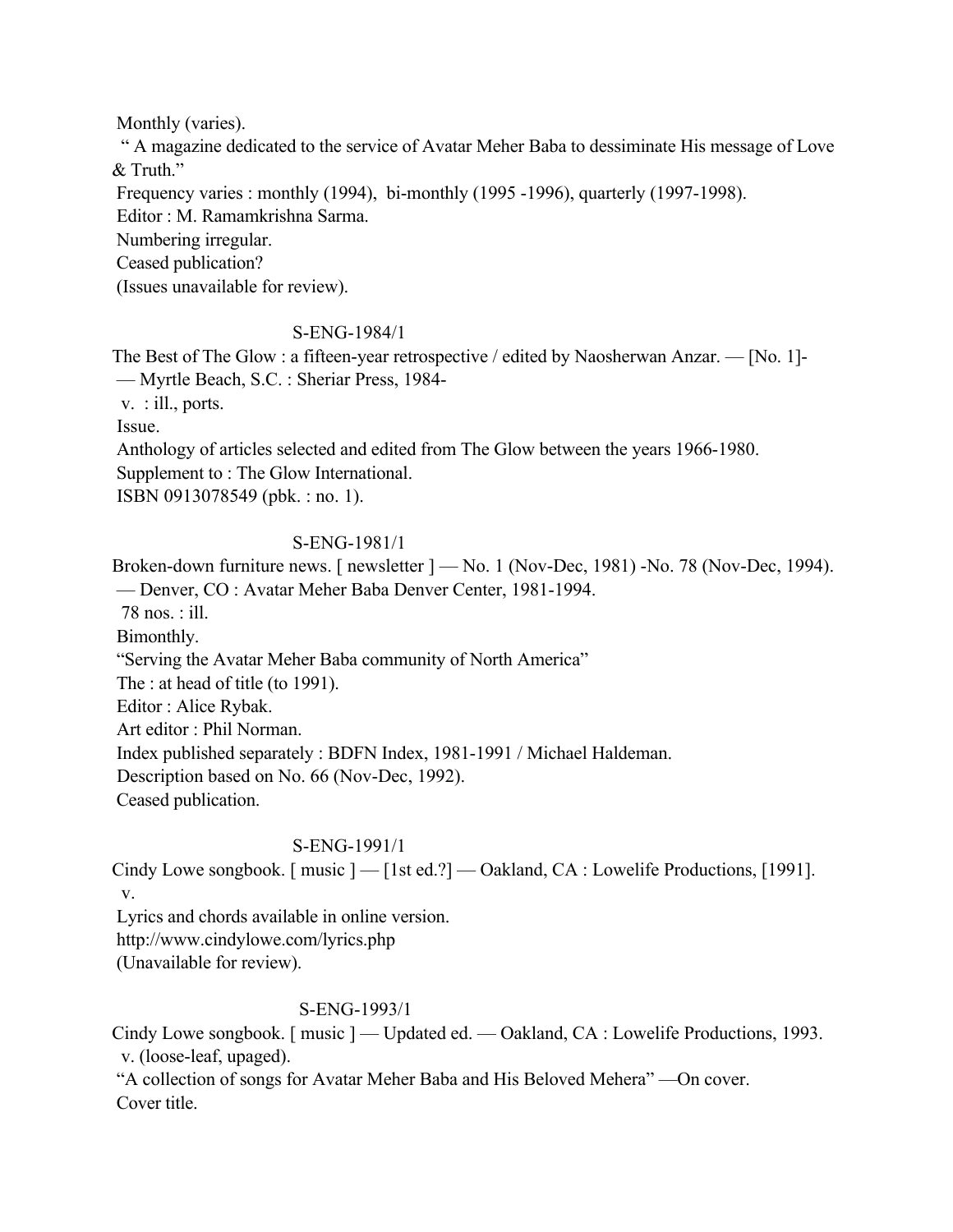Includes lyrics and chords to all the songs appearing on One Dream Away and Keep Me Near albums.

Also available in online version.

http://www.cindylowe.com/lyrics.php

S-ENG-1996/2

Cindy Lowe songbook. [music ] — 1995-96 ed. — Oakland, CA : Lowelife Productions, 1996. v. (loose-leaf).

 "Contains all songs from three albums — Keep Me Near, One Dream Away & After All This Time." —On cover.

Cover title.

Also available in online version.

http://www.cindylowe.com/lyrics.php

## S-ENG-2000/1

Cindy Lowe [ music ] : songs from now till the end. — 2000 ed.

— Oakland, CA : Lowelife Productions, 2000.

v. (loose-leaf).

"A collection of songs for Avatar Meher Baba and his beloved Mehera"

Cover title.

Includes lyrics and chords for 13 songs appearing on CD: "Now to the End".

Also available in online version.

http://www.cindylowe.com/lyrics.php

# S-ENG-1961/1

Divya vani = Divine voice. — Quarterly, — v. 1, no. 1 (July 1961)-v. 3, no. 2 (Oct. 1973);

bimonthly, v. 1, no. 1 (Jan. 1969)-v. 2, no. 3 (May 1965) ; monthly, v. 1, no. 1 (July 1975)-

— Kakinada : Avatar Meher Baba Mission, 1961-

v. : ill., ports.

Subtitle: An English monthly devoted to Avatar Meher Baba & His work (varies).

Issues for July-Oct. 1961 in English or Telugu.

Editor: Swami Satya Prakash Udaseen.

Place of publication varies.

 Publisher varies: S. P. Udaseen (1961-1965); S. P. Udaseen on behalf of the Meher Vihar Trust (1965-1969); Meher Vihar Trust (1970-Apr. 1974).

Ceased publication?

# S-ENG-1991/2

The Garland : newsletter of the Atlanta Meher Baba Group for all of Georgia. — Vol. 1, no. 1. ([1991?])-

— (Atlanta, GA : Meher House (Atlanta Group)), 1991?-

v.

Quarterly (varies).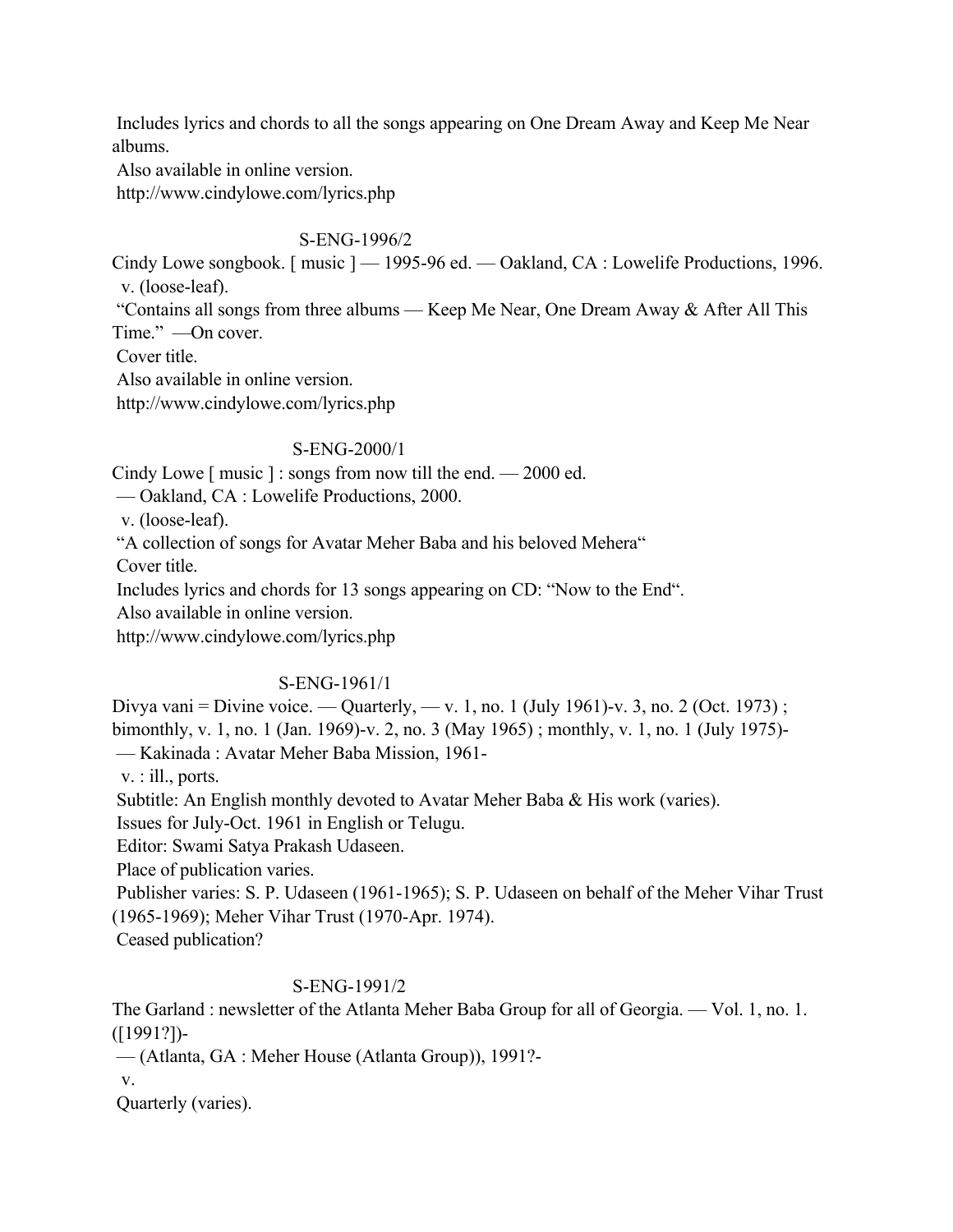Frequency varies : bimonthly (1991 -June, 1995) ; quarterly (3rd quarter, 1995-). Issues available in online version : eGarland. Description based on Vol. 7, no. 1, 1997. Ceased publication? http://www.avatarmeherbaba.org/atlanta/newgarland.html

### S-ENG-1995

A Garland for Meher Baba / Judith Garbett. — Issue 1-2. — West End, Qld : Meher Baba Foundation Australia, 1995. v. ISBN 0646227858. (Unavailable for review).

#### S-ENG-1966/1

The Glow. — Vol. 1, no. 1 (Feb. 1966) -v. 11, no. 4 (Nov. 1976). — Dehra Dun : Freiny Nalavala, 1966-1976. 11 v. : ill., ports. "A quarterly toward divinity." Introductory issue for Nov. 1, 1965, called The Spark. Includes some articles in Hindi. Editors: Naosherwan Anzar (called Naosherwan K. Nalavala until 1970) and Freiny Nalavala. Publishers (1966-1969) : Naosherwan Anzar. Continued by : The Glow International.

### \*\*S-ENG-1977/2

The Glow International. — May 1977- — Dehra Dun : [s.n.], 1977 v. ill., ports. Editor : Naosherwan Anzar ; consulting editor : Freiny Nalavala. Change in place of publication (199-?) : 7 Whitney Place, Princeton Junction, NJ 08550. Continues : The Glow.

### S-ENG-1965/1

God-Man = Parama-Purusha. — [Feb. 1965]-Dec. 1966. — Jabalpur : R. R. Upadhyay, [l965]-1966. v. : ill. Bimonthly. "A brochure devoted to Avatar Meher Baba." In English or Hindi. Editor (Dec. 1965-1966): P. G. Nandi. Ceased publication. Hindi title romanized : Parama-Purusha.

\*\*S-ENG-2005/1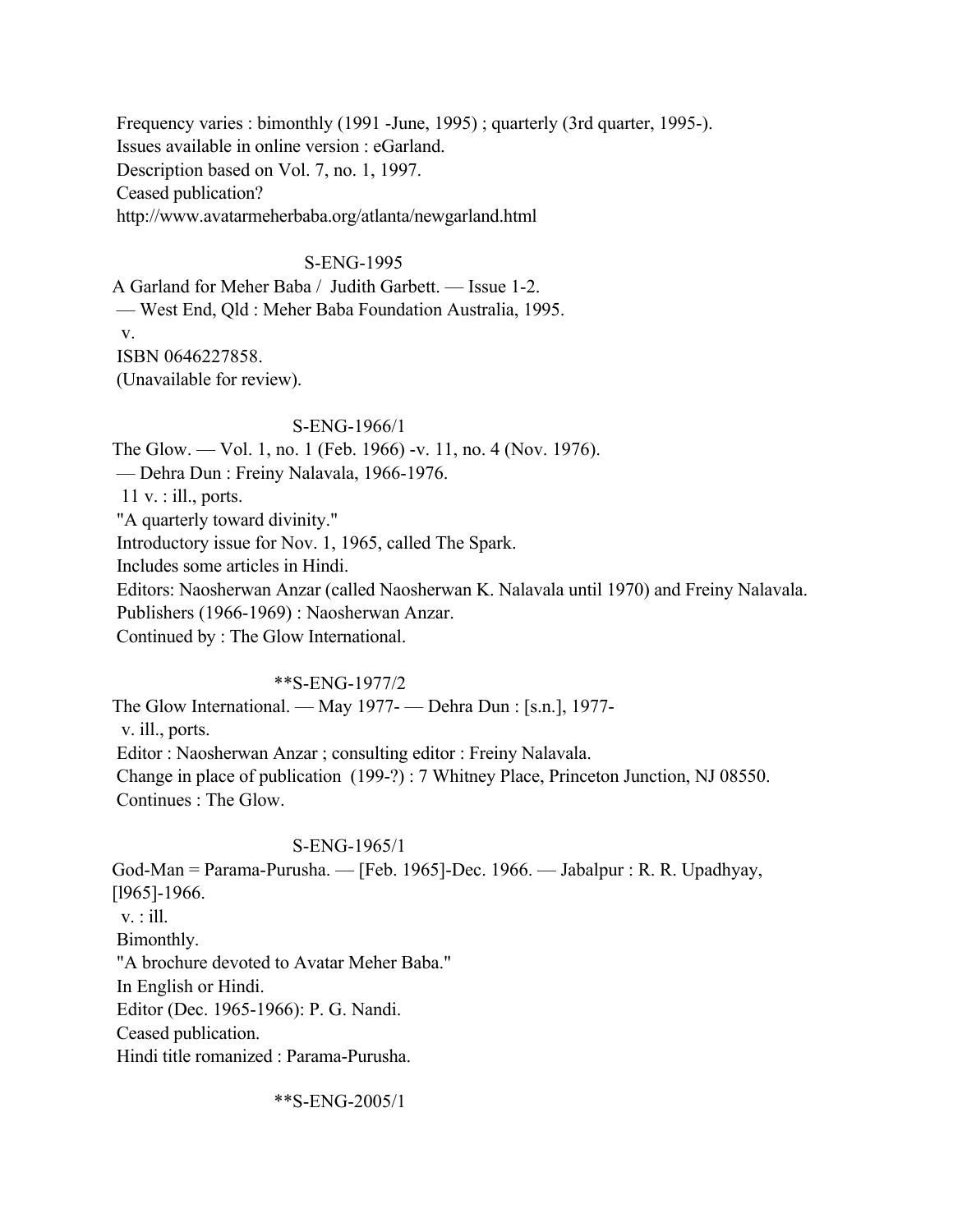Heart beat. [ newsletter  $]$  — [Vol. 1]-

 — (1319 Barta Avenue, Prague, OK 74864) : Avatar Meher Baba Heartland Center, 2005 v. : ill.

Biannual.

 Supplement : Journal of the Heartland Center available in online version. http://www.ambhc.blogspot.com

## S-ENG-1994/2

The Heartland news. [ newsletter ] — [Vol 1]- — St. Paul, MN : Meher Baba Center of the Twin Cities, 1994 v. Varies : quarterly (1994 -1996), semi-annually (1998-). (Unavailable for review).

### \*\*S-ENG-1998/1

In His service: a newletter from Meherabad. — Dec. 1998-

— (Post Bag No. 31, King's Road, Ahmednagar 414 001) : Avatar Meher Baba Trust, 1998-

v. : ill.

Biannual.

Also available in online version.

www.ambppct.org/events/in-his-service.php

# CD-ENG-1985/1

Inscribe these words : The Meher Baba 1985 engagement calendar / given by Meher Baba ; text and photo compiled and edited by Ann Edelman, Jane Barry Haynes, Lynn Karmel.

— North Myrtle Beach, SC : Meher Prasad, 1984.

1 v. : ill.

Other titles : The Meher Baba 1985 engagement calendar.

Copyright : Meher Spiritual Center, Inc.

(Unavailable for review).

### S-ENG-1985/1

[JPSI.] — The Journal for psychological and spiritual integration. [ periodical ] — Vol. I, no. 1 (Fall,1985) - Vol. IX, no. 1 (Fall, 1997).

— (2806 Legion Ave., Durham, NC 27707) : JPSI, 1985-1997.

 $9 v.$ : ill.

Semi-annual (varies).

 "Addressing issues in psychology, spirituality, and contemporary life in light of Meher Baba's teachings."

 Publisher's location varies : (P.O.Box 488 Cape Neddick, ME) 1991 -1997, etc. Ceased publication.

### \*\*S-ENG-2007/2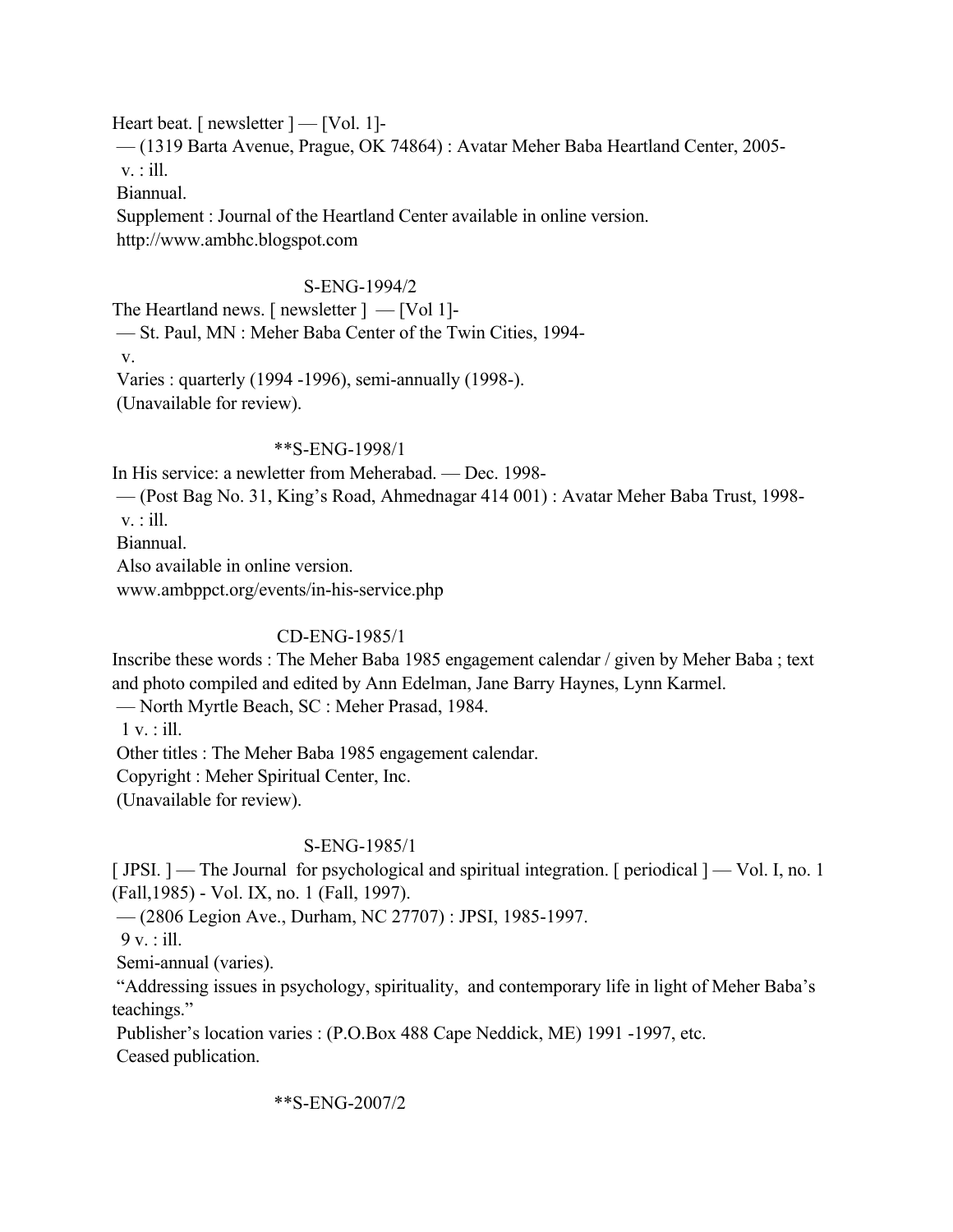Kendra's notebook [ computer file ] : dedicated to Meher Baba and His lovers. — May 2007-

— Myrtle Beach, SC : s.n. 2007- (kendra.crossen@mehermail.com).

Essays and art reviews by Kendra Crossen Burroughs.

Title from title screen ( viewed Jan 26, 2009).

Mode of access : World Wide Web or subscription by email.

Indexed ; archived ( wkly.)

Includes summaries of presentations by Baba lovers given at Meher Spiritual Center.

## S-FRE-1994/1

L'Echo du silence. [ periodical ] — [Vol. 1]-

— [59, rue Fondary, Paris] : les Amis de Meher Baba, 1994?-

v.

Trimestriel (varié).

En Français.

Inclut les compléments : Edition spéciale (Août 1996) — (Avril 1998).

## \*\*S-ENG-1988/1

The Love street lamp post : newsletter  $\&$  calendar. — [Vol. 1]-

— Los Angeles, CA : Avatar Meher Baba Center of Southern California, 1988-

v. : ill.

Quarterly (varies).

Place of publication varies: 1214 S. Van Ness Ave. (1997-).

Published simultaneously in Hyderabad, AP, India : Meher Mowavani, [200-?]-

Supplement : Catalog of the Bookstore of the Los Angeles Baba Center, (Los Angeles : The Center, 1994-) ; title varies.

Description based on Jan-Mar, 1994 issue.

# S-ENG-1975/1

Lover's song. — Vol. 1, no. 1 ([1975?])- — Nashville : Meher Prasad, [1975?] v. : ill.

(Early numbers unavailable for review).

# S-ENG-199-/3

The Meher Baba Association newsletter. — [Vol. 1? (199-?)-Winter? (2004?)]. — London : The Meher Baba Centre, [199-?-2004?].

v.

Biannual.

Continues : Newsletter / Meher Baba Association (1971-1975).

 Continued by : To The Friends of Meher Baba : Newsletter of the Meher Baba Association (Spring/Summer 2005-).

Description based on Winter/Spring 2005 issue.

\*\*S-ENG-198-/1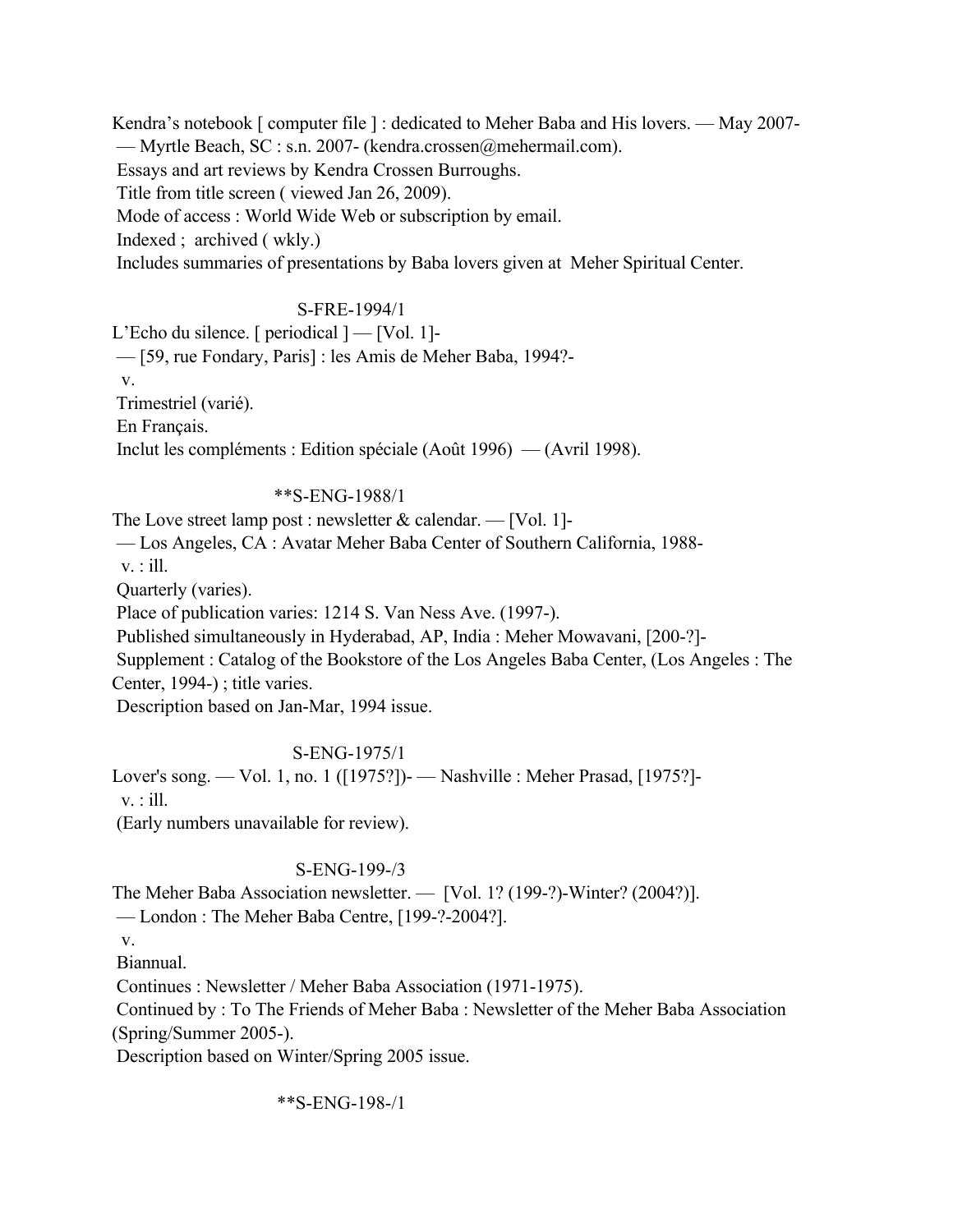Meher Baba Australia. [ newsletter ] — [Vol. 1]- — (P.O. Box 110, Annandale NSW) : [Friends of Avatar's Abode, 198-?]  $v$ . : ill. Varies : monthly, (1983 -1995) ; bimonthly (1996-). Editor : Ross Hayes. Description based on Dec 2006-Feb 2007 issue.

#### CD-ENG-1973/1 ( Rev.)

Meher Baba calendar. — 1973-1975. — No. Myrtle Beach, S.C. : Sheriar Press, 1973-1975.  $3 v$ . : ports.

"All quotations by Avatar Meher Baba."

 Title on cover varies : Meher Baba calendar, 1973 ; 1974 calendar : Avatar Meher Baba ; Meher Baba portrait calendar, 1975 : "For Avatar Meher Baba's 50th year of infinite silence."

Kirk Heineman, illustrator (1974).

Wall calendar, includes sayings and messages by Baba.

### CD-ENG-2000/1

Meher Baba calendar. — 2000-2003. — [San Rafael, CA : Laura Goode], 2000-2003.  $4 v.$ : ill. Annual. Editor : Laura Killmaster. Continued by : Avatar Meher Baba calendar. — 2004- (Unavailable for review).

#### S-ENG-2001/2

Meher Baba House newsletter. — Dec. 2001- — (P.O. Box 903 Bronxville, NY 10708) : Meher Baba House, Inc., [2001] v. Bimonthly. Description based on April-May 2004 issue. Continued by : Meher Baba House — schedule of events (2004-).

#### \*\*S-ENG-199-/2

The Meher Baba Information Boston newsletter. — [Vol. 1]-

— (33 Bellis Circle Cambridge, MA 02140) : Meher Baba New England Group, [199-?]-

v.

Bimonthly.

Editor : Carol O'Loughlin.

Description based on Jan.-Feb. 2007 issue.

#### \*\*S-ENG-1992/1

Meher Baba Information Center : local news and schedule of events. — 1992- — (1089 W. Grand, Chicago, IL 60622) : Meher Baba Information Center, 1992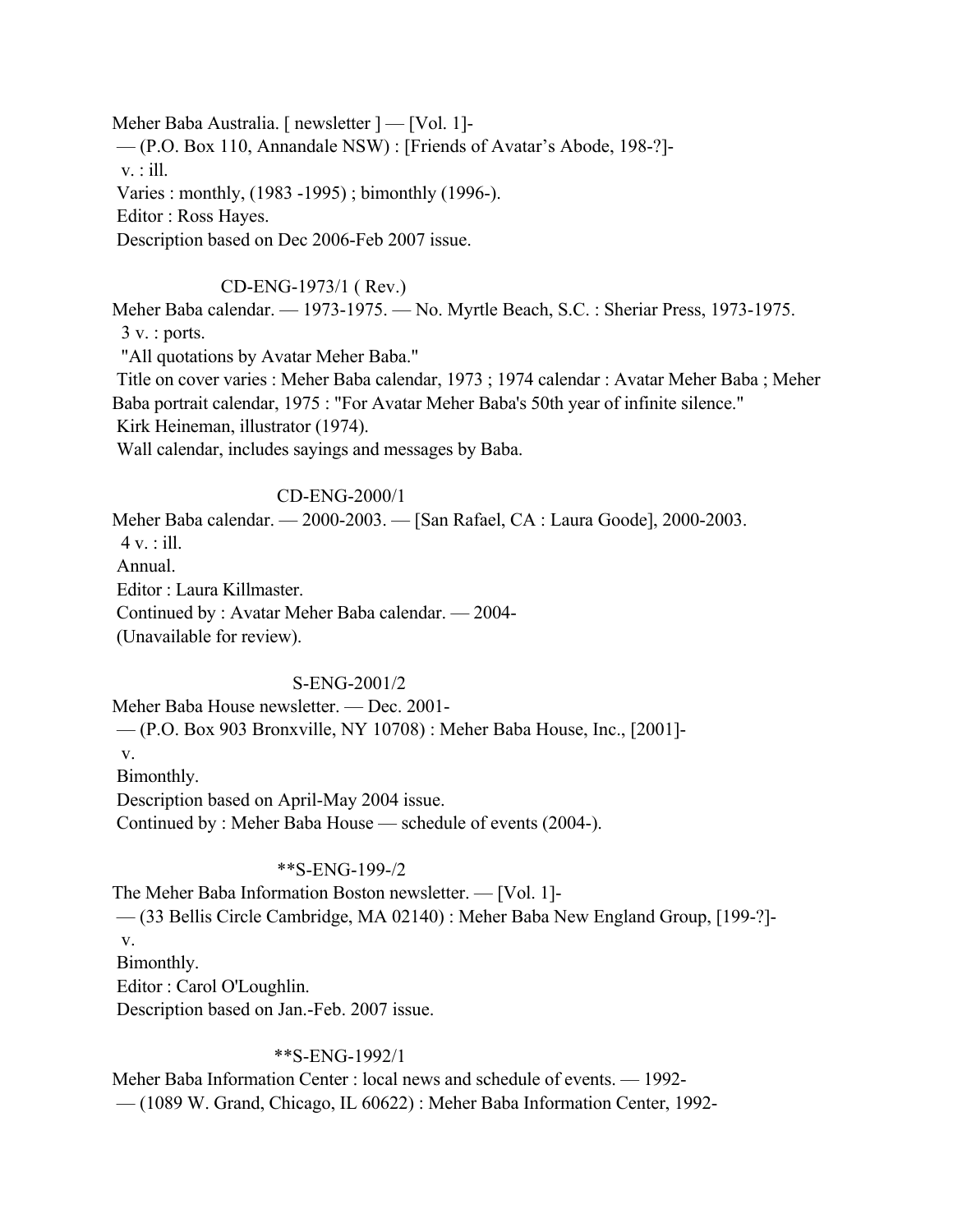v.

 Annually. Title varies : Chicago Meher Baba Information Center schedule of events, etc. Place of publication varies : (946 W. Hubbard, Chicago, IL) 1993-2008. Continues : The Word.

## S-ENG-1938/1 ( Rev.)

Meher Baba journal. — Vol. 1, no. 1. (Nov. 1938)-v. 4, no. 12 (Oct. 1942). — Ahmednagar : Elizabeth C. Patterson for the Meher Editorial Committee, 1938-1942.  $3 v.$ : ill., ports. Monthly. Added title on cover : Dnyân-vriksha = The tree of knowledge. Editor : Elizabeth C. Patterson. Ceased publication. LC 49039952. (See also : ENG-1980/3 Treasures from the Meher Baba journals)

## S-ENG-1938/1a

Meher Baba journal. — [Facsimile reprint ed.]. — Vol. 1, no. 1 (Nov. 1938)-v. 4, no. 12 (Oct. 1942).

— Crescent Beach, S. C. : Sheriar Press, c1972-

v. : ill., ports.

Added title on cover : Dnyân-vriksha = The tree of knowledge.

 Originally published as a monthly : Ahmednagar: Elizabeth C. Patterson for the Meher Editorial Committee, 1938-1942.

Meher Baba Lovers of Northern California. Newsletter.

*see under* :

Newsletter / Meher Baba League.

Quarterly newsletter / Meher Baba Center of Northern California.

## S-ENG-1976/1

Meher Baba Oceanic. [ newsletter ] — [Jan. 1976?]-

— Twickenham, Middlesex : Meher Baba Oceanic, [1976?]-

v.

Irregular.

 Includes a numbered supplement : Meher Baba Oceanic film newsletter. An informal newsletter, frequently dealing with the performing arts.

Ceased publication?

# S-ENG-1972/1

Meher Baba's Washington-Baltimore family newsletter. — Dec. 1972-Apr. 1977. — [Washington? : s.n.], 1972-1977.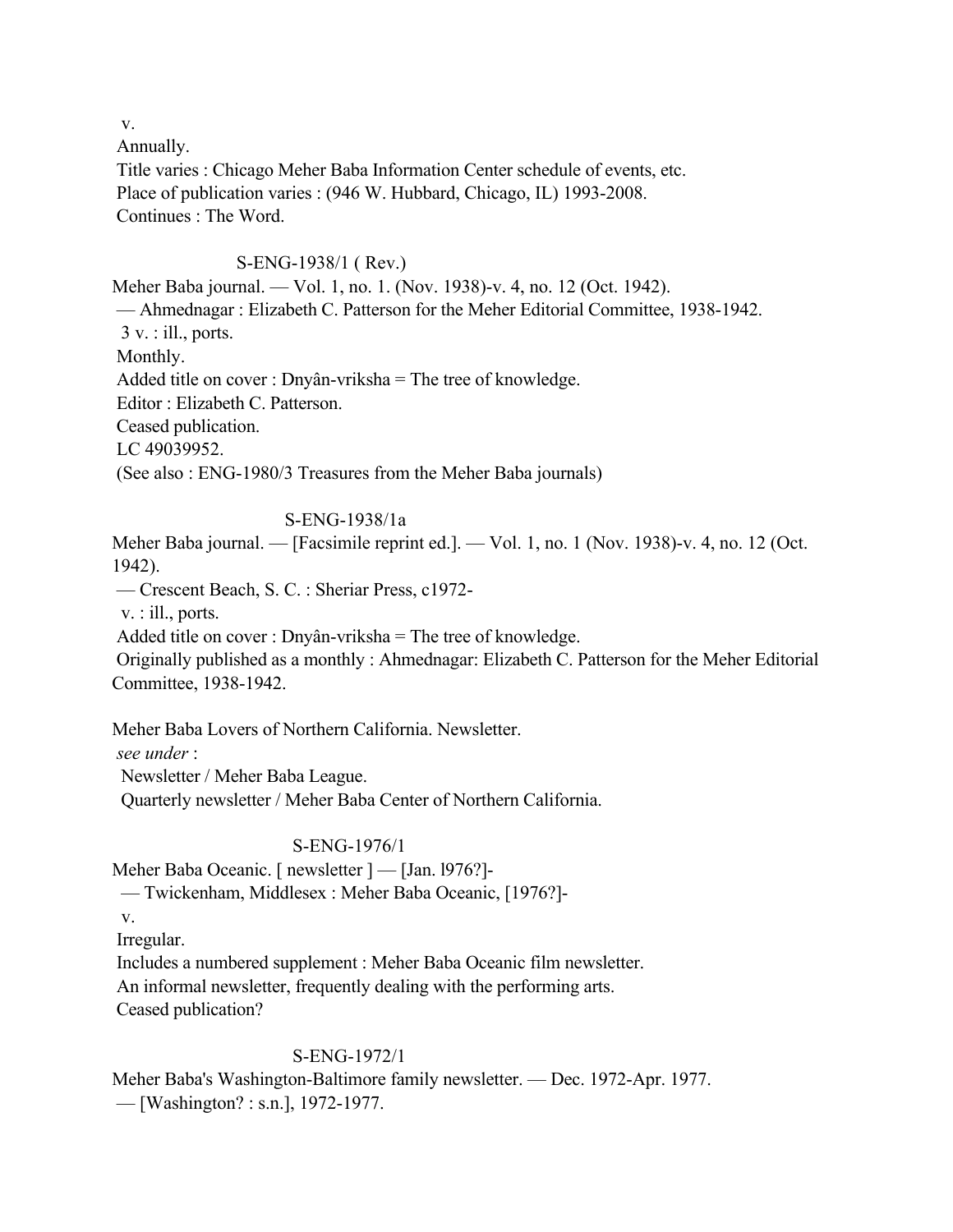v.

Irregular.

 Title varies : The Washington family newsletter (Dec. 1972-1973) ; The Washington/Baltimore family newsletter (June 1973-).

Some issues have numbers.

Continued by : Sufi East newsletter.

# S-ENG-1984/2

Meher Era journal. [ periodical ] — [Vol. 1]-

— Poona : Meher Era Publications, Avatar Meher Baba Poona Centre, 1984-

v.

Quaterly.

 V. 6, no. 2 & 3 issued as bound supplement : What is God? / Meher Baba. 1992. (48 p.) Ceased publication?

## S-ENG-1930/1

Meher gazette. [ periodical ] — Vol. 1, no. 1 (June 1930)-v. 7, no. 3 (Sept. 1938).

— Saidapet: "Meher Asraman," 1930-1938.

7 v.

Bimonthly (varies).

 Subtitle : A bi-monthly review devoted to the propagation of Sri Babaji's message and of universal brotherhood through Meher League (varies slightly).

Editors : V. T. Lakshmi (1930-193 ) ; C.V. Sampath Aiyangar (193 -1938).

Includes some articles in Tamil.

Ceased publication.

# S-ENG-1929/1

Meher message. [ periodical ] — Vol. 1, no. 1 (Jan. 1929)-v. 3, no. 11 (Nov. 1931). — Ahmednagar : Meher Message Office, 1929-1931. 3 v. Monthly (varies). Editor : Kaikhushru Jamshedji Dastur. Place of publication varies. Ceased publication.

Meher mouna vani. *See* : Mehera mauna vānī

# S-ENG-1972/2 ( Rev.)

Meher news exchange : East/West. — Vol. 1, no. 1 (Feb. 1972) -Vol. 11, no. 2 (July [ 1983?]) — North Myrtle Beach, S. C. : Sheila Krynski, 1972-[1983?]  $[12?]$  v. : ill.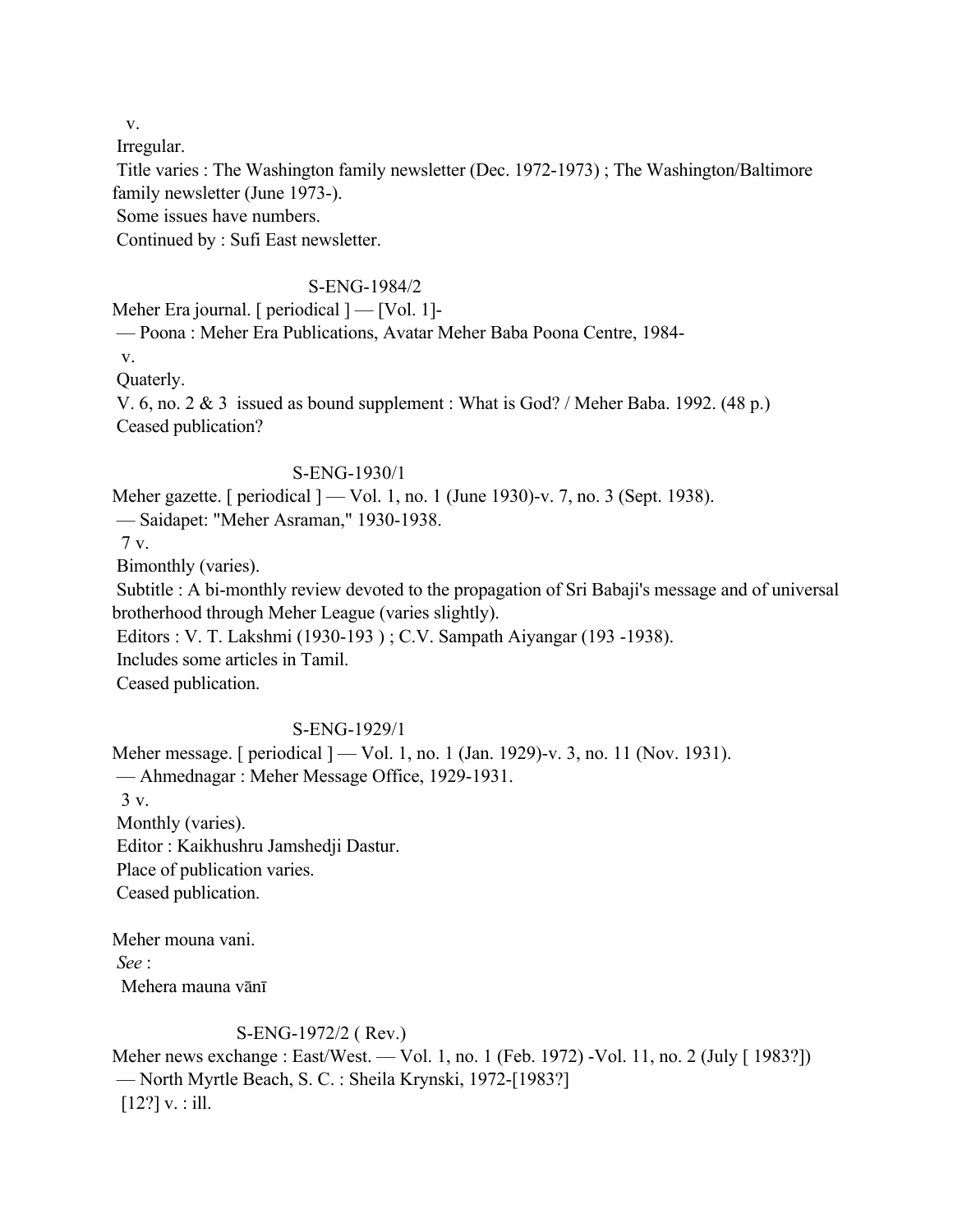Quarterly. Editor : Ann Conlon. Ceased publication.

Meher Spiritual Center newsletter. — [19--?]  *see under* : Meher-Center-messages.

# \*\*S-ENG-2006/1

Meher-Center-messages. [ computer file  $]-2006-$ 

— (10200 North Kings Highway, North Myrtle Beach, S. C. 29572) : The Center, 2006-

(MeherGate@aol.com)

Bimonthly (varies).

Membership newsletter in electronic form.

Continues : Meher Spiritual Center newsletter. — [19--?]-

Subscribe by email : Meher-center-message Joe Stewart (Stewart @ecc.edu).

Archives (1 vol.) available in online version (2005-).

Mode of access : World Wide Web.

Indexed.

http://avatarmeherbaba.org/mailman/listinfo/meher-center-messages

# S-ENG-l964/1

[ Mehera mauna vānī] = Meher mouna vani. — No. 1 (1964)- — Nagpur : C. D. Deshmukh, 1964  $v$ . : ill. Biannual (1961-197-?), annual (197-- ). In English, Hindi, or Marathi. Subtitle (1964-19 ) : Trilingual biannual. From 197- the order of the titles is reversed and the text is mainly in English. Editor : Chakradhar D. Deshmukh. Ceased publication? (Complete set unavailable for review).

# \*\*S-ENG-1994/2

 Meherana messenger. [ newsletter ] — Issue 1994- — (95311 Italian Creek Rd., Mariposa CA 95338) : Meherana, 1994 iss. Annual. Also available in online version (2003-) Description based on Issue 2005. http://www.meherana.org/Messenger.

S-ENG-197-/1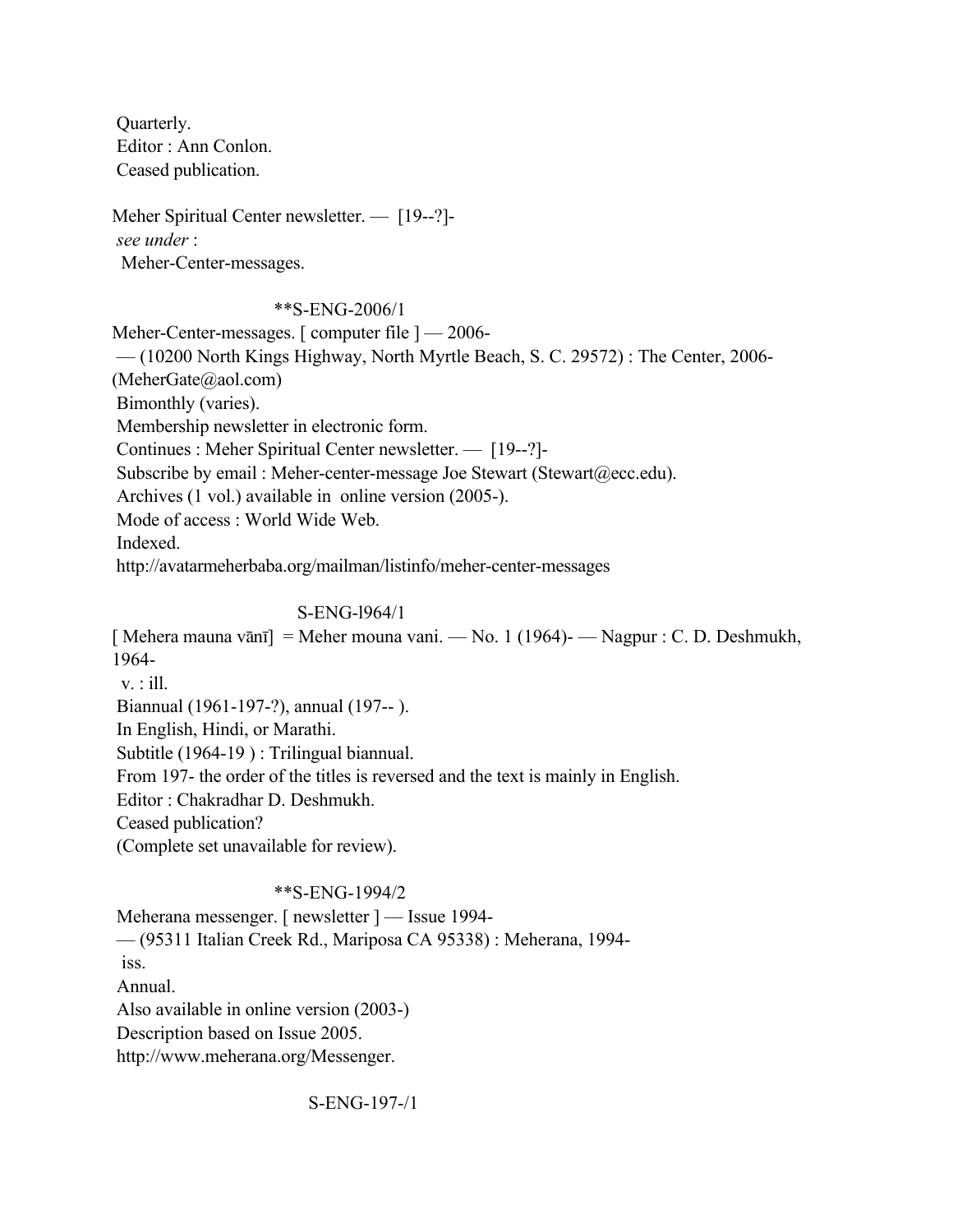Neti Neti : international Meher Baba newsletter. — [No. 1]- — London : Companion Enterprises, [197-?] no. Bimonthly (varies). Other titles: Neti-Neti. Place of publication varies: (76 Haverstock Hill ; 228 Hammersmith Grove), etc. Description based on No. 162 (April 2006.)

# S-ENG-1971/2 ( Rev.)

Newsletter / Meher Baba Association. — [No. 1 (Jan. 1971)]- no. 25 (May 1975). — London : The Association, [1971]-1975. 25 no. Bimonthly (varies). Newsletters no. 1-4 lack title, numbering, and dates. Continued by : The Meher Baba Association newsletter.

## S-ENG-1972/3 ( Rev.)

Newsletter / Meher Baba League. — Vol 1, no. 1 (1972)-Vol 12? (198-?) — Berkeley, CA. The League, 1972-188-? ca. 12 v. Frequency varies: monthly ( -Dec. 1977), bimonthly (1978- 1981?), quarterly (1982-1983). Editor : Billy Ward. Continued by : Quarterly newsletter / (2131 University Ave, Berkeley, Ca ) : Meher Baba Center of Northern California. RLIN CGTT97-S740. — (Issues unavailable for review).

# S-ENG-1977/1

Newsletter / Sufism Reoriented. — Vol. 1, no. 1 (Feb. 1977)- — Walnut Creek, CA : Sufism Reoriented, 1977 v. Monthly.

Continues : Sufi family letter.

# \*\*S-ENG-1981/2

Newsletter / The Meher Baba Washington Gathering. — [Vol. 1]- — (11227 Dewey Ct. Kensington, MD) : The Gahtering, [1981?] v. Quaterly. Title varies slightly. Place of publication varies. Also available in online version : May 2007- Description based on Nov 1995 / Jan 1996 issue. http://www.meherbabadc.com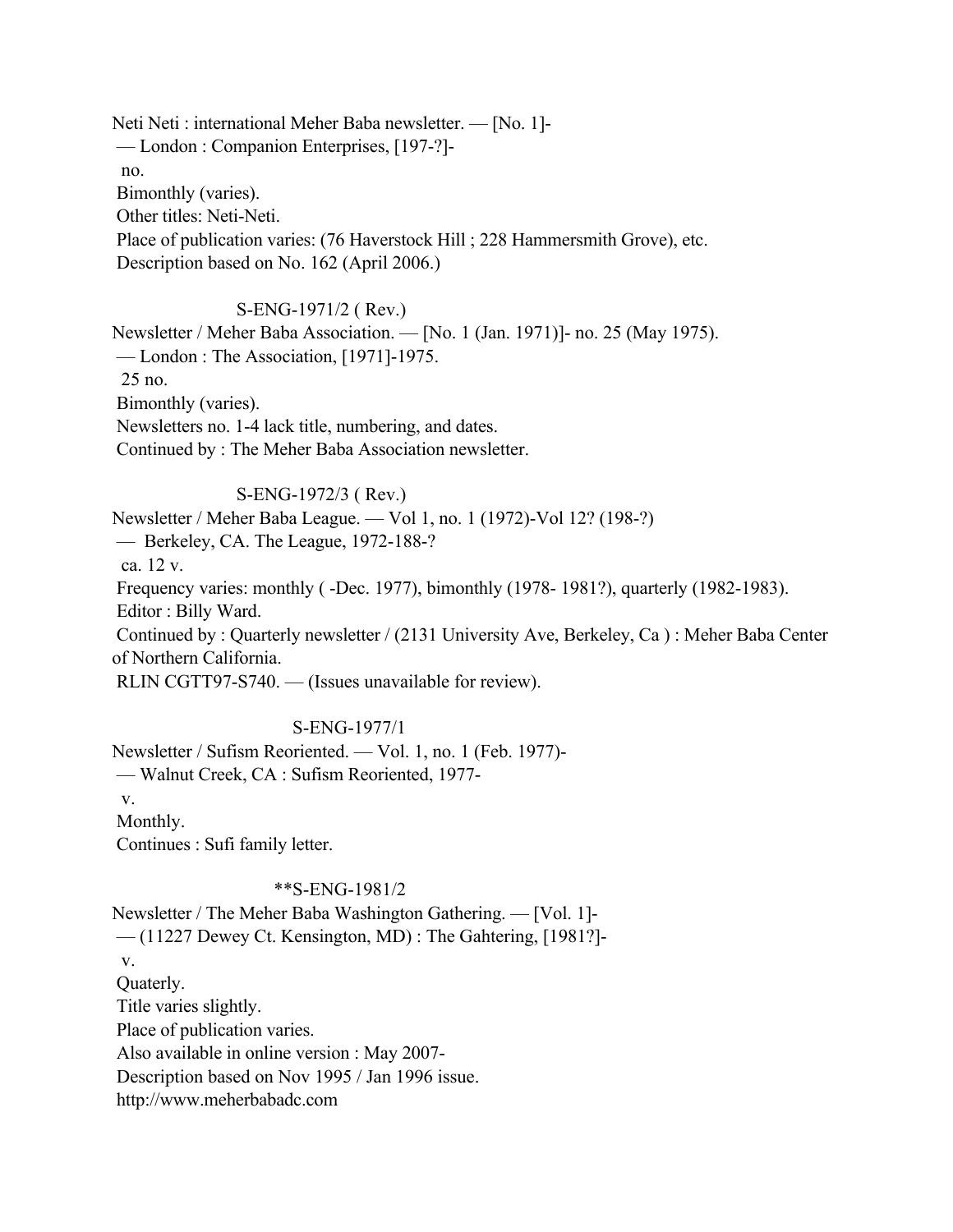# S-ENG-2007/1

OmPoint international circular. [ ejournal ] — Issue 1- — Flagstaff, Arizona : Ompoint Innovations, 2007- (Laurent@ompoint.com). iss. : ill. Annual. Mode of access : World Wide Web. http://www.ompoint.com/download.htm

# S-ENG-1998/2

Oneness in the World. [ serial ] — Booklet I.- — (Ahmednagar, M.S., India) : Craig Ian Ruff, 1998-

v.

Irregular.

Editor : Craig Ian Ruff.

See individual booklets by title : I. The relationship — II. The transformation.

(See also : ENG-1996/6 In His trust)

Parama-Parusha.

 *See* :

God-Man.

# S-ENG-2005/2

Pumpkin house family news. [ newsletter  $]-$  [Vol. 1]-

 — (473 Oak Tree Square, Athens, GA 30606) : Pumpkin House for Children USA , [2005?] v.

Annual.

Also available in onlive version.

Description based on June, 2005 issue.

http://www.pumpkinhouse.org

# S-ENG-198-/2

Quarterly Newsletter / Meher Baba Center of Northern California. — [Vol. 13? (198-?)-Vol 30? (2002?)].

— (2131 University Ave, Berkeley, Calif.) : Meher Baba Center of Northern California,

[198-?-2002?].

ca. 18 v.

Quarterly.

Title varies slightly.

Editors : Alexandra Cons, Betty Lowman.

Continues : Newsletter / (Berkeley, Calif.) : Meher Baba League, Inc.

 Continued by : Quarterly newsletter / (6923 Stockton St., El Cerrito, CA) : Meher Baba Center of Northern California.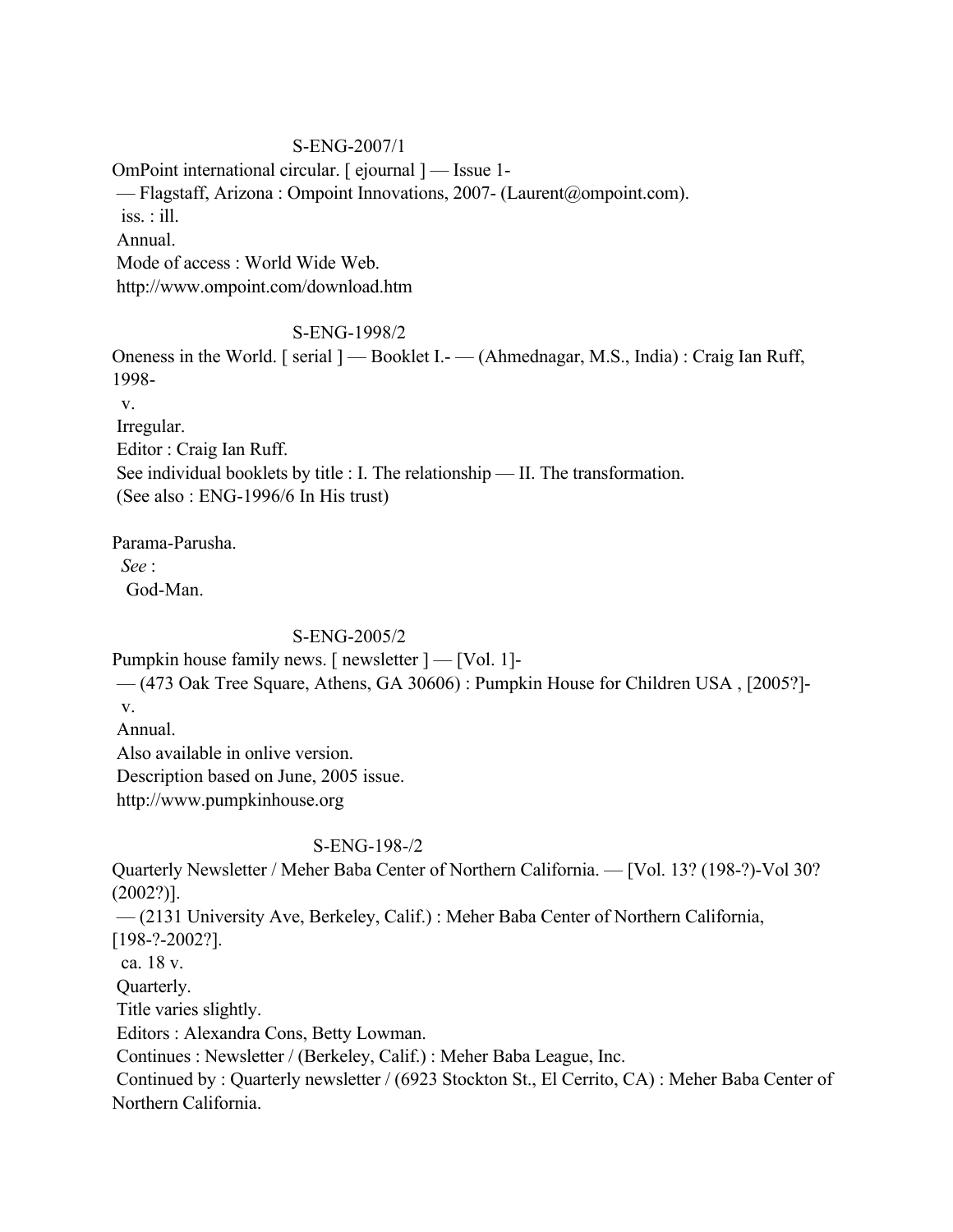Description based on Vol. 27 (Fall 1997). Ceased publication. RLIN CGTT97-S743. — (Unavailable for review).

# S-ENG-2002/1

Quarterly newsletter / Meher Baba Center of Northern California. — Vol. 31- — (6923 Stockton St., El Cerrito, CA) : Meher Baba Center of Northern California. 2002 v.

Quarterly (varies).

Editors : (to Winter, 2007) Alexandra Cons, Betty Lowman.

Continues : Quarterly newsletter (2131 University Ave, Berkeley, Calif.)

Also available in online version (Winter 2002-).

Description based on Vol. 38 Summer, 2008.

http://www.meherbabameherbaba.org/newsletters/

# S-ENG-1998/3

The Relationship : mastery in servitude. — Booklet I.

— [Ahmednagar, M.S., India] : Craig Ian Ruff, 1998.

v.

First of seven planned irregularly published booklets. —p. 1.

Cover title.

Continues : In His trust / Craig Ruff.

Continued by : The Transformation - The New Humanity.

(See also : ENG-1996/6 In His trust)

# S-ENG-1976/2 ( Rev.)

Schedule of meetings / Avatar Meher Baba Center of Southern California. — June 1976- — Los Angeles The Center, 1976-

v.

Quarterly.

 Also includes area activities, and sayings and messages by Baba. Continued by : The Love street lamp post.

# S-ENG-1989/1

[ Sheriar Foundation. Report . — Vol. 1]- — (807 43rd Avenue S., North Myrtle Beach, S. C. 29582) : The Foundation, [1989?]-

v.

Semi-annual.

Supplemental mid-year update.

Also available in online version.

http://www.sheriarbooks.org/inTouch.html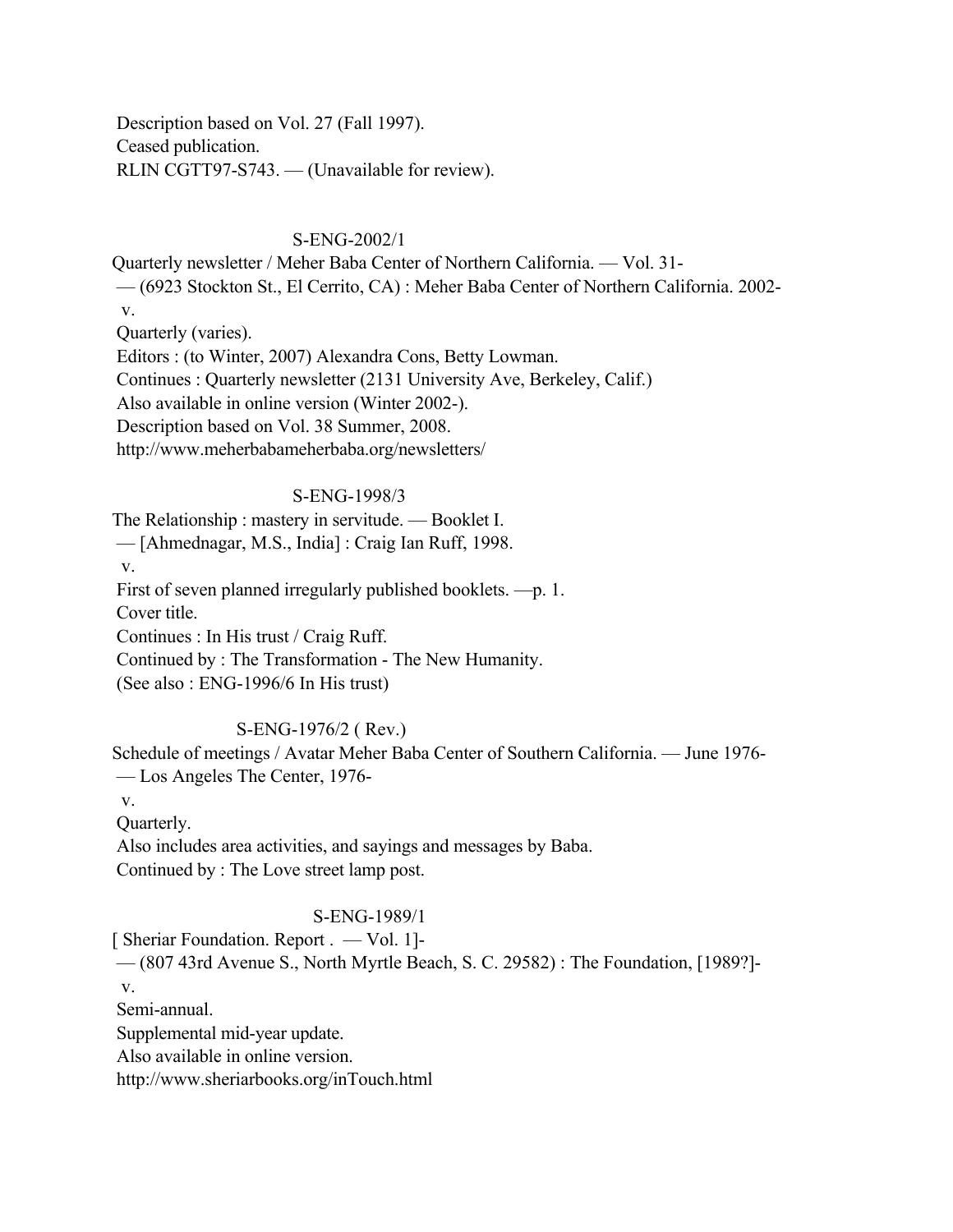## S-NOR-1992/1

Stillhetens Stemme [ newsletter ] / Meher Baba Kilden. — Vol. I, no. 1 (1992)- — (Trosternduesen 25 0778, Oslo, Norway) : Meher Baba Kilden, [1992] v.

Kvartalsmagasin.

(Unavailable for review).

# S-ENG-1977/3

Sufi East newsletter. — July 1977- — [Washington?], 1977 v. Continues : Meher Baba's Washington-Baltimore family newsletter. (Issues unavailable for review).

### S-ENG-1971/1

Sufi family letter. — 1st (Jan. 21, 1971)- 48th (Jan. 1977). — [Walnut Creek, CA : Sufism Reoriented], 1971-1977. 48 no. Monthly (varies). Continued by : Newsletter / Sufism Reoriented.

#### \*\*S-ENG-2005/3

To The Friends of Meher Baba [ newsletter ]. — Spring/Summer 2005- — London : The Meher Baba Centre, 2005 v. : ill. Quarterly. Continues : The Meher Baba Association newsletter. Subsription by email available also. Description based on Spring/Summer 5. issue. http://www.meherbaba.co.uk/newlttr.htm

## S-ENG-2001/1

The Transformation - The New Humanity. — Booklet II. — [Ahmednagar, M.S., India] : Craig Ian Ruff, 2001. v. Cover title. Edited : Craig Ian Ruff, et al. Continues : The Relationship : mastery in servitude.

### S-ENG-1970/1 ( Rev.)

The Way and the goal. — Vol. 1, no. 1 (Jan. 25,1970)- v. 2, no. 8 May 25, 1984). — New York: Society for Avatar Meher Baba, 1970-1984.  $2 v.$ : ill. Monthly ( -1971) ; annual (1983-84).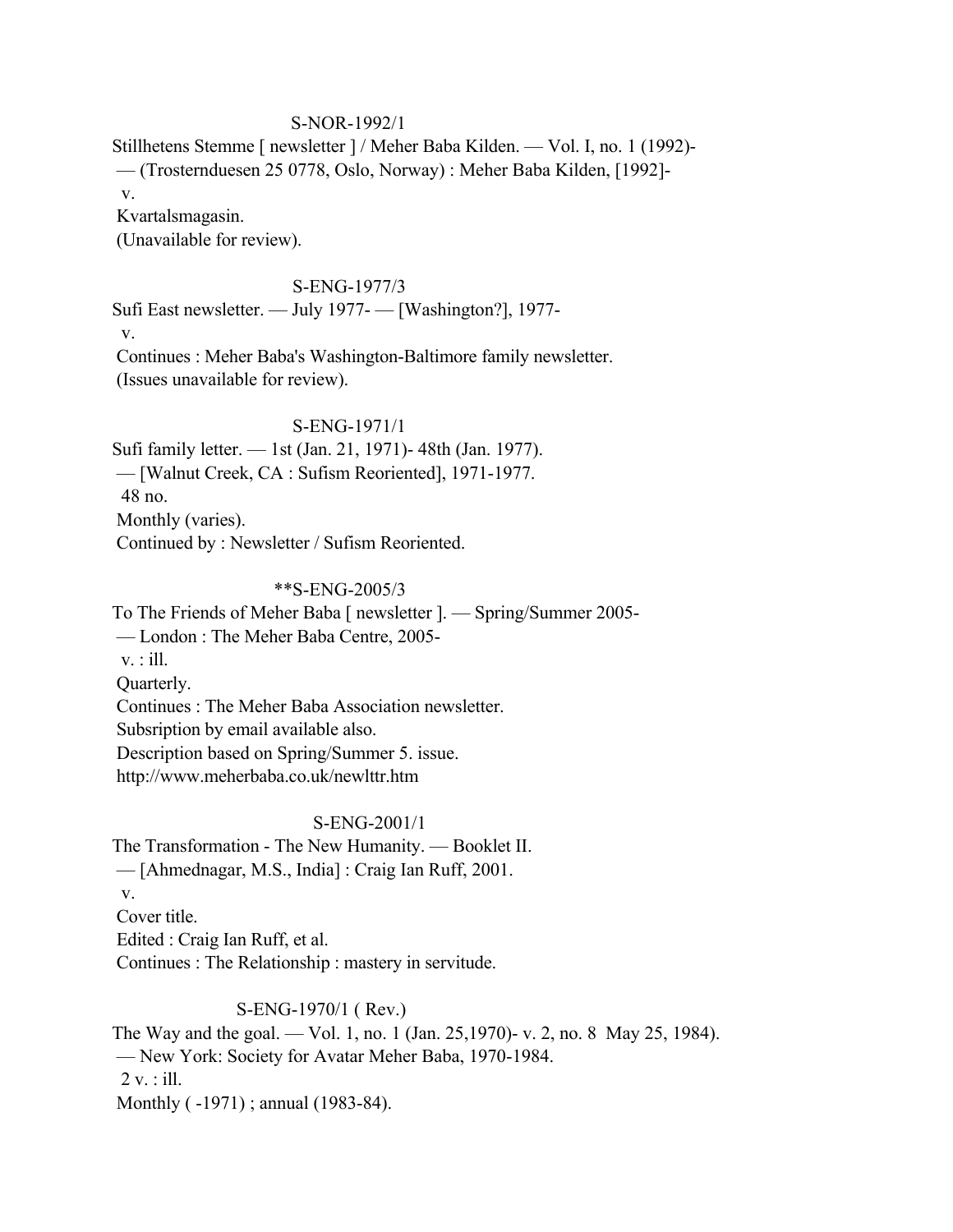Ceased publication.

# S-ENG-1983/1

Welcome home [ serial ] : guide for traveling to Meherabad and Meherazad, India. — [1st.]-4th ed.

— [ Atlanta, GA ] Meher House, Inc., 1983-1997.

 $4 v.$ : ill.

Irregular.

Travel guide series with maps.

Editor : Anne Giles.

Contributors : John Connor, Gwendolyn Moss Small.

Distributed by : Friends of the Avatar Meher Baba Trust (various localities).

Indexed : 2nd rev. ed.-

# S-ENG-2000/2

Welcome home [ computer file ] : guide for traveling to Meherabad and Meherazad, India. — 5th ed.-

— [Atlanta, GA] Meher House, Inc., 2000- (comments to: userview@mindspring.com).

Irregularly updated.

Travel guide series, illustrated.

Mode of access : World Wide Web.

www.mindspring.com/~userview/Welcome%20Home/welchome.html

(See notes under serial editions)

# S-ENG-1995/1

The White horse journal. [ periodical  $]-$  Vol. 1, Iss. 1 & 2 (Feb. 1995)-Vol 2, Iss. 8 (Aug. 1996). — (874 Old Bridge Rd. Myrtle Beach, S.C.) : Vigor Publications, 1995-1996.

2 v.

Monthly.

Editor : Vicki Warner.

Ceased publication.

# S-ENG-1987/1

The Whitehorse review. [ periodical  $]-$  No. 1 (Fall 1987)-No. 20 (Feb. 2003).

— Denver, CO : Whitehorse Productions, 1987-2003.

20 nos. : ill.

Quarterly (varies).

 Independent literary journal focusing on America in the new world culture, with occasional articles about Meher Baba and his teachings.

Frequency varies : quarterly (1997-1999), annually (-1988 ; 2000-).

Title varies slightly : Whitehorse (Issues 1 - 6), Whitehorse Report (Issue 7), etc.

Editor : Michael D. Haldeman.

Ceased publication.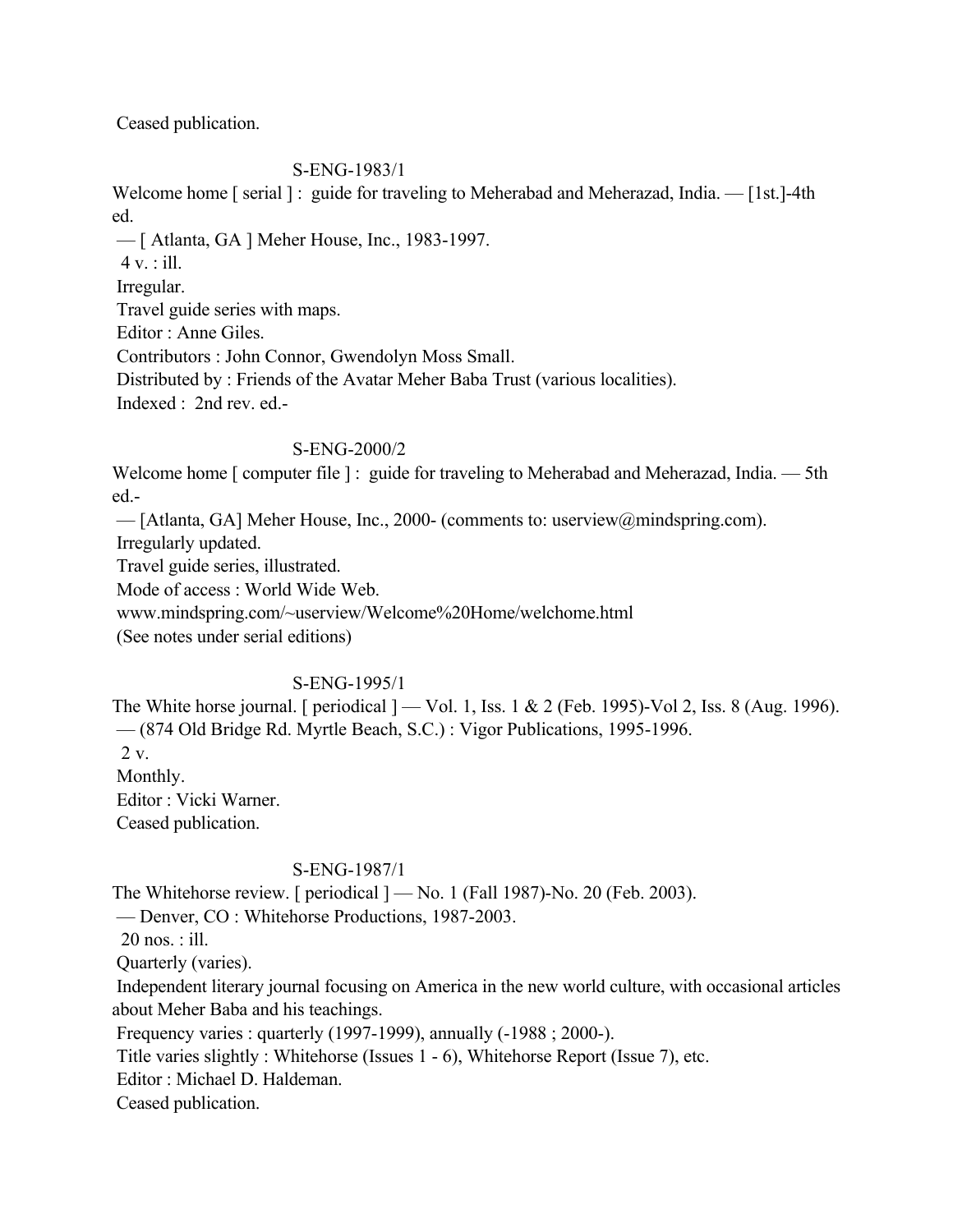# LCCN 99111525.

# S-ENG-1988/2

The Word : the Chicago Avatar Meher Baba newsletter. — 1988-1991.

— (6928 N. Greenview, Chicago, IL 60626) : Meher Baba Information Center, 1988-1991.

[8?] v. : ill.

Quarterly.

Continued by Meher Baba Information Center : local news and schedule of events.

Includes supplement : The Unnatural Enquirer (1991).

Ceased publication.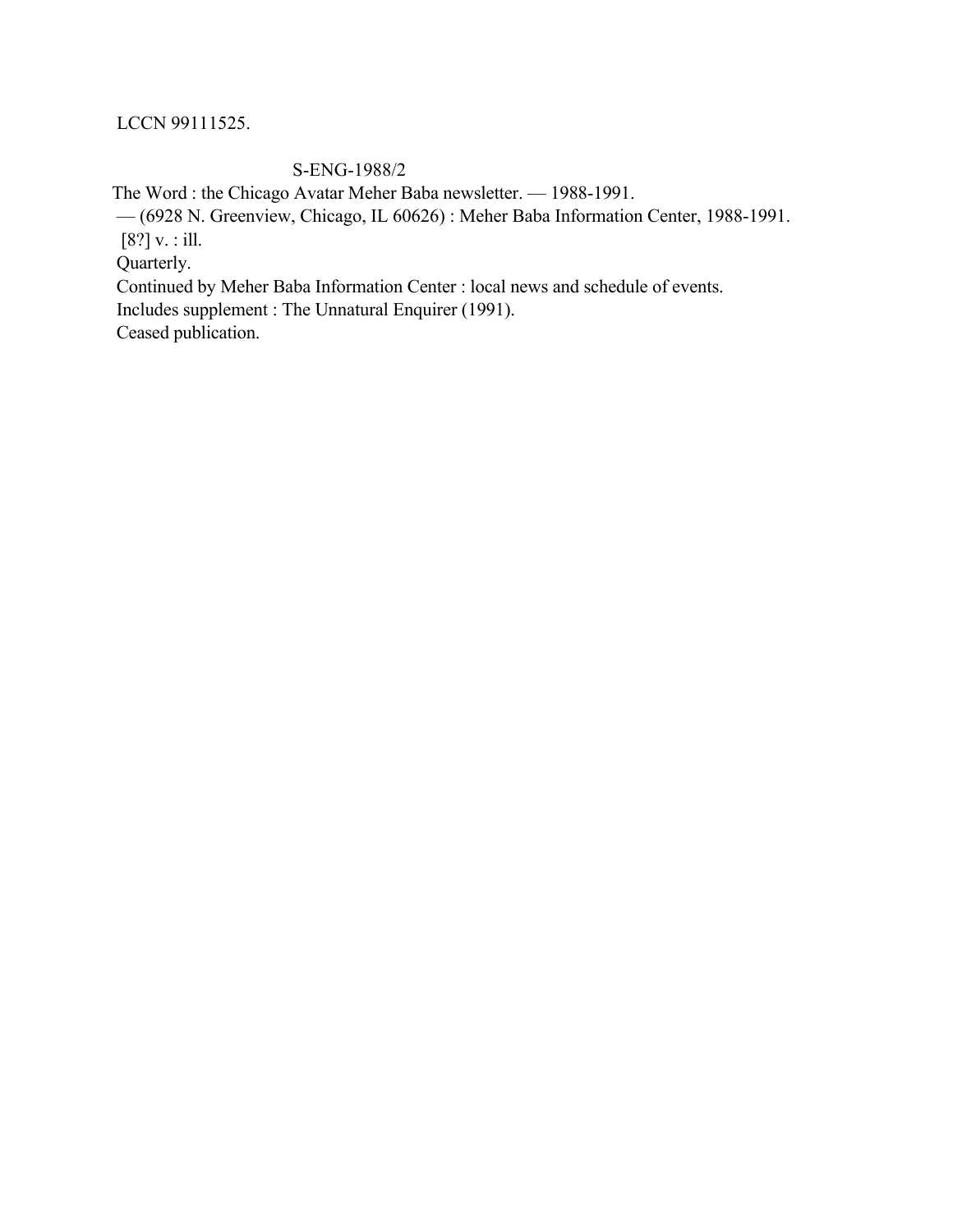### SOUND RECORDING SECTION

#### \*\*SD-ENG-2003/1

The 8 sorts of lovers of God [ sound recording ] / [lyrics] Francis Brabazon ; [arr. by] Raine Eastman-Gannett. — Berkeley, CA : Rainy Day, 2003.

1 sound disc : digital.

Based on the East-West gathering / Francis Brabazon.

Sam Saunders, guitar ; Jim Santi Owen, percussion.

Contents : He is the king  $-$  O man  $-$  Loud sing His praise  $-$  The moon was low  $-$  Meher joy — When Israel — I rose at day break —As a thirsty sheep — O glorious, eternal Beloved — He is the king.

### SD-ENG-2000/1

1999 Avatar Meher Baba Center of Southern California Sahavas Concert [ sound recording ] / [various artists ; produced by Rob Thornburn.] — [Los Angeles] : The Sahavas Committee, c2000.

1 sound disc : digital.

"featuring Southern California recording artists" —On cover.

Recorded at Pilgrim Pines - Yucaipa, CA, July 3, 1999.

Cover painting by Deborah Ashe.

 Contents : His love is everything / Rob Thornburn — Child is father / George Gerdes — Sea of fire / Robert Een — Longing/ Baba blues / Michael Campagna — Coming home / Raphael Rudd — Waltz for Marguerite / Still Yet More Chamber Players — Not we but one / Deborah Ash — At this very moment / Harry Thomas — We should always be together / Billy Goodrum — O Baba (Finale).

# SD-ENG-2001/1

A - z, words and things [ sound recording ] / Michael Da Costa. — Norwich, England : Da Costa, [2001 or 2002.]

1 sound disc : digital.

Spoken word recording.

 Contents : Nowhere to now here — The Kiss and the stone — Dear Baba — The Singer and the song — Interactions with my self — Meditation —  $A - Z$ .

MDC 4.0 ; M. Dacosta. — (Unavailable for review).

### \*\*SD-ENG-1996/1

After all this time [ sound recording ] / Cindy Lowe. — Oakland, CA : Lowelife Productions, 1996.

1 sound cassette : analog.

Issued also as digital disc : 1996.

 Contents : Lifetime chance — Don't cry for me — Hell and hurricane — The keeper — Two hearts searching — Fever river — Coming back t o you — Time gonna come — Everything to me

—You and I — Mehera's waiting — Darshan — To be with you — After all this time.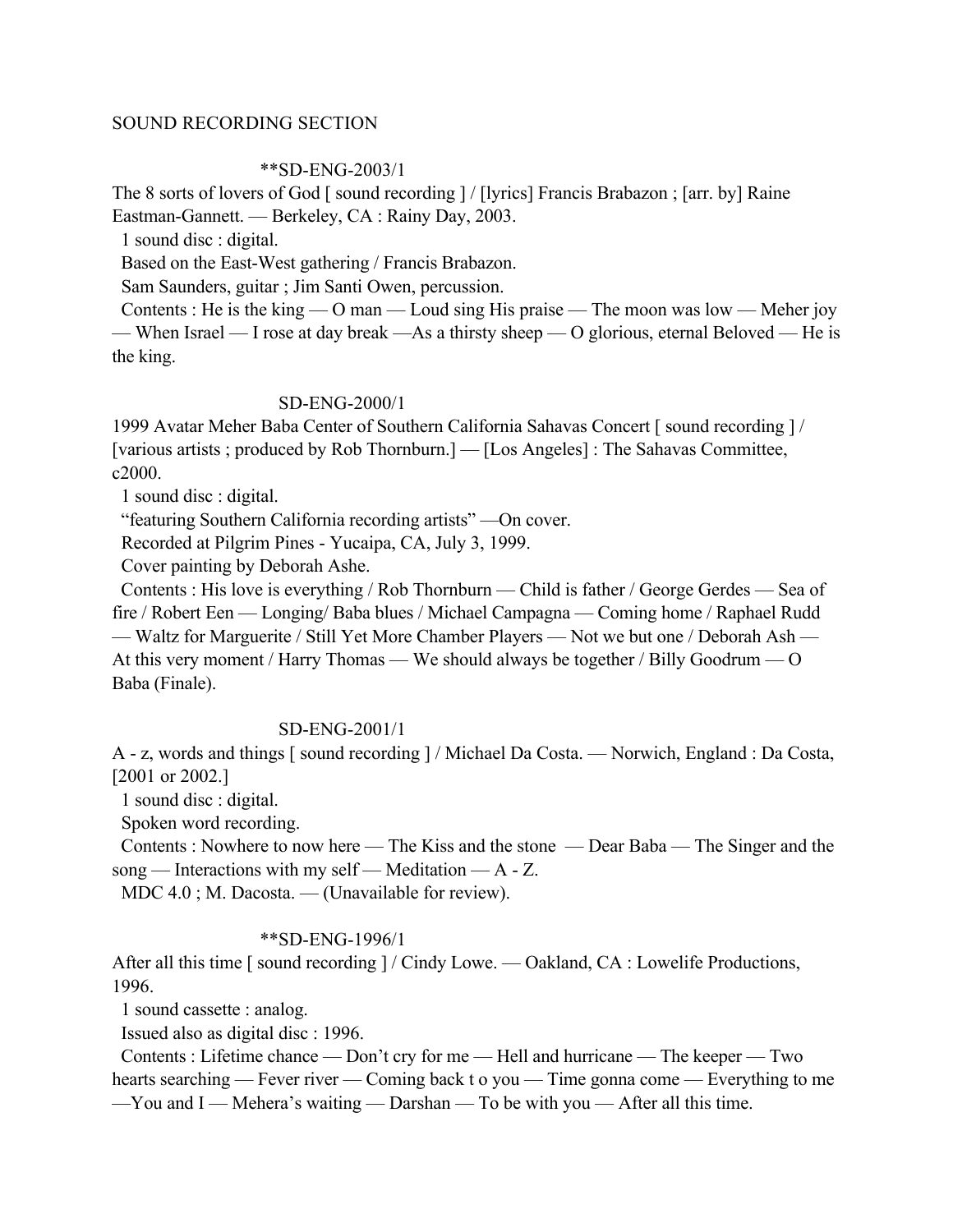## MB003CL ; Cindy Lowe.

### SD-ENG-197-/1

All God's children [ sound recording ] : a garland of Baba songs.

1 sound disc : 33 ⅓ rpm, stereo ; 12 in.

Performers: Hank Mindlin and others.

 Contents : The question game — Hoppin' talkin' blues Special friend — An you'll sometimes think of me — The wish — The Earth's song - Meherabad march — Swing song Little girl — The button song — Baba ABC's — Lullabye — The love farm.

B-1001.

### SD-ENG-1992/1

The Ancient One [ sound recording ] : [a play / by] Bhau Kalchuri. — Nowa Nowa, Victoria, Australia : Baecher, c1992.

1 sound cassette (90 min.) : analog.

Produced and directed by Jaye Baecher.

Music composed by Robert Welsh.

"A play adapted for radio broadcast " based on 2nd chapter of The Nothing and the everything.

## SD-ENG-1974/1

The Ancient One [ sound recording ] / produced by Doug Dickey and Jim Meyer. — No. Myrtle Beach, S. C. : Nazar Records, 1974.

1 sound disc : 33 ⅓ rpm, stereo ; 12 in.

Issued also as sound cassette.

 Contents : Life is a rainbow — The Ancient One — Ocean calm — Children of paradise — Song of the reed — The beauty that is you — The dawn light — Baba, wake up in our hearts — Just love you — Only love — King of hearts — Come soon — Keep me with you — Baba's watching over you.

AMB-1. — LCCN 95772039 /R (LP).

### \*\*SD-ENG-1999/1

Ancient One blues [ sound recording ] / Jerry Edwards. — Myrtle Beach, SC : Cherry Grove Productions, [1999.]

1 sound disc : digital.

Rhythm and blues music.

 Contents : Black knight - Baba side — Someone to love — Baba blues — Every beat of my heart — I only have eyes for you — Ain't misbehavin' — Reincarnation blues — All day / all night Meher Baba — Meherabad gone blues — Mani's gone — Ancient One blues.

### SD-ENG-1994/1

Another world [sound recording ] / The Rubensteins (Musical group) — [Tampa, FL : Pam  $\&$ Danny R.], 1994.

1 sound disc : digital .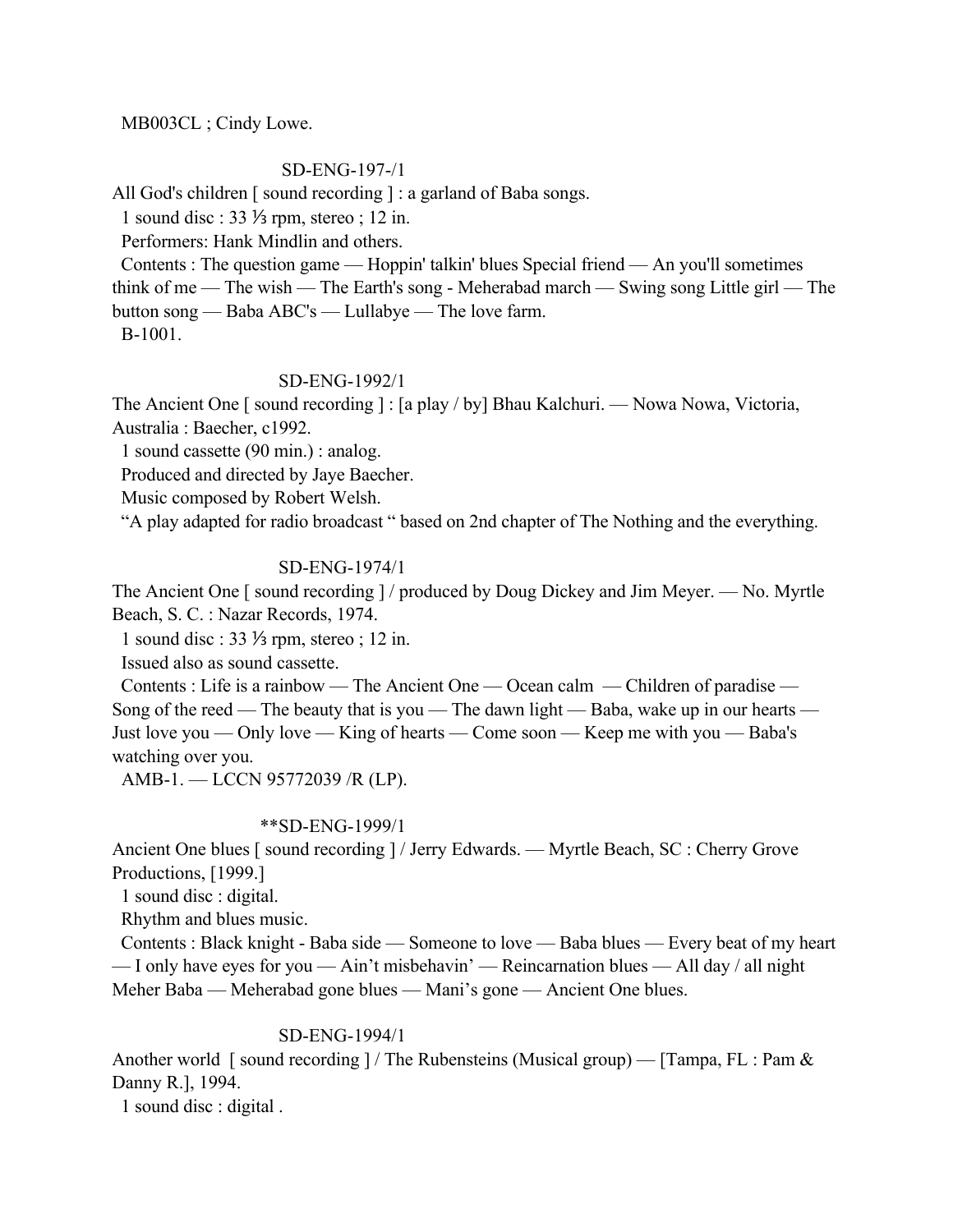Popular music.

 Contents : What I'd do... — Woman with the healing hand — Angel — Another world — Love, I guess — Pools in the yard — Just to be a bird — Be my friend — A little justice — All is love — Garden wall — Wishful thinking — The kiss — Fly into the sun. Pam Rubenstein, Danny Rubenstein.

### SD-ENG-1978/1

As he should be loved / Raphael Rudd. — [Nashville?] : Meher Prasad, c1978.

1 sound cassette : 1 7/8 ips.

Unpublished?

Instrumental piano, harp and flute music, arr.

Contents : The aim & the goal (the game) — Suite for harp — Awakening — Earth's song — Piano prelude number  $1 -$  Piano prelude number  $2 -$  Variations on a theme  $-$  Willows song  $-$ Realities ( I am God ).

SR 001-302. — (Unavailable for review).

### SD-ENG-198-/1

Asleep at His feet [ sound recording ] : poems and songs / Michael Da Costa. — Norwich :Friends of Meher Baba, [198-?]

1 sound cassette : analog.

 Contents (Songs) : The glory of love — Asleep at His feet — All I want to do — With you in love — Nothing — Begin the beguine — Ego III (the prayer).

 (Poems) : Ego II (the sequel) — Slippery fingers (the crisis of a faltering lover) — Separation & longing — The A - Z of a would-be Baba-lover.

### SD-ENG-1978/1

Avatar's Abobe anniversary album [ sound recording ] / lyrics, Francis Brabazon ; tuned and arranged by Sam Saunder; [performed by] Avatar's Abode Singers. — Nashville : Meher Prasad, c1978.

1 sound disc : 33 ⅓ rpm, stereo ; 12 in.

 Contents : Do not give up — We have waited all night for you — How can you even think of yourself as a poet — People — White dove — Last evening there was a Crescent moon — Because of love.

 $MP-1$ 

### SD-ENG-1996/2

The Awakening [ sound recording ] : chronicles / Raphael Rudd. — New York, NY : Wedge Music, c1996.

2 sound discs : digital.

"with Pete Townshend, Phil Collins, Annie Haslam" — On cover.

Producers: David Hastilow, John Fazio, Raphael Rudd, and Pete Townshend.

 Disc One originally recorded at Eel Pie Studios, Twickenham, England (1978-80) ; later reissued by Cleopatra as The Awakening : 2003.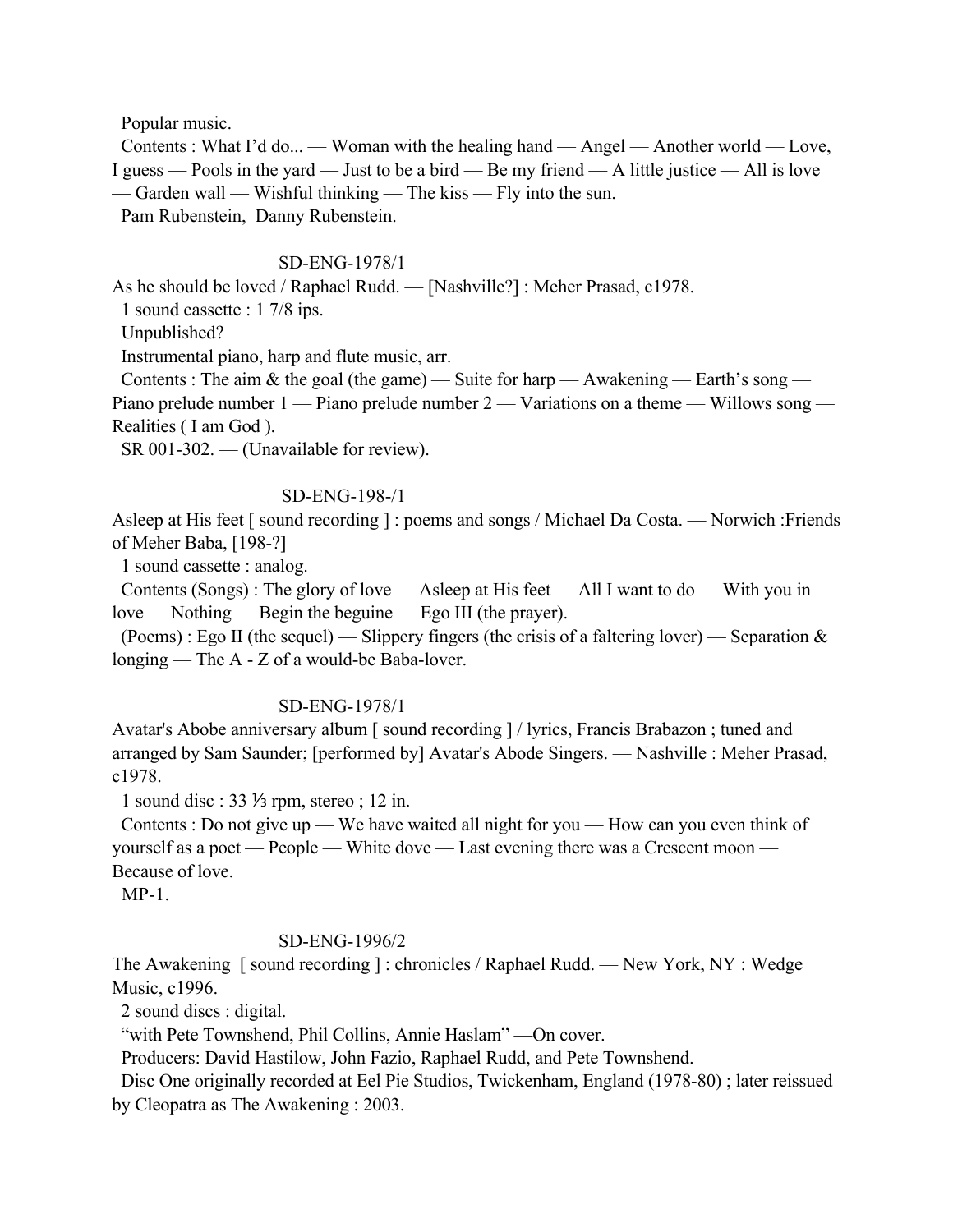Disc Two produced by Don Hahn, co-produced by Raphael Rudd ; previously released, with "Seasons" under the title Skydancer : Polystar/Rudd Productions, 1989, 1991.

 Contents (Disc 1) : Homage — Seasons — Travels — The game — Kids like me — Captivity — Moments — Magic grace — Willow song — The awakening .

 Contents (Disc 2) : Joyfest — Awaken — Evening silences — Beyond passion — Skydancer — Contemplation of the heart — The Eastern arti.

WM 80322 ; Wedge Music.

## SD-ENG-2006/2

Baba Baba [ sound recording ] / Kate Brown. — [North Myrtle Beach, SC] : L & L Productions / BMI ; distributed by Sheriar Foundation, 2006.

1 sound disc : digital.

 Contents : Baba in bloom — Lord of lords — Awakening kiss — The stars said — The longing — The light — Shatter illusions — The biggest part of me — Satchidanand.

#### SD-ENG-1997/6

Baba, Baba everywhere [ sound recording ] / Rob Narke. — Marietta, GA : R. Narke, 1997.

1 sound cassette : analog.

Juvenile audience spoken word recording.

Also available in online version.

http://www.avatarmeherbaba.org/music.html

(See also : ENG-2000/4 Baba, Baba everywhere)

# \*\*SD-ENG-1993/1

Baba bollo [ sound recording ] / Ash and Campagna. — [S.l.] : Campashe Music, c1993. 1 sound disc : digital.

Vocals and instrumental music with choral, gospel, and Qawwali music, arr.

Digitally remastered from sound cassette of same title by Qawali Press : 1987.

Contents : Hollywood arti — Loving you — Run to Him — Giving it up — In the nite of dreams — House of the Lord — Rcikshaw — Baba bollo — Could it be someone — Show me the way.

Deborah Ash, Michael Campagna.

#### SD-ENG-198-/2

Baba love - poems [ sound recording ] / Michael Da Costa. — Norwich : Friends of Meher Baba, [198-?]

1 sound cassette : analog.

Spoken word recording.

Contents : Nowhere to now here — The Kiss and the stone — Tangles — Affirmation —

Vertigo — Meditation — Ego — Dear Baba — Good / bad — To whom it may concern — Baba rap — Being human — Baba love.

### SD-ENG-198-/3

Baba love - songs [ sound recording ] / Michael Da Costa. — Norwich : Friends of Meher Baba,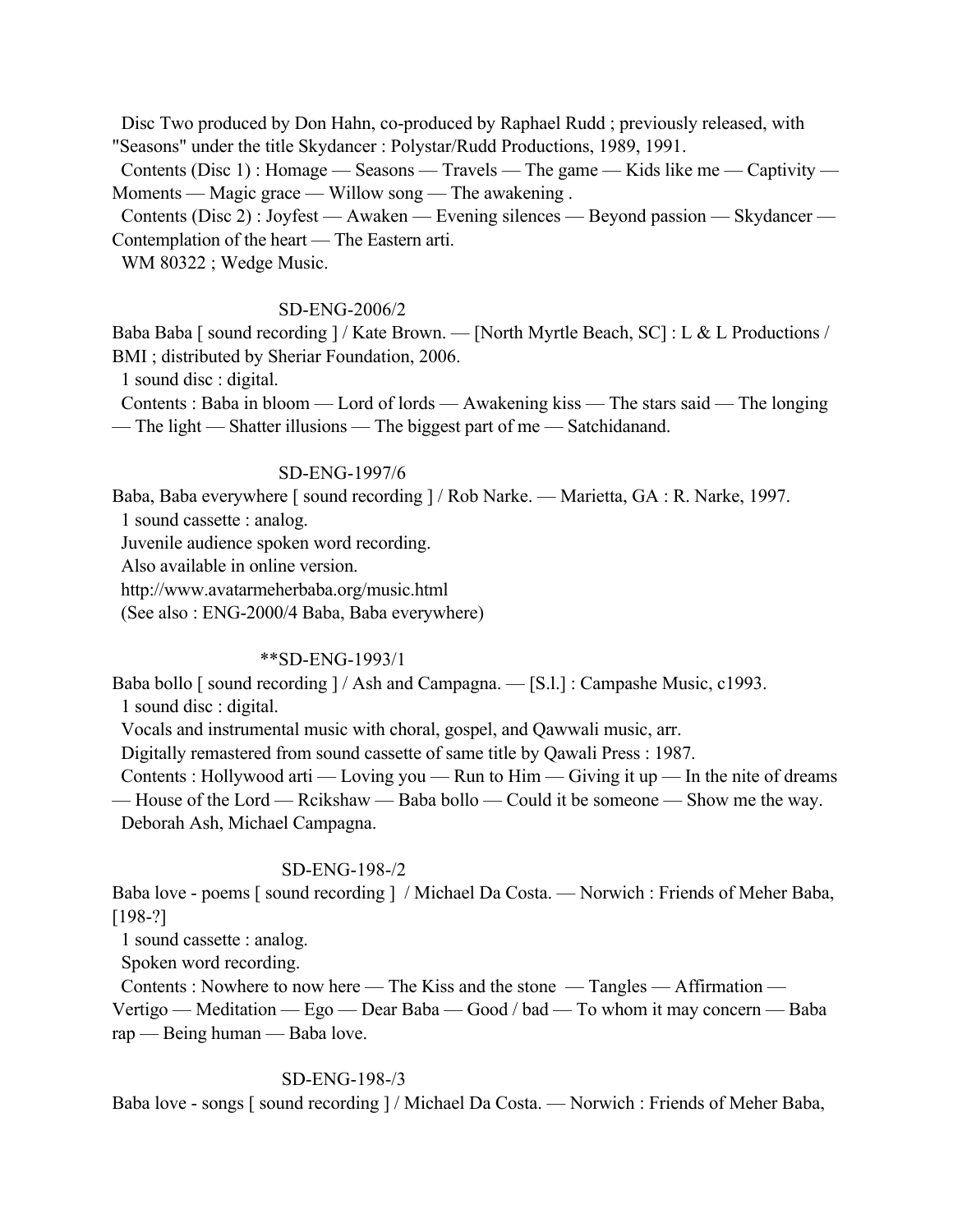[198-?]

1 sound cassette : analog.

Solo voice and guitar.

Contents : There was a man — Everything  $\&$  nothing — Veils — Baba blues — Love is you — Many comes to one — Lost  $&$  found — I shall return — Baba love — Once upon a time — Not we but one — Where are you my love — Baba's in your heart — Beloved — Now is the time — Come all unto me — Fill our hearts with love — Avatar Meher Baba ki jai — Baba love.

## \*\*SD-ENG-2004/1

Baba on flute [ sound recording ] : Baba universal tunes on flute / composed by V. Ramachandra Murthy. — Vol. 1. — Hyderabad, A.P., India : Meher Baba Moving Media, 2004.

1 sound disc : digital. — ( Meher melody series ; no. 10 ).

Flute with instrumental accompaniment.

Concept and programme manager: Sudhakar Bharga.

 Contents: Introduction — Avatar Meher Baba ki jai — Japu tumhara naam Meher Baba — Meher Baba³ Meher Meher — Hare Meher hare Meher — Satchitanand - Paramanand - Meher Baba Vigyanand — Meher dhun — O Glorious (Australian arti).

## \*\*SD-ENG-2004/2

Baba says — [ sound recording ] : quotes attributable to Avatar Meher Baba sung / composed for singing by Ron Greenstein. — Richmond, CA : Greenstein, 2004.

1 sound disc : digital. —  $\lceil$  Baba says ; v. 1  $\rceil$ .

Meher Baba — Musical settings.

 Contents : Listen to the voice of the heart — All talk — My religion of love — One with the ocean — I have asked God — Hollow — Peace and happiness — Jesus said — Antidote for worry — Master of the law — Constant companion — Quite a different thing — Nearer to you — Addicted to God — One family — Awake now — My work will have been done — To Eruch. OCLC 232583846. — (Unavailable for review).

### SD-ENG-2005/9

Baba Songs com comentarios em Portugues [ computer file ] / [Raymond T. Spagnuolo.] — [Madison, WI] : Broadjam.com Indie Musicians and Independent Music, [2005?] (Oluon ; www.oloun.net/contact).

Popular and devotional music.

In English with commentary in Portuguese.

Album available as mp3 online computer files.

 Contents : Ocean of love — In your loving — Oh Meher, won't you carry me home — Jai, jai Lord Meher — First and foremost — Blue horizon — I sing of Meher.

http://www.oluon.net/album/1

# \*\*SD-ENG-2000/2

Babahu [ sound recording ] / [songs by] Ward Parks. — Providence, R.I. : Wineshop Productions, 2000.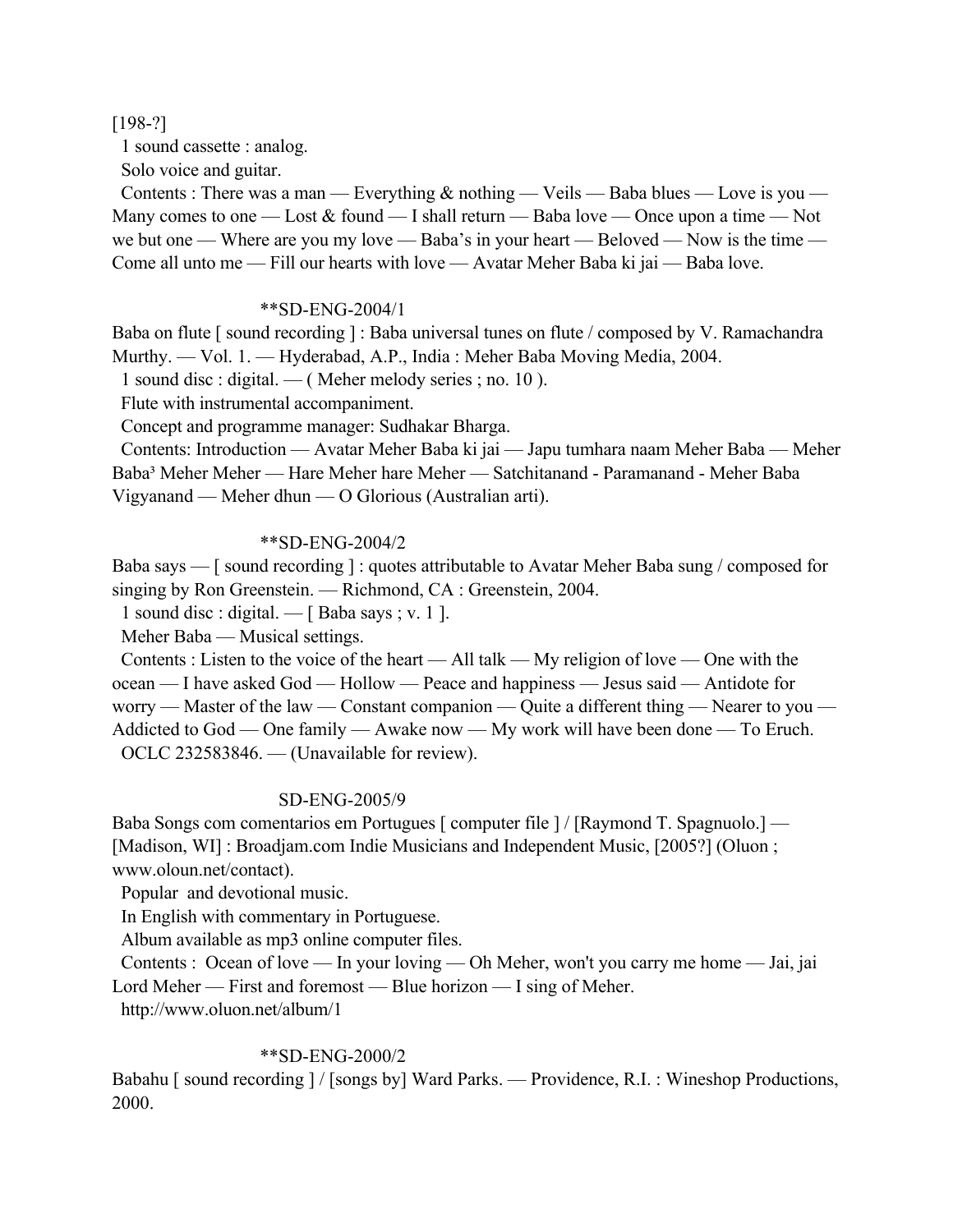1 sound disc : digital. Backing vocals by Chapel Hill Choral Singers. Produced by M. V. R. K. Balaji. Contents : Name -jap — Babahu — Infinite light — How beautiful you are — Our minds we offer — My secret love — In every station — How to express the unnameable you — Glory be to God — A forest dream — Allah Meher Baba — Learning to love you.

(Unavailable for review).

### SD-ENG-1987/1

Be mine [ sound recording ] / Jane and Bob Brown. — North Myrtle Beach, SC : Meher Prasad, 1987.

1 sound cassette (90 min.) : analog.

Recorded at Newfound Sound, (Fairlawn, NJ).

Reissued as dgital disc : 1992?

Contents : Be mine — Meher come to us — O' Meherazad — Purity — God alone is real — That's all there is to love — Aloba's prayer — The jewel — Silence Day song — I do not die — Manifestation — The one lonely Avatar — We're calling you — To belong to you — Love me above all — You are the one — The secret — Drink deep — All for love — You live in us — God should worship you — There is only God — Because of you — Seven names of God. MP-8 ; Meher Prasad.

#### \*\*SD-ENG-1999/2

Beautiful [ sound recording ] / songs by Ward Parks. — [Providence, R.I.] : Wineshop Productions, 1999.

1 sound disc : digital.

 Contents : Meher Baba's name (no. 1) — Premnagar — I am all for Meher — Come within / a flowing of gold — In remembrance I wait — When Joseph and Mary (a Christmas carol) — Meher Baba's name (no. 3) — Deep dream — Beautiful — No one but you — The blue horizon — Song of the advent.

### \*\*SD-ENG-2005/1

Being is dying by loving [ sound recording ] / Raine Eastman-Gannett & Sam Saunders ; songs by Francis Brabazon. — Berkeley, CA : Rainy Day, 2005.

1 sound disc : digital.

 "Excerpts and songs from the play, " Being is Dying by Loving" / by Francis Brabazon... a drama/ song cycle with twenty five scenes set in a twenty four hour time frame..."

Contents : The dawn song — Loud sounding sea (ocean) — Cry song (all our coming  $\&$  going) — The tractor climbs over the hill (dirt) — Real renunciationn (social commentary) — O sun in splendour (appointment with time) — People (people are man  $\&$  man are people) — Marathi bhajan (a song sort of song) — House in the rain (house in the Raine) — Stop look & listen (level crossing) — Oranges and lemons (children's scene) — Name road (buttons) — A thousand times (waiting) — Meher Whole God Perfect Man (finale medley) — Baba is — The dawn song.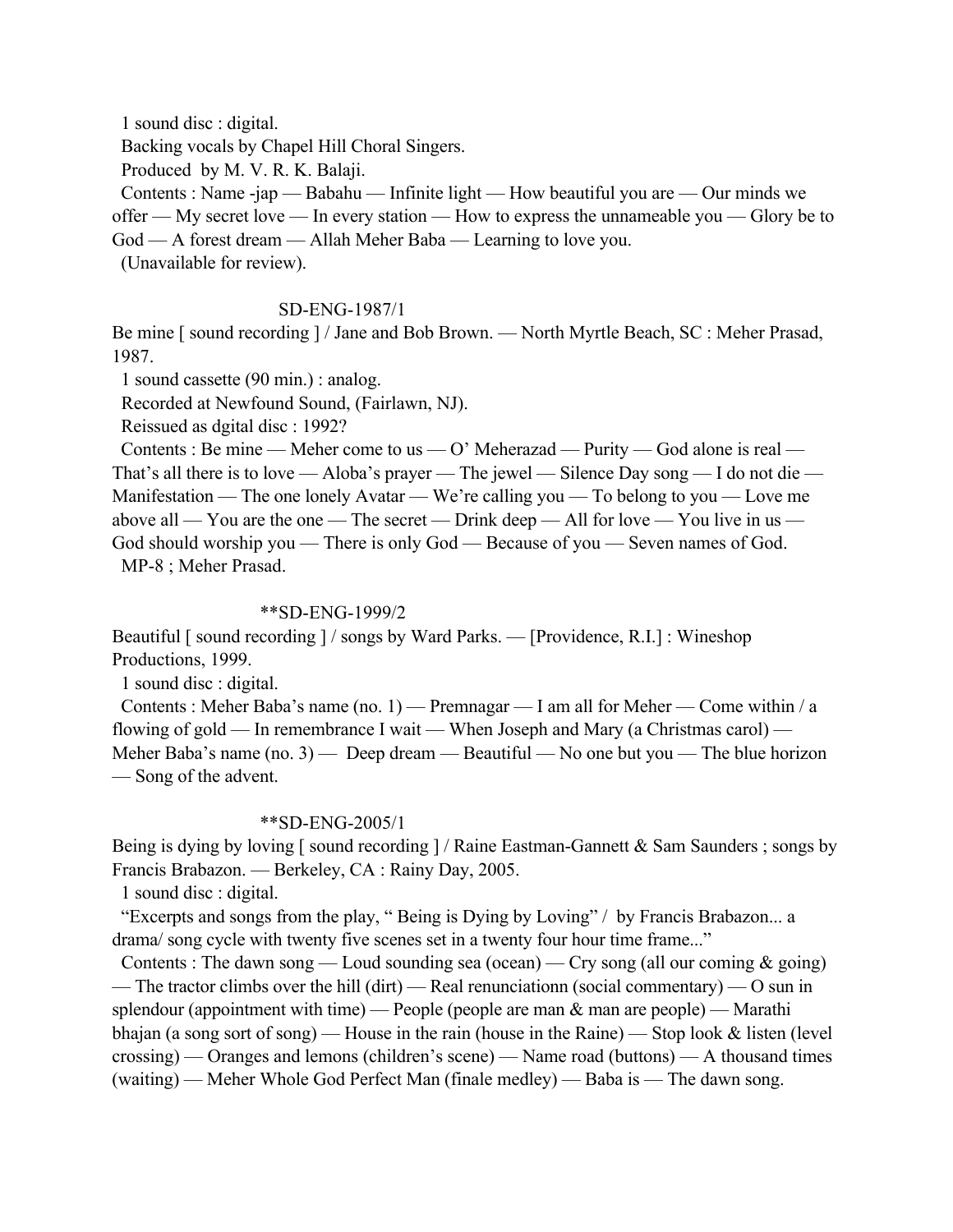### \*\*SD-ENG-2007/1

Believe [ sound recording ] / Julie Rust. — [Tennessee] : Essex Records, c2007. 1 sound disc : digital.

 Contents : Paint the sky green — Your eyes — Starting over — Believe — Drowning — I won't stop feeling this way — It's simple — My everything — Whatever the moment brings — Meher's song.

(Unavailable for review).

## \*\*SD-ENG-2003/1

Beloved sings of love [ sound recording ] / translated by Naosherwan Anzar ; music by Jai Uttal. — East Windsor, NJ : Beloved Archives ; [Manalapan, NJ] : Seclusion Hill Music, 2003.

1 sound disc : digital.

In Hindustani and English.

Title from container.

Naosherwan Anzar, Cecilia Kirtland : narrators.

Cover painting by Diane Cobb.

 Contents : The Beloved's Face — Sometimes — The Cage — The Slave — His Grace — Recognition — Empty Bowl — Freedom — Intoxication — Purification.

ISBN 0970239637. — (Unavailable for review).

# SD-ENG-1983/1

The Beloved's threshold [sound recording ] / talks from Meherabad / by Bhau Kalchuri. — [Rolling Hills Estates, Calif.] : Meher Lahar, 1983.

2 sound cassettes (180 min.) : analog.

Spoken word tapes about Baba's life and work, in container.

 Contents : Insights into Meher Baba's silence — Significance of Meher Baba's tomb — Love versus ceremony — How Meher Baba ground down the egos of His mandali — Three types of disciples — Ghazal of the wounded deer — How to live the New Life now.

SR 046-102. (Unavailable for review).

# \*\*SD-ENG-2008/1

The Best of Bob & Jane Brown [ sound recording ] : songs for Meher Baba / Bob and Jane Brown. — [Cranbury, NJ : Seclusion Hill Music], 2008.

1 sound disc : digital.

 Contents : All for love —Take a run for the water — I'm yours — Meher Baba's love — Depend on you — Our darling Beloved — Joy in your reign — Victory unto thee — Purity — Silence Day song — Still I linger — Your time has come — Creative view — Merciful one — Gujerati arti — Once I turned my eyes to the sky.

(Unavailable for review).

# SD-ENG-1987/2

Beyond love [ sound recording ] / Raphael Rudd. — North Myrtle Beach, SC : Meher Prasad, 1987.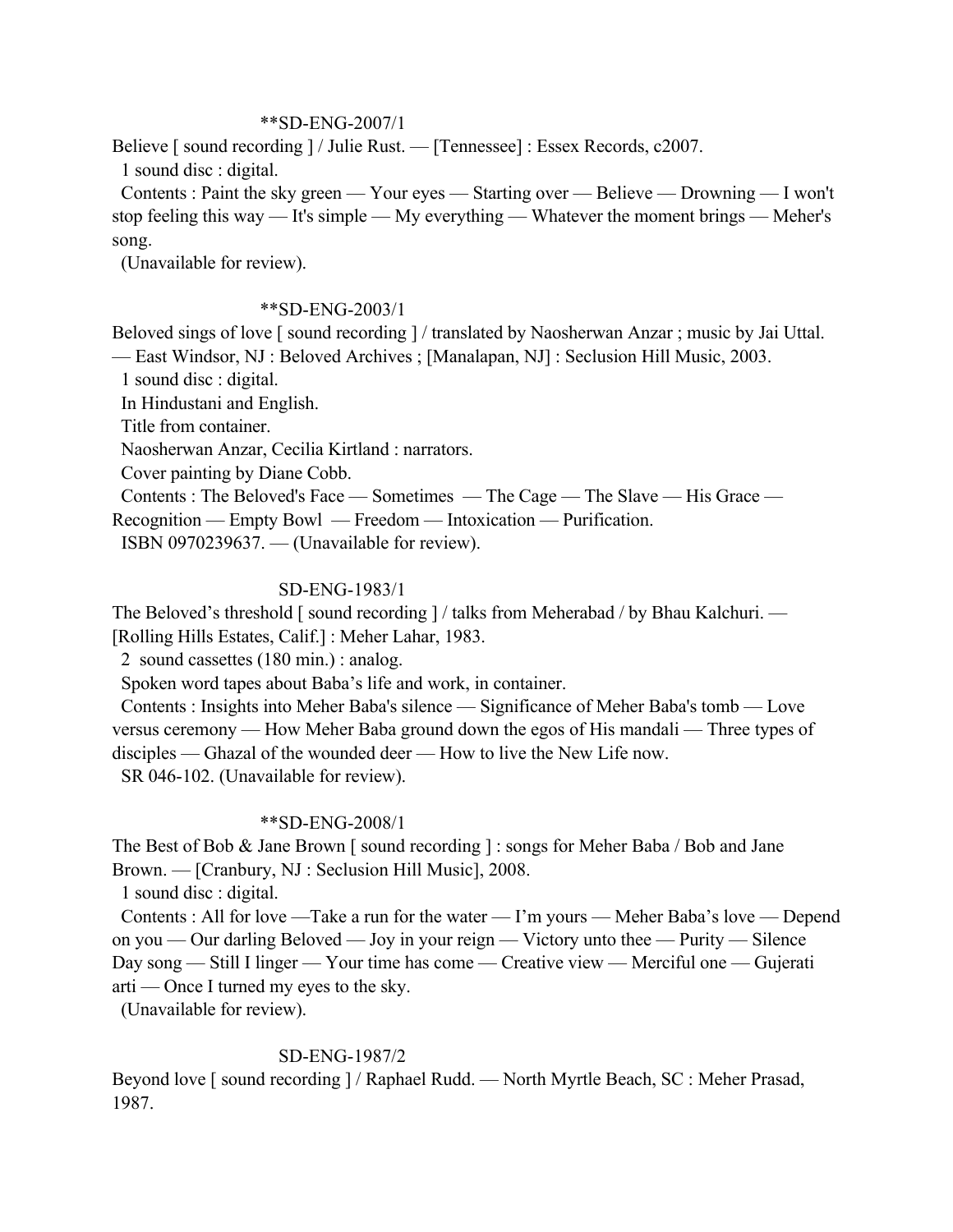1 sound cassette : analog.

Instrumental piano, harp and flute music.

Copyright : Archangel Productions.

Cover drawing by Greg Rosen.

Contents : I remember when — Kitty's piece — A maiden's wish — Turn of the century —

Gujarati arti — The homecoming — Hymn for peace — Folk dance Part I — Folk dance Part II — Dawn of age — Beyond love — Fantasy variations on the Gujarati arti.

MP9 ; Meher Prasad.

# SD-ENG-1990/1

Blessings for the new soul [ sound recording ] / Gabriella Tal and Mark Ginsberg. — Chapel Hill, NC : Tal, c1990.

1 sound cassette : analog.

Subtitle on cover : songs for the Beloved.

 Contents : Mehera — Blessings for the new soul —You are — Trust the joy — Rose's song — Circles of light — Do not cease to love — Everlasting heart — Meher Baba chant — Tranquil is the heart — So it is you / Gujerati arti.

(Unavailable for review).

(See also : Circles of light [ sound recording ])

# SD-ENG-1982/1

[ Celebrating the heart's awakening. Sound recordings. ] / [performed by] James S. B. Mackie and the Unicorn Players. — Walnut Creek, CA : Searchlight Seminars, 1982.

4 sound cassettes : analog, stereo, Dolby.

 Series of four cassette recordings with same subtitle, narrated by Murshid James S. B. Mackie. Contents : Friends of God — Pets and their masters — The seed and the unicorn — The Unicorn in the meadow.

 C-107 -108/ C-110 -111; Searchlight Seminars ; C-105 (set of 3) ; Searchlight Seminars. — (Unavailable for review).

### \*\*SD-ENG-2002/1

Cherish the present [ sound recording ] : songs to the Avatar / by R. W. Robinson. — [Manalapan, NJ] : Seclusion Hill Music, [2002?]

1 sound disc : digital.

 Contents : Sitting in silence — In my silence all is One — Silent reply — Awaken in Him — Drink deeply now the wine — Meher, you found me — The treasure of God (Roger's song) — In the hearts of all (Mani's song) — Beloved Meher, beautiful Meher — Swimming lessons — May my love for you never end — Your perfect love — Cherish the present.

### \*\*SD-ENG-2006/1

Circles of light [ sound recording ] / Gabriella Tal ; Mark Malachi. — Chapel Hill, NC : Tal, 2006. 1 sound disc : digital.

Piano : Mark Malachi.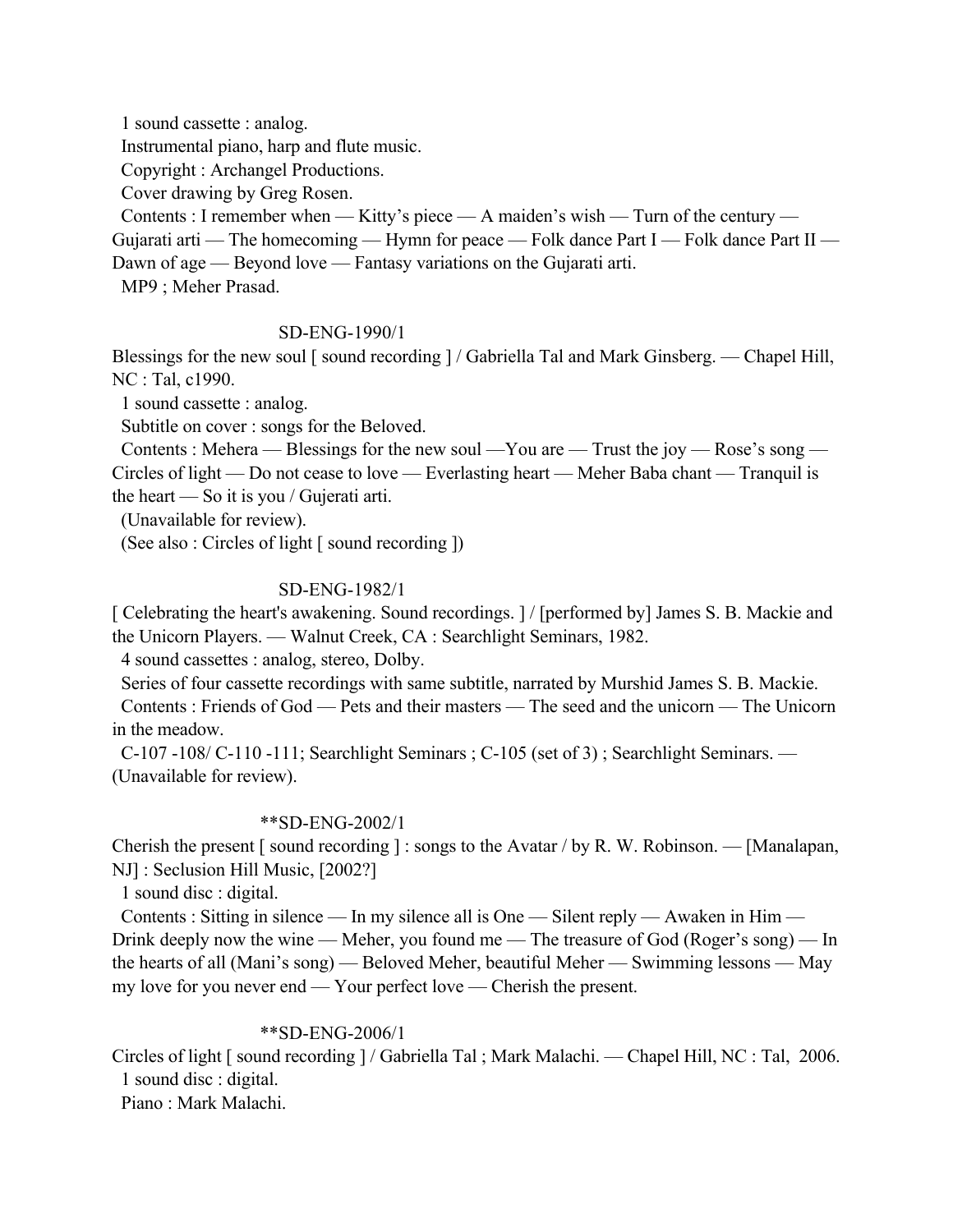Lyrics on sheets in container.

Issued previously as 2 cassettes : 1990 & 1991.

 Contents : Circles of light — Your name — You are — How lucky she was — Everlasting heart — Picture book — Make my eyes soft — So close — Tranquil is the heart — Rose's song — Every question has it's answer — Celestial caravan — Blessing for the new soul — Trust the joy — Before the throne of grace — Glory to Lord Meher ! — Mehera — Your full face — So it is you / Gujerati Arti.

## \*\*SD-ENG-2006/2

Conquer yourself [ sound recording ] : quotes attributable to Avatar Meher Baba sung / composed for singing by Ron Greenstein. — [Richmond, CA : Greenstein], 2006.

1 sound disc : digital. — [ Baba says ; v. 2 ].

Meher Baba — Musical settings.

Contents : The more you try — Conquer yourself — The cosmos — Do it — Nearer  $\&$  dearer (to Kitty) — Unless you give up — Ideas about God — Pure love is — You have to wait — A test of the daring — Obey the Master — While praying — To love — Nobody suffers in vain — Breaking my silence — Father.

SR: 390-141. — (Unavailable for review).

## \*\*SD-ENG-2000/3

Dance in the breeze [ sound recording ] : stories, songs and poems in honor of the Beloved /

presented by Mary Lloyd Dugan. — North Myrtle Beach, S.C. : Dancing Pony Productions, 2000. 1 sound disc : digital.

Produced by Mary Lloyd Dugan and Tim Bode.

 Contents : Rumi blues — Pilgrims in the desert — Dance in the breeze — The rabbit in the moon — Crushed angel — Keep me near — The true treasure — Now til the end — The black prince —

Take my heart — The con man and the jeweler — Hidden creature. ISBN 0970975112.

### SD-ENG-1993/2

Discourses [ sound recording ] / Meher Baba. — Florida Regional Library, 1993.

5 sound cassettes (C-90) : analog, 15/16 ips, 4 track, mono.

Audio Book, 7th revised edition, narrated by Robert Richardson.

DLC-B 91994088. — (Availability restricted).

# SD-ENG-200-/3

Discourses [ computer file ] / Meher Baba. — [S.l.] : Meher Media ; distributed by Project Songbird Archives, [200-?] (mehermedia.com/contact.html).

Audio book reproduced from 6th edition.

Narrated with an introduction and commentaries, by Don E. Stevens.

Vol. I-III available as mp3 online computer files.

Mode of access : World Wide Web.

http://www.mehermedia.com/audio.html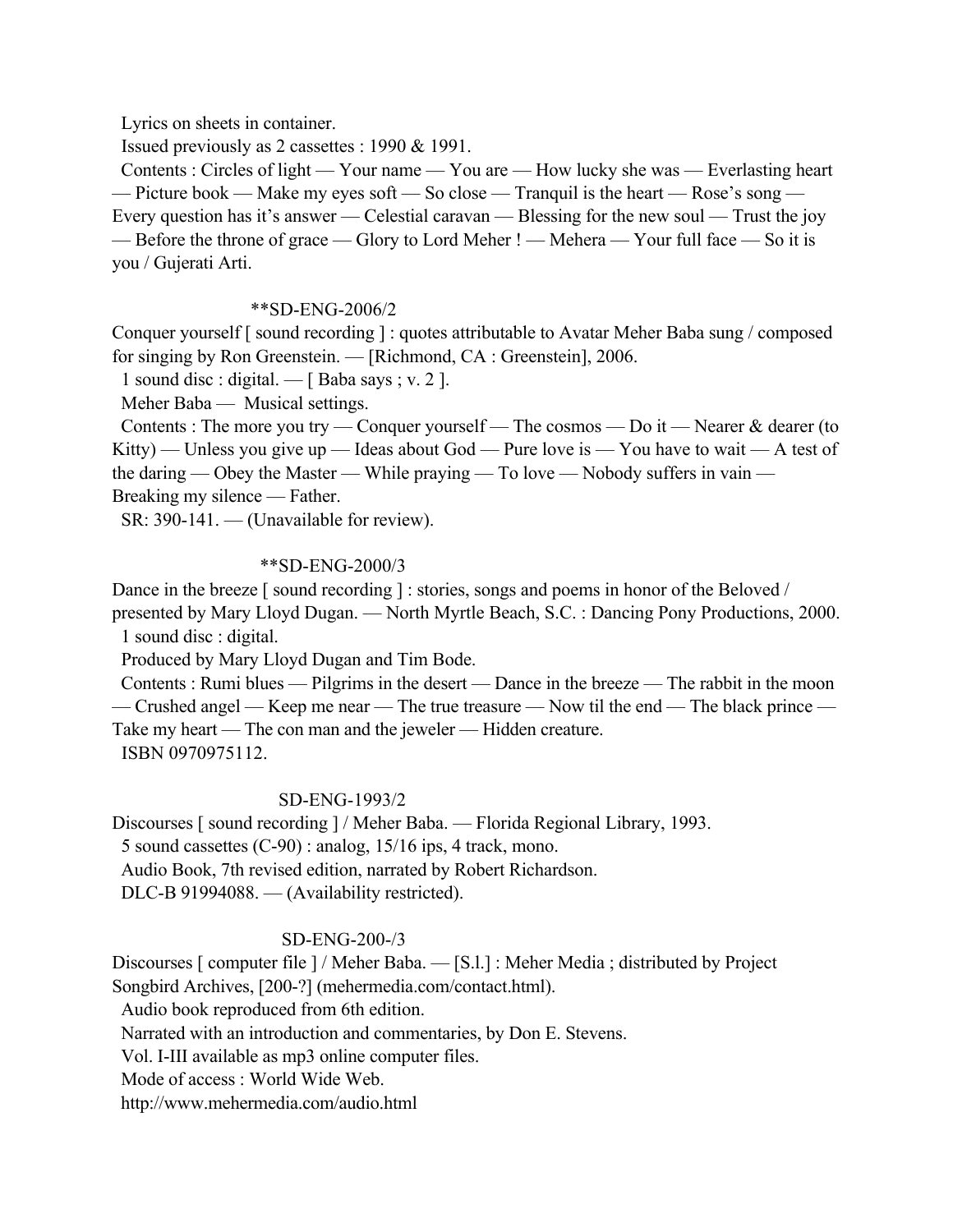# A-SD-ENG-1988/1

Don't worry, be happy / Bobby McFerrin.

*In* Simple pleasures [sound recording] / Bobby McFerrin. — Track 1. (4:48 min.)

— Hollywood, Calif. : EMI-Manhattan, 1988.

E1-48059 ; EMI-Manhattan. — (Unavailable for review).

## SD-ENG-197-/2 (Rev.)

The East-West gathering [ sound recording ] : a collection of songs dedicated to Meher Baba / written by Francis Brabazon ; set to music by David Miotke ; performers, Robin Reitzes ... [et al.]. — [S.l.] : New Beginning Records, [c1973].

1 sound disc : 33 ⅓ rpm ; 12 in.

Contents : The ocean — Obey me — Take, 0 take my eyes away — On the top of the hill — What is this gay scene to me? — 0 man — Meher Baba now is here — The moon is low — Meher, Joy of our desiring — 0 glorious — When Israel was in misery — I rose at day break — As a thirsty sheep in summer — Now longs the heart — Rest, beloved — The world is but a seeming — I found a white dove — Sing, 0 sing Meher's name — Cradle song for God. SSI-MB-1/B5R3-3240-41.

## SD-ENG-1981/1

The East-West gathering [ sound recording ] / lyrics Francis Brabazon ; music David Miotke. — North Myrtle Beach, SC : Meher Prasad, 1981.

2 sound discs : 33 ⅓ rpm.

Voice and piano.

Subtitle : the song-story of an event unique in history.

Recorded in Oakland, CA at Bay Sound Reproductions, August 1981.

Issued also as 2 sound cassettes : [1981?] and reissued as 2 digital disc set : 2001.

 Contents : O paddy dear — When a body meets a body —The ocean — Baba, now we greet you — Obey me — D'ye ken the call — The dawn light breaks — Take, 0 take my eyes away — On the top of the hill — What is this gay scene to me? — 0 man — Meher Baba now is here — The moon was low — Meher, Joy of our desiring — 0 glorious, eternal ancient one — When Israel was in misery — I rose at day break — As a thirsty sheep in summer -- I am truth, I am love — Now longs the heart for nakedness — Rest, beloved / the world is but a seeming -- We took them for many a mile — I found a white dove — Sing! 0 sing Meher's name. MP4 ; Meher Prasad.

# SD-ENG-1998/1

Eclipse [ sound recording ] / Jane Brown. — NYC, NY : Seclusion Hill Music ; Norcross, GA : mfg. American Sound and Video, 1998.

1 sound disc : digital.

Vocals with accompaniment and instrumental music, arr.

Produced by Jane Brown ; executive producer, Elaine Miller.

Music and arr. : Raphael Rudd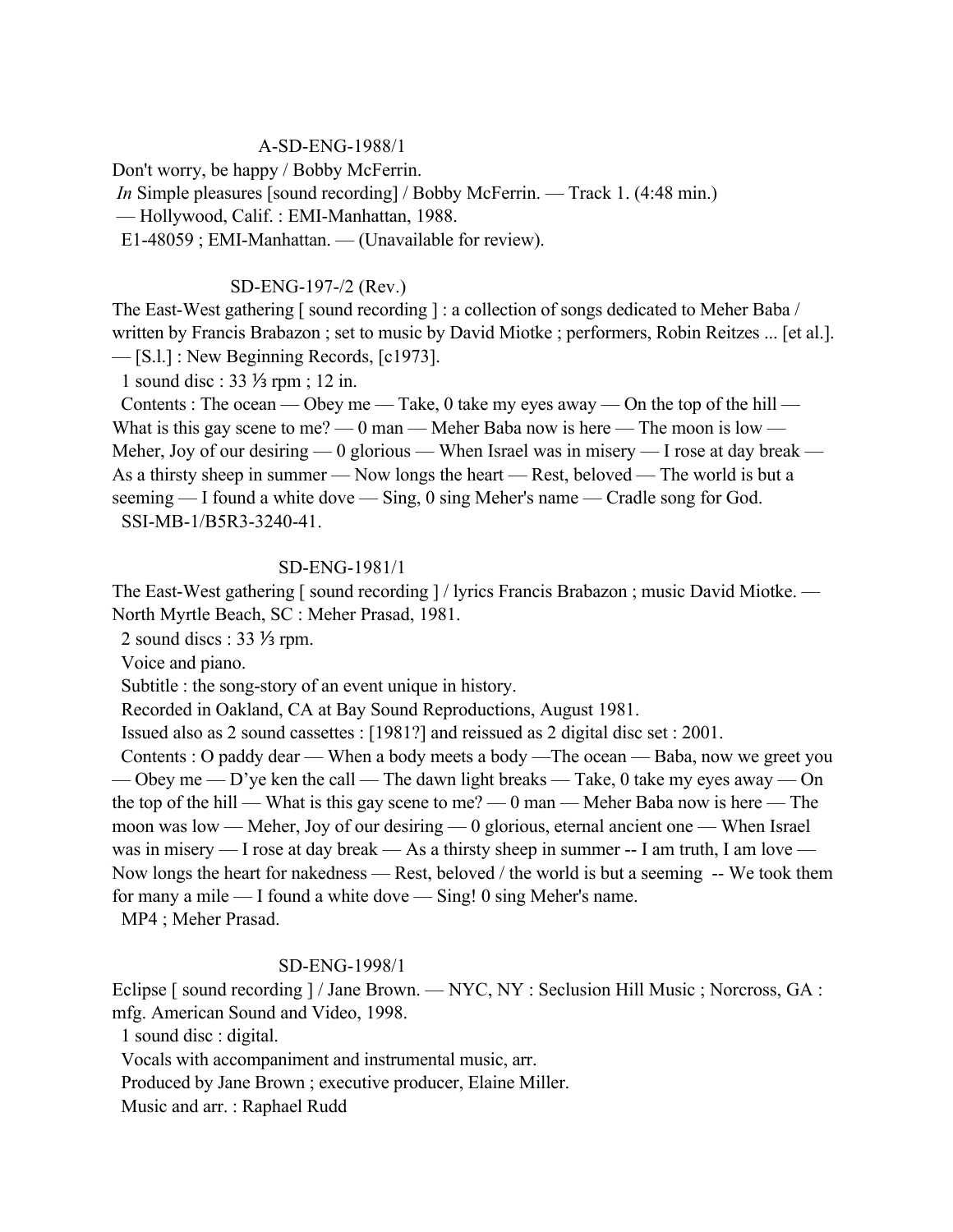Performers : Jane Brown, Robert Weistein, Bob Een, David Darling, Pedro Miranda, Raphael Rudd.

 Contents : Waltz with Beloved God — Love story — Portrait — Waves — Another time with O Parvardigar — Sunday — Mehera's song — Eclipse — Love story on Baltic Avenue — To love God — I'm yours — Improvisation — I dream of you, Meher — Gujerati arti — Latin fire dance.

#### \*\*SD-ENG-1984/1

The Elements [sound recording] : an oratorio in praise of Meher Baba / James S. B. Mackie. — Walnut Creek, CA : Searchlight Seminars, 1984.

4 sound cassettes : analog ; in container + libretto.

Vocals with instrumental and choral arrangements.

Contents : Tape 1. Introduction — Air ; Tape 2. Fire — Water ; Tape 3. Earth ; Tape 4.

Dissolution — Resolution.

(Complete set unavailable for review).

#### \*\*SD-ENG-2002/2

Eternity is now / Maraiya Potter. — Statesboro, GA : Maraiya, 2002.

1 sound disc : digital.

Recorded on July 30, 2002 at Southern Living at its Finest studios (Atlanta, GA).

 Contents : For you — You say — Easier to love — Let me be whole — Your call — Bien-Aimé — Home — Mehera — Eternity is now — If you're me — The key to my heart — Somehow, somewhere, sometime — The New Life.

#### \*\*SD-ENG-2001/2

An Evening with Francis Brabazon [sound recording ] : at Sufism Reoriented, Walnut Creek CA / Raine Eastrman-Gannett. — Berkeley, CA : Rainy Day, 2001.

1 sound disc : digital.

Songs and stories recorded November 17, 2000.

 Contents : Australian arti — Marathi bhajan — Love street — The moon was low — Francis recites — The pearl — O man — The dawn song — House in the rain — A thousand times — O should I meet you — I dwell in dust — When dawn tended — Four day week — O what a child.

#### \*\*SD-ENG-2004/3

Everlasting [ sound recording ] / Cindy Lowe. — [Oakland, CA] : Lowelife Productions, 2004. 1 sound disc : digital.

Produced and arr. by Cindy Lowe and Derek Bianchi.

 Contents : If I could feel your love — Don't look away — Wake me with a kiss — Keep shining for me — Daughter, don't you weep — If you ever need me — Said and done — Maya — Hold on — In another life — In the season of the rain — Till my dyin' day — Roses for the queen — Everlasting.

OCLC 84658949.

#### \*\*SD-ENG-2001/3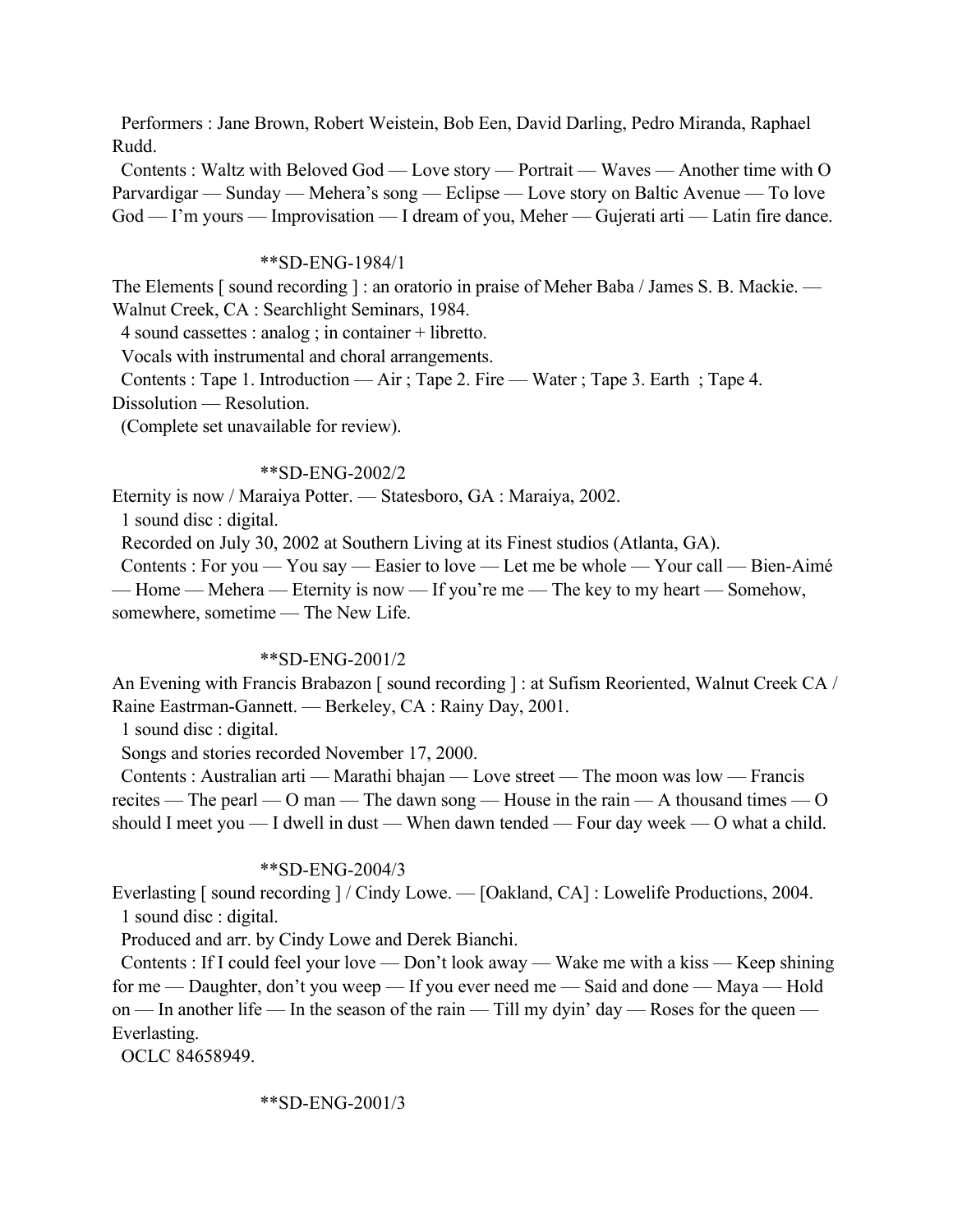Everything is music [sound recording ] / Catherine Haas Riley. — [S.l.: s.n.], p2001.

1 sound disc : digital.

Vocal music and choral arrangments.

Production : Lenny Greene. - Cover artwork by Tom Riley.

Issued also as sound cassette. — Lyrics on sheets in container.

Contents : Everything is music — Madly lost — Your face — Light the lamp — I am a moth — Rabia's eyes — Dance — Intoxicate me — Purify me — Your faith will not be broken — Peace, my heart — The ocean is fire — I am walking among you.

# SD-ENG-1973/1

Father of my song [ sound recording ] / Bob Brown... [et al.]. — Nashville : Meher Creations, c1973.

1 sound disc : 33 ⅓ rpm, stereo ; 12 in.

 Contents : He has come to live within our hearts — The great God Man — Sing a little song of love — If I follow you — Father of my song — Song for St. Francis — To touch your face — Game of creative giving — I'll wait — Cradle song for God — Once I turned my eyes to the sky. MC-2.

### \*\*SD-ENG-200-/1

Frail love tokens [ sound recording ] / Michael Da Costa. — [S.l. : s.n.], 200- (Norwich, England : Distributed by Norwich Centre for Personal and Professional Development).

1 sound disc : digital  $+ 1$  v.

Poems and quotes, narrated by Michael Da Costa.

Cover design by Maggie Bevan.

Issued previously as sound cassette and booklet : ca. 1984.

# SD-ENG-1992/2

Full circle [ sound recording ] / Margaret Bernstein. — Lagunitas, CA : Growing Azalea Music, 1992.

1 sound cassette : analog.

Flute and piano with accompaniment.

Produced and arr. by Margaret Bernstein and Warren Dennis.

Reissued as digital disc : 1993.

 Contents : New Life journey and dance — Conditions of happiness — In search of completion — Song for Michael — Approaching Amartithi — Rahuri sunset — Meherabad morning — Joy in my life — Love takes time — Full circle (Mehera's song).

C7001 ; GAM.

# SD-ENG-198-/4

A Garland of egos [ sound recording ] / Michael Da Costa. — Norwich, UK : Da Costa, [198-?] 1 sound cassette  $+1$  v.

Spoken word performance recorded in 1980s, distributed 1990s.

Reissued as digital disc : 2001.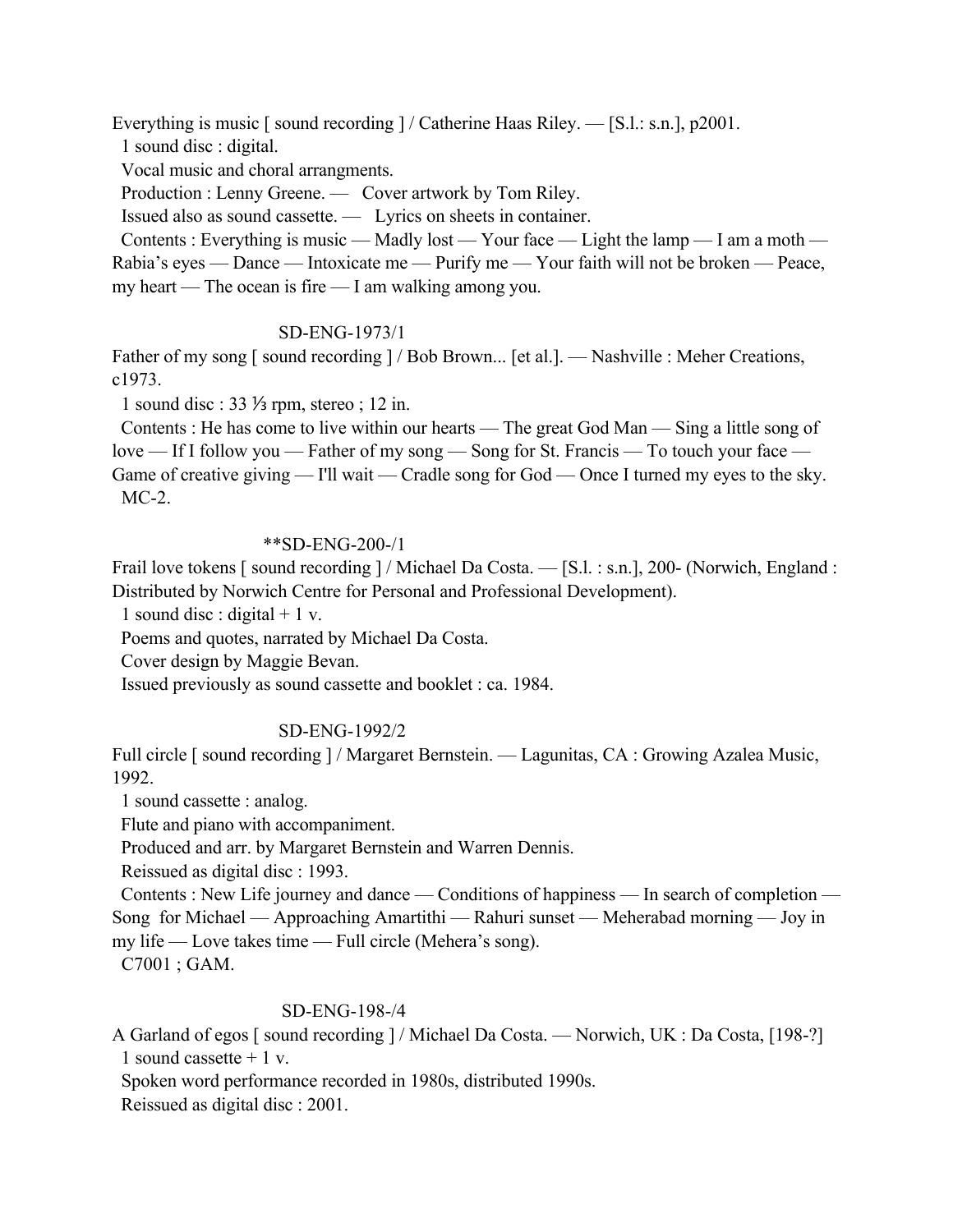Contents : Ego — Ego II the sequel - a lack of progress report — Ego IV the art of yoga — Ego V my qualifications for God-realisation — Ego VI on global rampage — Ego VII the epilogue — Ego VIII the song.

(Unavailable for review).

# SD-ENG-2002/3

Ghamela yoga [ sound recording  $\frac{1}{\omega}$  words & music by Brian Darnell. — [Athens, GA] : Darnell, [2002].

1 sound disc : digital.

Priv. print. on a home computer.

Artwork by Amy Steele.

 Contents : Let me have another — Not just roses — Take me where you will — One more cup — I've been looking for you — This beautiful dream — Tonight — Standing in His garden — This thing called love — Meherabad high — Don't let go of my hand — Haven't we met — Christ in love — Someday — The coat of God — Your true love — Understanding man — You came shining — My secret garden — Everything is all right.

# SD-ENG-2002

Ghazals of Francis [ sound recording ] / Francis Brabazon ; produced by Karen Lynn Sterkin for Meherkaren Sings. — [Concord, CA]: Meherkaren Sings, 2002.

1 sound disc : digital.

Vocals and arr. music.

Subtitle on cover : Songs to Meher Baba.

 Contents : I sing of one — Secrets of love — Because of love — I dwell in dust — Singing dust — Love is lovely — Ghazal # 42 (Dadra) — Wedding song — Beloved's breath — Unless there's love — When one day.

SR 513-819.

# SD-ENG-1994/2

The Glory of love [ sound recording ] / songs of Buz Connor. — [Newport News, VA : Hansen] Music, 1994?]

1 sound cassette : analog.

Vocals with instrumental accompaniment.

Title from container.

Mike Hansen, guitar ; Trudy Gard'ner, Cathy Riley, accompanying vocals.

Reissued as digital disc : [200-?]

 Contents : The glory of love — The mountain song — Your touch — Meher Baba — God has always existed — Lost and found — For the Lord Meher — Only love — Would I love you — My heart is watching — El trovadore — Begin the day — Lord and friend.

# SD-ENG-19--/1

God speaks [sound recording ] / narrated by H. P. Bharucha. — [India] : s.n., [19--?] (Distributed Tashkantnagar, Jalalpur, Navsari 396445).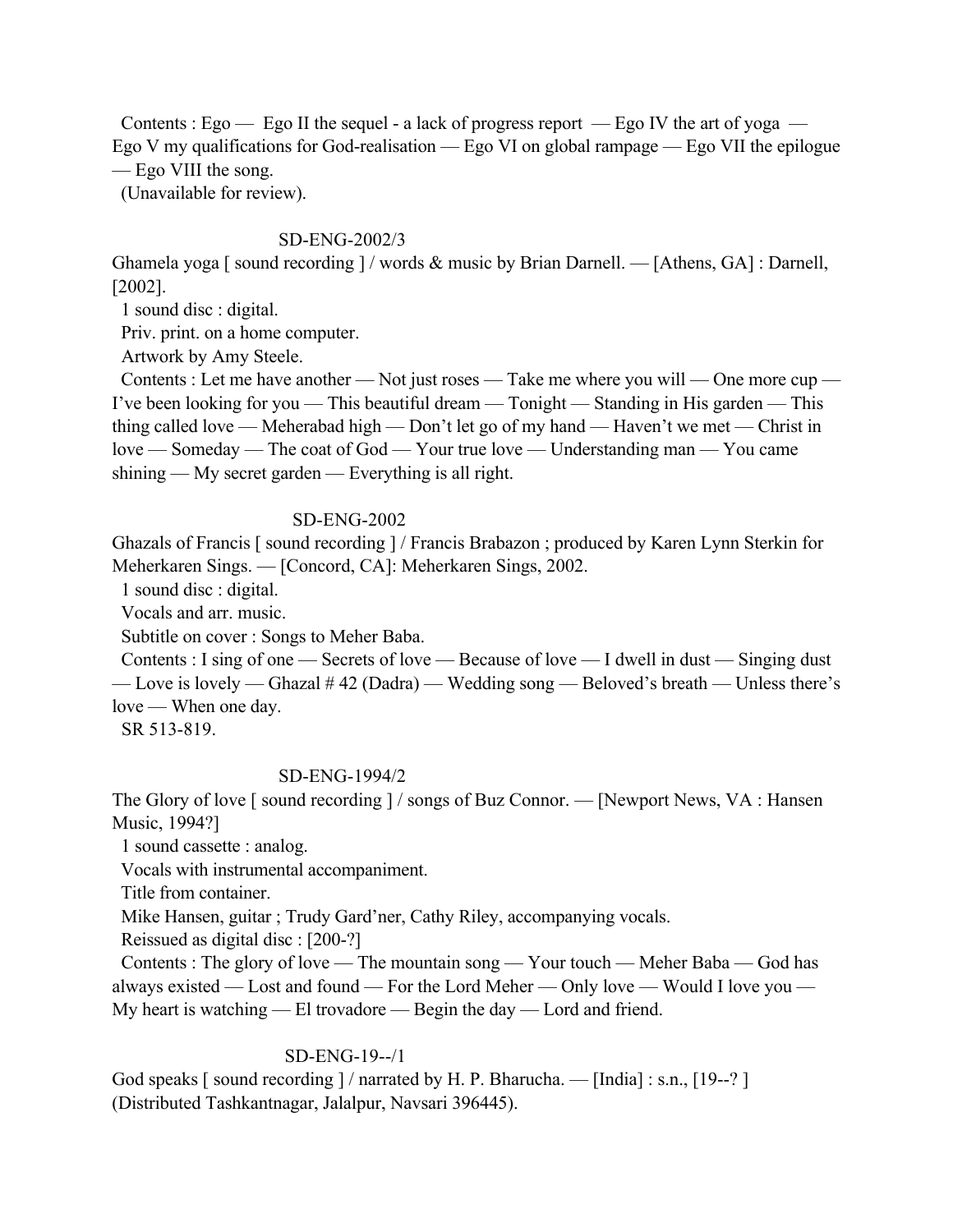3 sound cassettes : analog. Spoken word recording, includes commentary by Dr. Bharucha. Reissued set of 3 digital discs : 200-. (Complete set unavailable for review).

## SD-ENG-2002/4

God speaks — The musical ! [ sound recording ] / music and lyrics by Hank S. Mindlin. — Walnut Creek, CA : Sufism Reoriented, 2002.

1 sound disc : digital  $(70 \text{ min.})$ ; + 1 v. (ca. 50 p.)

Presented December 31, 2001 at Sufi Center in Walnut Creek, CA.

Narrated by Victor Seckeler

 Contents : Insatiable — God speaks blues — Old Miz Maya — The Parvardigar polka — The molecule song — The astral plane waltz — The world's an illusion — Manonash calypso — Sermonette (Five perfect masters) — The Avatar express.

(See also : God speaks — The musical ! [ videorecording ])

### SD-ENG-19--/2

God speaks : the theme of creation and its purpose [sound recording ] / Meher Baba. — [United] States] : Recording for the Blind, [19--].

4 sound cassettes (C-60) : analog, 15/16 ips, 4 track, mono.

Audio book reproduced from : 2d ed. rev. and enl. New York, Dodd, Mead, 1973.

Includes bibliographical references.

NNRB BJ0242. — (Availability restricted).

### SD-ENG-1999/3

Godman of my heart [ sound recording ] / Gail Zwirn. — [S.l.] : Zwirn, 1999.

1 sound cassette  $+1$  v.

 Contents : God man of my heart — Baba's merry go-round — There will come a day for you and me — Eastern lovers call — Meher Baba's love — Darling Dan — How can I face you? — If I were a rainbow — 101 days — I'd like to breathe all the flowers in your hair — Mister "B" — My little angel.

LCCN RYI 7834. — (Unavailable for review).

### \*\*SD-ENG-2002/5

Grace [ sound recording ] / Tricia Alexander. — [Berkeley, CA] : Rampur Records, 2002. 1 sound disc : digital.

 Contents : Forever we're one — Motherless girl — She's been waiting — I think it's going to rain today — The boken child — Isn't grace amazing? — A heart to say — Baba — I can't help falling in love — Life tried... — When all the names are one — Ustad Dhanyavat — This little light of mine — Far behind is yesterday — Trees — Love divine : a gardener's elegy.

OCLC 55048298.

### \*\*SD-ENG-1999/4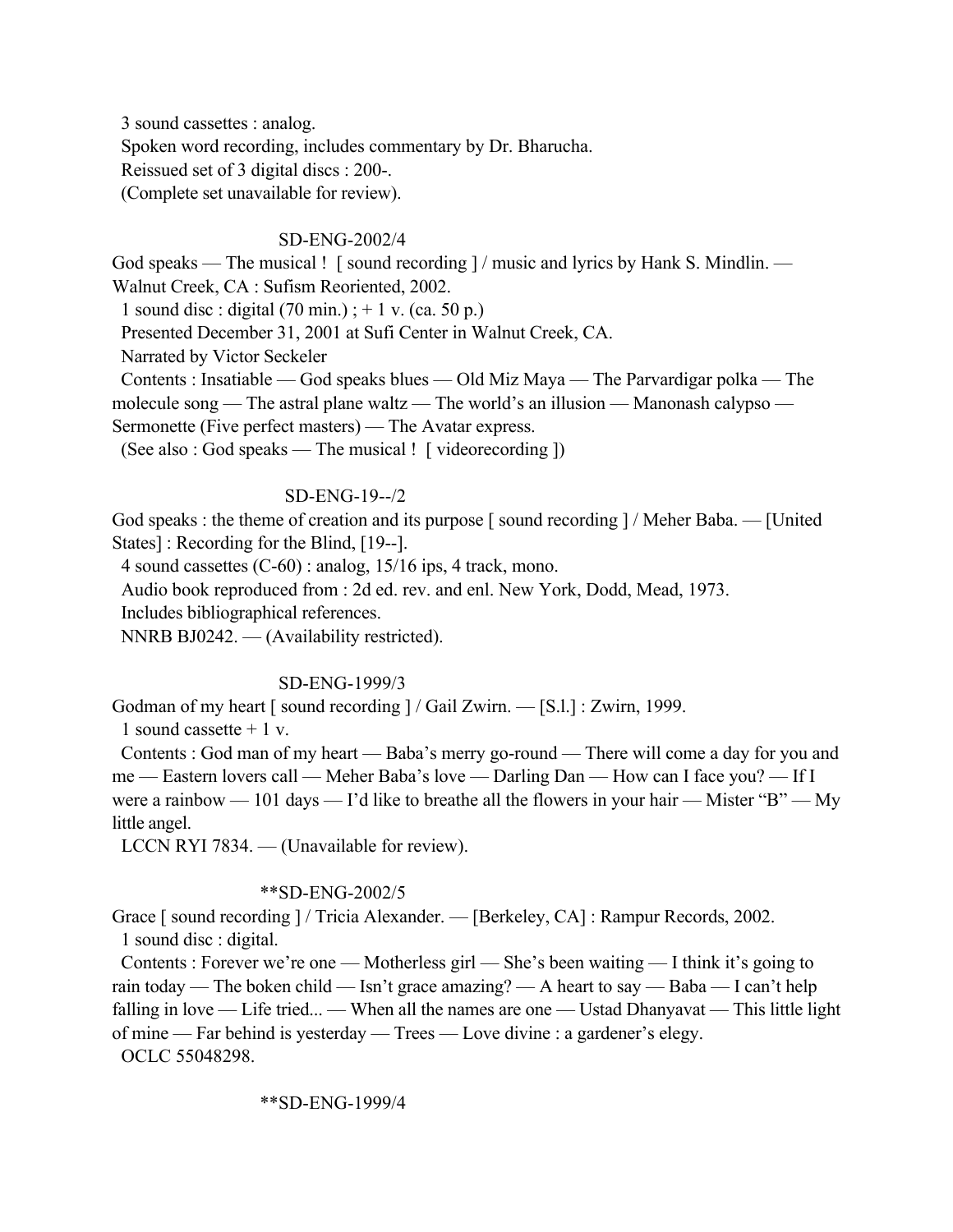Graceful and Magnificent [sound recording ] / Gabriella Tal and Friends. — [Carrboro, NC] : Gabriella Tal, 1999.

1 sound disc : digital.

Vocals : Gabriella Tal, Mark Malachi, Karina Miller, Choruses.

Collage on cover by Marilyn Seides.

Lyrics on sheets in container.

 Contents : Mansari — Hindi arti : Aadi Sachaytana — You are nuturing me — Lord's garden — Love, go before me — Song for the universe — Angel — Master your will for my song — I'm falling — Love burns — It is all you — Wild darling — You imagine — Before dawn — I feel you — Oh Mani — Graceful and magnificent.

### \*\*A-SD-ENG-2006/1

Gujerati arti / [by Meher Baba].

*In* May, Arise! [sound recording ] / David Stevenson & River Guerguerian. — Track 11.

— Asheville, NC : Hollow Reed Studios, 2006.

Instrumental music, arr.

(Unavailable for review).

## \*\*A-SD-ENG-2007/4

Gujerati arti / [melody by Sri M. S. Irani].

*In* The Kiss, and other stories [ sound recording ] / Karl Moeller. — Track 9 (3:46 min.)

— [Tucson, AZ] : K. Moeller / BMI, 2007.

Piano arr. originally recorded for the video 'Meher Baba, the Awakener': 1995.

# SD-ENG-2001/4

Halfway to nowwhere [sound recording ] / Jack Mctamney (Musical group). — [Philadelphia, PA] : Mctamney, 2001.

1 sound disc : digital.

Rock music, most songs contain aphoristic references to Meher Baba.

Produced by Walt Rich, Jim Fogarty, and Jack Mctamney.

Lyrics on sheets in container.

 Contents: Into the River — Jeanette — Beautiful Enemy — February's Child — Inches — Utah — Mr. Ford — The Narrow Lane — A Boy and his Dog — Streets of Gold — One Chord Song — Hell.

# SD-ENG-2001/5

Hammers of the sun [ sound recording ] / [ghazals of Francis Brabazon ; music David Welsh]. — Sunshine Coast, Qld. : Welsh, 2001.

1 sound disc : digital.

"A selection of ghazals from...In Dust I Sing."

Vocals : Robert Welsh, Raine Eastman-Gannett.

Recorded at Didillibah Studios, Sunshine Coast, Qld., Australia.

Contents : Hammers of the sun — The evening pianos — Oh man — Tear's wave's way — The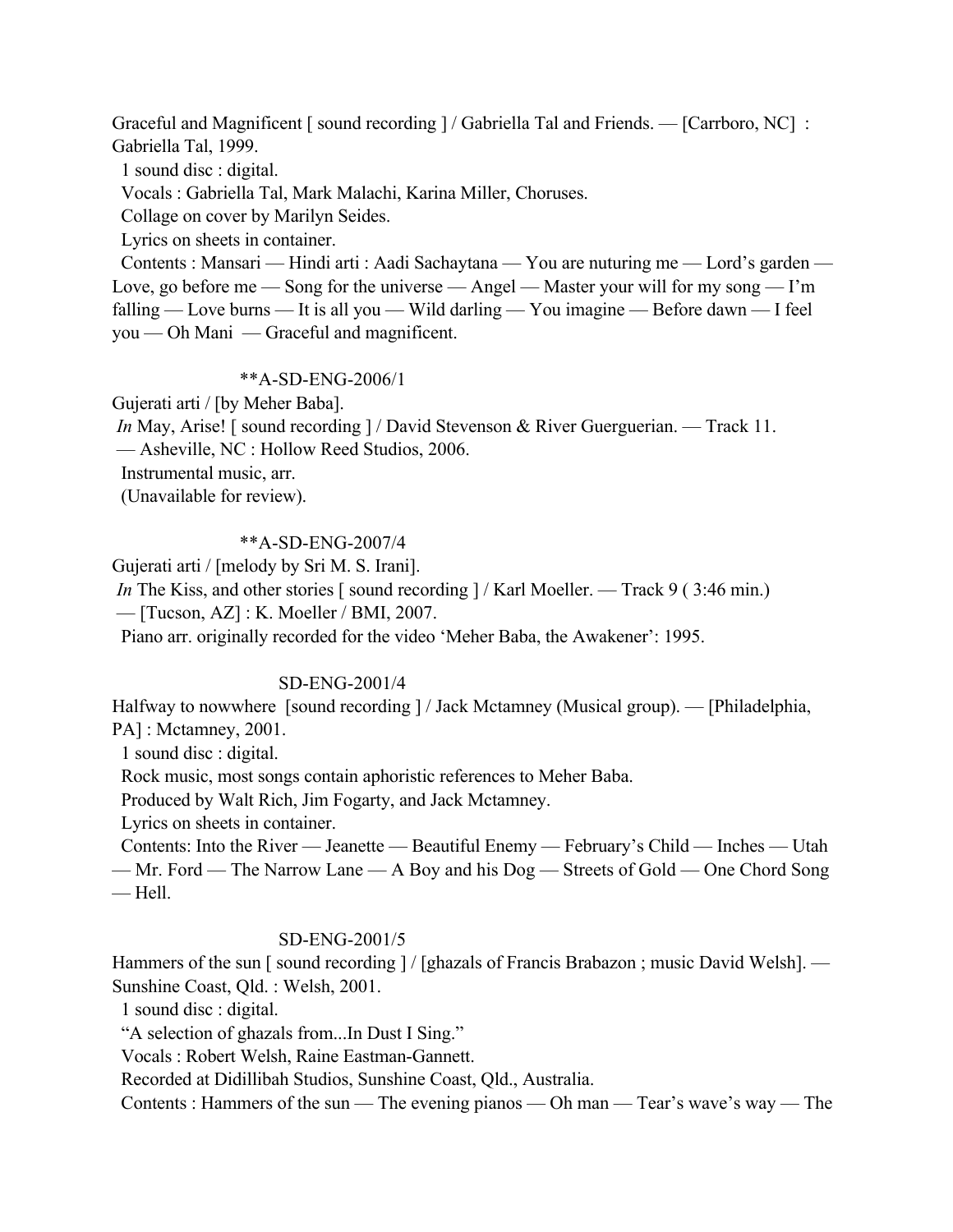Beloved's grace — Orchard of your breath.

### \*\*SD-ENG-2004/4

Happiness is better [ sound recording ] / [poetry by] Bhau Kalchuri ; [music by] Gabriella Tal. — Chapel Hill, NC : Tal, 2004.

2 sound discs : digital.

Vocals with instrumental accompaniment.

Words to ghazals on sheets in container.

 Contents (Disc 1) : Let my ash sing your song — Inch by inch — Aroma of love — Have a little thirst — Stay away from love — The real relationship — Shed tears at every step — Oh tyrant — The pearl — Happiness is better.

Contents (Disc 2) : Wake up, wake up! — My heart is only fire — My beautiful message — Precious wine — Valley of tears — Wine into a dagger — At least sometimes — How fortunate you are — Find life after losing it — Meher manifest today!

SR 529-485.

## SD-ENG-1970/1

Happy birthday [sound recording ] / [music by Pete Townshend, Ronnie Lane ... et al.]. — London : Universal Spiritual League, [1970].

1 sound disc : 33 ⅓ rpm ; 12 in. + booklet (28 p. : ill, ports.)

Title from container ; disc lacks label.

"Introducing the all time Star of the silent screen, Meher Baba, the Daddy of them all."

 Accompanying booklet includes poems, essays, portraits, and illustrations relating to Baba by various contributors.

 Contents : Content — Day of silence — Allan Cohen speaks — Mary Jane — Allan Cohen speaks — The seeker — Begin the beguine — With a smile upon his nose they entered — The love man — Meditation.

# SD-ENG-1997/1

Happy trails [sound recording ] / Mark Trichka & Lisa Brande. — [S.l.] : Brande and Trichka, 1997.

1 sound disc : digital.

Recorded at Avocet Studios, (Bernardston, MA).

 Contents : 'Till the end of the world rolls 'round — Night and day — Ahmednagar — Welcome to my world — The spark — Calling — Begin the beguine — I can't give you anything but love — Tico tico — The very thought of you — Remember you night and day — Little rabbit — There's a heartache following me — Never ending love — Happpy trails.

### SD-ENG-2004/5

The Heart holds the key [ sound recording  $]/$  Seth Horton & John Ruis. — [New York] : Cage Your Alligators, 2004.

1 sound disc : digital.

Subtitle on cover : a touch of love.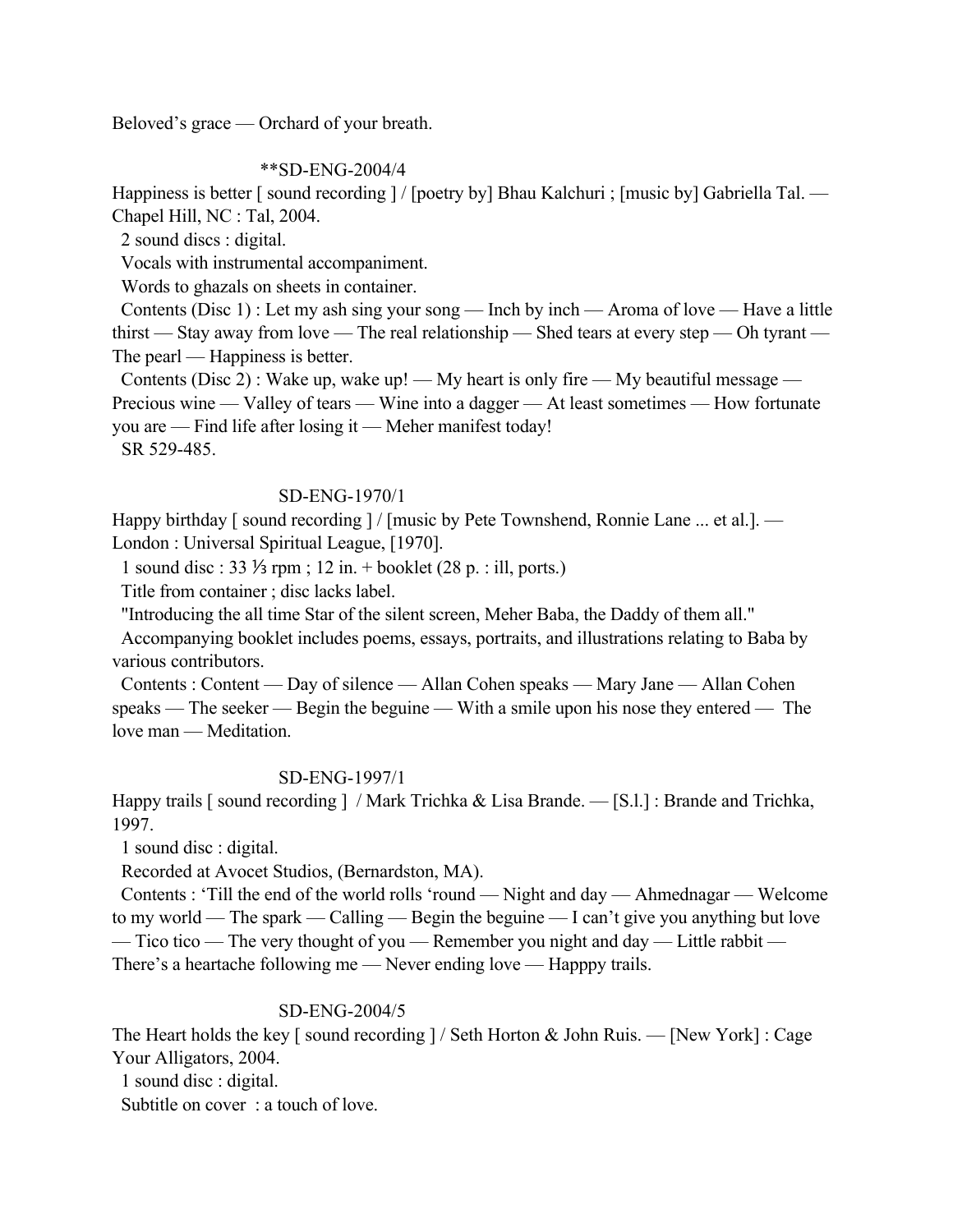Contents : Desire for nothing — Plunge — The heart holds the key — Nothing new — The only complete surrender — One who bears the music of God — Like beads on a string — You miss Him — Because men have been deaf — Love one soul — Ave Maria — American arti (excerpt) — Australian arti — Gujerati arti.

### \*\*SD-ENG-2004/13

Heartbeat of the world [sound recording ] / Mischa Rutenberg. — Walnut Creek, CA : Sufism Reoriented, 2004.

1 sound disc : digital.

Partial contents : Heartbeat of the world — Your name — With you — Mehera — Hand to hold on to — Waiting for you — Surrender — Your face — Tonight — My heart is set. (Unavailable for review).

#### SD-ENG-1982/2

Here comes pure love [ sound recording ] / Bob Brown. — North Myrtle Beach, SC : Distributed by Meher Prasad, c1982.

1 sound disc : 33 ⅓ rpm.

Vocals : Jane Viscardi.

Recorded in [Fairlawn,] New Jersey : New Found Sound and Bioya.

Lyrics on back cover.

 Contents : Land of happiness — All I want — Love is king of life — Lap of love — Buzzy bee's message — Don't waste tears — Bridge — All His love and grace — Our darling Beloved — Songbird — Window washing Willy — Every little minute — Here comes pure love.

MP5 ; Meher Prasad.

#### SD-ENG-1987/3

Highest of the High [ sound recording ] / Chorus of Sufism Reoriented. — Walnut Creek, CA : Searchlight Seminars, 1987.

1 sound cassette (mono) + libretto.

"Music from the Meher Baba Birthday program February, 1986" —On cover.

Contents : Awake now ! — Highest of the High — I am for the few — Lord, we dare — Truly you finale — Truly you waltz — Truly you ballad — Truly you cha cha — Truly you disco — Be still.

#### SD-ENG-1997/2

How it all happened [ sound recording ] / [songs by Ward Parks ; based on a film narrative by Avatar Meher Baba]. — [Providence, Rhode Island] : Wineshop Productions, 1997.

1 sound cassette : analog.

Choral music, arr.

Lyrics and libretto included on sheets in container.

 Contents : Creation theme — The soul — The long road ahead — The cannibal's song -- The sultan's song — Dreaming — Repentence — Turning — Longing — First plane — Second plane — Third plane — Fourth plane — Fifth plane — Sixth plane — Seventh plane.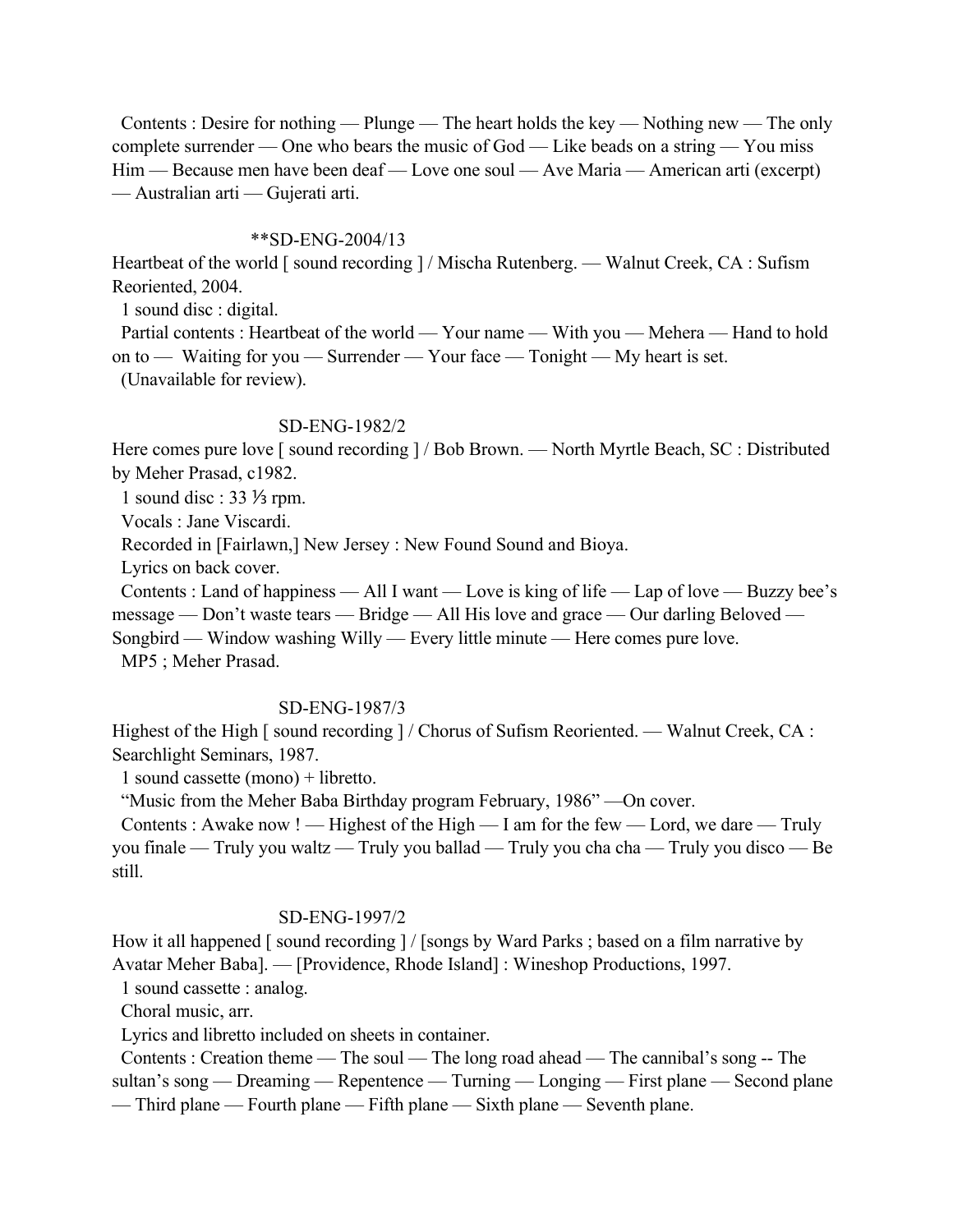### SD-ENG-1997/3

How many lifetimes? [sound recording ] / John Marc de Matteis. — Kingston, NY : Creation Point Media, 1997.

1 sound disc : digital + v.  $(12 p.)$ 

Produced by Tricia Alexander and Doug Lofstrom.

 Contents : Sanctification — Every day — Baba rain — Margaret — How many lifetimes? — Take the name — You are — Samadhi breeze — Diane — Free — Time for love — Fortunate slave / a prayer.

## SD-ENG-1990/9

Hymns to Him / Harry Thomas. — [Los Angeles] : Thornburn, [1990?]

1 sound cassette : analog.

Vocals with instrumental accompaniment.

Produced and arr. by Robert Thornburn.

Cover design by Marguerite Poley.

 Contents : Sing a song to Meher Baba — Meher Baba you are our father — A splendid moment — If ever there was ( a time for sure ) — Way beyond — The Lord is waiting for you —

Meherabad / Meherazad — Cast it all away — We are one big family — You are the One — Now is the time — Onward onward...

#### \*\*SD-ENG-2001/6

I call you love [ sound recording ] / [songs celebrating Meher Baba by] Mischa Rutenberg. — [Walnut Creek, CA : Sufism Reoriented?] ; Lafayette, CA : Distributed by Searchlight Books, 2001.

1 sound disc : digital.

Devotional music and choral, arr.

Subtitle on container : a Sufi minstrel sings to his Beloved.

Lyrics included on sheets in container.

 Contents : Silent steps — Celebrate in silence — Song of a dream — Building love a bridge — I come an errant — Once I gaze upon your face — Only you — Answer to my question — I call you love — Our hearts are ringing — For you Meher — Nothing above Him — There are no words — Allahu Akbar.

### SD-ENG-1990/2

I dreamed I saw my Savior [ sound recording ] / Jamie Newell. — Nashville, TN : Jamie Newell for Minor Incarnations, 1990.

1 sound cassette : analog.

Folk music.

 Contents : Sing a song of Meher Baba — The call of the Ancient One — The circle — Mehera (in what manner do you love Him) — I dreamed I saw my Savior — The song of the New Life — The reincarnation blues — Admiration — That's all I need — Love everlasting.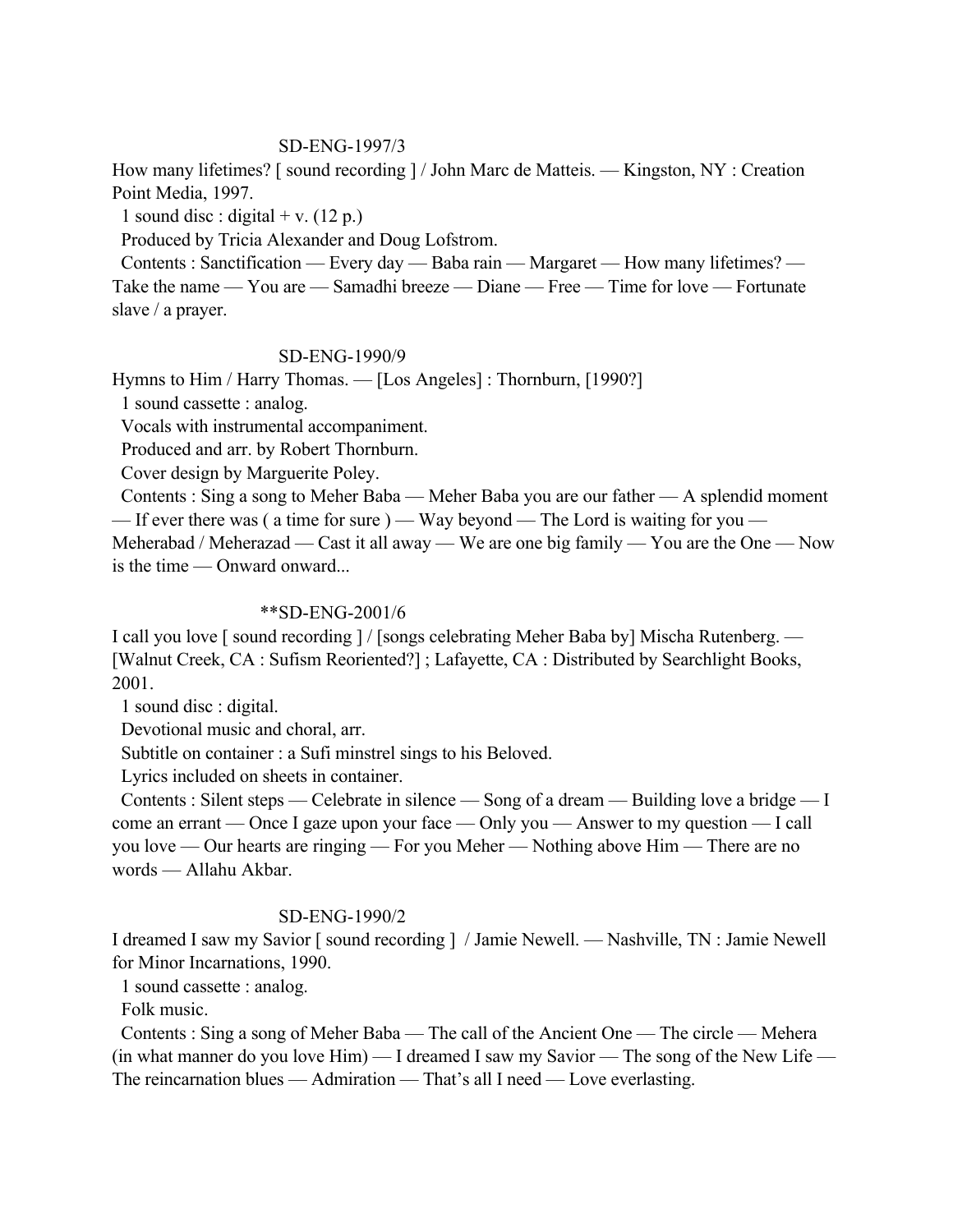### SD-ENG-2006/3

I dwell in dust and sing [ sound recording ] / ghazals by Francis Brabazon ; [sung by] Raine Eastman-Gannett. — Berkeley, CA : Rainy Day, 2006.

1 sound disc : digital.

Ghazals performed as folk melodies.

 Contents : Time was — Well have you called yourself — There are many Gods — Though you have remained aloof — Love is lovely and lowly — I remember distinctly — After the night's rain — The men of God — It's a queer lot — In this drought — I dwell in dust and sing — When dawn tended her rose garden — The ship is sinking — When the sun.

#### SD-ENG-1988/1

I sing of Meher [ sound recording ] / [songs composed by] Ward Parks. — North Myrtle Beach, SC : Meher Prasad, [1988].

1 sound cassette : analog.

Vocal and choral arrangements with instrumental accompaniment.

 John Gatti, piano; Ward Parks, Phil Ludwig, guitar; Fred Van Keurin, Chris Barker, percussion; backing vocals : Betsy Greene and others.

Recorded at Mohawk Studio in River's Edge, NJ.

 Contents : Let every flag be hoisted / Jim Meyer — The long long love / Winnie Barrett and Perry Flinn — Deserts of my longing / Carey Harnden — Meher moon / Cathy Riley, Perry Flinn — Lay my burden down / Rick Flinn — It's for You / Cathy Riley — All my springtimes (a wedding song) / Carey Harnden — Form of God / Jim Meyer — Rise up from the valley / Rick Flinn — Meher my song is joy / Cathy Riley — Jai Jai Lord Meher / Buz Connor — I sing of Meher / Jeff Wolverton —The moon of Meherabad / Cathy Riley — Let love reign supreme / Jim Meyer. (Unavailable for review).

### SD-ENG-1985/1

I'm yours [ sound recording ] / Bob and Jane Brown. — North Myrtle Beach, SC : Meher Prasad, 1985.

1 sound cassette : analog.

Produced by David Itkowitz.

 Contents : You're so kind — I'm yours — Freedom — King of beauty — Chant — I'll wait — Burn me — Graceful surrender — Moon over Srinigar — Unborn love — Baba — Don't go to the mountain — Meherazad family — Meher most beautiful — Still — I'll follow you — Hold onto your damaan — Black is the color — Pain of a broken heart — Awake arise — Gujerati arti.

#### \*\*SD-ENG-2008/2

If you choose [ sound recording ] / Gabriella Tal. — Chapel Hill, NC : Tal, 2008.

1 sound disc : digital.

 Contents : If you choose — Inside the majesty — He is there — New dimension — Friendship's prize — The trees are chanting — Matriarch — Shalev — My love is sleeping in the morning — Don't ever let me go — Jeremy — Highest temple — Softness that remains — Life rises — Lyn's song — Lands so free — You will be like.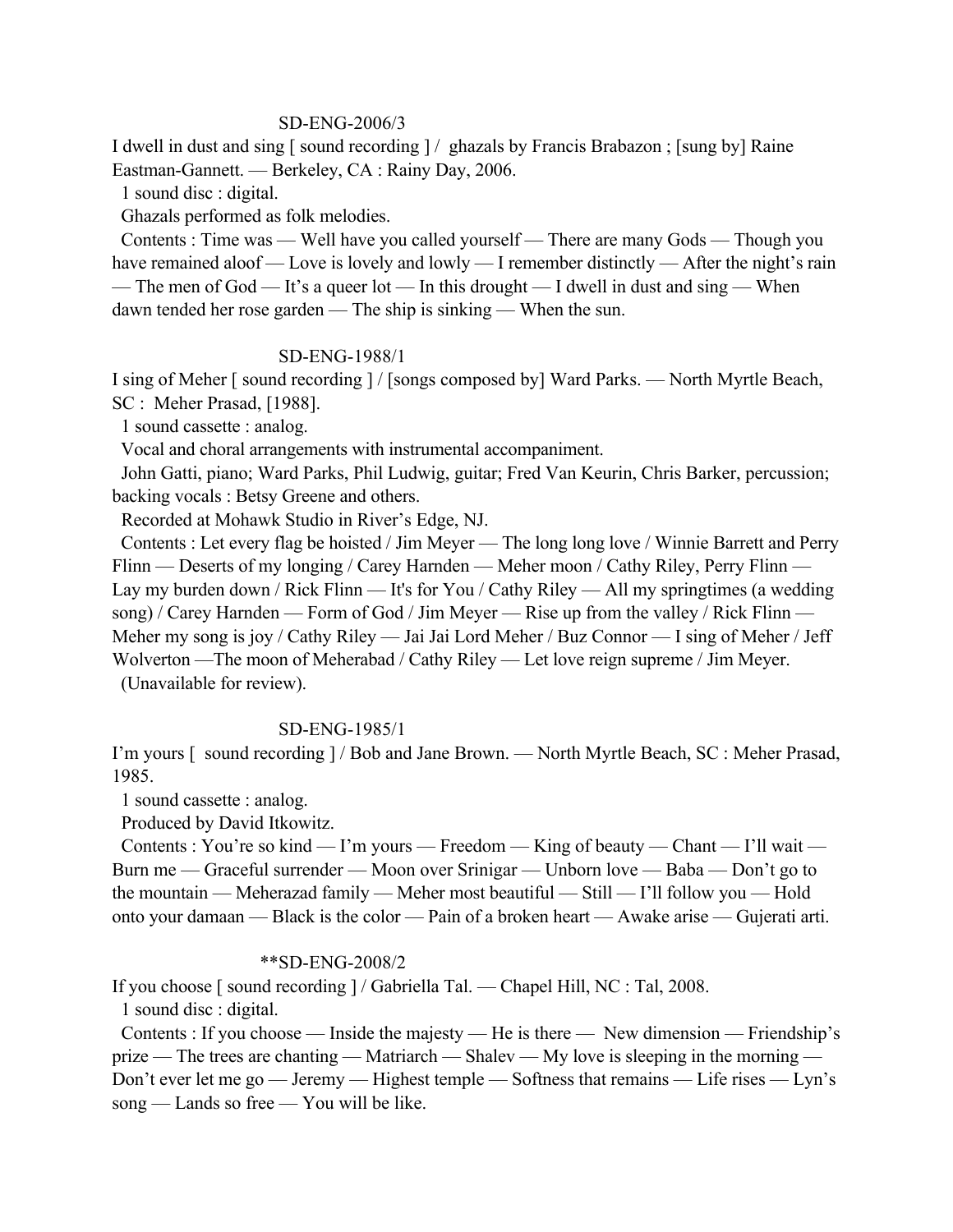#### SD-ENG--1973/2

In His love [ sound recording ] / [performed by the Original Kitchen Choir]. — Nashville : Meher Creations, c1973.

1 sound disc : 33 ⅓ rpm, stereo ; 12 in.

 Contents : We welcome you — East-West — A singing to the Beloved (Mani's song) — The singer and the song — Meher Baba's love — So many changes — Your touch — The journey — Victory unto thee — A song to the Beloved from His Mehera. MC-1.

#### SD-ENG-1970/2

Inquire within [sound recording] / Hank Mindlin and Carol-Leigh Jensen. — Honolulu : Sounds of Hawaii Records, 1970.

1 sound disc : 33 ⅓ rpm, stereo ; 12 in.

 Contents : Inquire within — Silence is — Reincarnationist's lament — The astral plane waltz — The talking drug-store rag — The pearl — Love song — Watch and learn — Reflection — Arti. SHS-2003.

#### \*\*SD-ENG-2005/2

Isn't it wonderful / by Roger W. Robinson and Jon Butler ; with Craig Zenner. — [S.l.] : Meheranand Music, 2005.

1 sound disc : digital.

 Contents : Oh dearest one — Drink deeply now the wine — Become mine alone — Soaring infinite love — The arrival of always (Avatar Eternal) — Still believe in the love man — The blind man and the Ancient One (see me as I am) — The only true friend — Isn't it wonderful.

#### \*\*SD-ENG-2000/4

Jai Baba [ sound recording ] / various artists. — [Twickenham, Middlesex] : Eel Pie, p2000. 2 sound discs : digital.

 "Digitally remastered versions of three vinyl albums ['Happy Birthday', 'I Am', and 'With Love'] made in the 1970s... also included is a live version of O' Parvardigar, recorded by Pete [Townshend]... in India."

 Contents (CD 1) : Poem / Maude Kennedy & Pete Townshend — Evolution / Ronnie Lane — Day of Silence/ Pete Townshend — Allan Cohen Speaks — Mary Jane / Michael Westlake, music by Pete Townshend — Allan Cohen Speaks — The Seeker / Pete Townshend — Begin The Beguine / Pete Townshend — With A Smile Up His Nose They Entered / Ron Geesin — The Love Man / Pete Townshend — Meditation / Mike Da Costa — O'Parvardigar (recorded live in India) / Pete Townshend.

 Contents (CD 2) : Forever's No Time At All / Billy Nichols & Kate McInnerney — How To Transcend Duality And Influence People / Mike Da Costa — Affirmation / Mike Da Costa — Baba O'Riley / Pete Townshend — This Song Is Green / Billy Nichols — Everywhere I Look This Morning / written & arr. by Hank Midlin — Dragon / David Hastilow — O'Parvardigar / Pete Townshend — Hail Avatar Meher Baba / Last Qawali Group — Give It Up / Billy Nichols &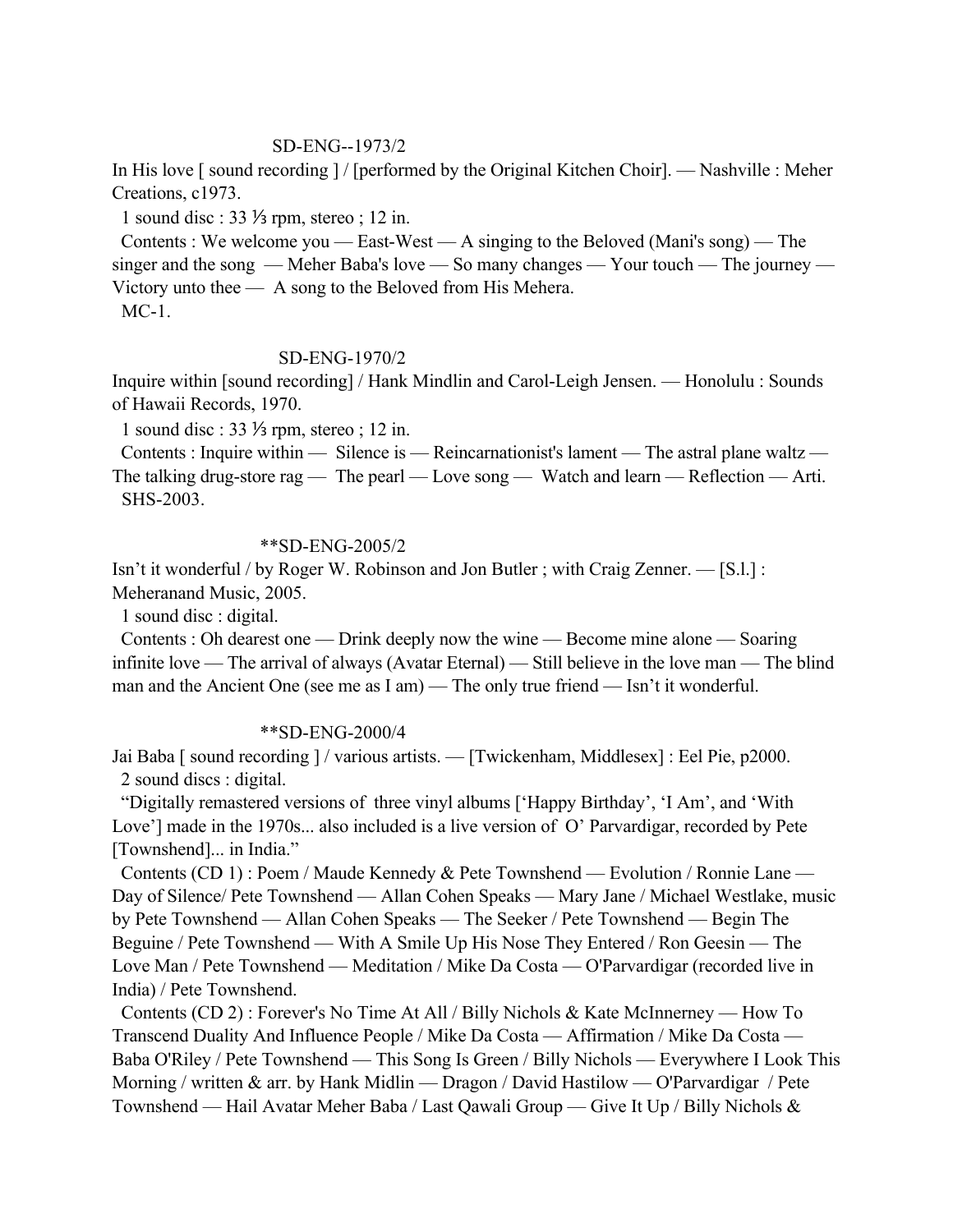Steve Humphries — Without Your Love / Billy Nichols — His Hands / Pete Townshend — Just For A Moment / Ronnie Lane — Baba Blues / Lol Benbow -- Meher / Paul Wyld — Contact / Peter Hope-Evens; Medicine Head — Gotta Know Ya / Billy Nichols & Seve Humphries — Sleeping Dog / Pete Townshend — All God's Mornings / Sidney Foxx — Lantern Cabin / Pete Townshend.

EPR 011-1, 011-2 ; Eel Pie.

## \*\*A-SD-ENG-1995

Jai Baba, [Jai Baba - reprise / Simon Reece].

*In* Echoes of the infinite [ sound recording ] / Simon Reece. — Tracks 1 (1:03), 9 (5:30 min.)

— [United Kingdom] : Music of Silence, 1995.

A capella recorded at Vigelands Mausoleet in Oslo, 1995.

# SD-ENG-1990/3

Journeys of the heart [ sound recording ] / Jim Meyer. — N. Myrtle Beach, SC : Nazar, Inc., 1990. 1 sound cassette : analog.

Produced by Jim Meyer & Philip Ludwig.

 Contents : Journeys of the heart — Fatal — Compassion — All the way — Rose and nightingale — The seeker's sad lament — Be not grieved — First and foremost — Two-edged sword — The man of God — The marriage — It is you — All the way  $(II)$  — O, Parvardigar.

# SD-ENG-1990/4

Just one dream [ sound recording ] / Pris Haffenden. — Mariposa, Calif. : Meher Lahar, Inc., 1990.

1 sound cassette : analog.

Arr. by Rob Thornburn and Pris Haffenden.

Produced by Rob Thornburn.

Cover art by Teri Adams.

Contents : Give it up — You're mine — Can't stop loving you — Hold on (it's all just a game) — Beyond the blue — Losing end — Just one dream — Ain't no one but you — How (just you and me) — Oh my lover — My way back home — As long as I have you — Only music.

# \*\*SD-ENG-2001/7

Karmic Merry-go-round [ sound recording ] / Michael Da Costa. - [S. l.] : Michael Da Costa, 2001.

1 sound disc : digital.

" selection of the best of Michael Da Costa's songs" —On liner.

 Contents : There was a man — Here I am — Karmic merry-go-round — To the end of time — Once upon a time — Love is you — King of the hearts blues — Going home — Nothing — From my heart to your heart to you — Many comes to one — Refugee — Springtime in your heart — Rising star — New lives for old — Remember me.

MDC 3.0 ; M. Dacosta.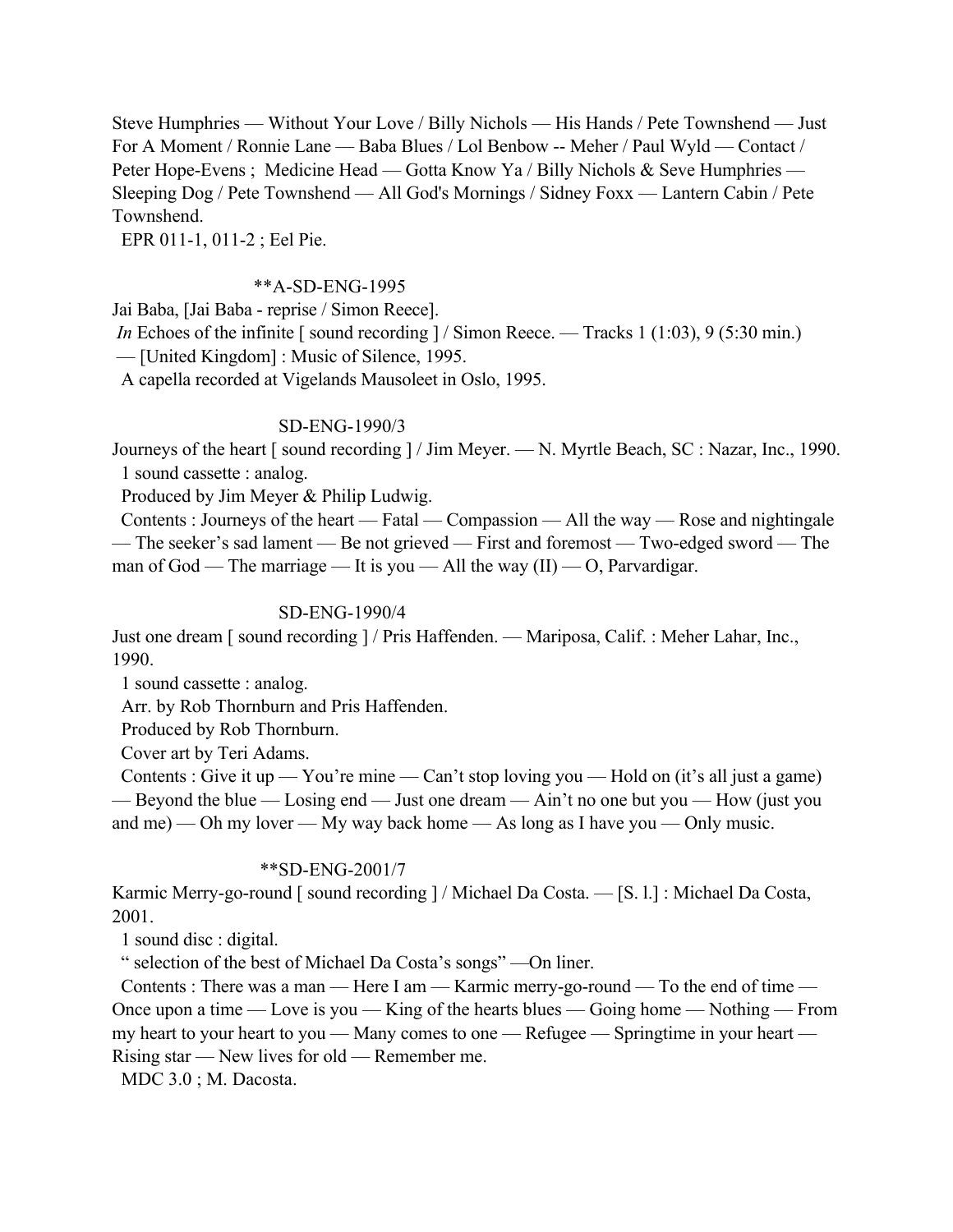### SD-ENG-1990/5

Keep me near [ sound recording ] / Cindy Lowe. — [S.l.] : Rob Thornburn , c1990.

1 sound cassette : analog.

Popular music.

 Contents : Thunder after lightning — Dreaming too long — You're the one / Lowe-Buggia — Only you — Now till the end (aka Love you now) — Dear Mehera — If I could see you again — Mehera : to the glory of love — Keep me near — Beloved God.

(Unavailable for review).

### SD-ENG-2005/8

Keeper of the lost chord [ computer file ] / [Raymond T. Spagnuolo]. — [Madison, WI] : Broadjam.com Indie Musicians and Independent Music, [2005?] (Oluon ; www.oloun.net/contact).

Popular and devotional music.

Album available as mp3 online computer files.

Mode of access : World Wide Web.

 Contents : Before the dawn — Again, in love — Keeper of the lost chord — Ancient One jazz waltz — Meher's true love — The calling — For free — Earth, water and love — All in time — Inspiration's garden.

http://www.oluon.net/album/0

## \*\*SD-ENG-2004/6

Leap of faith [ sound recording ] / Julie Rust. — Pegram, TN : Essex Records, c2004. 1 sound disc : digital.

 Contents : Intro — Trust — Leap of faith — Alone time — If I never met you — I remember you well — Gujerati arti — Angels have wings — I'm gonna love you — The prayer — Follow my broken heart — Going home.

OCLC 79413079. — (Unavailable for review).

#### A-SD-ENG-1980/1

Let my love open the door / Pete Townshend.

*In* Empty Glass [ sound recording ] / Pete Townshend. — Track 4 (2:44 min.)

— New York : Atco, 1980.

32100; Atco. — Several reissues.

(See also acoustical version : The Oceanic concerts [ sound recording ])

### SD-ENG-2007/4

Listen, Humanity [ computer file ] / by Meher Baba ; [ed.] D. E. Stevens. — [S.l.] : Meher Media ; distributed by Project Songbird Archives, 2007 (mehermedia.com/contact.html).

Audio book recorded in London.

Narrated with an introduction, by Don E. Stevens.

Parts I-III available as mp3 online computer files.

Mode of access : World Wide Web.

Contents : Meherabad — The first day — The toe of the Master — Washing the feet of the poor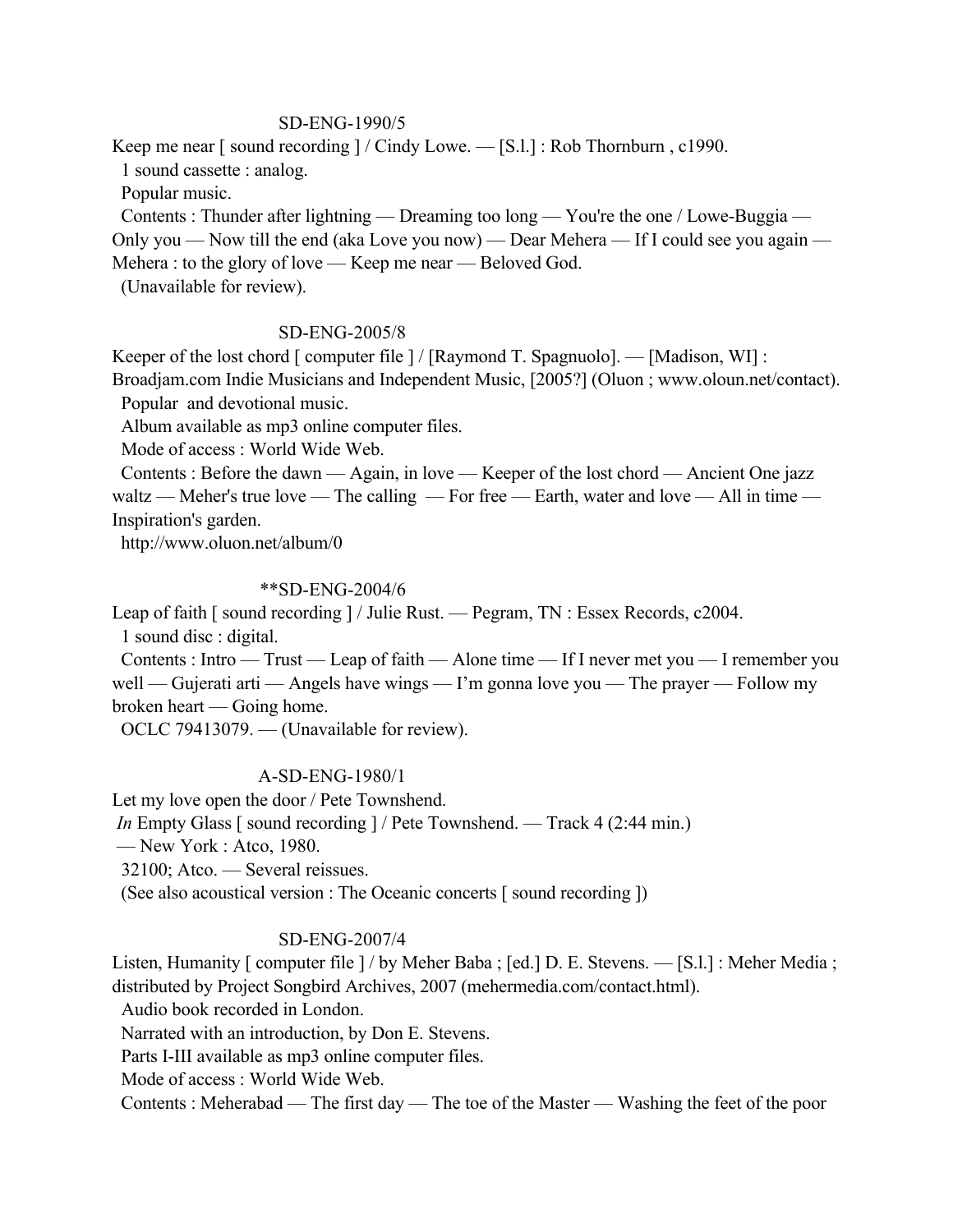— Lighting the dhuni — Some smiles, some tears — Death and immortality — The cycle of sleep and waking — The new world culture — Notes on freedom — The ways to the path and its states and stages — Attitudes for aspirants and other groups — Love and God — Help to others — Personal relationship — General atmospheres — Baba discusses Avatarhood. http://www.mehermedia.com/audio.html

## SD-ENG-1980/1

Living with the Avatar [sound recording ] : a conversation with Ferdoon N. Driver (Padri). — [Rolling Hills Estates, Calif.] : Meher Lahar, 1980.

1 sound cassette : analog.

Spoken word recording.

SR 020-982. — (Unavailable for review).

# SD-ENG-1990/6

The Lord and the lady [sound recording ] : songs to Meher Baba and Mehera / various artists. — [Fort Lee, NJ] : Seclusion Hill Music Productions, 1990.

1 sound cassette : analog.

Spoken word, songs and instrumental music.

Produced by Philip Ludwig

 Contents : Mehera's greeting / Mehera J. Irani — The Lord and the lady / Deanna Jones-Falchook ; 3-D Jones (Musical group) — Your fragrant memory / Bob & Jane Brown — All the way / Jim Meyer — Meherazad garden / Janet Luck — Mehera, in what manner do you love Him / Jamie Newell — Footsteps in the garden / Mark Schiffert — Mehera darling / Cathy Haas Riley — You are my love / Ron Kantor — Song of devotion / Naosherwan Anzar ; Lou Caimano — A song to the beloved from His Mehera / Mehera J. Irani ; Deanna Jones-Falchook — The marriage / Jim Meyer — El travadore / Buz Connor — Just one love / Christopher Arkin ; Nevoy Envoy (Musical group) — Liberation / Raphael Rudd — The memory of her love / Bob & Jane Brown — Sing a song of Meher Baba / Jamie Newell.

SHM-1; Seclusion Hill Music.

# \*\*SD-ENG-1985/2

Lord of the universe / Chorus of Sufism Reoriented. — Walnut Creek, CA : Searchlight Seminars, 1985.

1 sound cassette : stereo, dolby + libretto.

Contents : Invocation — Divine light — Eternal spring — The life supreme — The name of God.

### \*\*SD-ENG-2000/5

Lost & found [ sound recording ] / Michael Da Costa. — Norwich, England : Michael Da Costa, [2000?]

1 sound disc : digital.

Subtitle on container : Songs for the Divine Beloved and His Lovers.

 Contents : To the glory of love — Everything and nothing — Lost and found — Baba's in your heart — Draw me back — Oh Beloved — Set me free — Whispers the wind — The old man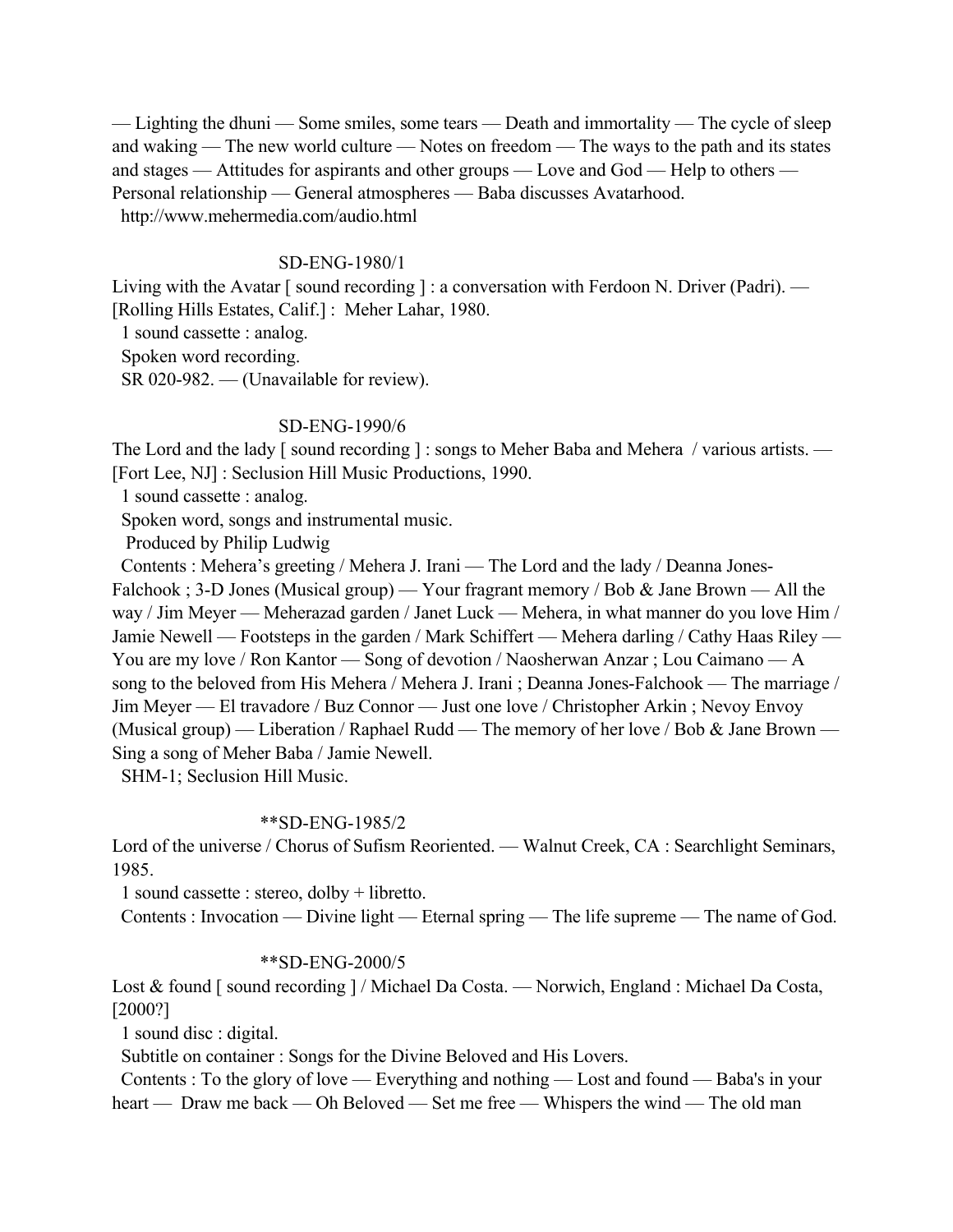never lets you down — Baba blues — Dawn of the new world — All I want to do — I shall return — Affirmation (the love flows on).

(Unavailable for review).

## \*\*SD-ENG-2003

Love and devotion [sound recording ] / Mischa Rutenberg. — [Walnut Creek, CA] : Sufism Reoriented, 2003.

1 sound disc : digital.

"With loving devotion to Avatar Meher Baba"

Vocal and spoken word arrangements with instrumental accompaniment.

Recorded at Little Buddha Studios, San Rafael, CA.

 Contents : Love and devotion — Become a dancer — Mad for your love — Meher Baba's leela — Heart's nest — Shrine in my heart — An empty wine glass — Tonight — Here at your feet — My heart is set — Whatever my Master does — Divine theme.

# SD-ENG-198-/5

Love calls [sound recording ] / Michael Da Costa. — Norwich : Friends of Meher Baba, [198-?] 1 sound cassette : analog.

Voice and instrumental music.

 Contents : To the end of time — Oh Beloved — Draw me back — I'm coming home — Dilly dally — Set me free — Opening time — Raise the spirit — The silent stranger (warning to beginners) — The old man never lets you down — When morning comes — Springtime in your heart — Rising star — Coming round the mountain — Love call.

# \*\*SD-ENG-2003/2

Love man [ sound recording ] / The Rubensteins (Musical group). — [Tampa, FL] : Pam & Danny R., 2003.

1 sound disc : digital.

Recorded by John Migliorisi in St. Petersburg.

 Contents : Chillin' (in another lifetime) — Lost in the woods — The love man — Repentance prayer song — New Life song — Stinkin' garbage — Oh, living water! — It's the wine — Simple man — Love of my life — The ballad of M. S. Irani — The Avatar song — Meher mantra — Gujerati arti (English trans.) — Lambs in the field — Days at Meherazad — Thank You for this day.

Pam Rubenstein, Danny Rubenstein.

(Unavailable for review).

# SD-ENG-1993/3

Love that strains the heart [ sound recording ] / Tricia Alexander. — [Berkeley, CA] : Rampur Records, 1993.

1 sound cassette : analog.

Producers : Tricia Alexander, Doug Lofstrom, Keldwyn [Teves], exec.

Contents : Love that strains the heart — Begin the beguine — If — Sad song / Vincent —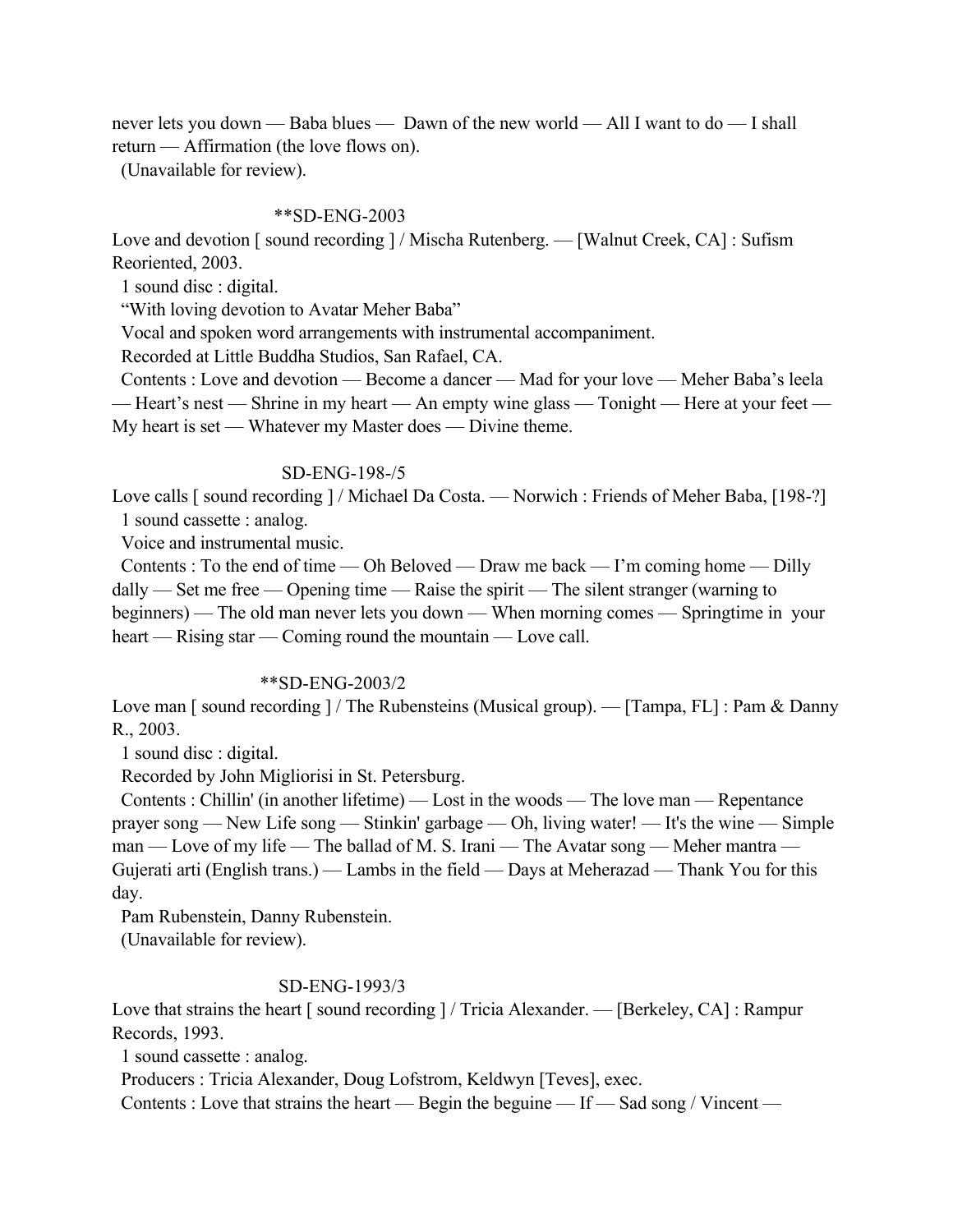Amazing grace —And I missed Him — Make me your song — Sing a rainbow — All God's critters — Somedays — The glory of love — Watchin' the river run — Sing a rainbow : reprise. SR 108 ; Rampur Records.

## SD-ENG-198-/6

Love waves [sound recording ] / Michael Da Costa. — Norwich : Friends of Meher Baba, [198-?] 1 sound cassette : analog.

 Contents : Here I am — Remember me — Morning of the new world — Whispers the wind — Baba's gong — Once — Baba blues — Multi mantra — Avatar Meher Baba ki jai (Norwich arti) — New lives for old — From my heart to your heart to you — Nothing is real but God — Ocean waves (a) ripple & sway, (b) passing storm, (c) still waters.

### \*\*SD-ENG-2002/6

Meher Baba [ sound recording ] : the word of God / Ward Parks. — [Providence, RI] : Wineshop Pub., 2002.

1 sound disc : digital.

 Contents : The word of God — Within the mirror of the double — Song of the road — O Mehera of beloved memory — Freedom is God my soul — Prophet of Medina — Meher Baba's name  $(no. 11)$  — He is my true love — Filling my time — In this swamp and slough — Attraction — You push me away — How great the majesty of God.

## \*\*SD-ENG-199-/2

Meher Baba at Dante's house. [ sound recording ] — Myrtle Beach, SC : Meher Baba Archives, Inc., [199-?]

1 sound disc : digital.

 Spoken word recording originally taped by Mike Loftus August 1, 1956 in Los Angeles, California.

At head of title : "Meher Baba Archives presents".

Issued also as sound cassette : 199-?

 Contents: Announcement / Mike Loftus — Introduction / Dante Cardella — Group meditation — Meher Baba's hand gestures / trans. Eruch Jessawala — Have hope / narr. Don Stevens — Control of mind / narr. Don Stevens — God, man and God-man / narr. Don Stevens — Dream of creation / Meher Baba, trans. Eruch Jessawala — Final instructions / trans. Eruch Jessawala — Garlanding — Narration / Mike Loftus.

### \*\*SD-ENG-200-/2

Meher Baba, Avatar of the age [ sound recording ] / [an Irwin Luck production ; music by Consortium of the Arts]. — North Myrtle Beach, SC : Meher Baba Archives, [200-?]

1 sound disc : digital. — ( The human side of God ).

Narrator : Henry Kashouty.

Motion picture sound track.

Issued previously as cassette tape : 199-?

(Unavailable for review).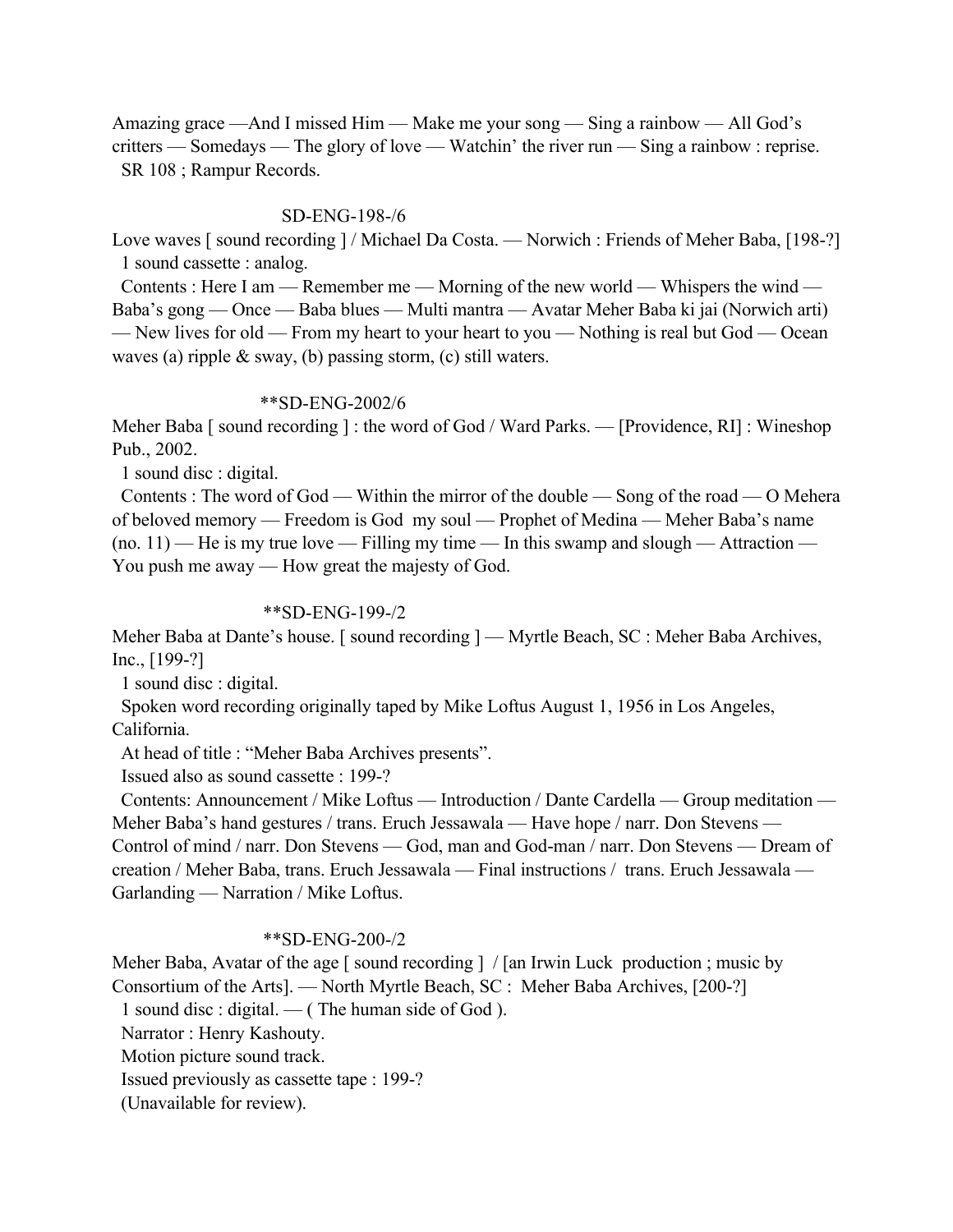(See also : Meher Baba [ videorecording ])

# A-SD-ENG-1993/1

Meher Baba M3, [Meher Baba M4 (signal box), etc. / Pete Townshend].

*In* Psychoderelict [ sound recording ] / Pete Townshend. — Tracks 2 (3:31), 4 (2:23), 13 (2:36) min.)

— New York : Atlantic Recording , 1993.

 Instrumental melodies created with Meher Baba's biographical and other information translated into repetitive electronic sequences via Moog synthesizer.

82494-2 ; Atlantic (cd). -4; Atlantic (cassette). 82535-2 ; Atlantic (music only).

### \*\*SD-ENG-2005/4

Meher Baba on love  $\&$  war  $\&$  the human experience. [sound recording ] — Princeton Junction, NJ : Beloved Archives ; [ S.l.] : Seclusion Hill Music, p2005.

1 sound disc : digital.

Spoken word with musical accompaniment.

"Spiritual meditation series" —On container. — Narration by Naosherwan Anzar.

 Music by Fred Van Keuren, Philip Ludwig, Lou Caimano. — Cover painting by Robert Anthony Davis.

Contents : Meher Baba on love — Meher Baba on war and beyond.

ISBN 0970239645. — (Unavailable for review).

### \*\*SD-ENG-2002/7

Meher Baba's life in song [ sound recording ] : Part I / [various artists]. — Walnut Creek, CA : Sufism Reoriented, 2002.

1 sound disc : digital (73 min.)

Musical — Excerpts from two plays : Merwan — Manzil-e-Meem.

(Unavailable for review).

#### \*\*SD-ENG-2005/3

Meher Baba's name [ sound recording ] / Women's choir [of Sufism Reoriented]. — Walnut Creek, CA : Searchlight Seminars, 2004-2005.

4 sound discs : digital.

Other titles : The Music of Meher Baba's name.

Issued previously as set of 7 doubled-recorded sound cassettes : 1986.

Partial contents Disk I : Heart round — David's song — Key of love — Circle of giving — Evening light — Gentle rain — Blazing love — Love grows — Galaxy — Morning of my life — Dance of spring.

 Disk 2 : White as God's dove — Sweet name of God — Rondo — Love Divine — Live in joy — Gold melting — Sunlight — Life is a rainbow — Dance your way to God — Divine rain — God is.

 Disk 3 : Meher Baba's presence — Take these hands — Consecration — Witness the beauty of all — Festival round — Thousand faces — Be still — She dawned in my life — Love leaves no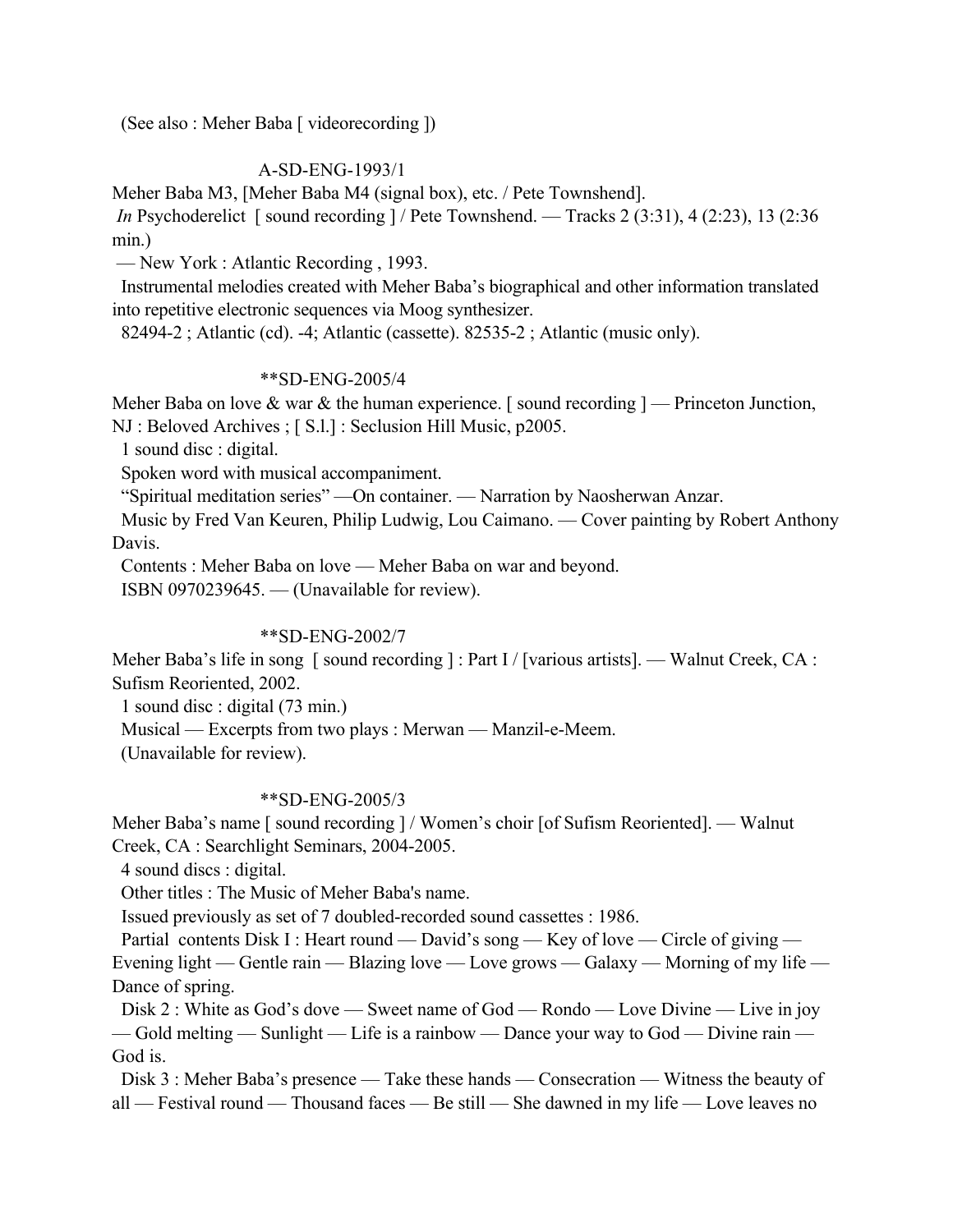trace.

 Sufism Reoriented. Consortium of the Arts. Women's Choir. (Complete set unavailable for review).

## SD-ENG-1976

Meher began ; Ocean of love [sound recording ] / performed by Carl Nelson. — [Nashville : Available from Meher Prasad, 1976?].

1 sound disc : 45 rpm, stereo ; 7 in.

(Unavailable for review).

## SD-ENG-1997/4

Meher's wine [ sound recording ] / David Miotke ; Ron Greenstein ; Darrell Rupe. — [Oakland, CA : D. Rupe, 1997?]

1 sound disc : digital.

 Contents : Turn your face to God — Baba Hu — From the wine of Meher — He has come to live within our hearts — Yours alone — Divine wine worship — The five greatest theives — Song of the New Life — Stay with God — Fire on the hill.

(Unavailable for review).

## \*\*A-SD-ENG-1998

"Meherazad Quartet" / Robert Een.

*In* Your life is not your own [sound recording ]/ Robert Een. — Tracks 3 (3:11), 7 (6:56), 9 (2:00), and 12 (4:38 min.)

— New York, NY : Buzzbox, 1998.

Overtone vocals, voice and cello.

In English and Italian. — Title supplied from liner notes.

 Lyrics in English translation on sheets in container. — Issued as sound cassette and digital disc. Quartet : Sea of fire — The awakener — Your life is not your own — Il mio pomodoro.

## \*\*SD-ENG-1993/4

Monsoon season [ sound recording ] / Richard Peikoff. — [S.l.] : MüktiMusic / ASCAP, [1993]. 1 sound disc : digital.

Instrumental guitar.

Parauram Sherla : tambura and talbla.

Recorded in Ahmednagar, India.

 Contents (arr. alphabetically) : Anthem — Arapaho — Evening arti — Front range — Gondar gardens — Main street — Monsoon season — One hand clapping — One hundred mile house — Raja for Jimi — Water lillies.

(Unavailable for review).

### \*\*SD-ENG-2004/7

Moon over Meherabad [ sound recording ] / Raine Eastman-Gannett. — Berkeley, CA : Rainy Day, 2004.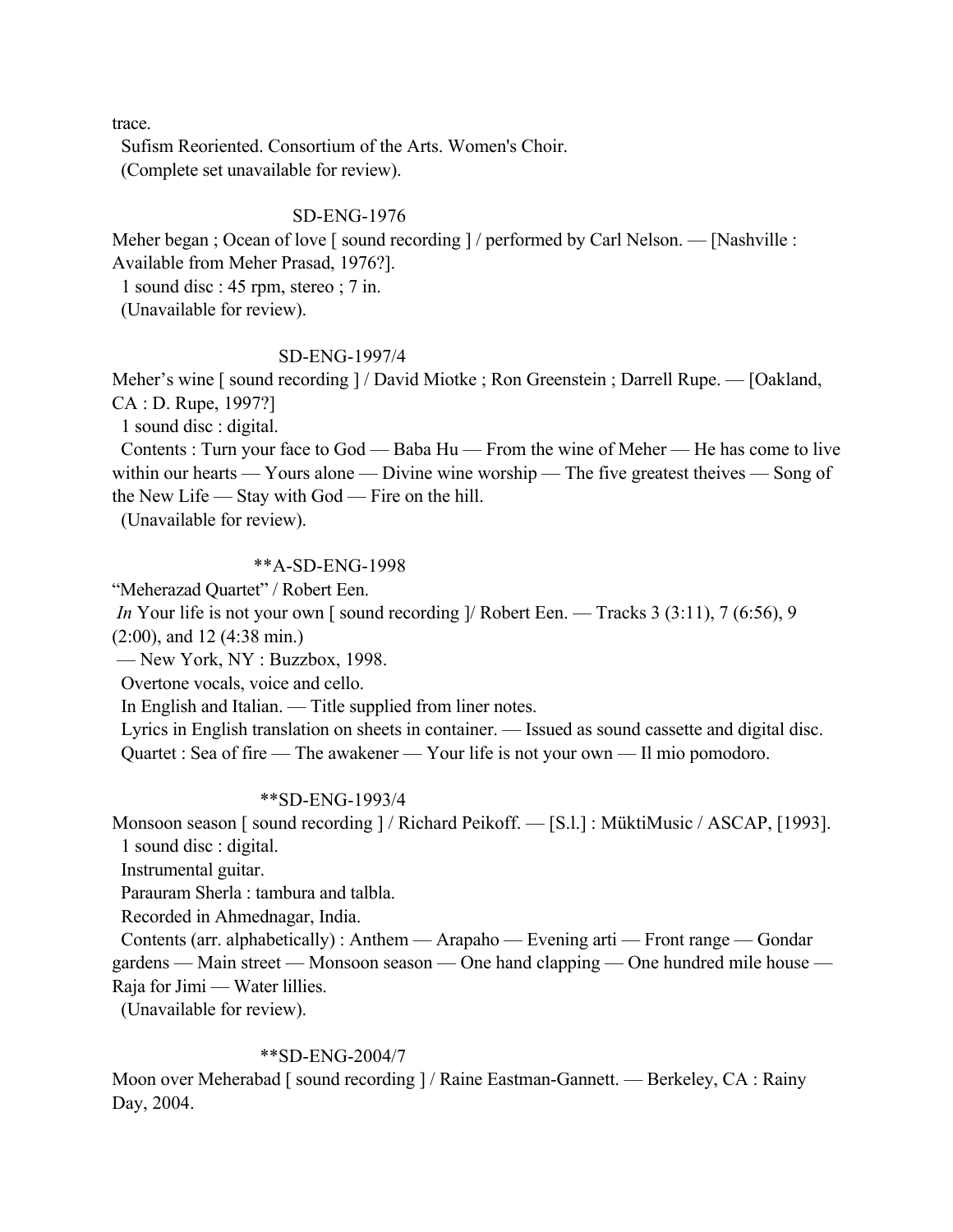1 sound disc : digital.

Voice and instrumental guitar.

Recorded, in part, at the Water Tower in Meherabad, MS India.

Contents : Melt me — Darshan — O man — Freiny-etta's song — I'd really love to love you — He is beautiful to me  $-$  O moon  $-$  Take my breath away  $-$  Gazing  $-$  Go on singer singing  $-$ The dawn light breaks.

### \*\*SD-ENG-1997/5

My heart is calling you [ sound recording ] : songs to Avatar Meher Baba, from His sister / Mani ... [et al.] — [S.l.] Heather Nadel, 1997.

1 sound cassette : analog.

Vocals with accompaniment.

Lyrics in English translation on sheets in container.

 Contents : Avatar Meher Baba ki jai — A singing to the Beloved — Jai jai jai Meher Baba — Gopichand Raja — Keep me with you — O youth of the Ancient One — To the glory of love — Open up the door — 25th February — Kadi jangle ya kaatanu — Baba, you found me — Be be be be be with Baba — Baba nu naam — Lord of the universe — Mahara bhai jaan.

## \*\*SD-EG-2005/4

New leaf [ sound recording ] / The Rubensteins (Musical group). — [Tampa, FL] : Pam & Danny R., 2005.

1 sound disc : digital.

 Contents : The subject is love — Thank you — New leaf — Grinnin' into space — In my dreams — Logical mind — I call your name — You are.

Pam Rubenstein, Danny Rubenstein.

# SD-ENG-2004/8

New life [ sound recording ] / Leslie Sage Walsh. — [North Myrtle Beach, SC : Dilruba Productions, 2004].

1 sound disc : digital.

 Contents : You did not set me free — When you spoke of Him — Journey's end — A voice from the invisible — I'll do my best — When — New life — Rose garden — Heart stealer.

## \*\*SD-ENG-1999/5

No strings attached [ sound recording ] / Judith Shotwell. — [S.l.] : Objoyful, 1999.

1 sound disc : digital.

Other titles : Los bibilicos. — Subtitle on container : love songs with harp and voice.

Recorded at Sante Fe Center Studios, (Albuquerque, NM)

Cover painting by Wodin.

 Contents: Los bibilicos — Arti ( American ) — Red, red rose — Oh should I meet you — Arti (American) reprise — Garden mother's lullaby / Adoro te — Arti (Australian) — Ocean of love — Salve mater — Distant He lingers — Do not stand at my grave — Beloved God — Arti (Gujerati).

SR 297-124.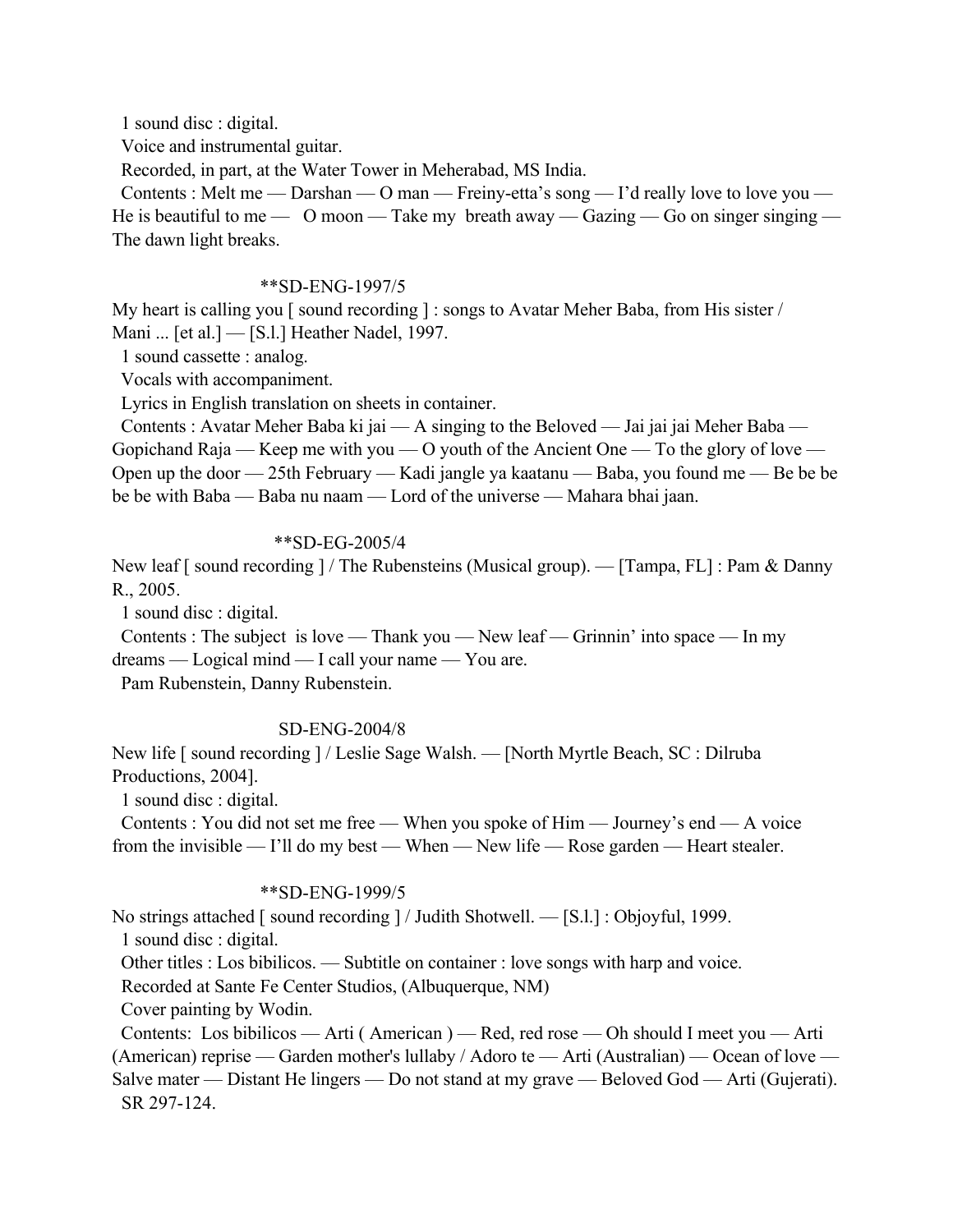## \*\*SD-ENG-2000/6

Now till the end [ sound recording ] / Cindy Lowe. — Oakland, CA : Lowelife Productions, 2000. 1 sound cassette : analog.

Vocals with instrumental accompaniment.

Produced and arr. by Cindy Lowe and Derek Bianchi.

Cover painting by Cindy Lowe.

Issued also as digital disc.

Contents : Each and every day — Chains — Falling for you — A pilgrim's arti — Companions — Keep me near — Devil don't dance alone — Dancing with you — Sister, fly — Mehera, please tell me — The night before the wedding — Now till the end (love you now) — Beloved God. OCLC 84659245 (Cd.)

### \*\*SD-ENG-2001/8

O' Parvardigar [ sound recording ] / Pete Townshend. — [Nashville] : Windswept Pacific o/b/o Eel Pie Pub., 2001.

1 sound disc : digital.

Voice and instrumental guitar.

In English and German.

Three versions of the Master's Prayer set to music.

Contents : Studio version — Live in India — German language version.

EPR-012 ; Eel Pie.

### SD-ENG-1992/3

O Radiant One [ sound recording ] / Cathy Haas Riley. — [S.l.] : C. H. Riley, c1992.

1 sound cassette : analog.

Vocal and arr. music with vocal accompaniment.

Recorded at Pro Music Studio, NJ.

Cover art by Tom Riley.

 Contents : O Radiant One — To keep you intoxicated — Always — Lovely Meher Baba — Don't cry — Praise to that happening — Mehera darling — Beloved Avatar Meher Baba — Be caught with God — Kitty's song — Blest be this day — The ocean is fire.

# SD-ENG-1998/2

The Ocean of love [ sound recording ] / Bob Holdt. — [Ojai, CA] : Kendra Crossen Burroughs, 1998.

1 sound cassette : analog.

Recorded in Cambridge, MA, 1996 —pub. posth.

Contents : The ocean of love — Look on me.

### \*\*SD-ENG-2002/8

Ocean waves [ sound recording ] : songs & music / Michael Da Costa. — [Norwich, England] : Da Costa, 2002.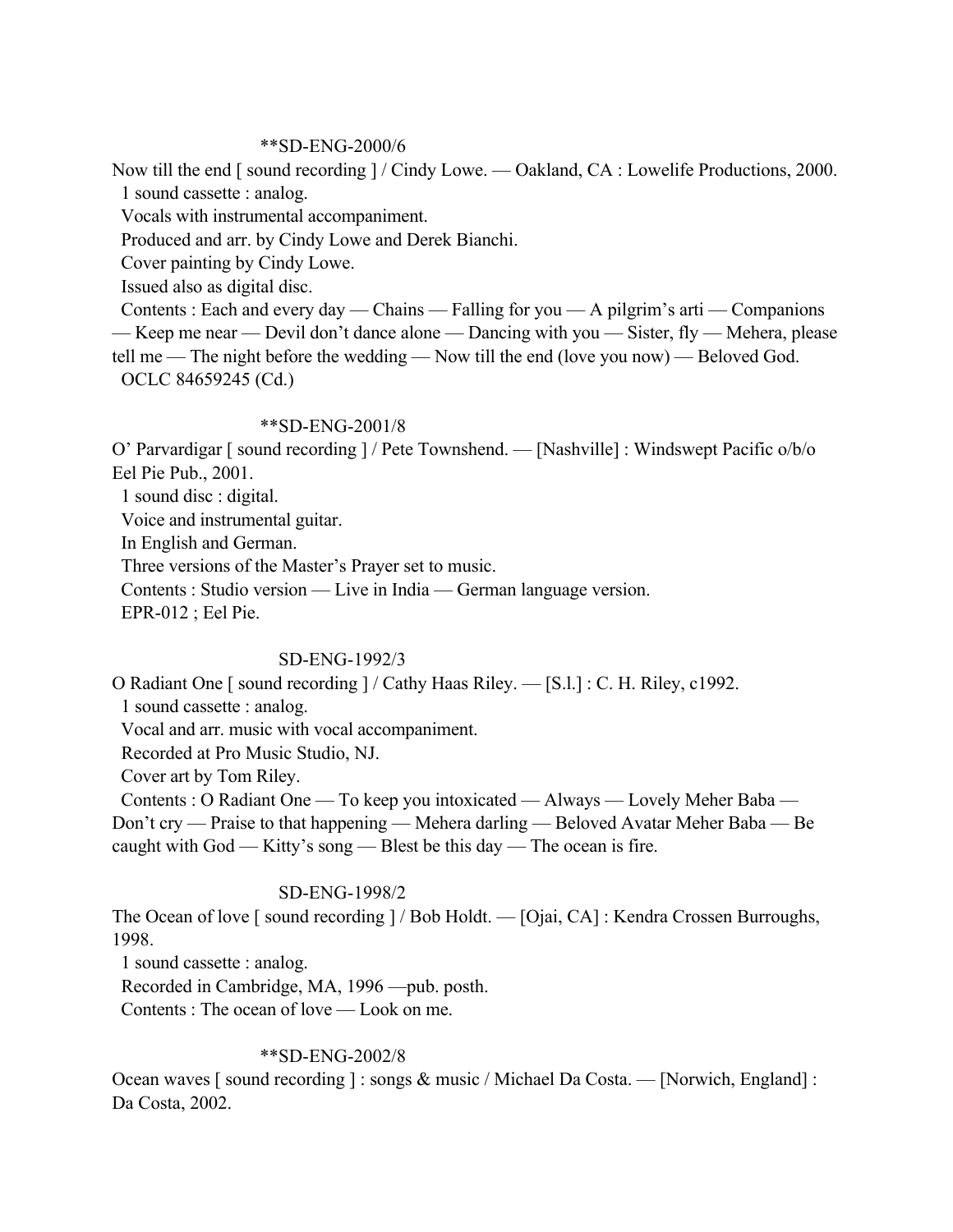1 sound disc : digital.

Voice and guitar, instrumental clarinet.

 Contents : Thanksgiving — Come all unto me — I'm coming home — Where are you my love — Not we but one — Beloved — Dilly dally — Nothing is real but God — With you in love — Baba's gong — Veils — Raise the spirit —— You are the One — Ocean waves (instrumental) — (a) Ripple and swell — (b) Passing storm — (c) Still waters.

MDC 5.00 ; M. Dacosta.

### SD-ENG-2001/9

The Oceanic concerts [sound recording ] / Pete Townshend & Raphael Rudd. — Los Angeles, CA : Rhino Entertainment, 2001.

1 sound disc : digital.

Vocals, acoustic guitar, harp, and piano.

Recorded live at Eel Pie Studios, London, England in 1979 and 1980.

 Contents : Raga / Raphael Rudd — Drowned / Pete Townshend — The seeker / Pete Townshend — Magic grace / Raphael Rudd — Who is Meher Baba? / Raphael Rudd — The ferryman / Pete Townshend & Raphael Rudd — Kitty's theme / Raphael Rudd — A little is enough — Pete Townshend & Raphael Rudd — Contact in solitude / Raphael Rudd — Sleeping dog / Pete Townshend & Raphael Rudd — Sound barrier / Raphael Rudd — Bargain / Pete Townshend — Longing for the Beloved / Raphael Rudd — Tattoo / Pete Townshend & Raphael Rudd — Let my love open the door / Pete Townshend & Raphael Rudd — Awakening / Pete Townshend & Raphael Rudd — Western (American) arti / Raphael Rudd — O'Parvardigar / Pete Townshend & Raphael Rudd.

R2 74289 ; Rhino.

#### SD-ENG-1982/3

Of master and disciple [ sound recording ] / Adi K. Irani. — San Francisco : New Dimensions Foundation, 1982.

1 sound cassette : mono.

Spoken word recording.

#1099 ; New Dimensions Foundation.

OCLC 15306314. — (Unavailable for review).

## SD-ENG-1999/6

On the threshold of change [ sound recording ] / Margaret Bernstein. — [Rensselaerville N.Y : Growing Azalea Music], 1999.

1 sound disc : digital.

Flute with accompaniment.

Produced by Margaret Bernstein and Warren D. Kahn.

 Contents : On the threshold of change — Understanding integration — Surrender to a safe place — Forgiveness — In the direction of home — Breaking through — Awakening hearts and souls dance ( Rosie's song ) — Living in Lagunitas — Embracing intimacy — Where do we go from here?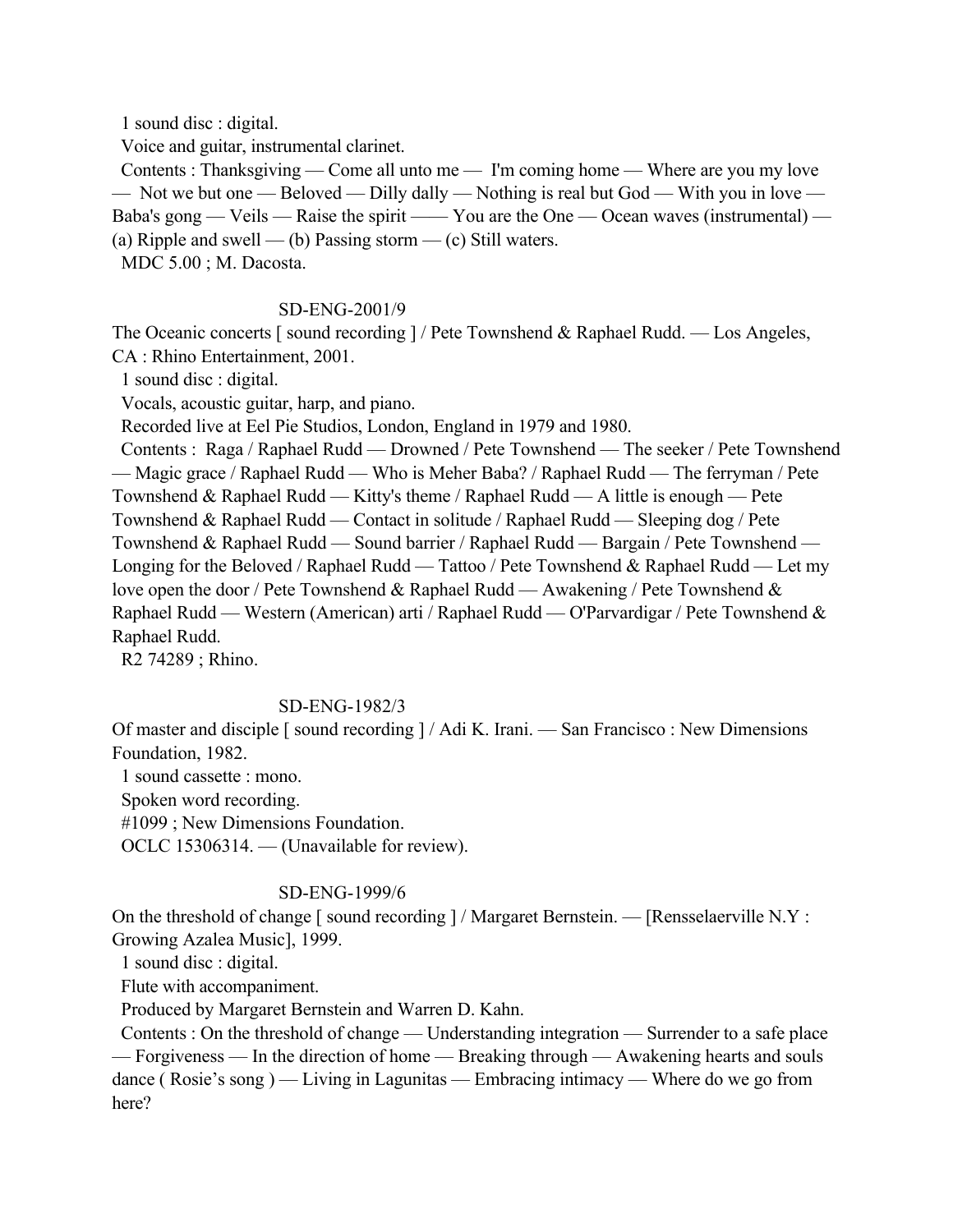## SD-ENG-1993/5

One dream away [ sound recording ] / Cindy Lowe. — Oakland, CA : Lowelife Productions, 1993.

1 sound cassette : analog.

Issued also as digital disc.

Lyrics on sheets in container.

Contents : One dream away — Coming home to me — Soul to soul — Slip away —

Fortunetelling lady — Lay down — By your side — Ocean in the sand — You feel so far — One more time — Sweet mystery.

LLP 002C ; Lowelife.

The One real death [ sound recording ] / Ivy Duce.

 *see under* :

Three talks [ sound recording ] / Ivy O. Duce.

## SD-ENG-l976/1 (Rev.)

One real friend [ sound recording ] / featuring Jim Meyer, vocals, guitar, dulcimer. — North Myrtle Beach, S. C. : Nazar Records, c1976.

1 sound disc : 33 ⅓ rpm, stereo ; 12 in.

Produced by Doug Dickey ; J. Gary Burke.

Backing vocals : Debbie Meyer.

Reissued as sound cassette : 1985.

 Contents : One real friend — You are the one — Wine worship — Mehera's song — Away we'll fly — I thought I knew you — The tavern — All your love — Like a silent sea — Heart ships — Never ask a sad heart — I will never leave you.

AMB-2 ; Nazar Records.

## \*\*SD-ENG-2005/5

The Only real thing [ sound recording ] / Bobbi Bernstein & Friends. — [North Myrtle Beach. SC] : His Smile Productions, 2005.

1 sound disc : digital.

Co-producers : Bobbi Bernstein & Chris Baker.

Cover art by Wodin.

Issued previously as sound cassette : 1992.

 Contents : Practicing the presence of God — "The real thing" calypso — Meherabad, Meherabad — Just love you — Baba boogie — Bhau's beguine of the end — Compassion song — That extra mile — Keep your faces turned toward the sun — Dress your soul (Sahaj Dhyan) — Latka's lullaby — Embrace me — Begin the beguine.

PAU 1-701-361.

# SD-ENG-1991/1

Only your love [ sound recording ] / Bob and Jane Brown. — N. Myrtle Beach, SC : Meher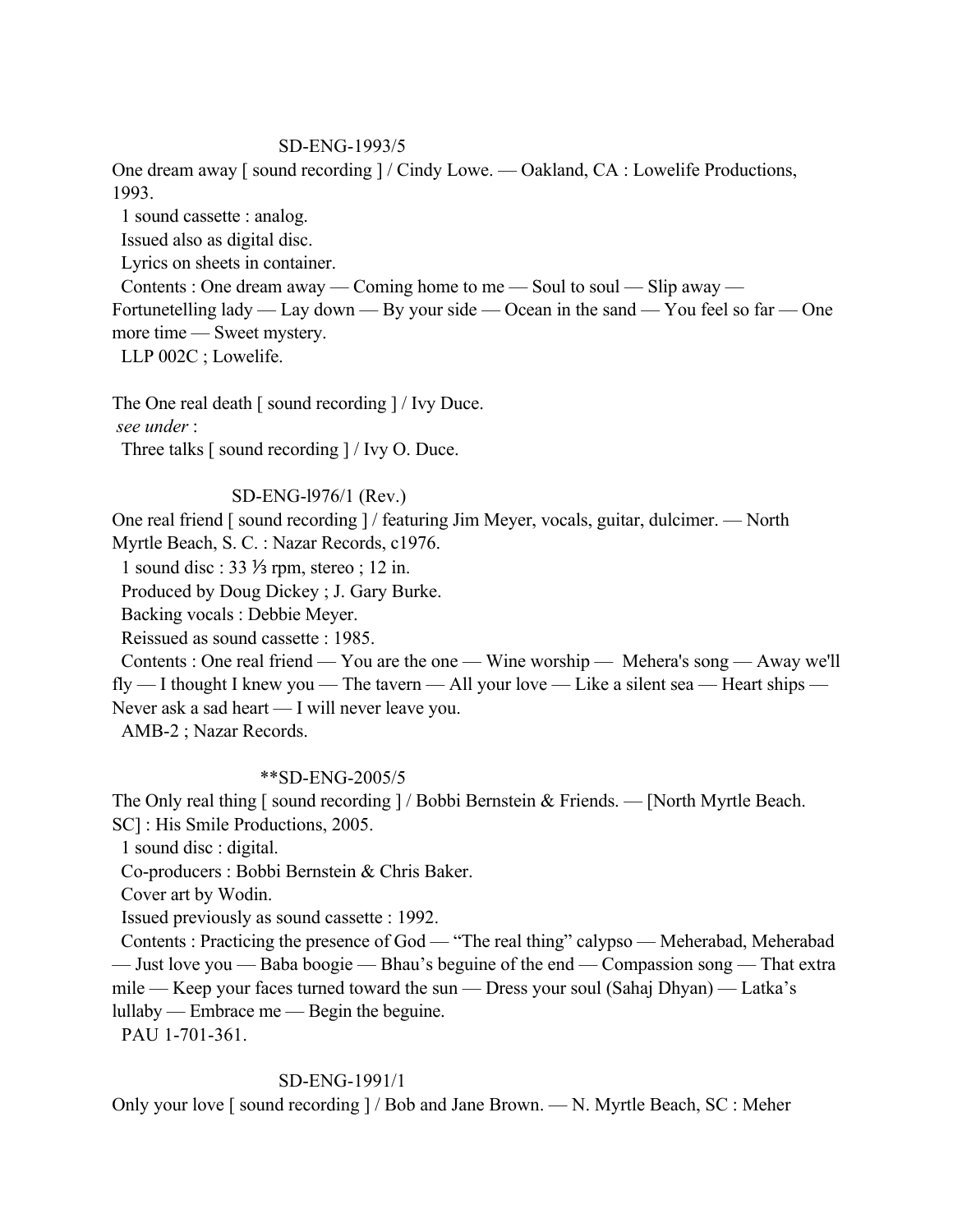Prasad, 1991.

1 sound cassette : analog.

Vocals with instrumental accompaniment.

Cover drawing by Frank Bloise.

Lyrics on sheets in container.

 Contents : Beloved God prayer — Take a run for the water — Beholden to you — Mehera's valentine — Lambs & wolves — Song for St. Francis — Far behind is yesterday — Love's grace — Only your love — Unless I love you — I'll fly to you — The great Rasool — Because you love — My spiritual shopping spree — Your friend — The way of the world — Creative view — Love me above all.

MP-12 ; Meher Prasad.

## \*\*SD-ENG-2003/3

Pouring light [sound recording ] / Cypress (Musical group). — [S.l.] : Blue Tree, [2003]. 1 sound disc : digital.

World-fusion vocal and instrumental — Devotional music.

 Lyrics adapted from translations of Hafiz, Rumi and Mira by Daniel Ladinsky ; on sheets in container.

Recorded in Atlanta, GA at Railroad Earth Studios ; Mindseye Studios.

Also available in online version.

 Contents : Little by little — You don't know how beautiful you are — To have this — Happy moon — Pouring light — Internal fire — Ancient One — Forever dance — The love — With passion.

Neale Lundgren, Sheila Gambill, Eric Peterson.

BTR-001 ; Blue Tree Records.

http://www.mehermedia.com/pouringlight.html

# SD-ENG-1990/7

Raine at the Samadhi [ sound recording ] : Tape I-II / Raine Eastman-Gannett. — Berkeley, CA : Rainy Day, 1990.

2 cassette tapes : analog + 1 songbook.

Voice and guitar with choral arrangements.

 Contents Tape I : Freinyetta's song — The dream — Valentine song — Ocean calm — Silver moon — Darshan — The white horse — Birthday ghazal — O God beautiful — I am the ocean of love — Mehera, I miss you — Four day week — Take my breath — I miss you — Turnin' from side to side — Rock you Merwan — Time was — Handsome rider — Marathi bhajan — Meher Baba chant.

Contents Tape II : Gazing — You send me — The first time ever I say your face — It's a queer lot — When dawn tendered her rose garden — I'd love to love you — It was the last thing — The marriage — Rama ratan dhan payo — Ustad Danyavaad — Melt me — Love is lovely and lowly  $-A$ , you are Avatar — Love's sweet goal — All of me — Love street — Thank you Meher — Oh, should I meet you — Begin the beguine.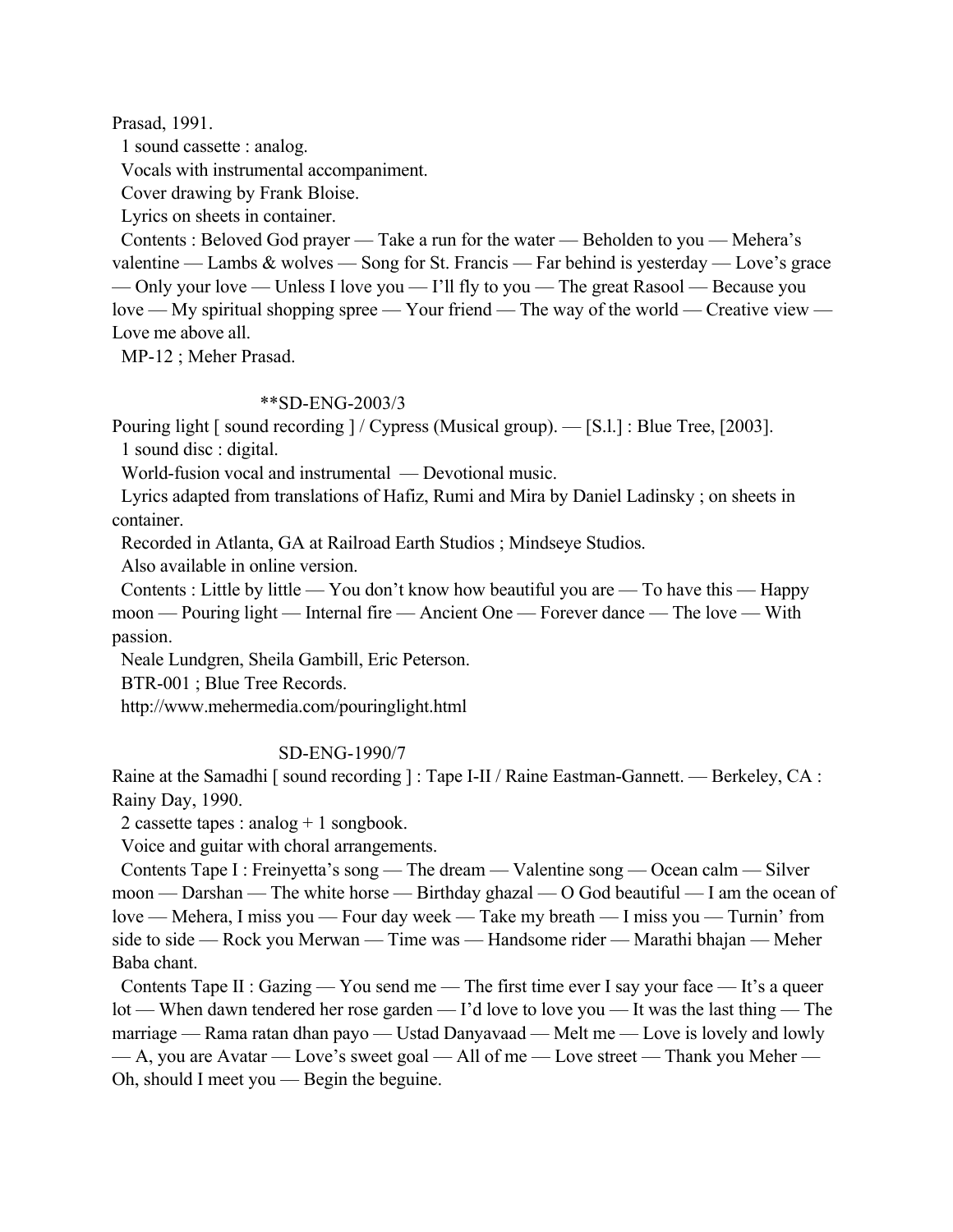## SD-ENG-1990/8

Raine sings Raine's songs [ sound recording ] / Raine Eastman-Gannett. — Berkeley, CA : Rainy Day, 1990.

1 sound cassette : analog.

Vocals with guitar accompaniment.

 Contents : Mehera I miss you — Melt me — It's a queer lot — Silver moon — I'd really love to love — Rock you Merwan — Gazing — The white horse — Amartithi — The dream — Valentine's song — The last thing — In this drought — To the glory of love — My wildest note.

### SD-ENG-1994/3

Relentless love [ sound recording ] / Jim Meyer. — North Myrtle Beach, SC : Meyer, 1994.

1 sound cassette : analog.

Vocals and arr. music.

Produced by Jim Meyer and Chris Riger.

 Contents : Lord Meher — Awakened — I am full of love tonight — Darling Beloved — What kind of love — Fortunate slave — I surrender — Inayat's song — Meher sarod — The pearl — The lovers — The silent One — 100 years ago — When you have gone — Come to me — Wondrous love — Reclaiming what's been lost — Mysterious ways — End of the dream — Birthday gifts.

### SD-ENG-2004/9

Rise in love [ sound recording ] / Deborah Ash. — [S.l.] : Buddha Girl Productions, 2004. 1 sound disc : digital.

Recorded live at Della Reese's Church, Los Angeles, 2000.

 Contents : At last — Woman's blues — Ya soothe me — Could it be someone — I've been waiting for you — Nothing's gonna take you away — Father he said — It will haunt me — Rock me — Let me in — Rise in love.

#### SD-ENG-199-/1

Samadhi [ sound recording ] / David Nordeen. — Myrtle Beach, SC : Cherry Grove Productions, [199-?]

1 sound disc : digital.

Producer : Tim Bode.

Cover art by Anna Nordeen.

 Contents : Prayers — American arti — Walkin' back to you — Here comes the white horse — Home sweet home — Baba all the way — Odin — Welcome to my world — In your presence — Transform me — Beloved Meher Baba.

## SD-ENG-199-/3

The Second coming / Jamie Newell. — Nashville, TN : Minor Incarnations, [199-?] 1 sound cassette : analog.

Partial contents : The seven names of God -- Returning — A song not of this world — Blessed Savior — I turn to you — I have a friend — O Meher, what shall I do? — Can't you see who He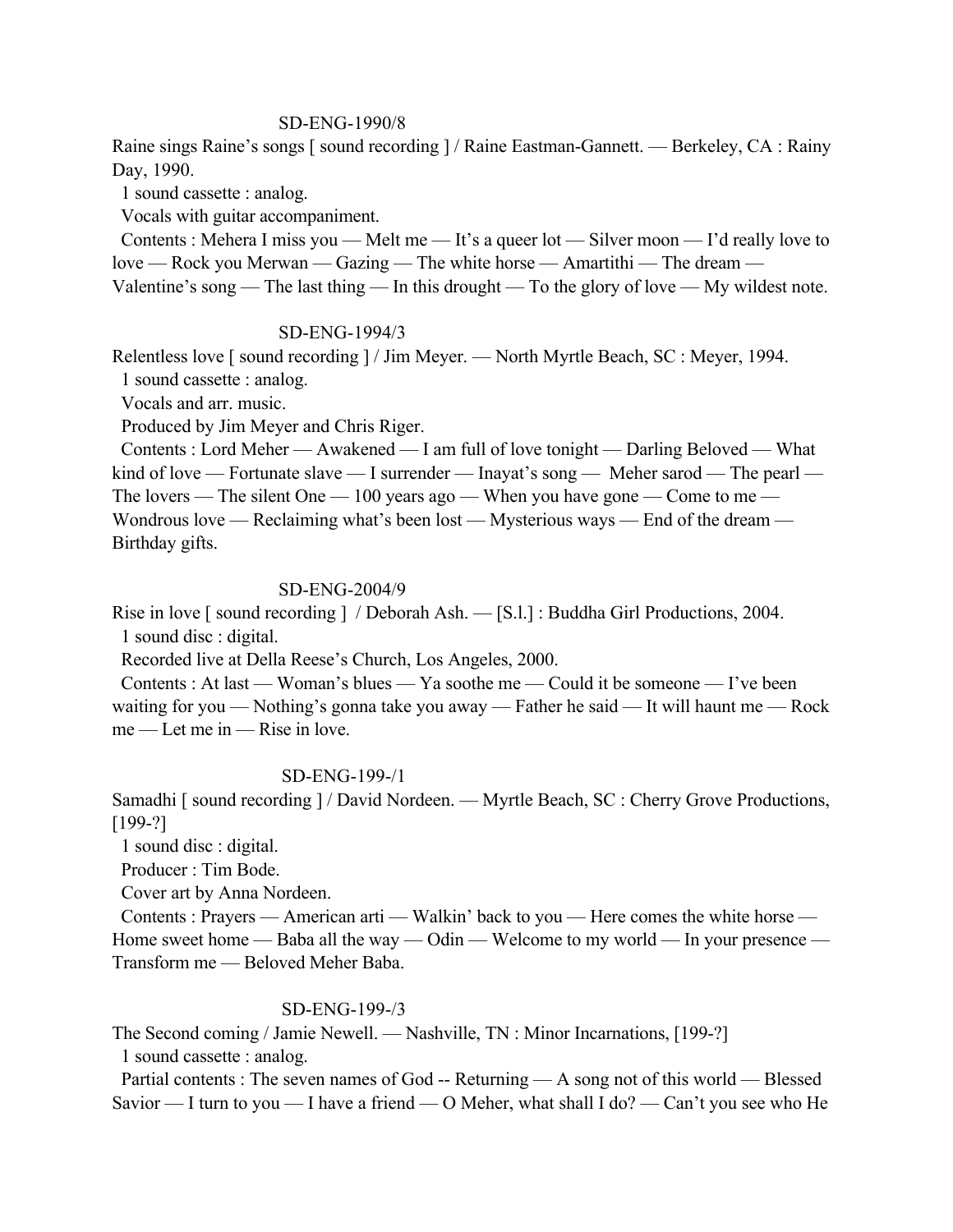is? — Praising my king.

(Unavailable for review).

# \*\*SD-ENG-2003/4

Shipwreck ! [ sound recording ] / [composed] by Ward Parks. — [Providence, RI] : Wineshop Pub., 2003.

1 sound disc : digital.

Vocal music and choral arangements.

 Contents : Shipwreck! / Ted Judson — Krishna my love / Carol Gunn — The whole wide world around / Perry Flinn and Winnie Barrett — The mosquito / Ted Judson — The Master / Bruce Felknor — Twinkle twinkle little star / Nathan Humpreys — The face of God / Perry Flinn and Winnie Barrett — Who dares to seek God's mercy / Bruce Felknor — Baba threw me down the stairs / Ward Parks — The great gypsy / Ted Judson and Ward Parks — Repeating His name / Ashok Ambulkar and Ted Judson — The tenth state of God / Chorus.

(Unavailable for review).

## \*\*SD-ENG-2004/14

Singing for Baba [ sound recording ] / Katie Irani. — [S.l.] : Manonash Music, 2004.

1 sound disc : digital.

In English and Gujerati, etc.

Produced by Billy Goodrum.

 Contents : The seven names of God (Katie's Improvisation) — Baba's dhoon— Mira ho gai diwani — Tukaram's bhajan — Gune garam — Meher raj — The seven names of God — Deccan queen — Meher Baba guru maaja aiyee nivruti gnayan Deo — Ishtiake — Naza beho — Oh my Beloved... — Jubba haam ne — Gujerati arti.

# \*\*SD-ENG-2004/10

A Singing to Meher Baba the Eternal Beloved [ sound recording ] / by Francis Brabazon ; sung by The Love Street Singers. — Berkeley, CA : Rainy Day, 2004.

1 sound disc : digital  $+1$  v.

Poems and choral music with instrumental accompaniment.

Recorded at Meherazad, 1985.

Directed by Raine Eastman-Gannett.

 Vocals : Lorraine Brown, John Connors, Raine Eastman-Gannett, Wendy Halstead, Ted Judson, Jack Mormon, Jay Schauer, Judith Shotwell.

 Contents : The name of Meher Baba — He is the Ancient One — His compassion — Evolution & involution — Our journey — His love for us — Our longing — The grand finale, His name (for chanting, japa, or universal dancing).

(See also : ENG-1970/3 A Singing to Meher Baba, the Eternal Beloved)

Skydancer / Raphael Rudd.

 *See* :

The Awakening [ sound recording ] : chronicles.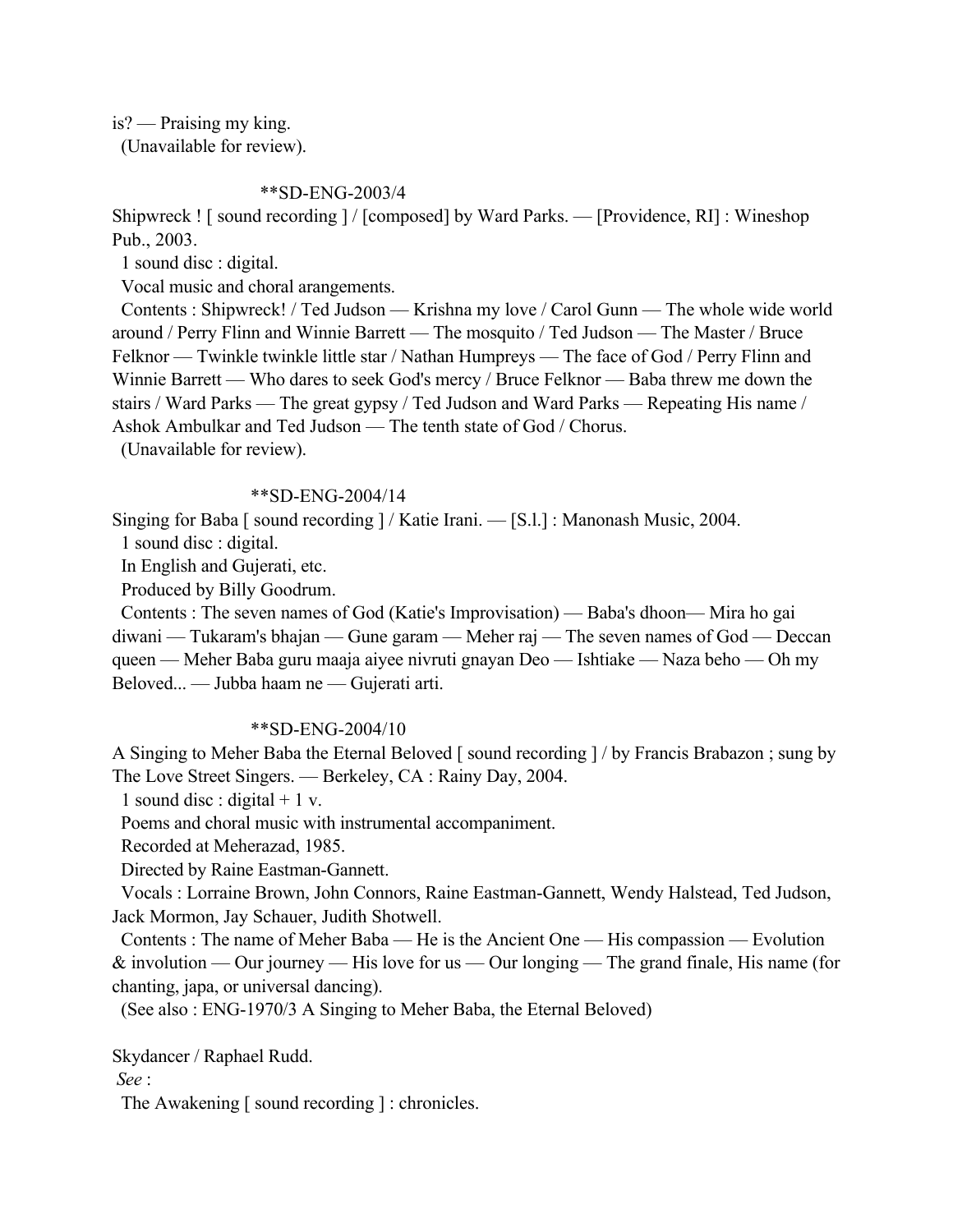# SD-ENG-1991/2

So close [ sound recording ] / Gabriella Tal. — Chapel Hill, NC : Tal, 1991. 1 sound cassette : analog. See also notes under : Circles of light [ sound recording ]. (Unavailable for review).

# A-SD-ENG-1992/1

Song for a new life / David Stevenson.

*In* Echoes of an inner domain [ sound recording ] : a journey of awakening / David Stevenson. — Track 1.

— [Asheville, NC : s.n., 1992].

Instrumental music.

(Unavailable for review).

# SD-ENG-1991/3

Song of Huma [ sound recording ] / [performed by] Katie Irani ; Mani Irani ; Rhoda Mistry. — [Readington, NJ] : Veranda Studios, 1991.

1 sound cassette : analog.

Musical settings based on ghazals by Meher Baba.

In Gujerati, Urdu, Persian, Hindi with English translations read by Elaine Cox.

Recorded February, 1990 in Meherazad and Meherabad, MS, India.

Produced in America by Veranda Studios at Seclusion Hill Music Recording Studios.

 Contents : Seven names of God — Cry of a slave — In my heart, my Beloved's form — The way of the world — Song of the New Life — A fortunate sinner — Horizon of love — What a stone-heart — The face of the Beloved — The attributes of God.

# SD-ENG-1996/3

Song of Huma 2 [ sound recording ] / Meher Baba ; [performed by Katie Irani... et al.] — Readington, NJ : Veranda Studios, 1996.

1 sound cassette : analog.

 "Ghazals, bhajans and prayers written by Meher Baba...sung to the tunes for which Baba wrote them..." —On liner.

Subtitle on cover : song of longing, song of praise.

Recorded (in India) by Philip Ludwig and Hugh McDonald.

Lyrics in English on sheets in container.

 Contents : Istiake — Mujiko Guru — Farhad — Rahim bina — Bala kare — Likun paran se — Prem tu bhullio — Om tu, Paramatma tu — Prem nagar — Kuda tujna — Kando — Paname Yezdan.

See also notes under : Song of Huma [ sound recording ].

# \*\*SD-ENG-2005/6

Songs Meher Baba enjoyed [ sound recording ] / by Roshan Kerawalla. — Berkeley, CA : Raine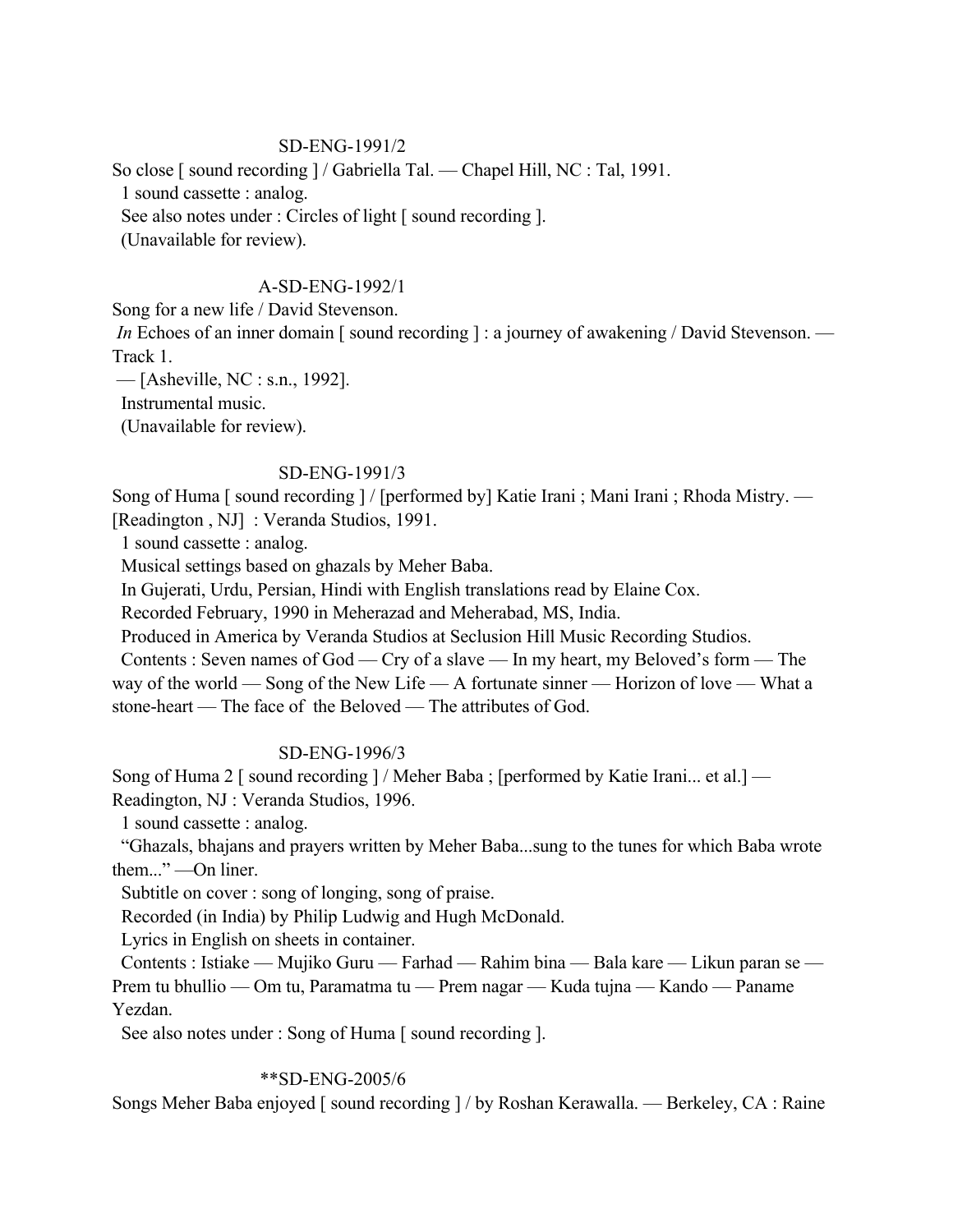Eastman-Gannett for Rainy Day Archives, 2005.

1 sound disc : digital.

Voice and spoken word with instrumental accompaniment.

In Persian, Urdu, Gujerati and English.

 Contents : Korshed Neiyesh, Kordeh Avesta — Bandose — Pilay — Blacksmith song — Australian arti & story — The 101 names of God —Gujerati arti.

With : Panhame Yazdan / Meher Baba — Song of Huma 2 — Veranda Studios, 1996.

# SD-ENG-1986/1

Songs of a modern disciple [ sound recording ] / [words by Josephine Esther Ross from her book Songs of a Modern Disciple ; music by Ron Greenstein]. — San Francisco : Ruchi Records, p1986.

1 sound cassette : analog.

Issued also as 33 ⅓ rpm LP album : 1986 ; and reissued as digital disc : ca. 2004.

 Contents : Wisdom — Enduring — All through the pattern (the clock song) — Out of eternity (meeting with a fellow disciple) — Birds will sing — The wilfull disciple — Disciple to Master the golden cord — Realization.

(See also : ENG-1965/11 Songs of a modern disciple)

# \*\*SD-ENG-1993/6

Sun and moon [ sound recording ] / Simon Reece. — [United Kingdom] : Music of Silence, c1993.

1 sound cassette : analog.

Recorded at the Beehive, Manchester.

Issued also as digital disc : 200-.

 Contents : Norway — The ocean — Monastery — O Beloved! — The voice behind all voices — Shanti (bottles) — Gujerati arti — I will fly to you — Meherabad — ¡Alegría alegría! (flamenco guitar) — The call of the Ancient One (sitar and voice) — Waking to find my Beloved was there while I was asleep.

# \*\*SD-ENG-2008/3

Surrenderance [ sound recording ] : blues  $\&$  gospel songs  $\&$  ghazals / Raine Eastman-Gannett. — Berkeley, CA : Rainy Day, 2008.

1 sound disc : digital.

Cover painting by John Parry.

 Contents : Avatar's Abode — Those rockin' Avatars — Honey in the rock — Goodnight — O what a child — Israel — O when the brave — Weary man — Turnin' — Miss you (for Eruch) — Handsome rider — O man 2 — Four day week — Sea of tears — Rock you Merwan — Blues ghazal.

# \*\*SD-ENG-2005/7

Sweet encounters [ sound recording] / [Julia Skiff... et al.] — [Walnut Creek, CA] : Sufism Reoriented, 2005.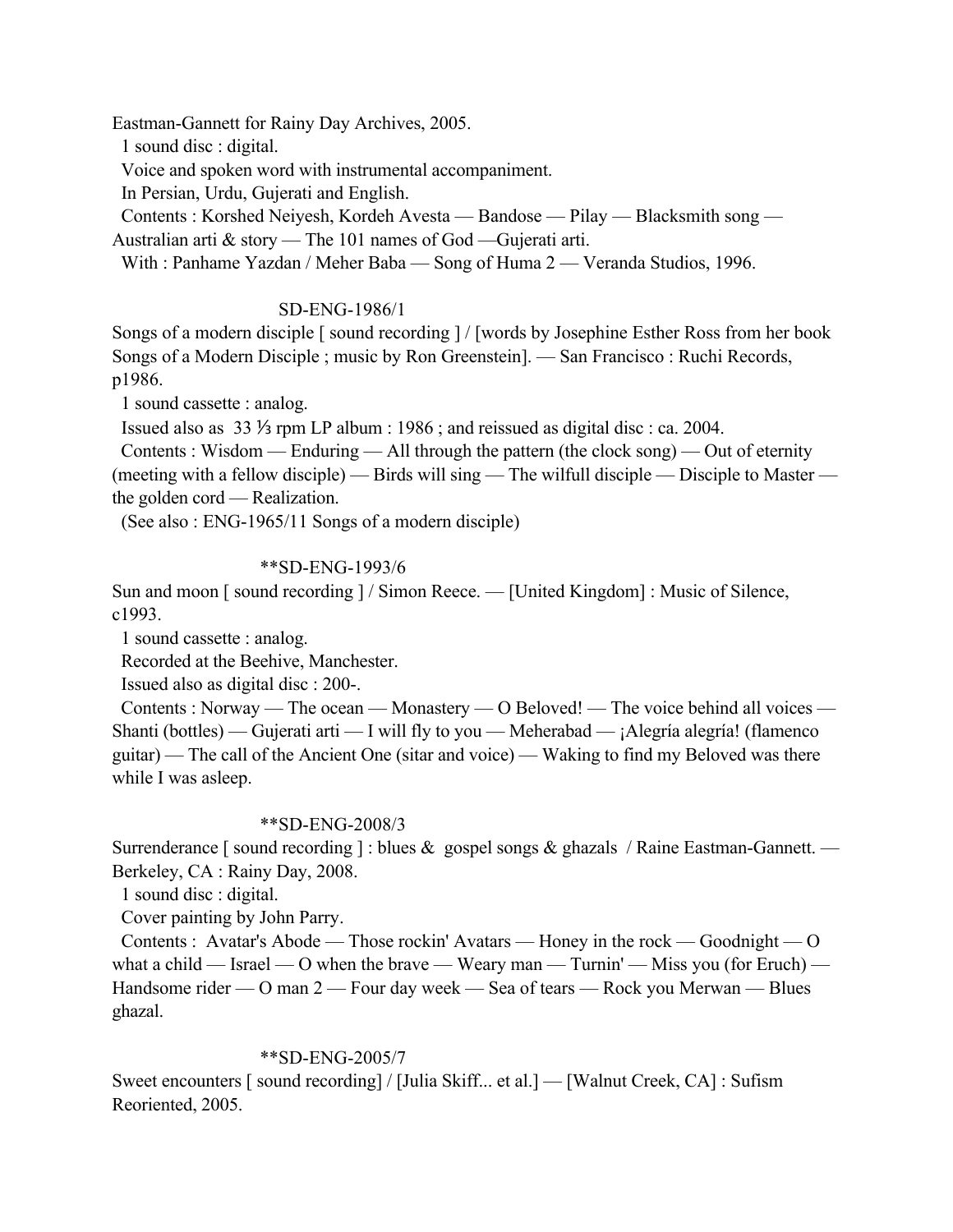1 sound disc : digital.

Subtitle on container : : a program of devotional music celebrating Avatar Meher Baba.

Vocals : Julias Skiff, Terry Hogan, Randa Liedstrand, Mary Shepard.

Music : David Jamieson, Randy Hammon.

 Contents : Dove round / O, my soul is moved to dance — Perfume — Make me an instrument of Thy Peace — The Divine Beloved / let these words by inscribed in your hearts — Meher Baba's prayer to Babajan — O, living flame of love — Storm clouds gather — The tethered falcon — I am everything — Lord of the universe.

# \*\*SD-ENG-1986/2

Sweet wine of love [sound recording ] / Cathy Haas. — [N. Myrtle Beach : Meher Prasad ], c1986.

1 sound cassette : analog.

Vocals and arr. music with vocal and instrumental accompaniment.

Produced by Winnie Barrett, Annie W. Bell, Barbara Katzenberg, and Jeff Wolverton.

Cover drawing by Tom Riley.

Reissued as digital disc / Cathy Haas Riley : 2005.

Contents : Sing a song of praise — Fold us up — Oh God beautiful — Keep me near — How majestic is thy name — O Moon — Keep me in the circle — Embodiment of love — Open up your heart — Love you now — How can I keep from singing — Meher darling, Meher king — Wake up — Sweet wine of love — Ocean of love.

MP-7 ; Meher Prasad.

## SD-ENG-1998/3

Techno Baba [ sound recording ] / [H. P. Bharucha... et al. ; music by Robert Fredericks]. — [S.l. : s.n.], 1998.

1 sound disc : digital.

Recorded voice and electronic music.

Other titles : Technobaba.

With selections from : Reassembling Reality / Exquisite Corpse (Musical group) — K. K. Records, 1992.

Also available in online version.

 Contents : It's just a whim / Dr. Bharucha — He's talking for real / Don Stevens — Beyond the beyond / Eruch — House squad Meherabad vollyball — An-el Haqq / Padri — In the dark night / Aloba — A. M. B. K. J. / Rustom and Sohrab — Any means / Mani — America / Shri Sadguru Meher Baba.

http://www.technobaba.com

## \*\*SD-ENG-2001/10

Techno Baba 2.0 [ sound recording ] / [Adi K. Irani... et al. ; music by Robert Fredericks]. — [S.l.] : Oklahuma, 2001.

1 sound disc : digital.

Recorded voice and electronic music.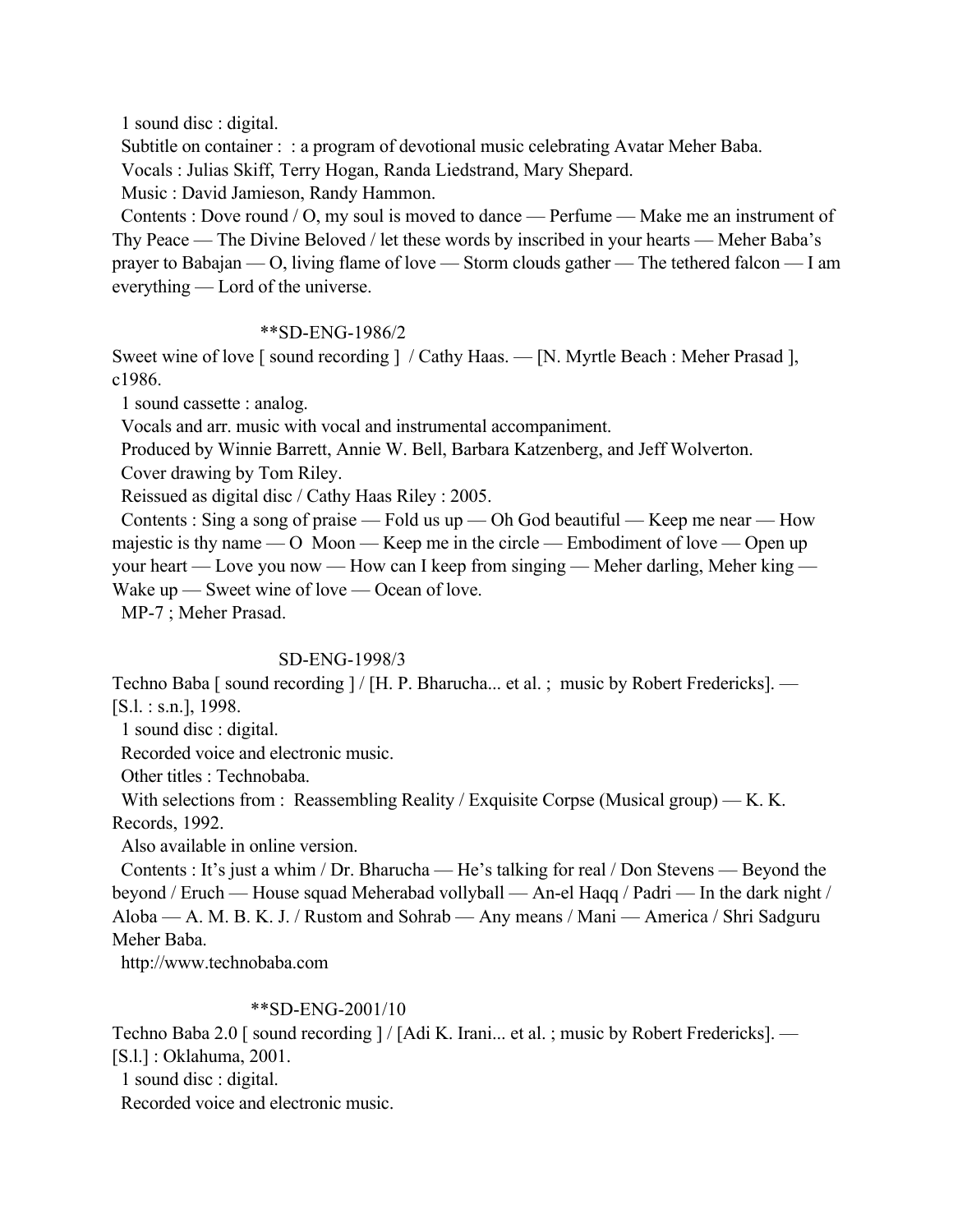Other titles : Technobaba 2.

Subtitle on sleeve : Avatar Meher Baba di jai !

Also available in online version.

Contents : Dance to His tune / Adi K. Irani — It's real / Don Stevens — Instrumental — Talk  $\&$ talk & talk / Bhau Kalchuri — Love for God / Dr. Bharucha — Time for tea / Aloba & Bal Natu — What is your mission / Shri Sadguru Meher Baba — Sex & spirituality / Ivy Duce — Avatar Meher Baba Ki Jai ! / Haralil.

http://www.technobaba.com.

# SD-ENG-1994/4

Thank you beloved Baba [ sound recording ] / by Kalyan. — [New York, NY : Seclusion Hill Music, c1994].

1 sound cassette : analog.

Voice and guitar — Tony Paterniti.

Partial contents : Mercy — The perfect mirror — All in time — Heal us Baba — The only thing clear — Thank you beloved Baba — Oh sweet Mehera — Ram — Rabia — Wild mare of spirit — Prayer of repentance — Good morning Baba.

(Unavailable for review).

# SD-ENG-1989/1

Then came you [ sound recording ] / Raymond Spagnuolo. — [S.l.] : Pie in the sky productions, 1989.

1 sound cassette : analog.

Popular and devotional music.

Recorded at Estudio Guidon, San Paulo, Brazil.

Remastered as digital disc : 200-.

Also available in online version.

Contents : Yours — Loving eyes — Open up your heart — Friends — To see the light — Butterfly — Then came you — I'll try — I would not be surprised — Going home — Yours. http://www.oluon.net/album/2

# \*\*SD-ENG-2001/11

This heart's your home [ sound recording ] / Rob Thornburn. — [Los Angeles, CA] : Thornburn, 2001.

1 sound disc : digital.

 Contents : Packing for India — Just to be with you — Wait and see — Meherabad Hill — His love is everything — Picture perfect — This heart's your home — Turn to me — Mystery love — You are.

# SD-ENG-1978/2

Three talks [ sound recording ] / Ivy O. Duce. — Walnut Creek, CA : Searchlight Seminars, c1978.

3 sound cassettes : mono.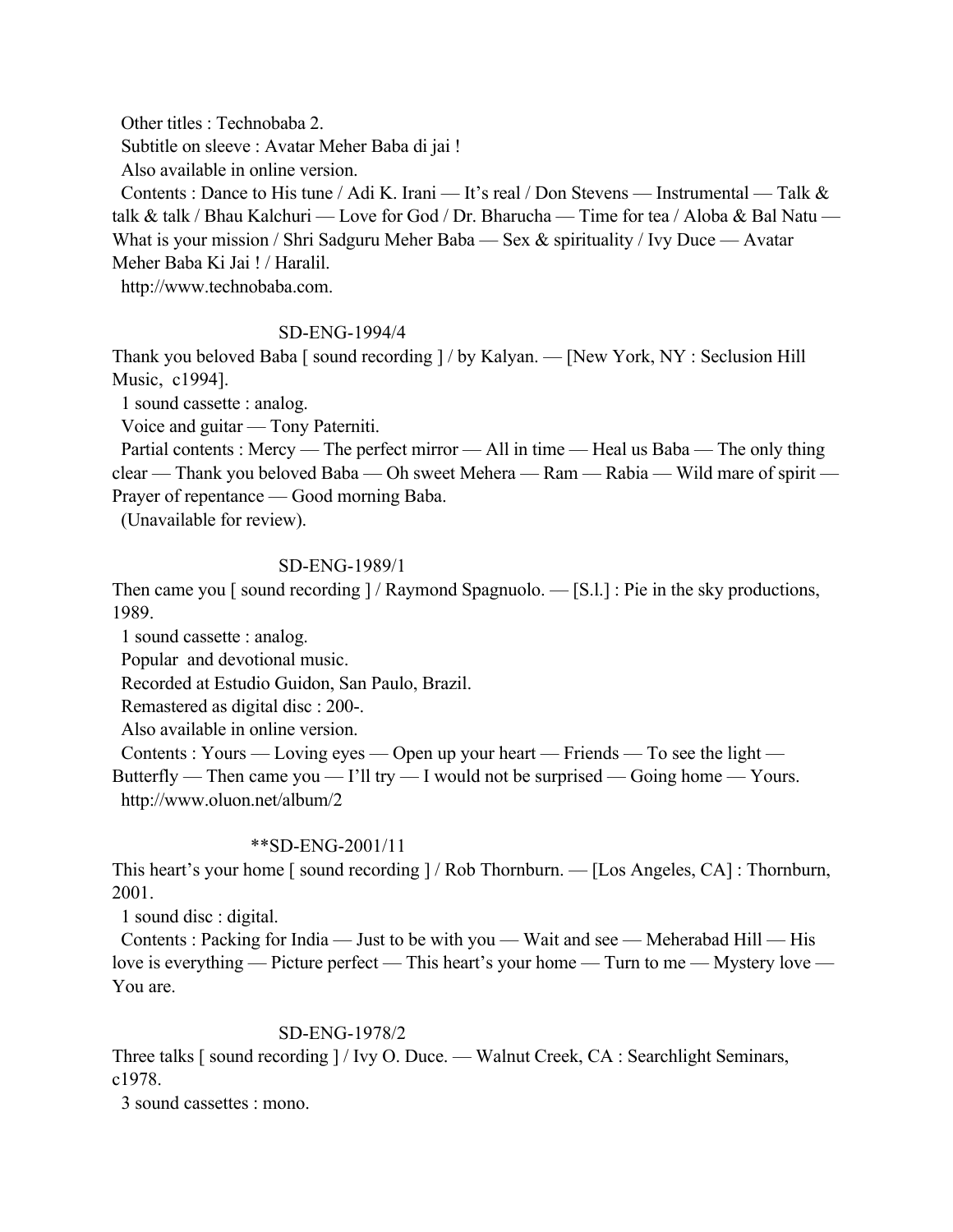Moderator : Pascal Kaplan.

Recorded at conferences in Mar. 1976, Jan. 1977, and Oct. 1978.

 Selections released as separate titles by Big Sur Recordings : 1979 ; and John F. Kennedy University : 1977.

 Contents : The one real death — Occult vs. divine powers — Preparing for the new humanity. Includes discussions concerning the planes of consciousness, union with God, child rearing, and supernatural powers, based on the teachings of Meher Baba.

C-55; Searchlight Seminars.

LCCN 84759537. — (Unavailable for review).

## SD-ENG-1998/4

Through the light of it all / Wayne Galler. — [Apple Valley, CA] : Miracle Records, 1998.

1 sound cassette : analog.

Issued also as digital disc : 1999.

 Contents : Love, command my heart — What's the purpose — Wake up Baba — Time will tell us — Shower me with love — I remember — Heal me tonight — Power of lightening — Blessed

waters — Mani's song — Through the light of it all — Way far off.

PA 930-620. — (Unavailable for review).

# \*\*SD-ENG-2008/4

To the glory of love [ sound recording ] / Cindy Lowe. — [Cranbury, NJ : Seclusion Hill Music], 2008.

1 sound disc : digital.

Recorded in Mumbai, India.

Cover painting by Laurie Blum.

Contents : If you hold to me — Only fire — Be one of my own — This sweet journey —

Beautiful dreamer — Going home tonight — Avatorment blues — The tale of the gypsy Princess — I'll never let go — On lovers lane — Mehera and Meher — The sweetest love — Mehera: to the glory of love.

(Unavailable for review).

# SD-ENG-1997/7

Unbounded love [sound recording ] : songs for the Avatar / The Chorus of Sufism Reoriented. — [ Walnut Creek, CA : Sufism Reoriented ], 1997.

1 sound cassette : analog.

 Contents : Sunlight — Water over stones — To follow you — Pine tree — Who is the perfect man? — Turn with love — Unbounded love — You, you, you — American arti.

LCCN RYH 4933. — (Unavailable for review).

# \*\*SD-ENG-2008/4

The Unstoppable train [ sound recording ] / Caris Arkin. — 2008 ed. — [Valfabbrica, PG Italy] : Arkin, 2008.

1 sound disc : digital.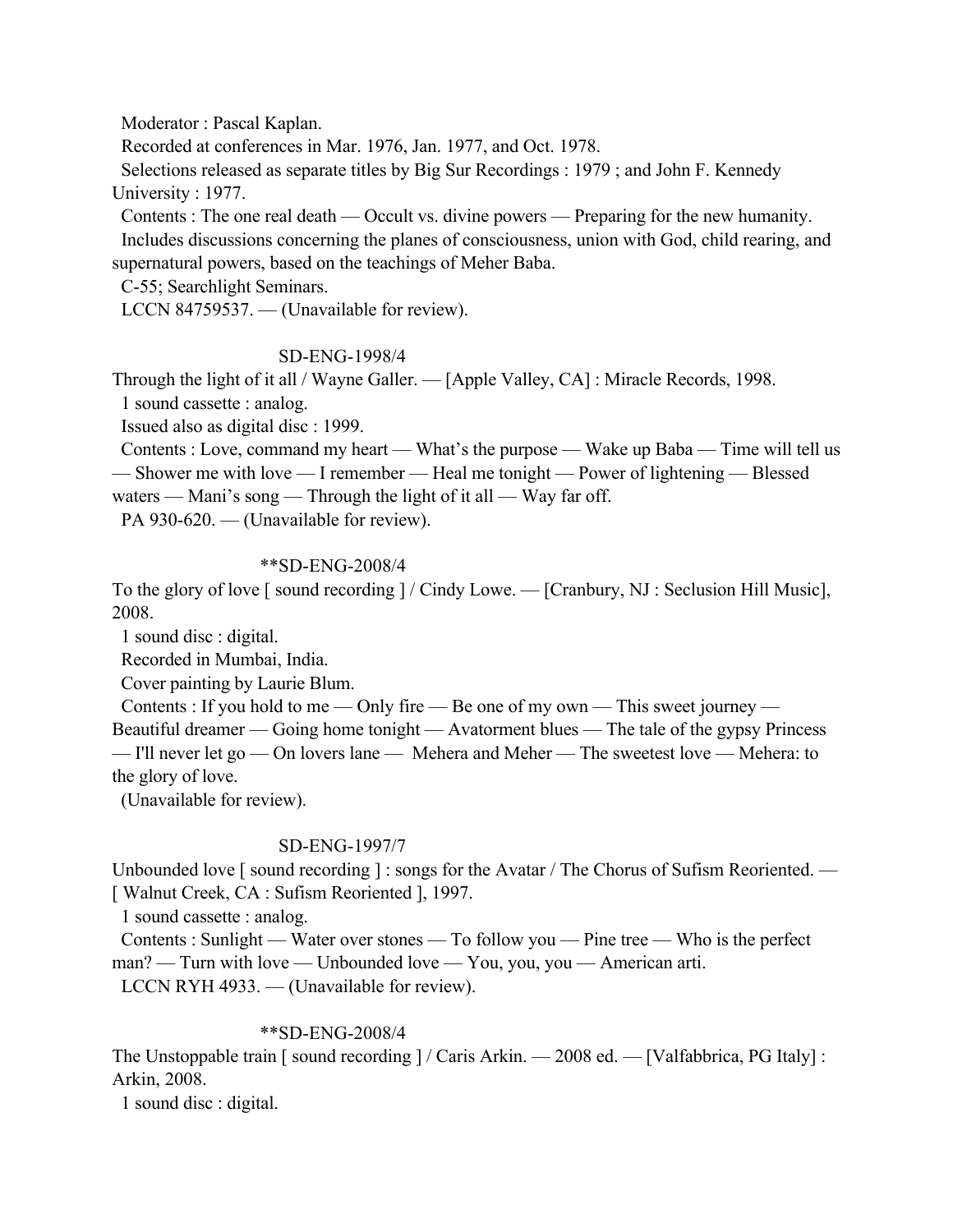Rock and alternative music — Christopher Arkin.

Digitally remastered from previous recordings : 1991.

 Contents : Beyond the mind — We will never fight — "Nothing matters but the love of God" — My starving heart — Umbria in the rain — Seeker of something higher — Face of God — Toughest kind — Love falls into place — The unstoppable train.

## \*\*SD-ENG-2004/11

The very best wine [ sound recording ] : songs for the Beloved / Judi Schoeck. — Denver, CO : Labor Phase Productions, 2004.

1 sound disc : digital.

Popular and rock music.

Produced and arr. by Michael Engberg.

Issued previously as sound cassette : 1997.

 Contents : An everlasting love — Drawn in your smile — The very best wine — Gift of your love — Pilgrim is my name — Rubbing salt — Fact of One — Your lovers yearn — To make you mine.

LPP-9701 ; Labor Phase.

## SD-ENG-1987/4

Victory unto Thee [ sound recording ] / Jane and Bob Brown. — N. Myrtle Beach, S.C. : Meher Prasad, [1987].

1 sound cassette : analog.

Produced and arranged by Raphael Rudd.

 Contents : Our darling Beloved — Meher Baba's love — Joy in your reign — Merciful One — Lambs & wolves — One Beloved — Your time has come — Baba's room — Still I linger — Ishteake — One saviour, one call — Maybe I'll be your tool — Being is dying by loving — Divine love — Truth — You take care of your own — Victory unto Thee — I dream of you, Meher.

MP-11 ; Meher Prasad.

# \*\*SD-ENG-1998/5

Waiting on this hill [ sound recording ] / songs by Ward Parks. — [Providence, RI] : Wineshop Publications ; Atlanta, GA : Meher Prasad [distributor], 1998.

1 sound disc : digital.

Vocal music and choral arangements.

Title from container.

Cover painting by Dot Lesnik.

 Contents : Such you are — Picture — Sleep like the night that made you —Song of the bayou — Come, my heart — Great all-gracious love — You are — Story of your doing — Waiting on this hill — Nothing is my earning.

# SD-ENG-1999/7

Ways to attain the supreme reality [sound recording ] / lyrics by Malcolm Schloss; produced and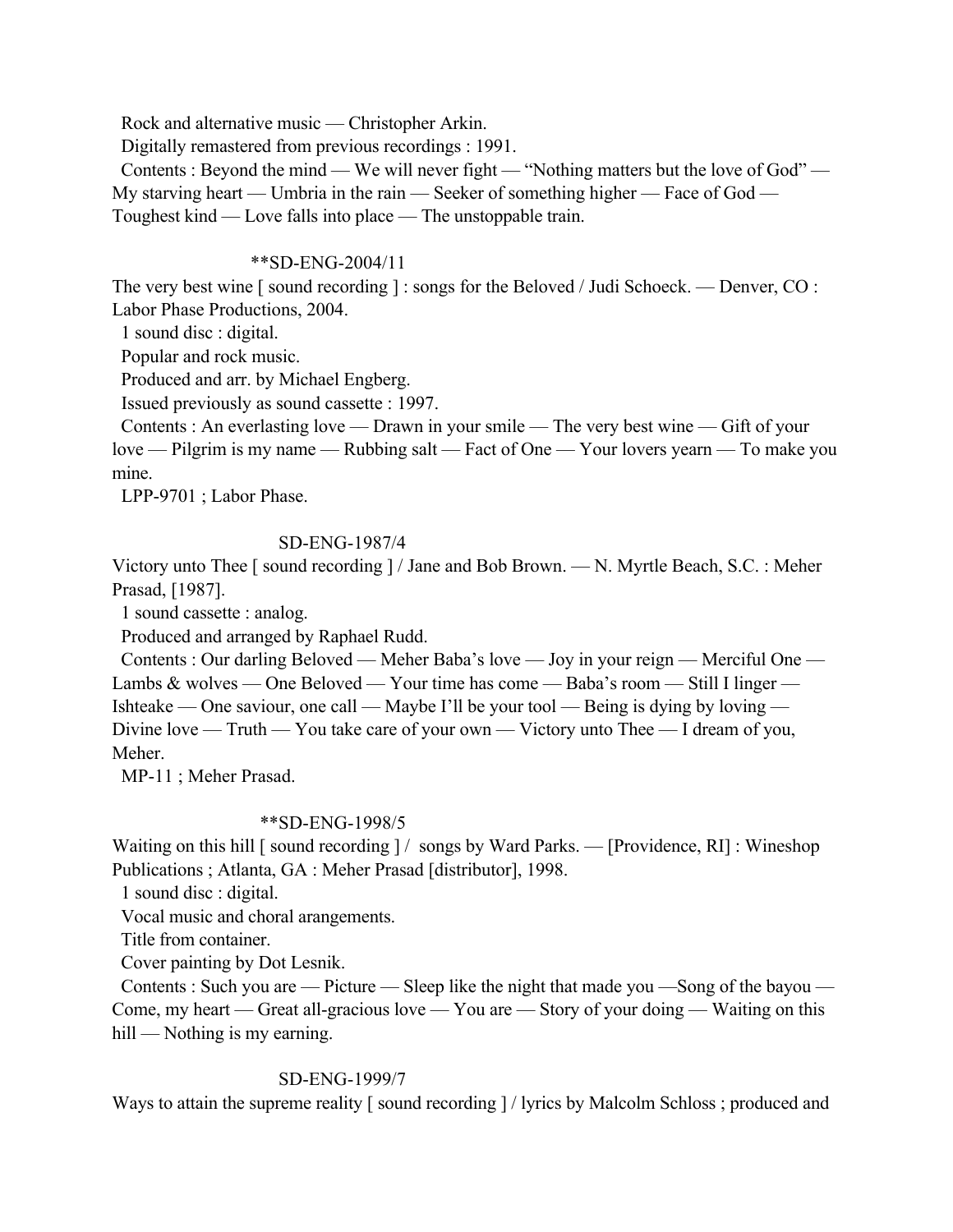arr. by Bill Szymczyk and Jim Meyer. — Spruce Pine, NC : Wildflowers, 1999.

1 sound disc  $(70 \text{ min.}) + 1 \text{ v.}$ 

Voice and instrumental music.

Title from container.

Cover and design by Christina Arasmo.

Lyrics on sheets in container.

 Contents : First and foremost — For no man knoweth — Unless thou live in me — Communion — Thrice-Blest — While silence reigns — Release — Rapture — Glorification — The game of creative giving — The company of saints — The gates of the mind — Treasure the peace — Harvest — Offering — Humility — Selfless service — Recollection — I am that I am — The real self — God-Intoxicated — Drought — Wholeness — Invocation — Heart of my heart — Whimsigenesis — In and beyond form — The divine life — Here and now in you — Consecration — Equanimity — Awakening — Beatitude — Called — Fiat —Redemption.

Wildflowers -22594.

#### \*\*SD-ENG-2007/2

Welcome to my world [ sound recording ] / Michael Da Costa. — [Norwich, England] : Da Costa, 2007.

1 sound disc : digital.

Vocals with accompaniment and instrumental music.

 Contents : Welcome to my world — I am — Coming round the mountains — Longing to long — Now is the time — The singer and the song — Silence Day — Fill our hearts with love — You are the One (Arti) — The old man says — Begin the beguine (instrumental).

### \*\*SD-ENG-2001/12

White flowing sadra [ sound recording ] / produced by Karen Lynn Sterkin for Meherkaren Sings. — [Concord, CA] : Meherkaren Sings. c2001.

1 sound disc : digital.

Vocals and arr. music.

Subtitle on cover : Meherkaren sings love songs to Meher Baba.

 Contents : Invocation — Now for the wine — Meeting again — Amma's song — Meher Baba's call — Thru my eyes — More sleep — Open the veil — White flowing sadra — My eyes seek

you — True love — Window to God — Mehera's color — Over & over.

SR 513-820.

## A-SD-ENG-1978/1

Who are you? / [Pete Townshend].

*In* Who are you? [sound recording ] / The Who (Musical group). — Track 14 (6:22 min.)

— Universal City, CA : MCA Records, 1978.

A song of sin and forgiveness.

 "Most songs addressed to 'you'...are almost always addressed to Meher Baba." —C. Charlesworth.

Issued also as digital disc : 1996 (MCAD-37003 ; "Gold" MCA-561).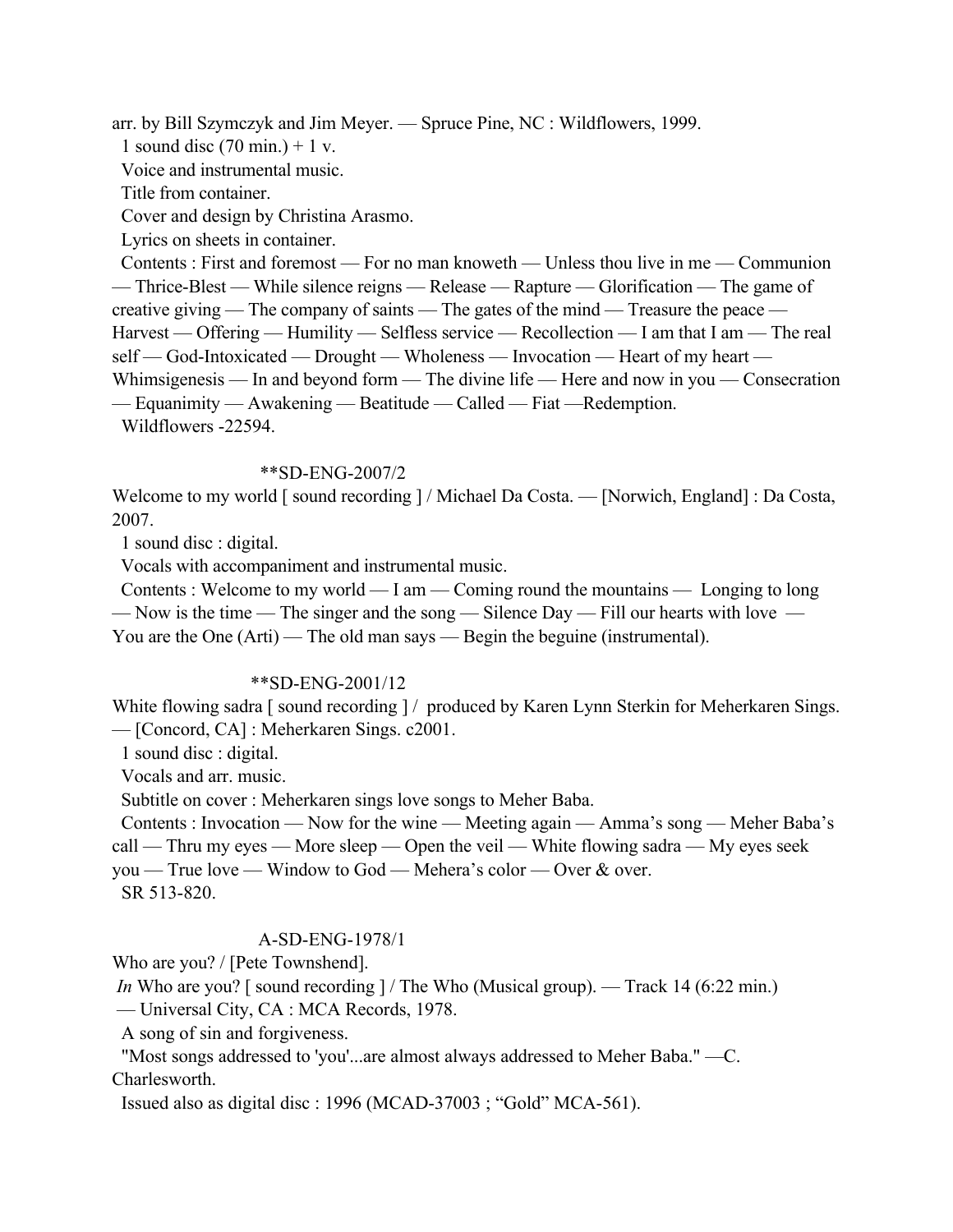## MCA-3050 ; MCA.

### \*\*SD-ENG-1970/3

Who came first [sound recording ] / Pete Townshend. — [S.l.] : Track Record : distributed by Polydor, 1970.

1 sound disc : 33 ⅓ rpm, stereo ; 12 in.

Several reissues as cassette and digital disc, RCD 10246 ; Rykodisk : 1992, etc.

 Contents : Pure and easy — Evolution — Forever's no time at all — Let's see action — Time is passing — Heartache — Sheraton Gibson — Content — Parvardigar.

2408-201.

## SD-ENG-1995/1

The Window to God [ sound recording ] / Jamie Newell and the New Life Revival Band. — [Nashville, TN] : Minor Incarnations, 1995.

1 sound cassette : analog.

Reissued also as digital disc.

 Contents : The window to God — The most beautiful world — My God and my all — Through my eyes — What a concept — Redeemer of my soul — The work of a moment — If you travel to Meherabad, — Won't you carry me home — Beloved father (arti).

## SD-ENG-1975/1

Wisemen [ sound recording ] : a circus of the self / songs, instrumental and vocal arrangements by Rob Tomaro ; with the Meher Players of Chicago. — [S.l.] : New Beginning Records, c1975.

1 sound disc : 33 ⅓ rpm, stereo ; 12 in.

 "Side one contains the score of the musical play Wisemen, as performed by the Meher Players of Chicago."

 Contents : Welcome to the circus — Find me — Love alone is real —- Rosy — Ever since the dream began — Golden promise — The doctor — Baba, Baba — Brand new home — Finally time — Sometimes — Epilogue.

6014-5.

## SD-ENG-1976/2

With love [ sound recording ] / [Pete Townshend]. — [S.l.] : Eel Pie Recording Productions, [1976].

1 sound disc : 33 ⅓ rpm ; 12 in + booklet (24 p. ill., ports.)

 Accompanying booklet includes portraits, illustrations, poems, and essays relating to Baba by various contributors.

 Contents: Hail Avatar Meher Baba — Give it up — Without your love — His hands — Just for a moment — Baba blues — Meher — Contact — Gotta know ya — Sleeping dog — All God's mornings — Lantern cabin.

(See also : Jai Baba [ sound recording ])

\*\*SD-ENG-2004/12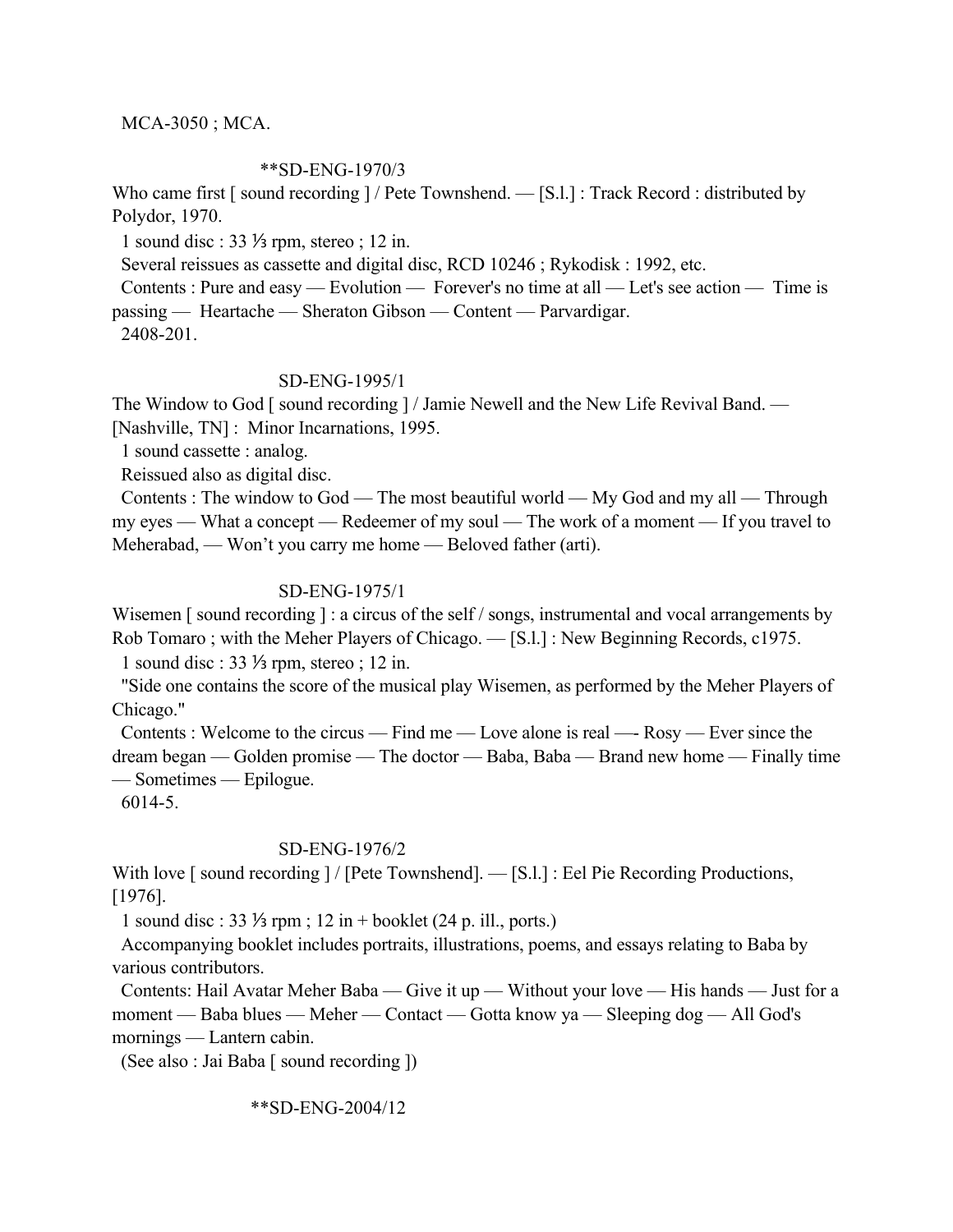With you once more [ sound recording ] / Trudy Gard'ner & Pedro Miranda. — [Athens ; Atlanta, GA] : s.n., c2004.

 1 sound disc : digital. Voice and guitar. In Spanish and English. Recorded by Leone Productions. English translations on sheets in container. Contents : Tu y yo — Meherabad — Disfrazado — Estrellita del sur — Sweet Beloved — Silencio — One more moment — En el ojo de la tormenta — Venus — Moon of Meherabad — Perdón — Crazy — Negra Consentida — Al encontrarte — Begin the beguine — Sin Razón ni justicia — Amar bien. SR 374-418

## SD-ENG-2007/3

Yad rakh = Remember this [sound recording ] / Bobbie Bernstein ; Mary Lloyd Dugan ; The Myrtle Beach Choir of Angels. — [North Myrtle Beach. SC] : His Smile Productions, 2007. 1 sound disc : digital.

"Dedicated to The Silent Master Meher Baba" —On label.

 Originally recorded at Cherry Grove Productions, (Myrtle Beach, SC) ; remastered. Contents : Yad rakh.

## SD-ENG-1983/2

You better you bet ; Don't let go the coat [ sound recording  $/$  Pete Townshend. — Burbank, California : Warner Bros., 1983.

1 sound disc : 45 rpm, stereo.

Rock songs.

 Issued also on 33 ⅓ rpm Face Dances : 1981 (WB HS 3516), remastered as digital disc : 1997 (MCAD-25-25987).

Contents : You better you bet — Don't let go the coat.

GWB-0412 ; Warner Bros.

Your life is not your own [ sound recording  $]/$  Robert Een.

 *See* :

"Meherazad Suite" [ sound recording ] / Robert Een.

## SD-ENG-1975/2

You're here at last [ sound recording ] / all songs written, composed, and sung by Bob Brown, except 'Sharing,' words by Josephine Ross. — Beverly Hills, Calif. : New Life Productions, 1975.

1 sound disc : 33 ⅓ rpm, stereo ; 12 in.

 Contents : Hearts sing — You are born to every man — My song to comfort you — Flying high — If you'll have me — You're my way, you're my goal — Evolution, revolution — I feel as though — Sharing — Simple was the purest man — You're here at last. NPL 105.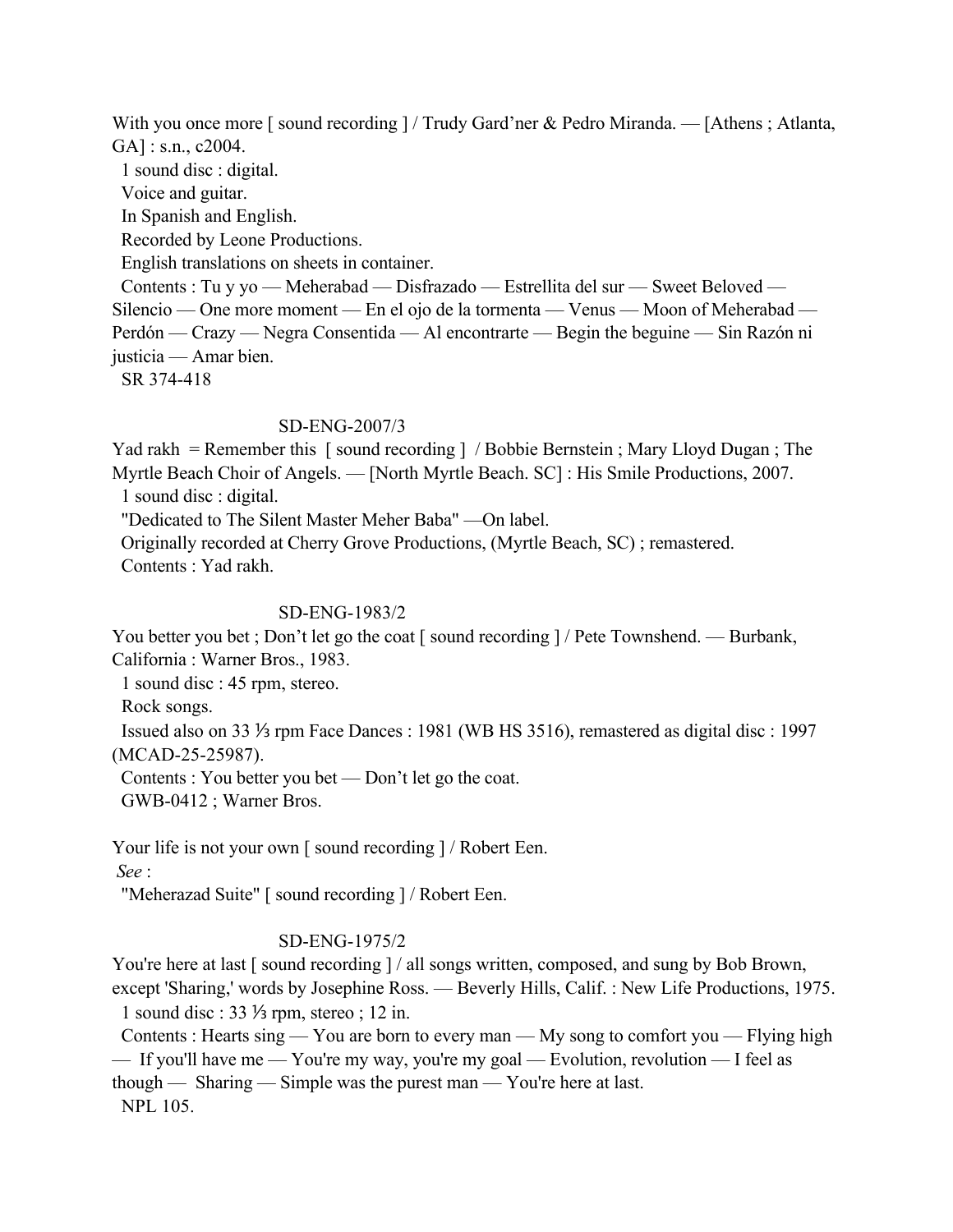# SD-ENG-1982/4

Yours brotherly, [ sound recording ] / Eruch [Jessawala]. — Rolling Hills Estates, Calif. : Meher Lahar, c1982.

2 sound cassettes : analog + 1 sheet.

 "A set of six intimate talks by Eruch Jessawala, one of Avatar Meher Baba's closest disciples." In container.

SR 033-780. — (Unavailable for review).

# SD-ENG-2001/13

Zarthus [ sound recording ] / Robbie Basho. — [La Spezia, Italy] : Vanguard/Comet, 2001.

1 sound disc : digital.

Instrumental guitar.

Issued previously as sound cassette.

 Contents : Zarthus — Khoda e gul abe — Mehera — Khalil Gibran — Bride divine — Rhapsody in Druze.

VMD79339 ; Vanguard Records. — (Unavailable for review).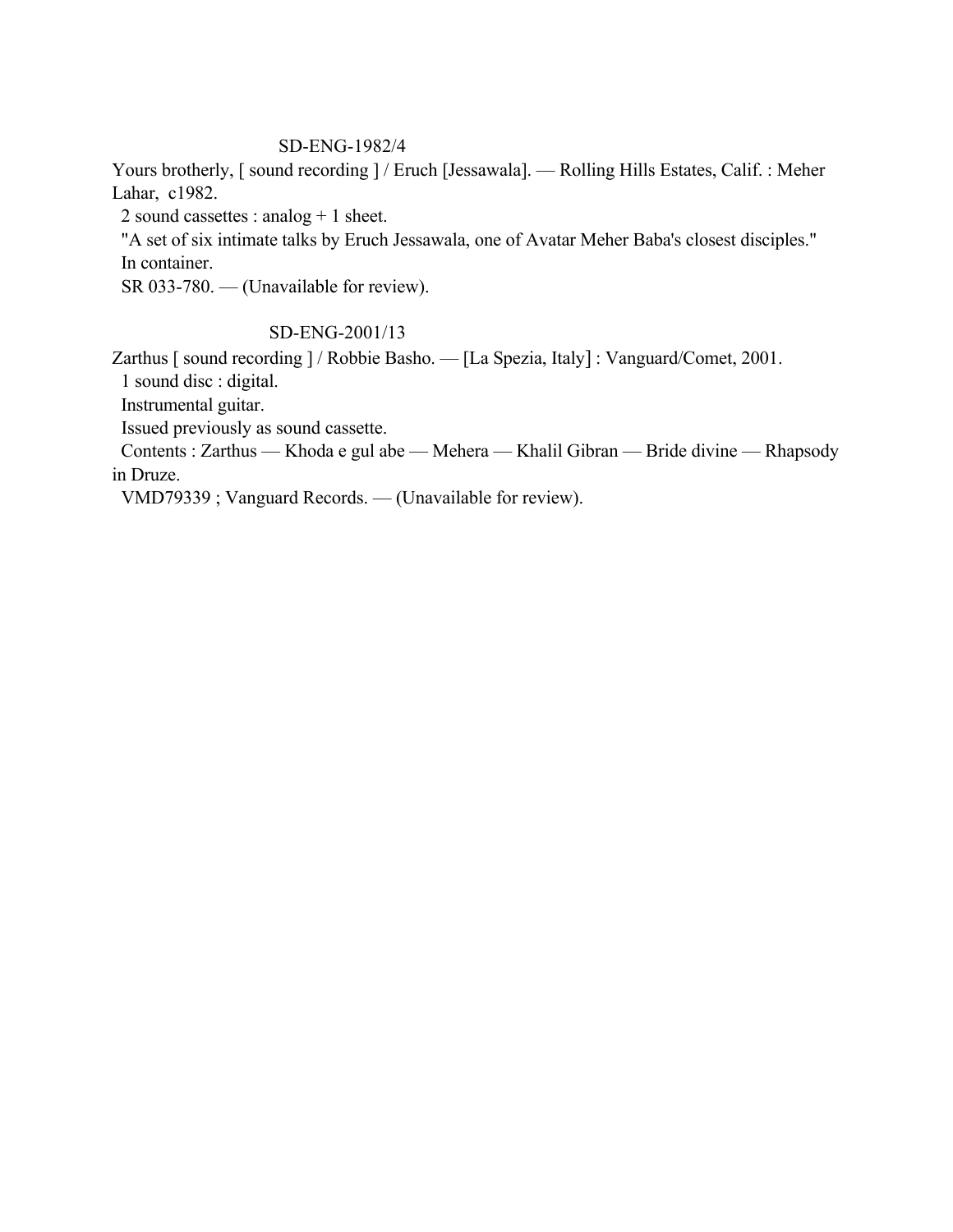## MOTION PICTURE SECTION

MP-1956

Avatar in Australia [ motion picture ]. — [1956?]. 1 film reel (2 ½ [or 8] min.) : si., col. ; 16mm. Made in 1956. Available from: Nashville : Meher Prasad. Also issued in super 8mm. Meher Baba's visit to Australia, 1956. (Unavailable for review).

MP-1964

Avatar Meher Baba [ motion picture ]. — [1964?]. 1 film reel ( min.) : si., b.& w.? ; 16mm. Made in 1963-1964. (Unavailable for review).

MP-1967 The Awakener [ motion picture ]. — [1967?]. 1 film reel (4 min.) : sd., b.& w. ; 16mm. Made in 1967. Available from: Nashville : Meher Prasad. Also issued in super 8mm. + tape cassette. One of the last films taken of Meher Baba. (Unavailable for review).

### MP-1958

Beloved with us [ motion picture ]. — [1958?]. 1 film reel (10 min.) : sd., col. ; 16mm. Made in 1958 (also thought to be made in 1959 or 60). Available from: Nashville : Meher Prasad. Also issued in super 8mm. + tape cassette. (Unavailable for review).

#### MP-1969

Darshan at Guruprasad (Westerners) [ motion picture ]. — [1969?]. 1 film reel (15 min.) : si., col. ; standard 8mm. Made in 1969. (Unavailable for review).

#### MP-1960

Darshan at Meher Nazar, and Meher Baba in Guruprasad [ motion picture ]. — [1960?]. 1 film reel ( min.) : si., b.& w.? ; 16mm.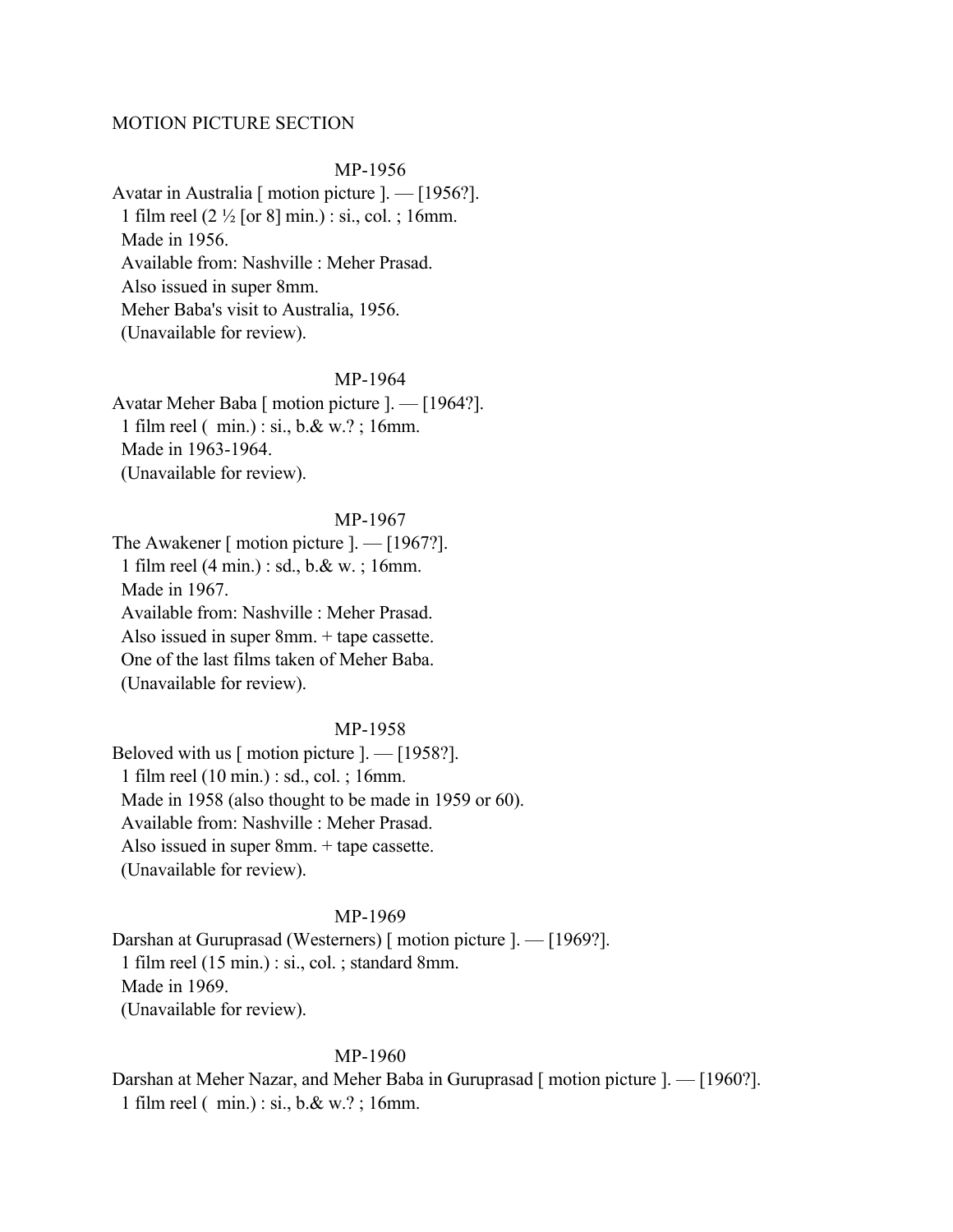Made in 1960. (Unavailable for review).

### MP-1965

Darshan at Poona (Easterners) [ motion picture ]. — [1965?]. 1 film reel ( min.) : si., b.& w.? ; 16mm. Made in 1965. (Unavailable for review).

#### MP-1954

Darshan in Ahmednagar [ motion picture ]. — [1954?]. 1 film reel ( min.) : si., b.& w.? ; super 8mm. Made in 1954. (Unavailable for review).

### MP-1954

Darshan in Debra Dun [ motion picture ]. — [1954?]. 1 film reel (8 min.) : si., col. ; 16mm. Made in 1954. Available from: Nashville: Meher Prasad (under title: Dehra Dun). Also issued in super 8mm. Meher Baba with His close men Mandali (disciples). (Unavailable for review).

## MP-1962

East-West gathering, Poona [ motion picture ]. — [1962?]. 1 film reel (16 min.) : si., b.& w.? ; 16mm. Made in 1962. (Unavailable for review).

# MP-1968

Glimpses of Meher Baba at Meherazad [ motion picture ]. — [1968?]. 1 film reel ( min.) : si., b.& w. ; 16mm. Made in 1965-1968. (Unavailable for review).

MP-1968

Glimpses of Meherazad [ motion picture ]. — [1968?]. 1 film reel ( min.) : si., b.& w.? ; 16mm. Made in 1965-1968. (Unavailable for review).

MP-1976 (Rev.)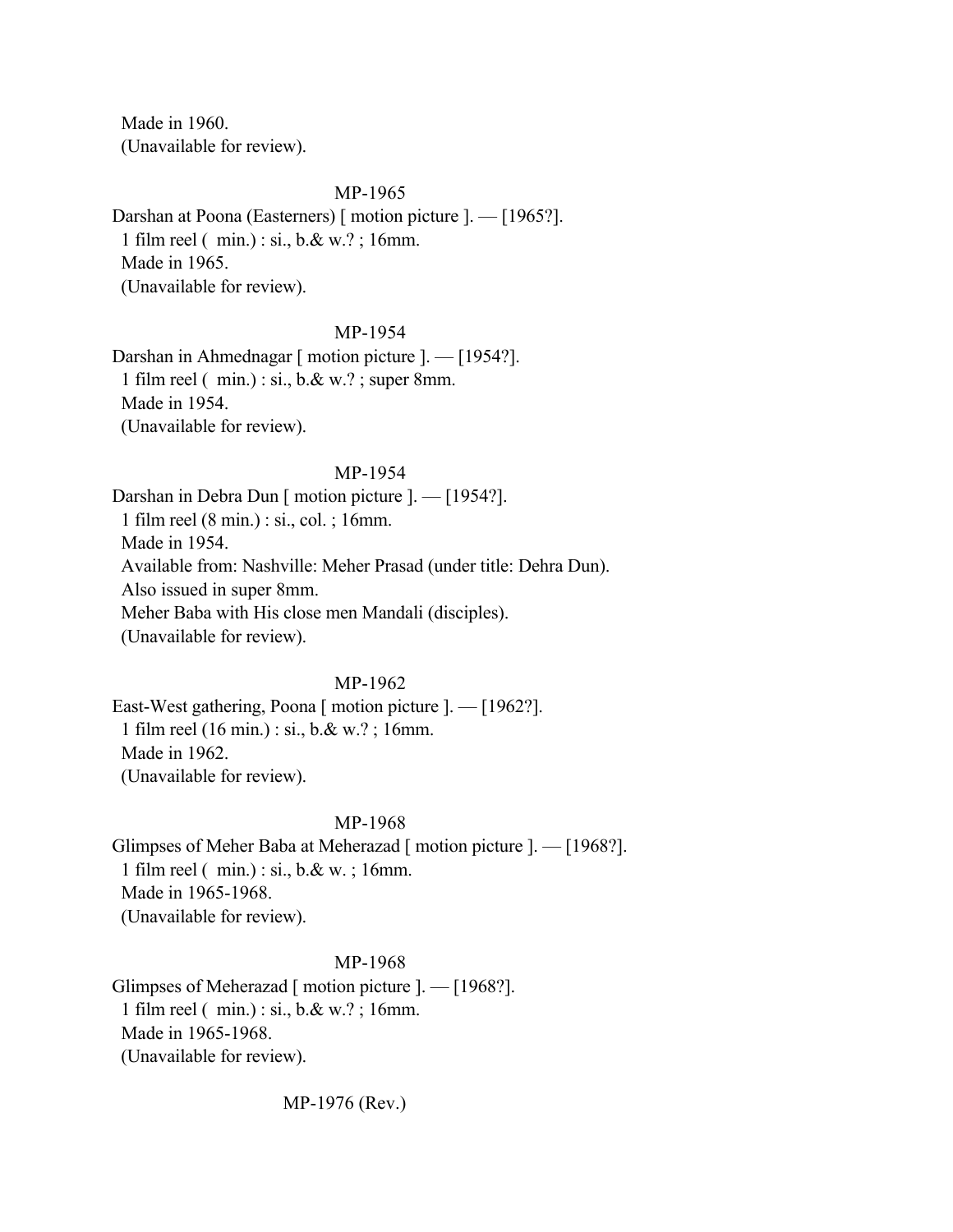God-Man [ motion picture ] / directed by Mitch Matthews ; produced by Meher Foundation, Australia. — North Myrtle Beach, S.C. : Meher Prasad, distributor, c1977. 1 videocassette (55 min.) sd., col. with b&w sequences. Made in 1976. Events filmed mainly at the time of the 7th Amartithi, Jan. 31, 1976, but includes scenes of Meher Baba from older films ; shown on Australian TV as an educational documentary. (Reviewed)

# MP-1965

God-Man at Guruprasad [ motion picture ]. — [1965?]. 1 film reel (13 [or 15] min.) : si., col. ; 16mm. Made in 1965. Available from : Nashville : Meher Prasad. Also issued in super 8mm. Meher Baba with the women Mandali (close disciples). (Unavailable for review).

## MP-1963

Guruprasad, Poona, and glimpses of Meherazad [ motion picture ]. — 1963? 1 film reel ( min.) : si., b.& w.? ; 16mm. Made in 1963. (Unavailable for review).

## MP-1958

Happy birthday Baba [ motion picture ]. — [1958?]. 1 film reel (10 [or 15] min.) : si., b.& w. ; 16mm. Made in 1958. Available from: Nashville : Meher Prasad. Also issued in super 8mm. Meher Baba's 64th birthday celebration at Meherabad, 1958. (Unavailable for review).

## MP-1968

Last film of Meher Baba [ motion picture ]. — [1968?]. 1 film reel (15 min.) : sd., col. ; 16mm. Made in 1968. Also issued in super 8mm. (Unavailable for review).

# MP-1971

Mani with Virginia Small [ motion picture ]. — [1971?]. 1 film reel (3 min.) : si., col. ; super 8mm. Made in 1971.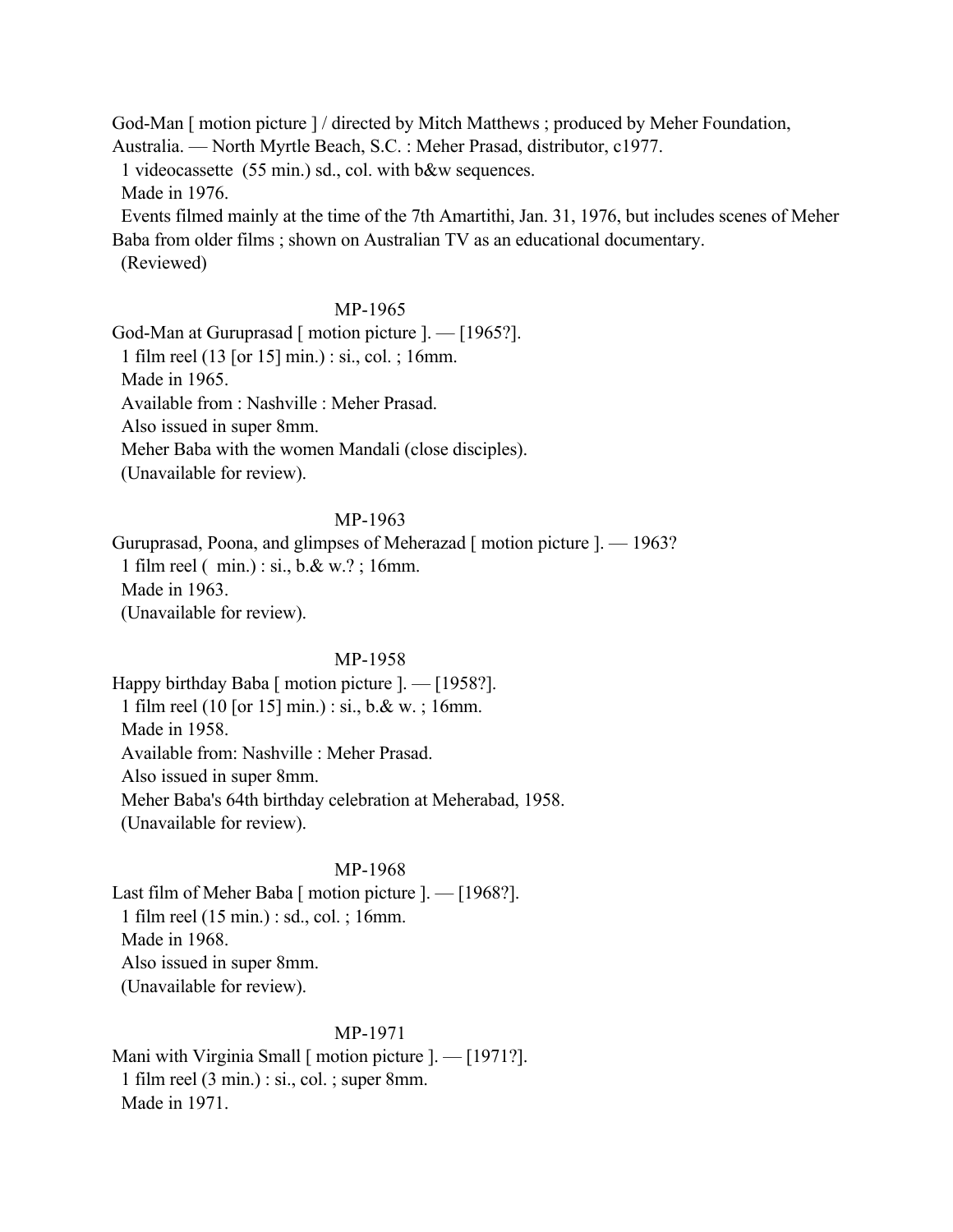(Unavailable for review).

MP-1954 Mass darshan in Andhra [ motion picture ]. — [1954?]. 1 film reel ( min.) : si., b.& w.? ; 16mm. Made in 1954. (Unavailable for review).

MP-1959

Meher Baba [ motion picture ]. — [1959?]. 2 film reels ( min.) : si., b.& w.? ; 16mm. Made in 1959. (Unavailable for review).

MP-1954

Meher Baba at Meherabad [ motion picture ]. — [1954?]. 1 film reel (10 mm.) : si., col. ; standard 8mm. Made in 1954. (Unavailable for review).

### MP-1968

Meher Baba in Guruprasad [ motion picture ]. — [1968?]. 2 film reels ( min.) : si., b.& w.? ; 16mm. Made in 1965-1968. (Unavailable for review).

## MP-1962

Meher Baba in Meherazad [ motion picture ]. — [1962?]. 1 film reel ( min) : si., b.& w.? ; 16mm. Made in 1962. (Unavailable for review).

#### MP-1958

Meher Baba in Myrtle Beach [ motion picture ]. — [1958?]. 2 film reels ( min.) : si., col. ; super 8mm. Made in 1958. Reel 1: 25 min. (Unavailable for review).

## MP-1956 (Rev.)

Meher Baba in New York City, Sunday, July 22nd 1956 [ motion picture ] / producer, Adele Wolkin. — [c1956].

1 film reel (3 min.) : si., b.& w. ; super 8mm.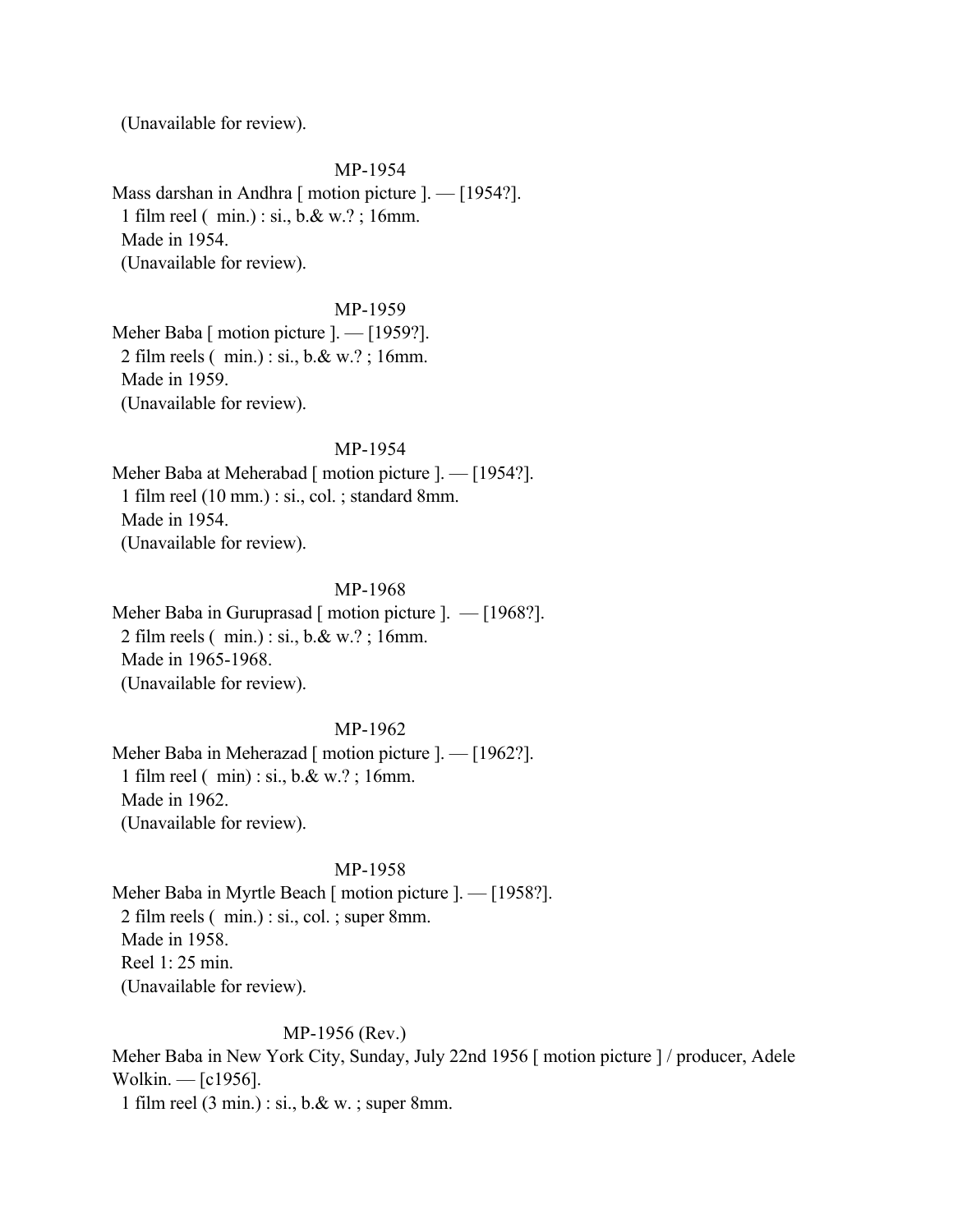Made in 1956. Supplied title : Meher Baba in New York (Delmonico's). PAu 001593702. — (Unavailable for review).

## MP-1952

Meher Baba in Switzerland [motion picture ]. — [1952?]. 1 film reel (10 min.) : si., col. ; super 8mm. Made in 1952. (Unavailable for review).

## MP-1956 (Rev.)

Meher Baba in the USA  $\lceil$  motion picture  $\lceil$ .  $\lceil$  [1956?]. 3 film reels ( min.) si., col. ; super 8mm. Made in 1956. Contents: reels 1-2, Myrtle Beach - reel 3, California. (LCCN 98511390 ; reference print) — (Unavailable for review).

## MP-1932

Meher Baba with Purdom [ motion picture ]. — [1932?]. 1 film reel (3 min.): si., b.& w. ; standard 8mm. Made in 1932. Also issued in super 8mm. (Unavailable for review).

## MP-1961

Meher Baba's stay in Poona [ motion picture ]. — [1961?]. 1 film reel ( min.) : si., b.& w.? ; 16mm. Made in 1961. (Unavailable for review).

## MP-1956

Meher Baba's visit in the USA [ motion picture ]. — [1956?]. 1 film reel (23 mm.) : si., col. ; super 8mm. Made in 1956. (Unavailable for review).

## MP-1974

Meherazad [ motion picture ] / filmed by Lindsay. — [1974?]. 1 film reel (3 min.) : si., col. ; super 8mm. Made in 1974. (Unavailable for review).

MP-1971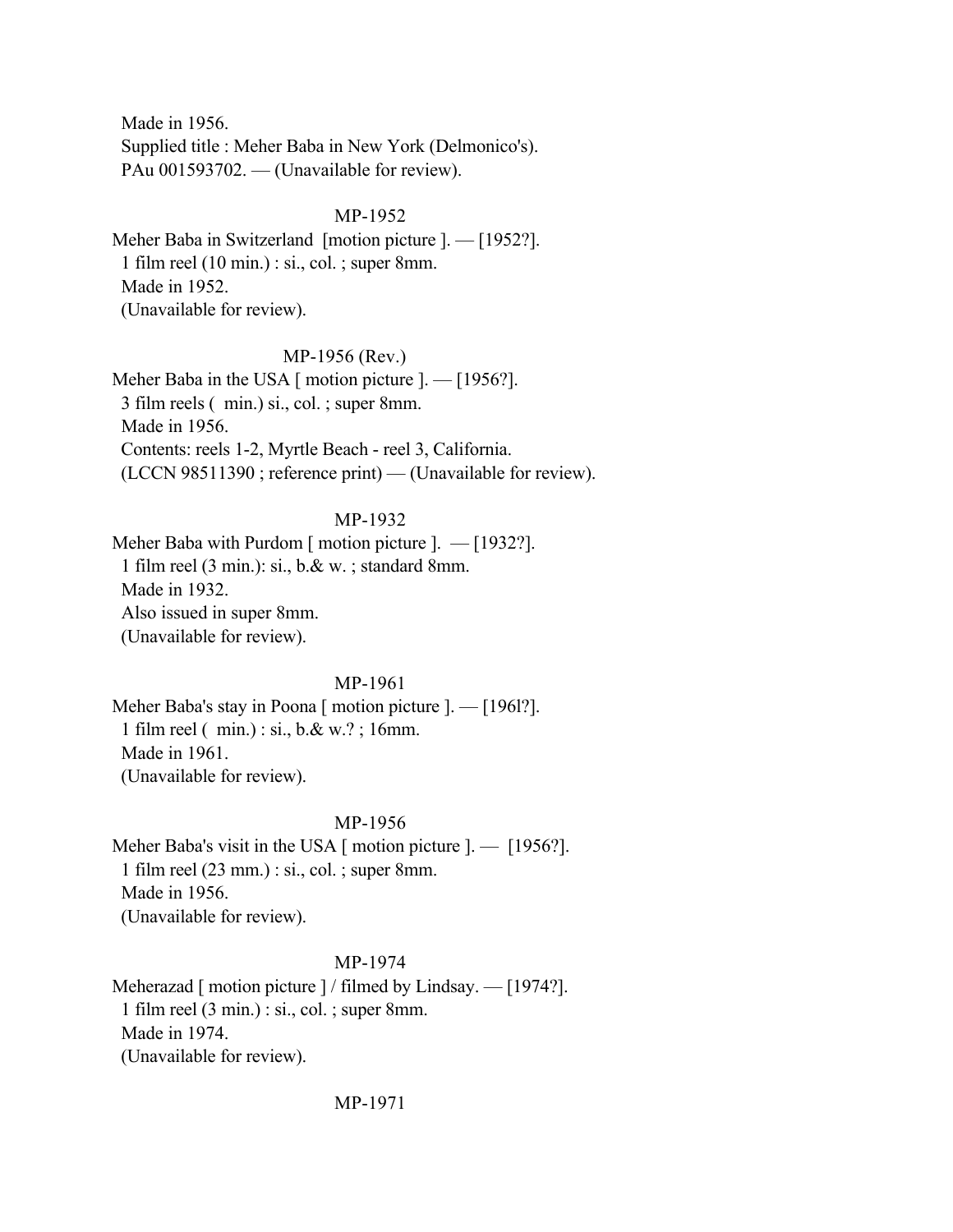Meherazad : Baba-tree with Mehera [ motion picture ]. — [1971?]. 1 film reel (3 min.) : si., col. ; super 8mm. Made in 1971. (Unavailable for review).

## MP-1968

Meherazad memories [ motion picture ]. — [1968?]. 1 film reel (19 min.) : si., col. ; super 8mm. Made in 1968. (Unavailable for review).

## MP-196-

Memorable Meherazad [ motion picture ]. — [196-]. 2 film reels (45 mm.) : si., col. ; 16mm. Made in the 1960's. Also issued in super 8mm. (Unavailable for review).

## MP-1965

Memorable Meherazad [ motion picture ]. — [1965?]. 1 film reel ( min.) : si., b.& w.? ; 16mm. Made in 1965. (Unavailable for review).

#### MP-1967

Memorable Meherazad [ motion picture ]. — [1967?]. 3 film reels ( min.) : si., col. ; 16mm. Made in 1967. Reel 1: 20 min. Also issued in super 8mm. (Unavailable for review).

#### MP-1937

Nasik : Meher Baba's birthday [ motion picture ]. — [1937?]. 1 film reel (3 min.) : si., b.& w. ; super 8mm. Made in 1937. (Unavailable for review).

### MP-1937

Nasik and Rahuri [ motion picture ]. — [1937?]. 1 film reel (10 or 15 min.) : sd., b.& w. ; 16mm. Made in 1937. Available from: Nashville : Meher Prasad.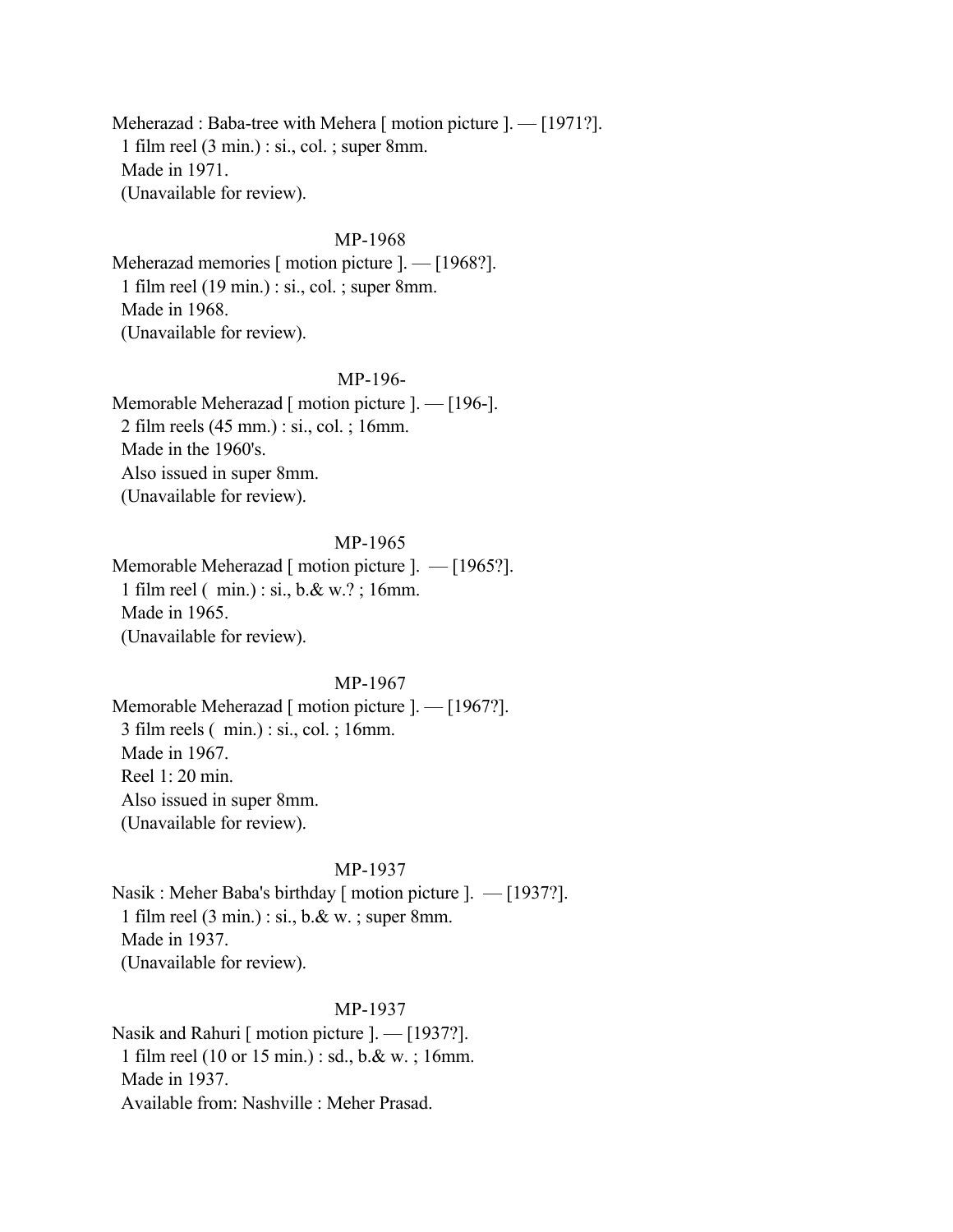Also issued in super 8mm. + script. Meher Baba's 43rd birthday celebrations, 1937. (Unavailable for review).

## MP-1948

Return to Meherabad [ motion picture ].  $-$  [1948?]. 1 film reel (4 min.) : si., col. ; 16mm. Made in 1948. Available from: Nashville : Meher Prasad. Also issued in super 8mm. (Unavailable for review).

#### MP-1960

Stay with Meher Baba (Meherazad) [ motion picture ]. — [1960?]. 1 film reel ( min.) : si., b.& w.? ; 16mm. Made in 1959-1960. (Unavailable for review).

# MP-1962

Summer stay in Poona [ motion picture ]. — [1962?]. 1 film reel (25 min.) : si., b.& w.? ; 16mm. Made in 1962. Also issued in super 8mm. (Unavailable for review).

### MP-1954

Three weeks with Meher Baba [ motion picture ]. — [1954?]. 1 film reel ( min.) : si., b.& w.? ; 16mm. Made in 1954. (Unavailable for review).

## MP-1973

The Thunder of His silence [ motion picture ] : musical film on Meher Baba / Society for Avatar Meher Baba, New York. — [1973?]. 1 film reel ( min.) : sd., col.? ; 16mm. Made in 1973. (Unavailable for review).

## MP- 1961

Walking with the Master  $\lceil$  motion picture  $\lceil$ .  $\lceil$  1961? $\rceil$ . 1 film reel (23 min.) si., col. ; 16mm. Made in 1961. Available from: Nashville : Meher Prasad.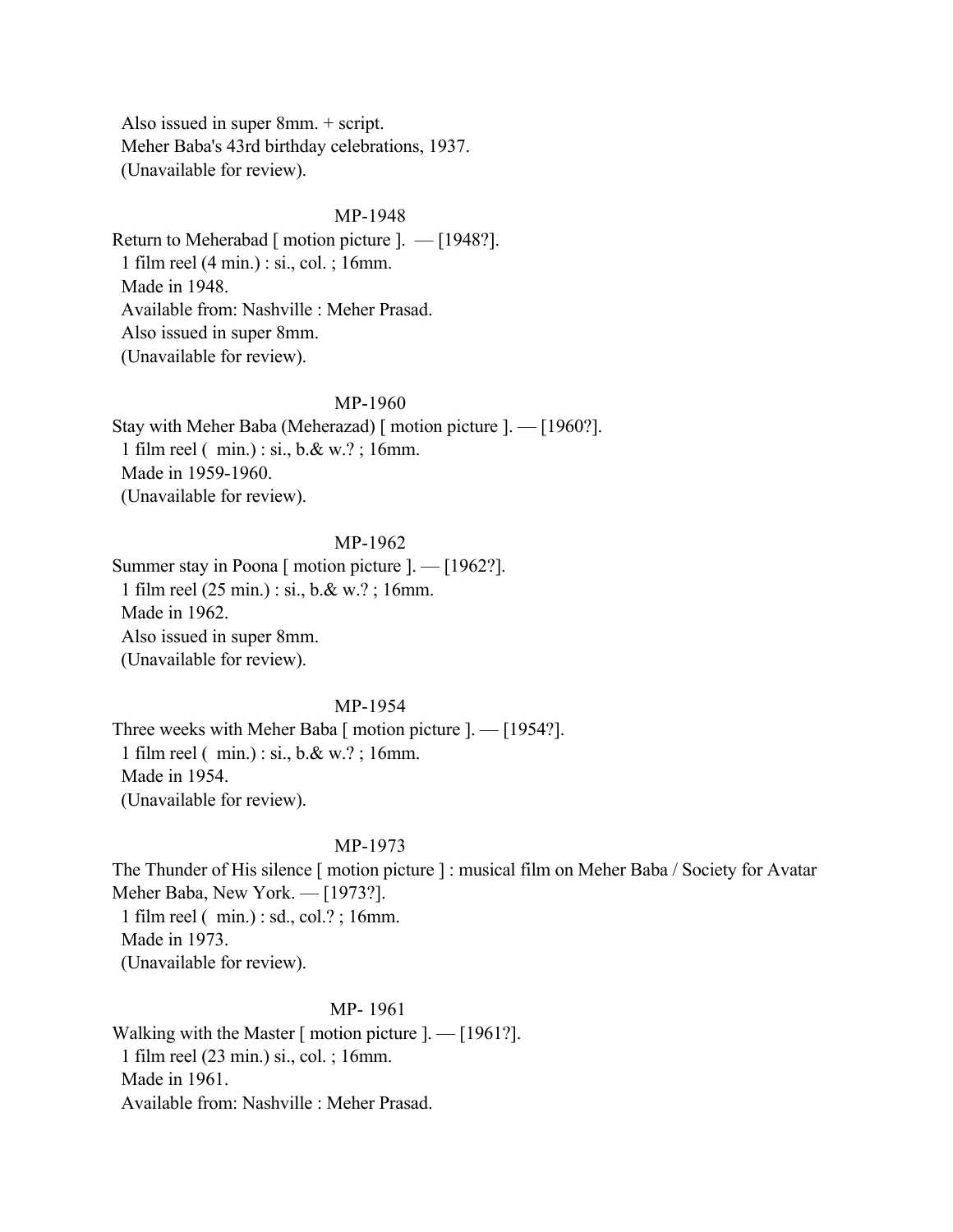Also issued in super 8mm.

 Meher Baba in Poona, 1961; descriptions of the scenes in the film are in the 41st and 42nd Family letters ... / written by Mani.

(Unavailable for review).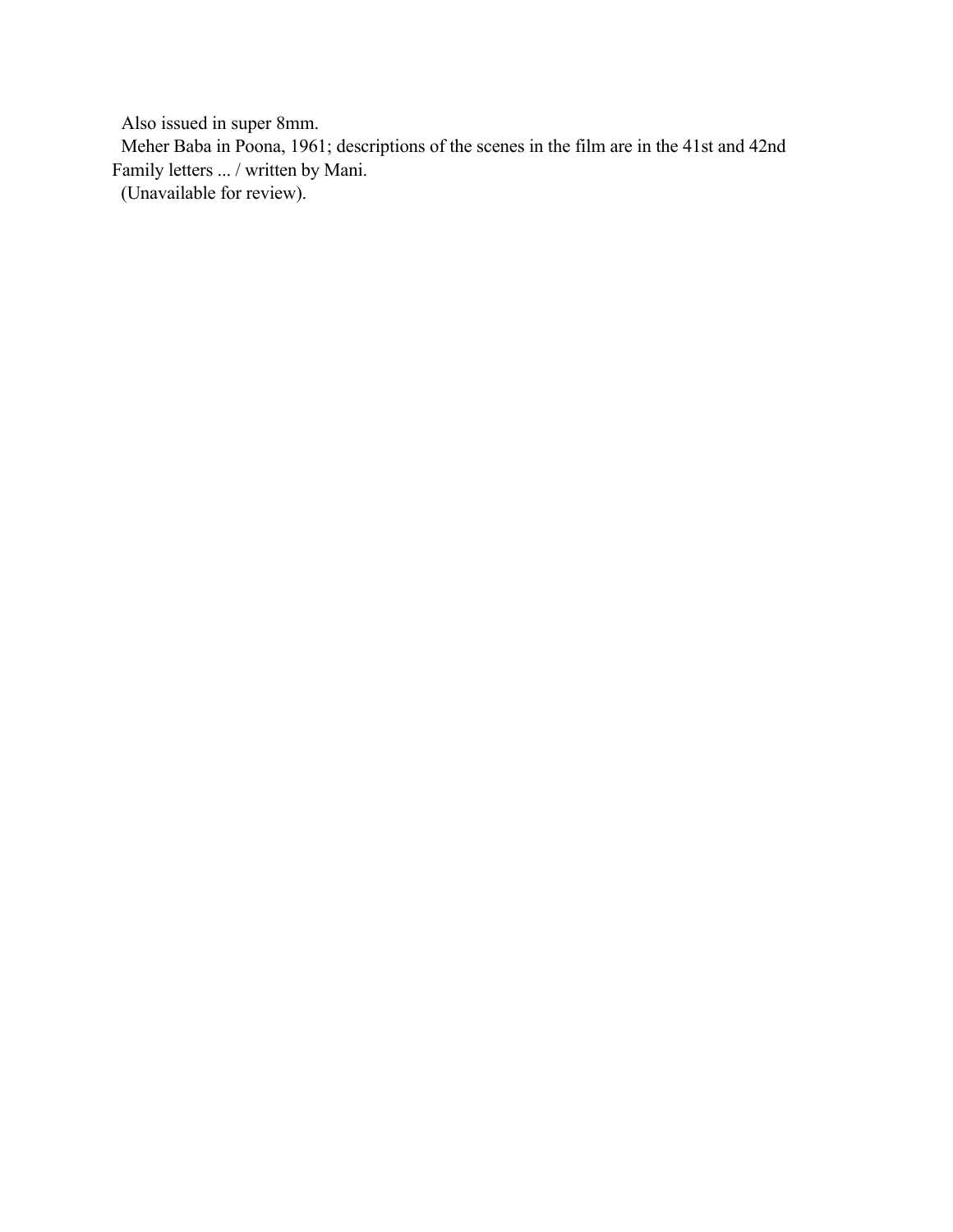### VIDEORECORDING SECTION

#### \*\*V-ENG-1997/5

Accepting His way [ videorecording ] / Mani S. Irani. — North Myrtle Beach, SC : Sheriar Foundation, c1996.

 1 videocassette (VHS) (27 min.) : sd., col. Filmed Septempber, 1989 in Mandali Hall. Reissued as videodisc : 200-. ISBN 1880619210. — (Unavailable for review).

### V-ENG-2003/4

Amazing love [ videorecording ] / Bili Eaton. — [Bronxville, NY] : Divine Wine Studios ; New York, NY : Meher Baba House, Inc., 2003.

1 videocassette (106 min.) : sd., col.

Talk recorded at Meher Baba House, NY on July 19, 2003.

(Unavailable for review).

## \*\*V-ENG-1986/2

The Ancient One [ videorecording ] / produced by Stephen Edelman & Chris Riger. — North Myrtle Beach, S.C. : Meher Prasad, 1986.

1 videocassette ; VHS (29 min.) : sd., col. with b&w. sequences.

"Filmed: Poona, 1954" and 1965.

Narrators : Jane Haynes, Jim Meyer.

Reissued also as videodisc : 200-.

#### V-ENG-2005/2

Avatar Meher Baba Trust [ videorecording ] / produced by Stephen Edelman ; music, Shiv Kumar Sharma. — Goleta, CA : Meher Prasad, 2005.

1 videodisc ; DVD (13 min.) : sd., col. with b&w. sequences.

Written by Craig Ruff, edited by Stephen Sakellarios, and narrated by Fred Stankus.

Includes messages from Bhau Kalchuri and Eruch Jessawala.

### \*\*V-ENG-2003/2

Avatar Meher Baba's mandali [ videorecording ] : beloved Mehera / [film and] music by Paul Comar. — Paris : Comar, 2003.

1 videodisc ; DVD (NTSC) (95 min.) : si., col. + 1 booklet (25 p.), 1 folded chart.

Filmed in Meherazad, Meherabad, Ahmednagar in 1971.

With booklet : How I came to Meher Baba / Paul Comar.

### \*\*V-ENG-1994/1

Avatar [ videorecording ] / produced by William Le Page ; edited by Harriet Clutterbuck and Steven Hein. — [S.l.] : Meher Baba Foundation Australia ; North Myrtle Beach, SC : Meher Prasad [distributor], 1994, c1978.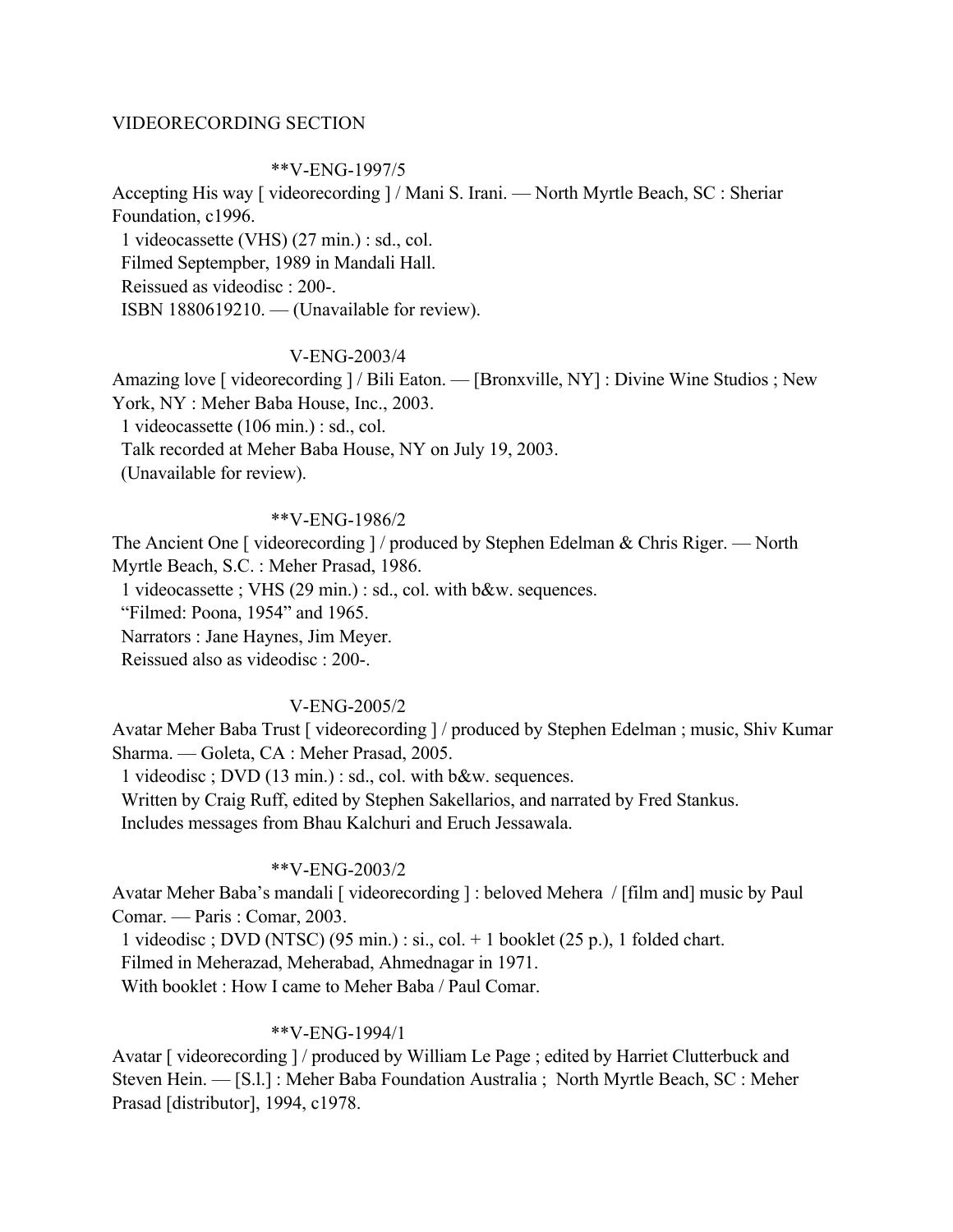1 videocassette ; VHS (14 min.) : sd., col.

" Produced as an introductory film and shown on Australian TV..." —On container.

Other titles : Meher Baba the Avatar.

Reissued also as videodisc : 200-.

## \*\*V-ENG-1990/4

Beholden to Him [ videorecording ] : an interview with Eruch Jessawala / Producers, Gary Kleiner, Stephen Edelman ; videographers, Shelley Marrich, Jack C. Small ; film footage, Mani S. Irani, Avatar Meher Baba Trust ; still photographs, Lawrence Reiter ; music, Raphael Rudd. — North Myrtle Beach, S.C. : Meher Prasad, 1990.

1 videocassette ; VHS (52 min.) : sd., col.

 An interview with Eruch Jessawala about his life with Meher Baba, taken in Mandali Hall, Meherazad, India on March 27, 1990.

Interviewer : Gary Kleiner.

Reissued as videodisc : 200-.

OCLC 23274166. — (Unavailable for review).

# V-ENG-1993/2

The Beloved One [ videorecording ] : a celebration of Meher Baba's life & work / Hoshang Bharucha interviews Jean and Darwin Shaw. — [East Windsor, NJ] : Naosherwan Anzar, Beloved Archives, 1993.

1 videocassette (37 min.) : sd., b&w.

Interview recorded at Baba House, Inc. NY, NY: 1975.

 With : Meher Baba's historic arrival in America 1932 (newsreel footage of Meher Baba, NYC May, 1932).

# V-ENG-1985/1

Beloved with us [ videorecording] / produced by Meher Prasad ; Jal S. Irani, photography. — [North Myrtle Beach, S.C. : Meher Prasad], 1985, c1974.

1 videocassette : PAL (10 min.) : sd., some col.

 Baba at Meherazad, Nov. 1959 and Baba washing the feet of lepers, Dec. 27, 1959 filmed by Jal S. Irani.

Narration : Eruch Jessawala.

(See also : Beloved with us [ motion picture ])

## \*\*V-ENG-1997/1

Beyond words: Meher Baba 1967 Meherazad / Meherabad [ videorecording  $1/$  film by Louis van Gasteren. — Amsterdam : Spectrum Film ; North Myrtle Beach, SC : Distributed by Sheriar Foundation, 1997.

1 videocassette ; VHS (28 min.) : sd., col. + 1 v. (12 p.)

Filmed September 20, 1967.

Reissued as videodisc + 1 v. (32 p.) : 2008 — With : Beyond time (10 min.) additional footage.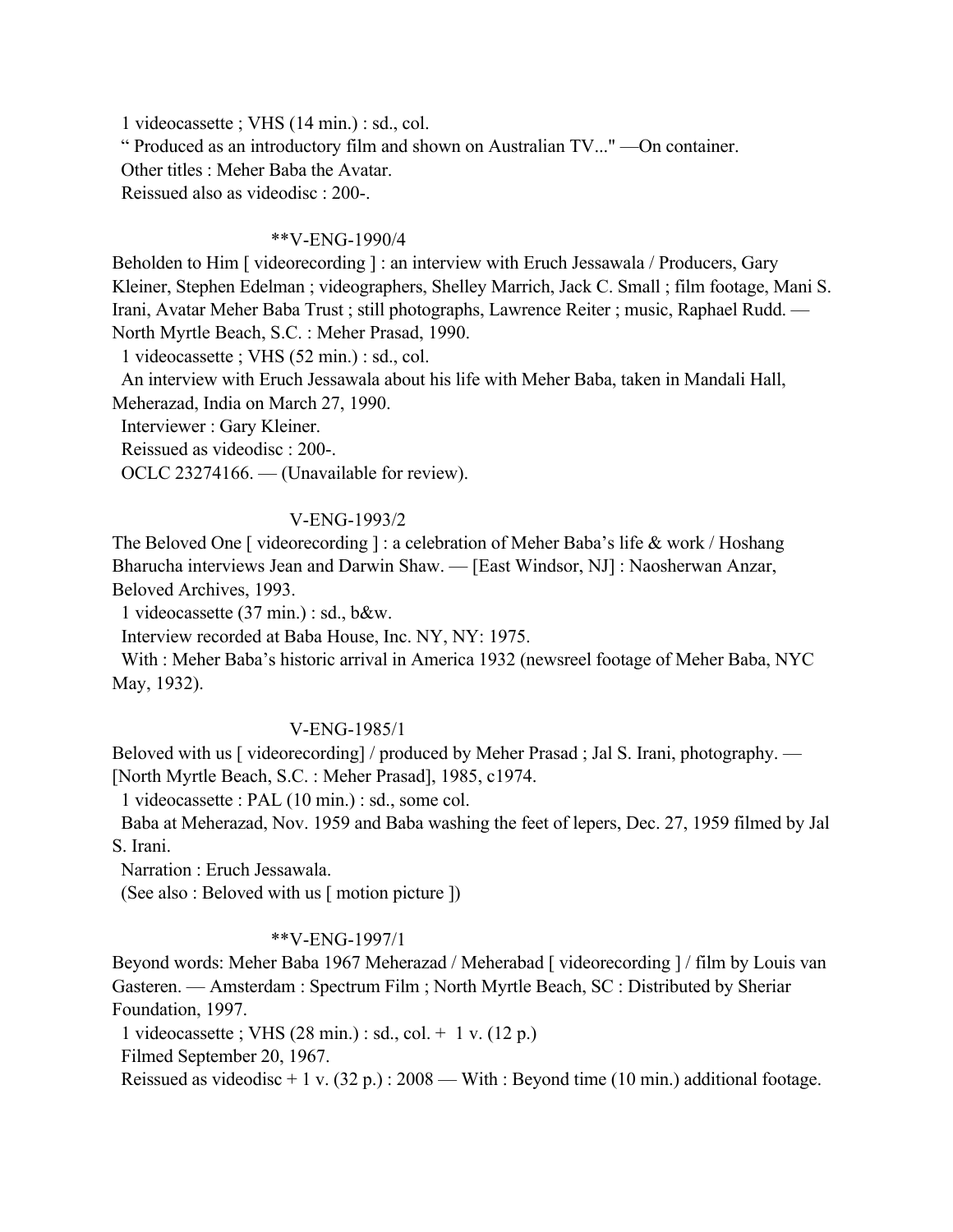### \*\*V-ENG-2006/1

Bhau Kalchuri [ videorecording ] : Meher Baba's lion / [Bhau Kalchuri; hosted by Alexander Marks ; David Henry Hammer, director ; Lynwood S. Sawyer, producer]. — [S.l.] :

Bananawallas ; New York : Meher Baba House [distributor], 2006.

1 videodisc ; DVD (1 hr. 33 min.) : sd., col.

English subtitling in captions.

Music (Pt. 1) : arr. and produced by Robert Weinstein.

Vocals (Pt. 2) : Janice Rieman.

 Contents : Part 1. To Remember Him : another chat with Avatar Meher Baba's disciple, Bhau Kalchuri (recorded June 14, 2000 in New York City) — Meher's Triangle : dancing with the Divine.

 Part 2. Three-quarters of the world (recorded June 8, 1998 at New York City) — Wake up, o people, you wake up —  $\overline{Q} \& A$  with Bhau.

(See also : Three quarters of the world [ videorecording ])

### \*\*V-ENG-1994/3

A Conversation with Bal Natu. [ videorecording ] — Myrtle Beach, SC : Sheriar Foundation, 1994.

1 videocassette : VHS (34 min.) : sd., col.

"Meher Baba : Awakener of Hearts" —On cover.

Filmed in India, 1972.

Reissued as videodisc : 200-.

(Unavailable for review).

## V-ENG-2003/3

Creativity in a dream [ videorecording ] / Alan Cohen. — [Bronxville, NY] : Divine Wine Studios ; New York, NY : Meher Baba House, Inc., 2003.

1 videocassette ( 120 min.) : sd., col.

Talk recorded at Meher Baba House, NY on March 8, 2003.

(Unavailable for review).

## V-ENG-1987/3

Darshan scenes from the East-West gathering, Guruprasad Pune, India, November 1962 [ videorecording ] / produced by Sufism Reoriented. — Walnut Creek, Calif. : Sufism Reoriented, 1987.

1 videocassette ; VHS (40 min.) : sd., col.

Based on 1962 film reel produced by Aneece Hassen : 1972.

Music : Women's Choir of the Consortium of the Arts.

(See also : East-West gathering, Poona [ motion picture ])

## V-ENG-1990/2

A Date with the Eternal Beloved [ videorecording ] : Amartithi in India 1989 / Kacy Cook, Irene Holt, Pat Sumner ; edited by Sheila Krynski and Dru Moulton. — Myrtle Beach, S.C. : Sheriar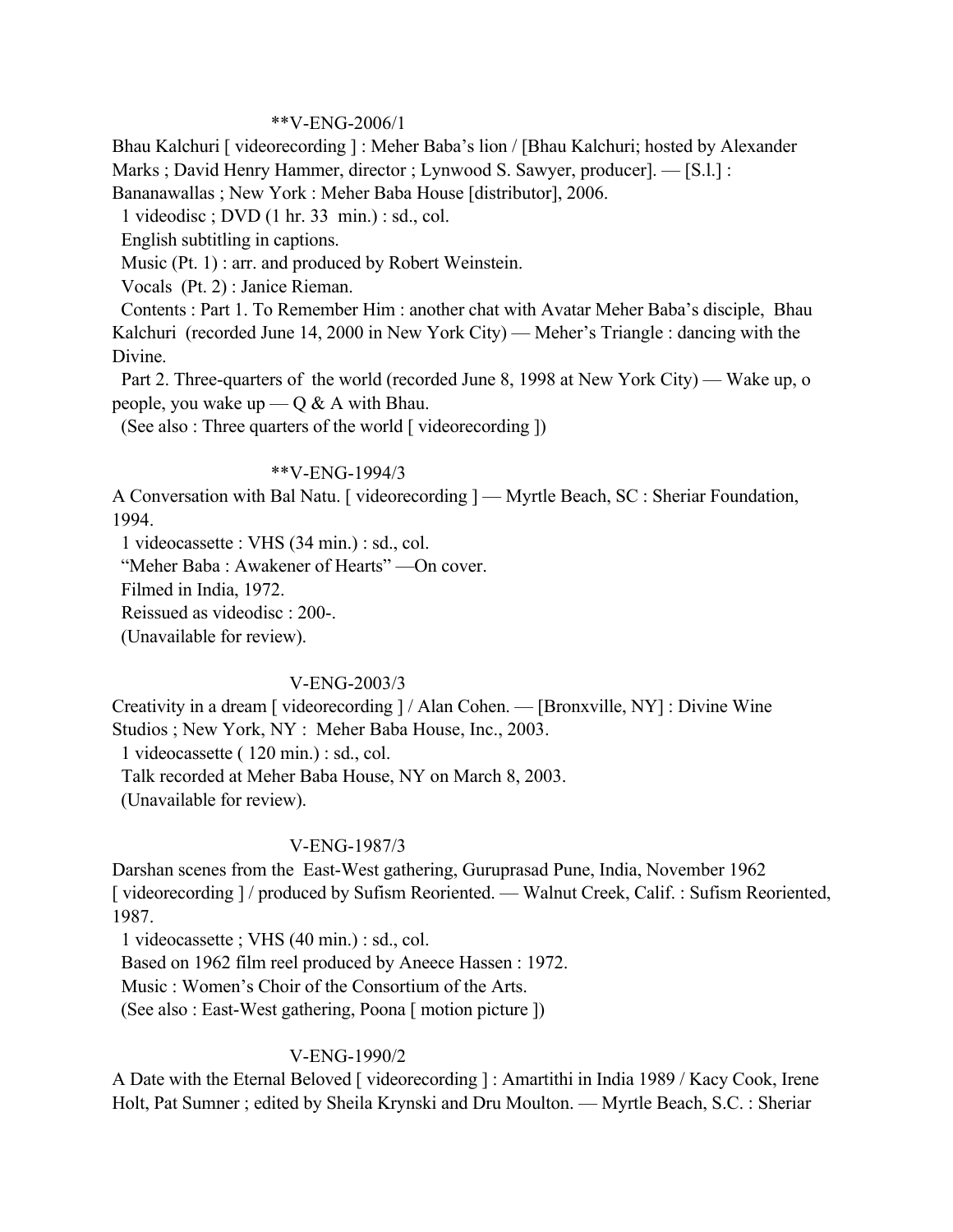Foundation, 1990. 1 videocassette ; VHS (32 min.) : sd., col. Filmed in Meherabad, January, 1989. Narrator : Marshall Hay.

## \*\*V-ENG-1997/2

Doing all for His sake [ videorecording ] / Mani S. Irani. — Myrtle Beach, SC : Sheriar Foundation, c1996. 1 videocassette (32 min.) : sd., col. Filmed in Mandali Hall 24 Septempber, 1989. Reissued as videodisc: 200-. (Unavailable for review).

## \*\*V-ENG-1995/2

Eternal Beloved [ videorecording ] / produced by Steve Edelman. — North Myrtle Beach, SC : Meher Prasad, 1995.

 1 videocassette (40 min.) : sd., col. with b&w. sequences. Restored from 35mm Kodak color films edited by Chris Riger.

Includes interviews with Mani Irani, Eruch Jessawala and Dr. Goher.

Reissued also as videodisc: 200-.

## V-ENG-1982/1

The Future with Meher Baba [ videorecording ] : an interview with Eruch Jessawala, 11-12-81 / Avatar Meher Baba Perpetual Public Charitable Trust. — Myrtle Beach, S.C. : Video South Productions, 1982.

 1 videocassette ; VHS (42 min.) : sd., col. At head of title : Meher Prasad presents. Interviewer : Gary Kleiner. OCLC 23273509.

## \*\*V-ENG-2003/1

God in human form [ videorecording ] / Peter Nordeen ; edited by Robert Fredericks. — Asheville, NC : Meher Filmworks, c2003.

1 videocassette ; VHS (65 min.) : sd., col.

Life and work of Meher Baba in chronological order with some of His messages.

Reissued also as videodisc : 2005?

(Unavailable for review).

# V-FRE-2006/1

[ God in human form. French. ]

Dieu-homme / [Meher Baba.] — Version française — [Chessy -les- Prés], France : Les Amis de Meher Baba, c2007.

1 videodisc ; DVD (PAL) (67 min.) : sd., col.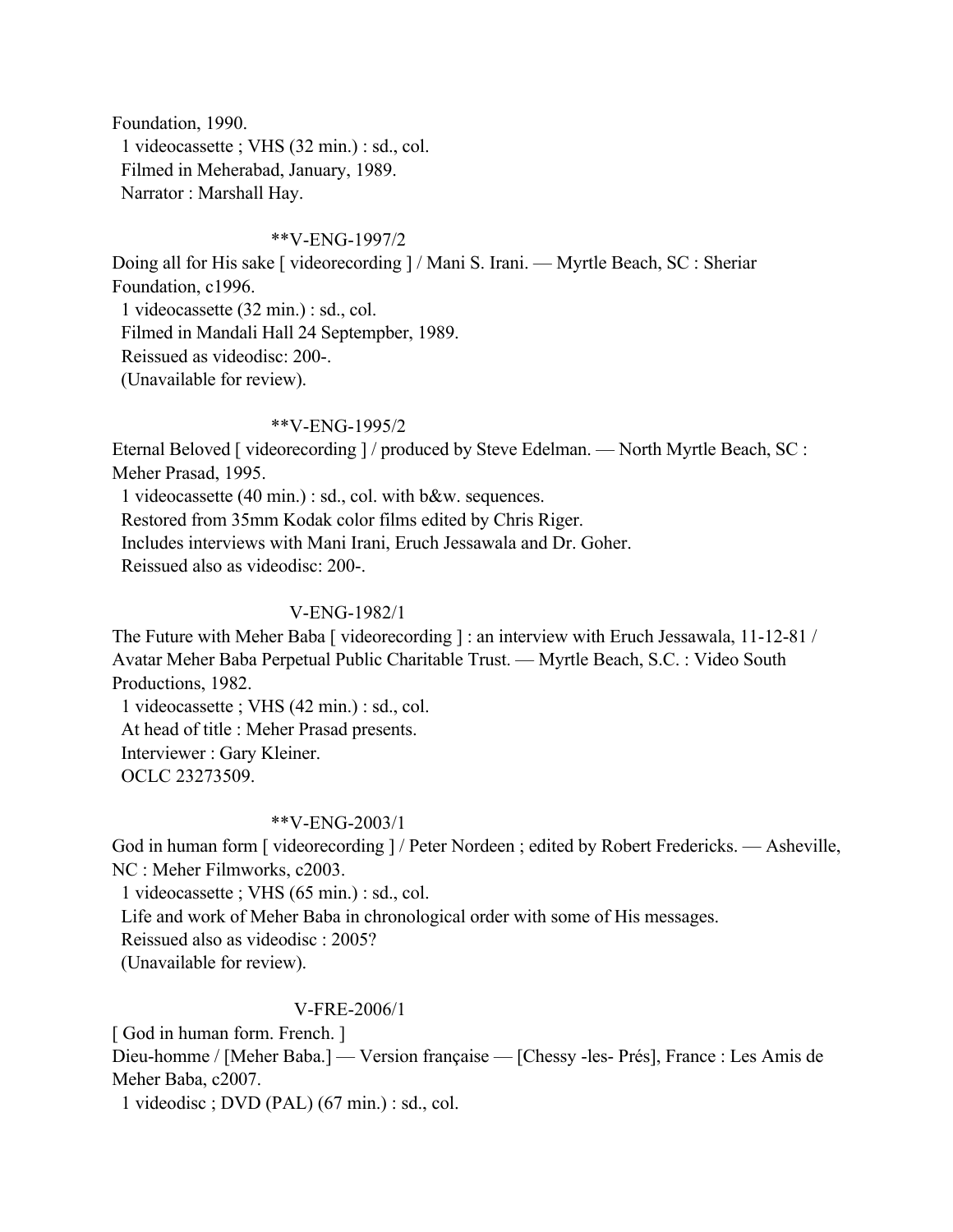Film original de Peter Nordeen : c2003.

## V-GER-2003/1

[ God in human form. German. ]

Gott in menschlicher form [ videorecording ] : leben und werk von Avatar Meher Baba / Peter Nordeen ; ubersetzung ins Deutsche [von] U. & D. Lange. — Asheville, NC : Meher Filmworks, USA, c2003.

 1 videodisc ; DVD (PAL) (67 min.) : sd., col. Regionalcode: Alle.

### \*\*V-SPA-2006/1

[ God in human form. Spanish. ]

Dios en forma humana [ videorecording ] : la vida y obra de Avatar Meher Baba / escrita y dirigida por Peter Nordeen ; edición a cargo de Robert Fredericks ; traducida y narrada por Arsenio Rodríguez. — Asheville, NC : Meher Filmworks, c2006.

1 videodisc ; DVD (65 min.) : sd., col.

## V-ENG-2002/6

God speaks — The musical ! [ videorecording ] / music and lyrics by Henry Mindlin. — [Walnut] Creek, CA : Sufism Reoriented], 2002.

1 videocassette ; VHS ( 90 min.) : sd., col.

"A Henry Midlin production"

Presented December 31, 2001 at Sufi Center in Walnut Creek, CA.

(Unavailable for review).

#### \*\*V-ENG-1996/1

His real & constant presence [ videorecording ] : Mani in Mandali Hall Sept. 19, 1989 / Mani S. Irani. — North Myrtle Beach, SC : Sheriar Foundation, 1996. 1 videocassette : VHS (48 min.) : sd., col.

Reissued as videodisc: 200-.

# \*\*V-ENG-2004/1

His ways are unfathomable [ videorecording ] : stories from Mandali Hall / Eruch Jessawala. — Myrtle Beach, SC : Meher Prasad, 1991.

1 videocassette (64 min.) : sd., col.

Subtitle from container.

Reissued as videodisc : 2004.

(Unavailable for review).

## V-ENG-1988/1

How to love God [ videorecording ] / Eruch Jessawala. — North Myrtle Beach, SC : Meher Prasad, 1988.

1 videocassette ; VHS (47 min.) : sd., col.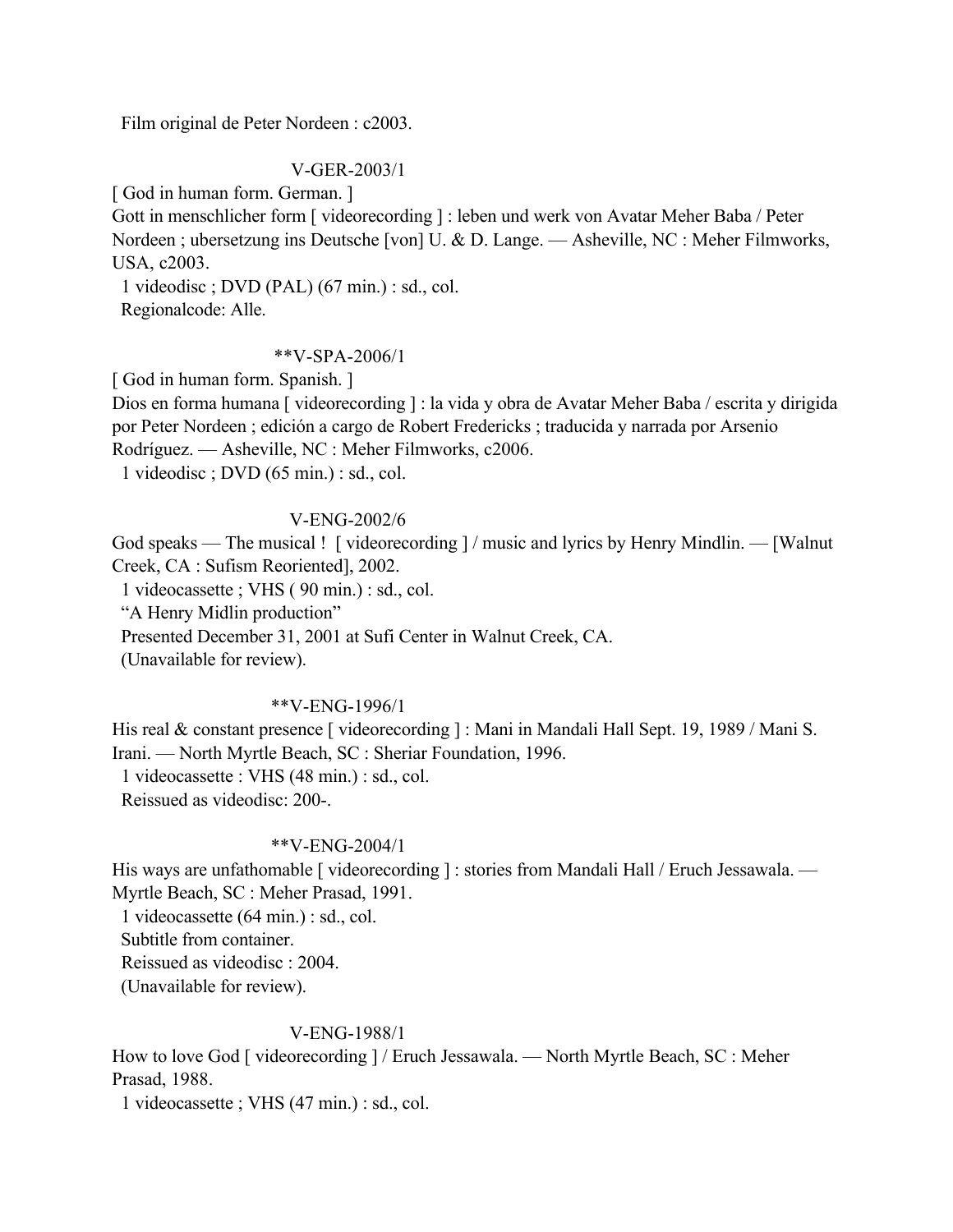Filmed in Manndali Hall (Meherazad), Nov. 8, 1984.

## \*\*V-ENG-1991/1

Journey with God [ videorecording ] / Chris Riger. — North Myrtle Beach, SC : Meher Prasad, 1991.

1 videocassette ; VHS (52 min.) : sd., col.

Reissued also as videodisc : 200-.

# V-ENG-2002/4

Life under His thumb [ videorecording ] / Dina Snow. — [Bronxville, NY] : Divine Wine Studios ; New York, NY : Meher Baba House, Inc., 2002.

1 videocassette (116 min.) : sd., col.

Talk recorded at Meher Baba House, NY on Nov. 9, 2002.

(Unavailable for review).

## V-ENG-2003/5

The Little seed that Baba finally sprouted [ videorecording ] / Julia Margaret Bringham. — [Bronxville, NY] : Divine Wine Studios ; New York, NY : Meher Baba House, Inc., 2003.

1 videocassette (108 min.) : sd., col.

Talk recorded at Meher Baba House, NY on April 5, 2003.

(Unavailable for review).

# V-ENG-1978/1

The Lord of love [ videorecording ] : 4 films of Meher Baba. — Myrtle Beach, SC : Meher Prasad, Inc., 1978.

1 videocassette (34 min.) : sd., col. and b&w.

Vocal and instrumental background music.

 Contents : Avatar Meher Baba in Dehra Dun, 1959 — Avatar in Australia 1956 — Happy Birthday Baba : the 66th birthday celebration of Avatar Meher Baba, Meherabad — Walking with the Master : Poona 1961.

(See also individual titles in Motion Picture Section)

# \*\*V-ENG-2005/4

Love comes west / produced by Michael Le Page ; digital editing John Zhou ; audio Charlie Albert. — Berkeley, CA : Funding by Meher Baba Center of Northern California ; [distributed in Australia by Meher Baba Film and Video Project], [2005?], 1981.

1 videodisc ; DVD (33 min.) : sd., b&w with col. sequences.

 Based on audiovisual program by Cheryl La Rosa Longo, Chris Ott & Michael Le Page originally presented at the Palace of Fine Arts, San Francisco, Nov. 6, 1981.

Narrators : John Krchniak, Jamie Dillon, Peggy Rock.

Instrumentals by Tuck Andress.

\*\*V-ENG-1986/1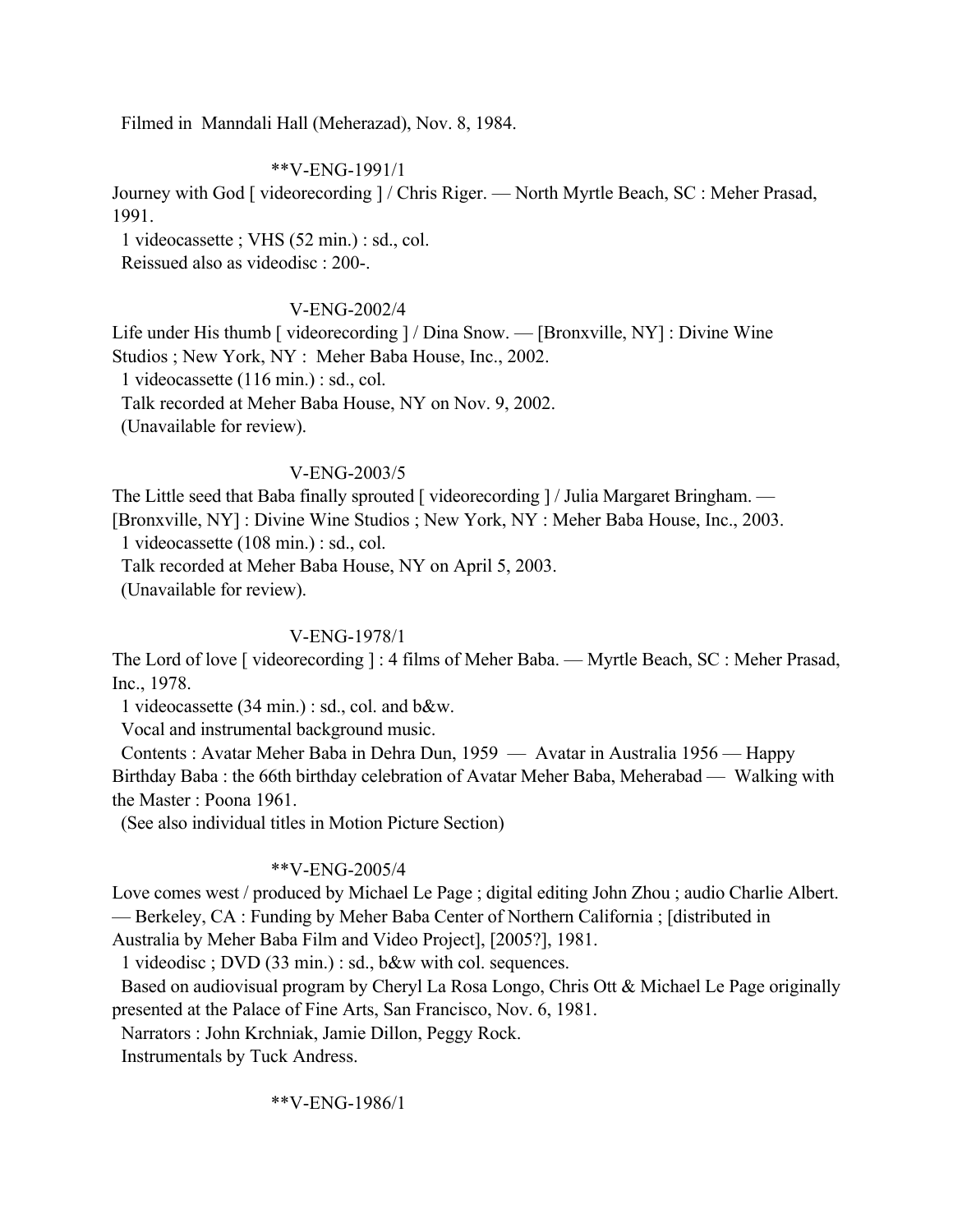Love personified [ videorecording ] / produced by David Itkowitz ; edited by Mark R. Hollis ; [photography] Hermes Reiter. — North Myrtle Beach, SC : Manifestation Inc. Pub. [distributor], c1986.

1 videocassette ; VHS (30 min.) : sd., b&w.

Quotes by Meher Baba in captions.

Instrumental background music.

## \*\*V-ENG-1988/2

Mani in Meherazad Garden [ videorecording ] / Mani S. Irani. — Myrtle Beach, SC : Meher Prasad, 1988.

1 videocassette ; VHS (32 min.) : sd., col.

Supplied title.

Filmed February 26, 1982.

Interview by Gary Kleiner.

Reissued as videodisc : 200-.

## \*\*V-ENG-1989/1

Meher Baba [ videorecording ] : Avatar of the age / editing, script and music Irwin Luck, dir. ; music by Consortium of the Arts ; executive producers Wendell and Barbara Brustman. — [Theatre version]. — [North Myrtle Beach, SC] : Meher Baba Archives ; Distributed by Oceanpower Film, Inc., 2003, c1989.

1 videocassette ; VHS (1 hr 20 min.) : sd., col. — ( The human side of God ).

 Other titles : Meher Baba, Avatar of the Age : a divine love story of the Master of love —On label.

Originally filmed (ca. 1950-65) by C.D. Deshmukh.

Henry Kashouty, narrarator.

# \*\*A-V-ENG-2006/1

Meher Baba... / [ interview with Ronnie Lane ].

*In* The Passing show [videorecording]: the life and music of Ronnie Lane / produced and directed by Rupert Williams and James Mackie ; assisted by Darinagh O'Hagan. — Chapter 2 (13 min.)

[New York, NY] : Eagle Vision, 2006.

 Ronnie Lane, his first wife Sue Tacker, and Pete Townshend discuss an early Meher Baba group formed in London, ca. 1968.

EV 30185-9 ; Eagle Vision.

## \*\*V-ENG-2002/1

Meher Baba and the Chinese horoscope [ videorecording ] / videography, Charlie Morton, Fred Stankus, T. A. Williams ; audio, Marc Brutus ; editors, Charlie Morton, Harry Thomas, Tim Thelen. — [S.l.] : SeZ Productions, 2002.

1videodisc ; DVD (2 hr.) : sd., col.

Lecture recorded April 28, 2002 at Meherabode, Los Angeles, CA.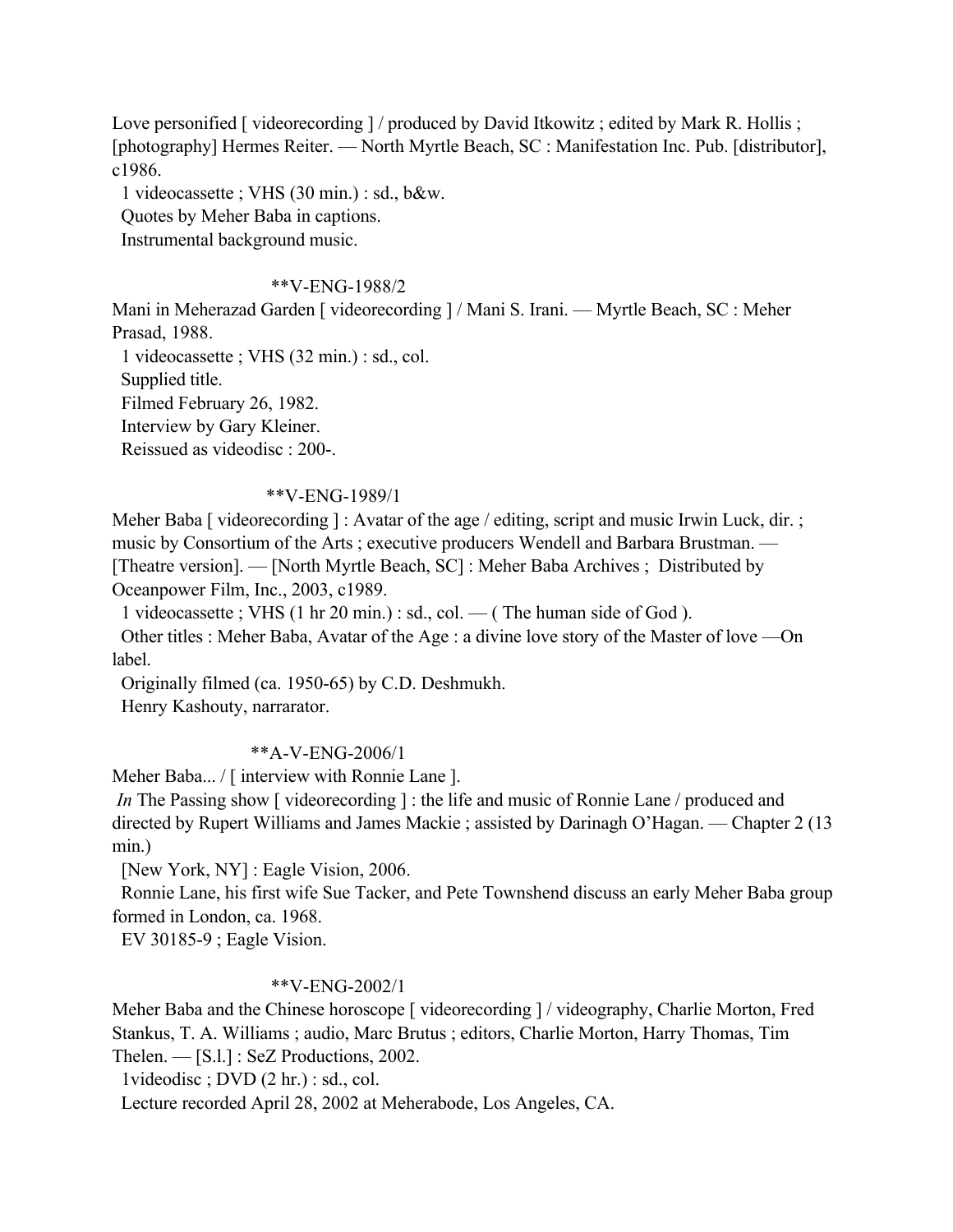Presenter : Harry Thomas.

Also issued as videocassette.

 Lunar / zodiac calendar and numerology as aid to understanding aspects of Meher Baba's advent and manifestation as the Kalki Avatar.

 Continued by : Meher Baba's connection to the Chinese 60-year calendar and the Mayan calendar.

## \*\*V-ENG-1994/2

Meher Baba at Harmon-on-Hudson, 1932. [ videorecording ] — Myrtle Beach, SC : Sheriar Foundation, 1994.

1 videocassette ; VHS (NTSC, PAL) (8 min.) : sd., b&w.

Newsreel produded by Paramount News in 1932 entiled "Mystic visits U.S."

Narrator : Ann Conlon.

Also reissued under title Meher Baba in America, on videodisc : 2007.

ISBN 1880619121.

(See also : Meher Baba in America [ videorecording ])

## \*\*V-ENG-2007/1

Meher Baba in America [ videorecording ] : 1932 — two films. — North Myrtle Beach, SC : Sheriar Foundation, 2007.

1 videodisc ; DVD (15 min.) : sd., b&w.

"I give my love and blessings to the people of America." —Meher Baba.

 Film 1. originally recorded by Movietone, 1932 ; liscenced from University Libraries Newsfile, University of South Carolina.

Narrator : Meredith Starr.

Film 2. Newsreel produded by Paramount News in 1932 entiled "Mystic visits U.S."

Narrator : Ann Conlon.

Issued previously by Sheriar Foundation as two videocassetes under separate titles : 1994.

Contents : Meher Baba's 1932 message to America — Meher Baba at Harmon-on-Hudson.

## \*\*V-ENG-1995/1

Meher Baba, the Awakener [ videorecording ] / Divine Sport Productions ; a film by Tim Thelen ; music by Karl Moeller and Krishnamurti Sridhar ; photography, John A. Brackett. — Santa Monica, CA : Divine Sport Productions ; Direct Cinema Ltd., p1995.

1 videocassette (55 min.) : sd., col. with b&w. sequences.

Title from container.

 Issued also as videodisc : 2007 by Divine Sport Productions (1hr. 35 min.) ISBN 1559745835.

# V-ENG-2002/5

Meher Baba [ videorecording ] : Lord of hearts / Irwin Luck. — [Bronxville, NY] : Divine Wine Studios ; New York, NY : Meher Baba House, Inc., 2002.

1 videocassette (120 min.) : sd., col.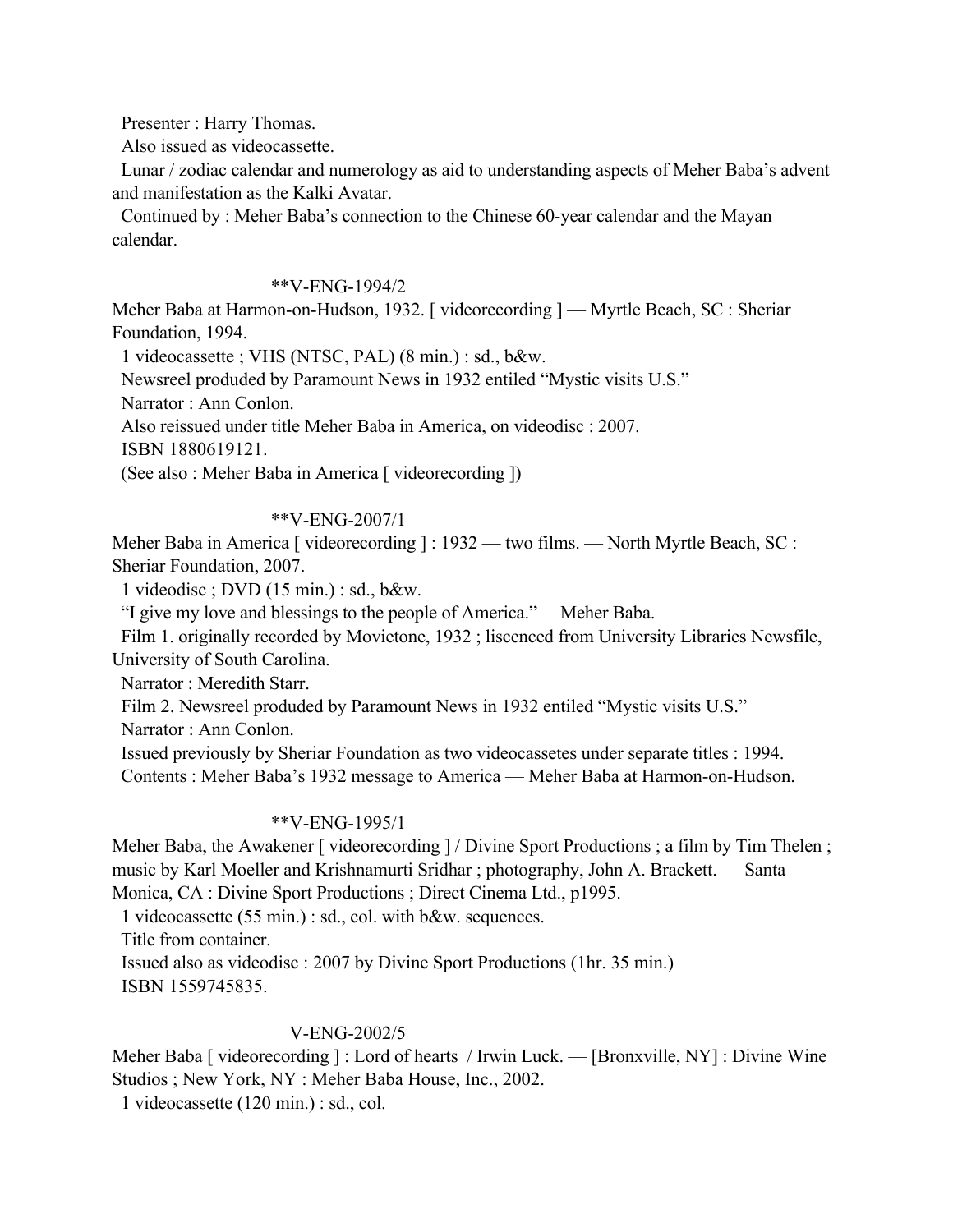Talk recorded at Meher Baba House, NY on Oct. 26, 2002. (Unavailable for review).

# V-ENG-1990/3

Meher Baba [ videorecording ] : serenading the Beloved / Fred Stankus, producer ; music written and performed by R. Stermer. — Hollywood, CA : Fred Stankus Produtions, 1990.

1 videocassette ; VHS (25 min.) : sd., col.

"R. Stermer and Fred Stankus presents"

Other titles : Scenes from Baba's tour of the United States, 1956.

Copyright : Sufism Reoriented.

(See also : Meher Baba's visit in the USA [ motion picture ])

# \*\*V-ENG-1994/1

Meher Baba's 1932 message to America. [videorecording ] — Myrtle Beach, SC : Sheriar Foundation, 1993.

1 videocassette ; VHS (NTSC, PAL) (7 min.) : sd., b&w.

Originally recorded by Movietone, 1932 ; liscenced from University Libraries Newsfile,

University of South Carolina.

Narrator : Meredith Starr.

Also reissued under title Meher Baba in America, on videodisc : 2007.

(See also : Meher Baba in America [ videorecording ])

# \*\*V-ENG-1984/1

Meher Baba's call [ videorecording ] / Producer-editor, Chris Riger. — [North Myrtle Beach, S.C.] : Meher Prasad, distributor, 1984.

1 videocassette ; VHS (PAL) (34 min.) : sd., col. with b&w. sequences.

"Filming in India, 1954 by Bal Dhavale."

At head of title : Meher Prasad presents.

Narrators : Darwin Shaw, Kitty Davy.

Reissued also as videodisc : 200-.

OCLC 23274327.

(See also : Three weeks with Meher Baba [ motion picture ])

# \*\*V-ENG-1992/1

Meher Baba's grace [ videorecording ] / produced and edited [by] Peter Booth ; music [by] Judith Shotwell, Cindy Lowe. — [S.l.] : Meherabad Film, 2002.

1 videocassette (13 min.) : sd., col.

Instrumental background music.

Film footage copyright : Sufism Reoriented.

Reissued also as videodisc: 2007.

# V-ENG-2003/5

Meher Baba's life in song [ videorecording ] / written by Henry Mindlin ; directed by Diane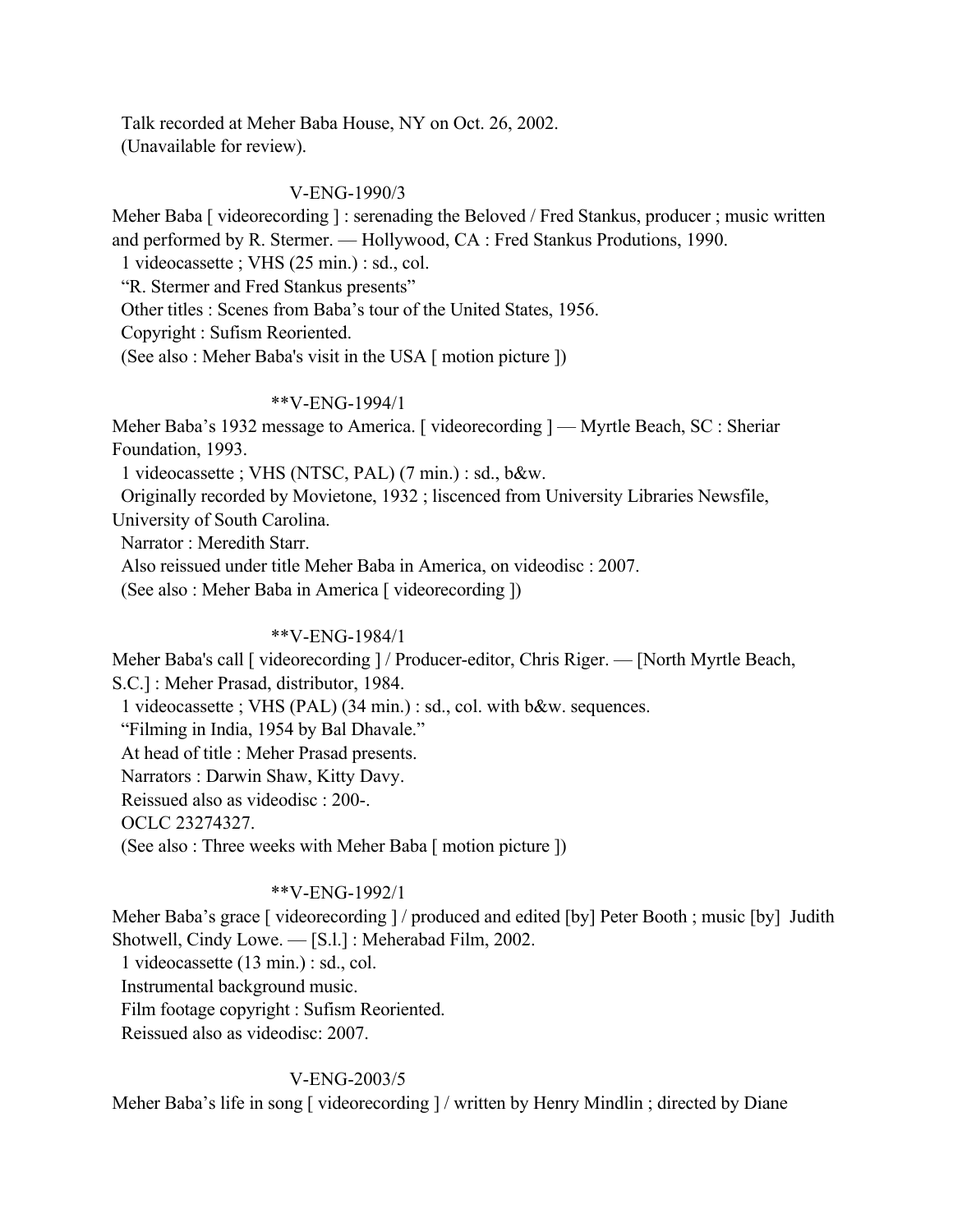Snow ; choral direction, Terry Hogan. — Part 1-2. — [Walnut Creek, CA] : Sufism Reoriented, 2003.

2 videodiscs ; DVD (102, 118 min.) : sd., col.

Songs and scenes from Murshida Duce's plays —On container.

Orginally written by Henry S. Mindlin and Duncan M. Knowles : ca. 1980-81.

Issued also as individual videocassettes.

Part 1. Merwan and Manzil -e- Meem — Part 2. The Prem Ashram and The Mast Tours.

## \*\*V-ENG-1983/1

Meher Prasad presents interviews with Meher Baba's mandali, Padri [ videorecording ] / Meher Baba Perpetual Public Charitable Trust ; Cameraman, Ralph Brown ; videotape editor, Bill Haviland. — North Myrtle Beach, S.C. : Meher Prasad, 1983.

1 videocassette ; VHS (59 min.) : sd., col.

Interviews with Ferdoon Driver (Padri) at Meherabad, India in 1981 and 1982.

Title on container : Padri.

Interviewer : Gary Kleiner.

Reissued as videodisc : 200-.

 Contents : Part one. The King and his slaves. — Part two. Literal obedience. — Part three. Building a room for Baba. — Part four. Scenes from Meherabad.

OCLC 23274076.

### \*\*V-ENG-1998/2

Mehera [ videorecording ] : Meher Baba's beloved / narrated by Meheru Irani ; Steve Edelman, director ; Stephen Sakellarios, editor. — [Atlanta, GA] : Meher Prasad, 1998.

1 videocassette (42 min.) : sd., col. with b&w. sequences.

Reissued also as videodisc: 200-.

## \*\*V-ENG-2989/1

Memoirs of the Frivolous Three [ viderecording ] : an evening with Margaret Craske, Kitty Davy, and Delia DeLeon / [videography : Meher Prasad Promotions ; produced by Meher Spiritual Center]. — Myrtle Beach, SC : Sheriar Foundation, c1989.

1 videocassette (VHS) (73 min.) : sd., col.

At head of title : "Meher Prasad promotions"

Filmed at Meher Spiritual Center, Myrtle Beach, September 1988 .

Reissued also as videodisc : 200-.

## V-ENG-1981/1

Murshida, the story of a spiritual guide [ videorecording ] / Sufism Reoriented, Inc. ; producer, Duncan M. Knowles. — Walnut Creek, Calif. : Sufism Reoriented, 1981, c1980.

2 film reels (130 min.) : sd., col. ; 16 mm.

Reissued as edited version VHS (47 min.) by same title : ca. 1996.

 Summary : Deals with the life and work of Ivy O. Duce. Combines cinema verité, drama, and song to show the reorienting of the Sufi order by Avatar Meher Baba of India.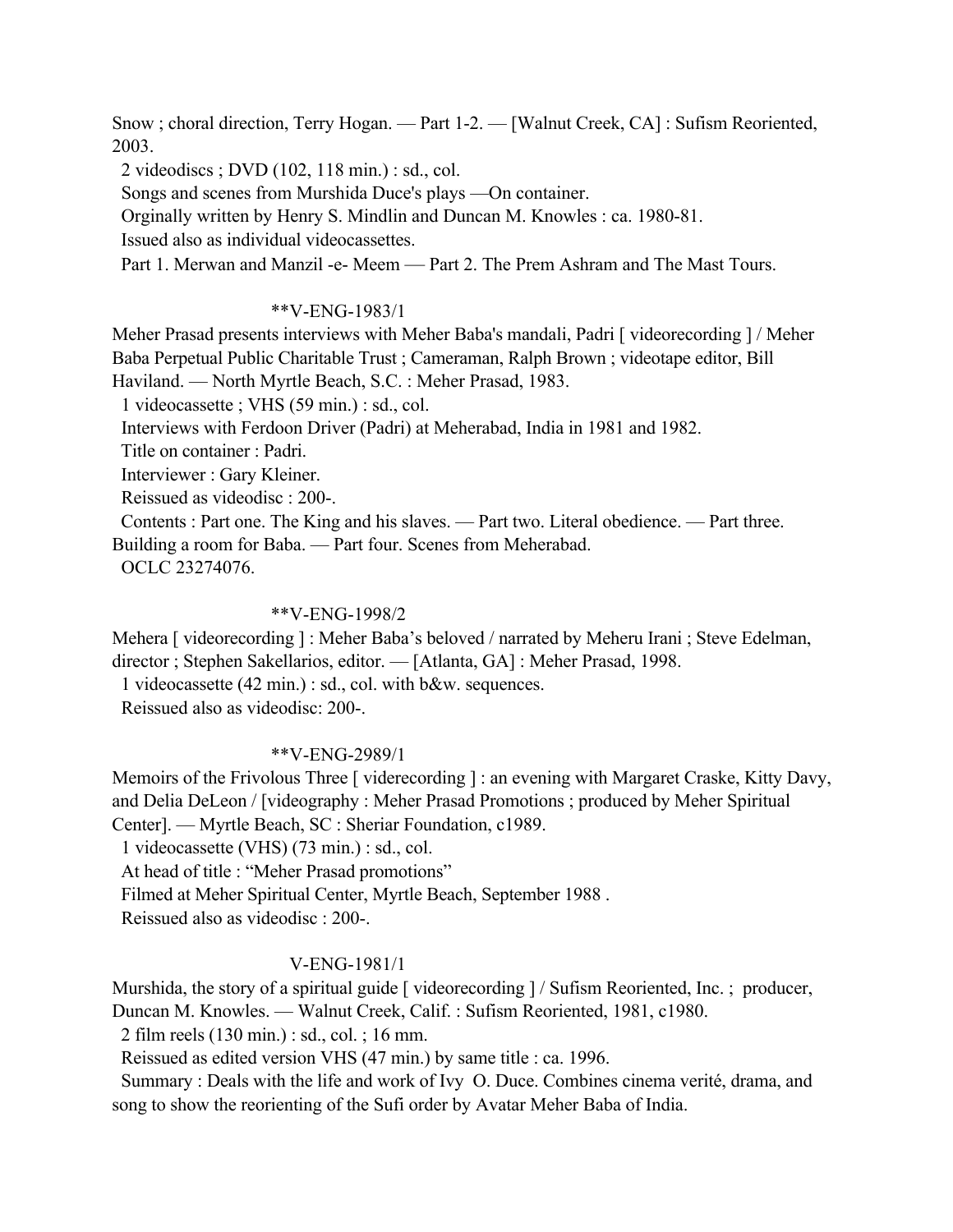## \*\*V-ENG-198-/1

O Parvardigar [ videorecording ] / Meher Baba Oceanic ; music by Pete Townshend ; edited by Ginny Katz. — Meher Baba Oceanic, [London] : Eel Pie Recording Productions Ltd ; Atlanta, GA : Distributed by Meher Prasad, [198-?]

1 videocassette ; VHS (8 min.) : sd., col.

Film montage with Master's Prayer set to music.

Several reissues.

OCLC 23274018.

# \*\*V-ENG-1994/2

Offering our imperfections [ videorecording ] / talks given by Eruch Jessawala in Mandali Hall, 1994. — North Myrtle Beach, SC : Meher Prasad, [1994?]

1 videocassette (50 min.) : sd., col.

Reissued as videodisc: 200-.

(Unavailable for review).

## \*\*V-ENG-1991/2

Peter [ videorecording ] / a talk given by Peter Saul. — Myrtle Beach, SC : Sheriar Foundation, 1991.

1 videocassette (43 min.) : sd., col.

Filmed in Pilgrim Center, Meherabad, India, 1989.

Reissued as videodisc: 200-.

# \*\*V-ENG-1993/1

The Process of awakening [ videorecording ] / a talk by Eruch Jessawala. — North Myrtle Beach, SC : Meher Prasad, 1993.

1 videocassette (VHS) (60 min.) : sd., col.

 Filmed in Mandali Hall, Meherazad, India, January, 1993. Reissued as videodisc: 200-.

# V-ENG-2002/2

Rustom and Sohrab Irani [ videorecording ] : Meher Baba's twin nephews / Rustom Irani ; Sohrab Irani. — [Bronxville, NY] : Divine Wine Studios ; New York, NY : Meher Baba House, Inc., 2002.

1 videocassette (101 min.) : sd., col.

Talk recorded at Meher Baba House, NY on Sept. 21, 2002.

(Unavailable for review).

# V-ENG-1987/1

Scenes from Meher Baba's Andhra tour, 1954 [ videorecording ] / produced by Sufism Reoriented Consortium of the Arts. — Walnut Creek, CA : Sufism Reoriented ; distributed by Searchlight Productions, 1987.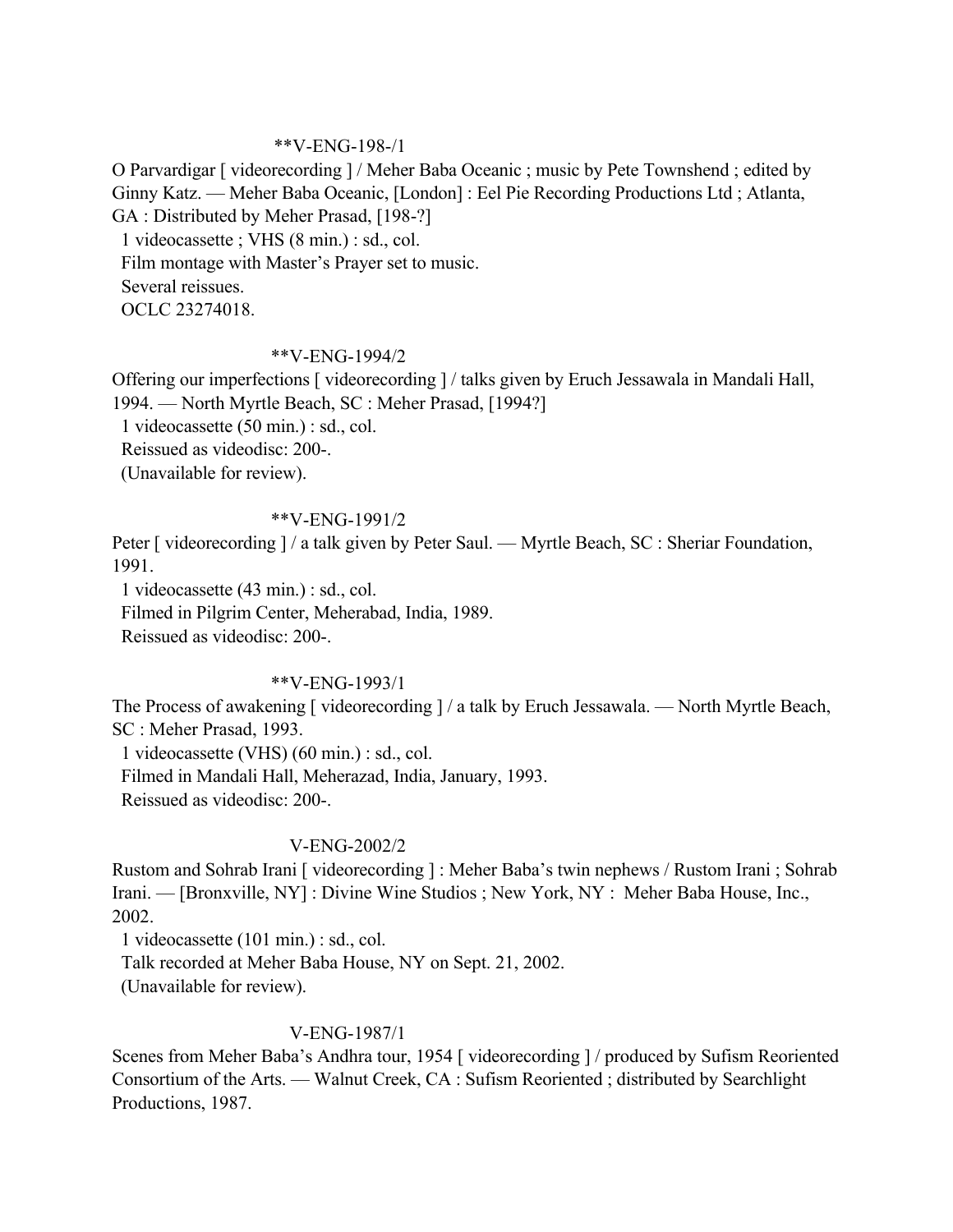1 videocassette ; VHS (24 min.) : sd., col. Instrumental background music. Issued also as VHS (PAL) in UK : Meher Baba Association Video Tour? (See also : Mass darshan in Andhra [ motion picture ])

## V-ENG-1987/2

Scenes from Meher Baba's tour of the United States, 1956 [ videorecording ] / produced by Charmian Corrinet ; music Women's Choir of the Consortium of the Arts. — Walnut Creek, CA : Sufism Reoriented, 1987.

1 videocassette ; VHS (29 min.) : sd., col.

Edited version of documentary : Meher Baba in the USA  $\lceil$  motion picture  $\rceil$   $-$  3 film reels 16 mm.

(LCCN 98511390 ; reference print)

## \*\*V-ENG-2005/3

The Theme of creation [ videorecording ] : an exploration of Meher Baba's 'God Speaks' / Tim Thelen. — [Santa Monica, CA] : Divine Sport Productions, 2005.

1 videodisc ; DVD (45 min.) : sd., col.

Includes interviews with : Rick Chapman — Allan Cohen — Kendra Crossen Burroughs —

Robert Dreyfuss — Charmian Duce Knowles — Carl Ernst — Bhau Kalchuri — Pascal Kaplan

— Phyllis Ott — Tom Riley — Don Stevens — Adele Wodkin.

Narrator : Richard Stermer.

Music : Richard Peikoff, Tim Thelen, Larry Thrasher.

# V-ENG-2000/1

Thief of hearts [ videorecording ] / [produced by Alok Nagpul]. — Mumbai : Gayatri Audio-Visuals, 2000.

1 videodisc ; DVD (90 min.) : sd, col.

Filmed in Mumbai, Pune, Meherazad, and, Meherabad: December, 1999.

Subtitle on container : God has survived the 20th century.

## V-ENG-1999/1

Three-quarters of the world [ videorecording ] : a chat with Avatar Meher Baba's disciple / Bhau Kalchuri ; with Alexandra Marks ; directed and edited by David Hammer ; produced by Destroyer. — [New York, NY] : Meher Baba House, distributor, 1999.

1 videocassette (33 min.) : sd., col. with b&w. sequences.

At head of title : "Meher Baba House presents"

Recorded June, 1998.

Lynwood Sawyer, producer.

## \*\*V-ENG-2000/2

To be natural [ videorecording ] / an interview with Eruch Jessawala September 15, 1982. — Ahmednagar, M.S., India : The Trust ; Atlanta, GA : Meher Prasad, 2000, c1982.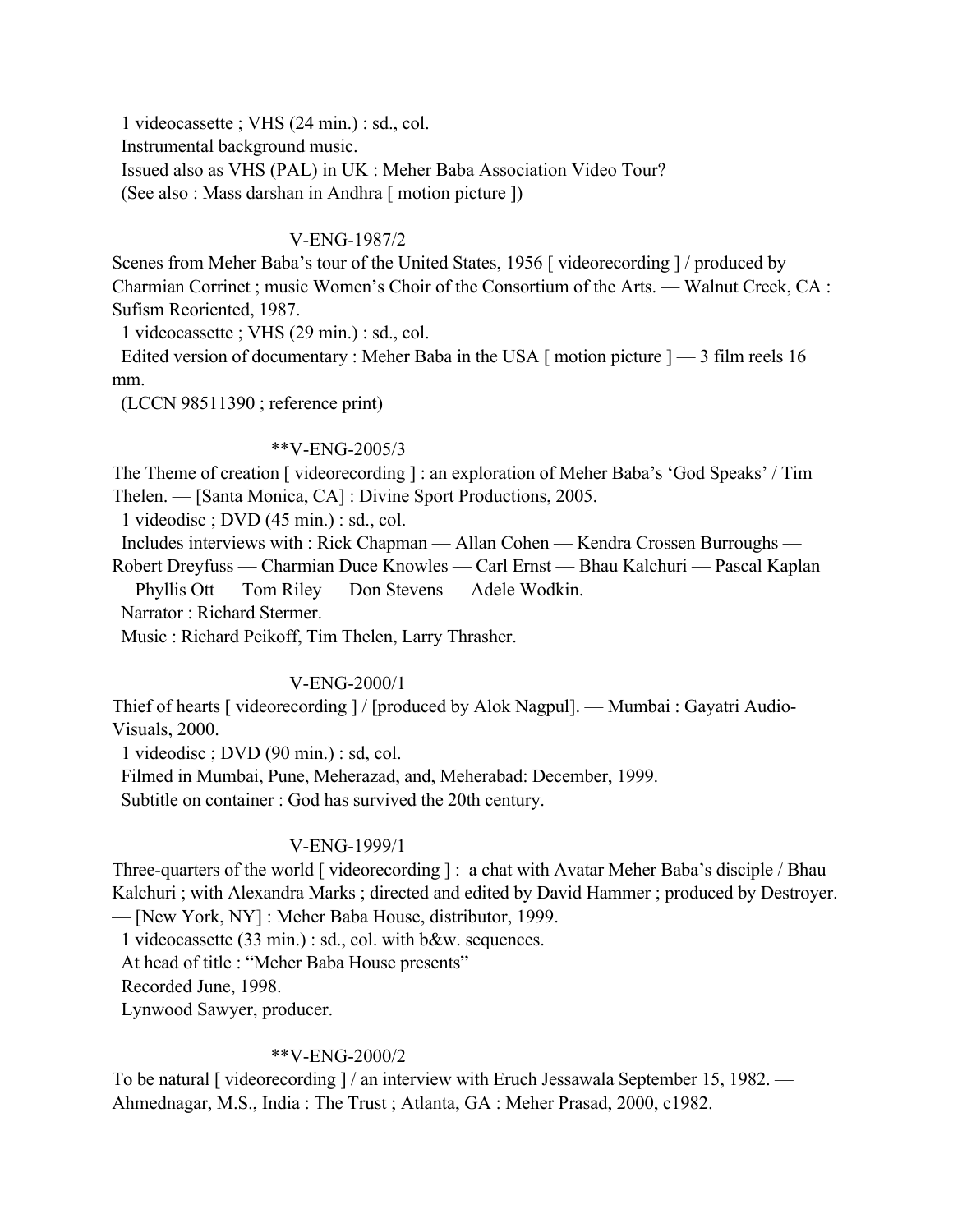1 videocassette (50 min.) : sd., col. Recorded at Meher Baba Trust Office, Ahmednagar. Reissued as videodisc : 2001.

### V-ENG-1997/4

A View of God [ videorecording ] : Meher Baba through the eyes of Bhau Kalchuri / produced by Joanna Tompkin, Steve Klotz ; edited, Steve Stalch ; music, Janice Rieman. — [S.l.] : In His Hands Productions, 1997.

 1 videocassette (VHS) (23 min.) : sd., col. Interview by Jeff Maguire.

### V-ENG-2000/3

Virginia Rudd [ videorecording ] : memories of Meher Baba / produced by Raphael Rudd ; directed and edited by James McGee. — North Myrtle Beach, SC : Distributed by Sheriar Books, c2000.

1 videocassette ; VHS (48 min.) : sd., col.

## \*\*V-ENG-1988/3

Welcome to my world [ videorecording ] / Mani S. Irani ; Gary Kleiner. — Myrtle Beach, SC : Meher Prasad, 1988, c1982.

1 videocassette ; VHS (60 min.) : sd., col.

"Mani explains & demonstrates many of Baba's unique hand gestures."

Interview by Gary Kleiner.

Reissued as videodisc: 200-.

#### \*\*V-ENG-2004/2

When Merwan grew up [ videorecording ] / The Meher English School ; Robert Fredericks,  $\lceil$  director. $\lceil$  -  $\lceil$  S.1. $\rceil$  : Technobaba, 2004.

1 videodisc ; DVD (33 min.) : sd., col.

A TechnoBaba film for children and adults of all ages.

Music : Richard Peikoff, Jane Brown, Bob Holdt.

Includes interview with principal Mrs. Stella Manual.

## \*\*V-ENG-1998/3

Witness series video collection : Agnes Baron [ videorecording ] / produced and directed by Wendell Brustman ; edited by Bill Haviland. — Myrtle Beach, SC : Gateway Mediaworks, 1998. 1 videocassette ; VHS (57 min.) : sd., col. — ( Witness series : West ; no. 22-01 ). Other titles : The Beloved's watchdog : Agnes Baron remembers Meher Baba. Reissued as videodisc: 200-.

#### \*\*V-ENG-2004/4

Witness series video collection : Charmian Duce [ videorecording ] / produced and directed by Wendell Brustman. — [Walnut Creek, CA?] : Gateway Mediaworks, [2004?]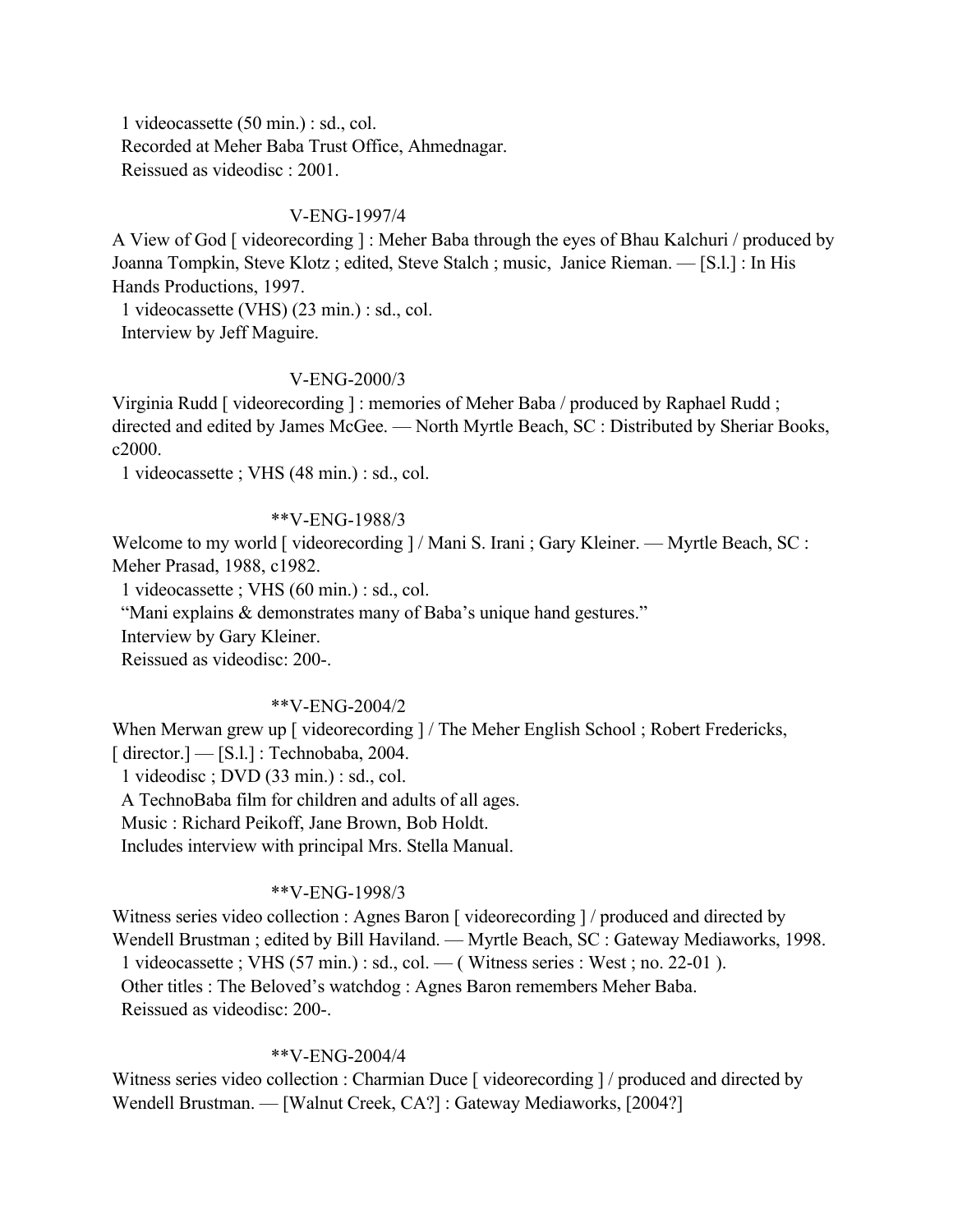7 videodiscs ; DVD (6 hr. 33 min.) : sd., col. — ( Witness series : West ; no. 24-01 -07 ). Contents : My life with Meher Baba (Disc -1) : Meeting Meher Baba in India in 1948 — (Disc -2) : With Meher Baba in America and Europe, 1952 — (Disc -3) : Travels with Meher Baba in Europe, 1952 — (Disc -4) : Meher Baba's Visit to America, 1956: New York and Myrtle Beach — (Disc -5) : Myrtle Beach and California — (Disc -6) : 1958 in Myrtle Beach and 1962 in India — (Disc -7) : Meher Baba Stories.

(Unavailable for review).

## \*\*V-ENG-1998/7

Witness series video collection : Eruch Jessawala [ videorecording ] / produced and directed by Wendell Brustman. — Myrtle Beach, SC : Gateway Mediaworks, [1998].

 5 videocassettes ; VHS (4 hr. 56 min.) : sd., col. — ( Witness series : Mandali ; no. 03-01 -06 ). Other titles : Closer and closer to Him ; Becoming His.

 Contents : Closer and closer to Him : Eruch Jessawala remembers Meher Baba — Becoming His (Pt. 1) : Falling for Meher Baba — Becoming His (Pt. 2) : Caught in Meher Baba's net — Becoming His (Pt. 3) : The Jessawalas join Meher Baba — Becoming His (Pt. 4) : Learning Meher Baba's ways.

Reissued as videodisc: 200-.

(Complete set unavailable for review).

### \*\*V-ENG-1998/5

Witness series video collection : Goher Irani [ videorecording ] / produced and directed by Wendell Brustman. — Myrtle Beach, SC : Gateway Mediaworks, [1998].

1 videocassette ; VHS (57 min.) : sd., col. — ( Witness series : Mandali ; no. 06-01 ).

Other titles : Each one his duty : Dr. Goher remembers Meher Baba.

Reissued as videodisc: 200-.

(Unavailable for review).

#### \*\*V-ENG-1998/4

Witness series video collection : Irene Billo [ videorecording ] / produced and directed by Wendell Brustman ; edited by Bill Haviland. — Myrtle Beach, SC : Gateway Mediaworks, 1998.

1 videocassette ; VHS (57 min.) : sd., col. — ( Witness series : West ; no. 21-01 ).

Other titles : Living with God : Irene Billo remembers Meher Baba.

Filmed in Heiden, Switzerland : 1984.

Reissued as videodisc: 200-.

(Unavailable for review).

#### \*\*V-ENG-1998/6

Witness series video collection : Katie Irani [ videorecording ] / produced and directed by Wendell Brustman. — Myrtle Beach, SC : Gateway Mediaworks, [1998].

 3 videocassettes ; VHS (2 hr. 46 min.) : sd., col. — ( Witness series : Mandali ; no. 08-01 -03 ). Other titles : His will, His pleasure.

Filmed at Meherazad in 1986.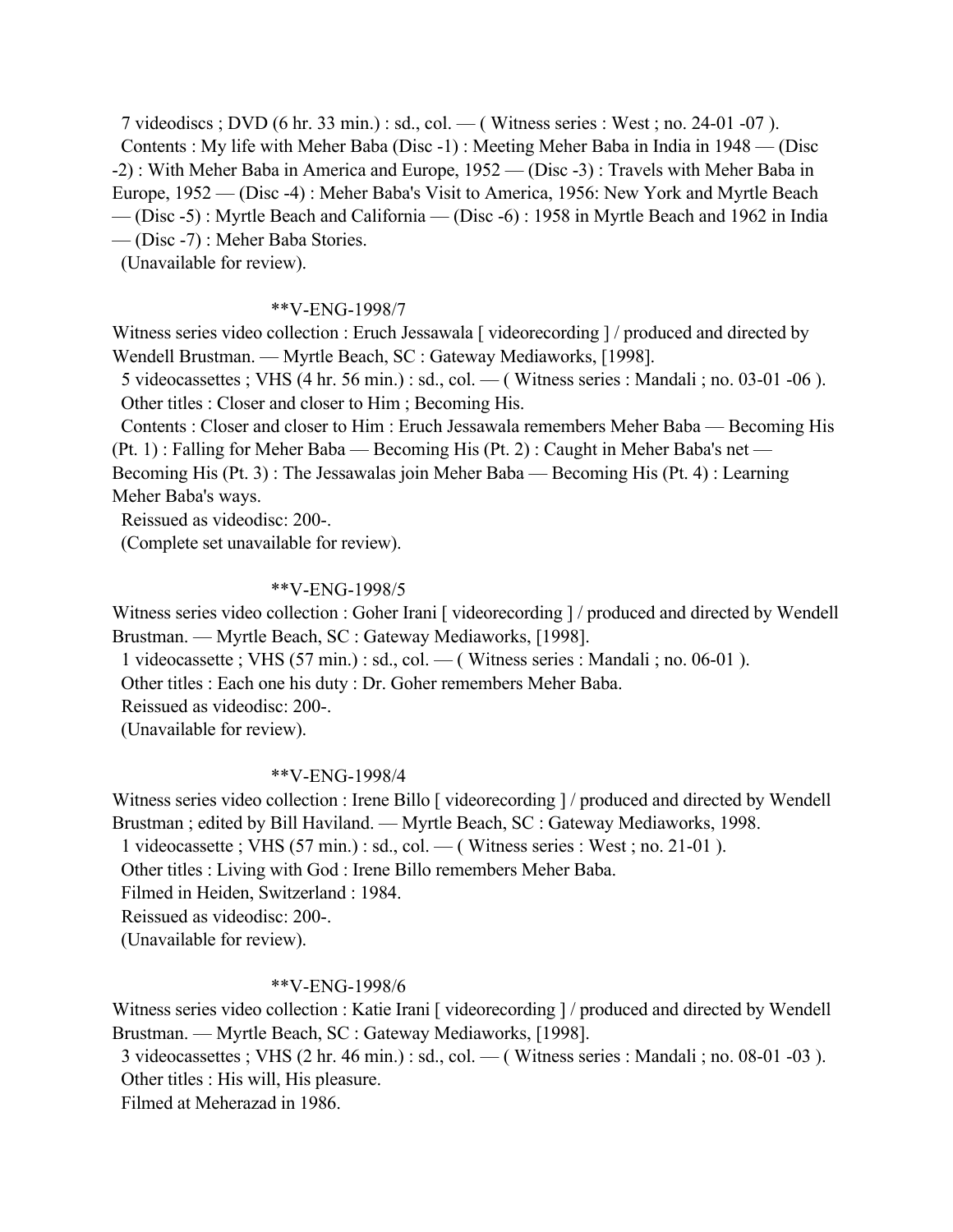Contents : His will, His pleasure -1 : Destined to serve Him — His will, His pleasure -2 : Joining Meher Baba on the Blue Bus Tours — His will, His pleasure -3 : Stories from the Blue Bus years: on the road and at Meherabad.

Reissued as videodisc: 200-.

(Unavailable for review).

### \*\*V-ENG-2004/3

Witness series video collection : Lud Dimpfl [ videorecording ] / produced and directed by Wendell Brustman. — [Walnut Creek, CA?] : Gateway Mediaworks, [2004?]

 4 videocassettes ; VHS (3 hr. 48 min.) : sd., col. — ( Witness series : West ; no. 23-01 -04 ). Filmed in Walnut Creek, CA, 1985 –pub. posth.

Contents : My experiences with Meher Baba (Disc -1) : 1952 Early Lessons For Living — (Disc

- -2) : Three Incredible Weeks (Disc -3) : With Meher Baba in America 1956 and 1958 (Disc
- -4) : In America, 1958 ; In India, 1960 and 1962.

Reissued as videodisc: 200-.

(Unavailable for review).

### \*\*V-ENG-1998/1

Witness series video collection : Mani S. Irani [ videorecording  $\frac{1}{\nu}$  produced and directed by Wendell Brustman. — Myrtle Beach, SC : Gateway Mediaworks, 1998.

1 videocassette ; VHS (61 min.) : sd., col. — ( Witness series : Mandali ; no. 02-01 ).

 Other titles : All this, and heaven too : Mani remembers her early childhood with Meher Baba. Reissued as videodisc: 200-.

(Unavailable for review).

#### \*\*V-ENG-1998/2

Witness series video collection : Mehera J. Irani [ videorecording ] / produced and directed by Wendell Brustman ; edited by Bill Haviland. — Myrtle Beach, SC : Gateway Mediaworks, 1998. 1 videocassette ; VHS (58 min.) : sd., col. — ( Witness series : Mandali ; no. 01-01 ). Other titles : Meher Baba, Lord and friend : Mehera remembers Meher Baba.

Reissued as videodisc: 200-.

(Unavailable for review).

### V-ENG-2002/3

Working for the Lord [ videorecording ] / Henry Kashouty. — [Bronxville, NY] : Divine Wine Studios ; New York, NY : Meher Baba House, Inc., 2002.

1 videocassette (96 min.) : sd., col.

Talk recorded at Meher Baba House, NY on Sept. 28, 2002.

(Unavailable for review).

### \*\*V-ENG-2005/1

You alone exist [ videorecording ] / poem by Bhau Kalchuri ; produced and directed by Peter Nordeen ; edited by Robert Fredericks ; soundtrack by Jim Meyer. — [Asheville, NC]: Meher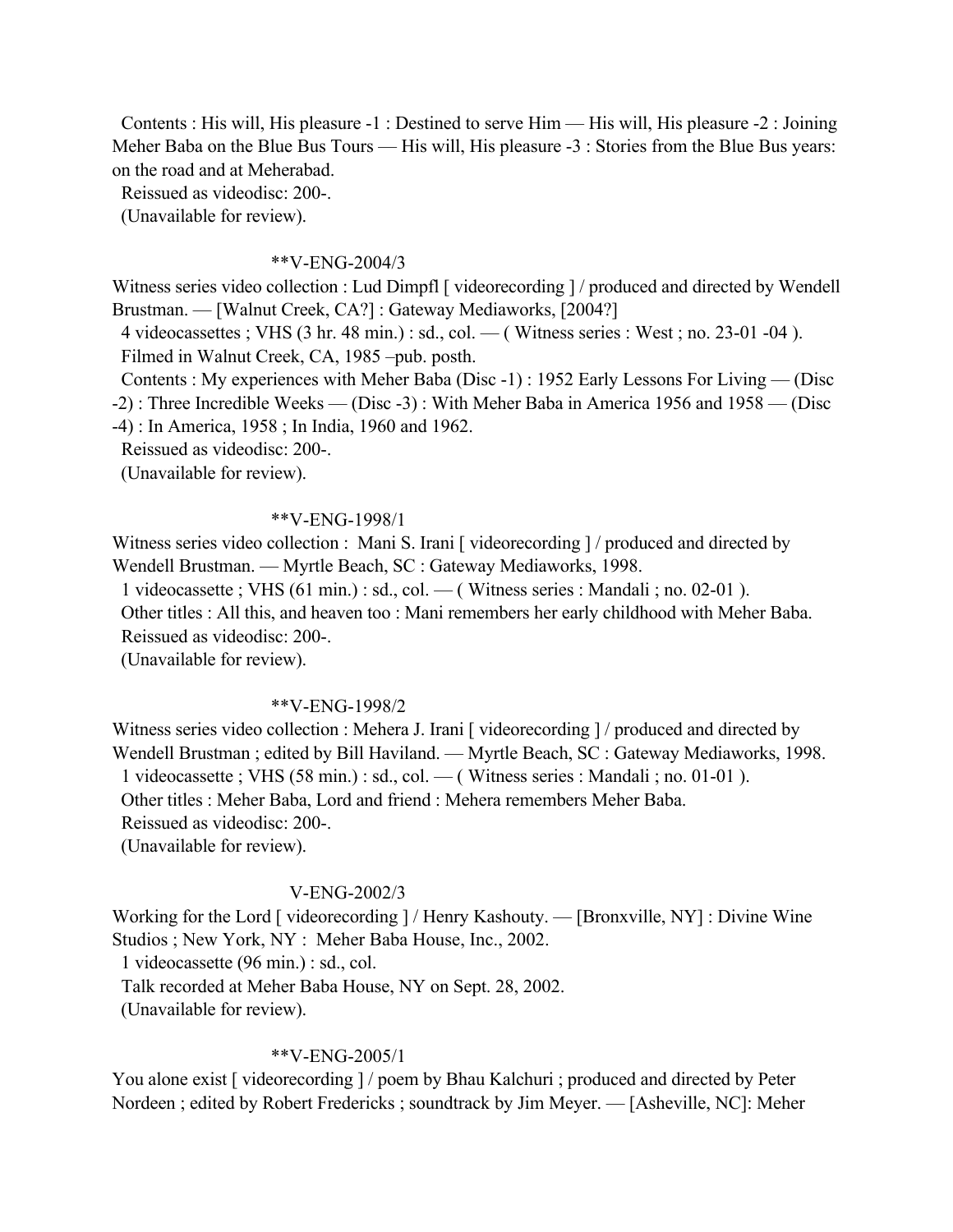Filmworks, 2005. 1 videodisc ; DVD (24 min.) : sd., col. Cover design by Roger B. Stephens.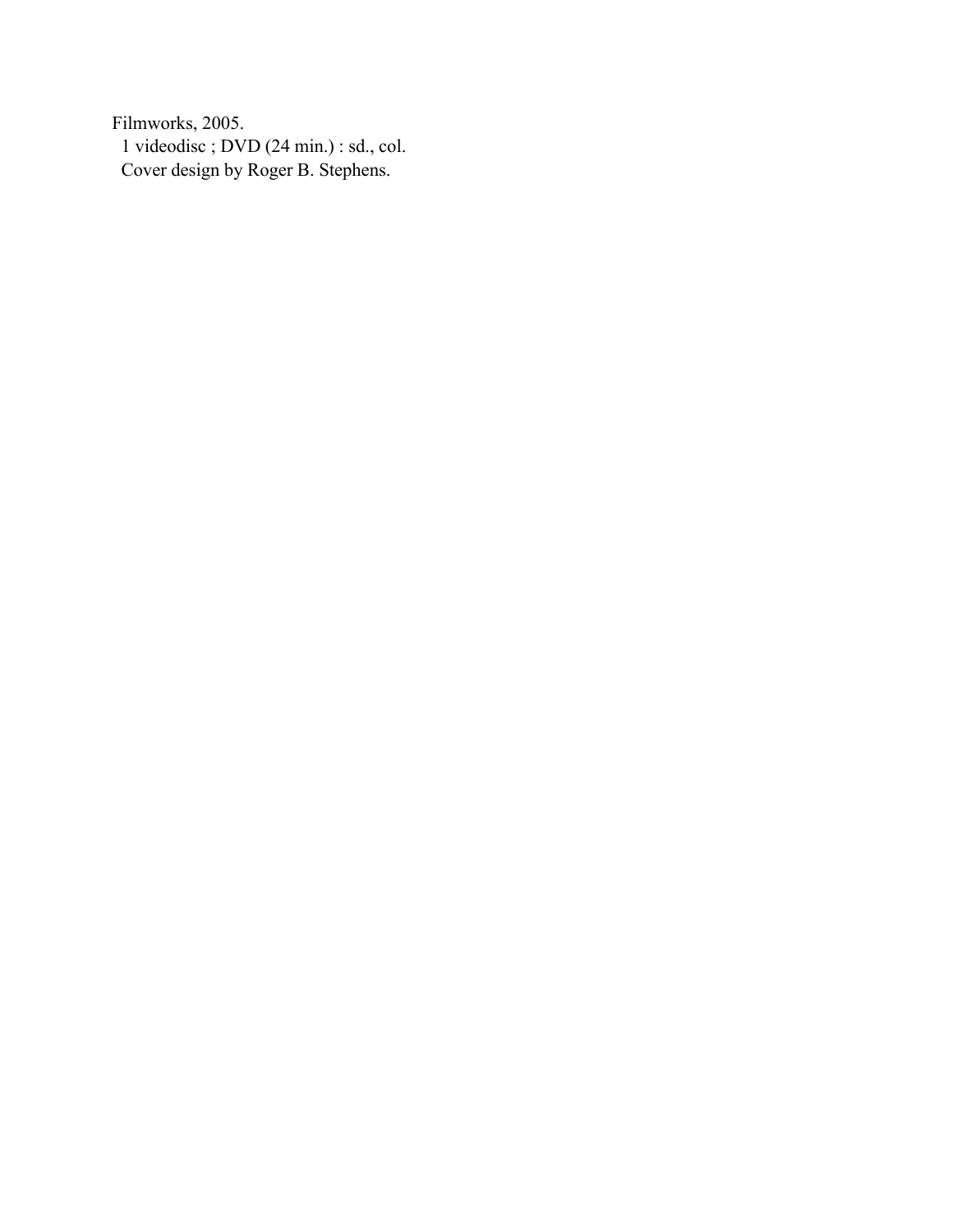### APPENDIX

A selection of resources n.e.c. with extensive lists of pertinent material for further research.

### R-ENG-2002

Authority and egolessness in the emergence and impact of Meher Baba (1894-1969) / [ manuscript ] / by Raymond Constant Kerkhove. 2002. 528 leaves : ill. Thesis (Ph. D.)—University of Queensland, 2002. Bibliography : (p. 472 -509.) UQ: THE16842.

## R-ENG-1978/1

Avatar Meher Baba bibliography : 1928 to February 25, 1978 : works by and about Meher Baba in English and other European languages / compiled by Bal Natu ; edited & prepared for publication by J. Flagg Kris. — 1st ed. — New Delhi : Kris ; Ahmednagar : Copies available from Adi K. Irani, 1978. ix, 82 p. Includes index. LCCN 78906122.

### R-ENG-1999

Copyright library : a record of holdings / [compiled by Ward Parks]. — Ahmednagar, MS India : Avatar Meher Baba P. P.C. Trust, [1999?] ca. 68 leaves (unpaged).

## R-ENG-200-/1

[ Jim Migdoll Archives. Computer file. ]

— Bangalow, NSW Australia, Jim Migdoll, n.d.

 Unpublished catalog of one of the world's largest private collections of Meher Baba related materials in Excel spreadheet format .

## R-ENG-1993

The life and teachings of Sai Baba of Shirdi / Antonio Rigopoulos. — Albany : State University of New York Press, 1993. xxviii, 466 p. : ill. (some col.), map.  $-$  (SUNY series in religious studies). Also available in online version. — Bibliography : (p. 427-9). ISBN 0791412679 (alk. paper).

### R-ENG-1978/2

The Life divine — Avatar Meher Baba : an outline and bibliography. [Berkeley, CA] : Meher Baba Information Center, Inc., c1978.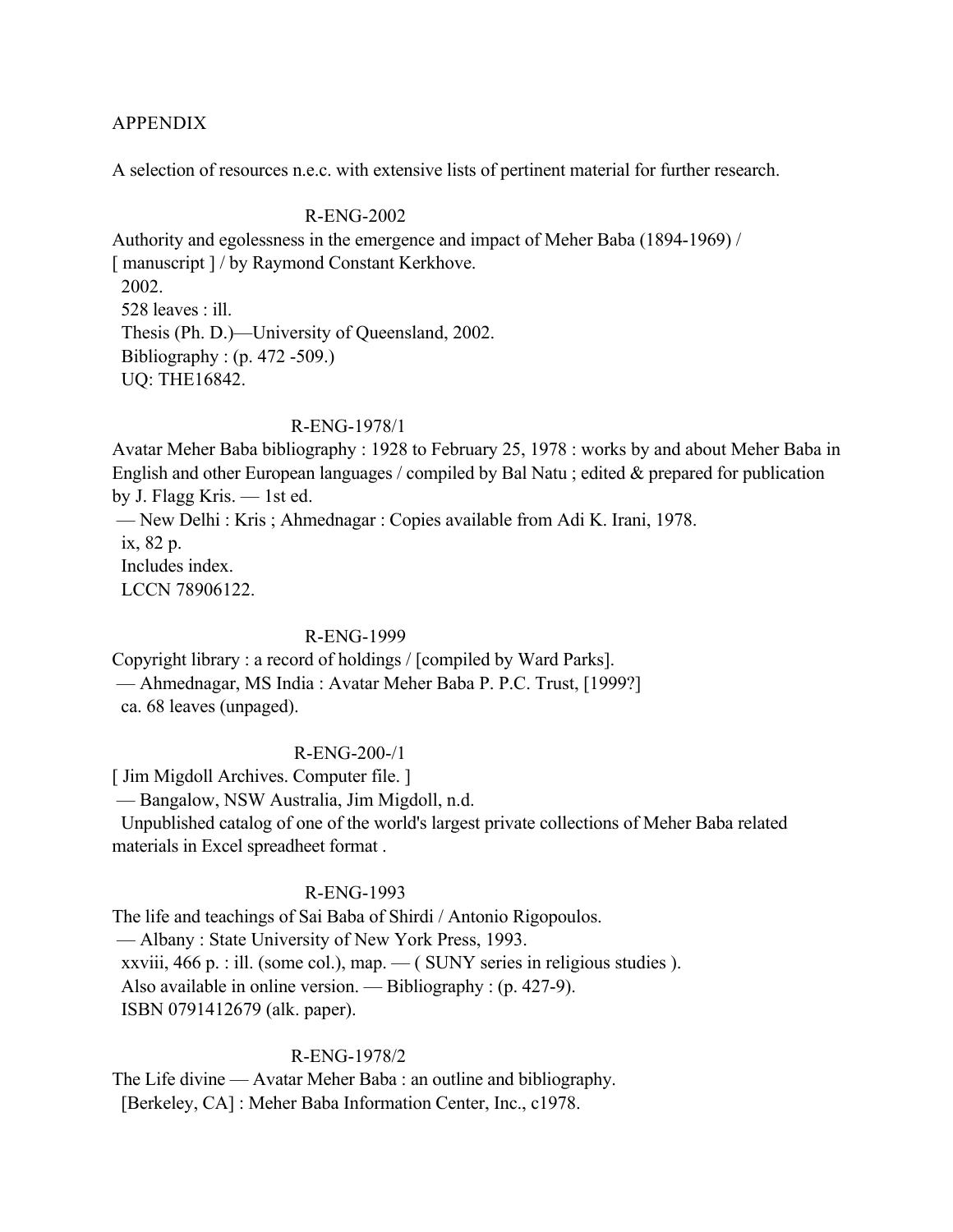1 vol. (Unavailable for review).

## R-ENG-2004

Mandali Hall talks [ computer file ] / various narrators. — Updated 10/27/07.

— [Monterey Park, CA] : Meher Montessori School, 2004-

(mandalihalltalks@mehermontessori.org).

Title from title screen (viewed Mar. 2009).

Mode of access : World Wide Web. — Indexed.

 Multimedia collection of ca. 1000 recorded talks by Mandali and close associates of Meher Baba in Quicktime and mp3 formats.

http://www.mandalihall.com

## R-ENG-2002

Meher Baba Archives. [ computer file ] — [Los Angeles Ca] : AMBCSC 2002-2009 (meherbabalibrary@sbcglobal.net).

Meherabode Library hosts ca. 20 audio files of speakers and poetry readings.

Mode of access : World Wide Web.

 Oral History Archive Project list of ca. 50 DVD presentations by various speakers at Center and Pilgrim Pines Sahavas from early 1970s to present.

# R-ENG-200-/2

Meher Baba Film Archive International. [ computer file ]

— (1 Exeter Street, Norwich NR2 4QB, UK) : MEFA.

Meher European Film Archive, founded 1970.

Film restoration and conservation institution.

 Downloads available online of ca. 15 computer files in audio and visual streaming formats. http://www.meherbabafilm.com

# R-ENG-2002

Saroja Library audio tapes / [compiled by the librarians of Meher Spiritual Center].

Myrtle Beach, SC : The Center, 2002.

[4] leaves.

 Unpublished index to ca.160 cassette recordings of talks given at the Center from April, 1971 through October, 1996 ; arranged alphabetically by last name.

# R-ENG-2008

Saroja Library's video list / [compiled by the librarians of Meher Spiritual Center]. — Updated. Myrtle Beach, SC : The Center, 2008.

15 p.

Caption title. — Unpublished index to ca.130 video holdings.